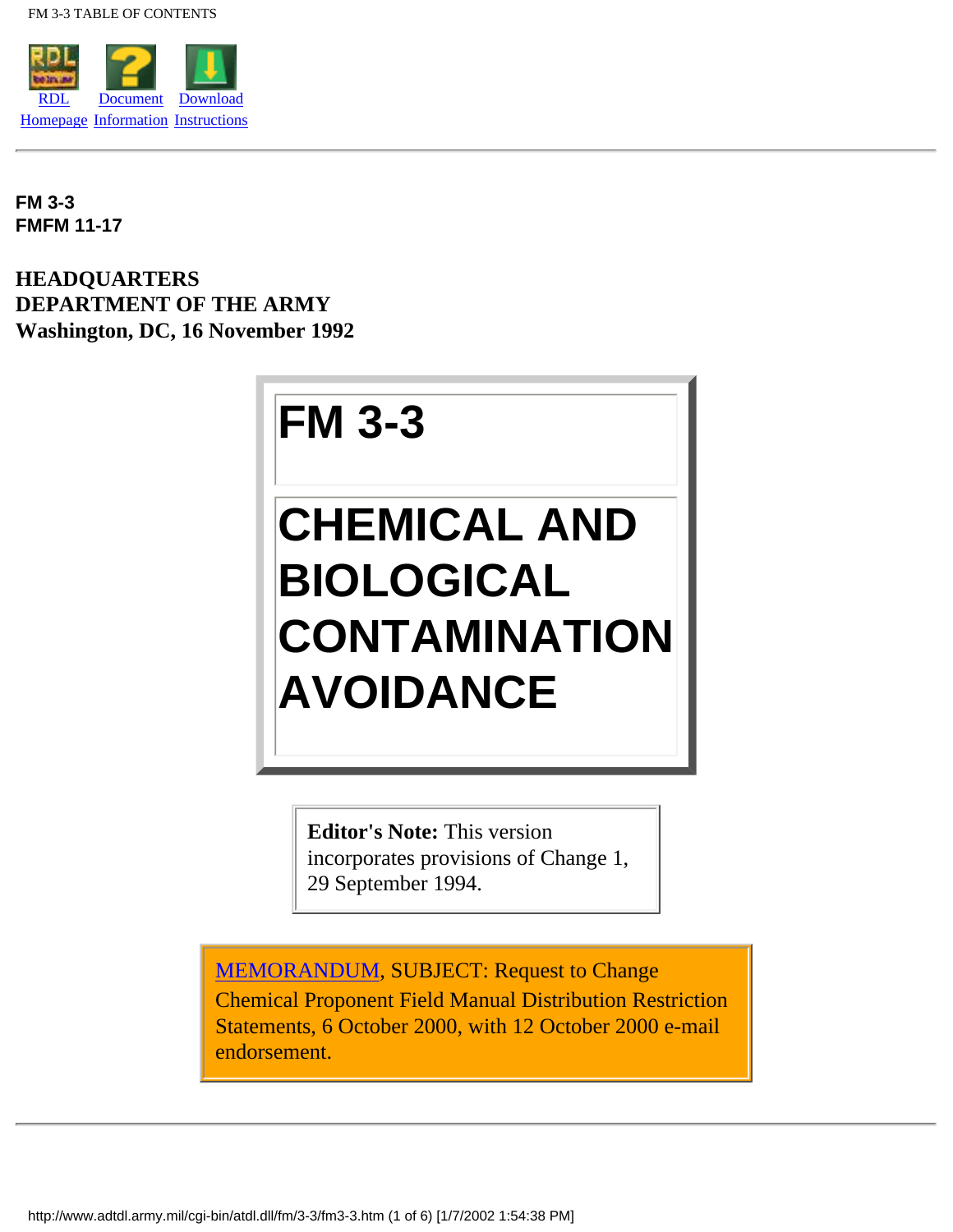# **Table of Contents**

- I. **[Preface](#page-10-0)**
- II. **[Introduction](#page-12-0)**

## III. **Chapter 1 Vulnerability Analysis**

- a. **The IPB Process**
- b. **CB Threat Status**
- c. **Chemical Vulnerability Analysis**
- d. **Biological Vulnerability Analysis**
- e. **Vulnerability Reduction**
- f. **Active Measures**
- g. **Passive Measures**

## IV. **[Chapter 2 NBC Warning and Reporting System \(NBCWRS\)](#page-31-0)**

- a. **[Standard NBC Reports](#page-31-1)**
- b. **[NBC 1 Report](#page-31-2)**
- c. **[Initial Use Report](#page-32-0)**
- d. **[NBC 2 Report](#page-33-0)**
- e. **[NBC 3 Report](#page-33-1)**
- f. **[NBC 4 Report](#page-34-0)**
- g. **[NBC 5 Report](#page-34-1)**
- h. **[NBC 6 Report](#page-35-0)**
- i. **[Managing the NBC Warning and Reporting System](#page-35-1)**
- j. **[Collecting CB Information](#page-35-2)**
- k. **[Monitoring, Survey, and Reconnaissance Data](#page-35-3)**
- l. **[Evaluating CB Information](#page-36-0)**
- m. **[Unit Procedures](#page-36-1)**
- n. **[NBCC Procedures](#page-36-2)**
- o. **[Transmitting CB Information](#page-36-3)**
- p. **[Actions at Unit Level](#page-37-0)**
- q. **[Battalion Level](#page-38-0)**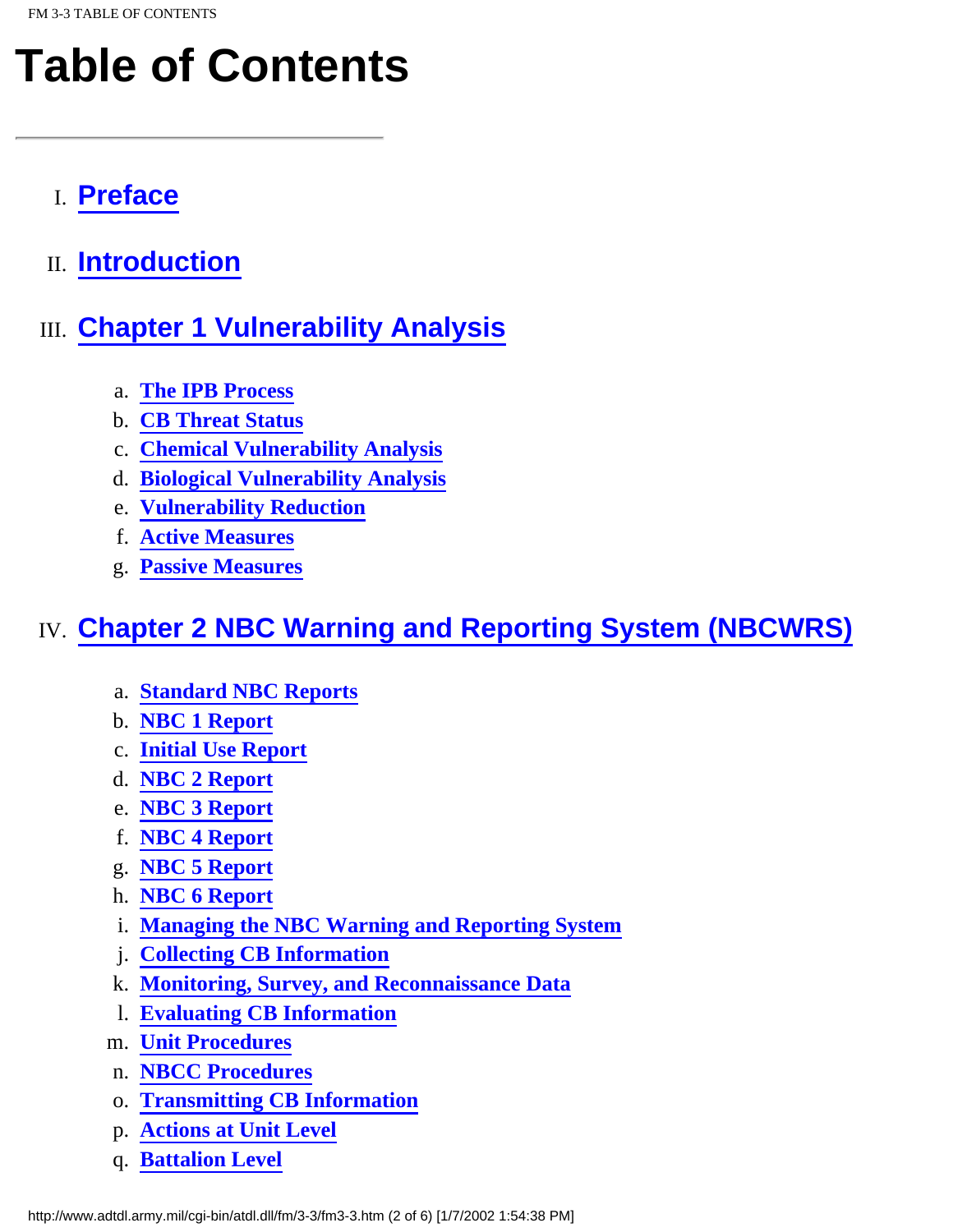- r. **[Brigade/Task Force Level](#page-39-0)**
- s. **[NBCC Level](#page-39-1)**
- t. **[Chemical Attack Warning \(CHEMWARN\)](#page-40-0)**
- u. **[Automated Nuclear, Biological, and Chemical Information System \(ANBACIS\)](#page-40-1)**

### V. **[Chapter 3 Chemical Agents](#page-42-0)**

- a. **[Types of Chemical Agents](#page-42-1)**
- b. **[Persistent](#page-42-2)**
- c. **[Nonpersistent](#page-43-0)**
- d. **[Detection and Identification](#page-44-0)**
- e. **[Automatic Chemical Agent Alarm](#page-45-0)**
- f. **[Chemical Agent Monitor](#page-46-0)**
- g. **[Individual Chemical Agent Detector \(ICAD\)](#page-48-0)**
- h. **[ABC-M8 Chemical Agent Detector Paper](#page-48-1)**
- i. **[M9 Chemical Agent Detector Paper](#page-49-0)**
- j. **[M256 Series Chemical Agent Detector Kit](#page-49-1)**
- k. **[M272 Water Testking Kit, Chemical Agents](#page-50-0)**
- l. **[FOX, XM93, NBC Reconnaissance System \(NBCRS\)](#page-50-1)**
- m. **[Remote Sensing Chemical Agent Alarm XM21 \(RSCAAL\)](#page-51-0)**
- n. **[Reporting](#page-52-0)**
- o. **[Data Evaluation](#page-53-0)**
- p. **[Chemical Downwind Message](#page-53-1)**
- q. **[Preparing the Chemical Downwind Message](#page-54-0)**
- r. **[Atmospheric Stability Charts](#page-55-0)**
- s. **[Temperature Gradients](#page-56-0)**
- t. **[Simplified Hazard Prediction](#page-57-0)**
- u. **[Duration of Agent](#page-57-1)**
- v. **[Chemical Downwind Hazard Prediction](#page-58-0)**
- w. **[Type of Attack](#page-58-1)**
- x. **[Air-Contaminating Agents-Type A](#page-58-2)**
- y. **[Ground-Contaminating Agents-Type B](#page-58-3)**
- z. **[Plotting the Downwind Hazard-Type A](#page-59-0)**
- aa. **[Plotting the Downwind Hazard-Type B](#page-60-0)**
- bb. **[Adjusted Hazard Prediction](#page-62-0)**
- cc. **[Time of Arrival](#page-64-0)**
- dd. **[Chemical Hazard Prediction at Sea](#page-64-1)**
- ee. **[General Procedures](#page-65-0)**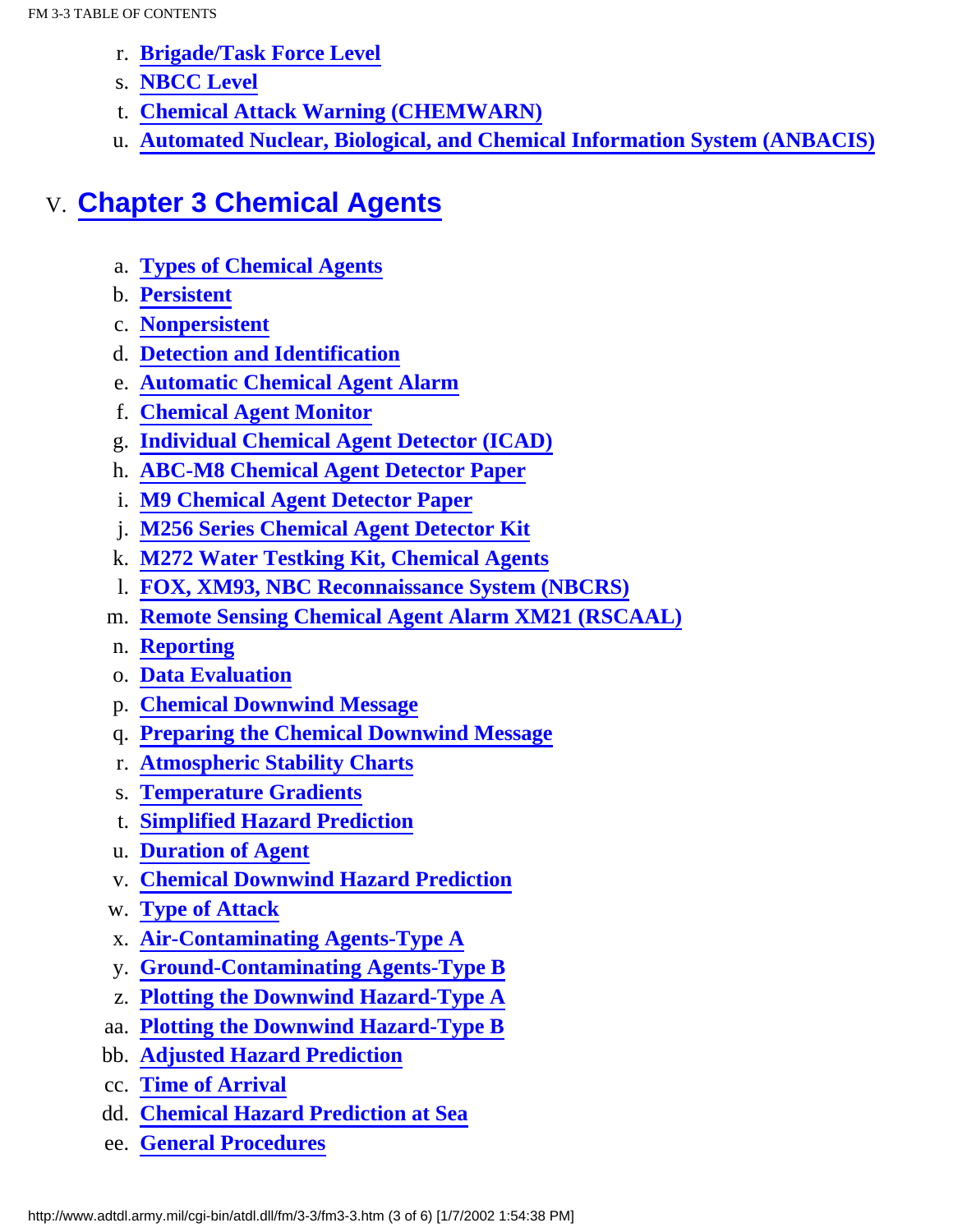- ff. **[Naval Chemical Downwind Message \(NAV CDM\)](#page-67-0)**
- gg. **[Naval Chemical Downwind Hazard Prediction Simplified Procedure](#page-67-1)**
- hh. **[Determination of the Hazard Area](#page-67-2)**
- ii. **[Naval Detailed Chemical Downwind Hazard Prediction](#page-68-0)**
- jj. **[Determination of the Downwind Hazard Area.](#page-69-0)**
- kk. **[Chemical Prediction Data Sheet](#page-73-0)**
- ll. **[Avoidance Procedures](#page-71-0)**
- mm. **[Vehicle Operations](#page-71-1)**
	- nn. **[Helicopter Operations](#page-72-0)**

## VI. **Chapter 4 Biological Agents**

- a. **Pathogens**
- b. **Bacteria**
- c. **Viruses**
- d. **Rickettsiae**
- e. **Toxins**
- f. **Characteristics of BW Agents Delayed Effects**
- g. **Large Area Coverage**
- h. **Control**
- i. **Skin Penetration**
- j. **Weather Effects on Biological Agents**
- k. **Sunlight**
- l. **Humidity**
- m. **Wind**
- n. **Temperature Gradient**
- o. **Precipitation and Temperature**
- p. **Windows of Vulnerability**
- q. **Persistency of Biological Agents/Hazard**
- r. **Use of Biological Agents Against US Forces**
- s. **Using Intelligence Sources**
- t. **Recognizing a Pattern of Employment**
- u. **Recognizing Distinguishing Symptoms, Signs, and Effects**
- v. **Dissemination Techniques and Avoidance Procedures**
- w. **Aerosol Dissemination Procedures**
- x. **Zones of Contamination**
- y. **Aerosol Avoidance Procedures**
- z. **Vector Dissemination Procedures**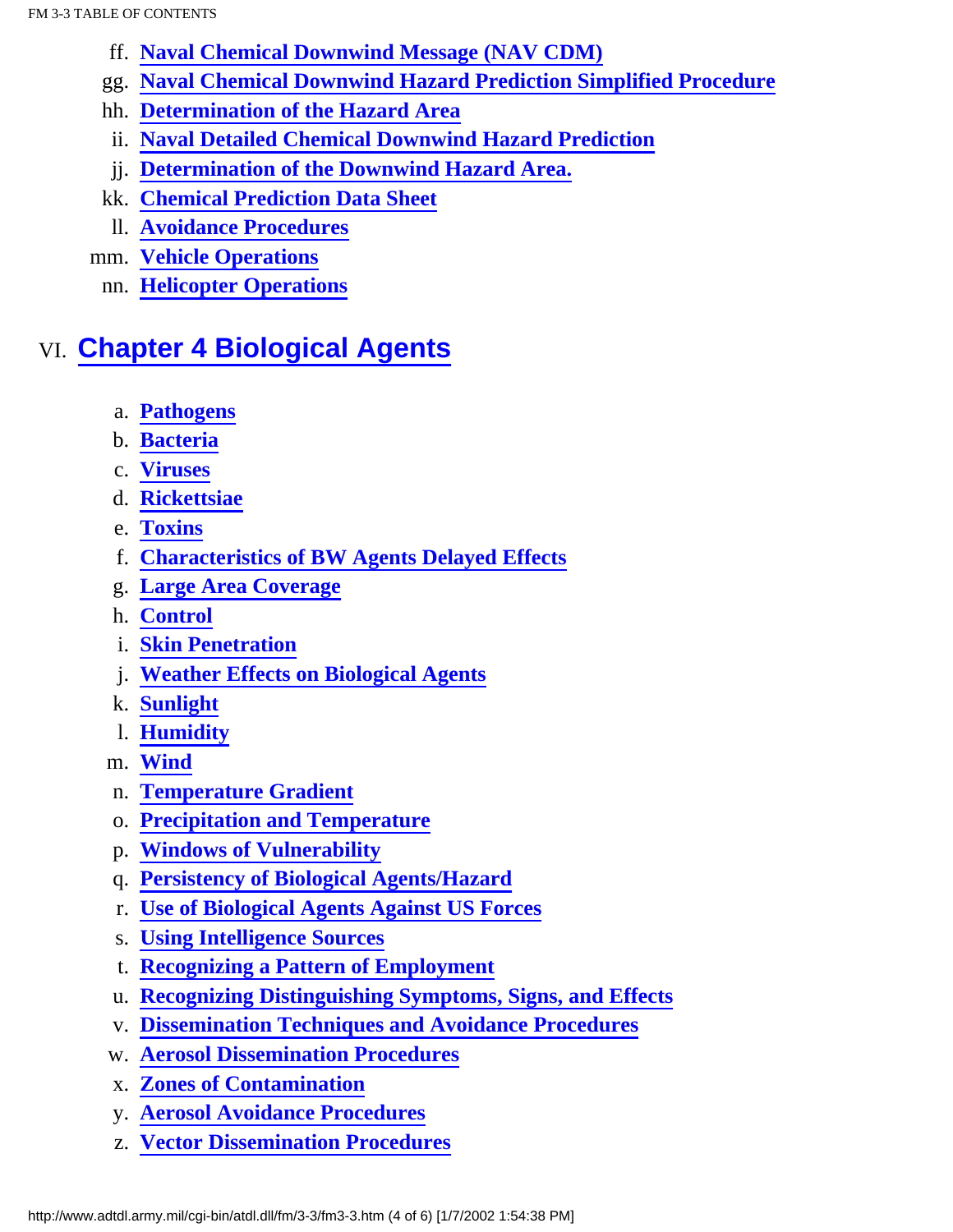- aa. **[Vector Avoidance Procedures](#page-85-0)**
- bb. **Convert Dissemination and Avoidance Procedures**
- cc. **Warning and Reporting**
- dd. **Principles of Hazard Prediction**
- ee. **Simplified Downwind Hazard Prediction for Biological Agents (SBDWHP)**
- ff. **Hazard Prediction**
- gg. **Sampling**
- hh. **Evacuation of Biological Samples**

## VII. **[Chapter 5 CB Reconnaissance, Monitoring, and Survey:](#page-98-0) [Planning, Conducting, Recording, and Reporting](#page-98-0)**

- a. **[Location of Chemical Agents](#page-98-1)**
- b. **[Reconnaissance](#page-98-2)**
- c. **[Procedures](#page-99-0)**
- d. **[Recording and Reporting RECON Information](#page-100-0)**
- e. **[Monitoring](#page-100-1)**
- f. **[Surveys](#page-100-2)**
- g. **[Techniques](#page-101-0)**
- h. **[Recording and Reporting Procedures](#page-102-0)**
- i. **[Operational Aspects](#page-102-1)**
- j. **[Point Surveillance, Area Surveillance, and Reconnaissance](#page-103-0)**
- k. **[Contamination Marking](#page-104-0)**
- l. **[Standard Signs](#page-104-1)**
- m. **[Marking Contaminated Materiel](#page-105-0)**
- n. **[Biological Sampling](#page-105-1)**
- o. **[Types of Samples](#page-107-0)**
- p. **[Liquids](#page-107-1)**
- q. **[Vegetation](#page-107-2)**
- r. **[Soil](#page-107-3)**
- s. **[Ordnance](#page-108-0)**
- t. **[Priorities](#page-108-1)**
- u. **[Quantities](#page-109-0)**
- v. **[Sampling Equipment](#page-109-1)**
- w. **[Commercial Air Samplers](#page-110-0)**
- x. **[Employment](#page-110-1)**
- y. **[Modular Chemical and Biological Agent Sampling Kit \(CBASK\).](#page-111-0)**
- z. **[Where to Take Samples](#page-111-1)**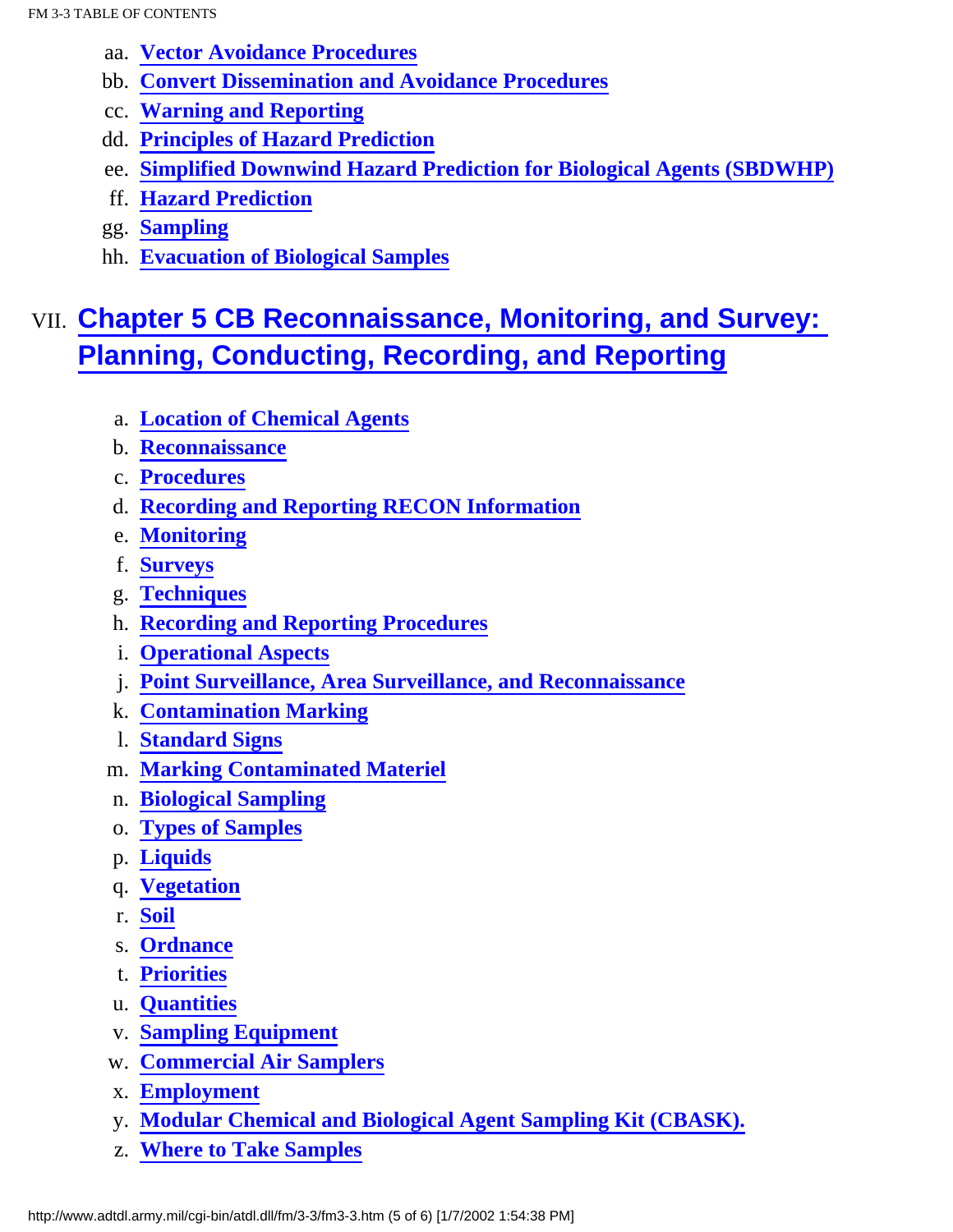- aa. **[How to Sample](#page-111-2)**
- bb. **[GASES Unbagged Pack](#page-111-3)**
- cc. **[LIQUIDS Unmarked Packs](#page-112-0)**
- dd. **[Solid Unmarked Packs](#page-112-1)**
- ee. **[General Packaging Procedures](#page-113-0)**
- ff. **[Sampling](#page-113-1)**
- gg. **[Witness Interview](#page-115-0)**
- hh. **[Acquisition Reporting](#page-115-1)**
- ii. **[Evacuation of Samples](#page-116-0)**

## VIII. **Chapter 6 Civilian Chemical Hazards**

- IX. **Appendix A CB Operational Situation Contamination Avoidance**
- X. **[Appendix B Biological Agents](#page-141-0)**
	- a. **[Country Codes for Sample Reports](#page-141-1)**
- XI. **Appendix C Reproducible Forms**
- XII. **Glossary**
- XIII. **[References](#page-154-0)**
- XIV. **[Authentication](#page-158-0)**

**DISTRIBUTION RESTRICTION: Approved for public release; distribution is unlimited.**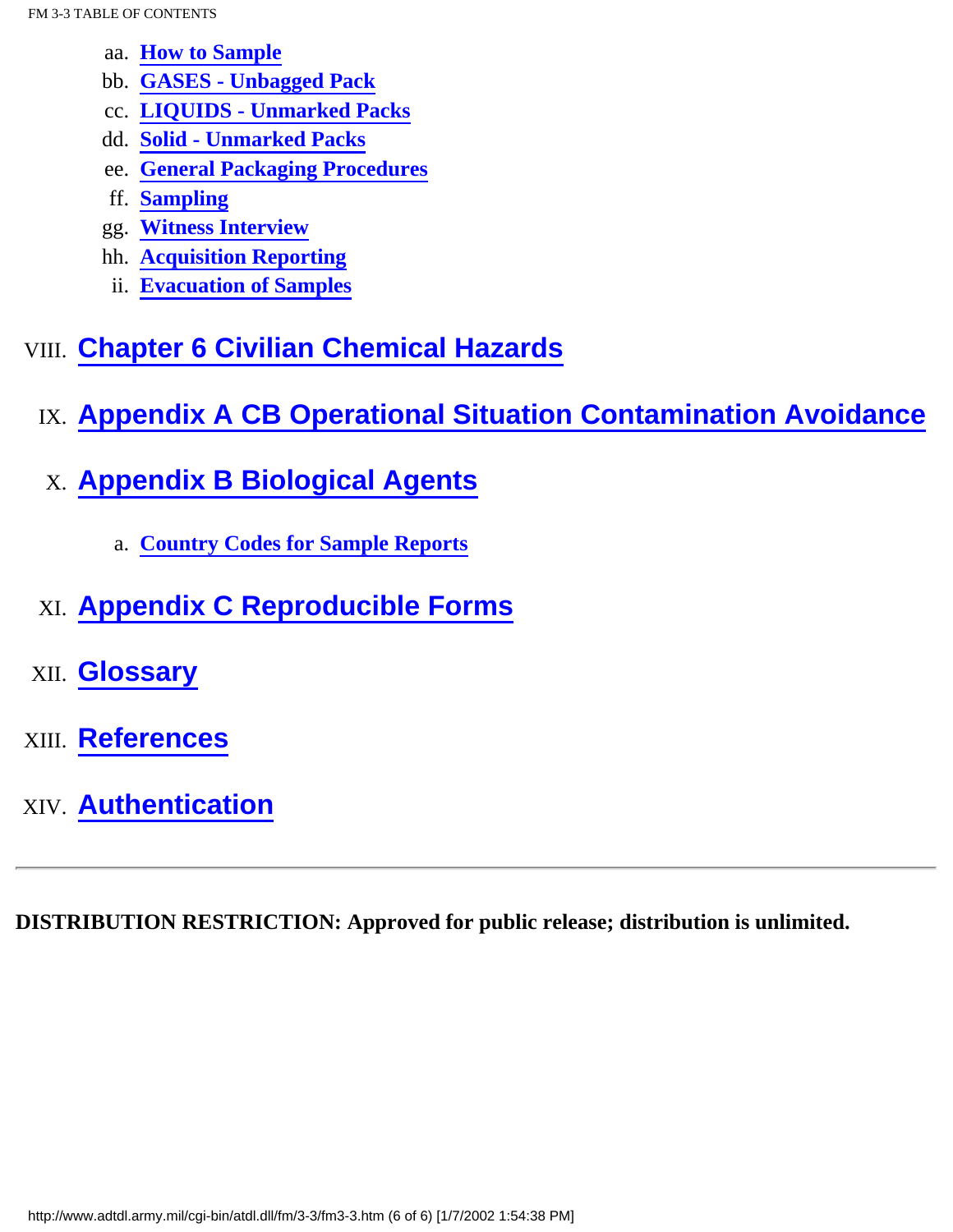<span id="page-6-0"></span>Change of Distribution Restrictions for Chemical School Doctrinal Materials



-----Original Message----- From: Washington, Lawrence [mailto:washingl@monroe.army.mil] Sent: Thursday, October 12, 2000 9:23 AM To: Hauser, Ed

> Identifying information added [Chief, Publications Section] US Army Training Support Center ATTN: ATIC-TMSD-T (757) 878-4669 DSN 927-4669 [hausere@atsc.army.mil\]](mailto:hausere@atsc.army.mil)

Cc: Chalkley, Randall; Williams, Richard P; Wales, Scott; Wallace, Steve, LTC; Warner, Mark COL; 'kempc@wood.army.mil'; Watkins, Dave, LTC Subject: FW: Chemical Proponent Field Manual Restricted Distro **Statements** 

Ed

The attachment contains the Chemical Schools request for change to the restriction statements in selected FMs and TCs. The Chemical School is the proponent for these publications an have the authority to make the appropriate changes based on their analysis.

Lawrence Washington Joint and Army Doctrine 757-727-3454/DSN 680-3454



**DEPARTMENT OF THE ARMY** US ARMY CHEMICAL SCHOOL FORT LEONARD WOOD, MISSOURI 65473-8926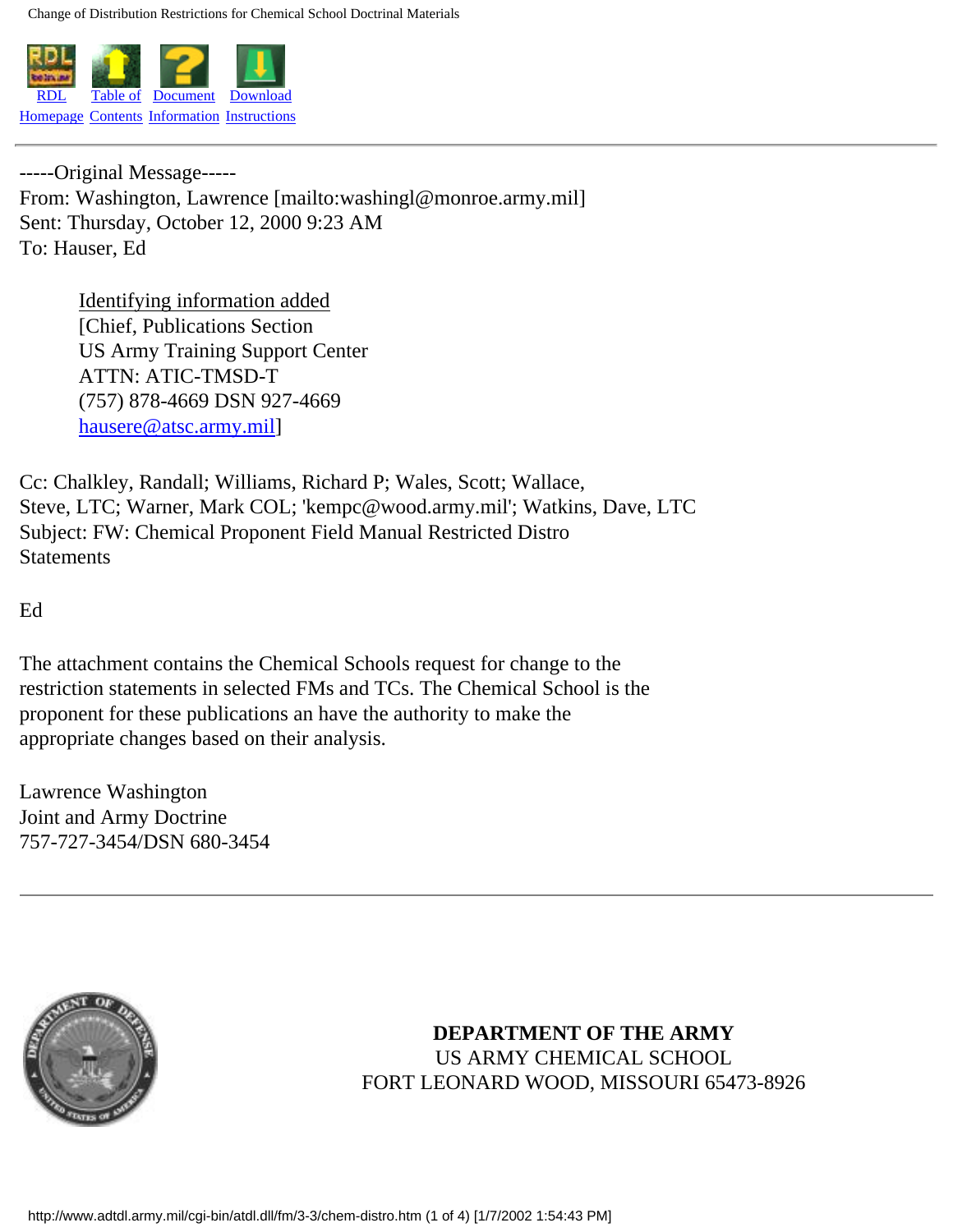#### REPLY TO ATTENTION OF

ATSN-CM-DD (25-30) 6 October 2000

#### MEMORANDUM FOR: Commander, US Army Training and Doctrine Command, ATTN: Deputy Chief of Staff for Doctrine (ATDO-A), Fort Monroe, VA 23651-5000

SUBJECT: Request to Change Chemical Proponent Field Manual Distribution Restriction Statements

1. Reference. Army Regulation 25-30, The Army Publication and Printing Program, July 99.

2. Request approval to change the distribution restriction for the manuals identified in Table 1 (Enclosure 1) from Statement B (US Government agencies only) to Statement A (Approved for public release).

3. As proponent for these manuals, the U.S. Army Chemical School (USACMLS) has carefully considered the provisions of AR 25-30, Section 2-14, paragraph c in preparing this request. Our belief is that although the referenced regulation proscribes that manuals containing information on "chemical warfare" should not be approved for public release, it is our interpretation that this provision was intended to deal with aspects of offensive chemical warfare, an aspect no longer a part of any US Army doctrine.

4. The USACMLS believes that changing the distribution restriction for these manuals will increase NBC readiness for Army forces and will contribute to U.S. counterproliferation efforts. By changing the distribution restriction, Army personnel will have ready, unimpeded access to these critical documents through such means as the Reimer Digital Library and the USACMLS web page. It will allow more open and productive dialogue during the development of these manuals. We also believe that the open distribution of this doctrine under the provisions of Statement A will permit potential adversaries to perceive the U.S.'s robust capabilities to operate in an NBC environment which will deter the adversary's use of NBC weapons and thus directly contribute to U.S. policy for counterproliferation.

5. In accordance with AR 25-30, request the manuals in Table 2 (Enclosure 1) that are restricted distribution statement B (US Government agencies only) be changed to restricted distribution statement C (US Government agency's and their contractors) to protect technical and operational information. It is our belief that these manuals still reveal limitations on U.S. chemical and biological defenses that should not be available for public release, however we do acknowledge that these documents should be made available to U.S. Government contractors who are assisting in developing NBC defense capabilities.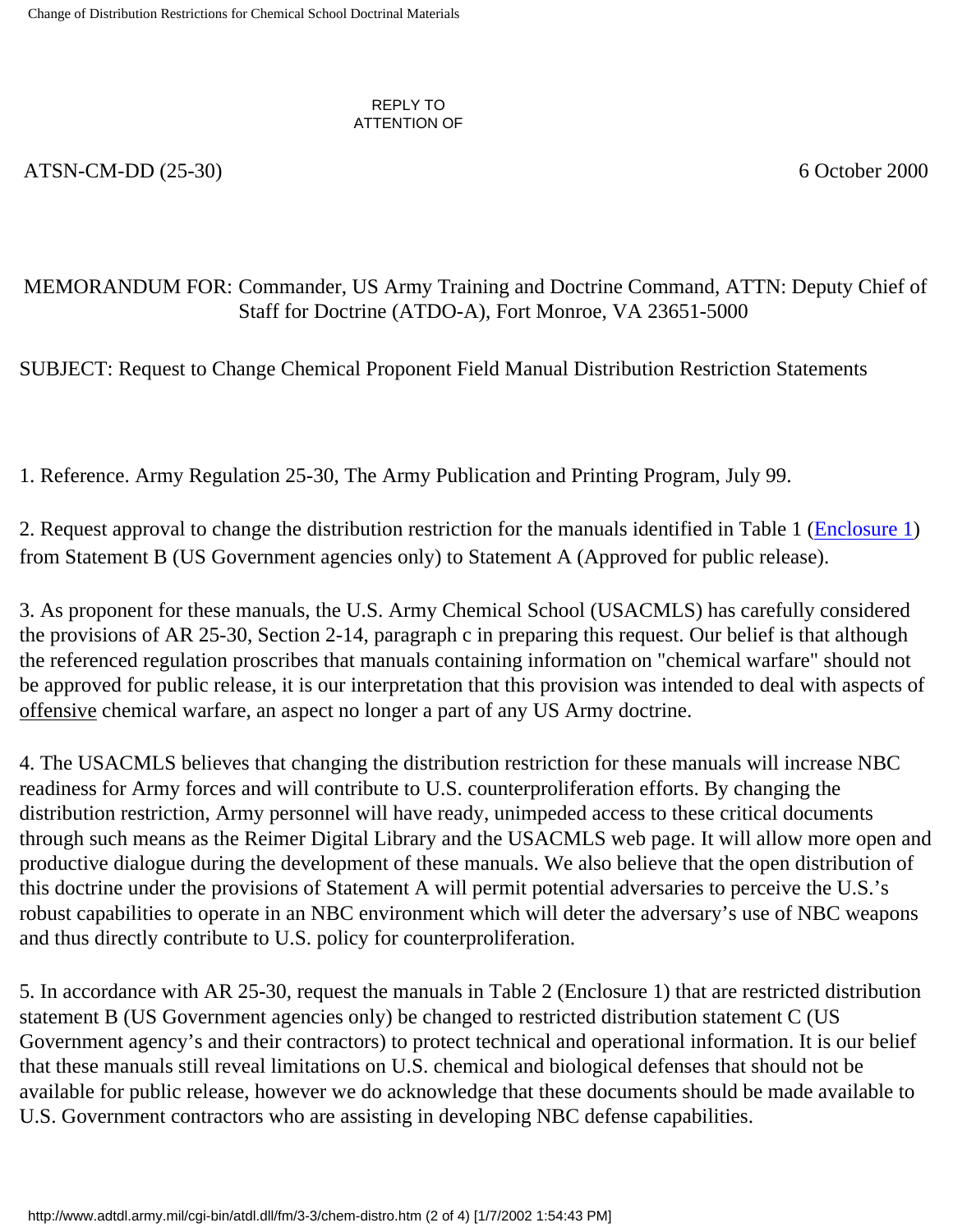Change of Distribution Restrictions for Chemical School Doctrinal Materials

6. The USACMLS points of contact for this project are LTC Flanagan and CPT Kemp, DSN 676-7363/7364, commercial (573) 596-0131 ext 37363/37364, fax (573)563-8063, e-mail: [flanagac@wood.army.mil](mailto:flanagac@wood.army.mil) and [kempc@wood.army.mil](mailto:kempc@wood.army.mil).

Encl PATRICIA L. NILO *Original signed* COL, CM Commandant

Enclosure 1. Manual List

#### **Table 1. Manuals for Public Release; Distribution is Unlimited**

| <b>Manual</b> | <b>New Number</b> | <b>Title</b>                                                 |
|---------------|-------------------|--------------------------------------------------------------|
| FM 3-3        | FM 3-11.3         | <b>Biological and Chemical Contamination</b><br>Avoidance    |
| FM 3-3-1      | To be rescinded   | <b>Nuclear Contamination Avoidance</b>                       |
| FM 3-4        | FM 3-11.4         | <b>NBC</b> Protection                                        |
| FM 3-4-1      | FM 3-11.34        | MTTP for NBC Defense of Fixed Sites, Ports,<br>and Airfields |
| <b>FM 3-5</b> | FM 3-11.5         | <b>NBC</b> Decontamination                                   |
| FM 3-6        | FM 3-11.6         | Field Behavior of NBC Agents                                 |
| FM 3-7        | FM 3-11.7         | <b>NBC Handbook</b>                                          |
| FM 3-11       | FM 3-11.11        | Flame, Riot Control Agents, and Herbicide<br>Operations      |

http://www.adtdl.army.mil/cgi-bin/atdl.dll/fm/3-3/chem-distro.htm (3 of 4) [1/7/2002 1:54:43 PM]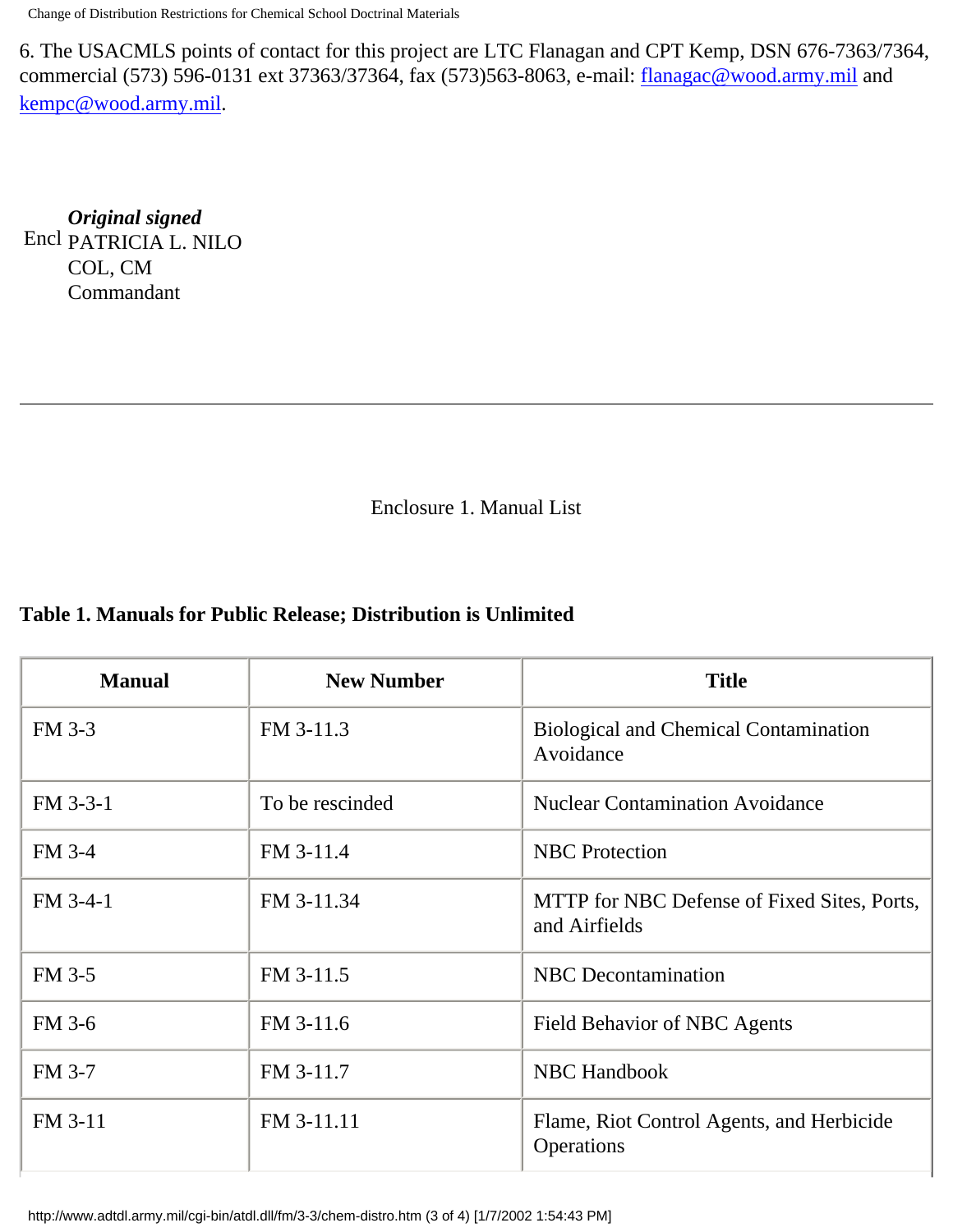Change of Distribution Restrictions for Chemical School Doctrinal Materials

| FM 3-14        | FM 3-11.14  | <b>Vulnerability Analysis</b>                              |  |
|----------------|-------------|------------------------------------------------------------|--|
| FM 3-19        | FM 3-11.19  | <b>NBC</b> Reconnaissance                                  |  |
| FM 3-50        | FM 3-11.50  | <b>Smoke Operations</b>                                    |  |
| FM 3-100       | FM 3-11     | Chemical Operations, Principles and<br><b>Fundamentals</b> |  |
| FM 3-101       | FM 3-11.100 | <b>Chemical Staffs and Units</b>                           |  |
| FM 3-101-1     | FM 3-11.101 | <b>Smoke Squad/Platoon Operations</b>                      |  |
| <b>TC</b> 3-8  | TC 3-11.8   | <b>Chemical Training</b>                                   |  |
| <b>TC</b> 3-10 | TC 3-11.10  | Commander's Tactical NBC Handbook                          |  |

#### **Table 2. Manuals for Distribution Authorized to US Government Agencies and Their Contactors**

| <b>Manual</b> | <b>New Number</b> | <b>Title</b>                                                             |
|---------------|-------------------|--------------------------------------------------------------------------|
| <b>FM 3-9</b> | FM 3-11.9         | <b>Potential Military</b><br>Chemical/Biological Agents and<br>Compounds |
| FM 3-101-4    | FM 3-11.112       | <b>Biological Detection Platoon</b><br><b>TTP</b>                        |
| $FM$ 3-101-6  | FM 3-11.86        | <b>Biological Defense Company</b><br>and Corps Staff TTP                 |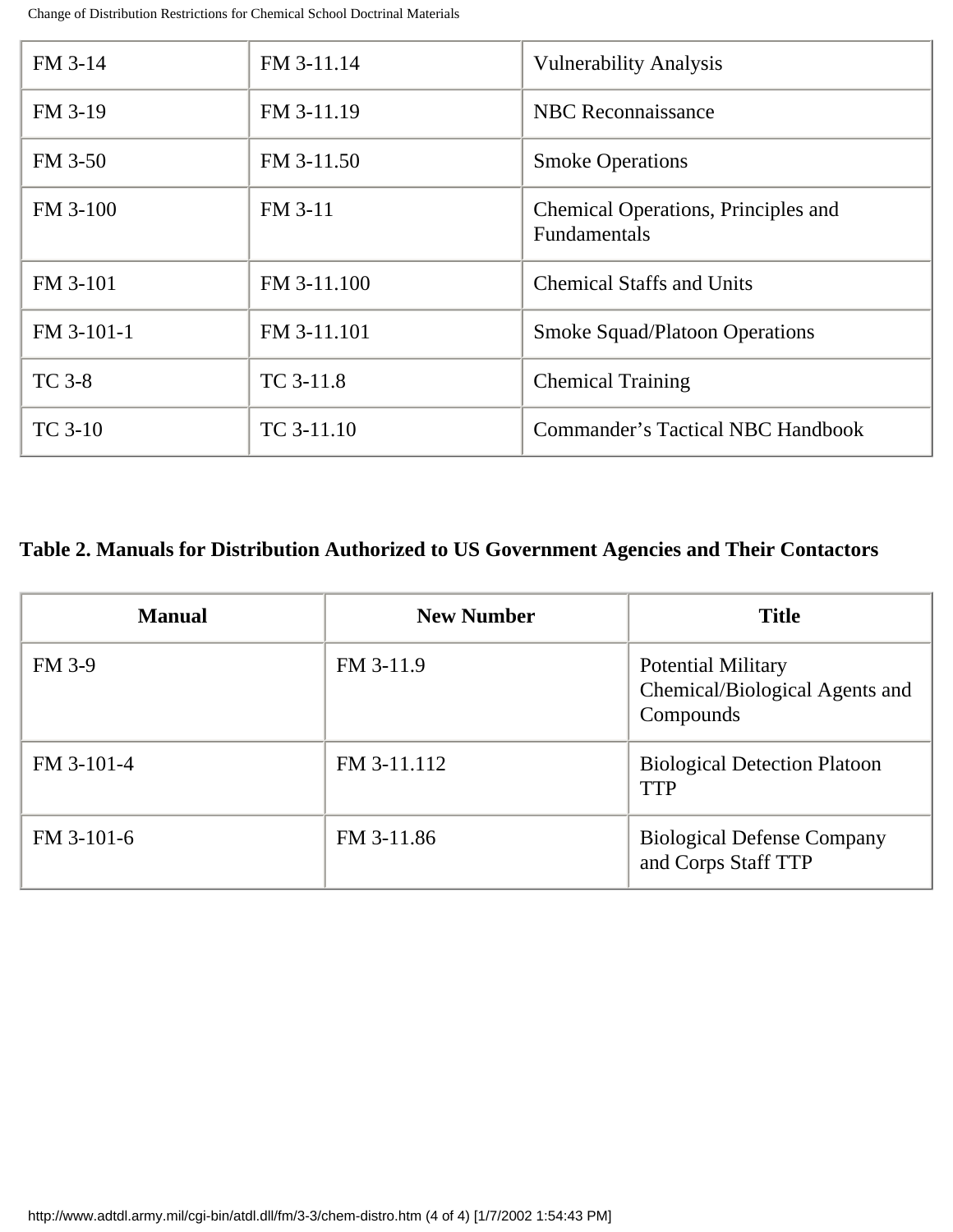<span id="page-10-0"></span>

## **Preface**

The mission of the Chemical Corps is to prepare the Army to survive and win in a Chemical and Biological (CB) warfare environment by--

- Developing doctrine, organizations, training products, and equipment for CB defense, chemical retaliation, and smoke and flame operations.
- Minimizing the impact of CB weapons through contamination avoidance, protection, and decontamination.
- Employing smoke.
- Employing flame.

This manual is one of five that explains the fundamentals of NBC defense:

- FM 3-3, Chemical and Biological Contamination Avoidance.
- FM 3-3-1, Nuclear Contamination Avoidance.
- FM 3-4, NBC Protection.
- FM 3-5, NBC Decontamination.
- FM 3-7, NBC Handbook.

A general overview of these fundamentals is given in FM 3-100, NBC Operations. This manual, FM 3-3, defines and clarifies the entire process of CB contamination avoidance. Another manual, FM 3-3-1, outlines contamination avoidance procedures for nuclear operations. This manual has limited distribution specially for separate brigades, division, and corps level NBC Control Centers. Unless otherwise stated, whenever the masculine gender is used, both men and women are included.

FM 3-3 details the NBC Warning and Reporting System, how to locate and identify CB contamination, and how to operate in and around NBC contamination. This manual is designed and intended to be an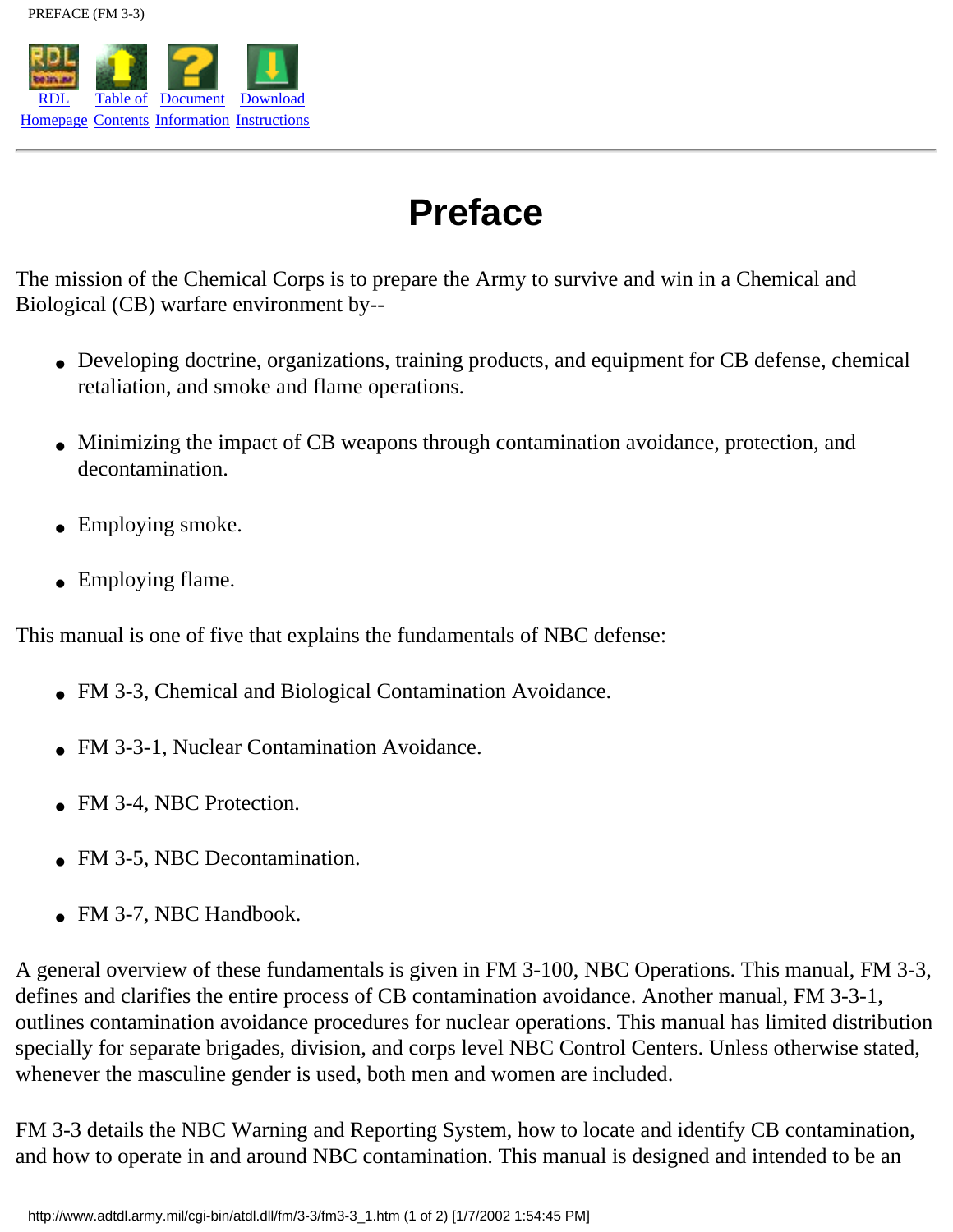PREFACE (FM 3-3)

easy-to-read, step-by-step manual depicting the manual method of calculating CB contamination avoidance procedures for chemical officers and NCOs. However, subject matter discussed in Chapters 1 and [2](#page-31-0) and Appendices A and C are of general use for all branches and MOS.

Chapter 1 defines the CB Threat, how to reduce unit vulnerability, and implements STANAG 2984, graduated levels of NBC Threat and minimum protection.

[Chapter 2](#page-31-0) defines how we warn our troops of an enemy CB attack and how we warn of a friendly chemical attack.

Chapters  $3, 4, 5$  $3, 4, 5$ , and  $6$  detail procedures for detecting, identifying, evaluating and plotting hazards while operating in an CB environment. These chapters are essential for battalion, brigade, and division chemical personnel.

Appendix A provides operational situation guidelines for the principles of contamination avoidance in the form of a checklist.

[Appendix B](#page-141-0) provides supplemental information on biological agents and a list of country codes used in processing biological samples.

Chemical personnel must be familiar with and be able to apply the information in this manual.

The proponent of this manual is the U.S. Army Chemical School. Submit changes for improving this publication on DA Form 2028 (Recommended Changes to Publications and Blank Forms) and forward to:

Commandant USACML & MPCEN & FM ATTN: ATZN-CM-FNB 5th Avenue, Bldg 1081 Fort McClellan, AL 36205-5020.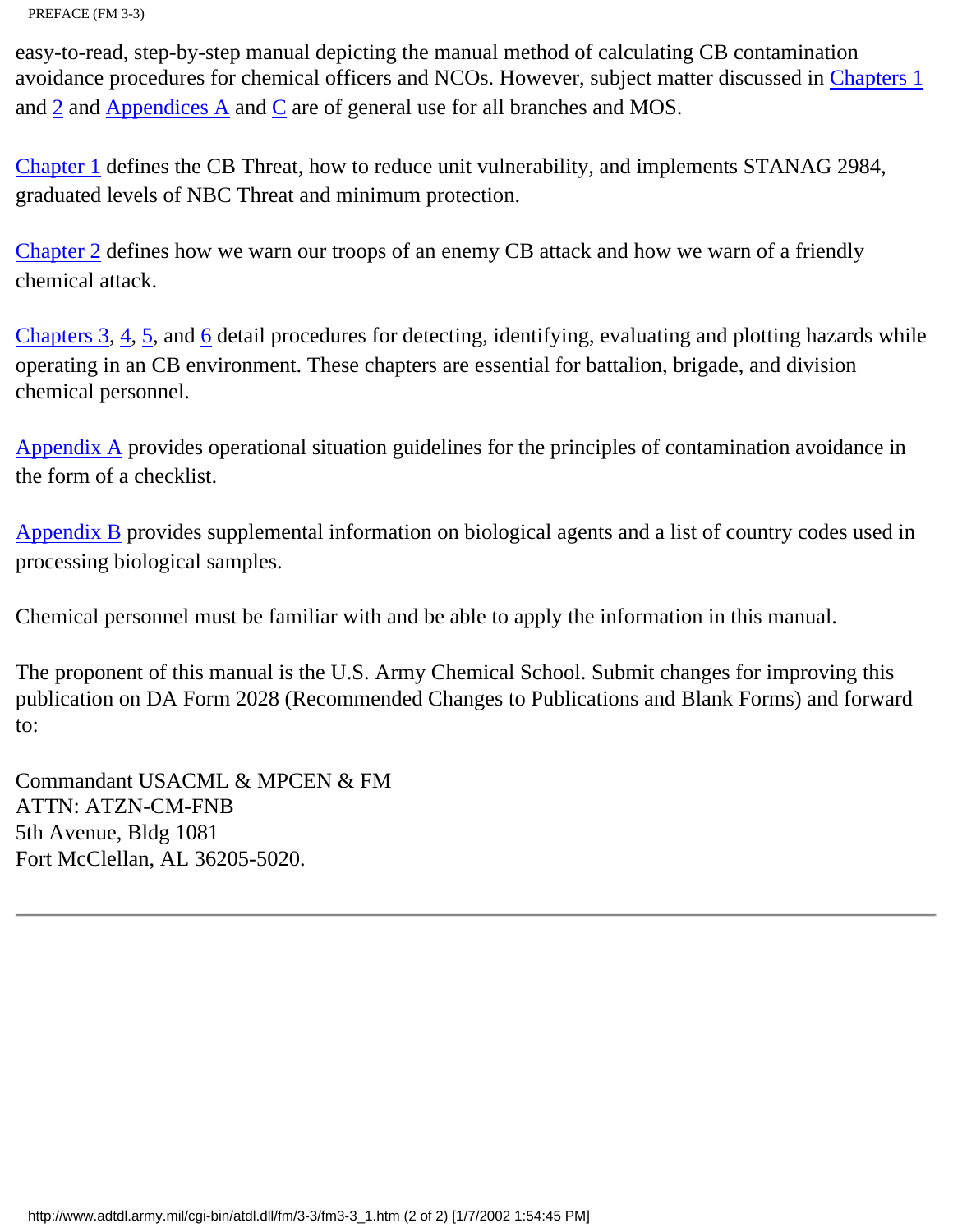<span id="page-12-0"></span>

## **Introduction**

Contamination avoidance is the best defense against enemy use of chemical and biological (CB) weapons. Avoidance reduces the risk of being targeted by CB agents and minimizes the effects of CB contamination hazards. Knowing where contamination exists or how long the hazard may persist is essential to avoiding the hazard. Enemy use of CB weapons make battlefield operations more difficult and time consuming. Combat, combat support, and combat service support operations may be more difficult to perform in a CB environment. Tasks/missions may take more time, but they require prior training in Mission Oriented Protective Posture (MOPP) gear because of the problems created by CB contamination. CB attacks may cause casualties, materiel losses, and creation of many obstacles. Training will reduce the problems caused by CB attacks on the unit. Units must locate clean areas as well as locate contamination in an CB environment. Contaminated units will have to perform decontamination (decon) operations.

To survive and accomplish the mission, individuals and units must take precautions to avoid or minimize effects of initial and residual CB hazards. The threat of contamination may force individuals and units into MOPP gear or into collective protection. Wearing MOPP gear results in heat buildup and degrades individual performance. Using collective protection requires special procedures that are time consuming. See FM 3-4 for information on what measures or steps an enemy CB attack may affect friendly forces. FM 3-3 outlines how to anticipate an enemy CB attack and minimize the effects on friendly forces.

#### **Contamination Avoidance**

There are four steps to contamination avoidance: implement passive defensive measures, warn and report CB attacks, locate, identify, track and predict CB hazards, and limit exposure to CB hazards. If the mission permits, avoiding CB hazards completely is the best course of action. This is not always possible. The mission may force you to occupy or cross a contaminated area. This manual outlines procedures to use when working or training to work in a contaminated environment. Using these procedures, which are summarized by the four steps of contamination avoidance, units can minimize performance degradation.

#### **Implement Passive Defensive Measures**

Passive defensive measures are those measures taken to reduce the probability of being hit by a CB attack or, if hit, to reduce the effects of the attack. Operational security measures such as good communication procedures, light discipline, and good camouflage reduce the chances of a unit being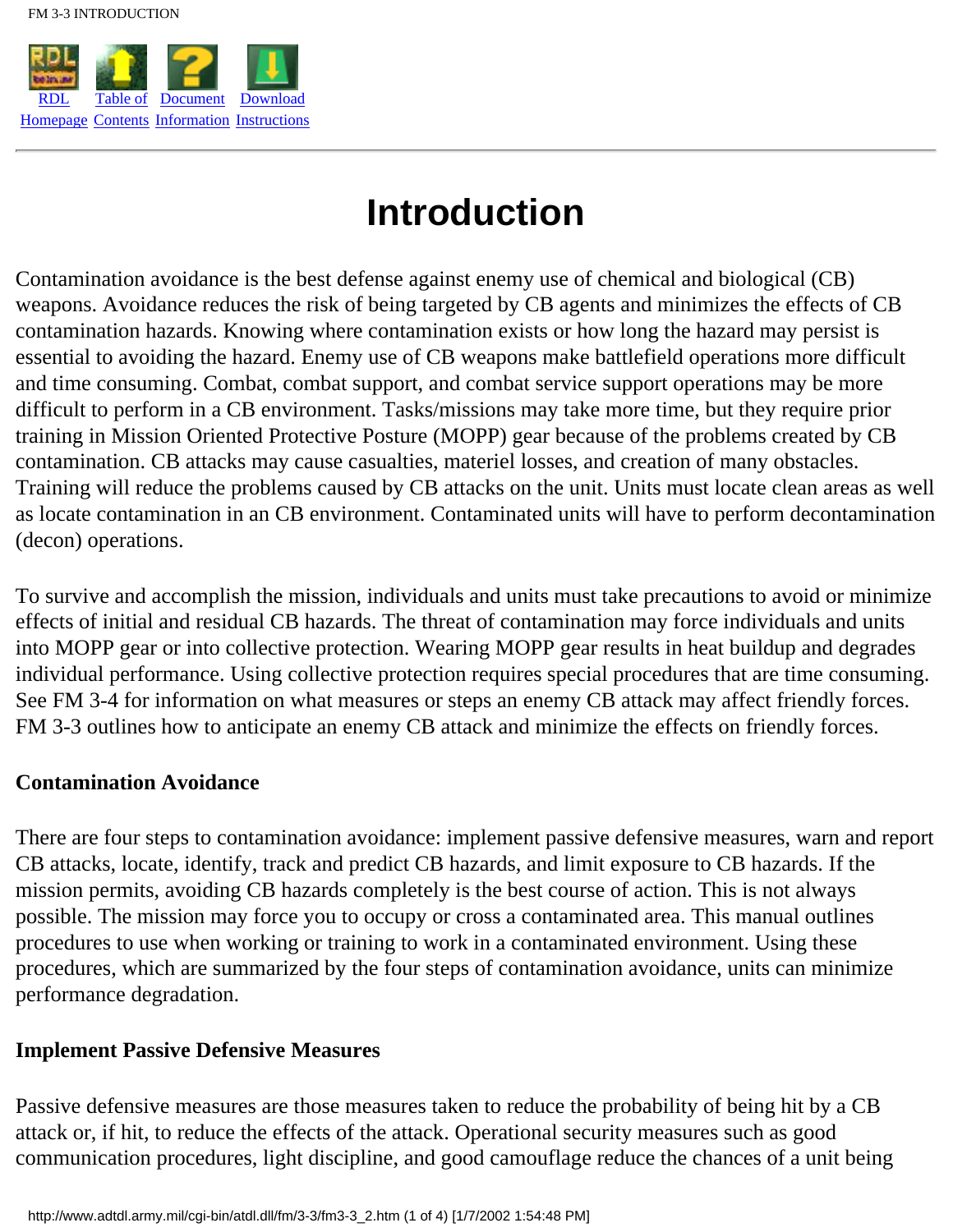```
FM 3-3 INTRODUCTION
```
targeted. Dispersion, hardening of positions and equipment, and using overhead cover reduces the effectiveness of an attack. Passive measures are discussed in more detail in Chapter 1.

#### **Warn and Report**

Once a CB attack has occurred everyone who might be affected by the hazard must be warned. This gives units time to protect themselves against a possible hazard. The NBC Warning and Reporting System (NBCWRS) is used for warning and reporting CB hazards. These messages and their use are standardized and kept simple so they can be passed rapidly and be easily understood. The NBCWRS is discussed in [Chapter 2](#page-31-0). The Automated NBC Information System (ANBACIS) will assist in speeding this process.

#### **Locate and Identify, Track and Predict NBC Hazards**

By locating, identifying, tracking, and/or predicting CB hazards, commanders can make informed decisions for operating in or around NBC hazards. Planning CB reconnaissance is discussed in [Chapter](#page-98-0) [5](#page-98-0). Tactics and techniques of CB reconnaissance are contained in FM 3-19, NBC Reconnaissance. Techniques for predicting CB hazards are given in [Chapters 3](#page-42-0) and 4. A portion of ANBACIS provides for the automatic calculation of hazard areas due to chemical or biological weapons using or creating all NBC 1 through NBC 5 Reports.

#### **Limit Exposure**

If operation in a contaminated area is necessary, take steps to limit the amount of troop exposure. [Chapters 3](#page-42-0) and 4 discuss crossing contaminated areas. FM 3-4, NBC Protection, gives guidance on protective measures for such crossings and FM 3-19, NBC Reconnaissance, describes the techniques for finding the best crossing route.

#### **Protection and Decontamination**

If a unit is unable to avoid CB hazards, the individual soldier and unit must take protective measures. Actions that minimize equipment losses and limit the spread of contamination are discussed in this manual. Measures taken to aid in protection are covered in FM 3-4.

If a unit is unable to avoid contamination, then some form of decon will be necessary. Decon reduces the immediate CB hazard. It may allow troops to reduce their MOPP level and operate in a contaminationfree environment. Decon is discussed in FM 3-5.

#### **Tactical Considerations**

If CB weapons are used, individual and collective protective measures must be taken. Time-consuming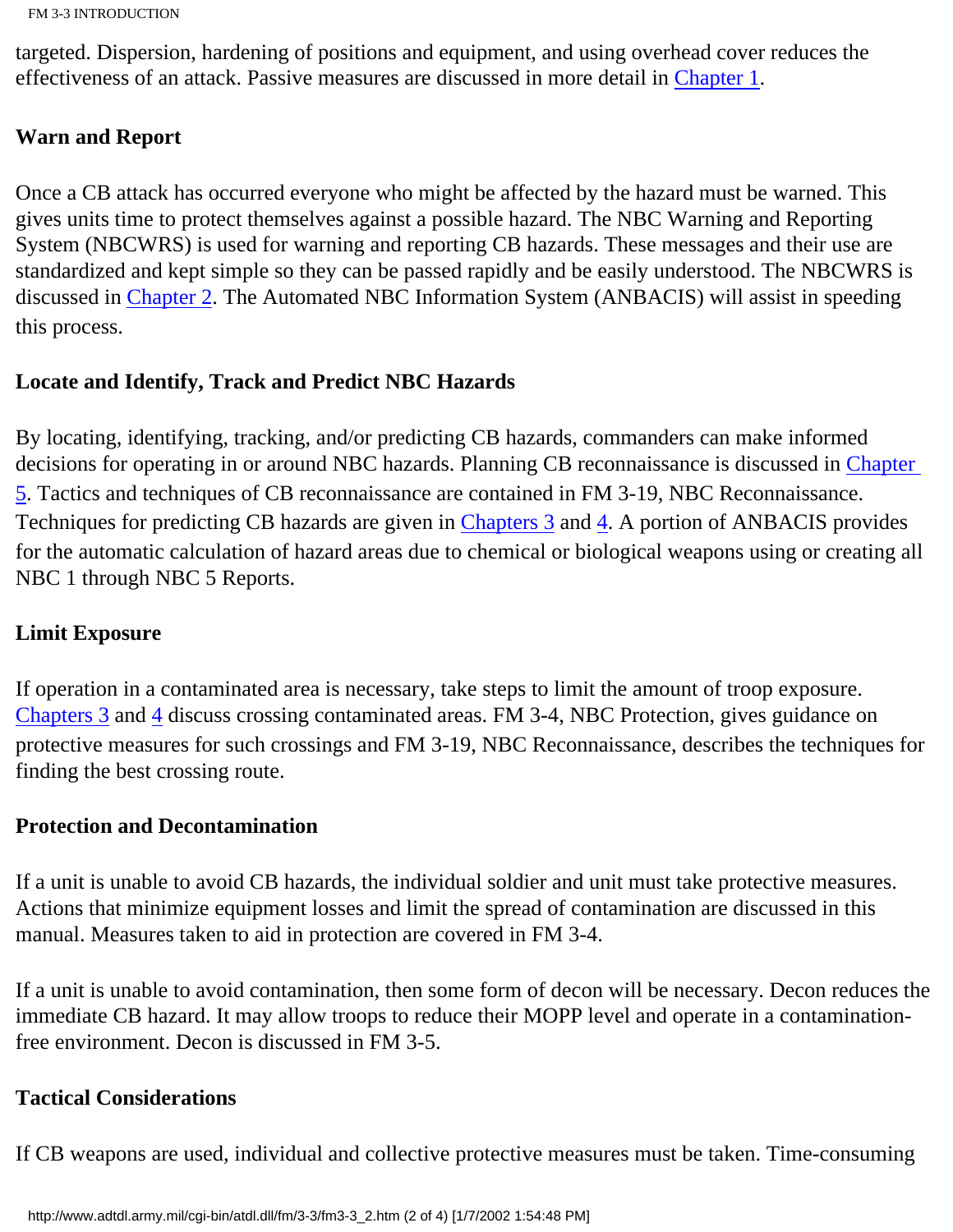```
FM 3-3 INTRODUCTION
```
and manpower-intensive tasks such as CB reporting, and chemical recon, surveys, and decon may be necessary.

#### **Mission**

CB contamination forces the commander to reconsider how best to accomplish the mission with the available resources. The commander has five options. In order of preference, these are:

First, do the mission in a clean area. The commander must decide whether the mission can be accomplished while staying out of contaminated areas.

Second, do the mission in a contaminated area using a higher MOPP level, but take more time.

Third, do the mission in a contaminated area using a higher MOPP level, and use more soldiers or equipment.

Fourth, delay the mission until the contamination has weathered.

Fifth, do the mission in the same amount of time with the same number of soldiers, but take a greater risk by using a MOPP level that does not provide maximum protection.

#### **Enemy**

In addition to trying to determine what the enemy plans to do, the commander also must determine how and where the enemy is most likely to use CB weapons. For example, if the enemy is attacking, expect biological agents (pathogens) to be used as early as one to two weeks prior to the attack. Expect nonpersistent chemical agents and biological toxins to be used against front-line units, and persistent agents and toxins to be used on combat service support units and to protect the flanks of attacking maneuver units by contaminating the terrain to restrict movement.

#### **Terrain**

Terrain modifies CB weapons' coverage. Hills disrupt the normal dispersion of chemical and biological agents.

#### **Troops**

The physical condition of troops is very important. Tactical decisions must consider how troops will be affected. CB weapons and wearing MOPP 4 impacts psychologically and physiologically on troops.

#### **Time**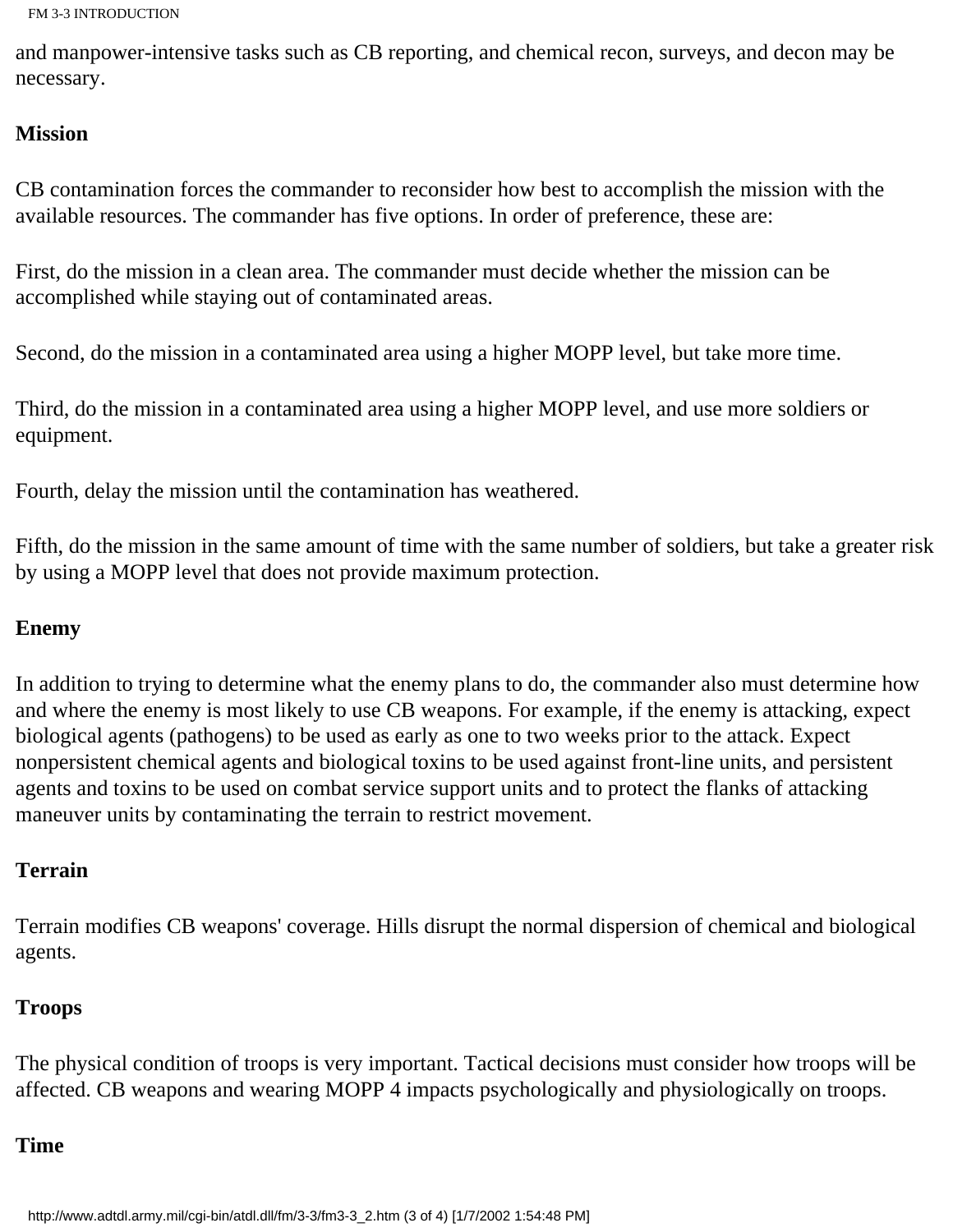FM 3-3 INTRODUCTION

Tasks may take longer in a CB environment. Routine tasks may be more difficult when troops are in MOPP gear if they have not been trained to do them. Adding CB requirements to conventional recon adds time to the mission. Decon operations are also time-consuming.

Anticipating the timing of CB attacks is important. Chemical and biological attacks are most likely to occur during the night and early morning or evening hours.

#### **Training**

Commanders must understand the importance that training has on a soldier's and unit's ability to complete the mission. When troops are well trained, they can survive and fight on a contaminated battlefield. Poorly trained troops may not be able to recognize a CB attack, and be less conditioned to wearing MOPP gear for extended periods. Well-trained troops can do their jobs, while in an CB environment. They know tasks take longer while wearing MOPP gear, but are able to adjust their procedures and/or work rate accordingly.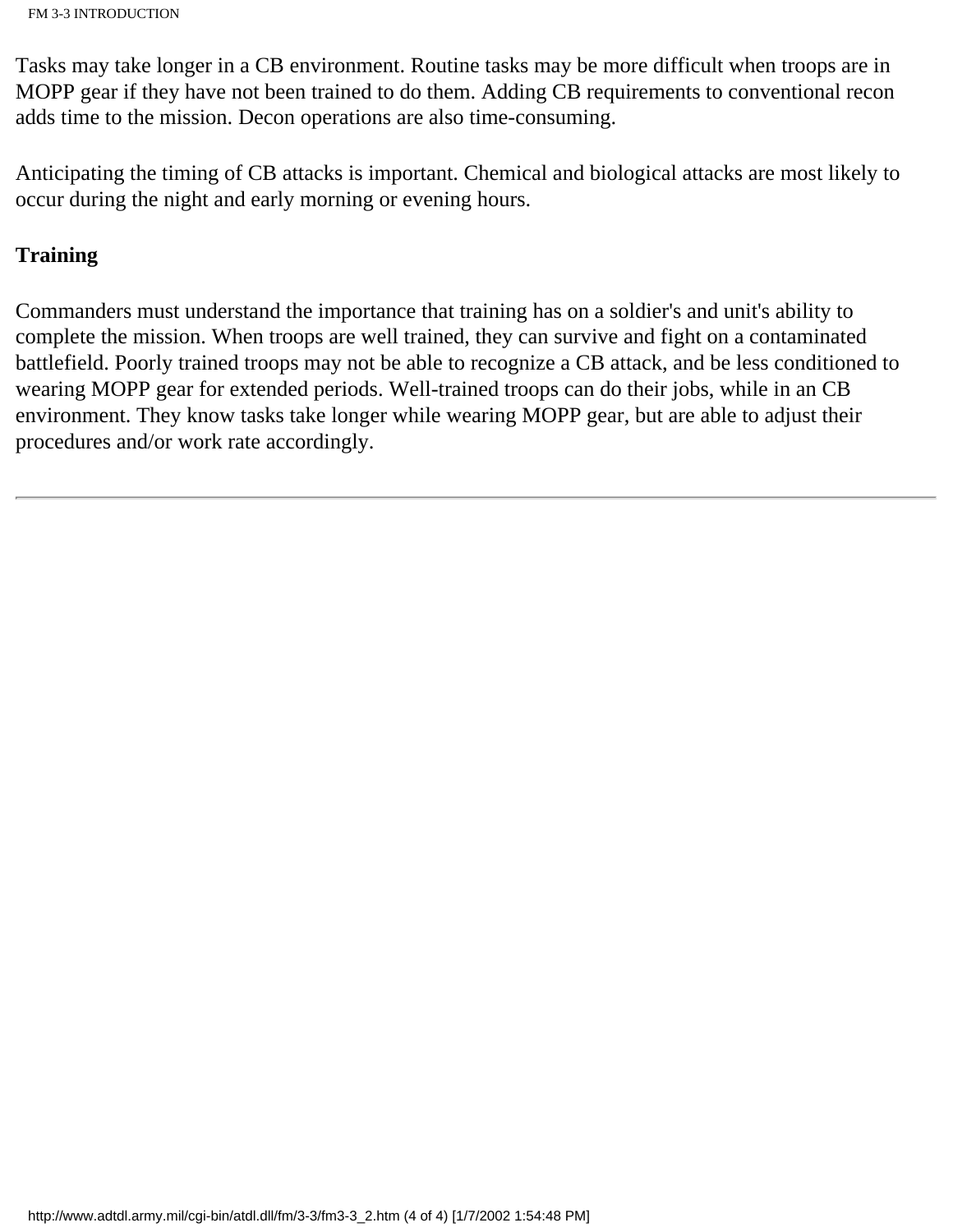

## **Chapter 1**

## **Vulnerability Analysis**

The focus of this field manual is Chemical and Biological (CB) Contamination Avoidance. Like most concepts in the Army, contamination avoidance is a process. This process involves--

- Assessing the threat facing friendly forces.
- Identifying whether friendly units are a target.
- Understanding the field behavior of CB contamination.
- Locating CB hazards on the battlefield.

By identifying and locating CB hazards on the battlefield, units will be able to either avoid the hazard or implement those protective procedures outlined in FM 3-4 to minimize the effects of the hazard on unit performance.

However, before we begin the discussion of contamination avoidance, we must first discuss two critical, often overlooked, aspects of successful operations on the contaminated battlefield. These two aspects are CB threat assessment and vulnerability analysis. Both are described in this chapter.

The CB threat now and in the future will be global from low to high intensity. Terrorists may be encountered at any level of conflict. The proliferation of CB capable nations in all contingency regions and the availability of toxic CB materials increase the likelihood of US forces being direct or inadvertent targets of attack. These attacks may range from limited use in terrorist actions to planned targeting in support of military operations.

As Chapter 1 of FM 3-100 points out, CB proliferation is increasing. Deploying US forces must be capable of accurately assessing the CB threat imposed by the opposing force and be capable of addressing unit vulnerability to attack. Chapter 2 in FM 3-100 describes in detail how CB agents may be used and how their use may shape the battle.

When planning operations, commanders must consider the potential effects of CB weapons on personnel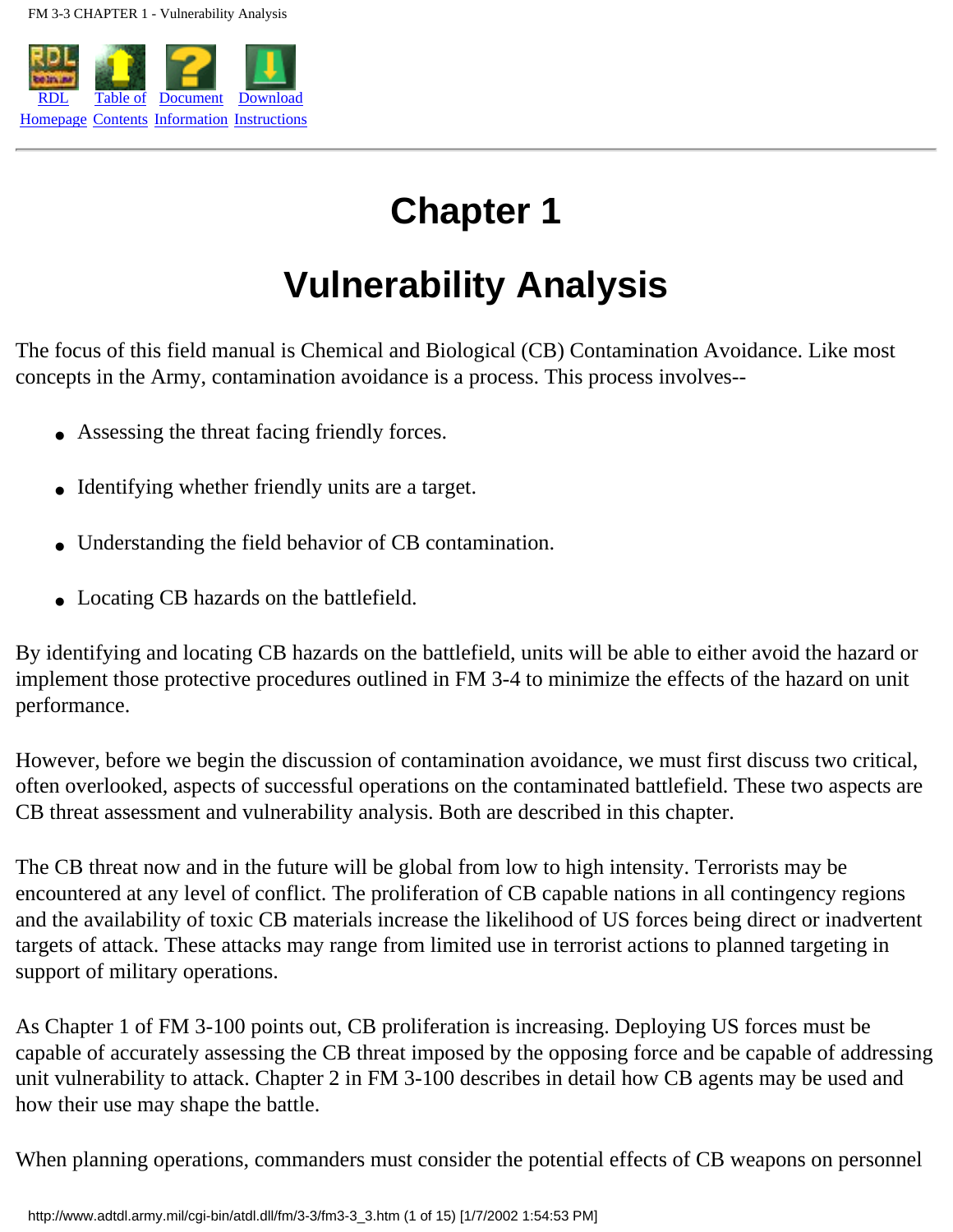and equipment. In conventional operations, concentration of forces increases the chance for success, but this same concentration increases the effects of CB attacks and the likelihood of their occurrence. Consider the timing of force concentration to reduce the effects from a CB attack.

To assess a unit's vulnerability to CB attack, the commander determines how well protected the unit is and the type and size of weapon likely to be used against it. The commander then weighs various courses of action and determines which presents an acceptable risk to allow accomplishment of the mission. This whole process starts with the Intelligence Preparation of the Battlefield (IPB) with an initial assessment of the CB threat.

## **The IPB Process**

The IPB process is a staff tool that helps identify and answer the commander's priority intelligence requirements (PIR), it's part of the operational planning that is necessary for battle management.

IPB is initiated and coordinated by the S2 and used to predict battlefield events and synchronize courses of action. IPB is designed to reduce the commander's uncertainties concerning weather, enemy, and terrain for a specific geographic area in a graphic format. It enables the commander to see the battlefield: where friendly and enemy forces can move, shoot, and communicate where critical areas lie; and where enemy forces (and his own) are most vulnerable. IPB guides the S2 in determining where and when to employ collection assets to detect or deny enemy activities. These assets, working collectively, fulfill intelligence requirements and answer the PIR. IPB is the key for preparing for battle. It analyzes the intelligence data base in detail to determine the impact of enemy, weather, and terrain on the operation and presents this information graphically. It is a continuous process which supports planning and execution for all operations. IPB consists of a systematic five-function process involving--

- Evaluation of the battlefield (areas of operation and influence).
- Terrain analysis.
- Weather analysis.
- Threat evaluation.
- Threat integration.

On the battlefield, units will have incomplete intelligence concerning enemy chemical and biological capabilities and/or intentions. However, commanders, must ensure that the IPB becomes an integrated process through which key members of the staff contribute. IPB is a process involving intelligence and operations personnel. It must also be integrated with input from chemical officers.

Chemical officers and NCOs, in coordination with the S2/3, must address CB warfare during all phases of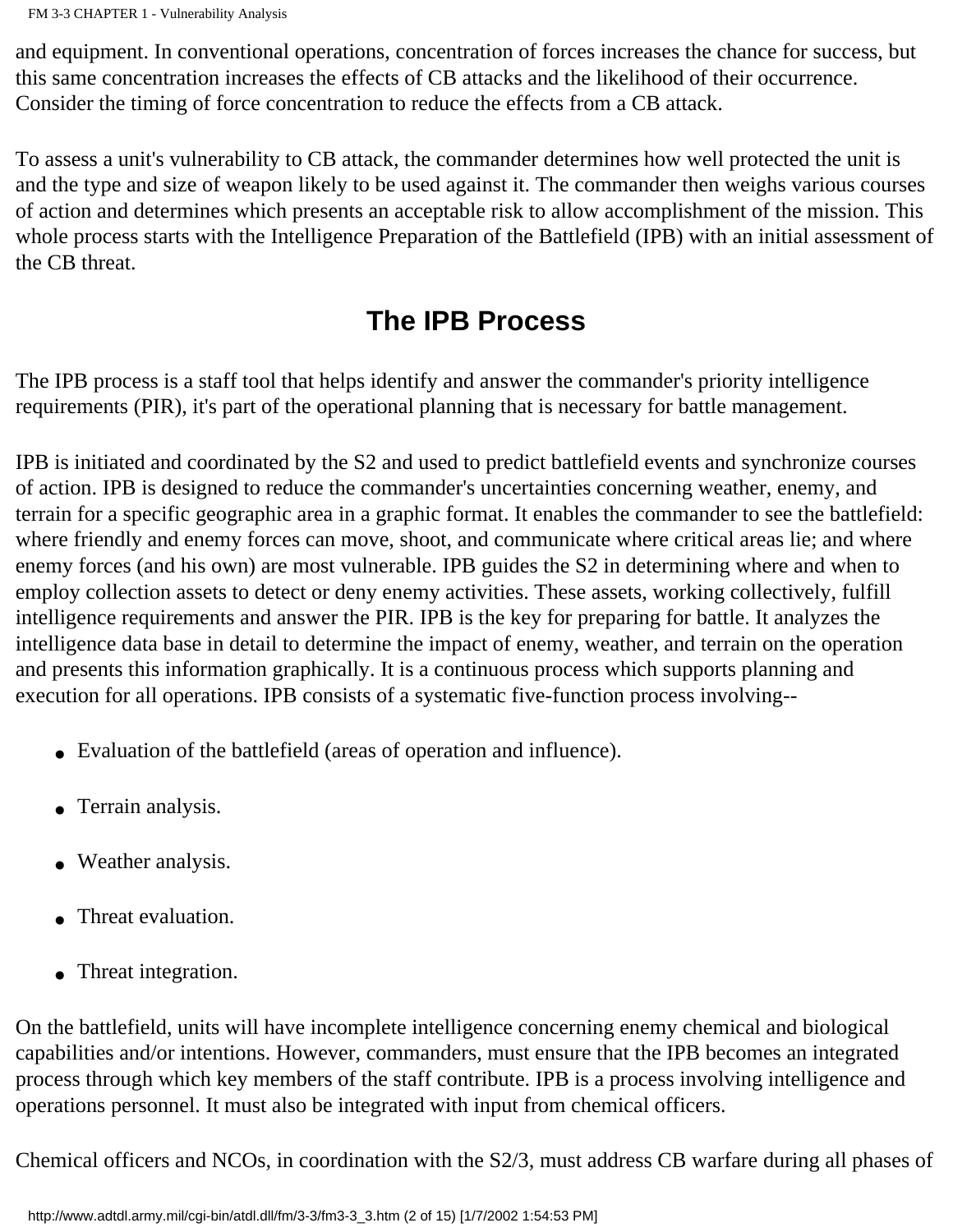the battle. This is accomplished only by direct participation in the IPB process. Working with the S2, the chemical staff should--

- Template potential chemical targets or areas of contamination.
- Designate templated areas that effect the scheme of maneuver as named areas of interest (NAI).
- Include NAIs into the collection plan and identify indicators.
- Include designated NAIs into the reconnaissance and surveillance plan (R&S) and designate responsibility for confirming or denying the template.

Using the IPB process, the chemical officer/NCO provides the commander updates on the CB situation, as well as flame and smoke operations.

Based on the time periods of interest, the chemical staff will provide the battle commander with--

- Detailed information on enemy CB capabilities based on the type of units and weapons the enemy has available in the area of operations/area of influence (AO/AI) during a selected time period.
- How the enemy would employ chemical, biological, flame, or smoke to support his battle plan.
- Areas of likely employment based on threat employment doctrine.
- Detailed analysis of terrain and weather in the unit's AO during each period of interest and how they could impact on CB, flame, and smoke warfare.
- MOPP guidance for each period of interest (such as, minimum MOPP, automatic masking).
- Alternative actions the commander can initiate prior to the phase time line in question so as to minimize degradation of forces.
- Continuous monitoring of intelligence messages and radio traffic for any CB related information which could be important to the unit's mission.

It is important that the chemical officer/NCO be succinct during the commander's briefing or have his information presented by the S3 during his portion of the briefing. Therefore, for input to be addressed, chemical personnel must be a player in the IPB process. Although it is developed under the direction of the S2, once completed, the decision support template (DST) becomes an operational document and is briefed to the commander by the S3. As active participants in the IPB process, the CB concerns will be included in the threat analysis and shown usually on the IPB template. It is through this participation that the chemical staff best serves the commander as special staff warfare experts, for the appropriate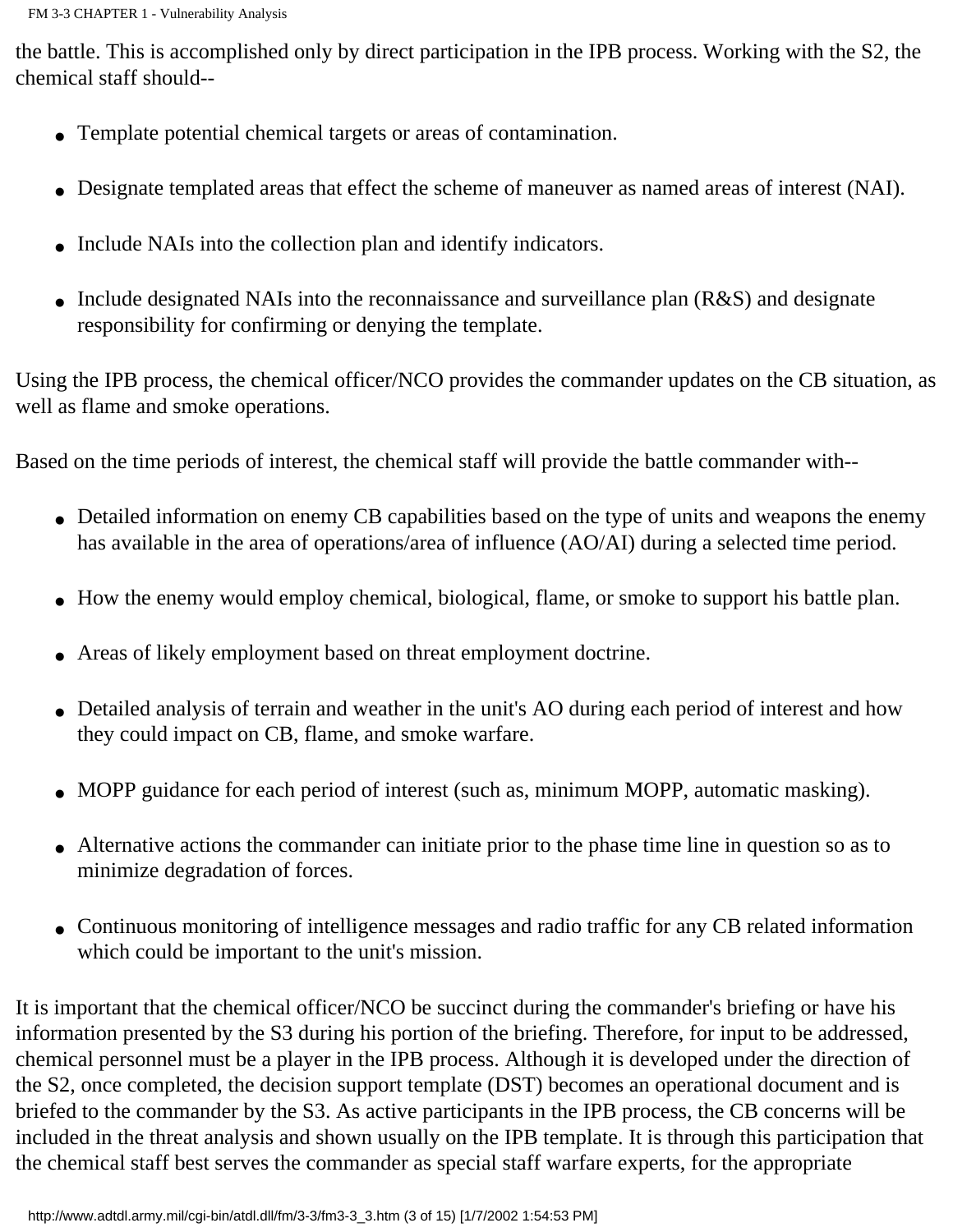templates of IPB process will include CB concerns and visually present them, in a user-friendly manner, to the commander.

During battle management activities, the chemical staff advisor works with the S2 on the IPB. He coordinates with the intelligence officer to analyze and identify chemical targets based on threat, terrain, and the AO. Potential threat chemical targets could be key terrain, choke points, command and control facilities, counterattack routes, mobility corridors, troop concentrations and rear area assembly points.

A CB vulnerability assessment constitutes an important part of battlefield assessment and risk analysis and is a primary means through which the chemical staff advisor participates in the battlefield assessment process.

In this assessment, the chemical officer must develop information for integration into the various staff estimates. From the S2, the chemical officer/NCO obtains--

- Time period of interest.
- Threat probable courses of action and intent.
- Names areas of interest (NAIs) and target areas of interest (TAIs).
- Summary of enemy activity, including any CB attacks, movements of CB equipment or material, or presence and level of training of threat forces, and indicators of enemy CB warfare comments such as queuing up weather radar.

Specific items of interest from the S2 would be:

- Direction and speed of prevailing winds.
- Average temperature and humidity and how these weather conditions may effect CB warfare agents, terrain, availability of water sources, transportation assets (railways, airfields, road networks) available for shipment of CB munitions, and the availability and location of industrial assets capable of producing and/or weaponizing CB warfare agents, availability of CB agents and delivery systems, and location of stockpiles.

From the Fire Support Officer (FSO), the chemical officer obtains information on casualty percentages from friendly and threat conventional munitions. Examples of information obtained might include--

- Casualty percentages based on target size
- Casualty percentages based on weapon systems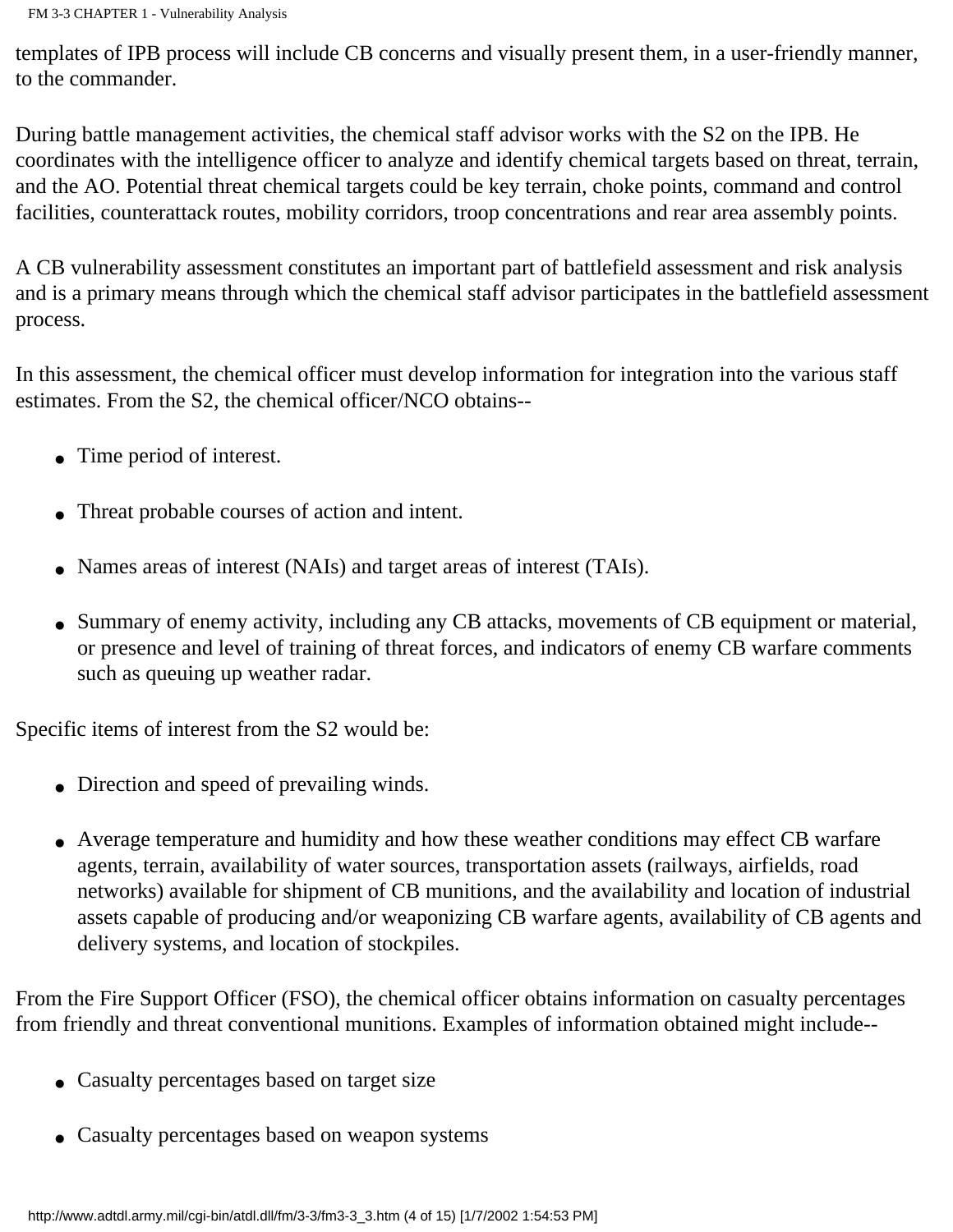The chemical staff should also prepare a list of information that is compiled from various sources (news bulletins, spot reports, intelligence summaries (INSUMs), and is general in nature. This information, when viewed as a single event, may appear to be meaningless. However, when added to other pieces of information it may provide the key that connects the information and present the best view of the enemy's intent. Items of general information include, but is not limited to the following--

- Availability of CB defense equipment to enemy forces. If no protective equipment is available (such as MOPP, antidotes, masks) it may indicate that the enemy does not intend on using CB weapons.
- Amount of overhead cover or collective protection shelters or systems; if enemy forces seek overhead cover or move into collective protection shelters, it may indicate that the enemy intends on using CB weapons.
- Stated national policy or philosophy on the use of CB weapons. Has the enemy declared a no use, first use or limited use only for retaliation in kind policy? Does the enemy consider the use of flame or smoke as CB agents?
- Leadership--Is the enemy's national or military leadership willing to use CB weapons on their own territory or expose their own populations to the hazards generated from CB munitions?
- If the enemy does not possess CB munitions, the capability to produce agents or expertise to employ munitions; have attempts been made to gain this ability? Reports indicating the presence of advisors from other nations working with enemy forces, international trade agreements or shipments of agricultural equipment (such as sprayers, fertilizers, insecticides or raw chemicals) may provide insight to the enemy's intent.

Once information is gathered, it will provide input to the formulation of the CB Threat Status.

### **CB Threat Status**

US forces may not have to carry CB defense equipment (such as MOPP) based on the initial threat estimate. If the threat condition were to change and indicators were present to suggest the possible use of CB agents by the threat forces, CB defense equipment would be deployed forward (such as division support area or to the brigade support area). These stocks may be prepalletized for immediate deployment by aircraft to the affected unit if required. However, this decision must be made based on available aircraft or other transportation systems. This could be done so that the forces would not have to carry the mission oriented protective posture (MOPP) ensemble in their field pack, ALICE (ruck sacks).

The minimum CB threat status is set at division or separate brigade level and is a flexible system determined by the most current enemy situation, as depicted by the continuously updated IPB process. This allows local commanders to increase the threat status as conditions change in their area of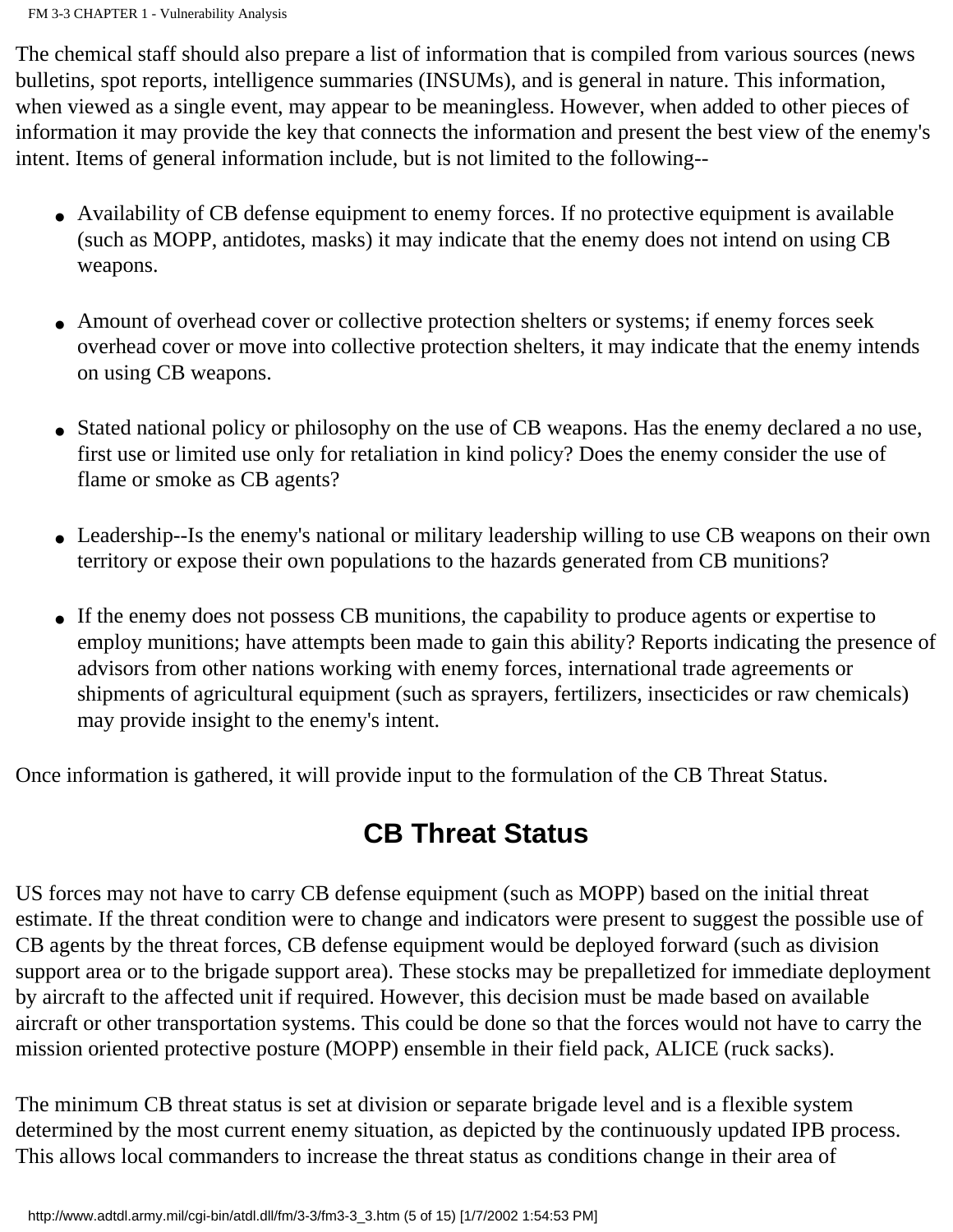operations. Threat status governs the initial deployment of chemical assets (such as equipment or units) and the positioning of those assets on the battlefield or in the operational area. The CB threat status serial numbers are for planning purposes in accordance with STANAG 2984. These numbers, however, may be substituted for a color code (serial  $0 =$  white; serial  $1 =$  green.). It does, however, require chemical personnel at brigade and division level to stay abreast of the intelligence picture. The CB threat status is outlined below--

#### **a. Serial 0 (none).**

1. The opposing force does not possess any CB defense equipment, is not trained in CB defense or employment and do not possess the capability to employ CB warfare agents or systems. Further, the opposing force is not expected to gain access to such weapons and if they were able to gain these weapons, it is considered highly unlikely that the weapons would be employed against US forces.

2. Under this status a deploying force would not have to carry CB defense equipment nor decon assets. However, protective masks should be carried. Chemical personnel should concentrate efforts in smoke, herbicides, flame field expedients (FFE) and monitoring threat communication channels for CB threat indicators.

#### **b. Serial 1 (low).**

1. The opposing force has an offensive CB capability, has received training in defense and employment techniques, but there is no indication of the use of CB weapons in the immediate future. This indication may be based on whether CB munitions are dispersed or deployed, or the stated objectives and intent of opposing forces.

2. Given this threat status, all personnel carry their individual defense equipment or chemical defense equipment stockpiles are identified and would be readily available for deployment to the operational area if the threat status should increase. NBC reconnaissance systems deploy to the operational area of interest to provide a monitoring capability. Chemical personnel continue to concentrate their efforts on NBC planning and analysis for threat indicators.

#### **c. Serial 2 (medium).**

1. The opposing force is equipped and trained in CB defense and employment techniques. CB weapons and employment systems are readily available. CB weapons have been employed in other areas of the theater. Continued employment of CB weapons is considered probable in the immediate future. Indicators would be--

- CB munitions deployed to either field storage sites or firing units.
- Enemy troops wearing or carrying protective equipment.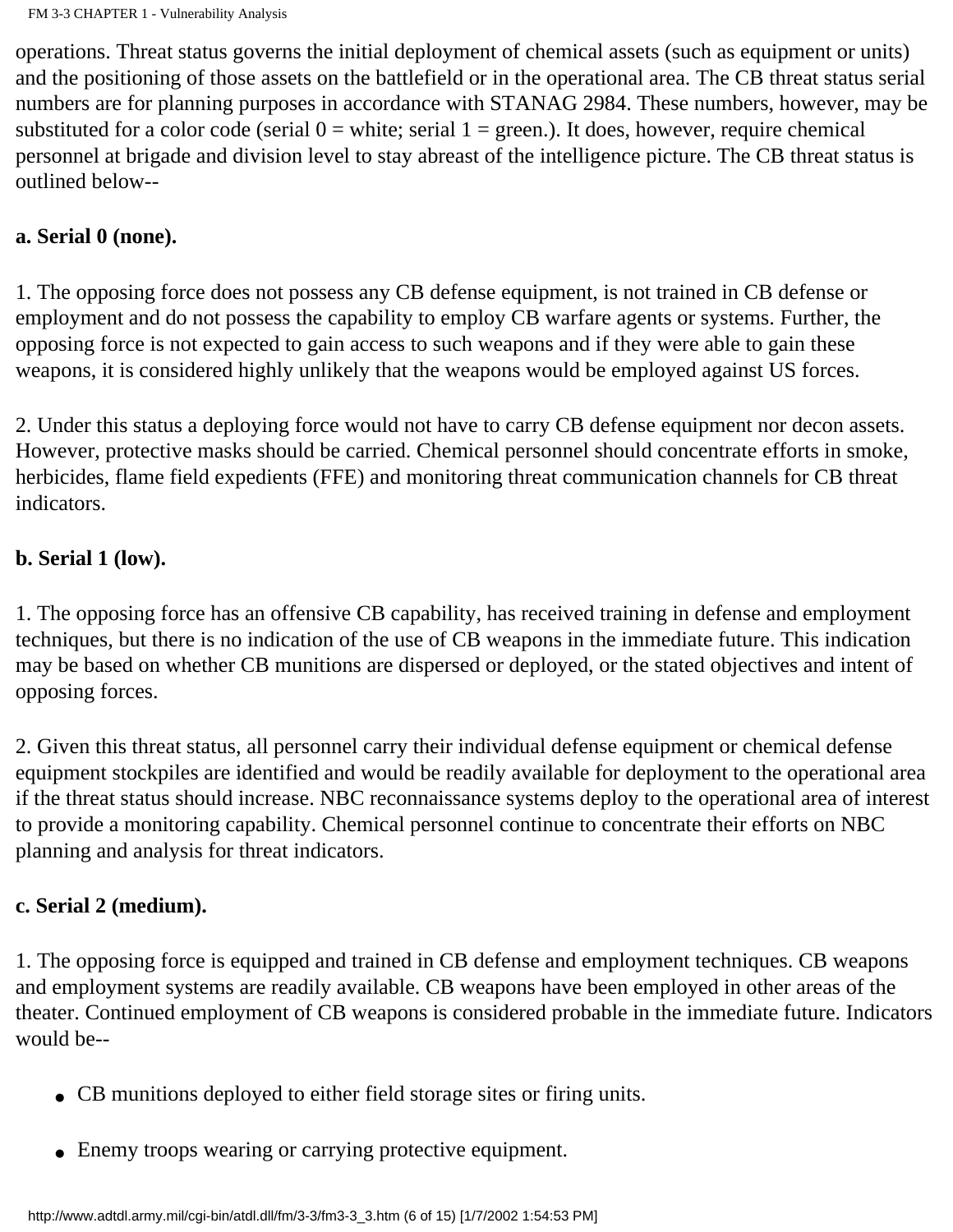- CB recon elements observed with conventional recon units.
- CB decon elements moved forward.

2. Unit CB defense equipment should be either pre-palletized and located forward for easy access or issued to the soldiers responsible for use within the unit. Individual soldiers should be at MOPP levels 1 or 2; MOPP 0, if MOPP gear is readily available. Erect collective protection shelters if the tactical situation permits. Personnel and equipment should be kept under cover as much as possible to protect them from contamination. Chemical Downwind Messages (CDMs) should be sent to subordinate units. Decontamination assets, CB recon assets and smoke support should be deployed as part of the force structure. Detection and monitoring (such as CAM) equipment should be issued to the operators. Unit should fill M11 and M13 decontamination Apparatuses (DAP) and mount on vehicles.

#### **d. Serial 3 (high).**

1. The opposing force possesses CB warfare agents and delivery systems. CB defense equipment is available and training status is considered at par or better than that of the United States. CB weapons have already been employed in the theater and attack is considered imminent. Indicators are--

- CB attack in progress but not in your area of operation.
- CB warnings/signals to enemy troops.
- CB munitions delivered to firing units within range of friendly forces.
- Movement of surface-to-surface missiles to a launch site.

2. US forces should deploy with CB defense equipment in the unit load. Soldiers should either carry the overgarments in their ruck sacks, CB bag, or wear the overgarments. This will depend on the CB threat to the airfield or port on which they land. Soldiers should change protective mask filters prior to deployment. Decontamination and CB recon assets should be task organized and moved forward. Contingency stocks of CB defense equipment may be moved forward to the battalion trains. CDMs are initiated and place collective protection systems into a state of readiness including those systems in combat vehicles.

This threat status can be used as a single number representing both C and B or as individual C and B statuses. It is possible to have a C status of three and a B status of zero. This threat status provides the commander with guidance for deployment and operational purposes. It allows the commander to tailor chemical units to fit any situation.

Threat status can change rapidly. Although a C status of zero may exist during deployment, the opposing force may seize industrial chemicals or obtain warfare agents from a sponsoring nation. Therefore, the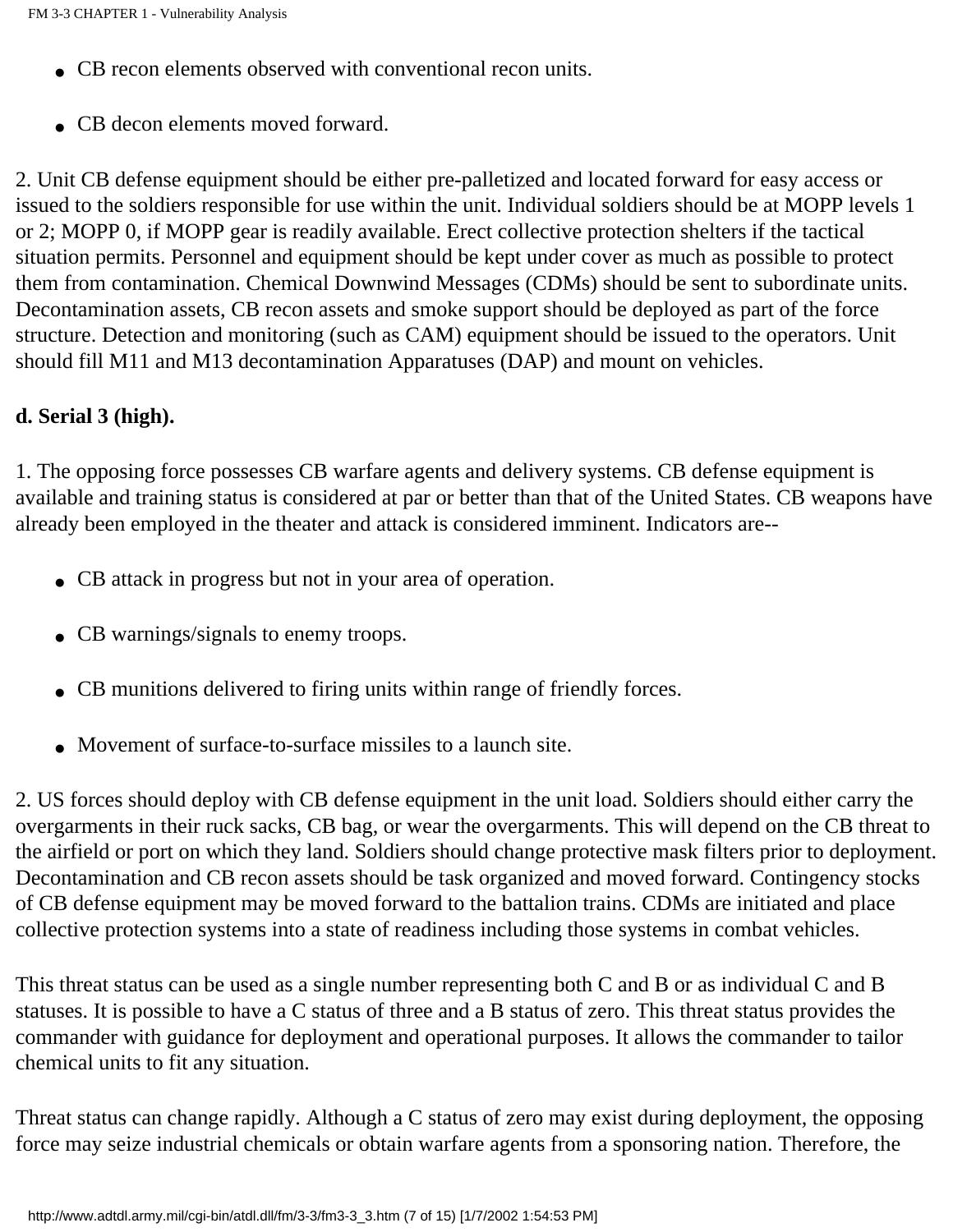ground commander must be capable of upgrading the CB defense posture quickly.

To assist in the formulation of the threat status, the chemical staff, (in conjunction with the S2) must analyze all information received. A tool in this analysis is the threat status matrix depicted in [figure 1-1](http://www.adtdl.army.mil/cgi-bin/atdl.dll/fm/3-3/fm330001.gif).

[Figure 1-1.](http://www.adtdl.army.mil/cgi-bin/atdl.dll/fm/3-3/fm330001.gif) CB Threat Status Matrix.

Use X's to mark applicable boxes or degree of threat. Total columns and use serial number with largest number of X's as the current threat status.

More than one matrix may be necessary to determine the threat status for chemical and biological attack.

To use the matrix, place an "x" in the appropriate block. Add each column; and whichever column has the most "x's" provides a means to identify what threat status serial number could be used to identify an indication of the enemy force intent. If an overall threat status cannot be determined due to an informational shortfall, collection assets should be reallocated or positioned to gain the needed information.

Once the threat status estimate has been assessed the chemical staff must analyze the protection level required for friendly forces. This is accomplished by using MOPP analysis-key factors include analyzing mission, environment, and soldier factors-as discussed in FM 3-4 and the factors listed below.

- Understanding the mission and commander's intent for friendly forces.
- Capabilities and level of training of friendly forces.
- MOPP analysis and work degradation factors contained in FM 3-4.
- Availability of chemical defense equipment and decontamination assets. In this regard, information may be obtained from the S2 or G5.

Other factors include--

- Location and availability of desalination plants (for arid areas).
- Location of civilian chemical manufacturing and storage facilities. Chemicals at these facilities may be used, through civilian contract, for supplementary decon supplies. Further, chemicals or hazardous materials stored in these facilities may produce areas of contamination if storage containers leak (either intentional or unintentional). To assess these hazards and how such a leak may impact on operations refer to Department of Transportation (DOT) Regulation 5300.3, Emergency Response Guidebook or the Department of Defense (DOD) Regulation 4145.19-R-1, Hazardous Materials Storage and Handling criteria.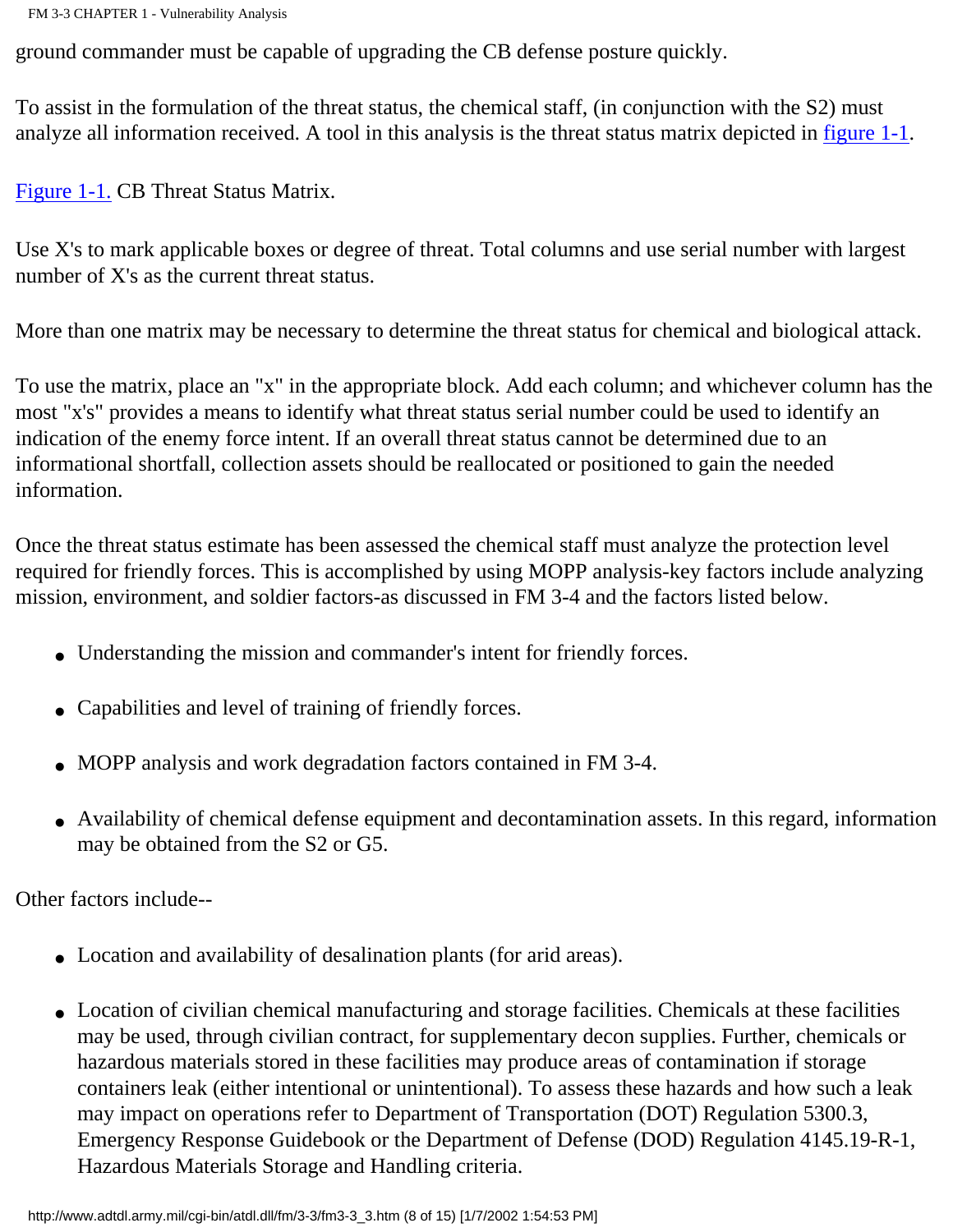- Availability of civilian contracted labor and water transport for decon operations.
- For urban areas, location of car washes. These car washes may be used in lieu of hasty decon stations. Obtain data on local fire hydrants (such as location, hookups). Hydrants may be used to provide water for decon operations.

The chemical staff must properly prepare the threat status and identify the protection level required for friendly forces to withstand an CB attack. This information is vital to the commander and for the successful accomplishment of the mission. The commander may be required to reallocate or position units on the battlefield to reduce vulnerability to an attack.

### **Chemical Vulnerability Analysis**

There is no difference in vulnerability analysis procedures between chemical agents and biological toxins. The following applies to both.

Unit vulnerability to a CB attack depends primarily on the protection the unit has taken and the type and amount of chemical agents delivered. For nonpersistent agents, the risk of casualties to units in MOPP 4 is negligible. This is also true for persistent agents if appropriate and timely decon measures are taken. Persistency, as defined in FM 3-9, is an expression of the duration of effectiveness of a chemical agent. This is dependent on physical and chemical properties of the agent, weather, methods of dissemination, and conditions of terrain. Nonpersistent agents generally include: choking agents, blood agents, and Gseries nerve agents. Persistent agents generally include: blister agents, VX, GD and thickened nerve agents. If personnel are forced to stay in MOPP gear, performance is degraded and heat casualties may occur. Refer to FM 3-4 for detailed information on degradation factors. The commander must achieve a balance between reducing the number of casualties from the attack, avoiding heat casualties, and reducing individual performance degradation.

Analyzing chemical vulnerability is difficult. Casualties can result from on-target attacks, off-target attacks, downwind hazards, and residual liquid contamination. [Table 1-1](http://www.adtdl.army.mil/cgi-bin/atdl.dll/fm/3-3/fm330002.gif) is a guide to help evaluate chemical hazard vulnerability. The chart is safesided and assumes a direct attack on troops in MOPP 1 or 2. Use the chart in the same manner as the radius of vulnerability tables for nuclear weapons. Remember that chemical weapons are delivered as battery or battalion volleys and not single munitions as with nuclear weapons.

If troops are wearing MOPP 4 at the time of the attack, reduce these percentages to a negligible level.

The figures in [Table 1-1](http://www.adtdl.army.mil/cgi-bin/atdl.dll/fm/3-3/fm330002.gif) are for employment under optimum attack conditions. Optimum conditions for employment of chemical weapons is generally considered to be stable or neutral temperature gradients and light winds less than 10 kmph. If troops are in some form of shelter such as a building, the percentages initially will be less. The percentages will also be less if high winds exist or during hot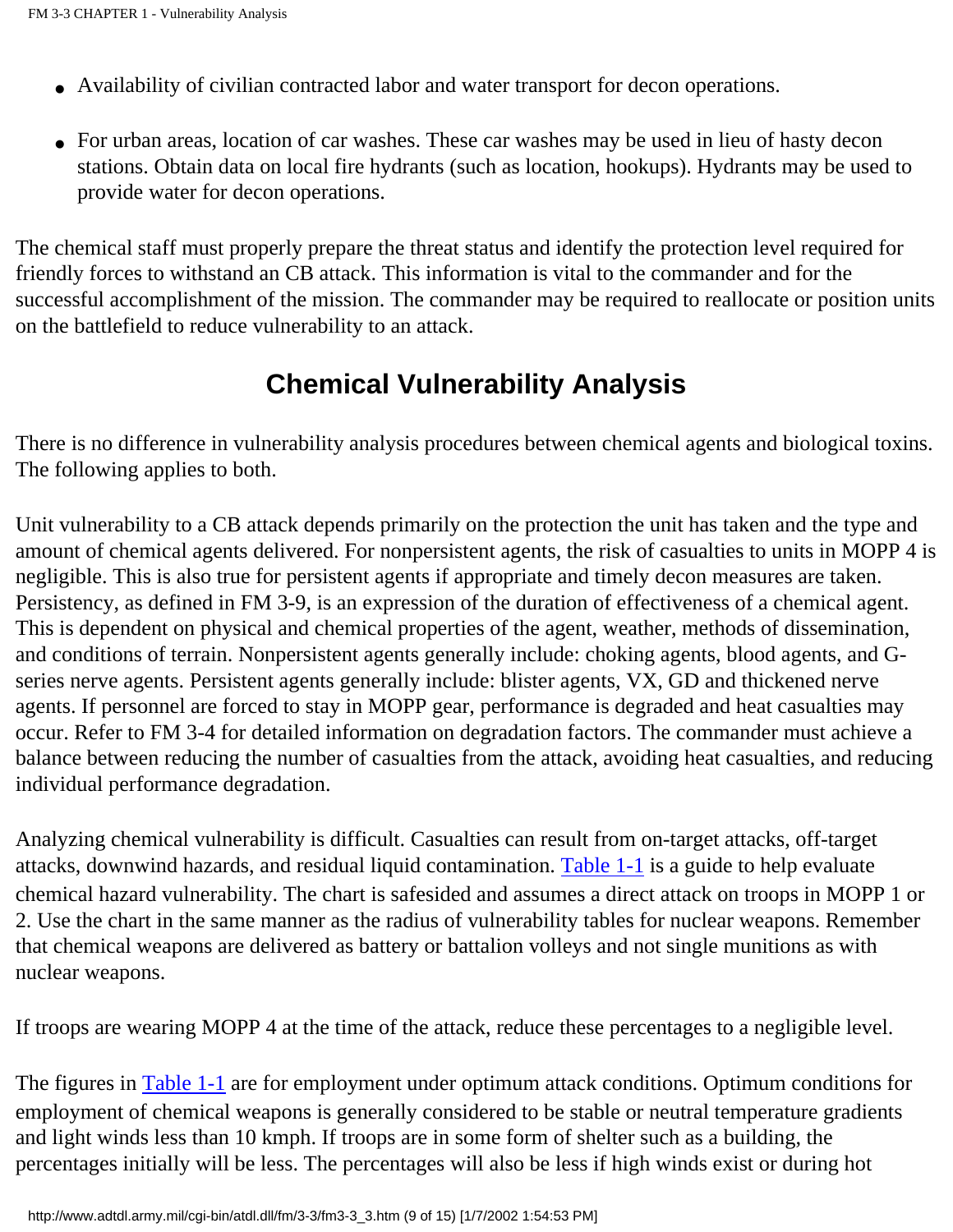temperatures.

[Table 1-2](http://www.adtdl.army.mil/cgi-bin/atdl.dll/fm/3-3/fm330003.gif) shows the effects of temperature change on an agent's persistency. Cooler conditions increase the persistency of chemical agents. As a general rule, persistency triples as contamination levels increase from moderate to heavy. Moderate contamination is defined as one gram of agent per square meter. This concentration can be further defined as the amount of vapor contamination that would cause one-to-four bar display on the Chemical Agent Monitor (CAM). Heavy contamination is defined as ten grams or more of agent per square meter. Heavy concentrations would cause five-to-eight bars on the CAM. Moderate and heavy contamination detected on M9 Chemical Agent Detection Paper is depicted in [Figures 1-2](http://www.adtdl.army.mil/cgi-bin/atdl.dll/fm/3-3/fm330004.gif) and [1-3](http://www.adtdl.army.mil/cgi-bin/atdl.dll/fm/3-3/fm330005.gif).

[Table 1-1.](http://www.adtdl.army.mil/cgi-bin/atdl.dll/fm/3-3/fm330002.gif) Casualty estimate for initial chemical hazards

[Table 1-2.](http://www.adtdl.army.mil/cgi-bin/atdl.dll/fm/3-3/fm330003.gif) Chemical Agent Persistency in Hours on CARC Painted Surfaces

Chemical agent persistency data given for surface winds of 10 kmph. For other surfaces use the following multiplication factors for the times given alkyd paint  $= 1.3$ , bare soil  $= 4.0$ . Agent HL is not shown. To approximate HL use GD persistency times. To convert  $C^{\circ}$  to  $F^{\circ}$ ;  $F^{\circ} = 1.8C + 32$ . To convert  $F^{\circ}$  to  $C^{\circ}$ ;  $C =$  $(F - 32) \div 1.8$ . All concentrations of contamination is considered to be heavy (10 grams square meter). One week is considered to be 168 hours. One month (30 days) is equal to 720 hours. One year (365 days) is equal to 8640 hours.

The information presented in [tables 1-1](http://www.adtdl.army.mil/cgi-bin/atdl.dll/fm/3-3/fm330002.gif) and [1-2](http://www.adtdl.army.mil/cgi-bin/atdl.dll/fm/3-3/fm330003.gif) provide a quick planning guide for chemical agent persistency. For a more detailed discussion of chemical agent persistency, see FM 3-4, Chapter 3.

[Figure 1-2.](http://www.adtdl.army.mil/cgi-bin/atdl.dll/fm/3-3/fm330004.gif) Moderate liquid contamination on M9 paper (1 grams/square meter).

[Figure 1-3.](http://www.adtdl.army.mil/cgi-bin/atdl.dll/fm/3-3/fm330005.gif) Heavy liquid contamination on M9 paper (10 grams/square meter).

## **Biological Vulnerability Analysis**

The effects of biological agents are very unpredictable, unlike nuclear and chemical weapons. Biological agents are effective in low concentrations, and personnel outside the target area may be affected. Vulnerability reduction methods include:

- Employ a good immunization program before deployment.
- Ensure personnel wear MOPP gear.
- Eat food only from protective wrappers and sealed containers.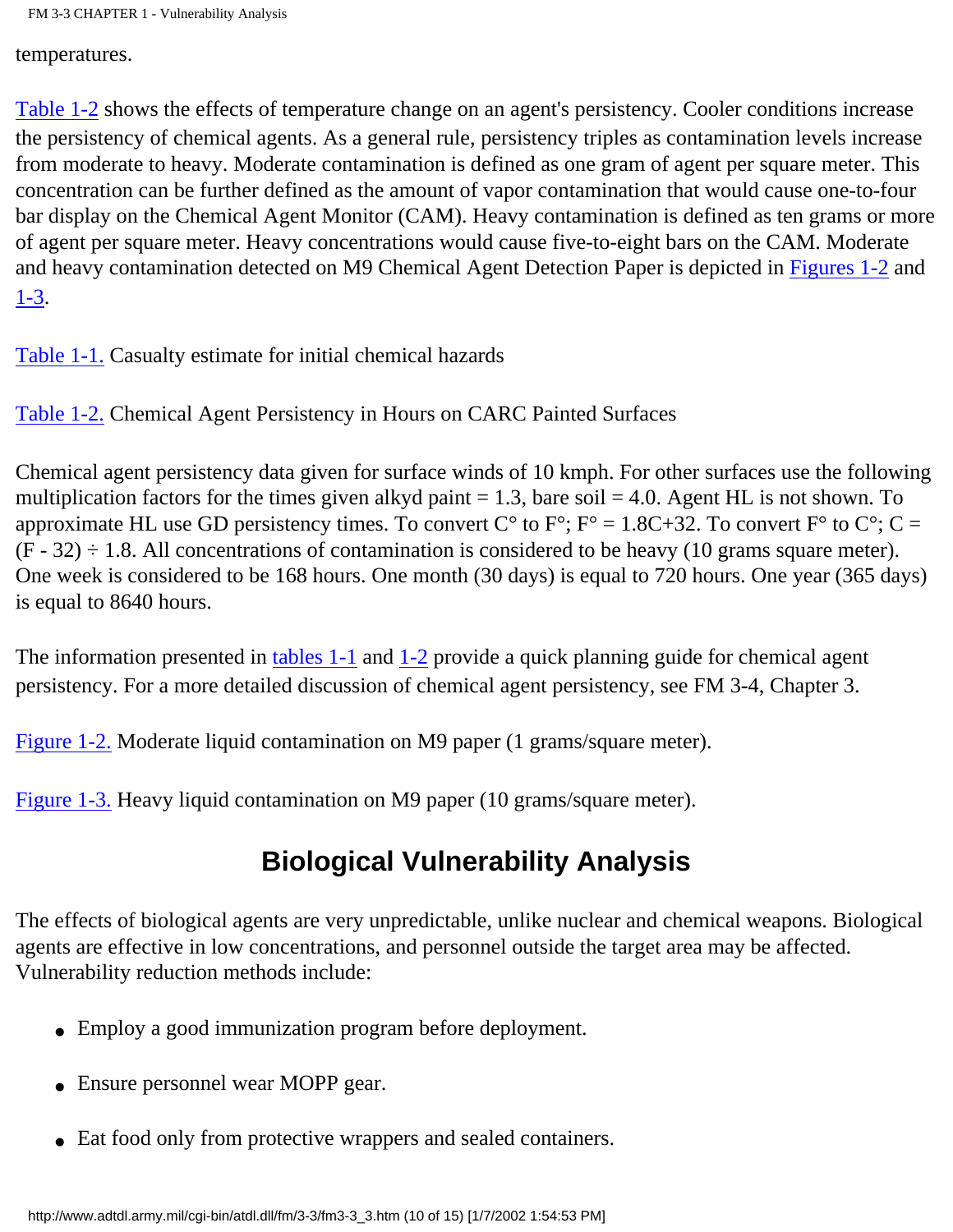- Drink only purified water.
- Report and seek treatment for illness promptly.
- Ensure personnel practice good personal hygiene.

For a more detailed discussion on biological warfare agents, their properties and effects, refer to Chapter 4.

### **Vulnerability Reduction**

Active measures prevent the enemy from using CB weapons; passive measures increase survivability. Individual and unit collective measures are only discussed briefly here. See FM 3-4 for detailed information.

### **Active Measures**

Active measures are those measures taken to find and destroy either the munitions or the delivery systems. Destruction of delivery systems and munitions is the best method of reducing the chances of being attacked.

The destruction of stockpiles of CB munitions and production facilities is usually beyond the capabilities of lower level commanders. Echelons above corps have the responsibility and sufficient assets for finding and destroying these targets.

Corps and divisions do not have the capability to locate and destroy stockpiles or production facilities; but they do have the capability to find and destroy delivery systems. Recon flights, counterbattery radar, and other intelligence collection assets are used to find delivery systems such as long-range cannons and missile systems.

## **Passive Measures**

It is not possible to destroy all threat CB munitions and/or delivery systems; units must always take precautions to avoid being targeted or to reduce the effects of an attack if one does occur. These are passive measures. All units must use passive measures as part of normal operations to reduce the effects of operating under CB conditions. These measures include--

- Plan ahead.
- Avoid detection.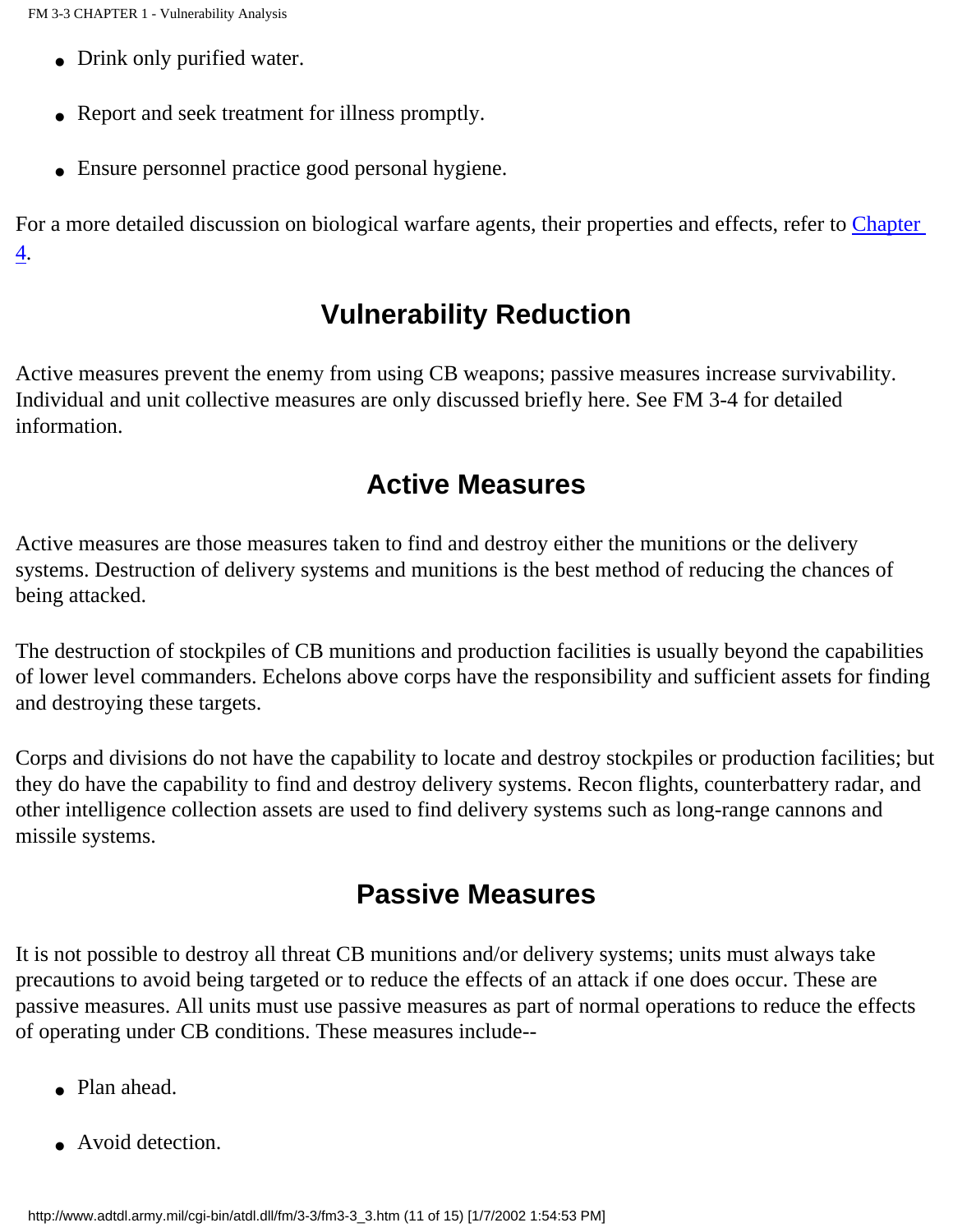- Provide warning.
- Maintain discipline.
- Seek protection.
- Disperse.
- Remain mobile.
- Cover supplies and equipment.
- Prevent spread of contamination.
- Follow unit SOPs.
- Camouflage.

#### **Plan Ahead**

Tasks may become more complicated in a CB environment due to the degradation of protective equipment. Again, FM 3-4 contains tables to help commanders estimate how long it takes to accomplish missions in an CB environment. Commanders must take time to carefully think out Courses Of Action (COA's) and allow for the additional time requirement. This is commonly referred to as wargaming. A bad decision could cause the unit to become needlessly contaminated or suffer casualties. Use the CB threat status for planning and stocking CB defense/equipment. Units must prepare to continue the mission after an CB attack. Following an enemy CB strike, commanders must quickly assess the damage and reconstitute lost or weakened units.

#### **Avoid Detection**

Avoiding detection is the best way to prevent CB attacks. Do this by employing good operational security (OPSEC) measures. These include camouflage, light discipline, and especially, signal security. Both active and passive measures must be used to prevent the enemy from gaining target information. Use defensive electronic warfare (ECM and ECCM) to reduce the chances for identification and location. Once a CB attack is detected or suspected, commanders should consult higher headquarters for guidance if unit displacement is necessary.

#### **Provide Warning**

If the unit is unable to avoid CB attacks, early warning of battlefield hazards is very important. The NBC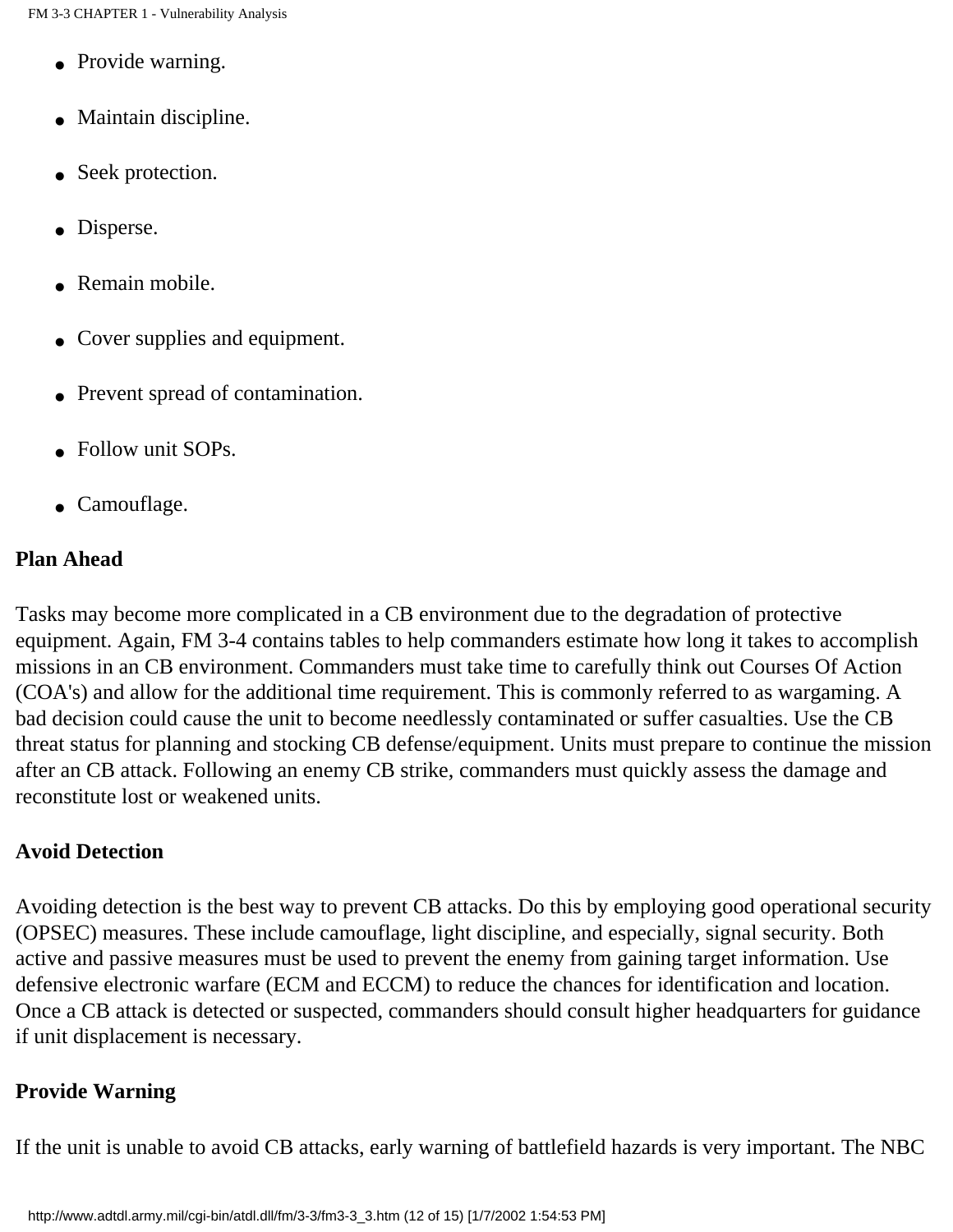Warning and Reporting System (NBCWRS) notifies units that adjacent units have been attacked or that a downwind hazard is present. Automatic alarms, such as the M8A1, positioned upwind to detect the arrival of an agent cloud may warn of probable attacks. When no NBCWRS warning is received, these alarms let the unit adjust MOPP levels to meet the threat. Troops must be able to identify CB attacks and take appropriate actions. CB recon teams using the NBC Reconnaissance System (NBCRS) alert moving units before they enter contaminated areas.

#### **Maintain Discipline**

The unit must maintain discipline and confidence in their ability to survive and operate if they are to overcome the shock of an CB attack and continue the mission. Troops must be conditioned physically and mentally to wear and function in MOPP gear for extended periods of time. Commanders must be able to rely on their troops to wear MOPP gear when required and to remain in MOPP until told to reduce the level. Again, plan ahead. Develop MOPP acclimation plans within the unit. Use these plans whenever possible during unit training. Use the information contained in FM 3-4 to assist in developing a unit acclimation plan.

#### **Seek Protection**

Natural terrain may provide shelter from the effects of CB weapons. However, ditches, ravines, and natural depressions allow accumulation of chemical agents. Heavy forests and jungles protect against liquid chemical agents, but vapor hazards will increase.

Foxholes with overhead cover and shelters offer good protection against the explosive and liquid effects of CB weapons. However, any overhead cover such as tents, tarpaulins, and ponchos offer at least some protection from liquid chemical agents. Use NBC protective covers (NBC-PC) whenever possible.

#### **Disperse**

Combat service support (CSS) installations and troops in compact assembly areas are vulnerable to CB weapons. Commanders must determine how much dispersion is needed. Dispersion must reduce vulnerability but not hinder operations or prevent the unit from concentrating when necessary. Supplies especially food, POL, and ammunition must be dispersed so they will not all be destroyed at once. The more dispersed a unit is, the longer it will take to do even routine tasks. The degree of acceptable dispersion depends upon mission, enemy, terrain, troops, and time available (METT-T).

#### **Remain Mobile**

Tactical mobility gives the commander the best chance for avoidance. Constant movement prevents the enemy from pinpointing locations and accurately employing CB weapons. However, the battlefield will be a difficult place in which to maneuver. Contaminated areas, tree blowdown, urban rubble, fires, flooding, fallout, and craters are obstacles that will have to be dealt with. CB recon teams and the serving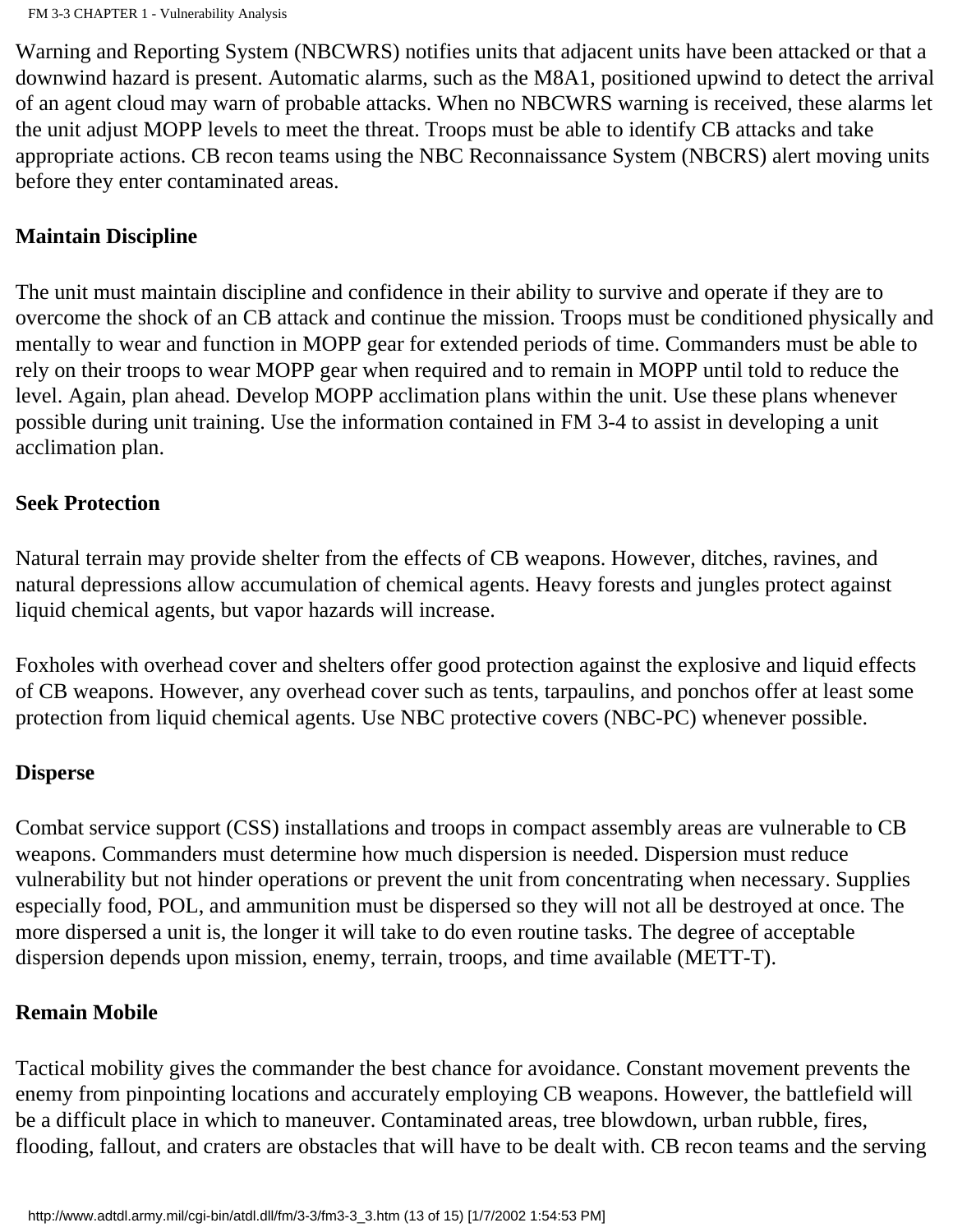S2/G2 can provide useful information. The best source of information on mobility routes, however, is the Movement Control Center (MCC).

#### **Cover Supplies and Equipment**

Store supplies and equipment under cover to prevent contamination. Buildings offer excellent protection. NBC protective covers (NBC-PC), tarpaulins, pallets, packing materials, dunnage, and plastic (sheets, bags, and rolls) all can be used. Field expedient covers, especially canvas and cardboard, provide protection from liquid agents for a short period of time. Contamination seeps through all such covers, however, the NBC-PC will provide protection for up to 24 hours. Units must replace the covers as soon as possible after heavy contamination. Canvas will keep out more than 95 percent of liquid contamination if it is removed within 60 minutes after the attack. Although these covers may provide protection against liquid agents, a contact hazard will remain until the agent on the ground and the protective cover has weathered.

#### **Limit Exposure**

All plans should include postattack procedures for limiting exposure to CB hazards. The longer a person is exposed to chemical contamination, the greater the chance of becoming a casualty. Only personnel required to accomplish a mission are sent into a contaminated area.

Limit exposure with time. By waiting to enter a contaminated area, the contamination level will usually be reduced and with it the chance of exposure. Exposure can also be accidental. Personnel may not know that equipment is contaminated. Usually, this can be prevented by always marking contaminated equipment. But there are places where CB contamination hazards can accumulate such as in air filters. All engines have air filters which trap CB contaminants. These contaminants accumulate. So even if the hazard area is small, it can be deadly. Persons working around equipment should be aware of hidden hazards. Always dispose of contaminated collectors, such as air filters, as contaminated waste.

#### **Prevent Spread of Contamination**

Limit the number of personnel and amount of equipment in the contaminated area. Confine CB contamination to a small area as possible. This begins with monitoring to determine the amount and extent of contamination. Units moving from a contaminated area into a clean area should decontaminate at or near the edge of contamination. Mark all contaminated areas and report them to higher headquarters and adjacent units to prevent them from entering the contaminated area unknowingly.

If the situation permits, contaminated material can be left and allowed to weather. If the equipment is mission essential, it must be decontaminated or brought back to the rear for decontamination.

Decontaminate as far forward as possible. If contaminated material must be moved, the unit runs the risk of transferring contamination to road networks or ground surface which is proportional to the amount of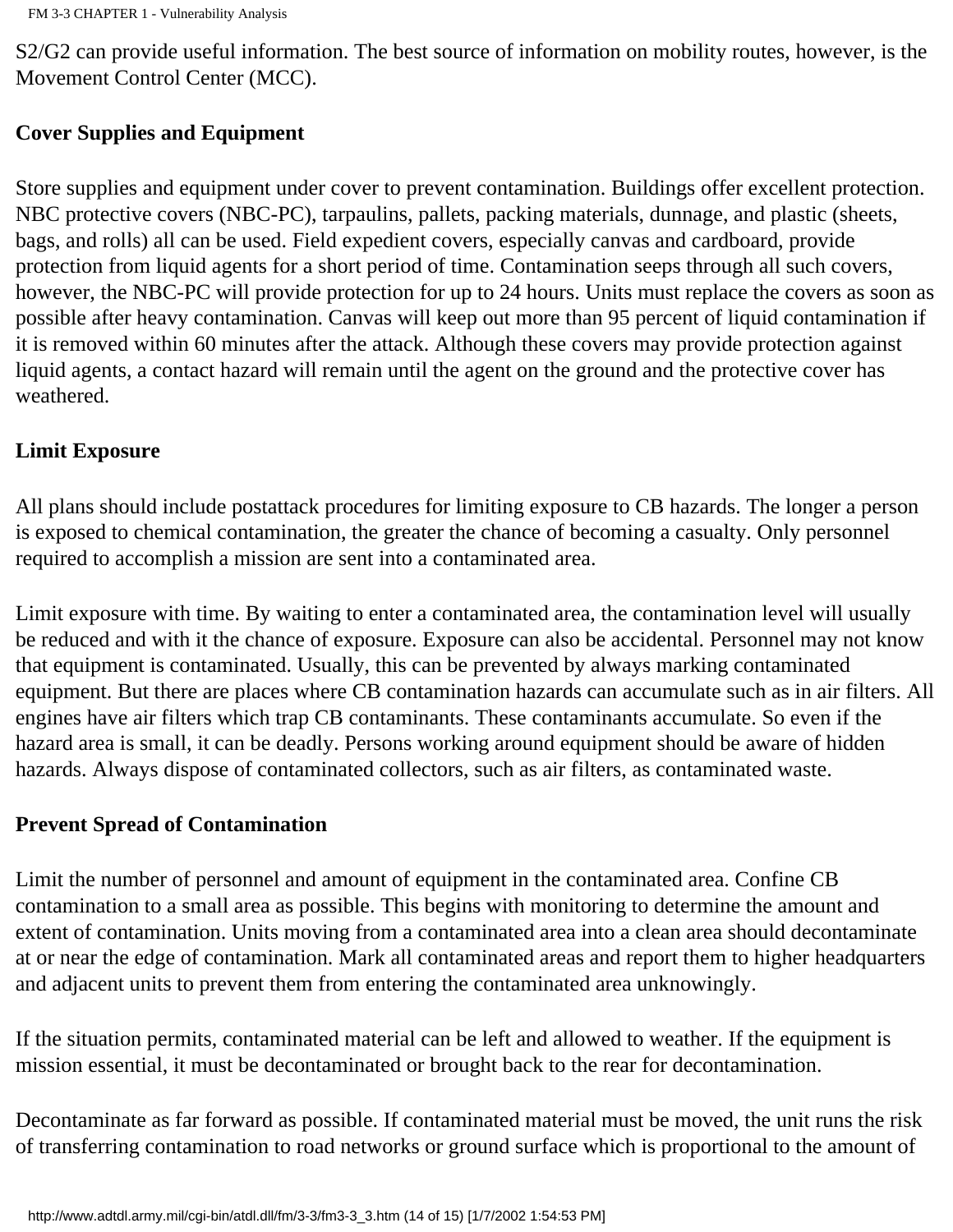contamination on the material, location of the contamination, type of contamination, and type of surface on which the contamination is present. When moving this equipment:

- Notify the MCC of contaminated vehicles or contaminated routes.
- Use as few transport vehicles as possible.
- Use one route (especially around congested areas).
- Monitor the route periodically for contamination.
- Cover the material to keep contamination from being blown onto the road. (Weigh the risk of ground contamination with additional burden of decontamination/disposing of potentially contaminated covering material).
- Warn personnel downwind if a vapor hazard is present.
- Monitor and decontaminate transport vehicles before transporting noncontaminated material.
- Ensure transport crews wear appropriate MOPP gear.

When contaminated material or waste material must be destroyed, either burn or bury the contaminated material. Agents destroyed by burning produce a vapor hazard. So if material is burned, send a warning to downwind units. Burial is effective for all types of contamination. Mark and avoid the area where contaminated waste is buried. Procedures for marking contaminated waste burial sites is outlined in FM 3- 5. This consists of submitting an NBC-5 Chemical Report outlining the contaminated waste burial site. However, this report must be sent by the NBCC so that line item Alpha, (strike serial number) may be assigned. The unit, therefore, that closes the decontamination site, must notify the NBCC.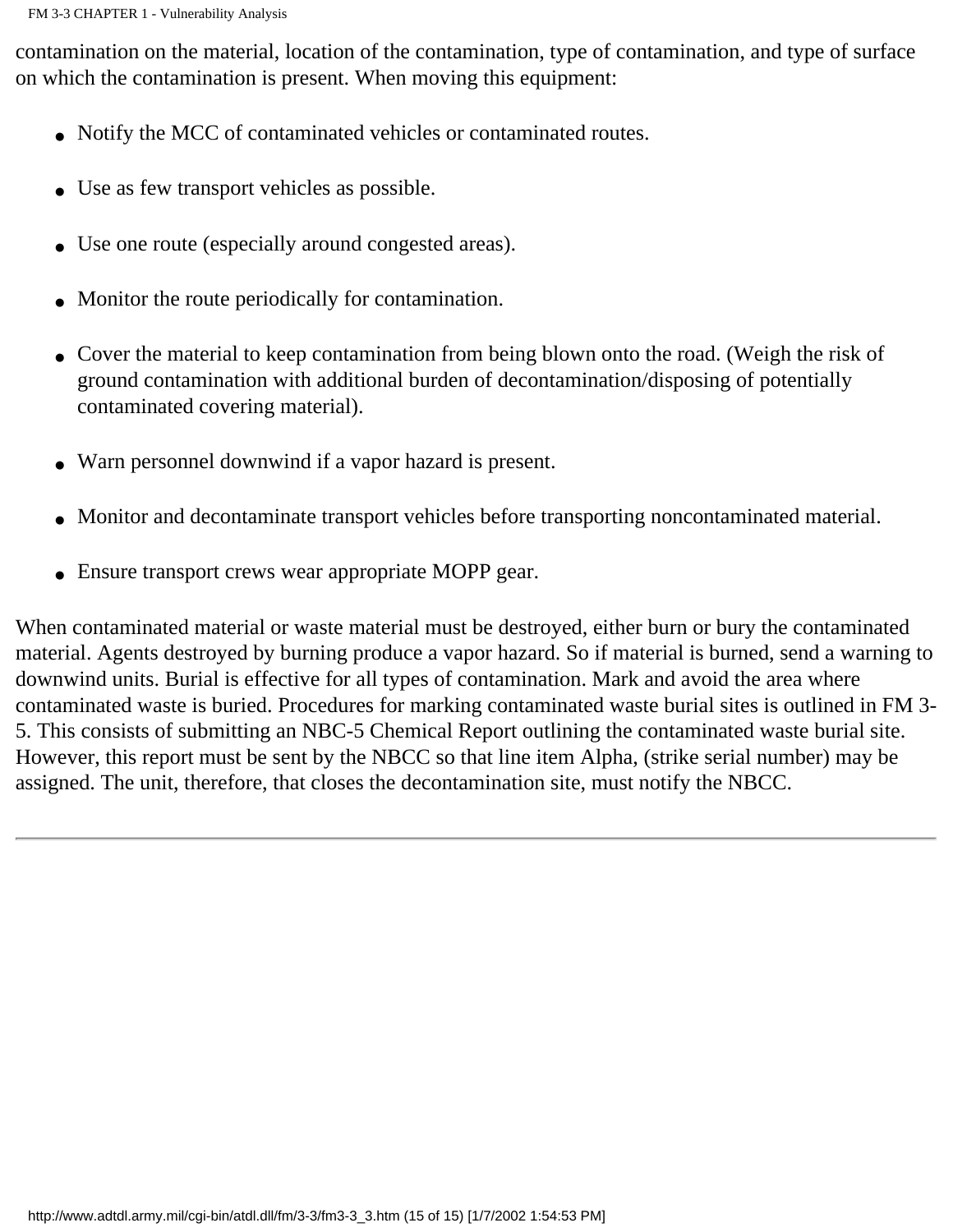

## **Chapter 2**

## <span id="page-31-0"></span>**NBC Warning and Reporting System (NBCWRS)**

The primary means of warning units of an actual or predicted CB hazard is the NBC Warning and Reporting system (NBCWRS). It is a key in limiting the effects of CB attacks. The NBCWRS allows units to determine required protective measures and plan operations. Units take action depending on the mission and type of hazard present. If the mission allows, affected units alter plans to avoid the hazard. Otherwise, the units upgrade protective measures and occupy or cross the hazard area.

## **Standard NBC Reports**

<span id="page-31-1"></span>The NBCWRS consists of six reports. Each is standardized by ATP 45/STANAG 2103 Change 4, dated Jan 89 and the United States Message Text Format (USMTF). The U.S., NATO and British, Canadian, and Australian use the same message formats. The six standard reports are--

- NBC 1-Initial report, used for passing basic data compiled at unit level.
- NBC 2-Report used for passing evaluated data.
- NBC 3-Report used for immediate warning of predicted contamination and hazard areas.
- NBC 4-Report used for passing monitoring and survey results.
- NBC 5-Report used for passing information on areas of actual contamination.
- NBC 6-Report used for passing detailed information on chemical or biological attacks.

<span id="page-31-2"></span>The reports use standard formats to shorten the message being passed. The warning and reporting system is based on a code letter system The meaning of each letter used to transmit an NBC message is described in [Table 2-1](http://www.adtdl.army.mil/cgi-bin/atdl.dll/fm/3-3/fm330006.gif) and GTA 3-6-5 . The following paragraphs describe each report. Specific instructions for acquiring the information and sending the report are discussed later in this chapter. Refer to Chapter 4 for specific use of the NBCWRS for biological attacks.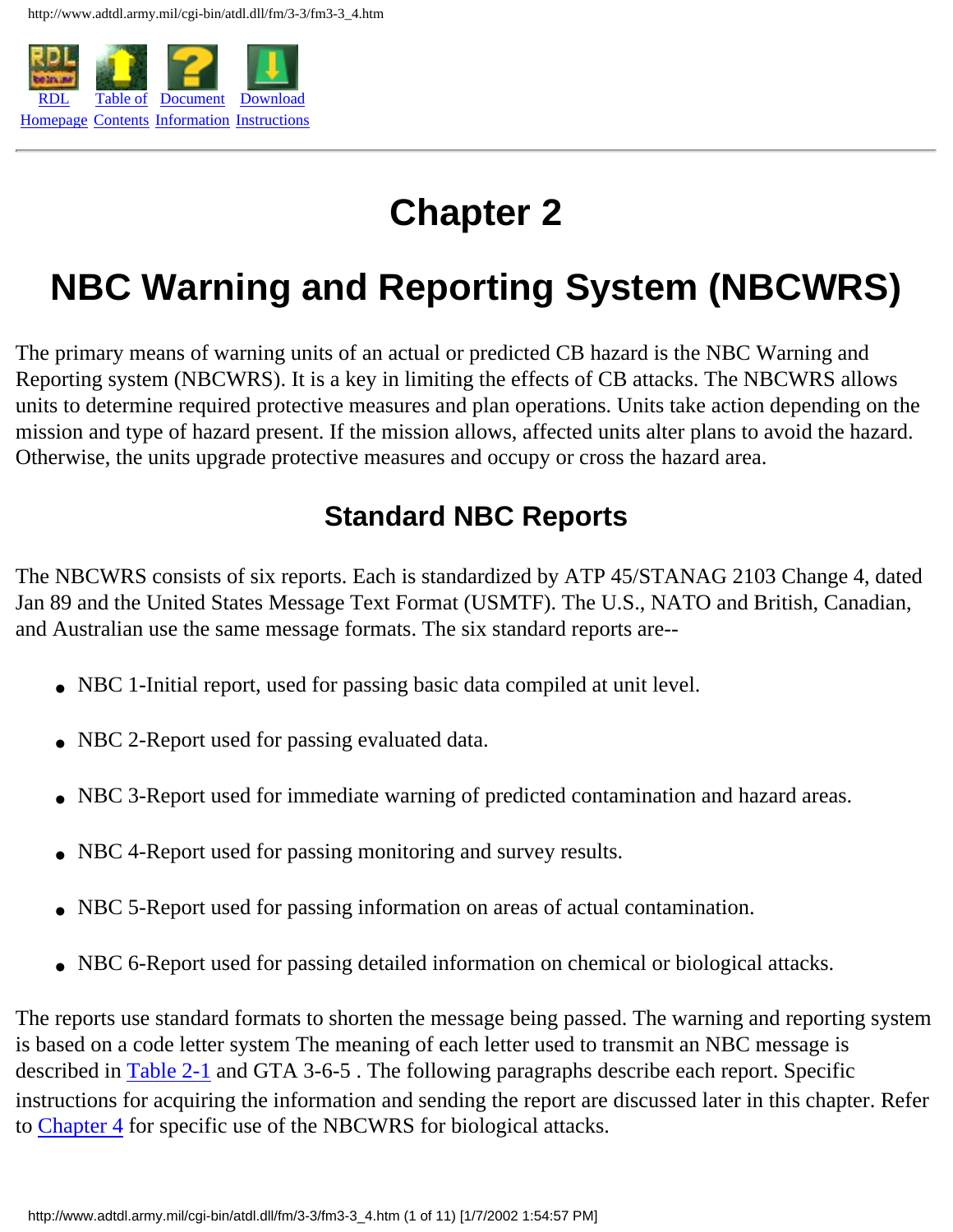## **NBC 1 Report**

The NBC 1 Report is the most widely used report. The observing unit uses this report to provide CB attack data All units must be familiar with the NBC 1 Report format and its information. The unit must prepare this report quickly and accurately and send it to the next higher headquarter.

[Table 2-1.](http://www.adtdl.army.mil/cgi-bin/atdl.dll/fm/3-3/fm330006.gif) Meaning of line items in NBC reports.

[Table 2-1.](http://www.adtdl.army.mil/cgi-bin/atdl.dll/fm/3-3/fm330007.gif) Meaning of line items in NBC reports (cont.)

Battalion and higher elements decide which NBC 1 Reports to forward to the next higher headquarters. If several reports are received on the same biological or chemical attack, then a consolidated NBC 1 Report is forwarded. This reduces the number of reports to a manageable level. If the NBC 1 Report, however, is based on a chemical agent alarm going off and there is no other indication of an attack (such as incoming artillery rounds) the battalion chemical staff should inform higher headquarters, but request that the sending unit verifies the attack with two or more sampler/detector tickets from a M256 Chemical Agent Detector Kit. The attack should be verified at this level before the NBC 1 Report is sent to higher headquarters. This helps to eliminate a false report from causing an entire brigade task force or division to YO into Mission Oriented Protective Posture (MOPP). NBC 1 Reports are not routinely passed to corps or higher NBC centers (NBCC) except for the initial use report. Precedence of the NBC 1 Report depends on whether or not it is an initial report. The initial use report is FLASH precedence, all others are IMMEDIATE precedence.

Individuals identified by unit SOP submit observations to the unit NBC defense team at company/battery or troop level. They need not use the NBC 1 Report format or individual line items of the NBCWRS to pass this data to the NBC Defense Team. (This report is generally in the form of a SPOT report or SALUTE report). The unit NBC defense team normally consists of the unit chemical NCO (54B20) or an NBC NCO that has been school trained at an area NBC defense two week school, an officer and an enlisted soldier (Specialist 4 or above) that has attended the same two week school. These soldiers will have the expertise at unit level of advising the commander on NBC defense matters and formatting NBC reports.

Normally, the unit NBC defense team formats NBC 1 Reports. This ensures the content of the report is known to the commander or his or her representative. It also ensures that the report is in the proper format and is as correct as possible.

<span id="page-32-0"></span>All data is sent in a single, complete NBC 1 Report. Do not divide data into two parts to create a subsequent report. NBC 1 Reports are not attack notifications, they simply pass data. Separate procedures must be developed for attack notification and are beyond the scope of this manual. Attack notification may take the form of a SALUTE, SPOT or SITREP Report and should be addressed in detail in unit SOPs.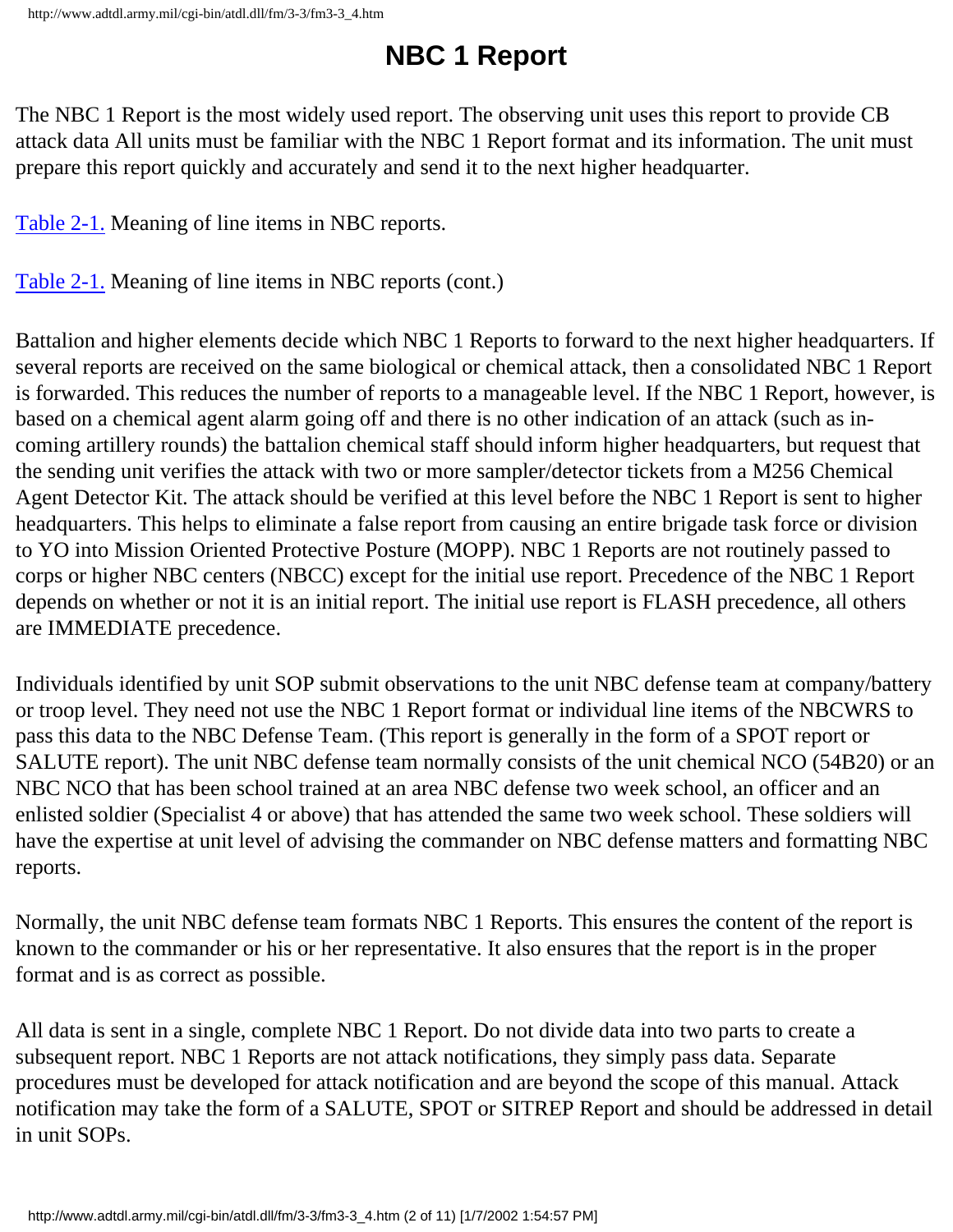## **Initial Use Report**

The first time a CB weapon is used against US forces, the observing unit will send the NBC 1 Report with a FLASH precedence. Each intermediate headquarters will forward the report with a FLASH precedence (or IMMEDIATE precedence if a previous NBC 1 Report has been forwarded). If the report is of a second attack within the division, use IMMEDIATE.

The observer determines the date-time group of the attack, location of the attack, means of delivery, type of burst (air or ground), and if possible, type of agent. The NBC defense team then formats the NBC 1 Report and forwards it to the next higher headquarters. All units prepare and forward NBC 1 Reports.

Battalion and higher headquarters screen NBC 1 Reports and decide which report(s) to forward. If the headquarters receives several reports pertaining to the same attack, it forwards a consolidated NBC 1 Report instead of separate reports. All reports must include line items Bravo (position of observer), Delta (date/time group), Hotel (type of burst) and either Charlie (direction of attack) or Foxtrot (location of attack). Use other line items if the information is known. If the unit is capable of providing local weather information as listed in line items Yankee (downwind direction of hazard and wind speed) and Zulu Alpha (significant weather phenomena) this information should be included in the report.

## **NBC 2 Report**

<span id="page-33-0"></span>The NBC 2 Report is based on one or more NBC 1 Reports. It is used to pass evaluated data to higher, subordinate, and adjacent units. Division NBCC is usually the lowest level that prepares NBC 2 Reports. Brigade and battalion NBC personnel may prepare the NBC 2 Report if they have sufficient data. However, these units will not assign a strike serial number.

Units use the NBC 2 as a factor in determining whether to adjust MOPP levels, and to assist in planning future operations. Line items Alfa (strike serial number), Delta (date/time group), Foxtrot (location), Golf (means of delivery), and Hotel (type of burst) are always contained in the NBC 2 Chemical or Biological Report. Items Yankee (downwind direction speed), Zulu Alfa (weather), and Zulu Bravo (remarks) should be included in the chemical or biological report. Line item Zulu Bravo (remarks) should include the type and case of attack, if known. Use other line items if the information is known.

## **NBC 3 Report**

<span id="page-33-1"></span>Division NBCC uses the NBC 2 Reports and the current wind information to predict the downwind hazard area. This is sent as an NBC 3 Report. It is sent to all units that could be affected by the hazard. Each unit plots the NBC 3 Report and determines which of its subordinate units are affected and warns those units accordingly.

The NBC 3 Report is a prediction of a downwind hazard area. This prediction is safesided to ensure that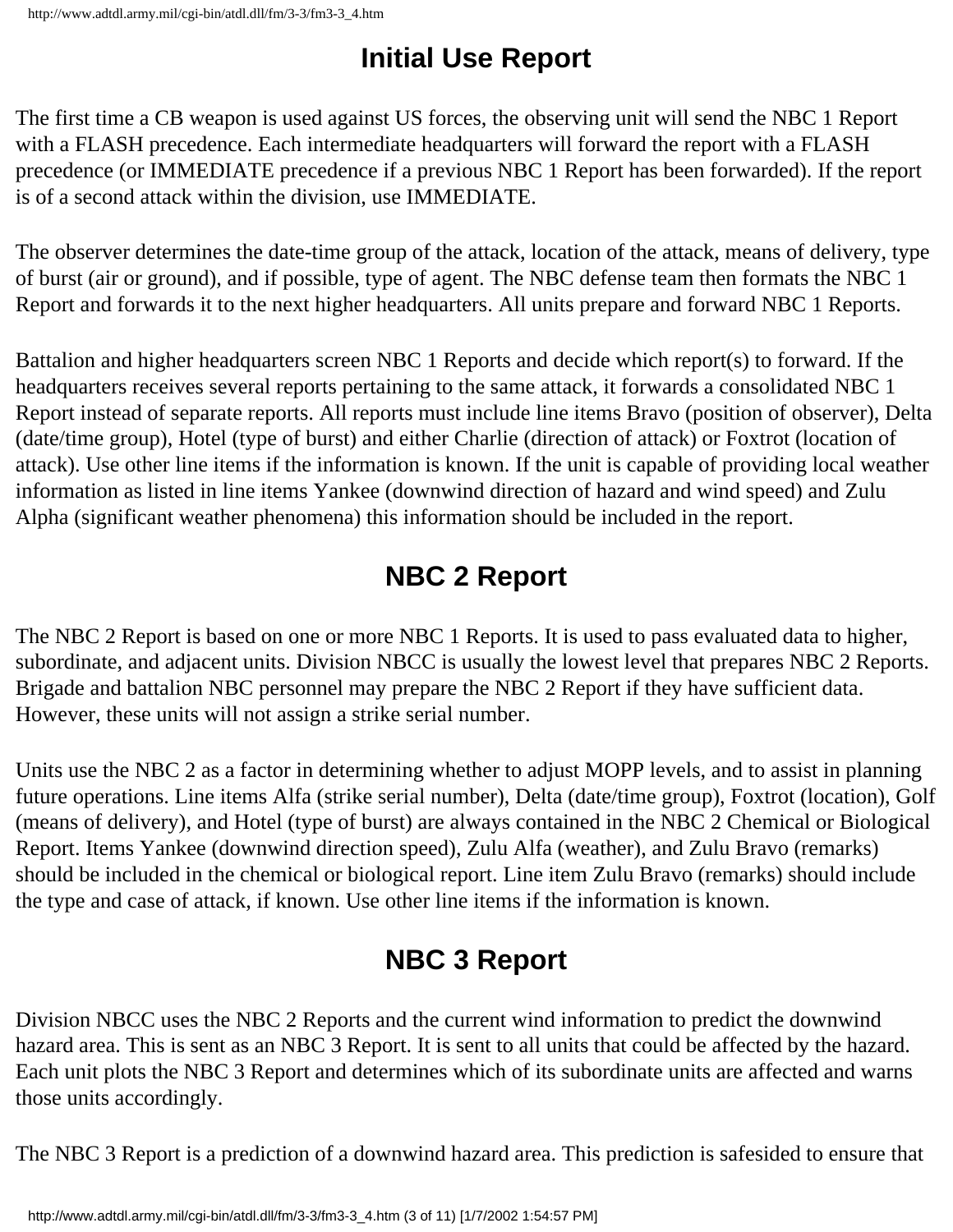http://www.adtdl.army.mil/cgi-bin/atdl.dll/fm/3-3/fm3-3\_4.htm

a militarily significant hazard will not exist outside of the predicted hazard area. Commanders should use the report as battlefield intelligence when considering courses of action. When a unit is in a downwind hazard area, the commander must decide whether to stay or move. This decision is based on the mission, and higher headquarters guidance. As the Automated Nuclear, Biological, and Chemical Information System (ANBACIS) is improved, the commander will be able to view the modeled hazard area on a computer screen instead of basing his decision on the safe-sided STANAG plots. This will provide a more realistic depiction of the hazard area. ANBACIS is addressed in more detail later in this chapter.

Units within the chemical downwind hazard area must adjust their MOPP level, if necessary. They must ensure that chemical agent alarms are placed far enough upwind to provide adequate warning. The NBC 3 Chemical Report is re-evaluated every two hours. The hazard prediction could change significantly. Units currently affected and those previously affected must be notified that they are in (or are no longer in) the hazard area. Line items Alfa (strike serial number), Delta (date/time group), Foxtrot (location), Hotel (type), Papa Alfa (predicted hazard area), Papa Bravo (duration of hazard) (if ground contamination is present), Yankee (downwind hazard and speed), and Zulu Alfa (weather) are used for a chemical hazard prediction. In order that a recipient of an NBC 3 Chemical Report be able to plot the downwind hazard area easily and quickly, Line Zulu Bravo may contain the following information--type and case of attack, or the downwind hazard distance (DHD). Use other line items if the information is known.

## **NBC 4 Report**

<span id="page-34-0"></span>Actual contamination is reported using an NBC 4 Report. Separate NBC 4 Reports are plotted on the tactical map to show where the hazard exists. If monitoring information is incomplete, a survey may be directed. Line items Hotel (type of attack), Quebec (location of sample), and Sierra (date/time of contamination was detected) are reported for a chemical hazard. These items are used as often as necessary to complete the report. Other items may be included if available and necessary to complete the report. A contamination overlay is sent to all units by computer data base update, electrical facsimile, messenger, liaison officer, and the NBC 5 Report.

## **NBC 5 Report**

<span id="page-34-1"></span>The NBC 5 Report is prepared from the contamination plot. This report is last in order because it consists of a series of grid coordinates. Often this message must be sent on FM radio nets. This requires lengthy transmission. The recipient is required to plot each coordinate and redraw the plot. Complete details can follow later on the facsimile or messenger-delivered plot.

For CB contamination, line items Alfa (strike serial number), Delta (date/time group), Hotel (type of burst), Sierra (date/time of sample), Tango (date/time of latest survey), and X-Ray (area of actual contamination) are reported.

With the exception of line item Alfa, when a user has previously received data through other NBC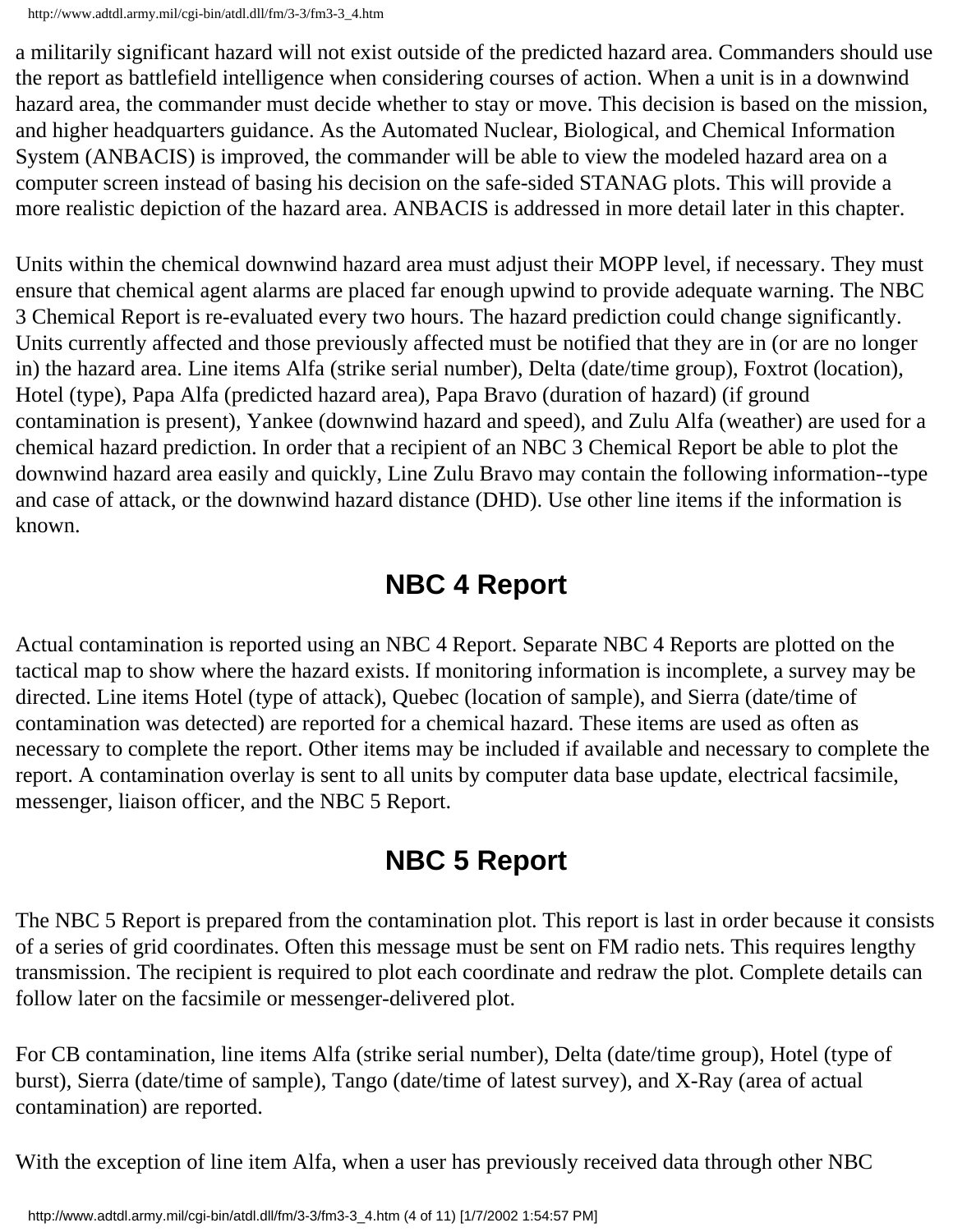```
http://www.adtdl.army.mil/cgi-bin/atdl.dll/fm/3-3/fm3-3_4.htm
```
reports, the data need not be repeated on the NBC 5.

<span id="page-35-0"></span>This message may be sent before or after a contamination plot has been received. The NBC 5 Report is also used to report the closure of a decontamination site. The NBC 5 Report should include coordinates for the site and sump so as to notify other units of the contamination area.

## **NBC 6 Report**

This report summarizes information concerning a chemical or biological attack(s) and is prepared at battalion level, but only if requested by higher headquarters. It is used as an intelligence tool to help determine enemy future intentions. The NBC 6 Report is submitted to higher headquarters. It is written in narrative form, with as much detail as possible under each line item. The NBC 6 Report may also be used to warn and report suspected biological attacks. Information concerning this use of an NBC 6 Report is described in detail in Chapter 4.

## **Managing the NBC Warning and Reporting System**

<span id="page-35-1"></span>Managing the NBCWRS is crucial for the success of a command. To be useful, CB information must be collected, reported, and evaluated. Once evaluated, it can be used as battlefield intelligence. Obtaining and converting CB information into usable CB intelligence does not just happen. The volume of information that needs to be collected and reported could easily disrupt both communications and tactical operations if not properly managed. This section describes what information is available and how that information gets to the person or unit needing it.

## **Collecting CB Information**

<span id="page-35-2"></span>The first step in managing the NBCWRS is to determine what information is available and who is available to collect it. Two types of data must be collected. Observer data provides information that an CB attack has occurred. Monitoring, survey, and recon data provide information on where the hazard is located.

#### **Observer Data**

<span id="page-35-3"></span>Every unit is responsible for observing and recording CB attacks. But every unit does not automatically forward NBC 1 Reports. Any unit aware of a chemical or biological attack promptly prepares and forwards, an NBC 1 Chemical or Biological Report.

## **Monitoring, Survey, and Reconnaissance Data**

NBC 1 Reports allow the NBCC to predict where the hazards will be. This prediction (NBC 3 Report) is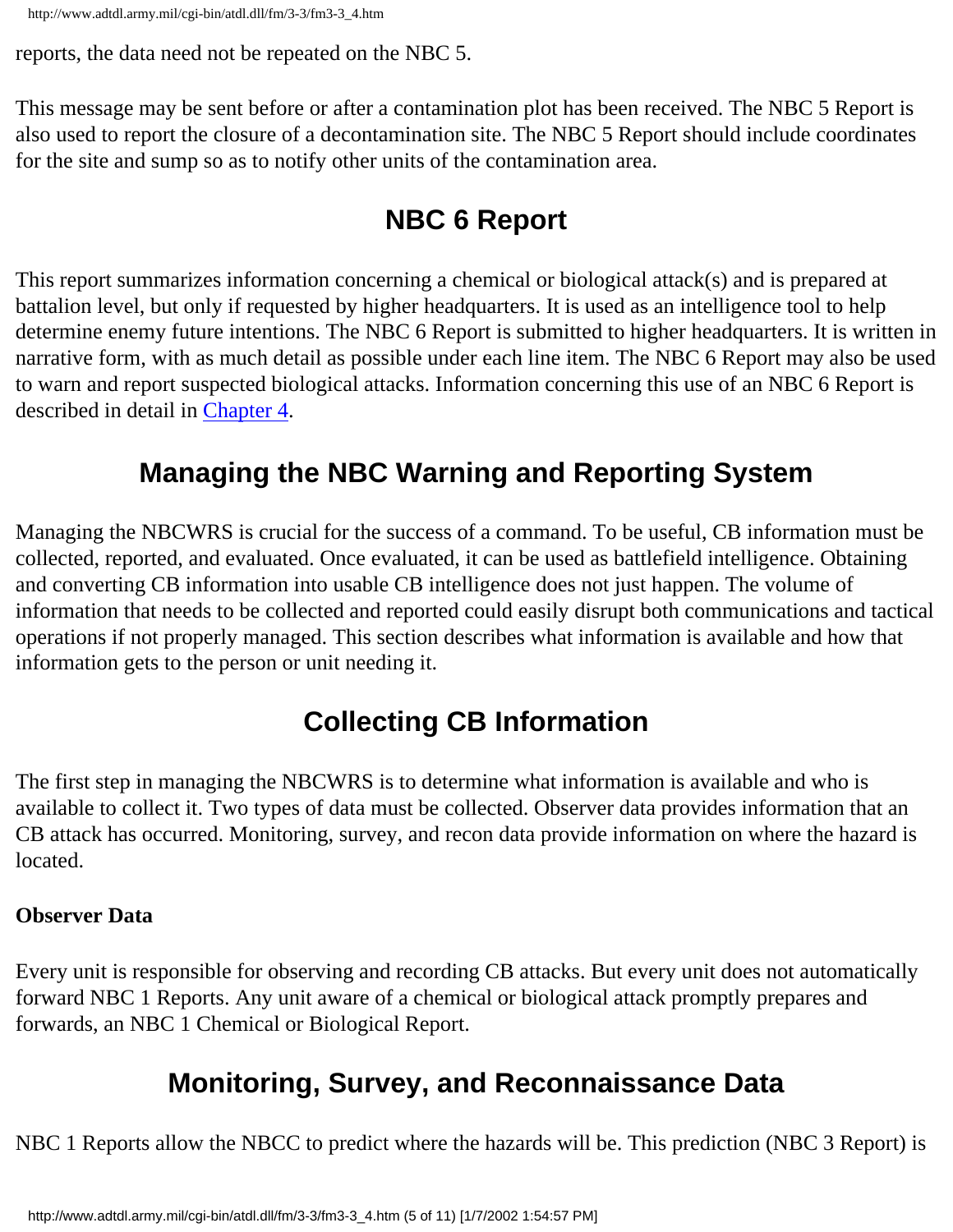only an estimation of the hazard area. Feedback is needed from units to determine exactly where the contamination is located.

This feedback comes from monitoring, survey and recon (NBC 4 Reports). Monitoring and recon operations give the initial location of CB hazards to the NBCC. Initial monitoring and recon reports are generally forwarded through intelligence channels to the NBCC. This information may also be sent to the NBCC by ANBACIS. ANBACIS is the Automated NBC Information System and is described later in this chapter. The NBCC plots the information on the situation map. If more information is needed, the NBCC recommends a unit (picked because of its location and/or capability) to collect and forward the necessary data. This unit may be an organic unit NBC defense team or an NBC reconnaissance platoon from the divisional chemical defense company. Special operations forces will depend on special forces operational detachments (SFOD) with attached LB teams, special forces group (SFG) chemical detachments, or organic unit NBC defense teams. The reconnaissance platoon may be tasked organized to support a maneuver brigade in NBC reconnaissance collection efforts.

Collecting CB information is a joint effort between units and the NBCC. The unit does the actual collecting of information. The NBCC plans for and directs the collection effort. The division FSOP/OPORD/OPLAN should describe who collects and forwards CB information for evaluation. More detailed information concerning this collection effort is addressed in Chapter 6, or in FM 3-19.

# **Evaluating CB Information**

The CB data must be collected and evaluated by the NBCC and used as battlefield intelligence. Units and intermediate headquarters use the raw data to develop CB intelligence for their own use until detailed results are available from the NBCC.

# **Unit Procedures**

Unit procedures for determining the location of contamination are simplified and less accurate than NBCC procedures. Emphasis is on speed rather than accuracy.

With exception of designated observer reporting units,intermediate headquarters (such as battalion and brigade) consolidate and screen NBC reports to reduce the number sent to the NBCC.

# **NBCC Procedures**

Procedures used by the NBCC are more detailed and complex than those at unit level.

NBC 2, NBC 3, and NBC 5 Reports from division NBCC supersede those done by subordinate units.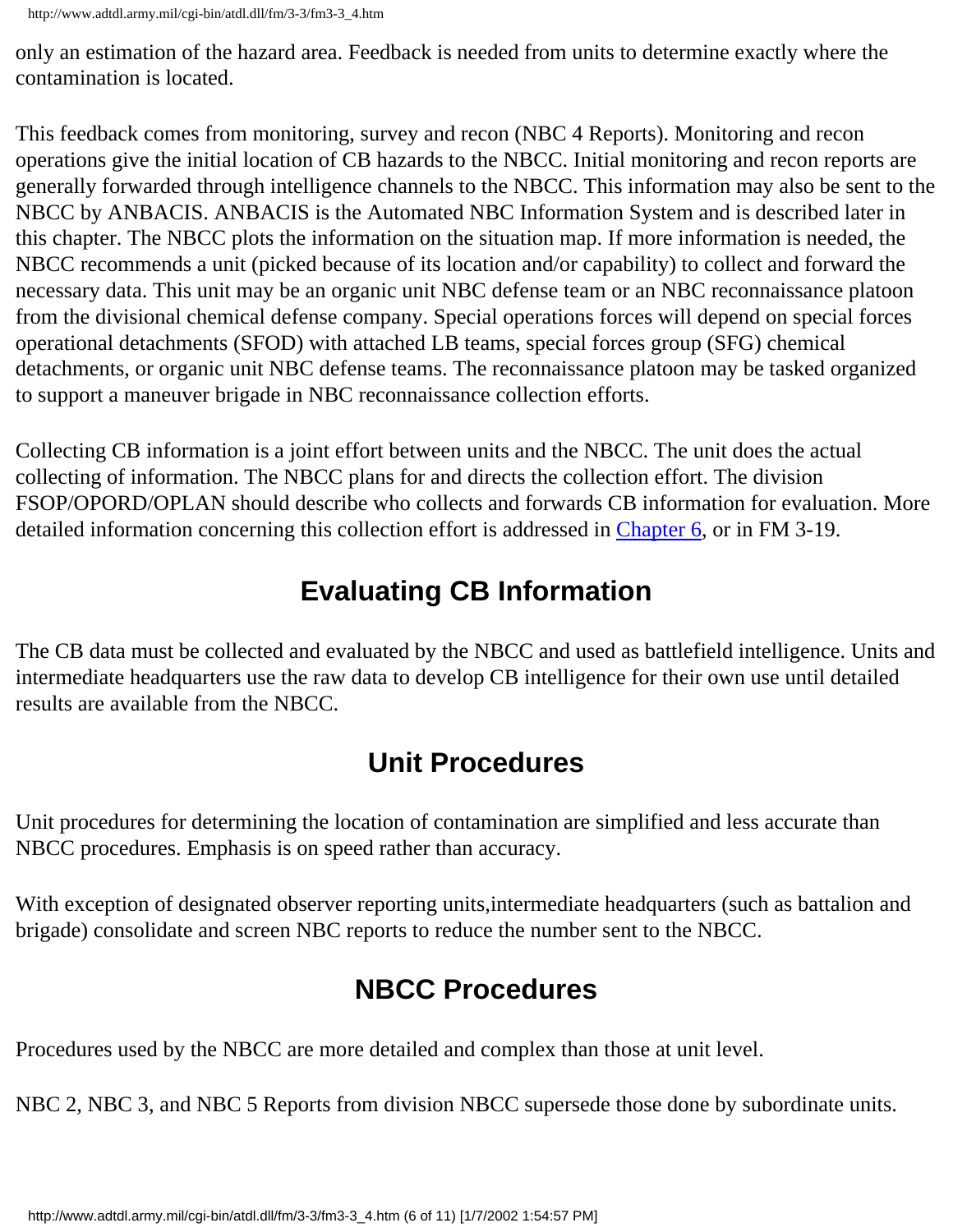# **Transmitting CB Information**

Procedures used to transmit CB information to and from the NBCC are an important part of the CB information system. [Figure 2-1](http://www.adtdl.army.mil/cgi-bin/atdl.dll/fm/3-3/fm330008.gif) shows the direction that various NBC reports travel. Usually the flow is through the chain of command-from company to battalion to brigade to division. There are exceptions to this--

- The NBCC may request data such as survey information. The unit doing the survey may report directly back to division. The monitoring unit must also send an information copy back to the parent unit for command and control  $(C<sup>2</sup>)$  and for reordering CB defensive stocks.
- Attached or OPCON units may have no direct contact with a parent unit. In these cases the headquarters to which they are OPCON passes CB information.
- Units that operate independently (such as military police or engineers) will report through the controlling headquarters.

The method of transmitting information depends on the tactical situation and mission of the unit. Methods are specified in FSOP/OPLAN/OPORD and unit SOP. At brigade and higher headquarters, NBC Reports usually are passed on the intelligence net rather than the command net. At battalion level and lower there is generally only one FM net available. This net is required to communicate command information. Therefore, NBC Reports should be formatted ahead of time and be as short and concise as possible. In this case, wire communications are best. Support units use Admin-Log nets. However, these units need to also inform the brigade TOC or division TOC when operating in that units Area of Operations (AO). Wire communications are excellent, if available. There are numerous methods to communicate CB information. One of which is ANBACIS, which accesses information from the maneuver control system (MCS). The NBCC should evaluate all possible methods and select those that best suit the purpose. Again, this information should be contained in the unit SOP or current operations order.

#### [Figure 2-1.](http://www.adtdl.army.mil/cgi-bin/atdl.dll/fm/3-3/fm330008.gif) Flow of NBC Reports

Each unit and command element has a specific function in a CB environment. This function is in addition to normal combat functions. The exception to this is the NBCC whose primary function is NBC operations. The preceding pages described procedures and requirements for collecting, evaluating, and transmitting CB information. This section describes responsibilities at each command level and is intended to be only a guide.

# **Actions at Unit Level**

Unit level collection, processing, and analysis techniques are designed for rapid evaluation of CB data.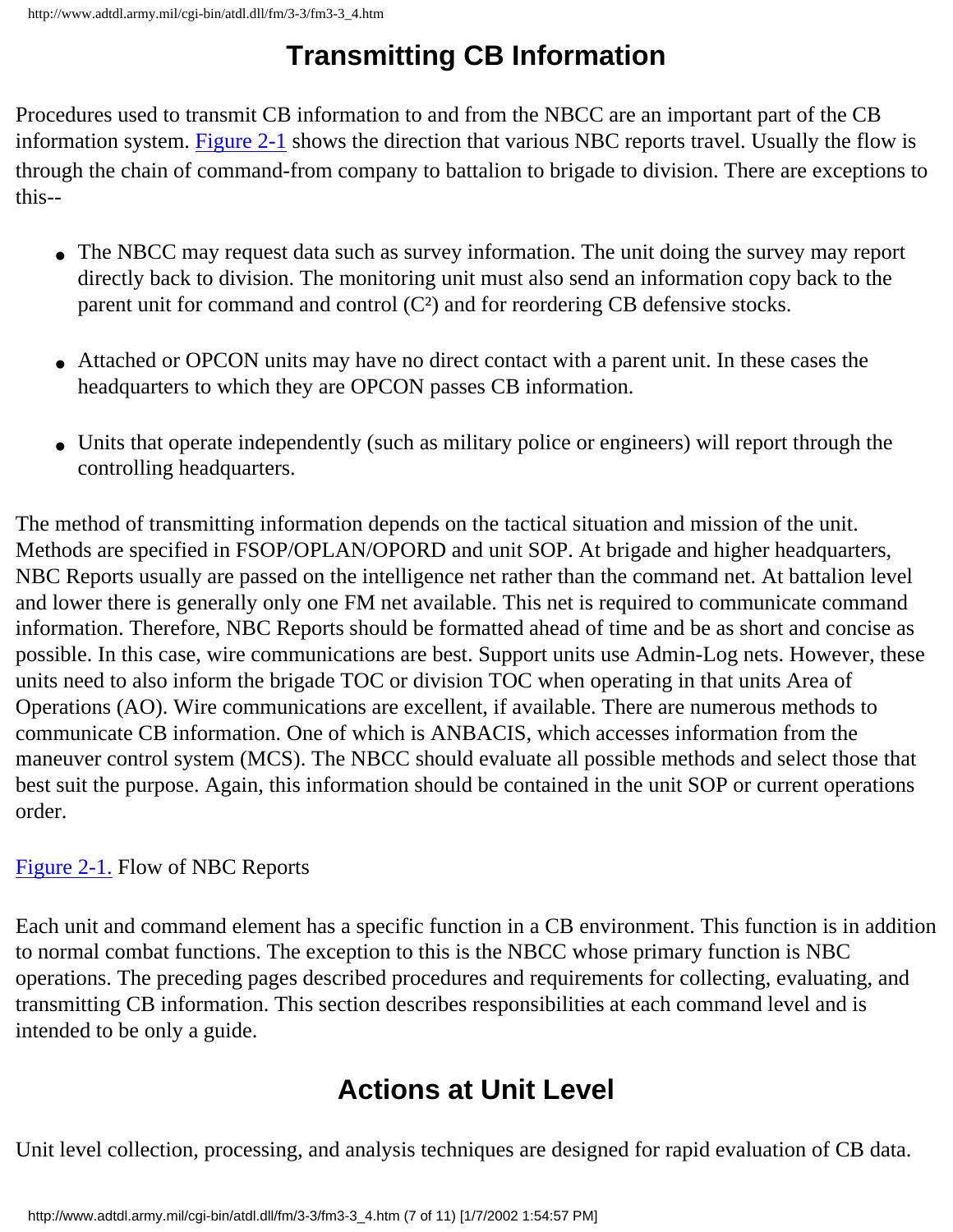The results are not as accurate as those obtained by the NBCC, but they are sufficient for planning until replaced by data from the NBCC. Although analysis techniques are similar for company, battalion, and brigade, each has specific responsibilities for collecting and processing CB information. The responsibilities are discussed here. Analysis techniques are explained in the appropriate chapter.

The major portion of CB information is collected and reported by company/ battery/troop-level units. These units must be trained and equipped to--

- Report CB attack data using the NBC Warning and Reporting System.
- Monitor for chemical agents.
- Plot simplified downwind hazards.
- Identify toxic chemical agents.
- Collect and forward soil and water samples.
- Conduct chemical and biological surveys/reconnaissance.

Organization and training of personnel to perform these tasks will be in accordance with AR 350-42.

# **Battalion Level**

The battalion monitors the information gathering of subordinate units. Battalion chemical personnel ensure each subordinate unit is trained. Battalion personnel also are trained to--

- Consolidate and forward NBC reports.
- Estimate effects of CB hazards.
- Disseminate information on CB activities.
- Coordinate unit CB recon elements with and through the battalion S2/S3 sections and the chemical company platoon leader tasked to support the battalion.
- Coordinate with Brigade to obtain additional smoke or decon assets, if required.
- Advise the commander on how to employ CB assets.
- Plan and supervise decentralized CB surveys.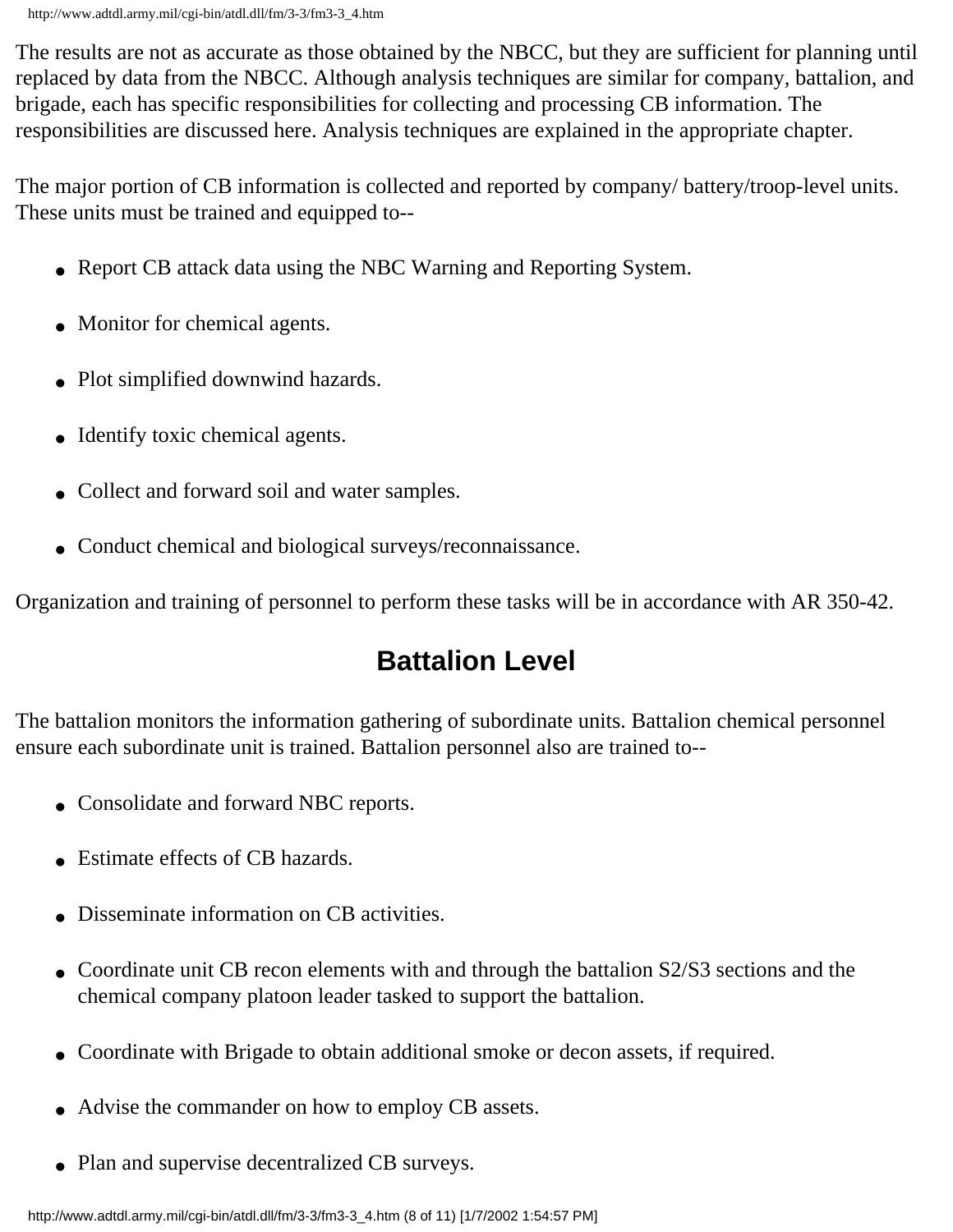• Maintain a CB situation overlay.

# **Brigade/Task Force Level**

The chemical personnel at brigade must perform the same functions as battalion chemical personnel. Brigade personnel also must--

- Coordinate with all attached NBC units.
- Coordinate with other staff sections and advise them on CB matters.
- Plan and supervise decentralized CB surveys.
- Collect information from and assist CB personnel within the task force.

# **NBCC Level**

NBCC techniques involve more complicated procedures and are based upon the comparison of data from many sources. Much of this data is not available to a single unit. In addition to performing detailed analysis, the NBCC also--

- Receives, collates, evaluates, and disseminates reports of enemy CB attacks.
- Prepares and disseminates wind messages.
- Estimates the effects of enemy and friendly chemical and enemy biological attacks, including hazard predictions.
- Coordinates recon and survey activities with higher, lower, and adjacent units.
- Maintains a CB situation map.
- Provides advise to G2 on CB intelligence matters.
- Provides technical assistance to all staff levels.
- Coordinates with other staff sections and advises those staff sections on CB matters.
- Provides technical assistance in the interrogation of POWs on CB matters. This technical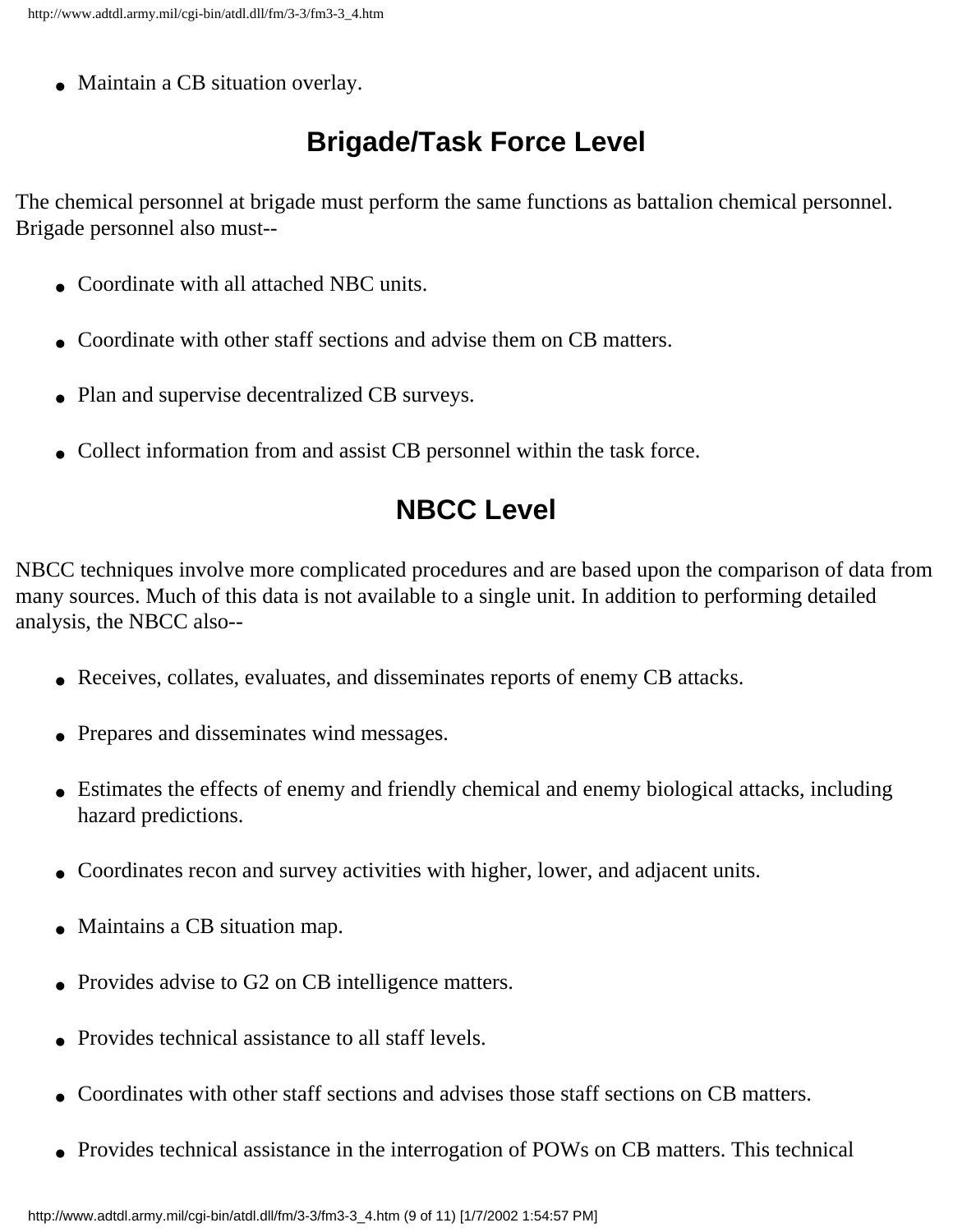assistance is generally in the form of providing the interrogator with a list of questions to ask the prisoner. The questions may include--

- Employment tactics.
- CB munitions.
- Types of agents available.
- Defense training status.
- Types of defensive equipment used by soldiers.

# **Chemical Attack Warning (CHEMWARN)**

The CHEMWARN message is very similar to the NBC 3 Chemical Report. The meaning and use of each line item are shown in [Table 2-2.](http://www.adtdl.army.mil/cgi-bin/atdl.dll/fm/3-3/fm330009.gif) [Figure 2-2,](http://www.adtdl.army.mil/cgi-bin/atdl.dll/fm/3-3/fm330010.gif) on page 2-7, shows some examples of CHEMWARN messages.

Two hazard areas exist for a chemical attack--the attack area and the downwind hazard area. Under normal conditions, a chemical attack will not be carried out if friendly troops are within the attack area. Personnel in the downwind hazard area may don MOPP gear.

[Table 2-2.](http://www.adtdl.army.mil/cgi-bin/atdl.dll/fm/3-3/fm330009.gif) Meaning and use of CHEMWARN line items.

# **Automated Nuclear, Biological, and Chemical Information System (ANBACIS)**

ANBACIS is a software information system which will support the chemical staff officer and NCOs as well as chemical units (squad to brigade) with the communication, recordkeeping, and calculation of NBC warning and reports, tactical decision aids, and databases essential to accomplish their tasks. One module is the NBCWRS which is an automation of the manual data processing as described in this manual. ANBACIS was designed to operate on the Army common hardware and also to operate in the stand alone mode on any IBM compatible computer. ANBACIS is user friendly with drop down windows and is operated by chemical staff personnel.

[Figure 2-2.](http://www.adtdl.army.mil/cgi-bin/atdl.dll/fm/3-3/fm330010.gif) Examples of CHEMWARN messages.

It can receive any number of NBC 1 Reports and create the correct number of NBC 2 Reports. It will then convert the NBC 2 Reports to NBC 3 Reports utilizing the correct weather information that has been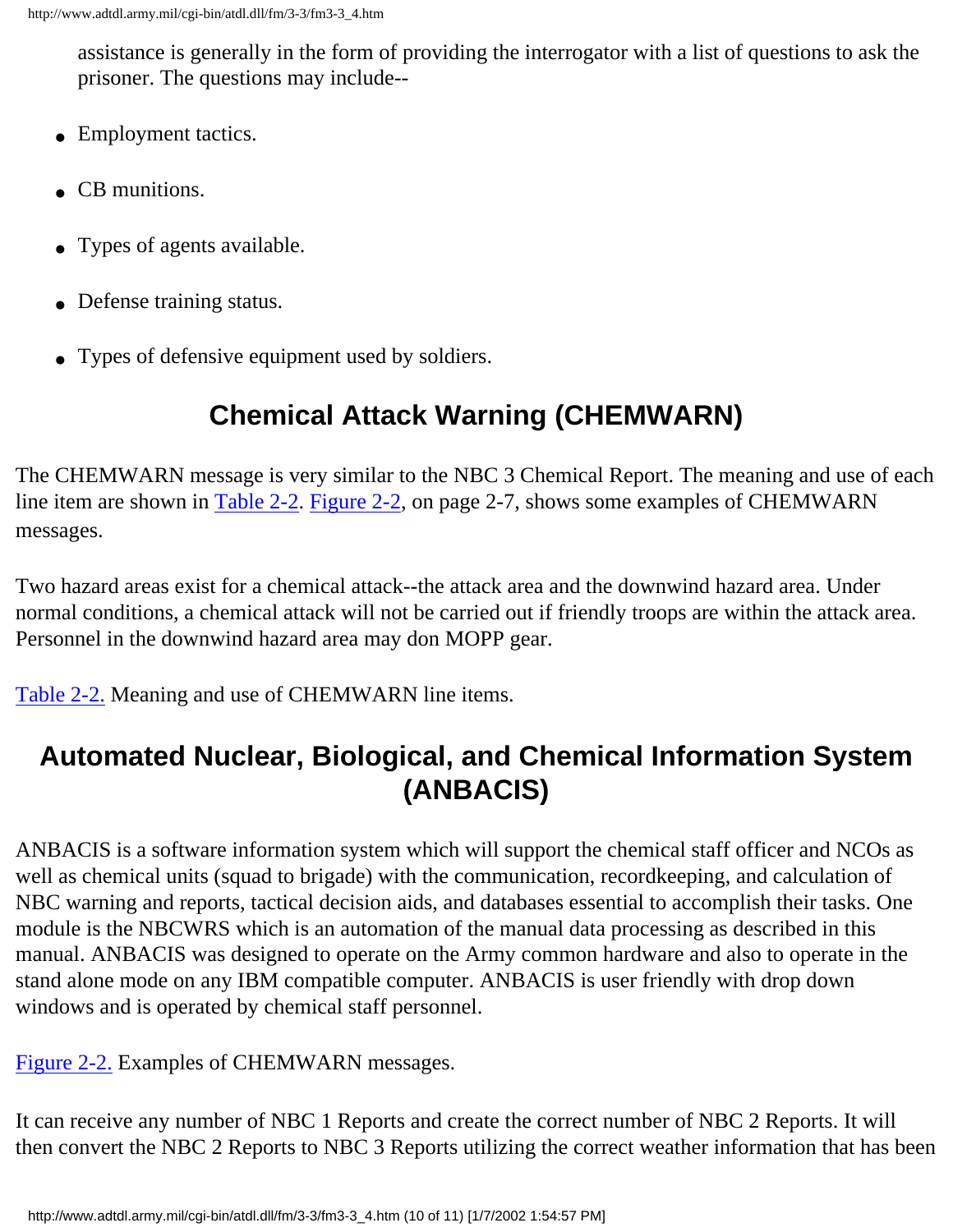previously received electronically from the staff weather officer. It will take the basic wind report and create the Chemical Downwind Report in seconds.

ANBACIS supports battle management by--

- Reducing human error on assisting in soldier endurance. By relieving the chemical staff from repetitious and intensive calculational tasks, the soldiers will be able to apply their skills more effectively at assisting the commanders and other staff members. By not expending time and effort on those tasks, they will be more mentally alert and less subject to making mistakes.
- Calculate the NBC 3 and 5 Reports from the NBC 1 and 4 Reports and then display them on the electronic map (E-MAP) with the units, boundaries, and other map information. This overlay information will be available to the other terminals for use in their planning and operations.
- Communication capability. ANBACIS will not have any inherent communications capability. It is designed to use the communications from the maneuver control system or army common hardware and software packages.
- Found at all force level staff sections (such as battalion, brigade, division), and chemical units down to squad level.
- Handle all NBC Reports 1 through 5. It utilizes many checks and constraints to prevent false information from being used. It will automatically look-up and utilize the correct weather information contained in the database. In addition, it will create flame field expedient plans, smoke plans, and NBC 4 Reports from monitor and survey reports.
- Operated by the normal Chemical Corps staff or unit representative, all enlisted and officers.
- ANBACIS is designed to work best in the maneuver control system organization. A stand-alone capability will be maintained to work on most IBM compatible computers. This will allow continuity of operations and allow work to be accomplished when separated from the MCS environment. When the operator returns to the MCS, he can load the plans into the MCS-ANBACIS using a diskette.

It has other modules including smoke plan creation and flame field expedients (FFE), and others.

For additional information on ANBACIS, refer to the ANBACIS User's Guide.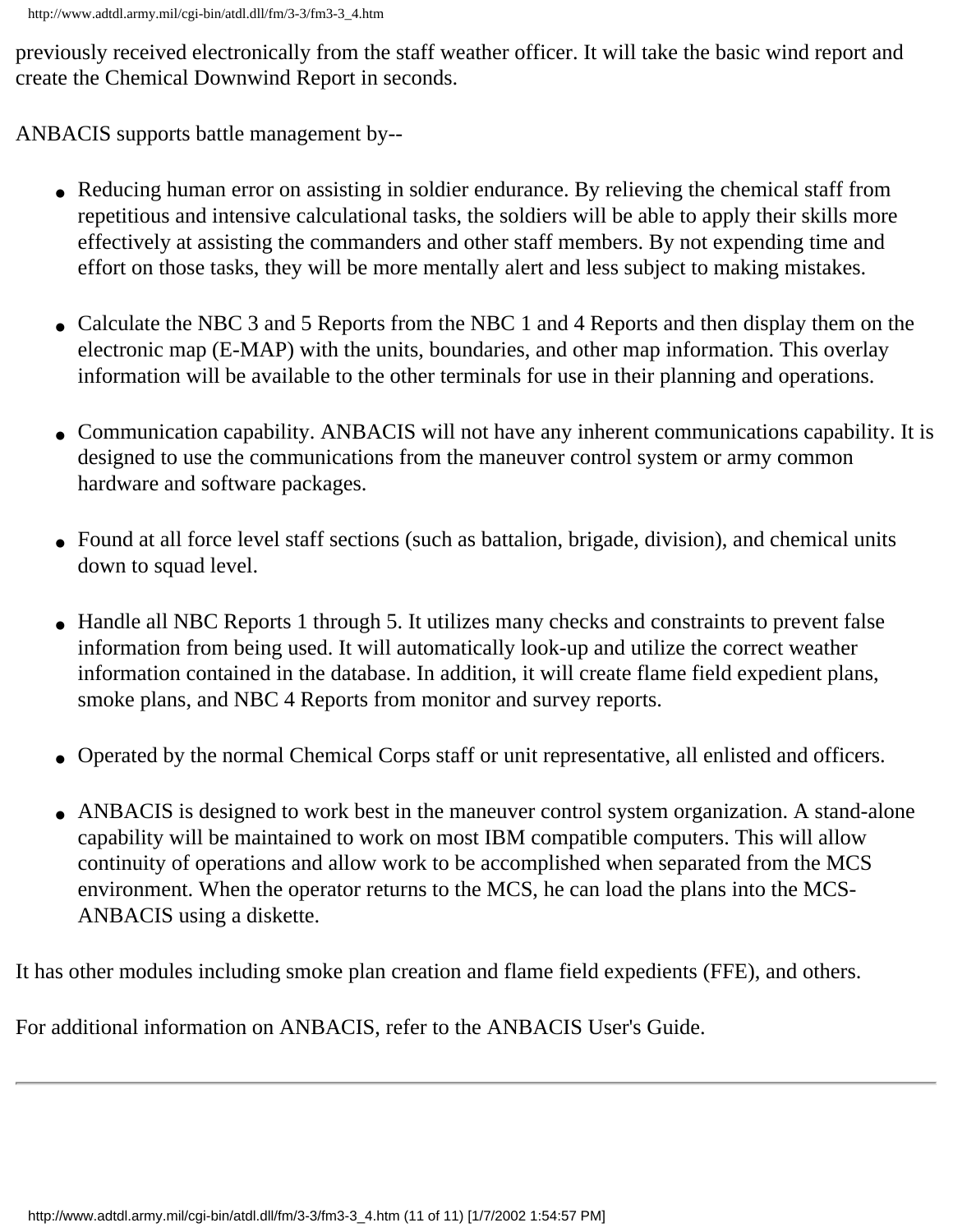

# **Chapter 3**

# **Chemical Agents**

Avoidance of chemical agents requires a complete understanding of physical characteristics, employment, and weather and terrain conditions. Units can then estimate when and where specific type of chemical agents will be used, where the hazards are, and how best to avoid them.

Threat forces are equipped, structured, and trained to conduct chemical operations. We expect them to use chemical agents as part of their conventional fighting capability because so much of their training revolves around the use of such agents.

The basic threat principle is to use chemical agents on unprotected troops to create casualties. Against protected troops, the primary purpose is to make the use of equipment, terrain, and operations more difficult. The use of chemical weapons by the threat forces initially may require a decision at the same level as nuclear weapons. But they most likely will be used more freely once the initial use has been authorized. Threat forces consider chemical weapons as an extension of conventional warfare. If units understand the uses of chemical agents, they will be better able to avoid chemical hazards.

### **Types of Chemical Agents**

Chemical agents may be classified persistent, nonpersistent and dusty. Threat forces classify chemical agents according to their effect on the body. They identify six major types--nerve, blood, blister, choking, psychochemical, and irritants.

### **Persistent**

Threat forces are known to stockpile persistent and nonpersistent agents.

Persistent agents are used to impede the use of critical terrain, channelize the attacking force, or contaminate materiel. Persistent chemical agents are used to produce casualties (immediate or delayed). Immediate casualties occur when the soldier inhales the vapor. Delayed casualties occur and is absorbed through the skin demonstrating the need for protective equipment.

Persistent agents are used to--

• Contaminate rear area supply depots.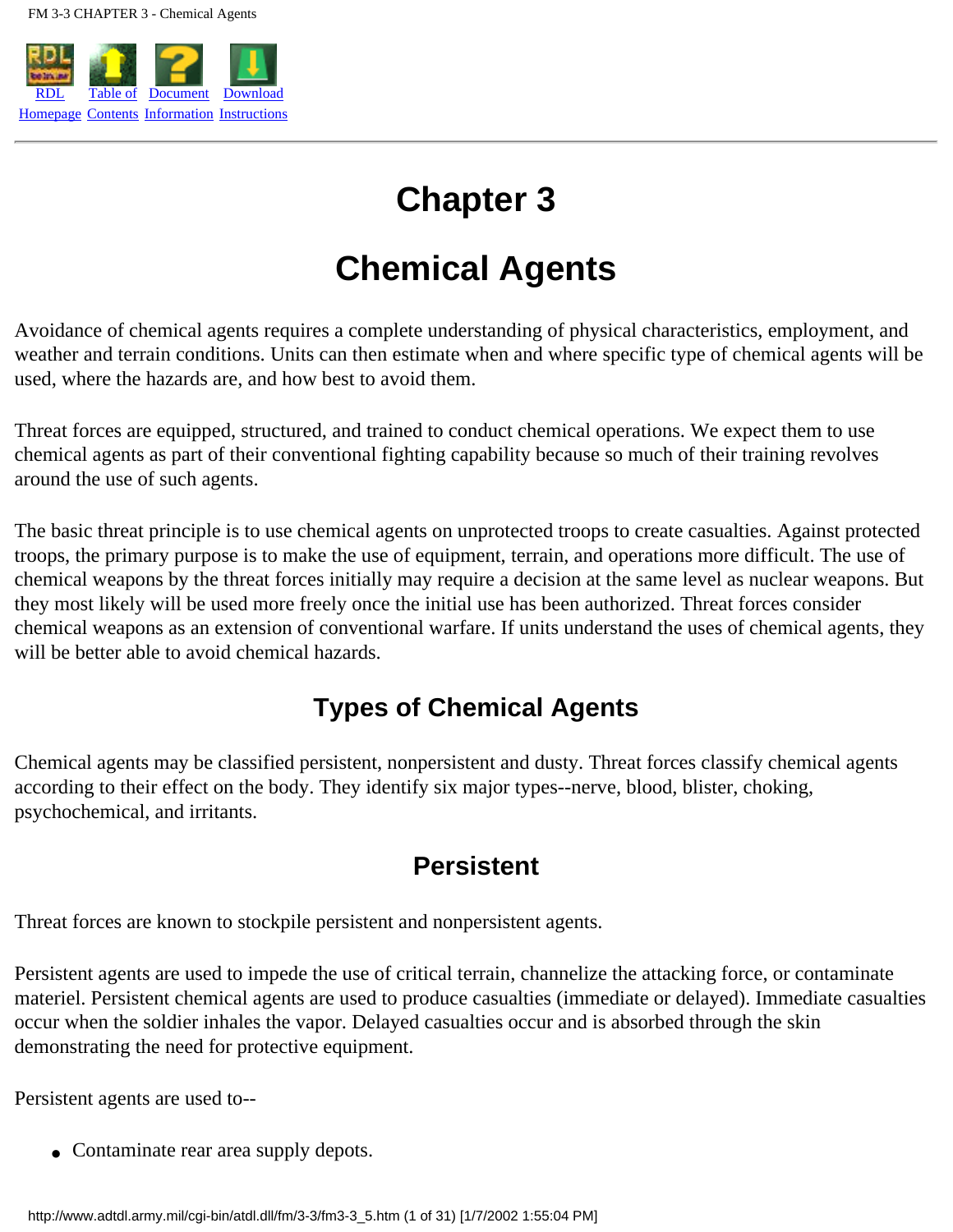- Defend avenues of approach.
- Neutralize personnel defending a strong point.
- Protect flanks.
- Degrade unit efficiency.

To avoid persistent agents--

- Avoid areas heavily splashed with liquid contamination which may be persistent for several days (depending on weather and type of agent). See FM 3-6 for more details.
- Cover personnel, equipment, and supplies whenever possible.
- Monitor for the chemical agent for 2 to 10 days (depending on weather and type of agent). See FM 3-6 for more details.
- Concentrate on finding clean areas and routes (recon units).
- Cross contaminated areas in MOPP 4.
- Mark contaminated areas.
- Avoid contact with unknown liquids.

### **Nonpersistent**

Threat forces currently stockpile blood agents, choking agents, psychochemical agents and nerve agents such as Tabun (GA), Sarin (GB), and Soman (GD). Although G-series nerve agents (GA, GB, GD and GF) are classified as nonpersistent agents, some G agents may persist for hours to days. Refer to [Table 1-2](http://www.adtdl.army.mil/cgi-bin/atdl.dll/fm/3-3/fm330003.gif) in Chapter 1 of this Field Manual or FM 3-4 for persistency data. Nonpersistent agents should be expected along the forward line of troops (FLOT), and against units in contact with the attacking echelon. These agents are used to immobilize, injure, or hinder activities of the unit under attack. For example, threat may use a blood agent at a critical moment in battle to force troops into a higher MOPP level. Forcing troops into a higher MOPP level reduces morale and degrades performance. Another advantage is that the threat would not need to decontaminate the area before occupying it. Nonpersistent agents act through the respiratory system or through skin absorption.

Nonpersistent agents are used to--

- Create favorable fighting conditions.
- Produce casualties prior to an assault.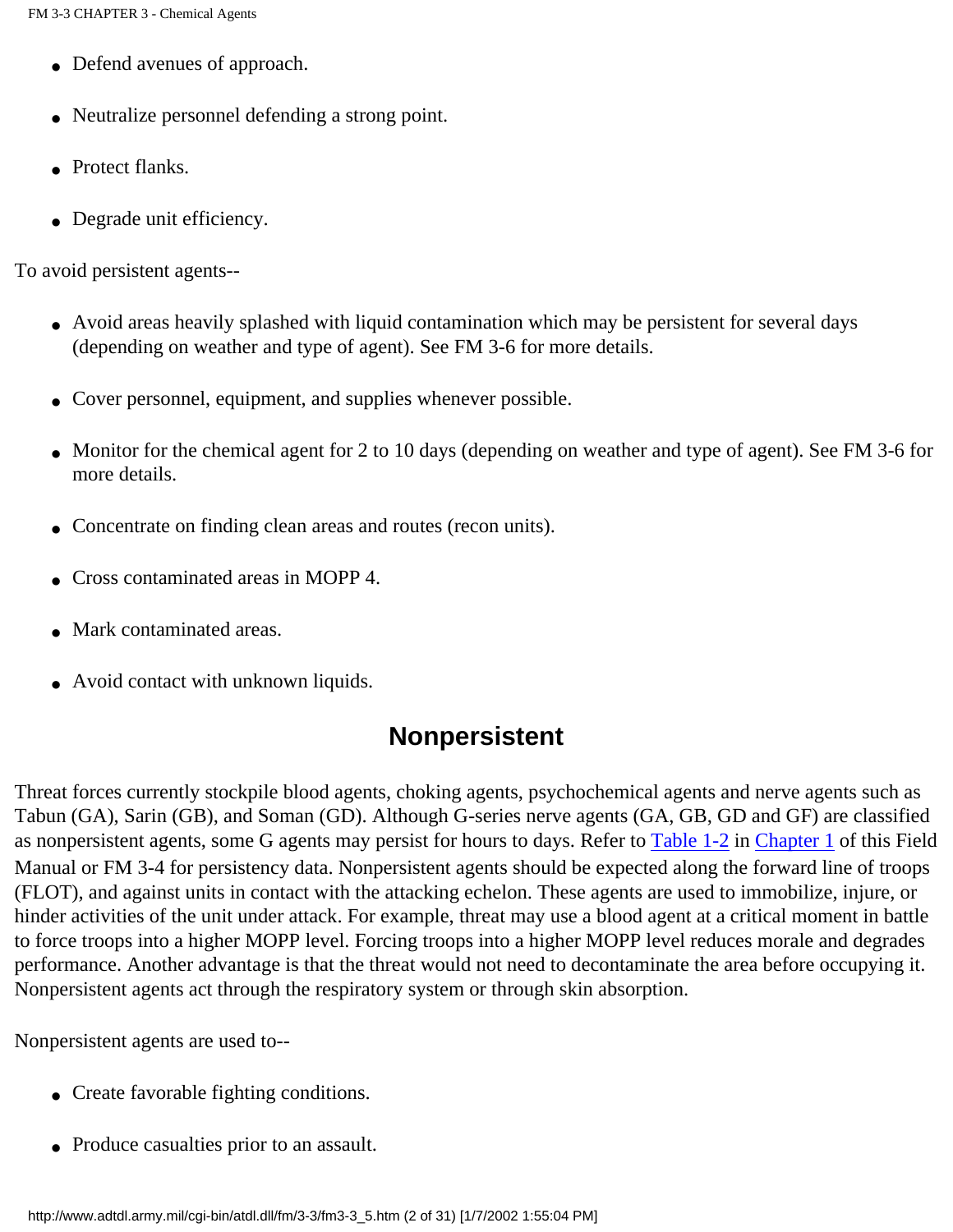- Degrade and suppress troops by forcing them into a higher MOPP level.
- Allow occupation without decontamination.

To avoid nonpersistent agents--

- Avoid low areas and enclosed spaces where vaporslingers.
- Camouflage.
- Maintain discipline.

#### **Dusty**

Dusty agents, (toxic dust or dust-impregnated agents as they may be referred to) are not new. These agents have been subjected to extensive scientific research since the 1930's. These agents are primarily mustard (HD) and the nerve agent sarin (GB) impregnated onto a solid solvent (usually on silica) and dispensed as aerosols. These agents generally have a lower vapor pressure and a dramatic increase in inhalation toxicity.

Vapors off gassing from the solid sorbent may be detected by the M256 Chemical Agent Detector Kit, Chemical Agent Monitor (CAM) or when mixed in water, by the M272 Water Test Kit.

### **Detection and Identification**

Following OPSEC measures, the next most important step in chemical contamination avoidance is detecting and locating chemical agents. Once agents are detected units can be warned to take appropriate protective measures, and can plan operations to minimize the effects of chemical agents. Detection allows individuals to survive and units to accomplish their missions.

Chemical agents will be delivered either directly on unit positions (on-target attacks) or upwind to drift over the unit position (off-target attacks). Detection methods differ for each type of attack.

On-target attacks produce immediate casualties by contaminating troops and equipment. If the attack is intended to produce immediate casualties, a large amount of agent must be delivered in a very short time (within 30 seconds). The M8 series alarm does not detect all chemical agents; it takes several seconds to respond to those agents it does detect. Therefore, a large percentage of troops might be exposed to chemical agents before the alarm sounds. As an example the M8 Alarm will sound within 2-3 minutes when exposed to an nonpersistent nerve agent concentration of GB at 0.2 mg/m3 and persistent nerve agent VX at 0.4 mg/m3. The M8A1 alarm will sound within 1-2 minutes with an agent concentration of GB at 0.1 mg/m3 and VX at 0.1 mg/m3. This means that troops must recognize the delivery of the chemical agent, observe a color change in the detector paper, or recognize symptoms of chemical agent poisoning.

Off-target attacks are easier to protect against. Units use the M8 series alarm to alert the unit that a chemical agent is about to drift over their position. Detector paper also can alert units that they are moving into a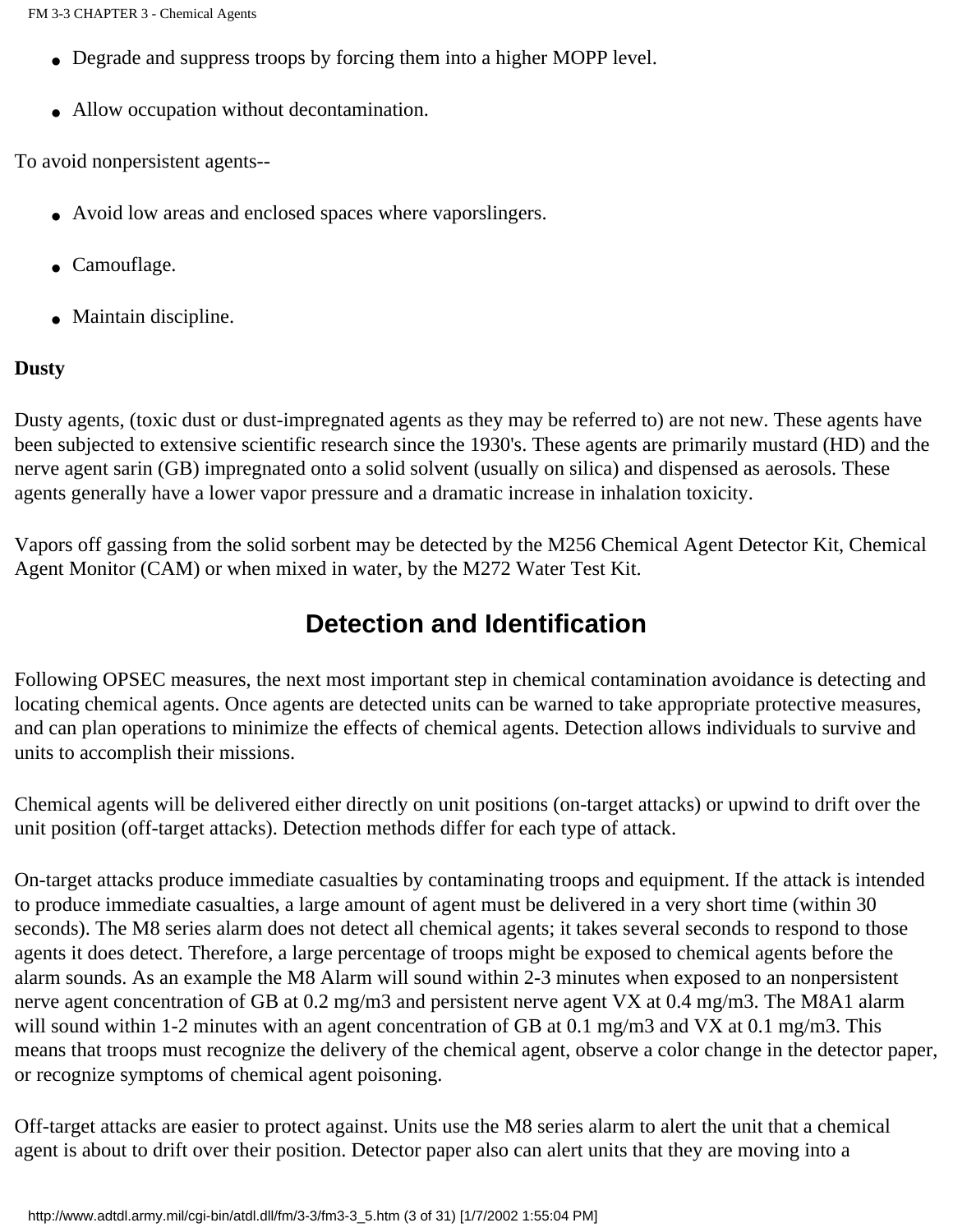FM 3-3 CHAPTER 3 - Chemical Agents

contaminated area. Protective action can then be taken before troops are exposed to the agent. [Table 3-1](http://www.adtdl.army.mil/cgi-bin/atdl.dll/fm/3-3/fm330011.gif) shows the arrival time of chemical agents for various wind speeds. A distance of 150 meters was chosen for the table because it is the optimum distance that the detector can be placed upwind and a chemical agent cloud cannot slip behind the alarm and hit the unit.

[Table 3-1.](http://www.adtdl.army.mil/cgi-bin/atdl.dll/fm/3-3/fm330011.gif) Wind speed effects on arrival time of chemical agents.

When using this chart, commanders must realize that if the concentration of chemical agents is low, the alarm may not respond for several seconds. Also the average time for individuals to mask (including reaction time) is about 15 seconds. Warning times for different distances and wind speeds can be determined using the following formula--

```
Warning time (sec) = Distance (m) \times 36 -------------------
                      Wind speed (kmph) x 10,
36 is the factor to convert hours to seconds,
10 is the factor to convert kilometers to meters.
```
This method can be used only to warn against agents drifting into the unit location. On-target attacks circumvent detectors placed at this maximum distance.

### **Automatic Chemical Agent Alarm**

The automatic chemical agent alarm (ACAA) can be used in a stationary position. Keep the detector upwind at all times.

As soon as a unit arrives in an area it plans to occupy, it emplaces the alarms. The detectors are always placed upwind. Unless circumstances do not permit, they should be no more than 150 meters upwind from the farthest upwind position of the unit. This warns the soldiers upwind as well as the soldiers farther downwind. The detector units should never be placed more than 400 meters from the alarm unit. Otherwise the signal may not be strong enough to sound the alarm. The optimum spacing of 300 meters between detectors reduces the risk that a chemical agent cloud will drift between detectors without sounding the alarm. The number of alarms needed to protect a unit depends on the unit size. The larger the unit front, the more detectors are needed to warn the unit. In this case, front means the upwind direction. Front could be the left or right flank or the forward or rear edge of the unit. [Table 3-2](http://www.adtdl.army.mil/cgi-bin/atdl.dll/fm/3-3/fm330012.gif) gives an estimate of the number of detectors needed for fixed employment of the alarms.

[Table 3-2.](http://www.adtdl.army.mil/cgi-bin/atdl.dll/fm/3-3/fm330012.gif) Detectors required for different size unit fronts.

Chemical alarms are usually employed at unit level. Exact positions for the alarms must be determined based on wind speed, wind direction, terrain, and tactical situation. The commander, with advice from the unit NBC NCO, will choose the actual positions. [Figure 3-1](http://www.adtdl.army.mil/cgi-bin/atdl.dll/fm/3-3/fm330013.gif) shows how a fixed emplacement might look. Note how the detectors are positioned and how these positions change when wind direction and unit position changes.

[Figure 3-1.](http://www.adtdl.army.mil/cgi-bin/atdl.dll/fm/3-3/fm330013.gif) Fixed emplacement of ACAAs.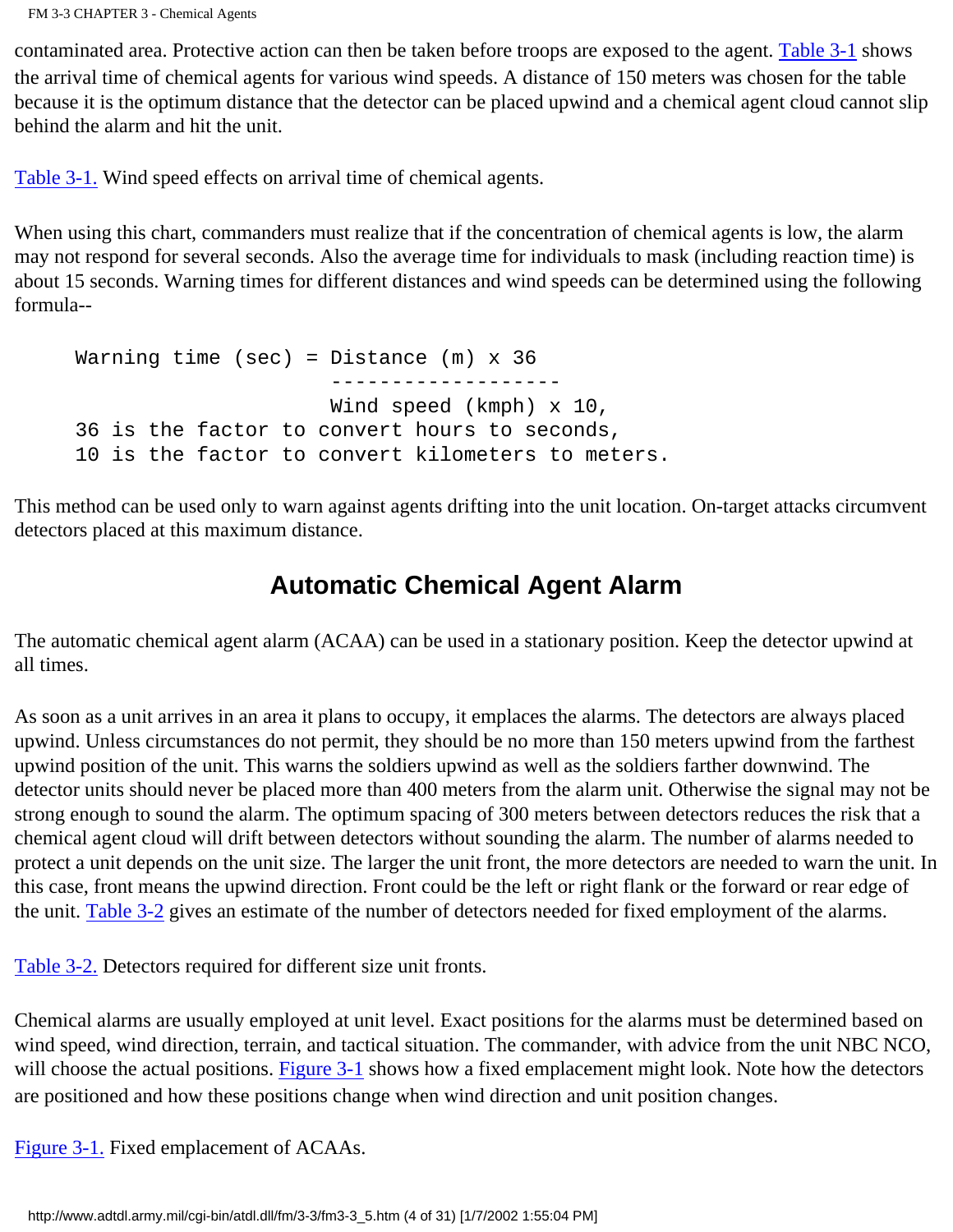#### **NOTE--When emplacement is completed for your element, you should show where the alarm's are by placing them on your range cards. For night operations a strip of engineer tape may be placed on the alarm so that they may be located.**

When emplacing alarms, the wire connecting the alarm and detector must be protected from indirect fire. This can be done by burying the wire. The wire also should be checked periodically (at least once every four to six hours) to ensure it has not been broken or cut.

The M8 series alarm is designed to operate in a temperature range of -40°F to 120°F. During the war in the Persian Gulf deployed units experienced a high frequency of false alarms. This was due to a multitude of problems. However, the two principle causes were identified as the high temperatures the alarm was operating in and the dust concentration in the air. The high temperature problem was reduced by placing the alarm up off the ground on wood or boxes and placing the alarm in a shaded area either natural or manmade, such as under camouflage netting. High dust concentrations required replacing filter paddles in the alarm more frequently (1 every 1-2 hours of operation).

Since most units do not have many alarms, do not leave them behind. Ensure alarms are listed on vehicle load plans. The company chemical NCO, who controls placing and moving the alarm must ensure the unit personnel know when to retrieve the alarm. This is best done by making an alarm range card similar to a mine field range card.

The vehicular mode is only for the use of the vehicle's power supply. The backpack configuration is for small unit dismounted operations to facilitate transport. At no time should the M8 alarm be operated while moving. However, once vehicle brackets for newer vehicles become available (HUMMWV, M2, M1) the M8A1 alarm may be used on the move. M8A1 alarms may also be placed on helicopters while in flight but these alarms must operate on battery power.

### **Chemical Agent Monitor**

CAM, [Figure 3-2](http://www.adtdl.army.mil/cgi-bin/atdl.dll/fm/3-3/fm330014.gif), is a vapor monitor and can only report conditions at the front of the nozzle assembly. It is a point monitor only and cannot give a realistic assessment of the vapor hazard over an area from one position. It is necessary to move the CAM around the area carrying out a complete reconnaissance if a proper assessment is to be made of the vapor hazard in the area. When conducting reconnaissance with the CAM in a windy area, (such as on board ship, ground surface winds at 8 kmph or higher) use a funnel, paper cone or a can with a hole punched in it the size of the CAM probe.

(Any assessment will probably be made in conjunction with other detection methods).

**NOTE--If there is a source of vibration in the area, WAIT may be displayed momentarily when searching for agent. This is especially true when he CAM is used on board aircraft while in flight.**

[Figure 3-2.](http://www.adtdl.army.mil/cgi-bin/atdl.dll/fm/3-3/fm330014.gif) Chemical Agent Monitor

There are a few vapors present in the atmosphere that can, in some circumstances, give a false response in CAM.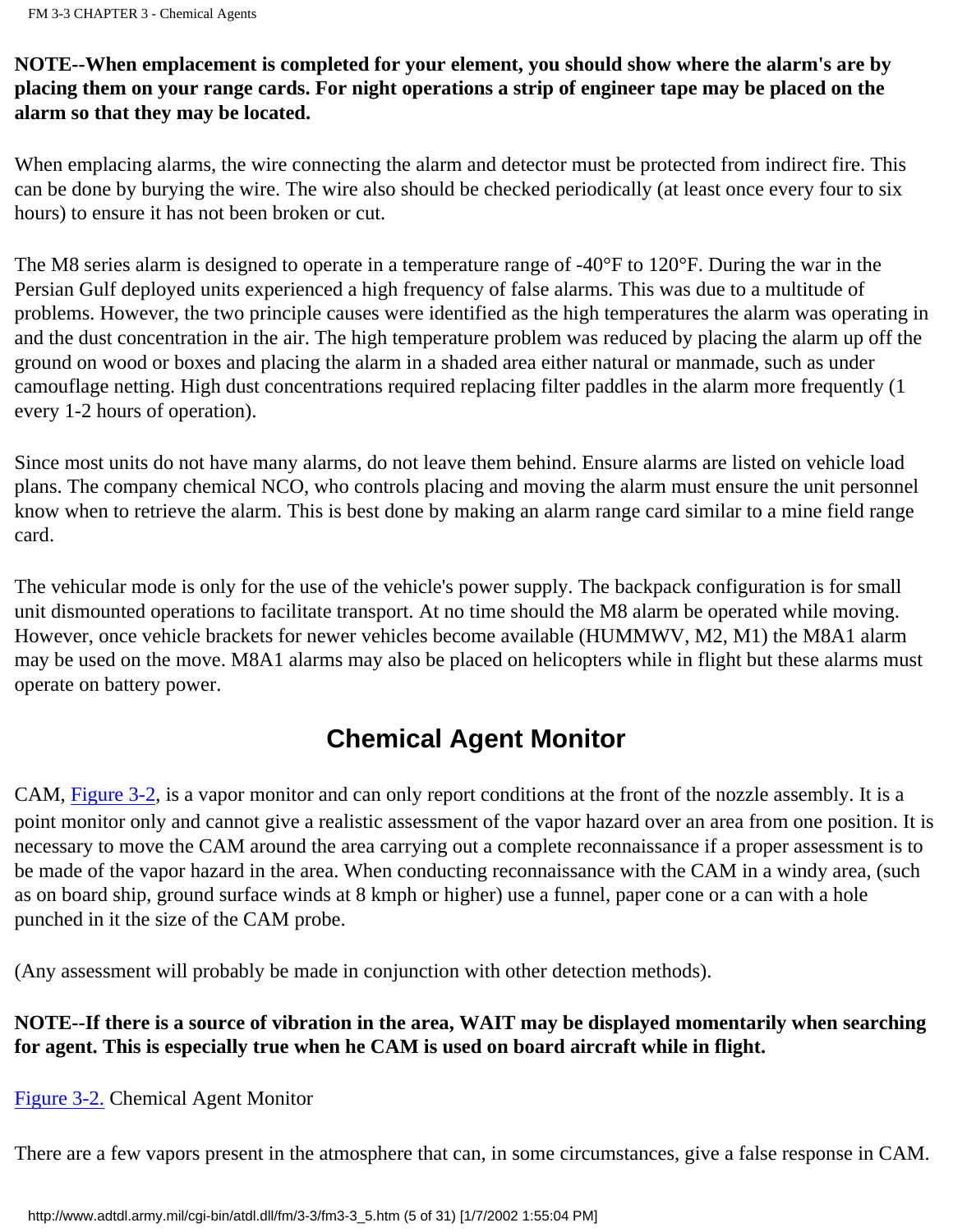The situations most likely to give a false response are in enclosed spaces or when sampling near strong vapor sources (dense smoke). Some of the types of vapors that have been found to give false readings are given below:

- Aromatic vapors. Included in this category are groups of materials such as perfumes and food flavorings. Some brands of after shave and perfume can give a response in G mode when CAM is held close to the skin, for example as in casualty handling procedures. Some sweets such as peppermints and cough lozenges and menthol cigarettes can cause a response in G mode if the breath is exhaled directly into the CAM inlet.
- Cleaning compounds. Some cleaning compounds and disinfectants contain additives which give them a pleasant smell. Some of these additives such as menthol and methyl saticylate (MS) can give false responses in the H mode. Ammonia gives a false response in the G-mode. Cleaning materials are, by nature, spread over large surface areas and, therefore, provide a considerable vapor source, particularly in enclosed spaces.
- Smoke and fumes. The exhaust from some rocket motors and the fumes from some munitions can give responses. Since monitoring with CAM in these situations is unrealistic, few problems should arise. Additional interferents are listed in [Table 3-2a.](http://www.adtdl.army.mil/cgi-bin/atdl.dll/fm/3-3/fm330015.gif)

If CAM is suspected of giving a false reading:

- Stay masked.
- Check for obvious vapor sources, and known interferents.
- Remove and discard the filtered nozzle standoff and place the nozzle protective cap assembly onto the front of CAM case and re-establish a clear air background.
- Remove nozzle protective cap assembly and add a new filter. If false response reoccurs, CAM may not be operable in the immediate area. Remove source of interferent (if possible) or replace nozzle protective cap assembly and remove CAM from area.

#### [Table 3-2a.](http://www.adtdl.army.mil/cgi-bin/atdl.dll/fm/3-3/fm330015.gif) Common Interferents for the CAM

When investigating the contamination of a person, object, vehicle, aircraft or piece of equipment, it is essential to first establish what general vapor hazard exists around the suspected contaminated equipment. If a reading higher than the background level is obtained, then the equipment is contaminated. If the reading is the same as the background, then it may be contaminated or the CAM may merely be recording the background vapor hazard. Care must be taken when assessing the contamination of an object from the information indicated on the CAM display. CAM display bars and corresponding warning are depicted in [Figure 3-3](http://www.adtdl.army.mil/cgi-bin/atdl.dll/fm/3-3/fm330016.gif).

The CAM is used to search out clean areas, to search and locate contamination on personnel, equipment, ship's structures, buildings and terrain, structures, aircraft and land vehicles, buildings and terrain, and to monitor the effectiveness of decontamination. CAM can also be used for monitoring collective protection shelters and the chemical contamination of aircraft while in flight. The Chemical Agent Monitor responds to nerve and blister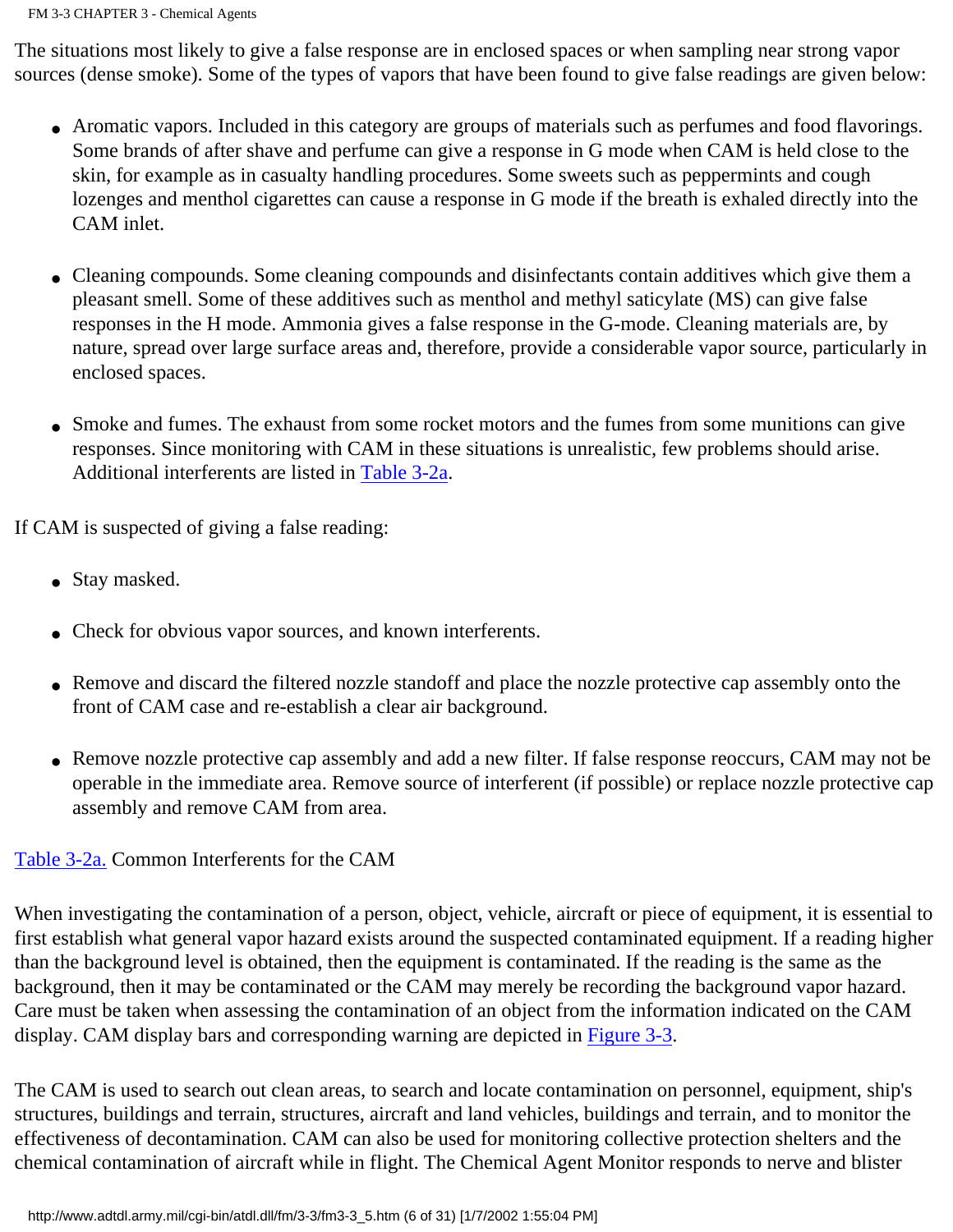agent vapors down to the lowest concentrations that could affect personnel over a short period.

The CAM has two operating modes, selectable by means of the G H mode pushbutton switch. In the G mode, CAM monitors for G-series nerve agents as low as 0.03 mg/m3; V-series nerve agent as low as 0.01 mg/m3, both within 1 minute. In the H mode, CAM monitors for blister agents as low as 0.01 mg/m3 within one minute. The selected mode is indicated on the display assembly by a G or H. An ON/OFF pushbutton switch applies 6 V DC battery power to the CAM. A nozzle protective cap assembly contains material to clean the air within the CAM; the cap assembly is located in the front of the CAM whenever the CAM is not being used to monitor for contamination. Additional information on the operation of the CAM may be obtained from TC 34 or appropriate TM.

[Figure 3-3.](http://www.adtdl.army.mil/cgi-bin/atdl.dll/fm/3-3/fm330016.gif) CAM Sensitivity Bars

### **Individual Chemical Agent Detector (ICAD)**

The USMC issued ICAD [\(Figure 3-4\)](http://www.adtdl.army.mil/cgi-bin/atdl.dll/fm/3-3/fm330017.gif) includes two electrochemical sensors, each of which is covered by a thin diffusion membrane. One sensor is sensitive to nerve agents (GA, GB, GD 0.5 mg/m3 in 120 seconds), blood agents (AC, 250 mg/m3 in 120 seconds), and choking agents (CG 25.0 mg/m3 in 15 seconds); the other sensor detects blister agents (H, L 10.0 mg/m3 in x seconds). Chemical agents in the air diffuse through the membranes on the faces of the ICAD sensors, and are collected by the electrolyte behind the membranes. The chemical agent concentrations in the electrolyte are measured by multiple-electrode electrochemical sensor systems. When the concentration reaches a preset threshold level, an audio alarm sounds and a light-emitting diode (LED) comes on.

During normal operation, especially in dusty or dirty environments, the ICAD may require external cleaning. To remove external dust or dirt, remove the sensor module from the electronics/alarm module. Cover the connectors with your fingertips. With the connectors up, flush the sensor module with clean water, and then gently shake excess water from the unit. With the LED indicators and audio alarm up, flush the electronics/alarm module with clean water, and then gently shake excess water from the unit. Do not use soap or any cleaning solution on the ICAD. Do not scrub or wipe the sensor membranes.

The normal operating temperature range of the ICAD is 0 to 113 degrees F (-18 to 45 degrees C). The ICAD can be stored prior to activation at temperatures ranging from 40 to 150 degrees F (40 to 65 degrees C).

[Figure 3-4.](http://www.adtdl.army.mil/cgi-bin/atdl.dll/fm/3-3/fm330017.gif) Individual Chemical Agent Detector (ICAD).

**CAUTION Do not store or operate the ICAD at temperatures below or above the specified temperature ranges. The ICAD could be permanently damaged.**

### **ABC-M8 Chemical Agent Detector Paper**

ABC-M8 Chemical Agent Detector Paper detects liquid chemical agents. It is used whenever chemical agents are suspected. Every soldier carries a booklet of ABC-M8 Paper in the mask carrier. Each booklet contains 25 sheets of paper. This paper turns colors when the paper touches a chemical agent. V-type nerve agent turns the paper dark green, G-type nerve agent turns it yellow, and a blister agent turns it red.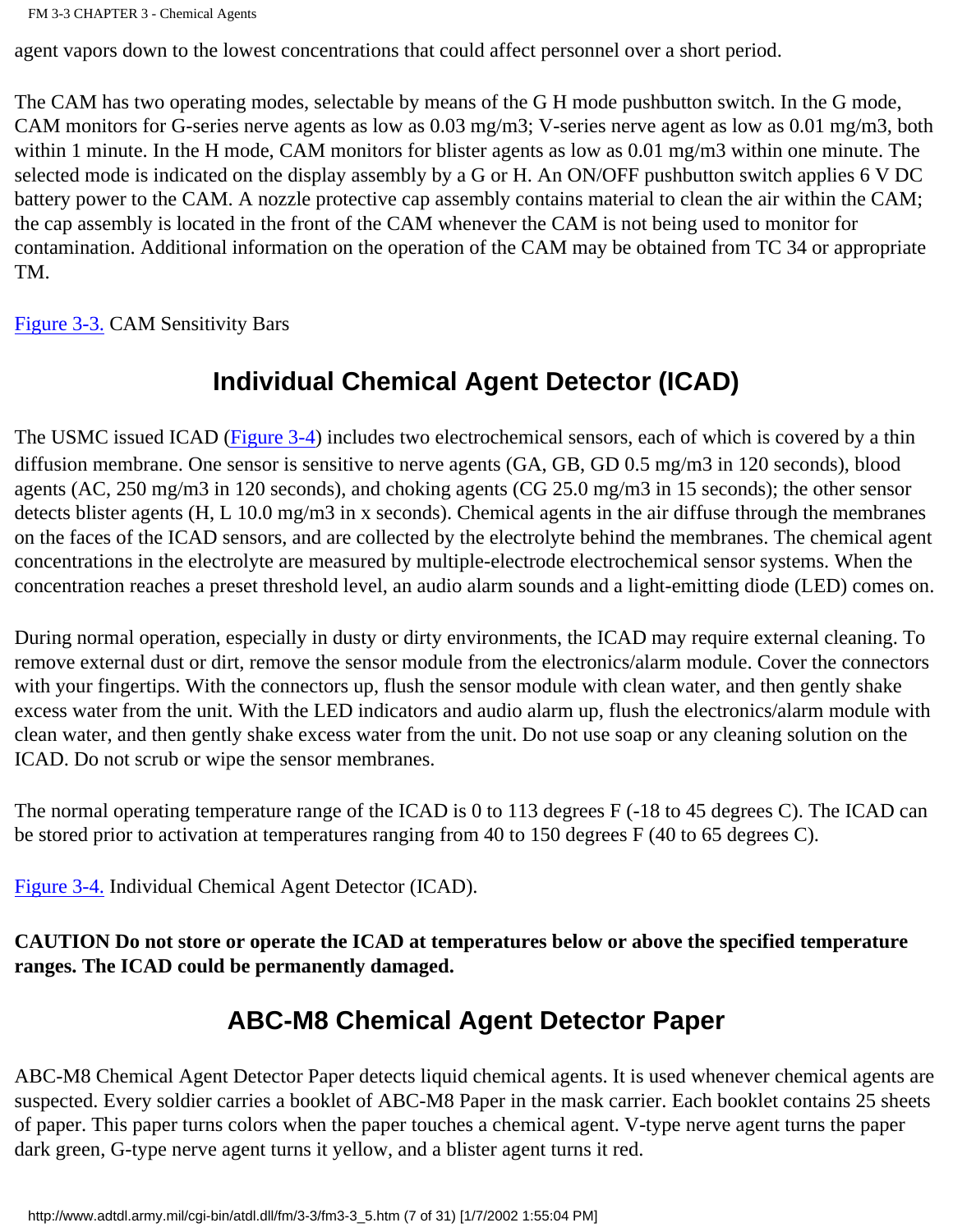Night operations cause problems when using ABC-M8 Paper. The paper must be read in white light. Since ABC-1-58 Paper is used to check suspected areas for contamination, it can be brought into a white light area for reading. During night recon operations, the monitor can take several marked samples, then bring them back to the vehicle for reading. The paper is used by blotting it on the suspected contaminated surface. Do not rub the ABC-M8 Paper against the surface because false positive (red) streaks are produced.

### **M9 Chemical Agent Detector Paper**

Chemical Agent Detector Paper, M9 is the most widely used method of detecting liquid chemical agents. It is more sensitive and reacts more rapidly than ABC-M8 Paper. M9 Paper reacts to chemical agents by turning a red or reddish brown color. Place the M9 detector paper to opposite sides of the body. If you are right handed, place a strip of M9 paper around your right upper arm, left wrist, and right ankle. If you are left handed, place the M9 paper around your left upper arm, right wrist, and left ankle. It is also attached to large pieces of equipment (eg: conditioning systems, shelter or van entrances or vehicles). When attached to equipment, it must be placed in an area free from dirt, grease, and oil. This is especially important since petroleum products and DS2 also cause the paper to change color.

M9 Paper is especially useful in detecting on-target attacks and keeping soldiers from entering contaminated areas. Whenever pink, red, reddish brown, or purple color appears on the paper, suspect the presence of chemical agents. As soon as M9 Paper indicates the presence of chemical agents, soldiers and units must take protective action to keep from becoming grossly contaminated. The results of the M9 paper should be confirmed with the M256 kit.

Night operations present some problems when using M9 Paper. Color changes will not show up when a flashlight with a red filter is used to read the paper. White light must be used. This could cause some serious OPSEC problems, especially for frontline troops. Commanders must realize that there is a risk if they do not establish procedures for checking M9 Paper for color changes. Soldiers can be rotated into a white light area or the M9 Paper can be collected periodically for reading.

### **M256 Series Chemical Agent Detector Kit**

The M256 series Chemical Agent Detector Kit is capable of detecting both liquid and vapor concentrations of chemical agents. It detects chemical agents in the following concentrations--nerve (G series; 0.005 mg/m3 VX; 0.02 mg/m3 within 15 minutes), blister (H; 2 mg/m3 12 mg/m3 within 10 minutes), and blood agents (AC; 7 mg/m3 within 10 minutes). The M256 Kit is issued at squad level, so every squad has the capability of detecting and classifying chemical agents. The M256 series contains ABC-M8 Chemical Agent Detector Paper for liquids and samplers/detectors for vapors. An improved M256 Detector Kit will also be capable of detecting T2 mycotoxin.

M256 series samplers/detectors are used primarily to determine the type of chemical agents present. A unit may have noticed an attack or the alarm may have sounded. The M256 series is then used to check if there is a chemical agent present and to identify the agent.

The M256 series also causes OPSEC problems during hours of limited visibility. A white light is needed to read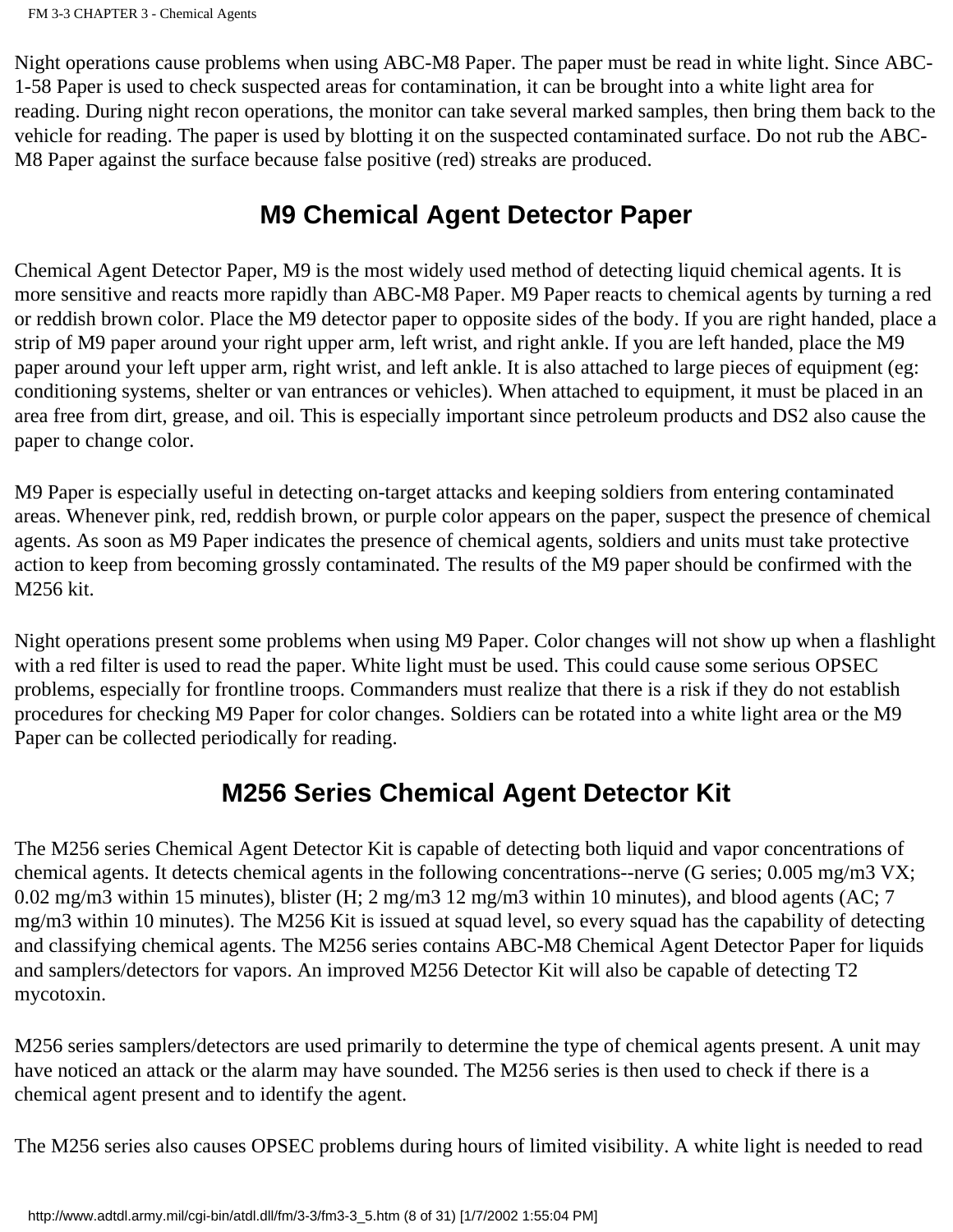both the ABC-M8 Paper and the sampler/detector. The light must be shielded from enemy observation. This can be done by using a poncho or other suitable covering.

### **M272 Water Testking Kit, Chemical Agents**

The M272 Water Testing Kit, ([Figure 3-5\)](http://www.adtdl.army.mil/cgi-bin/atdl.dll/fm/3-3/fm330018.gif) Chemical Agents is a lightweight portable kit that will detect and identify harmful amounts of chemical warfare agents when present in raw and treated water. The kit will detect cyanide (AC) to 20 mg/liter, mustard (HD) to 2.0 mg/liter, lewisite (L) to 2.0 mg/liter and nerve agents (both G and V series) to 0.02 mg/liter. Water containing agents in less than these concentrations is permissible for short term (up to 7-day) use, in cold or warm regions with up to 5 quarts per person per day usage. These kits are usually found in chemical reconnaissance units, medical units and units with water purification or transportation missions.

[Figure 3-5.](http://www.adtdl.army.mil/cgi-bin/atdl.dll/fm/3-3/fm330018.gif) M272 Water testing kit, chemical agents

# **FOX, XM93, NBC Reconnaissance System (NBCRS)**

The FOX [\(Figure 3-6\)](http://www.adtdl.army.mil/cgi-bin/atdl.dll/fm/3-3/fm330019.gif) is a fully integrated NBC reconnaissance system with the following characteristics and operational capabilities.

Six wheel, amphibious armored cargo and tactical transport vehicle powered by a V8 diesel engine (320 horse power). The maximum speed is 65 miles per hour with a cruising range of 500 miles. It weighs 18.7 tons combat loaded and 16.9 tons without the crew and ammunition. It is equipped with a 40mm smoke grenade launcher and an M240E1, 7.62mm machine gun. The FOX is also equipped with a collective protection system which keeps the crew's working area free from contamination.

The integrated NBC defense/detection system has four key components.

- Mobile Mass Spectrometer (MM1)-Consists of a detection membrane probe system with an air/ground probe, and a rugged microprocessor. The system can monitor and identify all known chemical agents.
- Radiac Equipment (ASGI)-Consists of two probes installed in the exterior ports on each side of the vehicle connected to the radiation detection, identification, and computation instrument/recorder inside the vehicle.
- Vehicle Orientation System (VOS-25)-Operates through the principles of gyroscopic motion with a motion sensor attached to the vehicles' transmission. The unit (VOS-25) is integrated with the radiation (ASGI) and the chemical detection (MM1) and can accommodate depiction of chemical and radiological contamination on the map with the push of a button.
- NBC marking equipment-The vehicle has an NBC Marking Kit with an air-lock (glove port) through which the NBC contamination marking buoys are positioned.

[Figure 3-6.](http://www.adtdl.army.mil/cgi-bin/atdl.dll/fm/3-3/fm330019.gif) FOX, XM93, NBC reconnaissance system (NBCRS).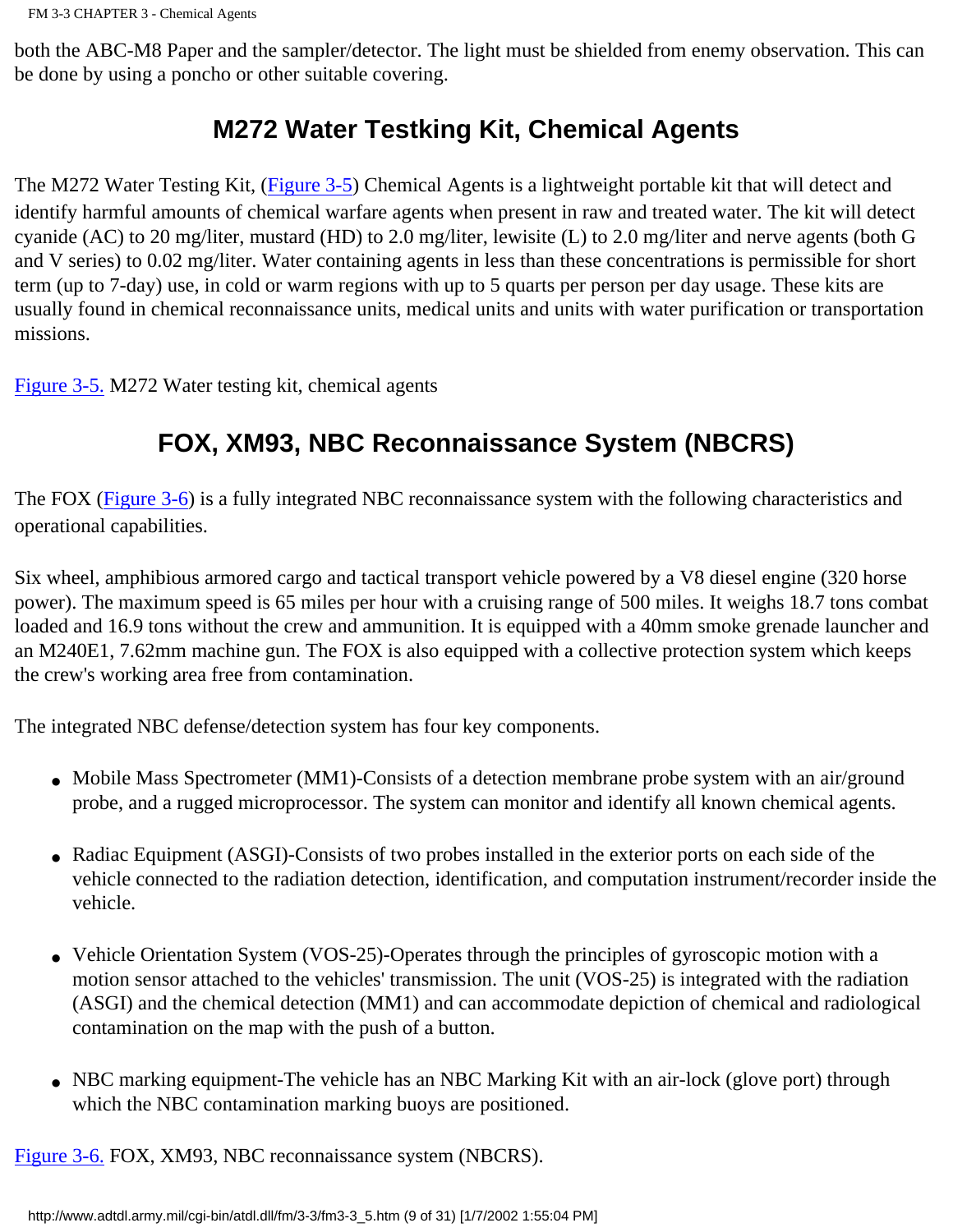The FOX has nuclear, chemical and biological sampling equipment that consists of--

- A sample collecting device with transport container.
- Glove (rubber) protection for collecting samples

The equipment is fixed outside the vehicle and is operated manually using the glove and glove port device.

The FOX is also protected against electromagnetic pulse (EMP), transi-radiation effects on electronics (TREE), and electronic countermeasure (ECM).

The FOX system is assigned to the following units.

- Heavy Division (NBC recon platoon) has six (6) vehicles.
- Armored Cavalry Regiment (ACR) has six (6) vehicles.
- Motorized Brigade has six (6) vehicles.

**NOTE--The FOX system will also be assigned to the NBC reconnaissance chemical companies assigned to the TAACOM/CORPS when these companies are placed in active duty status. The TAACOM/CORPS units are projected to receive 36 systems each.**

Employment concepts--

- Offense-During offensive operations (such as movement to contact), the FOX NBCRS should be positioned well forward just behind the leading combat elements to facilitate contamination avoidance, responsiveness to reports of NBC contaminations, and to provide freedom of maneuver.
- Defense-During defensive operations, the FOX NBCRS should be used to conduct NBC reconnaissance operations in the rear areas to ensure that the routes to and from the corps, brigade, and division support areas are free of NBC contamination. The FOX systems are also used to find clean fall back positions for the fighting forces during withdrawal and retrograde operations.

## **Remote Sensing Chemical Agent Alarm XM21 (RSCAAL)**

This joint service system is a passive infrared spectroradiometer that uses an on-board microprocessor to detect and identify agent clouds. It operates by viewing a background scene (sky, terrain, buildings, etc.) and the airpath along its line of sight. When an agent cloud enters the line of sight the new spectral information is compared to the stored background information and the specific infrared emission characteristics of a known agent. The detector scans along a 60-degree horizontal arc through seven 1.5 degree windows, the centers of which are 10 degrees apart. One scanning cycle (60-degree arc) takes less than 60 seconds. The detector has seven scan position lights that indicate which field of view (FOV) an agent cloud occupies. This allows the operator to determine an azimuth direction to the cloud and obtain an indication of horizontal movement. The XM21 is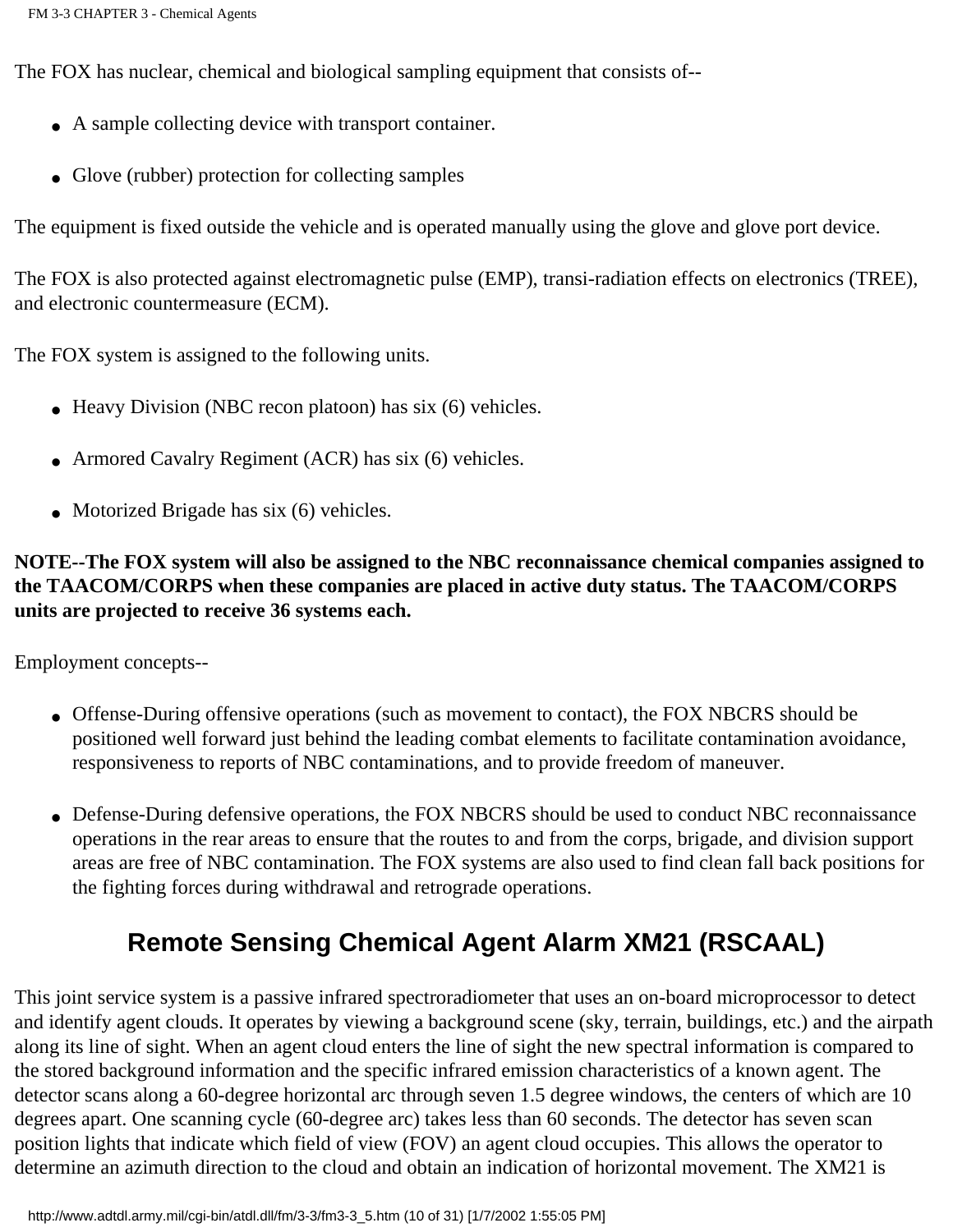FM 3-3 CHAPTER 3 - Chemical Agents

designed to operate within the temperature range of -25° to 120°F.

The XM21 can perform the basic missions of reconnaissance and point or area surveillance. Employment of the XM21 must be tailored to fit the tactical situation and the capabilities of the detector. Common missions for the detector are--scan a defensive front, vector battlefield assets, monitor barriers and obstacles, monitor avenues of approach, and search areas between and adjacent to enemy and friendly forces.

The selection of general sites requires a map reconnaissance of the area of operations. Personal reconnaissance may be carried out when the tactical situation permits. This technique is especially useful when the XM21 is used in the area surveillance mission where the M8A1 system is being replaced or augmented. When selecting specific positions for the system, the team leader conducts a full reconnaissance of the general site. Selection of the specific site must take into consideration the line of sight limitation of the XM21. When the situation permits, terrain profiles may be requested from the G2 to ensure line of sight to the target area.

- A properly emplaced XM21 will detect significant G-agent, HD, and Lewisite munitions events and resulting clouds at ranges out to 5km with a greater than 85 percent probability of detection. Other features include:
- Stand-off detection for G-agents, HD-mustard, and L-blister agent clouds. Concentration sensitivity levels are recorded as  $CT =$  concentration x time. For nerve agents this sensitivity level is recorded as 3 mg min/m3 and for blister this level is 150 mg - min/m3.
- Operates under normal conditions without degradation at night.
- To set-up in the tripod mode by two trained personnel takes 10 minutes.

#### **Limitations.**

- Requires line of sight. Must be leveled and sighted to the terrain to maximize detection probability.
- Performance degraded by heavy rain, snow, dense foliage, and strong winds.
- System must be stationary to operate.
- A false alarm may occur when subjected to low angle direct sunlight on the optical window.
- Does not detect blood agents.
- Does not detect residual vapor hazard from evaporating liquid persistent agents under normal conditions.

### **Reporting**

When chemical agents are detected and/or identified, the unit must report this information immediately to higher headquarters. Below company level, this is done with a SPOT report. The company NBC defense team then puts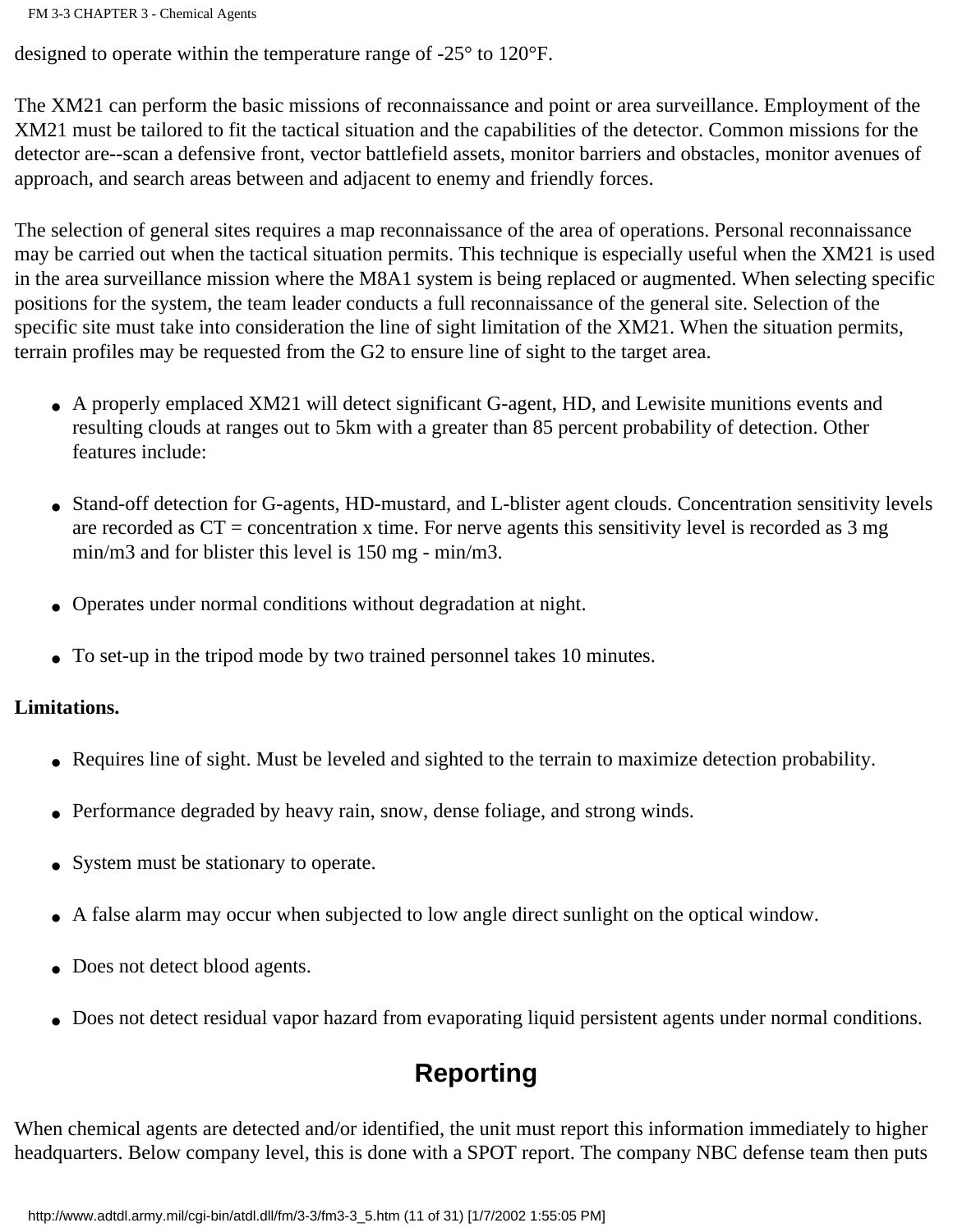the report in an NBC 1 format and forwards it to battalion. [Figure 3-7](http://www.adtdl.army.mil/cgi-bin/atdl.dll/fm/3-3/fm330020.gif) is a sample NBC 1 Chemical Report.

If the unit uses the data from it's own Chemical Downwind Message to report attacks, this weather information must also be reported on the NBC 1 Chemical Report. This is accomplished by including line items Yankee (Y) and Zulu Alpha (ZA) on the NBC 1 Chemical Report. If the attack is unconfirmed or agent unknown, line item Zulu Bravo (ZB) will be included in the report at battalion level. Line ZB is the remarks line in the NBCWRS. Battalion chemical staff will include remarks indicating what measures have been taken to confirm the attack.

By the time the attack is confirmed, the NBC 1 Report would already be at division level. In the event that the report was based on a false alarm, an NBC 3 Chemical Report will still be issued but will include line item ZB stating the strike serial number and the words "cancelled - false alarm".

[Figure 3-7.](http://www.adtdl.army.mil/cgi-bin/atdl.dll/fm/3-3/fm330020.gif) Sample NBC 1 Chemical Report.

### **Data Evaluation**

Data evaluation consists of determining the attack location, confirming type of agent, means of delivery, type of attack, and assigning a strike serial number for each attack. Confirming the attack is critical, especially if it is the first reported chemical attack in the theater. Confirmation includes collecting samples of the suspected agent, obtaining pieces of shell or casing fragments, medical analysis of casualties (living or deceased), witness interviews and intelligence reports. Refer to [Chapter 5](#page-98-0) or FM 3-19 for detailed procedures on how to collect these samples. To confirm that a chemical attack has occurred, the M93 NBC reconnaissance vehicle should be dispatched to the area in question to take samples. In the event that this vehicle is not available, units should take additional samples using 2 or more sampler detector tickets from two different M256 detector kits or by using additional ABC-M8 detector paper strips. In the event that an M8A1 alarm goes off, this would normally indicate that a nerve agent is present. If liquid droplets are not present in the area, this may indicate the presence of a Gseries nerve agent or a vapor cloud from off gasing VX contamination. To determine what type of nerve agent is present, the M93 NBC Reconnaissance vehicle should be dispatched to the area concerned. This vehicle is capable of determining what type of nerve agent is present. In the event that this vehicle is not available, units must rely on the ABC-M8 Paper to determine whether G or V series nerve agent is present. The M256 kit sampler/detectors will not make this differentiation. This test may not provide the necessary information required if no liquid droplets are available. If the ABC-M8 paper test proves to be insufficient or indicates that a G nerve agent is present, units should rely on available intelligence information to determine what type of agent fill is available to the enemy. Compare this information with the means of delivery for the chemical agent attack to determine the extent and duration of the hazard area. If units are still unable to determine what type of G series nerve is present, assume worst case, Type A Case b. The NBCC plots all NBC 1 Reports and consolidates data pertaining to each attack. From this data, the NBCC prepares the NBC 2 Report and assigns a strike serial number. A record of these numbers is kept in the strike serial log. [Figure 3-8](http://www.adtdl.army.mil/cgi-bin/atdl.dll/fm/3-3/fm330021.gif) is a sample NBC 2 Report. A suggested format for a log is shown in [Figure 3-9](http://www.adtdl.army.mil/cgi-bin/atdl.dll/fm/3-3/fm330022.gif).

### **Chemical Downwind Message**

The Chemical Downwind Message (CDM) contains all the weather information needed to calculate a chemical downwind hazard. The CDM is useful because it provides the local wind speed, wind direction, stability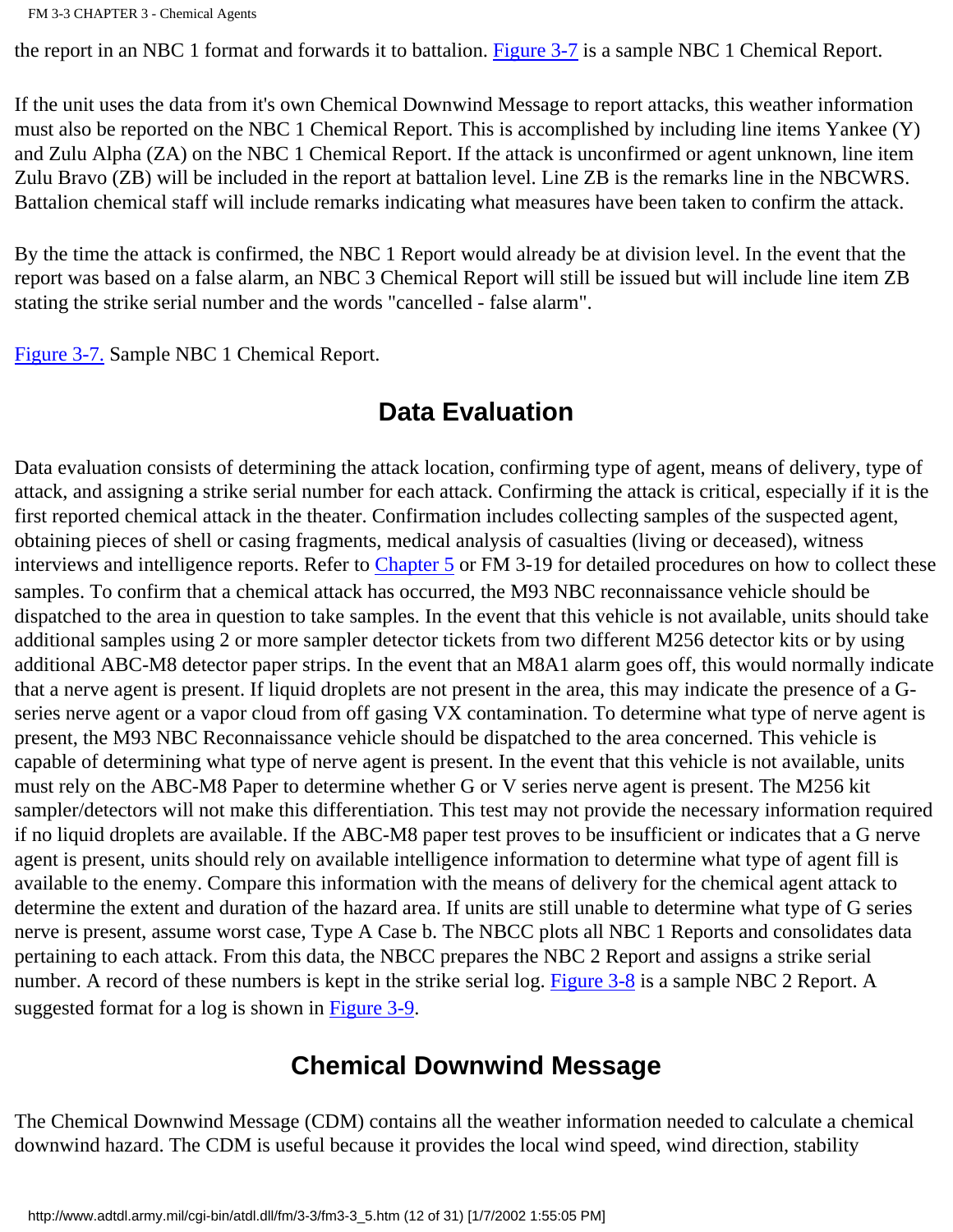category, and relative humidity in a short concise statement. It is prepared by corps and division NBCCs from information obtained through the US Air Force Air Weather Service (AWS), Staff Weather Officer, or the Fleet Weather Service.

The CDM is issued every six hours and is valid for three consecutive two-hour periods. It contains the following--

- Date-time group of the observation.
- Date-time group for basic data is the time the first forecast is effective. Adding two and four hours to this time gives the effective times for the other two forecasts.
- Area of validity is the area affected by the CDM. It could be a map sheet number or an area, such as division or corps.
- Air stability category describes the projected air stability. It will be one of seven numbers which correspond to stable, neutral, or unstable conditions.
- Surface air temperature is the average temperature of the air in the forecast area.
- Surface wind speed and direction are the representative wind speed and direction during the forecast period.
- Relative humidity is the average humidity for the forecast period.
- Significant weather phenomena refers to any weather conditions that could affect either the distance the cloud travels or the duration of the agent in the hazard area
- Cloud cover in the area of validity.

[Figure 3-8.](http://www.adtdl.army.mil/cgi-bin/atdl.dll/fm/3-3/fm330021.gif) Sample NBC 2 Chemical Report.

[Figure 3-9.](http://www.adtdl.army.mil/cgi-bin/atdl.dll/fm/3-3/fm330022.gif) Suggested format for a chemical/biological strike serial log.

### **Preparing the Chemical Downwind Message**

Division NBCC is usually the lowest level that prepares a Chemical Downwind Message. Separate brigades also may be required to prepare a CDM when operating independently. [Figure 3-10](http://www.adtdl.army.mil/cgi-bin/atdl.dll/fm/3-3/fm330023.gif) is a sample CDM.

The first step in preparing the CDM is to acquire the weather data. The Air Weather Service (AWS) is the best source for this information. They provide weather forecasts for division or corps areas. Weather information can also be obtained from the artillery meteorological section. Although they cannot provide forecasts, they can provide current weather information.

The next step is to break it down into three consecutive two-hour increments. Line Whiskey Mike is used for the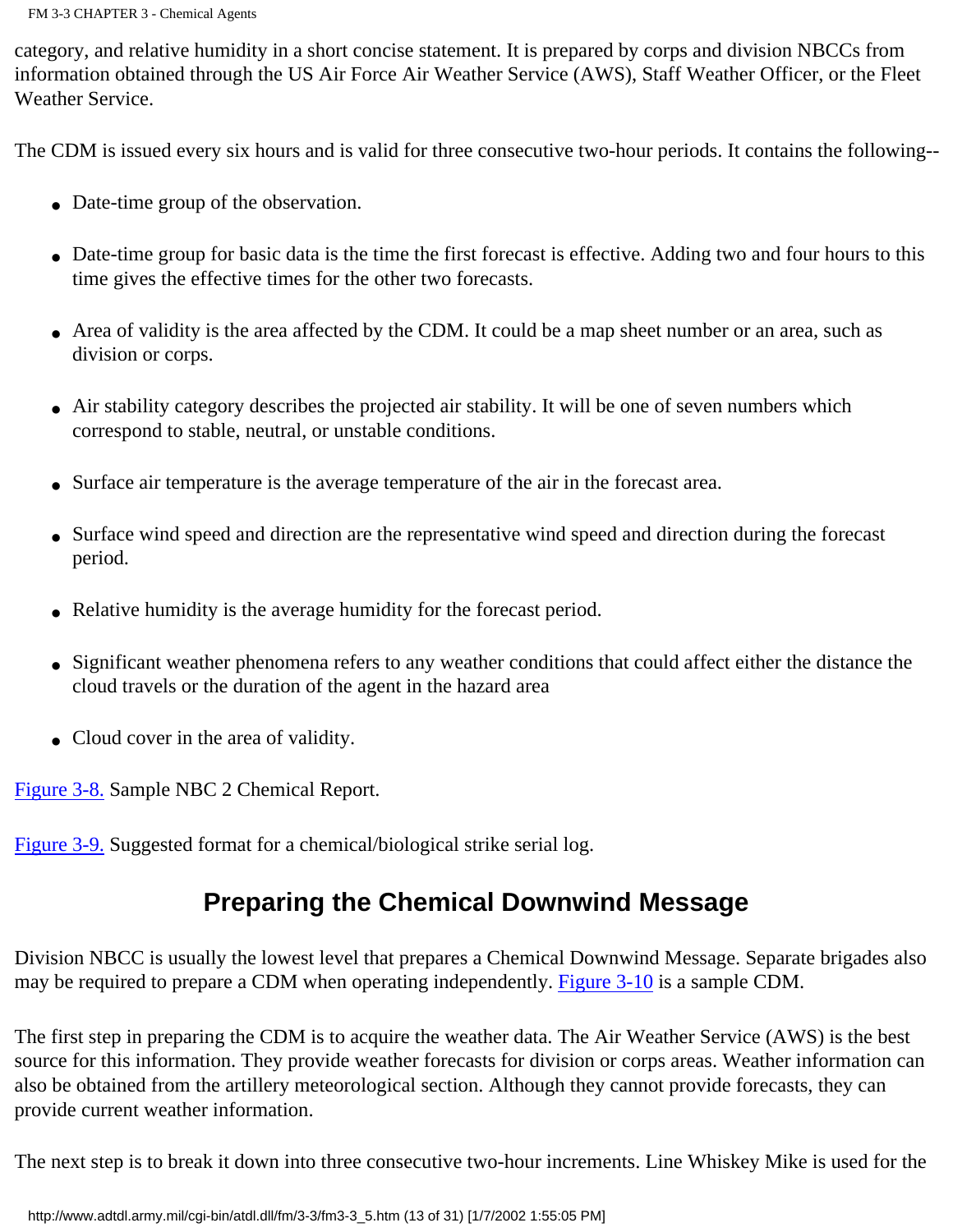FM 3-3 CHAPTER 3 - Chemical Agents

first two-hour increment, line X-ray Mike for the second, and line Yankee Mike for the final two-hour increment. Then the NBCC translates this data into codes and puts it in the proper format. Each forecast line contains 12 digits.

The first six digits represent the downwind direction and wind speed. The last six digits represent the air stability, temperature, humidity, significant weather phenomena, and cloud cover (see [Figure 3-11](http://www.adtdl.army.mil/cgi-bin/atdl.dll/fm/3-3/fm330024.gif)). Weather data which is unavailable or for which no code exists is represented by a dash.

A valid CDM may not always be available from the corps or division NBCC or applicable to the unit area of operations. Units may estimate the the air stability category by observing local meteorological conditions. A field expedient method of obtaining the necessary weather data may be used when all other sources are unavailable. In order to obtain local weather data, units may obtain a Belt Weather Kit (NSN--6660-01-024-2638) and barometer (NSN--660-00-551-3998) or use the equipment listed below. The weather information obtained in this manner is only for that particular area, for that period of time. It is by no means, a forecast from which a CDM may be produced. However, it is a local method of verifying CDM weather data. If this method is used for local weather, include this data on the NBC 1 Chemical Report.

- M1 Ananometer (6660-00-663-8090)
- Wet Bulb, Globe, Temp  $(C^{\circ})$  (6665-00-159-2218)
- Lensatic Compass

[Figure 3-10.](http://www.adtdl.army.mil/cgi-bin/atdl.dll/fm/3-3/fm330023.gif) Example of Chemical Downwind Message.

**Step 1.** Measure windspeed and direction with the lensatic compass and ananometer. Use the highest windspeed recorded. Take temperature and humidity readings using the wet bulb at one meter above the ground. Obtain readings every two hours if practical, but not greater than four hours.

[Figure 3-11.](http://www.adtdl.army.mil/cgi-bin/atdl.dll/fm/3-3/fm330024.gif) Coded weather information in a Chemical Downwind Message.

**Step 2.** Determine the four transition periods of windspeed and direction during the day. Take average of the readings during each transition period.

The most difficult aspect is determining the angle of the sun by observation. Since most units do not have equipment to do this, make the best estimation possible.

**Example**-It is morning. The sun's angle is 45 degrees, and the sky is less than half covered. Find the time of day (morning) and angle of sun (45 degrees) on the chart at [Table 3-3.](http://www.adtdl.army.mil/cgi-bin/atdl.dll/fm/3-3/fm330025.gif) Find the sky condition (less than half covered). Read across and down to the point where the lines converge. The air stability category is U.

### **Atmospheric Stability Charts**

The stability of a chemical or biological agent cloud is directly effected by the temperature of the air at the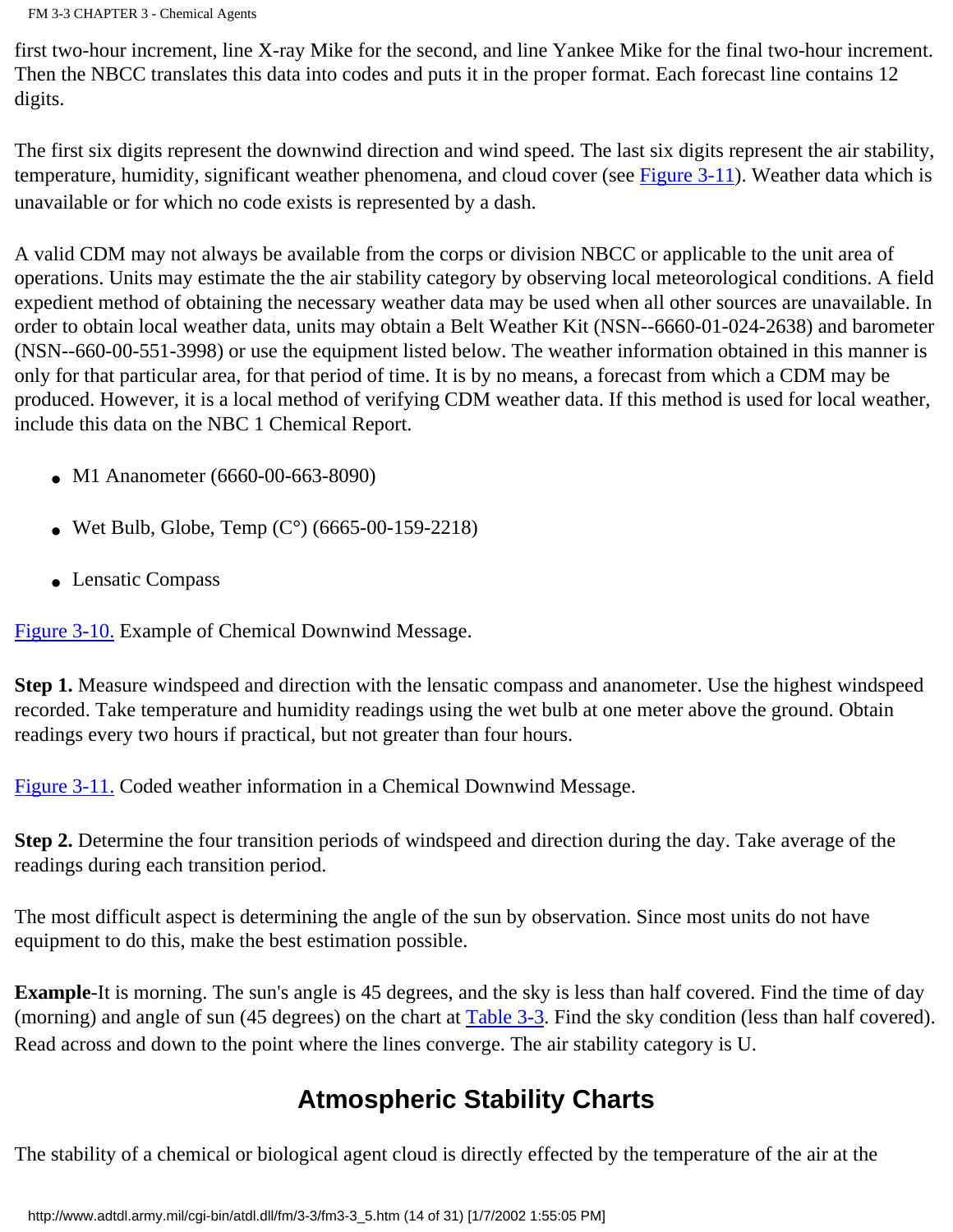surface of the earth and the first few meters above the surface.

### **Temperature Gradients**

The air stability categories are dependent on the temperature gradient (difference of air temperature at two attitudes). The temperature gradient is determined by measuring the air temperature at two different altitudes. Compare the difference in air temperature to the normal or expected change in temperature. The normal change in temperature is 1 degree cooler for every 100 meters increase in altitude. The four possible gradient conditions are inversion, neutral. lapse, and elevated inversion.

[Table 3-3.](http://www.adtdl.army.mil/cgi-bin/atdl.dll/fm/3-3/fm330025.gif) Air stability category basic chart.

#### **Inversion Temperature Gradient (Stable-S)**

If the air at the higher altitude is warmer than the normal temperature at the lower altitude, the air will not move vertically. This represents an inversion temperature gradient. This condition usually exists on a clear or partially clear night when middle and low clouds cover less than 30 percent of the sky, and on early mornings until about 1 hour after sunrise when the wind speed is less than 5 knots. It is characterized by a minimum of convection currents and by maximum air stability--ideal for enemy employment of chemical agents. Weak inversion conditions tend to prevail during the day over large bodies of water.

#### **Neutral Temperature Gradient**

A neutral condition exists when air temperature shows very little or no change with air increase in altitude. This represents the neutral temperature gradient. This condition usually exists on heavily overcast days or nights at 1 or 2 hours before sunset or 1 to 2 hours after sunrise when the middle and low clouds cover more than 30 percent of the sky. Independent of cloud cover and time of day, a neutral condition may also exist when the wind speed is greater than 5 knots. Additionally, periods of precipitation are normally accompanied by a neutral condition. A neutral temperature gradient is most favorable for enemy use of biological agents because the associated wind speeds result in larger area coverage.

#### **Lapse Temperature Gradient (Unstable-U)**

If the air at the higher altitude is cooler than the expected difference, then there will be vertical movement of air creating turbulence. This condition normally exists on a clear day when the middle and low clouds cover less than 30 percent of the sky and when the wind speed is less than 5 knots. This is the least favorable condition for the enemy to employ chemical or biological agents. Over large bodies of water, weak lapse conditions tend to prevail at night. When a lapse condition exists, area coverage without diffusion will be enhanced with a steady low wind speed of 3 to 7 knots.

#### **Elevated Inversion (Stable)**

Elevated inversion may occur when cooler air settles under warmer air. This condition will generally occur when a warm and cold frontal system converge or over large bodies of water. The significance of an elevated inversion layer is that the layer will act as a lid over the surface. This "lid" traps air particulants as well as chemical agents,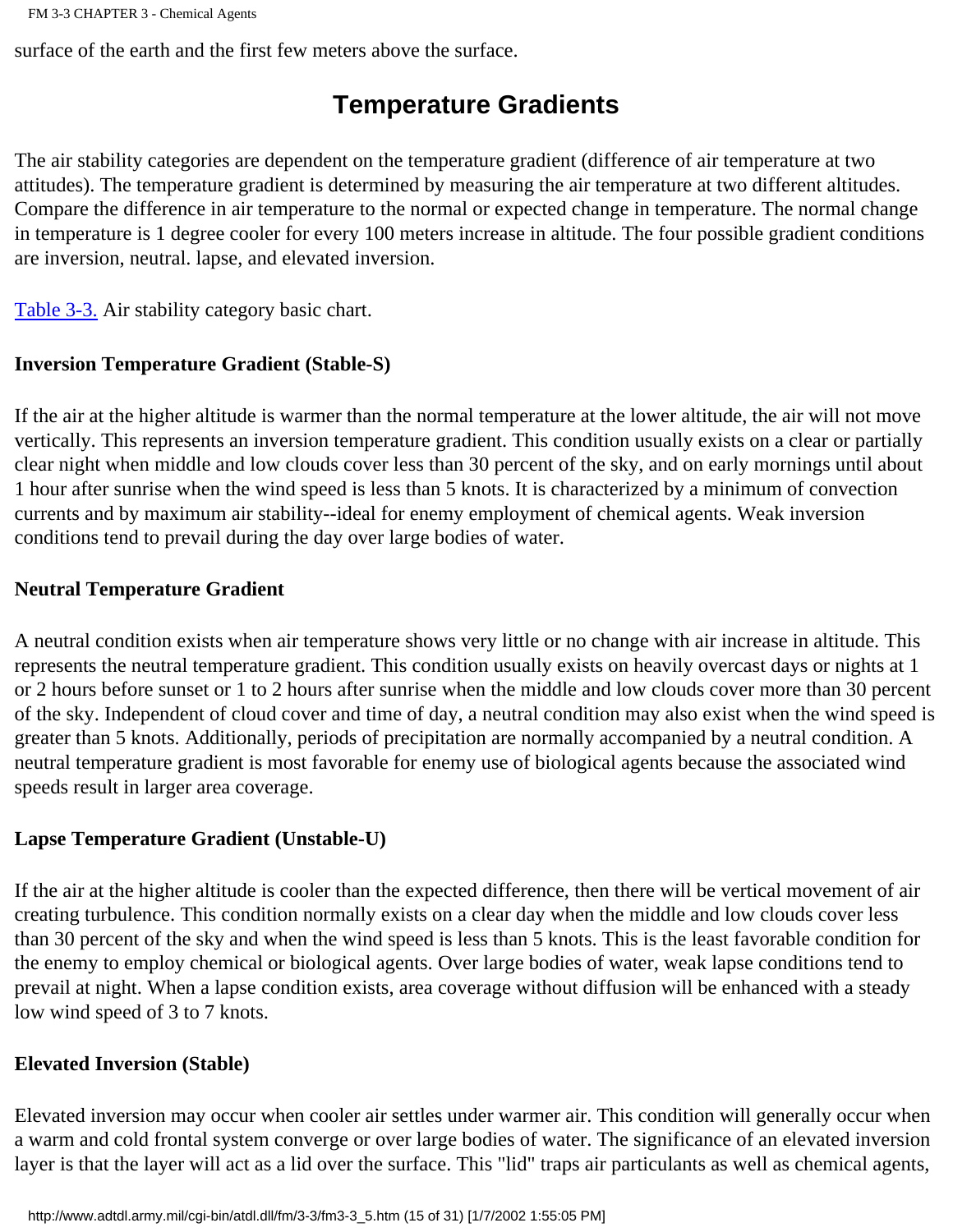in a concentrated form, at a given height above the ground, thus presenting an increased threat to aircrews. The Staff Weather Officer must report this condition, when it occurs to the NBCC and divisional aviation units.

Once you have obtained the air stability category from the basic chart, enter the adjustment chart with that category. Select the appropriate weather and terrain condition from [Table 3-4](http://www.adtdl.army.mil/cgi-bin/atdl.dll/fm/3-3/fm330026.gif). Read across to where they intersect and extract the final stability category. Use this stability category to determine the maximum downwind distance. For more information on field expedient behavior of chemical agents, see FM 3-6.

### **Simplified Hazard Prediction**

The simplified hazard prediction tells subordinate units whether they are in a chemical downwind hazard area. Since Type A attacks present the greatest hazard, the simplified procedures are based on that type of attack. It is valid until an NBC 3 Report is received from higher headquarters.

[Table 3-4.](http://www.adtdl.army.mil/cgi-bin/atdl.dll/fm/3-3/fm330026.gif) Air stability category adjustment chart.

Units need to make a simplified prediction using a Chemical Downwind Message and a simplified template. The template can be made out of acetate, overlay paper, or plastic. [Figure 3-12](http://www.adtdl.army.mil/cgi-bin/atdl.dll/fm/3-3/fm330027.gif) shows a sample simplified predictor. The following steps show you how to use a simplified prediction.

Step 1. Get the wind speed from the CDM. If it is  $\leq 10$  kilometers per hour, use the circular portion of the prediction. If it is  $> 10$  kilometers per hour, follow the remaining steps.

Step 2. get the wind direction from the CDM. Mark that direction on the compass circle of the template.

Step 3. get the air stability code from the CDM; use this code (U, N, or S,) to determine the downwind distance.

Step 4. Place the template on the map with the attack center of the prediction (the cross mark) over the actual attack center. Rotate the predictor until the downwind direction points toward GN.

Step 5. Draw the downwind line perpendicular to the downwind direction using distance obtained in step 3.

[Figure 3-12.](http://www.adtdl.army.mil/cgi-bin/atdl.dll/fm/3-3/fm330027.gif) Area prediction, chemical downwind hazard.

### **Duration of Agent**

For ground contamination, the temperature is one of the major factors for determining how long the agent presents a vapor hazard. Refer to tables 3-6 through 3-17 in Chapter 3, FM 3-4, NBC Protection. These charts cover duration of agents at different temperatures, which will allow the commander to determine when to start MOPP opening/unmasking procedures.

**NOTES 1. These charts are worse case using a 500 pound bomb. 2. In making hazard estimates, vapor is the determining factor within the attack area as well as in the downwind hazard area. However, the duration of hazard from contact with bare skin is difficult to predict. Duration can only be determined by**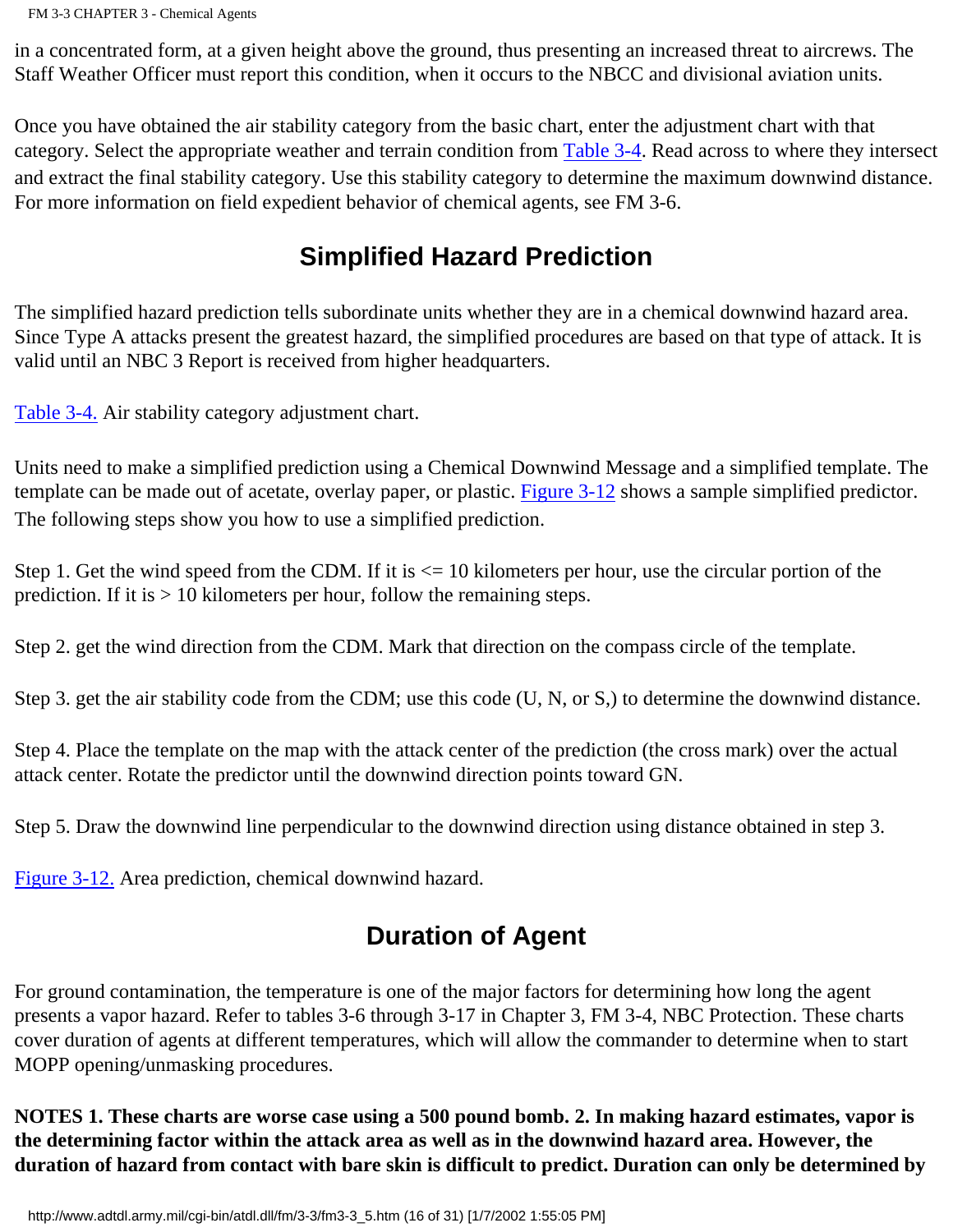**the use of chemical agent detection devices. 3. When temperatures are consistently JW, the duration of ground contamination may be longer than indicated in the table. The absence of vapor does not preclude the presence of contamination.**

### **Chemical Downwind Hazard Prediction**

The hazard from a chemical attack is not confined to the area directly attacked. The resulting vapor or aerosol travels with the wind and can cover a large area downwind of the attack area. To prevent casualties, you must quickly identify the possible hazard and warn units within the hazard area. This section provides instructions for defining the probable hazard area resulting from a chemical attack.

The prediction of the hazard areas is only an approximation. Terrain and weather, as well as delivery system variations, modify the hazard area. In addition, the methods used to predict the downwind hazard are safesided for troop safety. This assures that the hazard will be within the predicted area. This gives units in the area time to take appropriate precautions. These procedures are derived from STANAG 2103 and ATP-45 with change 1.

# **Type of Attack**

For hazard prediction, all attacks are classified as either Type A, air-contaminating agents or Type B, ground contaminating agents.

The prediction of downwind chemical hazard areas depends on the wind speed, temperature, and humidity; and for ground-contaminating agents-the size of the attack area.

## **Air-Contaminating Agents-Type A**

Type A agents are normally dispersed as an aerosol or vapor cloud with little or no ground contamination. A nonpersistent nerve agent employed upwind of the target. Air-contaminating agents are normally dispersed in ground-bursting munitions such as artillery shells and multiple rocket launchers. This type of attack is a Type A attack. Refer to flow charts on pages 3-13 thru 3-16. [\(Figure 3-A](http://www.adtdl.army.mil/cgi-bin/atdl.dll/fm/3-3/fm330028.gif), [3-B,](http://www.adtdl.army.mil/cgi-bin/atdl.dll/fm/3-3/fm330029.gif) [3-C,](http://www.adtdl.army.mil/cgi-bin/atdl.dll/fm/3-3/fm330030.gif) and [3-D](http://www.adtdl.army.mil/cgi-bin/atdl.dll/fm/3-3/fm330031.gif)).

### **Ground-Contaminating Agents-Type B**

Type B agents are normally dispersed in liquid form to contaminate surfaces. Persistent nerve and mustard agents are examples of this type of attack. Refer to flow charts on pages 3-13 thru 3-16. [\(Figure 3-A,](http://www.adtdl.army.mil/cgi-bin/atdl.dll/fm/3-3/fm330028.gif) [3-B,](http://www.adtdl.army.mil/cgi-bin/atdl.dll/fm/3-3/fm330029.gif) [3-C,](http://www.adtdl.army.mil/cgi-bin/atdl.dll/fm/3-3/fm330030.gif) and [3-D\)](http://www.adtdl.army.mil/cgi-bin/atdl.dll/fm/3-3/fm330031.gif).

Ground-contaminating agents are normally dispersed by aircraft spray tanks, air-bursting artillery shells, rockets, missiles, and mines. Evidence of ground contamination may include the observer's report of agent falling to the ground from air-bursting munitions, identification of agent with ABC-M8 paper, positive response of M9 Paper, or the identification of blister agent with the M256 series sampler, or reading on the CAM.

To predict a downwind hazard area, whether the attack was a Type A or Type B, you need the following information: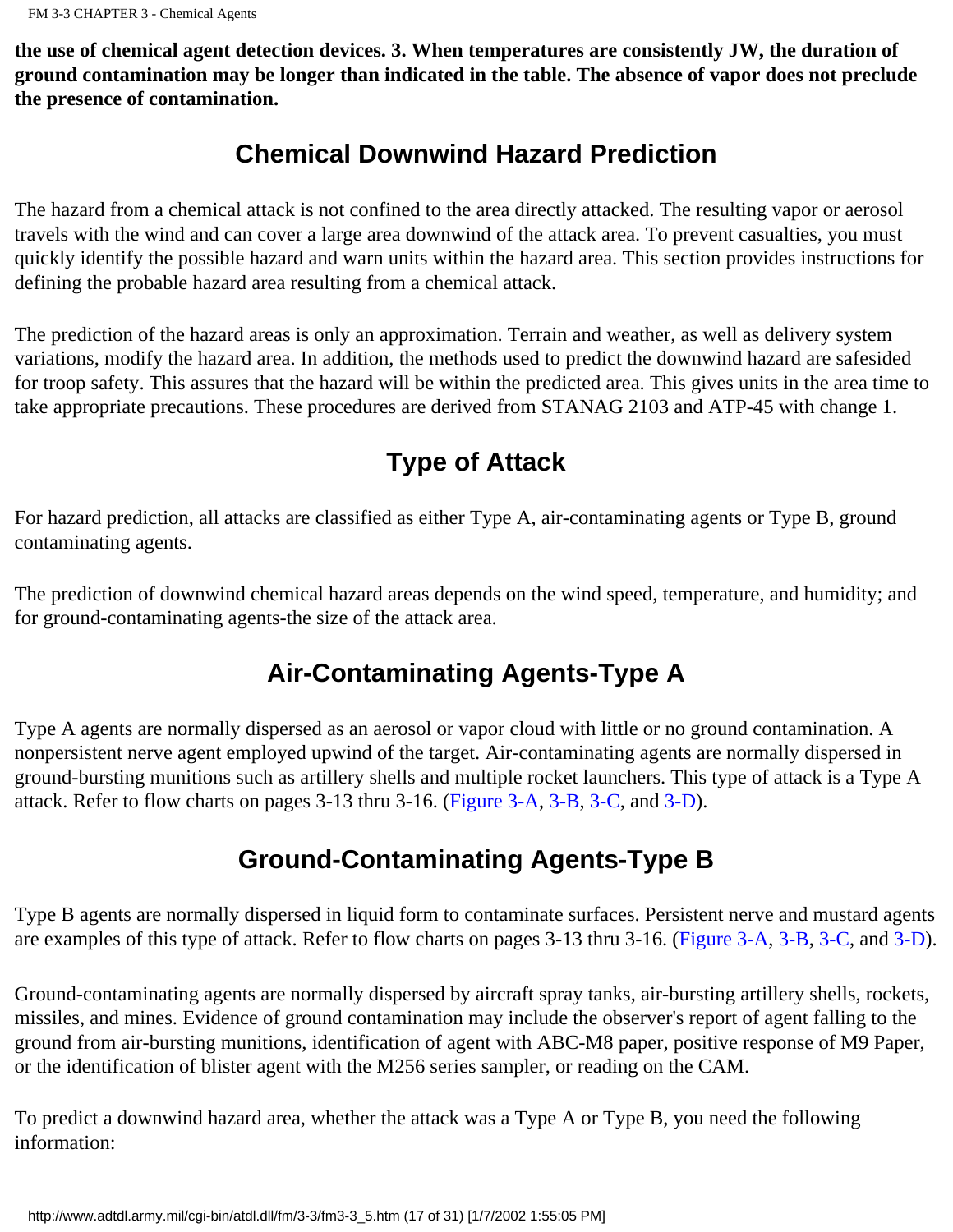- An NBC 1 or NBC 2 Chemical Report.
- Detailed meteorological information Chemical Downwind Message (CDM) or similar information

This information is then used to determine the appropriate procedure to predict the downwind hazard area. There are six cases that must be considered. Use the chart on the following page to determine which of the six procedures to use when constructing the downwind hazard prediction.

### **Plotting the Downwind Hazard-Type A**

Two cases must be considered when plotting the downwind hazard area from a Type A attack.

Case a wind speeds of 10 kmph or less.

Case b wind speeds greater than 10 kmph.

Type A, Case a [\(Figure 3-13](http://www.adtdl.army.mil/cgi-bin/atdl.dll/fm/3-3/fm330032.gif), page 3-17) is for wind speeds of 10 kilometers per hour or less.

Step 1. Get the attack location from an NBC 1 or an NBC 2 Chemical Report and plot the location on the map or template (preferably IJTM scale 1:50,000).

Step 2. Draw a 1-kilometer-radius circle around the center of the attack location. The area within the circle represents the attack area.

Step 3. Draw a 10-kilometer-radius circle concentric with the 1-kilometer circle. The area within the circle represents the hazard area.

Step 4. Send an NBC 3 Chemical Report to units/installations in the hazard area (PA is 010).

[Figure 3-A](http://www.adtdl.army.mil/cgi-bin/atdl.dll/fm/3-3/fm330028.gif) Flow Chart.

[Figure 3-B.](http://www.adtdl.army.mil/cgi-bin/atdl.dll/fm/3-3/fm330029.gif) Flow Chart

[Figure 3-C.](http://www.adtdl.army.mil/cgi-bin/atdl.dll/fm/3-3/fm330030.gif) Flow Chart

[Figure 3-D.](http://www.adtdl.army.mil/cgi-bin/atdl.dll/fm/3-3/fm330031.gif) Flow Chart

Type A, Case b ([Figure 3-14\)](http://www.adtdl.army.mil/cgi-bin/atdl.dll/fm/3-3/fm330033.gif) is for wind speeds greater than 10 kilometers per hour.

Step 1. Get the attack location from an NBC 1 or an NBC 2 Chemical Report and plot the location on a map.

Step 2. Draw a GN line.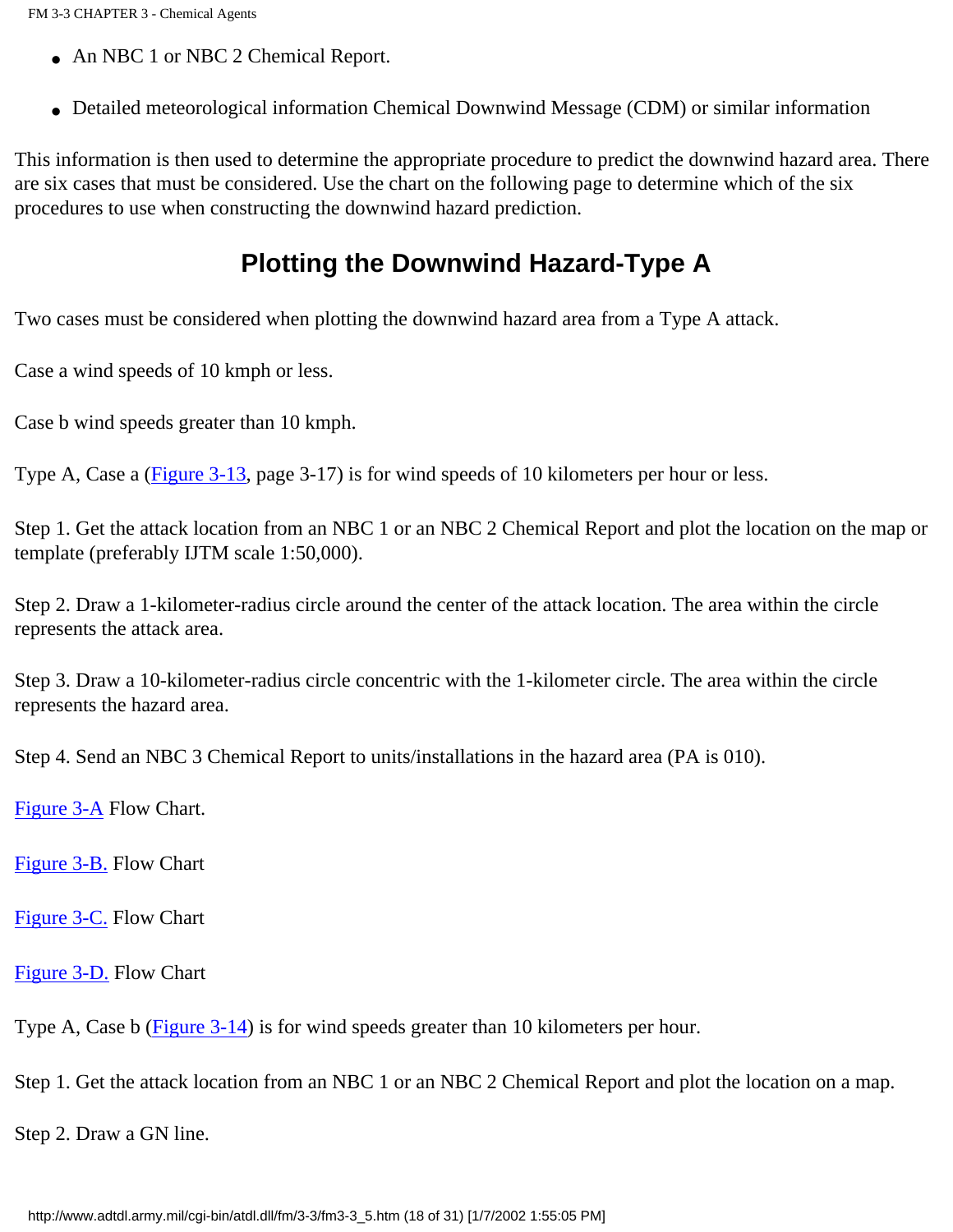Step 3. Using the attack location as a center, draw a 1-kilometer-radius circle around the attack} location.

Step 4. Obtain the downwind direction and speed from a valid CDM. Draw a line from the attack center representing the downwind direction.

Step 5. Find the appropriate air stability category and means of delivery in [Table 3-5.](http://www.adtdl.army.mil/cgi-bin/atdl.dll/fm/3-3/fm330034.gif) Extract the maximum downwind distance of the hazard area. Plot the maximum downwind distance and draw a line perpendicular to the downwind direction.

[Figure 3-13.](http://www.adtdl.army.mil/cgi-bin/atdl.dll/fm/3-3/fm330032.gif) Plot for downwind hazard, Type A, Case a.

[Figure 3-14.](http://www.adtdl.army.mil/cgi-bin/atdl.dll/fm/3-3/fm330033.gif) Plot for downwind hazard, Type A, Case b.

Step 6. Extend the downwind direction line upwind 2 kilometers from the attack center. From this point, draw two lines that just touch the attack area circle and extend them until the intersect the maximum downwind distance line.

Step 7. Send an NBC 3 Chemical Report to units/installations in the hazard area.

### **Plotting the Downwind Hazard-Type B**

Four cases must be considered when plotting the downwind hazard area for a type B attack. One case (Case d) is for wind speeds of 10 kilometers or less. The other three cases are for wind speeds of greater than 10 kilometers per hour. In all cases, the maximum downwind distance is 10 kilometers. Therefore, the air stability category does not need to be considered. The governing factor is the size of the contaminated area.

[Table 3-5.](http://www.adtdl.army.mil/cgi-bin/atdl.dll/fm/3-3/fm330034.gif) Air Stability Category and Means of Delivery.

Three Type B cases have wind speeds greater than 10 kilometers per hour.

Case a (attack area <= 1 kilometer). Contamination is contained within a circular attack area of 1-kilometer radius. This most likely occurs after an artillery attack.

Case b (attack area  $> 1$  kilometer  $=< 2$  kilometers). Contamination is contained within a circular attack area; the radius is greater than 1 kilometer, but less than or equal to 2 kilometers. This most likely occurs after a missile attack with a high airburst, for example, over 1,000 meters high.

Case c (length of attack > 2 kilometers). Any dimension of the attack area exceeds 2 kilometers. This most likely occurs after a spray attack or an artillery attack of several regiments.

[Table 3-6.](http://www.adtdl.army.mil/cgi-bin/atdl.dll/fm/3-3/fm330035.gif) Downwind hazard cases.

**NOTE--If you know the attack is a ground attack but do not know the extent of it, assume it to be a Type B, Case b, attack.**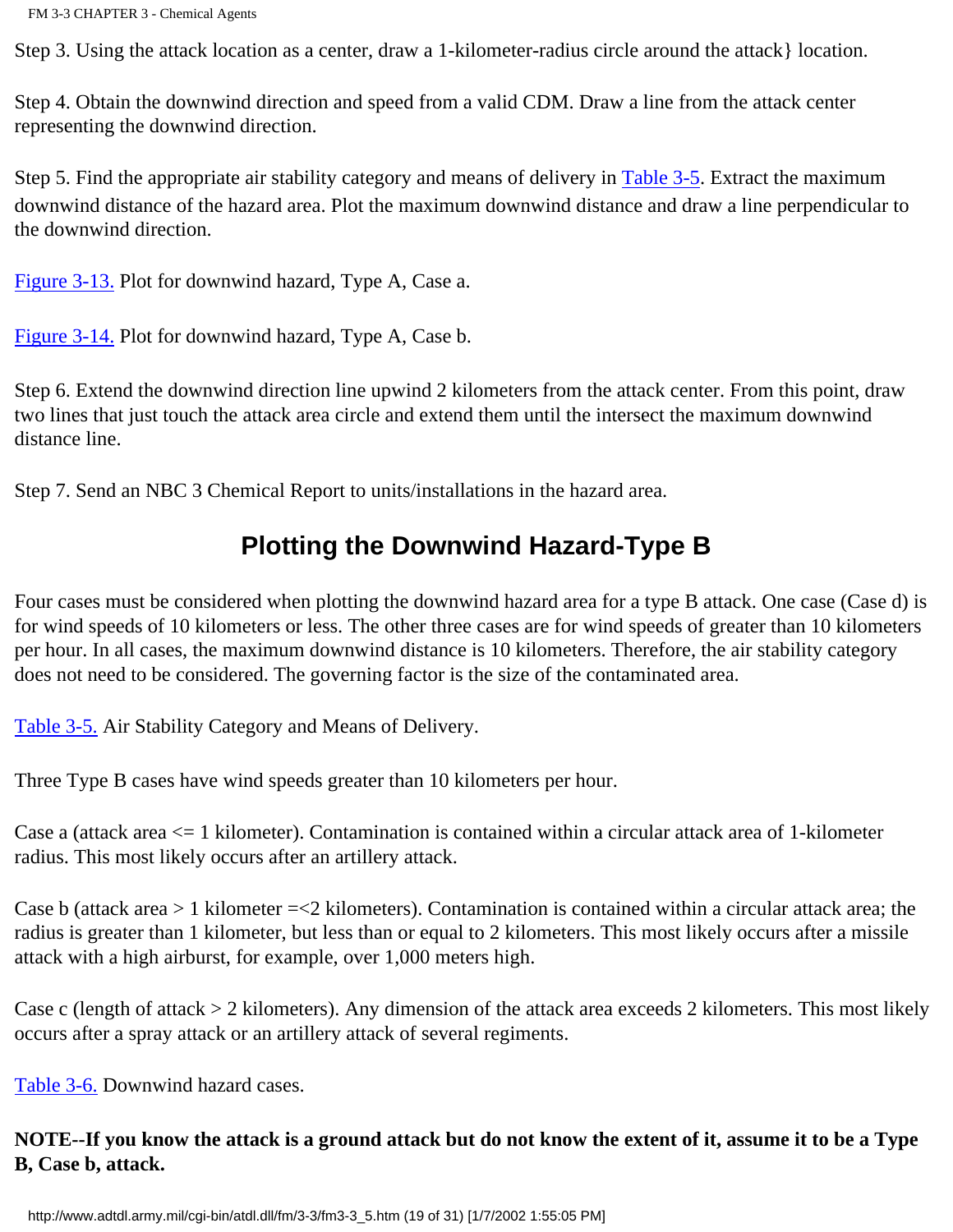First, determine which case exists. Do this by plotting the actual attack location on a map, then determine which of the three cases it is.

Type B, Case a [\(Figure 3-15](http://www.adtdl.army.mil/cgi-bin/atdl.dll/fm/3-3/fm330036.gif)), occurs when the attack area is 1 kilometer or less. Plot the same as a Type A, Case b, attack; the single exception is that the maximum downwind distance is 10 kilometers.

Type B, Case b [\(Figure 3-16](http://www.adtdl.army.mil/cgi-bin/atdl.dll/fm/3-3/fm330037.gif)) occurs when the attack area is greater than 1 kilometer but less than or equal to 2 kilometers.

Step 1. Get the attack location from an NBC 1 or an NBC 2 Chemical Report and plot the location on a map.

Step 2. Draw a GN line.

Step 3. Using the attack location as a center, draw a 2-kilometer-radius circle around the attack location.

Step 4. Obtain the downwind direction and speed from a valid CDM. Draw a line from the attack center representing the downwind direction. Extend this line 10 kilometers downwind. Draw a line perpendicular to the downwind direction.

Step 5. Extend the downwind direction line upwind 4 kilometers from the attack center. From this, point draw two lines which just touch the attack area circle and extend them until they intersect the maximum downwind distance line.

Step 6. Send an NBC 3 Chemical Report to units/installations in the hazard area.

[Figure 3-15.](http://www.adtdl.army.mil/cgi-bin/atdl.dll/fm/3-3/fm330036.gif) Plot for downwind hazard, Type B Case a.

[Figure 3-16. Plot for downwind hazard, Type B, Case b.](http://www.adtdl.army.mil/cgi-bin/atdl.dll/fm/3-3/fm330037.gif)

Type B, Case c [\(Figure 3-17](http://www.adtdl.army.mil/cgi-bin/atdl.dll/fm/3-3/fm330038.gif)) occurs when the attack area is greater than 2 kilometers.

Step 1. Plot the estimated attack area on the map and establish a point at each extreme end. Draw a GN line from one of the points.

Step 2. Draw a 1-kilometer-radius circle around each point.

Step 3. Draw a line tangent to both circles upwind of the attack area and a line tangent to both circles downwind of the attack area.

Step 4. Regard the two circles as being two separate attack areas and construct the two vapor hazard areas, as for a Type B, Case a.

Step 5. Draw a line from the point labeled "A" to the point labeled "B", as shown in [Figure 3-17](http://www.adtdl.army.mil/cgi-bin/atdl.dll/fm/3-3/fm330038.gif).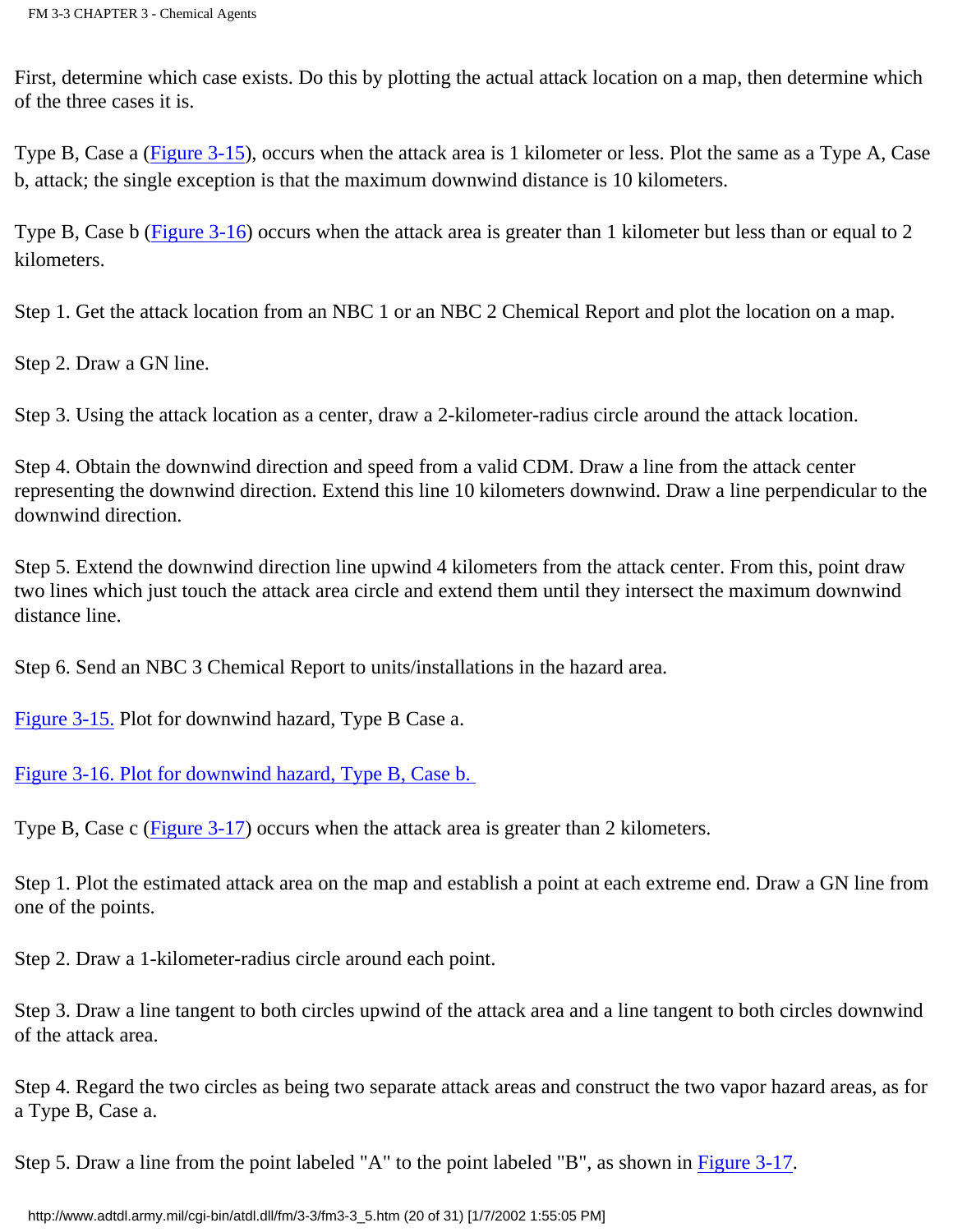Step 6. Prepare an NBC 3 Chemical Report and send it to units/installations within the hazard area.

Type B, Case d [\(Figure 3-18](http://www.adtdl.army.mil/cgi-bin/atdl.dll/fm/3-3/fm330039.gif)) is for wind speeds 10 kmph or less.

Step 1. Get the attack location from an NBC 1 or NBC 2 Chemical Report and plot the location on a map or template.

Step 2. Draw a 10-kilometer-radius circle around the attack area center.

Step 3. Draw the appropriate radius around the center of attack as per means of delivery.

Step 4. Send an NBC 3 Chemical Report to units/installations in the hazard area.

[Figure 3-17.](http://www.adtdl.army.mil/cgi-bin/atdl.dll/fm/3-3/fm330038.gif) Plot for downwind hazard, Type B, Case c.

Type B, Case d (special) [\(Figure 3-19](http://www.adtdl.army.mil/cgi-bin/atdl.dll/fm/3-3/fm330040.gif)) is for winds speeds less than 10 kilometers per hour and you have a spray attack or large-scale artillery attack where the length of the attack area exceeds 2 kilometers.

Step 1. Get the attack location from the NBC 1 or NBC 2 Chemical Report and plot the location on the map or template.

Step 2. Draw a 1 kilometer radius circle around the start and end points.

Step 3. Connect both the upwind and downwind sides to designate the whole attack area.

Step 4. A ten kilometer circle should be drawn around both the start and end points of the attack.

Step 5. Connect both the upwind and downwind sides of the ten kilometer circles to designate the hazard area.

Step 6. Send an NBC 3 Chemical Report to units/installations in the hazard area.

### **Adjusted Hazard Prediction**

The methods previously discussed are based on constant environmental conditions. When the weather changes, the NBC 3 Report may no longer apply. An adjusted NBC 3 Report must be sent to units/installations in the new hazard area, if possible. Also notify units who may no longer be in the hazard area.

Significant weather changes are:

• Representative downwind speed of 10 kmph or more, or if the wind speed increases from less than 10 kmph to more than 10 kmph or the reverse.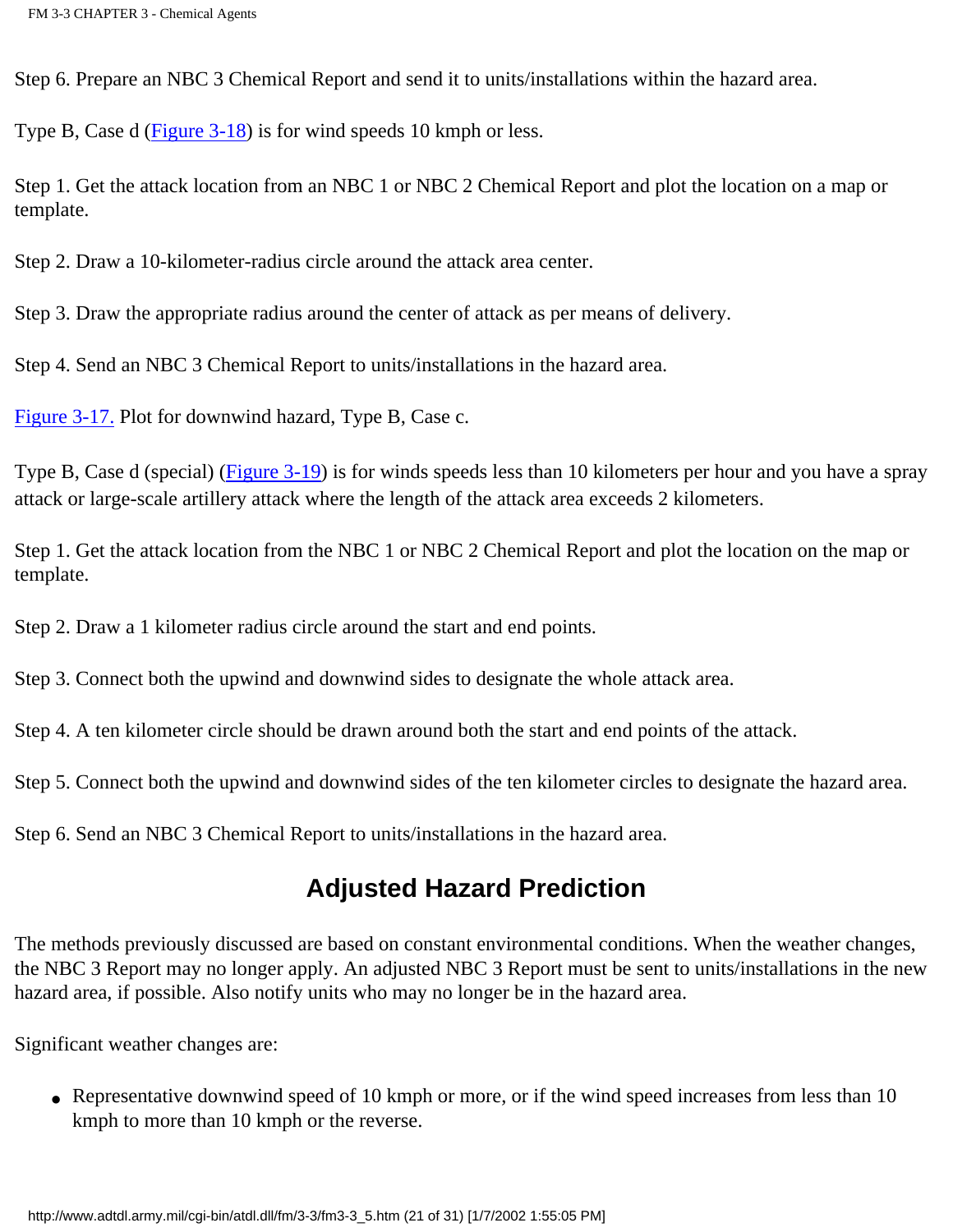- Air stability category (applies to type A attacks only).
- Downwind direction by 30 degrees or more.

For a change in wind speed determine the geographical center of the frontline of the traveling cloud at the time the new data becomes available. Calculate this distance by multiplying the original wind speed times to twice the time in hours since the attack. The center of the cloud front is then considered to be the new center of attack area. Once the new center of attack is determined, the downwind hazard area is determined using the procedures outline for that type of attack.

[Figure 3-18.](http://www.adtdl.army.mil/cgi-bin/atdl.dll/fm/3-3/fm330039.gif) Plot for downwind hazard, Type B, Case d.

[Figure 3-19.](http://www.adtdl.army.mil/cgi-bin/atdl.dll/fm/3-3/fm330040.gif) Plot for downwind hazard, Type B, Case d (special).

#### **Recalculation Procedures for Wind Speed Changes**

Step 1. If the increase in wind speed is 10 kmph, then the NBC 3 Chemical Report must be changed (line Yankee) to alert units to the earlier arrival time.

Step 2. If there is a change from > 10 kmph to < 10 kmph or vice-versa, the new attack area must be determined and the new prediction must be replotted.

#### **For a Stability Category Change (Type A, Case b)**

Step 1. Determine the distance the cloud will have reached (current windspeed X time after attack), and mark this on the downwind direction line.

Step 2. Using this point as the center, draw a circle with a radius of one half the width of fan (measured from the center point). This is the new center of attack area.

Step 3. Determine the maximum downwind distance with the new stability category and subtract from it the distance the cloud has already traveled. Plot the remaining distance along the downwind direction line to establish the maximum downwind distance line. If the maximum downwind distance point lies within the radius of new attack area, extend it to the edge of the circle.

Step 4. Move twice the radius up the downwind direction line, establish a point, and draw the tangent lines from this point, just touching the edge of the attack area circle and extending to intersect with the maximum downwind distance line.

Step 5. Prepare a new NBC 3 Chemical Report.

#### **For a Change in Direction of 30 Degrees (or more) Type A Attacks**

Step 1. Plot a point on the downwind direction line that the cloud center would have reached (multiply current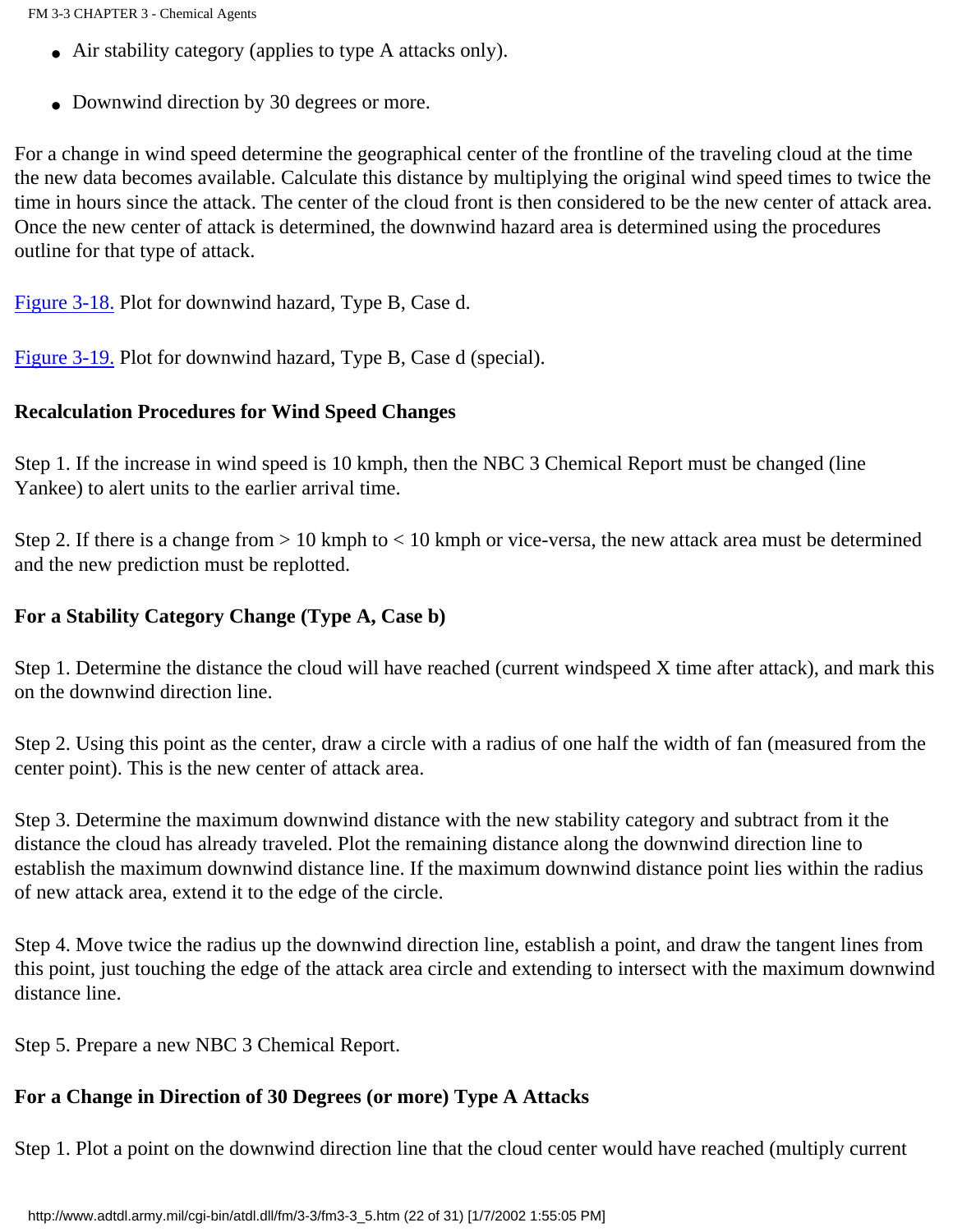windspeed times the time) when the new wind direction occurred.

Step 2. Around this point, draw a circle with a radius of half the width of the fan (measured from center point). This is the new attack area.

Step 3. From the center point, plot a line representing the new downwind direction.

Step 4. Subtract the distance the cloud has already traveled from the maximum downwind distance as determined from [Table 3-5](http://www.adtdl.army.mil/cgi-bin/atdl.dll/fm/3-3/fm330034.gif). Plot a point representing the new maximum downwind distance and draw a line perpendicular to the downwind direction.

Step 5. Move twice the radius up the downwind direction line. Establish a point, and draw tangent lines from this point, just touching the edge of the attack area circle and extending to intersect with the maximum downwind distance line.

Step 6. Prepare a new NBC 3 Chemical Report.

#### **For a Change in Direction of 30 degrees (or more) Type B Attacks.**

Step 1. Using the original point of attack, reposition the fan along the new downwind direction line.

Step 2. Prepare a new NBC 3 Chemical Report.

Step 3. Units not located within the old or new fan but located within the arc created by the shift of the wind should also be warned.

### **Time of Arrival**

The earliest an agent can be expected to arrive at a location is determined by dividing the distance from the attack center by 1.5 times the wind speed. For example, if you are 10 kilometers from the attack center and the wind speed is 5 kilometers per hour, the earliest the agent cloud would arrive at your location would be 1.33 hours. 10  $km \div (1.5 \times 5 \text{ kmph}) = 1.33 \text{ hr}.$ 

### **Chemical Hazard Prediction at Sea**

Chemical hazard prediction procedures at sea provides information on the location extent, and duration of the hazard area at sea as well as along coastal regions. It provides information necessary for commanders to warn units at sea and on the adjacent shore areas.

Definitions used in Naval Chemical hazard predictions are:

• Attack Area. The attack area is the area immediately affected by the delivered chemical agents at sea or on the shore line. If the location of the attack area is unknown, it is assumed to be located up-wind, at a distance equivalent to the units maximum range of reconnaissance. The size of the attack area is assumed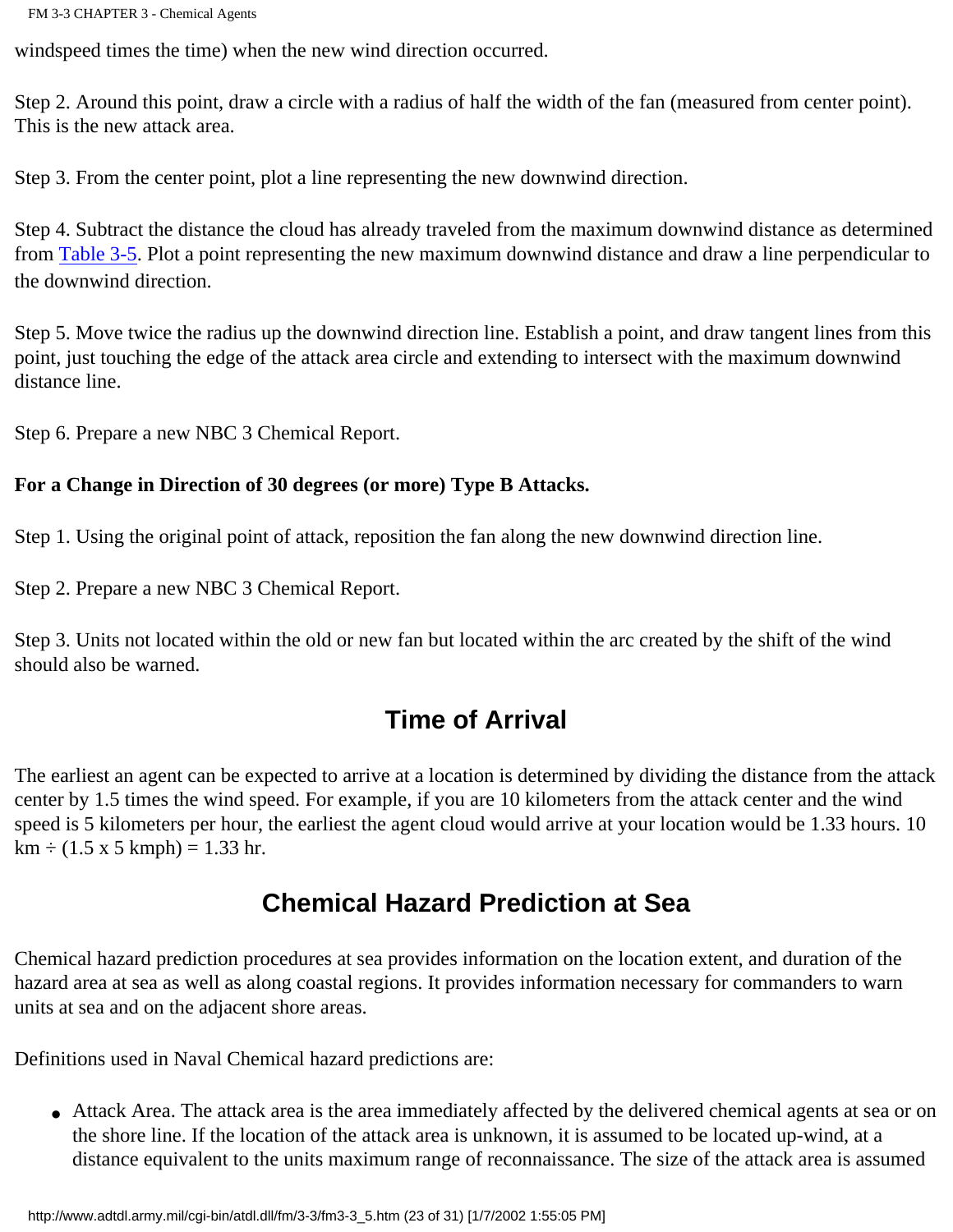to be contained within a 0.5 nautical mile (NM) radius circle.

- Hazard Area. The hazard area is the area in which unprotected personnel may be impaired in completing their mission by vapor spreading downwind from the attack area. The downwind hazard distance depends strongly on the defined hazard.
- Defined Levels of Hazard. In this procedure (three) different levels of hazard may be taken into account.
	- $-LCt50,$
	- ICt5, and
	- miosis

The following dosage limits (mg x min/m3) are used.

| Agent | LCt50   | <b>ICt50</b>    | ICt5 | Miosis |
|-------|---------|-----------------|------|--------|
| GR    |         | $\overline{35}$ |      |        |
| GD.   | $'$ /() | 35              | ↳    |        |

Only these agents are considered as a threat for naval forces. These chemical agents are the most damaging for ships at sea. Naval land forces follow the procedures and defensive actions outlined previously in this chapter.

When preparing a NBC 3 Chemical Report, indicate which hazard level the predicted hazard area is based upon in letter item ZB.

### **General Procedures**

The horizontal extent of the downwind hazard area depends on--

- The type of chemical agent,
- The means of delivery (agent concentration in the attack area),
- The meteorological conditions, and
- The defined hazard (hazard level).

The vertical extent hazard extends at least up to 150 meters above the sea surface. Warn air crews flying low level.

Chemical attacks may basically be divided into--

• Air contaminating attacks (Type A attacks), (nonpersistent agents), and,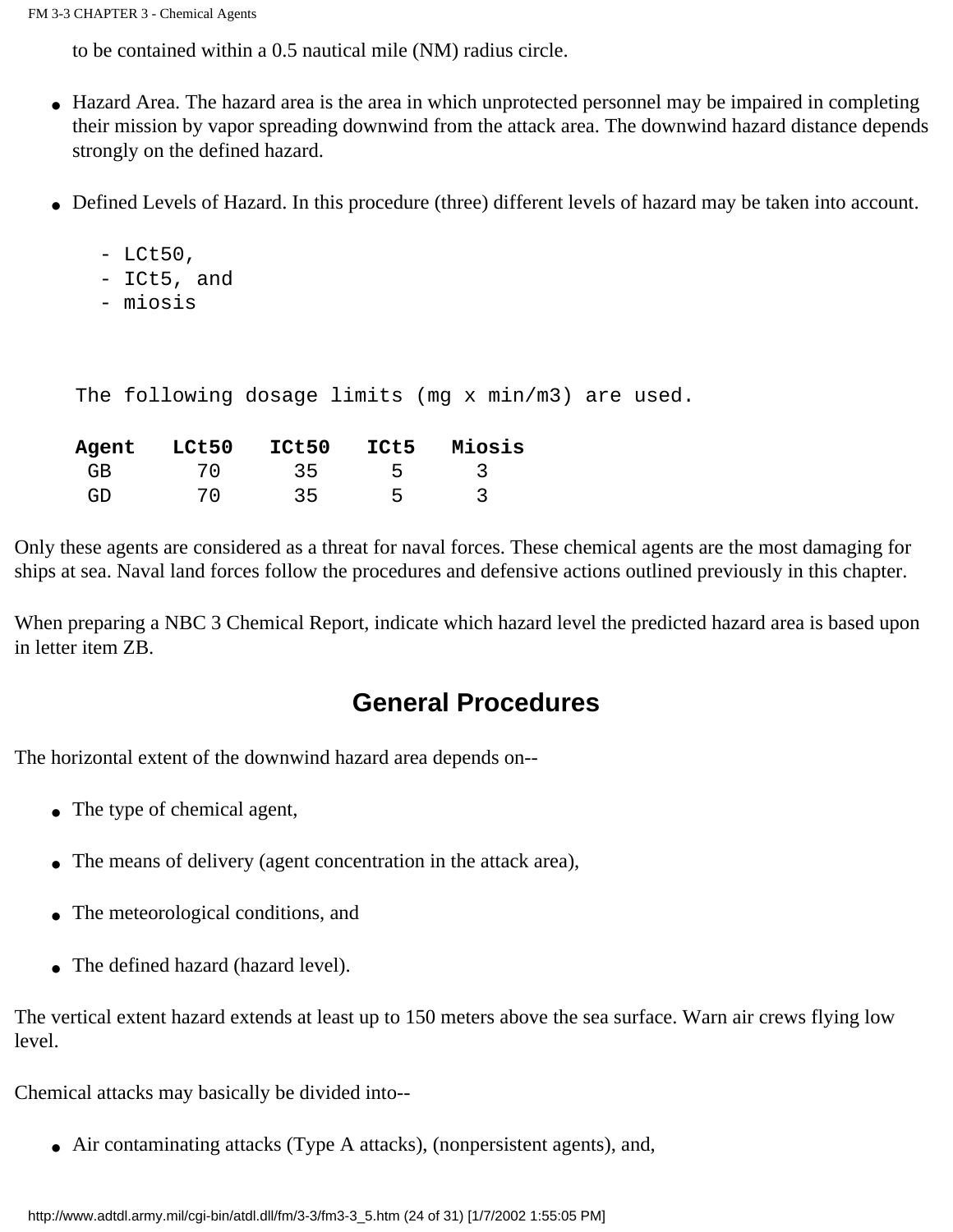FM 3-3 CHAPTER 3 - Chemical Agents

• Ground contaminating attacks (Type B attacks), (persistent agents).

Air contaminating Attacks (Type A attacks)-For prediction purposes, two types agents are recognized--

- Type A.1--Sarin (GB) and all other known nonpersistent agents, and
- Type A.2--Soman (GD) as an aerosol.

If the agent can not be identified, assume Type A.1. Ground contaminating Attacks (Type B attacks), (persistent agents):

After an attack with ground contaminating agents at sea, the hazard area will always be assumed to extend 10 nautical miles (NM) downwind, when the representative wind speed is more than 5 knots. At wind speeds of 5 knots or less, the hazard area is assumed to be contained within a circle with a radius of 10 nautical miles.

The following delivery means are recognized--

- Artillery (ART),
- multiple rocket launcher (MRL),
- missiles/rockets (RKT),
- bombs, massive (BOM),
- aircraft spray (AIRSPR).

In cases where the means of delivery is unknown, missiles are assumed.

#### **Meteorological Data.**

The meteorological data required for the downwind hazard area prediction procedure is provided in the form of a Naval Chemical Downwind Message (NAV CDMf), which is transmitted 4 times daily by appropriate agencies and is valid for a 6 hour period, which is subdivided into three 2 hour periods.

Valuable MET information can be provided by the attacked unit itself. Therefore units at sea reporting a chemical attack should always attempt to include actual weather information under letter items, Y and ZA in NAV NBC 1 CHEMICAL or NAV NBC 2 CHEMICAL Reports. ZA may be encoded or in clear text.

#### **Elevated Inversion Layers.**

Certain meteorological conditions, known as elevated inversion layers, in the atmosphere act like a Lid and trap the agents underneath.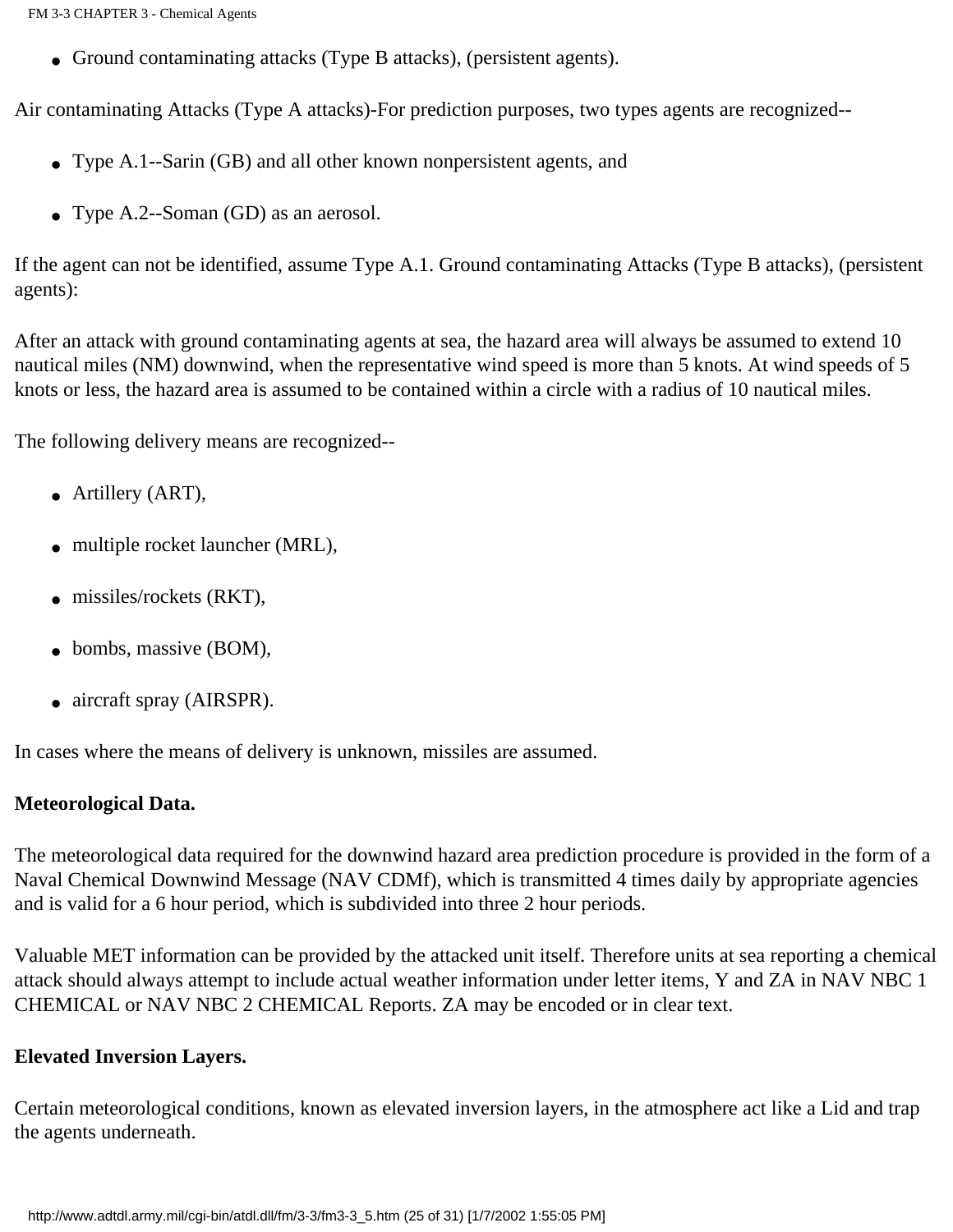This may lead to situations in which the chemical agent concentration aloft is very much higher than at the surface. The stability conditions determined at the surface are neutral or even unstable in these cases, resulting in much shorter hazard distances.

Such situations are indicated in the NAV CDM by the letter "S" appearing in the coded significant weather phenomena. In this case, air crews must be given an appropriate warning.

#### **Prediction Procedures.**

For sea areas, the prediction of chemical downwind hazard areas follows either the simplified, or detailed procedure.

The simplified procedure is intended for use on ships, whereas the detailed procedure is designed for use in NBC Centers at Naval Headquarters, where trained NBC personnel and suited facilities are available.

### **Naval Chemical Downwind Message (NAV CDM)**

The NAV CDM is computed essential in the same manner as the land CDM. In most cases, the CDM information is obtained through land based NBC Centers.

In the event, however, that land CDM information is not available or differs significantly from the weather conditions at sea, [Figure 3-20](http://www.adtdl.army.mil/cgi-bin/atdl.dll/fm/3-3/fm330041.gif) is used to determine the stability category. The numbers one through seven depicted on-the graph refer to the seven stability categories used in the land CDM.

Once the stability category is determined, enter [Table 3-7](http://www.adtdl.army.mil/cgi-bin/atdl.dll/fm/3-3/fm330042.gif) or [3-8](http://www.adtdl.army.mil/cgi-bin/atdl.dll/fm/3-3/fm330043.gif) (page 3-24), depending on which agent was used, to determine the down wind hazard distance.

[Figure 3-20.](http://www.adtdl.army.mil/cgi-bin/atdl.dll/fm/3-3/fm330041.gif) Determination of Air Stability Category (SEA)

### **Naval Chemical Downwind Hazard Prediction Simplified Procedure**

If a valid NAV CDM is not available, [Figure 3-20](http://www.adtdl.army.mil/cgi-bin/atdl.dll/fm/3-3/fm330041.gif) may be used to determine the air stability category, which is the basis for the determination of the maximum downwind hazard distance.

This distance is determined from [Tables 3-7](http://www.adtdl.army.mil/cgi-bin/atdl.dll/fm/3-3/fm330042.gif) and [3-8](http://www.adtdl.army.mil/cgi-bin/atdl.dll/fm/3-3/fm330043.gif) (page 3-24). When using the simplified procedure, use the downwind hazard distances related to miosis.

The representative downwind direction and downwind speed must be determined onboard the affected ship.

### **Determination of the Hazard Area**

The hazard area is determined as follows: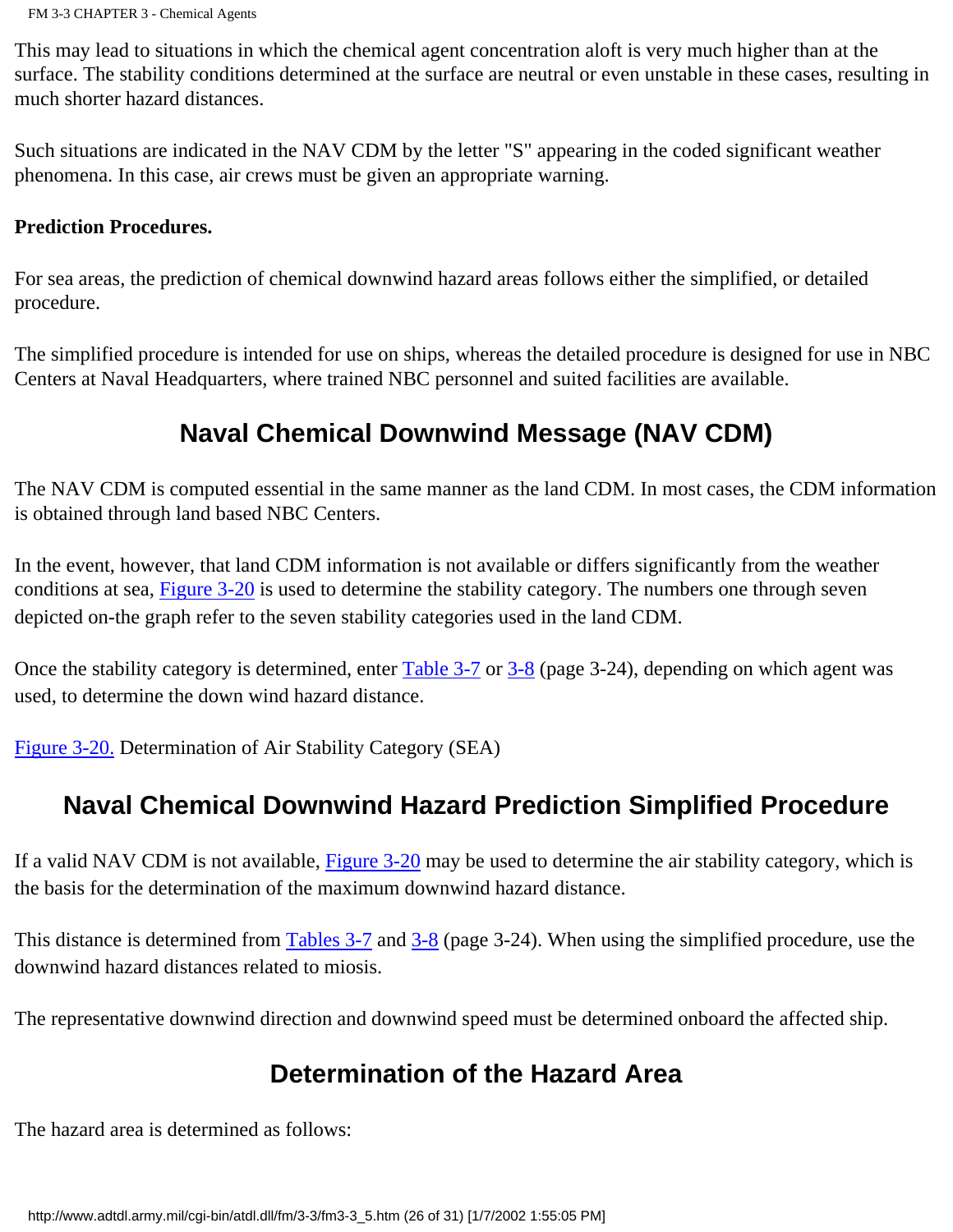Step 1. The center of the attack area (NBC 1 Chemical or NBC 2 Chemical letter item F) is plotted on the chart. A circle, the radius of which is 0.5 NM is drawn around the center. This circle represents the attack area [\(Figure 3-](http://www.adtdl.army.mil/cgi-bin/atdl.dll/fm/3-3/fm330044.gif) [21](http://www.adtdl.army.mil/cgi-bin/atdl.dll/fm/3-3/fm330044.gif)).

Step 2. A template for a simplified chemical hazard area prediction is place on the chart in such a way that the center point of the template circle coincides with the center of the attack area and so that the value on the protractor, corresponding to the downwind direction given in the NAV CDM is oriented towards the north on the chart. A sample template is at [Figure 3-22](http://www.adtdl.army.mil/cgi-bin/atdl.dll/fm/3-3/fm330045.gif).

Step 3. This position of the template is marked on the chart by using holes punched in the template along the downwind axis. The template is then moved back along the downwind axis until the radial lines become tangents to the circle (30 degrees standard). Use the holes punched out along the radial lines to mark the position and connect to circle, forming tangents.

Step 4. The maximum downwind hazard distance is marked on the downwind axis. Through this point a line is drawn perpendicular to the downwind axis, to intersect the tangents ([Figure 3-23\)](http://www.adtdl.army.mil/cgi-bin/atdl.dll/fm/3-3/fm330046.gif).

When, in the NAV CDM, light or variable winds are reported (wind speeds of 5 kts or less or variable wind direction (999), the hazard area is represented by a circle concentric to the attack area, with a radius equal to 15 NM.

### **Naval Detailed Chemical Downwind Hazard Prediction**

The detailed procedure for prediction of chemical downwind hazard areas is designed for use at naval headquarters, and leads to a more accurate prediction than does the simplified procedure. The detailed procedure is based upon the information compiled in the "Chemical Prediction Data Sheet" (CPDS) and NAV NBC 1 or NAV NBC 2 Chemical Report. The CPDSigure 3-24 must be filled in immediately on receipt of a new and updated CDM, and check on the receipt of a NAV NBC 1 or NAV NBC 2 Chemical containing meteorological information in letter items Y and ZA.

The delineation of the hazard area resulting from an attack with chemical agent requires information on the chemical agent and means of delivery.

Location of the attack area as reported in NAV NBC 1 or NAV NBC 2 Chemical Report

Representative downwind direction of the agent cloud (taken from CPDS).

Maximum downwind hazard distance(s) related to the appropriate hazard level(s) (LCt50) and/or ICt and/or miosis (taken from CPDS).

[Table 3-7.](http://www.adtdl.army.mil/cgi-bin/atdl.dll/fm/3-3/fm330042.gif) Downwind Hazard Distance (Nautical Miles) "Sea"

[Table 3-8.](http://www.adtdl.army.mil/cgi-bin/atdl.dll/fm/3-3/fm330043.gif) Downwind hazard Distance (Nautical Miles) "Sea"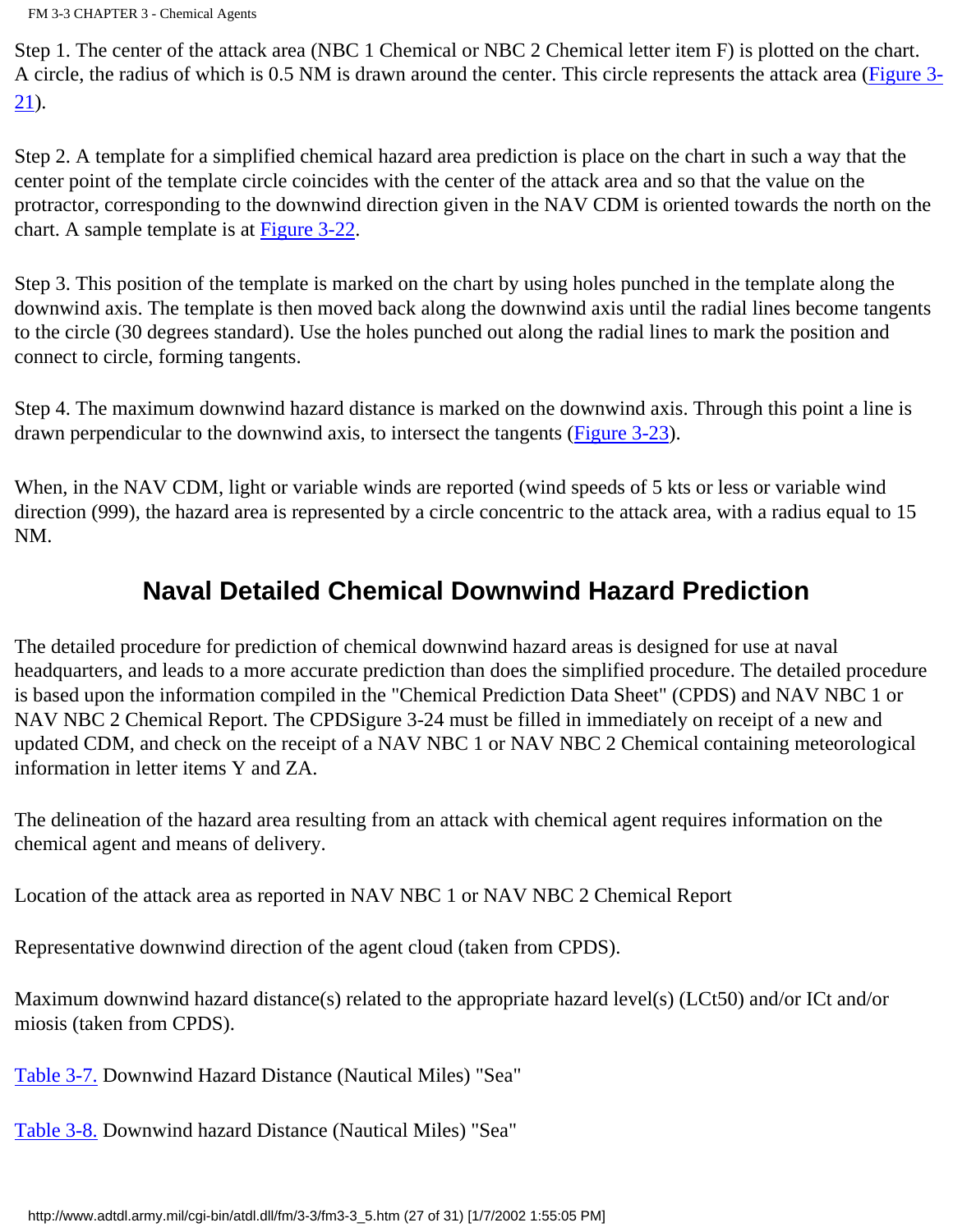[Figure 3-21.](http://www.adtdl.army.mil/cgi-bin/atdl.dll/fm/3-3/fm330044.gif) Chemical Downwind Hazard Area.

[Figure 3-22.](http://www.adtdl.army.mil/cgi-bin/atdl.dll/fm/3-3/fm330045.gif) Chemical Ship's Template.

[Figure 3-23.](http://www.adtdl.army.mil/cgi-bin/atdl.dll/fm/3-3/fm330046.gif) Completed Simplified Chemical Downwind Hazard Area with NAV NBC 2 Chemical Report.

Half-sector angle of the hazard area:

- 35 degrees for wind speeds higher than 5 knots, but less than 10 knots
- 20 degrees for wind speeds of 10 knots and more

For wind speeds equal to 5 knots or less, the hazard area will be circular with radius equal to the downwind hazard distance for 5 knots wind speed. However, the radius should not exceed 15 nautical miles.

### **Determination of the Downwind Hazard Area.**

Step 1. To plot the chemical downwind hazard area on a sea chart or on general operations plot the above information is used In the following way (see [Figure 3-22](http://www.adtdl.army.mil/cgi-bin/atdl.dll/fm/3-3/fm330045.gif)).

[Figure 3-24.](#page-73-0) Chemical prediction date sheet sample.

Step 2. Plot the location of the attack area. If the exact location (center of the attack) is known, draw a circle around this point with a radius of 0.5 nautical miles. If only a dissemination area is reported determine the center point of this area and draw a circle around this point, using a radius of 0.5 nautical miles. If the size of the attack area is known to be larger, the radius must be adjusted accordingly.

Step 3. From the center of the attack area circle draw a line, representing the downwind direction.

Step 4. Draw two lines which, being tangents to the circle, form an angle equal to the half sector angle on either side of the representative downwind direction (downwind axis).

Step 5. Label the point on the downwind direction line (downwind axis, thus marking the extent of the downwind hazard distance(s) for the relevant level(s) of hazard LCt50 and/or ICt5 and/or miosis) and draw a line through this (these) point(s), perpendicular to the downwind axis and intersecting the two tangents. The downwind hazard area(s) is (are) contained within (these) line(s), the tangents and the upwind arc of the attack area circle.

When low wind speeds or variable wind directions are reported in the NAV CDM, (wind speed 5 knots or less or variable wind direction (999)), draw a circle concentric to the attack area circle, using the relevant downwind hazard distance as the radius. However, the radius should not exceed 15 nautical miles (see [Figure 3-25\)](http://www.adtdl.army.mil/cgi-bin/atdl.dll/fm/3-3/fm330048.gif).

[Figure 3-25.](http://www.adtdl.army.mil/cgi-bin/atdl.dll/fm/3-3/fm330048.gif) Downwind Hazard Area, Type "A" Attack, Wind Speed 5 kts or Less or Variable.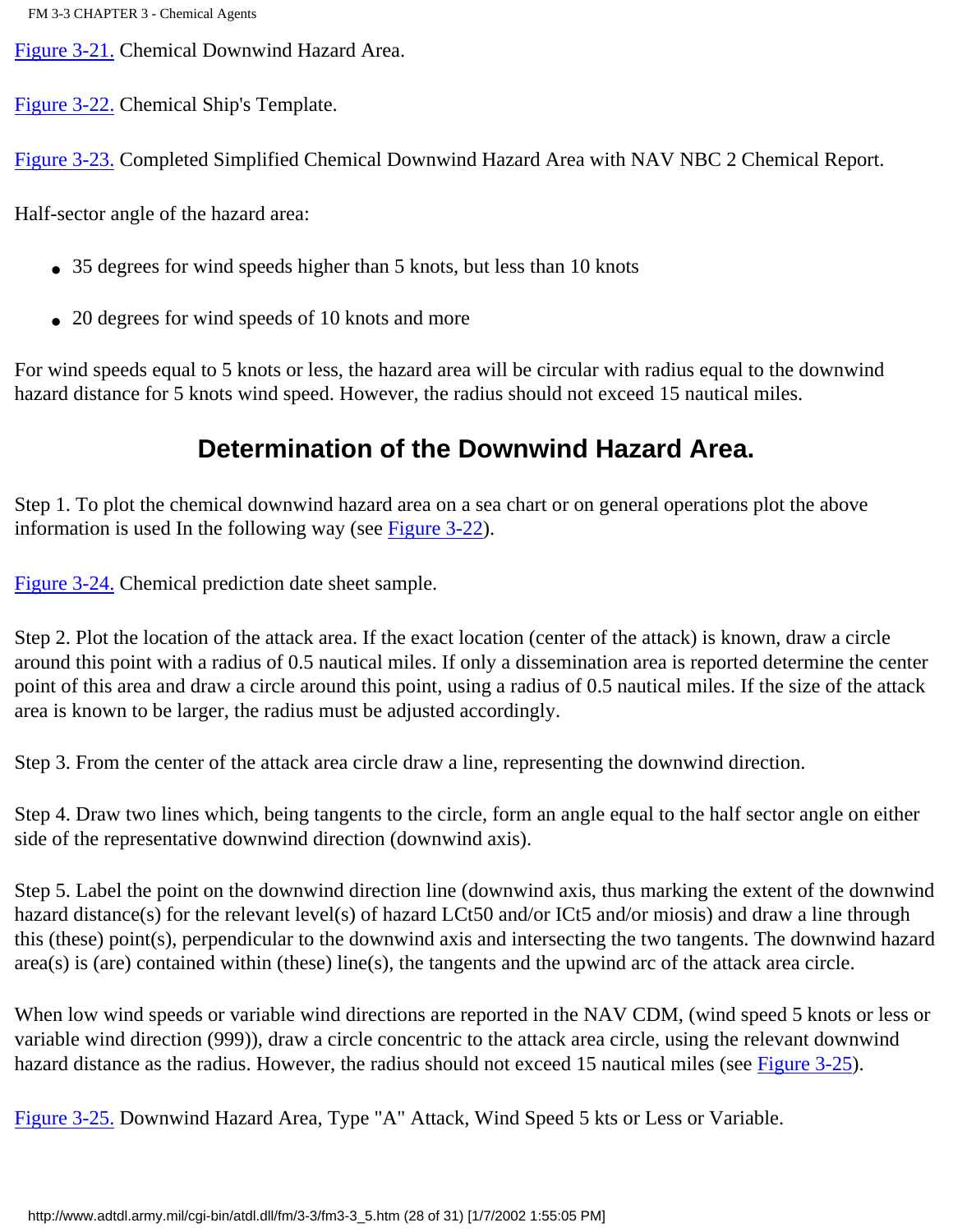When wind speeds are 10 knots or more, the chemical plot and subsequent NBC 3 Chemical Report would look like that shown in [Figure 3-26.](http://www.adtdl.army.mil/cgi-bin/atdl.dll/fm/3-3/fm330049.gif)

If the meteorological conditions change within the period of duration of the hazard, the predicted hazard area must be adjusted only if--The stability category changes from one category to another, and/or the wind speed changes by more than 5 knots or from 5 knots or less to more than 5 knots and vice versa, or the wind direction changes by more than 20 degrees.

The hazard area is then determined as follows:

Calculate the downwind distance which the agent cloud may have travelled at the time the change in the meteorological conditions occurred, by using the representative downwind wind speed. Consider this point to be the center point of a "new" attack area, and draw a circle around it with a radius equal to half the width of the hazard area at that point. From there on, repeat the steps described earlier for determination of the downwind hazard area. The distance which the agent cloud may already have travelled must be subtracted from the maximum downwind hazard distance under the new weather conditions ([Figure 3-27\)](http://www.adtdl.army.mil/cgi-bin/atdl.dll/fm/3-3/fm330051.gif).

When a cloud from a chemical agent crosses the coastline from sea to land or vice versa, consider the point where the downwind direction line (downwind direction line or downwind axis) intersects the coastline to be the center point of a "new" attack area. Follow the procedure described above, using the appropriate tables for sea and land to determine the downwind hazard distances. When frequent changes occur, use land procedures when working manually.

In the case of air contaminating attacks, the beginning and the end of the hazard at a certain location may be determined from--the representative downwind speed, the distance of the location from the edge of the attack area, and the beginning and the end of the attack.

The following two formulas are used:

 tB = (dæx 60) / (1.5 x Vz) or  $tB = (dax 40) / Vz$  and  $LE = (Dax 60) / (0.5 x Vz) or$  $LE = (dxx 120) / Vz = 3 x LB$ 

 tB = time in minutes from the beginning of the attack to the beginning of the hazard.

 dæ= distance between the location and the downwind edge of the dissemination area (in NM).

 Vz = wind speed in kts. If necessary, the wind speed must be determined as the mean wind speed over several periods of validity of the NAV CDM.

tE = time in minutes from the end of the attack to the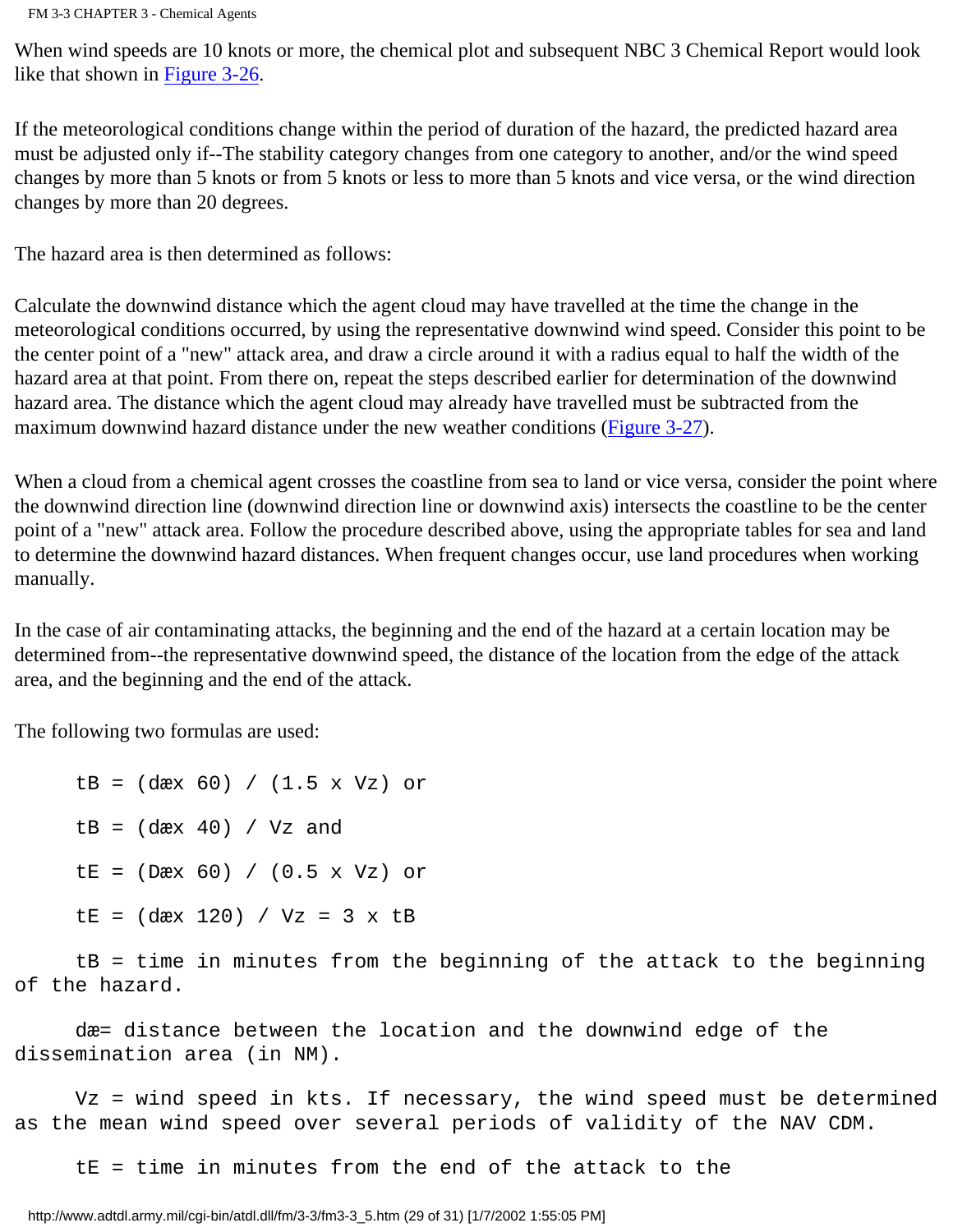FM 3-3 CHAPTER 3 - Chemical Agents

end of the hazard.

[Figure 3-26.](http://www.adtdl.army.mil/cgi-bin/atdl.dll/fm/3-3/fm330049.gif) Downwind Hazard Area, Type "A" Attack, Wind Speed 10 kts or more.

 **Example:** Given--dæ = 5 NM,  $Vz = 10$  kts. Using the formulas, tn and tE are calculated as follows-  $tB = (5 NM x 40) / 10 kts = 20 minutes, and$  $LE = (5 NM x 120) / 10 kts = 60 minutes$ 

So, the beginning of the hazard is expected at this location 20 minutes after the beginning of the attack and is expected to end 60 minutes after the end of the attack.

The expected maximum duration of the hazard may be obtained by using the maximum downwind hazard distance as  $d^{\wedge}$ , and calculating tE from the formulas.

The NBC agency (NBC Collection Center/NBC Sub-Collection Center) must continuously check the NAV NBC 3 Chemical Report issued, in order to ensure that any new information (meteorological or NBC) is considered.

If necessary, a corrected NAV NBC 3 Chemical Report must be transmitted.

#### **Avoidance Procedures**

Once chemical agent hazard areas are plotted, units may elect to by-pass suspected contamination or operate within these areas. If the unit elects or is required to operate within a contaminated environment, refer to FM 3-4 for performance degradation factors. Appendix A to this field manual provides a checklist for CB operations for platoon through Brigade Task Forces. This checklist may serve as a guide for unit operations in a contaminated environment.

#### **Vehicle Operations**

If agents have been used, soil particles become contaminated. When a track vehicle moves across the surface and it's movement causes these soil particles to be suspended in the air, liquid droplets of chemical agent are also suspended in the air. The suspension of the chemical agent, therefore, becomes an increased threat to follow on vehicles.

[Table 3-9.](http://www.adtdl.army.mil/cgi-bin/atdl.dll/fm/3-3/fm330050.gif) Calculated Maximum Distance of Agent Travel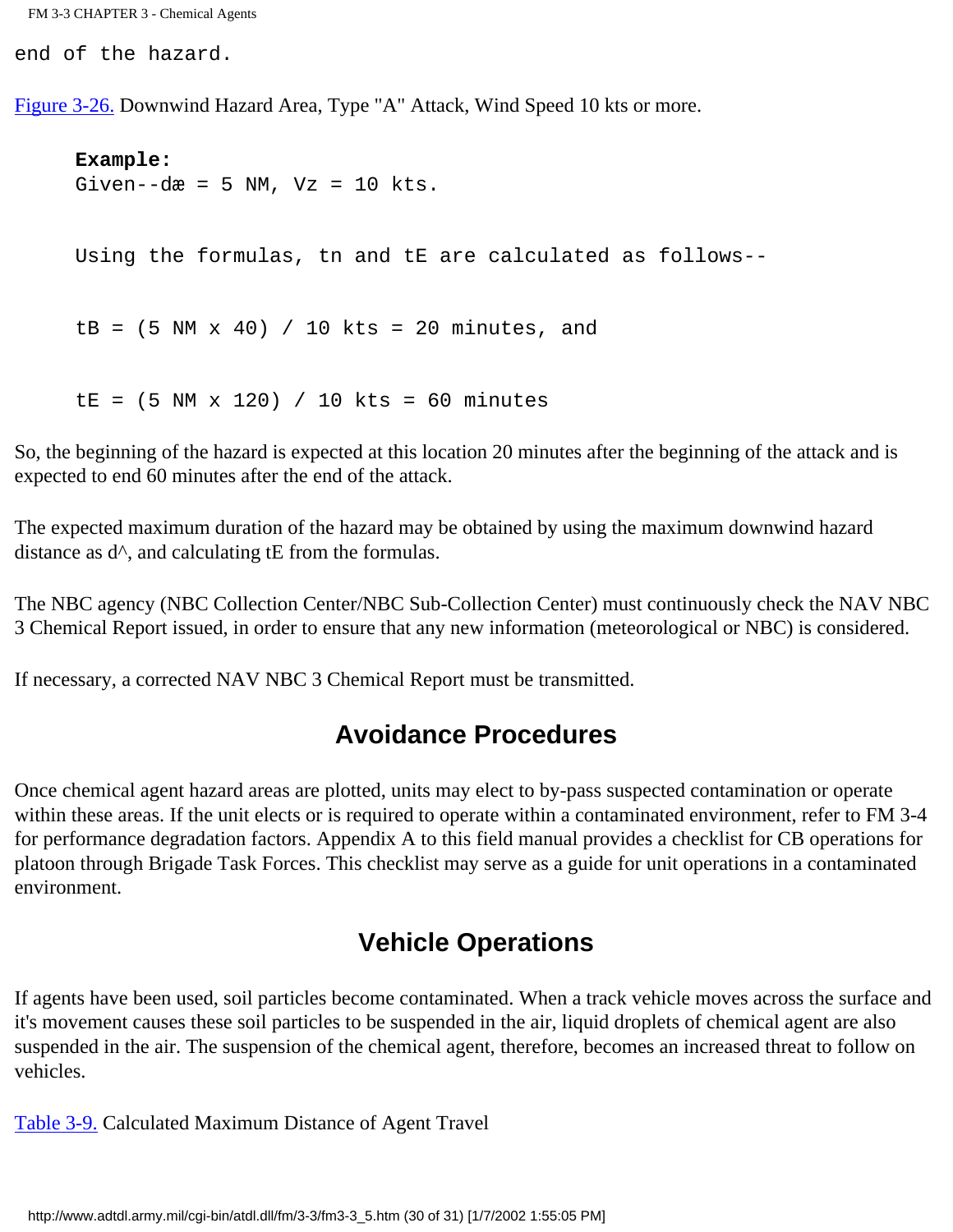FM 3-3 CHAPTER 3 - Chemical Agents

[Figure 3-27.](http://www.adtdl.army.mil/cgi-bin/atdl.dll/fm/3-3/fm330051.gif) Recalculation of Downwind Hazard Area, Type "A" Attack, After Change in Downwind Direction at Point B.

One of the basic tenants of crossing contaminated terrain is to keep the contamination level as low as possible. Based on recent studies the distance that chemical agents may travel when suspended in the air by vehicle movement is depicted in [Table 3-9](http://www.adtdl.army.mil/cgi-bin/atdl.dll/fm/3-3/fm330050.gif).

The data presented in [Table 3-9](http://www.adtdl.army.mil/cgi-bin/atdl.dll/fm/3-3/fm330050.gif) represents the distance in meters that chemical agent contaminated soil particles may travel, regardless of wind effects. When track vehicles move across contaminated terrain, it is possible that minute droplets of chemical agent, as small as 25 micrometers (um), may become suspended in air and carried by the natural or vehicle induced air currents. These droplets may rise as high as 10 meters above the surface and extend downwind as far as 3 km. To reduce agent contamination trail vehicles should remain "button up" even if no vapor contamination is detected while transversing terrain.

Units in the traveling formation may also encounter cross-contamination to some degree if a lateral interval sufficient to avoid dust from the side of the track vehicle is not maintained. In the absence of cross winds a 50 meter spacing laterally is sufficient to avoid cross-contamination.

# **Helicopter Operations**

Helicopters flying over contaminated terrain may also suspend chemical agents in the air increasing the risk to aircraft following close or directly behind the lead aircraft. Recent test results indicate that to avoid crosscontamination from the lead aircraft pilots should double the normal trailing distance between aircraft. Further, according to these studies aircraft flying at an airspeed of 50 knots or more and at an altitude of 84 feet or higher (or an H/D of 2.0), above contaminated terrain may not receive an incapacitating vapor dosage of chemical agent inside the aircraft as long as all doors, windows and vents are closed.

In the event that this altitude or airspeed cannot be achieved or maintained monitor the interior of the aircraft with the M8A1 Chemical Agent Alarm or the Chemical Agent Monitor (CAM).

If the aircraft becomes contaminated, flying with the doors and windows open for approximately 15-20 minutes at approximately 90 knots, will reduce the contamination level by 95%. This may reduce the contamination level to such an extent that unmasking procedures may be initiated using the M256A1 Chemical Agent Detector Kit.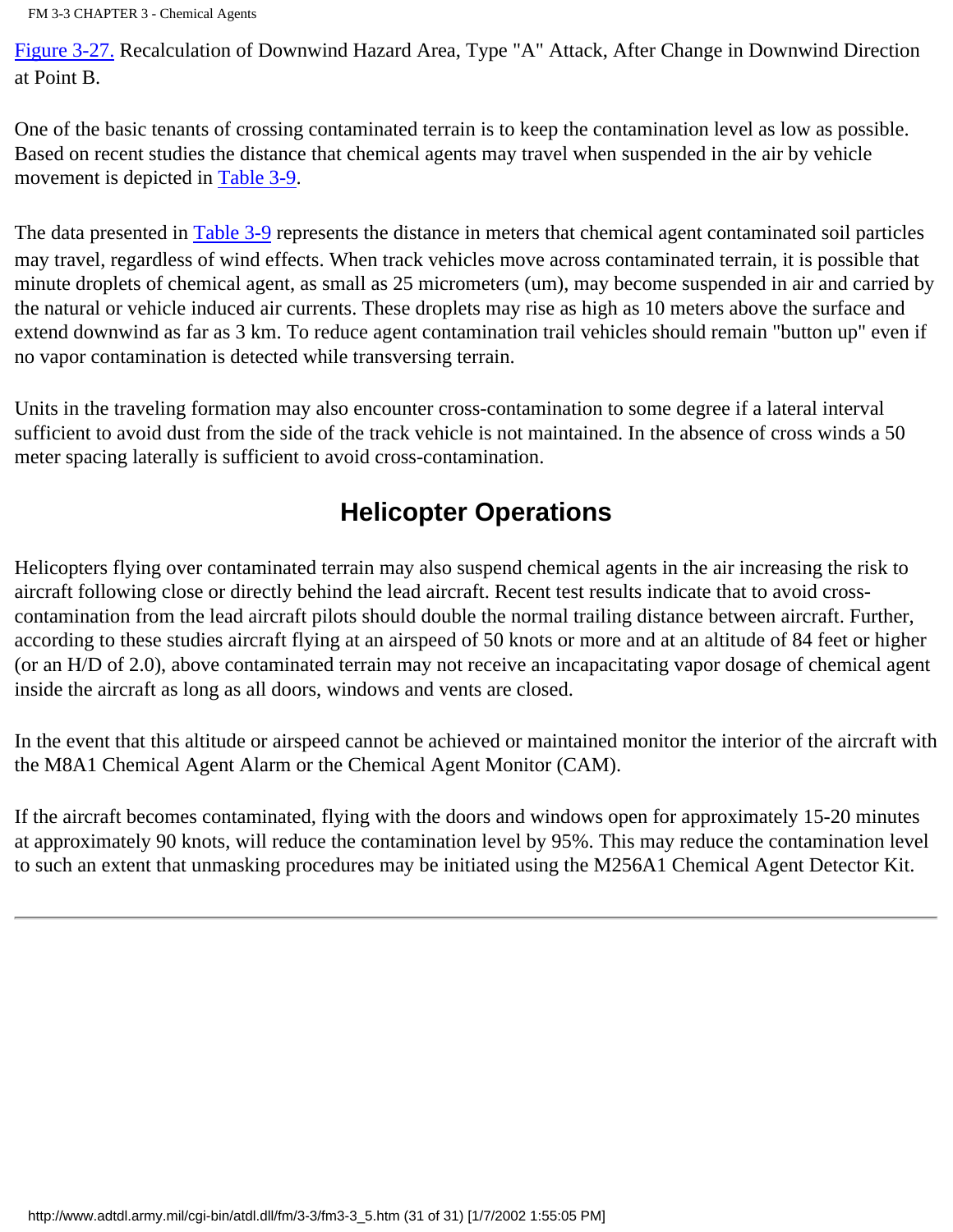|                                                                                                                                                                       |    | <b>Chemical Prediction Data Sheet</b><br><b>Agent: SARIN</b><br>Hazard Level: ICt5<br><b>Delivery Means: Artillery</b> |        |      |      |
|-----------------------------------------------------------------------------------------------------------------------------------------------------------------------|----|------------------------------------------------------------------------------------------------------------------------|--------|------|------|
| <b>ZCZC 054</b><br>fxd182 edzi<br>110525Z<br><b>NAV CDM</b><br>110500 11 Aug<br>0600GMT<br>JQ 12<br>W: 999005<br>11470-<br>X: 040010<br>31566-<br>Y: 070012<br>41666- | 1  | <b>NBC-Center: AMZ BSN</b>                                                                                             |        |      |      |
|                                                                                                                                                                       | 2  | Area of validity: JQ 12                                                                                                |        |      |      |
|                                                                                                                                                                       | 3  | Originator of NAV CDM: F1Kdo/GEOPHYS B1SL N                                                                            |        |      |      |
|                                                                                                                                                                       | 4  | Date: 11 Aug 19XX                                                                                                      | Period |      |      |
|                                                                                                                                                                       | 5  | Time of Validity: 0600Z - 1200Z                                                                                        | w      | x    | Y    |
|                                                                                                                                                                       | 6  | <b>Downwind Direction (Degrees)</b>                                                                                    | 999    | 040  | 070  |
|                                                                                                                                                                       | 7  | Representative Downwind Speed 10 m (KTS)                                                                               | 5      | 10   | 12   |
|                                                                                                                                                                       | 8  | 1.5 Times the Wind Speed (KTS)                                                                                         | 7.5    | 15   | 18   |
|                                                                                                                                                                       | 9  | 5 Times the Wind Speed (KTS)                                                                                           | 2.5    | 5    | 6    |
|                                                                                                                                                                       | 10 | <b>Stability Category</b>                                                                                              | 1      | 3    | 4    |
|                                                                                                                                                                       | 11 | <b>Temperature (Centigrade)</b>                                                                                        | 14     | 15   | 16   |
|                                                                                                                                                                       | 12 | Humidity                                                                                                               | 7      | 6    | 6    |
|                                                                                                                                                                       | 13 | <b>Significant Weather Phenomena</b>                                                                                   | ۰      | Rain | Rain |
|                                                                                                                                                                       | 14 | <b>Cloud Coverage</b>                                                                                                  | ٠      |      | ٠    |

Figure 3-24. Chemical prediction date sheet sample.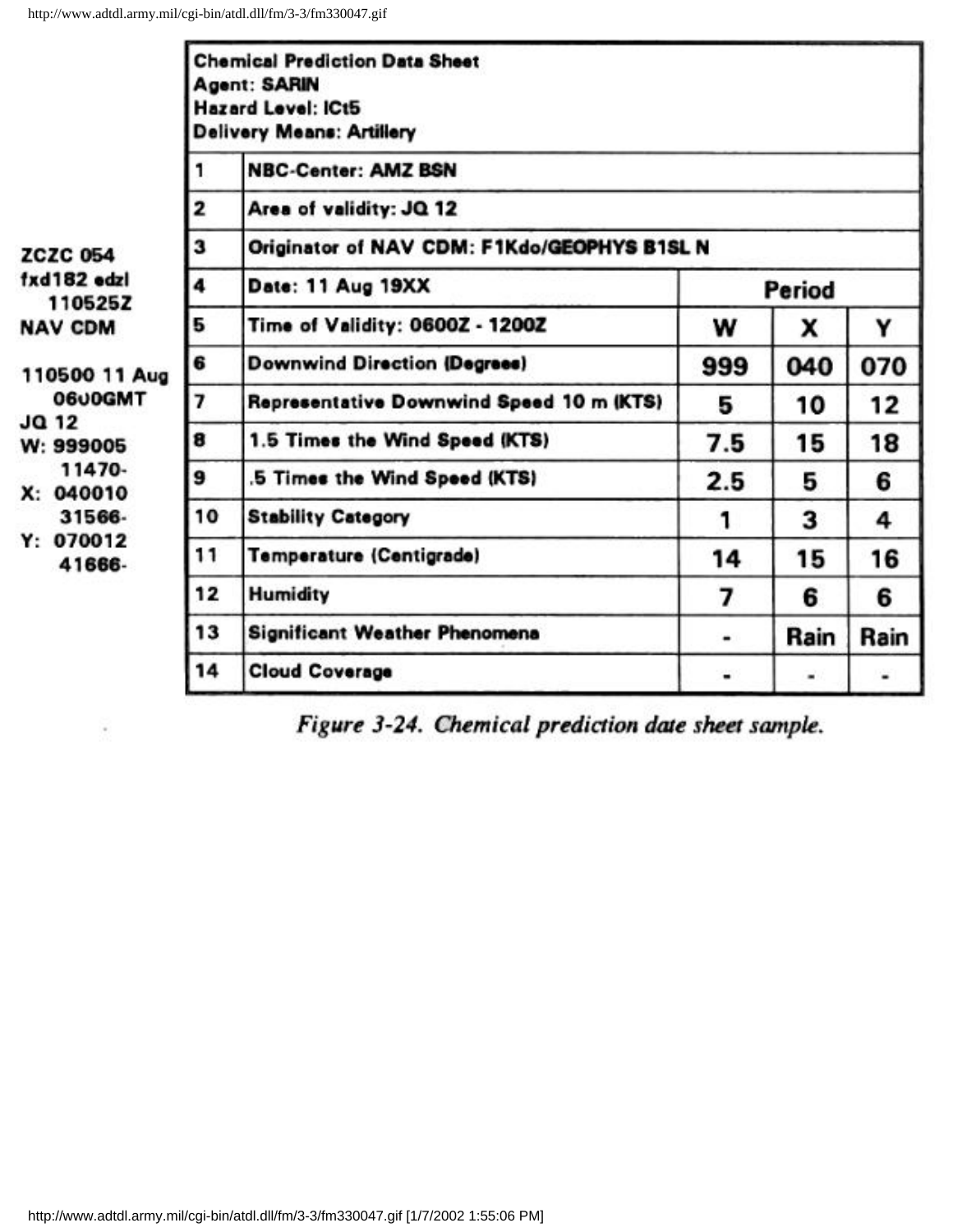

# **Chapter 4**

# **Biological Agents**

The avoidance of biological agents requires an understanding of what biological agents are, how they may be used, and what happens to them once they are released. Units can then anticipate when and where biological agents will be used. They can estimate where the hazard is located so avoidance procedures can be initiated.

Biological agents are divided into two broad categories--pathogens and toxins.

## **Pathogens**

Pathogens are infectious agents that cause disease in man, animals, or plants. Agents that constitute antipersonnel biological warfare (BW) threats include bacteria, viruses, and rickettsias (see [Appendix B\)](#page-141-0). These are commonly referred to as germs. While the vast majority of microorganisms are harmless or even helpful, there are about 100 naturally occurring pathogens that could be used as biological warfare (BW) agents. Pathogens cause disease (infection) by entering the body through the lungs, digestive tract, through the skin and mucous membranes of body openings.

Once they enter the body, pathogens multiply, overcoming the body's natural defenses, and produce disease. All bacteria do not require living cells for growth. Symptoms most commonly associated with pathogen infection include upper respiratory flu or cold like symptoms, vomiting, diarrhea, pneumonia or skin lesions (spots or rashes). Some pathogens, cause nervous systems damage (headache, paralysis, convulsions, or coma).

### **Bacteria**

Bacteria are living microorganisms. Unlike viruses and rickettsias, they are capable of reproduction outside living cells. If they enter the body and if the victim is not properly treated, the microorganism will multiply and incapacitate the host. Bacteria can be found in almost any environment. Those few that are potential BW agents have the ability to rapidly cause illness after entering the body through the lungs or digestive tract. A typical bacterial cell is 1-2 microns in diameter and 2-10 microns in length (1,000,000 microns = 1 meter).

## **Viruses**

Viruses constitute a large group of infectious organisms. Unlike bacteria, they must be inside a cell in order to multiply. Viruses multiply by taking over the cell, causing it to produce viruses instead of normal cell components. After producing hundreds or even thousands of virus particles, the cell is often destroyed as these particles are released. Viruses are much smaller than bacteria, ranging from 0.02 - 0.2 microns in size. Their small size means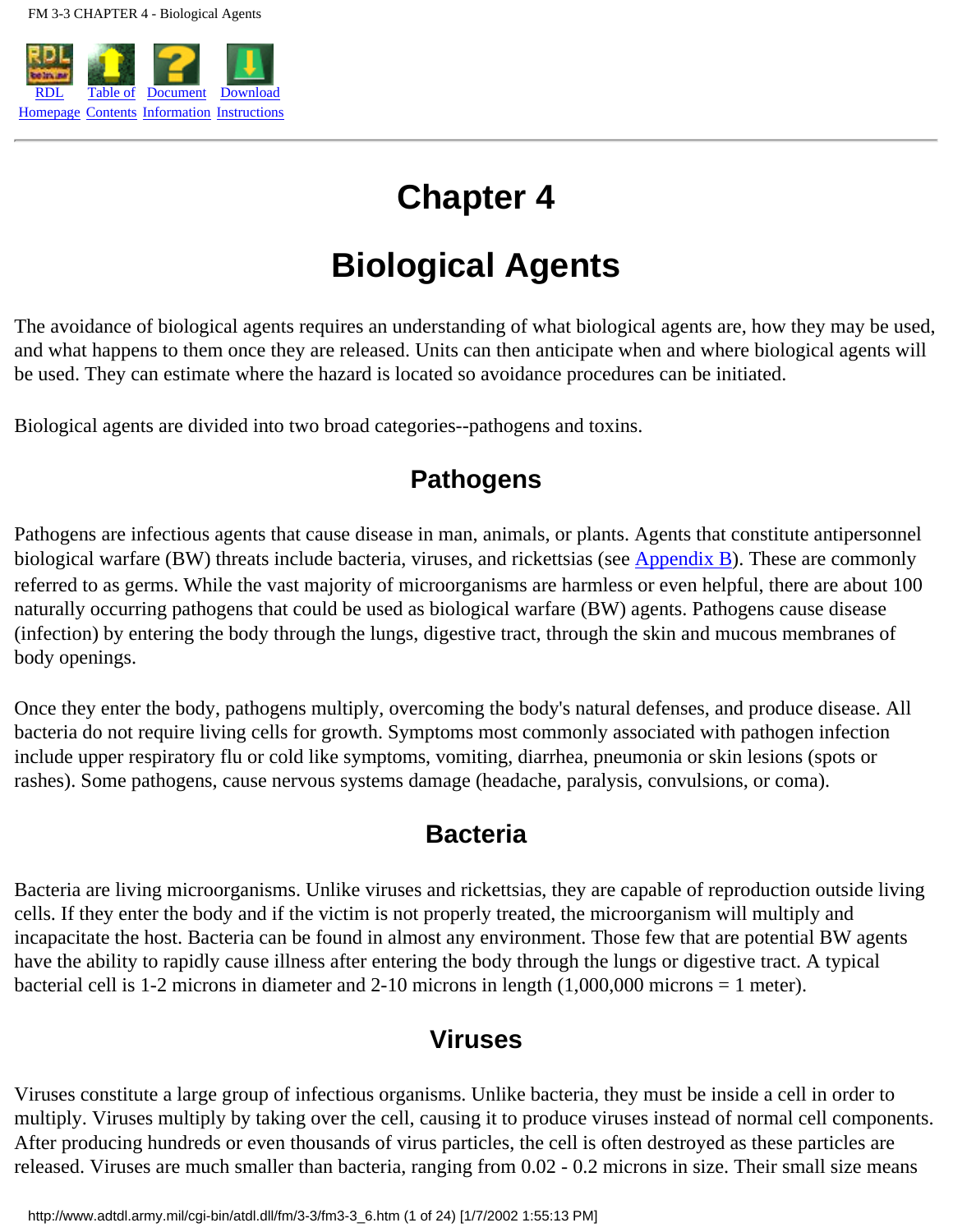that a relatively small amount of agent can infect a large number of personnel across a wide area.

# **Rickettsiae**

Rickettsiae are bacteria that are unable to multiply unless they are within a living cell. Most are spread from one person to another by means of an insect or tick that serves as a vector. The rickettsia will be picked up by the vector from one infected person or animal, which then transmits the rickettsia when it bites its next victim. Rickettsiae are smaller than most bacteria, but larger than viruses.

# **Toxins**

Toxins are poisonous substances produced as by-products of microorganisms (the pathogens), plants, and animals. Some toxins can be chemically synthesized, and some can be artificially produced with genetic engineering techniques. Toxins exert their lethal or incapacitating effects by interfering with certain cell and tissue functions. Basically, there are toxins that disrupt nerve impulses (neurotoxins) and toxins that destroy cells by disrupting cell respiration and metabolism (cytotoxins). There is a vast range of signs and symptoms with both toxin types. These signs and symptoms can be confused with both chemical and pathogen poisoning.

The neurotoxins tend to be quick acting and produce nerve agent-like symptoms in seconds to hours. Symptoms of neurotoxin poisoning range from mental confusion, loss of balance, and vision problems to a limp paralysis or convulsive-type seizures leading to coma and death.

An example of a neurotoxin is palytoxin, produced by a bacterium in palython soft corals. This is a fast acting toxin causing muscle paralysis then death within 5 minutes.

Cytotoxins tend to be slower acting and produce choking, blistering, or even radiation-like symptoms in a period of hours to days. Symptoms range from skin lesions such as blisters, to vomiting, diarrhea, coughing, and choking (the latter three signs may be accompanied by bloody discharges) to marked weakness, coma, and death.

An example of a cytotoxin is trichothocenes (T-2 toxin) which is a group of about 40 delayed acting fungal toxins (mycotoxins). These are produced from molds of infected grain and were reportedly used in Southeast Asia and Afghanistan in the 1970's and 1980's. T-2 toxin is often referred to as "yellow rain."

# **Characteristics of BW Agents Delayed Effects**

Both pathogens and some toxins - especially cytotoxins - can cause delayed effects. These effects may take hours to days before the onset of disease.

The effects of pathogens are delayed due to the required incubation period. This incubation period is the growth process of pathogens inside the body prior to disease production and differs among agents.

Toxins, unlike pathogens, are not living organisms. The delayed effects are not caused by an incubation period. The delay is caused by the time required to kill or inactivate cells. Repeated exposures to small amounts (less than incapacitating or lethal effective doses) can add up to an incapacitating or lethal effective dose.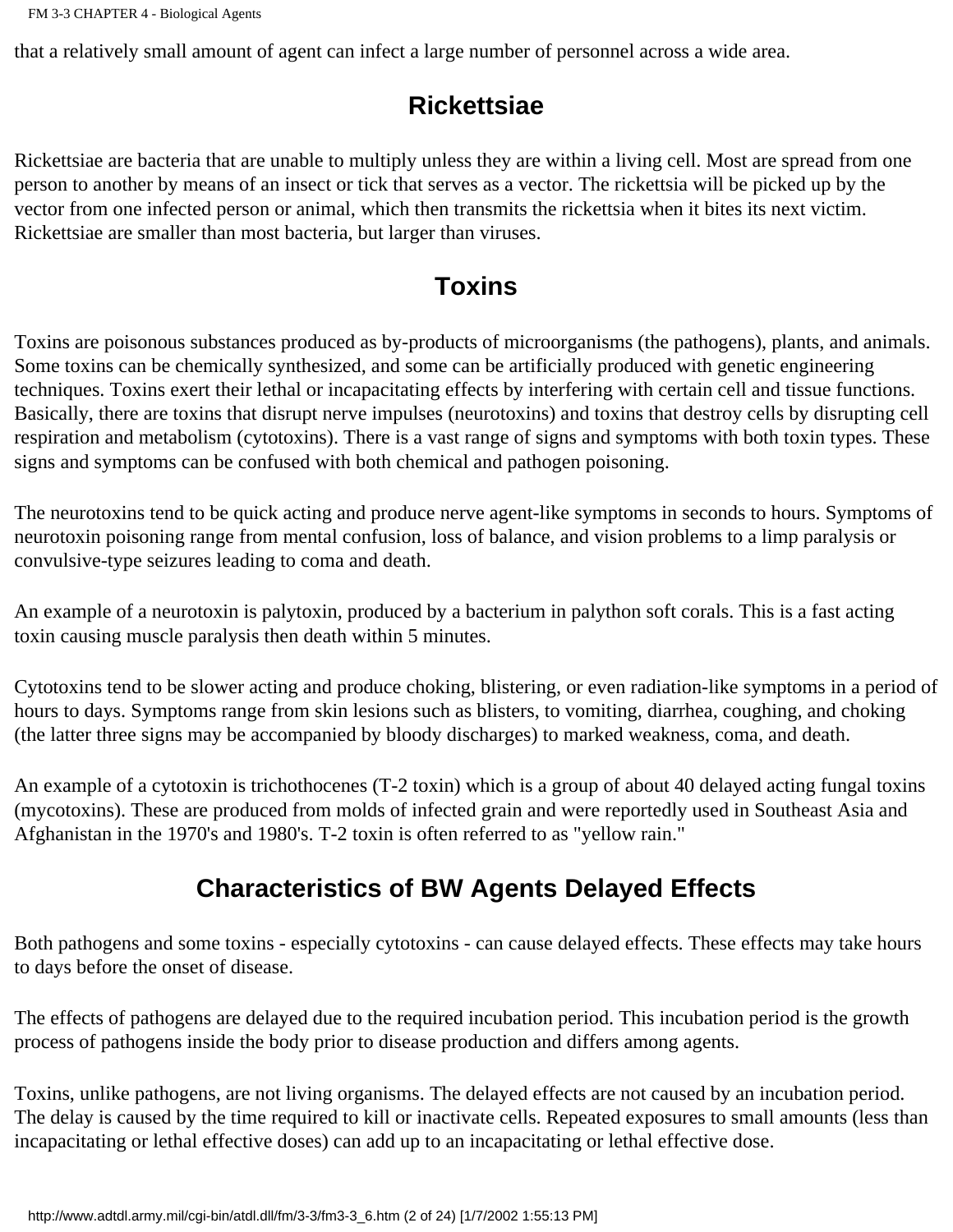# **Large Area Coverage**

Biological agents can be disseminated over large areas. They can sail with the wind and travel extensive distances downwind. Pathogens can infect the target with as little as 1 to 20 microorganisms. Billions of pathogenic cells can be packed in I gram of agent. The light weight and small size allow these pathogens to spread easily to all areas that are not airtight. Similarly, toxins are very potent and are more toxic than nerve agents. They require very low doses to exert their effects. Toxins, like pathogens can cover large areas when disseminated.

# **Control**

Somewhat more control can be achieved in employing toxins as compared to pathogens and they can cover larger areas than those covered by chemical aerosols. Compared to the pathogens, they are extremely toxic and lightweight, particularly if employed as an aerosol. However, being chemical by-products rather than living organisms, toxins are not infectious, contagious, nor capable of self-reproduction. Thus, area coverage and the results of the attack are much more predictable and reliable.

Pathogens, however, are difficult to control: especially if they are artificially disseminated. Because some pathogens cause contagious diseases, the victim himself becomes the source of agent. Both sick and dead soldiers, and their wastes, can become a hazard to those around them. The extent of this hazard will vary from agent to agent, but it is an important part of controlling and avoiding further casualties. Also, the coverage patterns of pathogen agent clouds are very sensitive to wind direction and speed. The enemy may decide to use pathogens in an attack located close to their own positions. In this case the enemy will be forced to use a pathogen for which their troops have immunization, or the enemy must be willing to accept some casualties.

In general, healthy skin provides an adequate barrier against most agents of biological origin. Skin (usually in a tropical environment) that has rashes, scratches, fungal infections, etc... is more susceptible to skin penetrants.

# **Skin Penetration**

Some toxins, due to their small molecular weight, size, and solubility, may also penetrate the skin. MOPP gear protects the skin from the effects of such toxins and therefore must be used. For maximum protection and the lowest risk of incurring casualties, soldiers should wear the protective gear for 4 hours after the unit has been attacked or the agent cloud is predicted/known to have passed through the unit area. During this time every effort is made to identify the exact agent including its characteristics.

# **Weather Effects on Biological Agents**

# **Sunlight**

Most biological pathogens and some toxins are affected by ultraviolet rays in sunlight. Most attacks will likely occur at night, during extended twilight, or during overcast conditions. To overcome this problem, encapsulation (a natural or man made protective covering around the pathogen), or possibly genetic engineered pathogens, may produce agents that are resistant to direct sunlight. Thus, any agent delivered during conditions of direct sunlight, or after beginning morning nautical twilight (BMNT), should be considered as a sunlight resistant agent.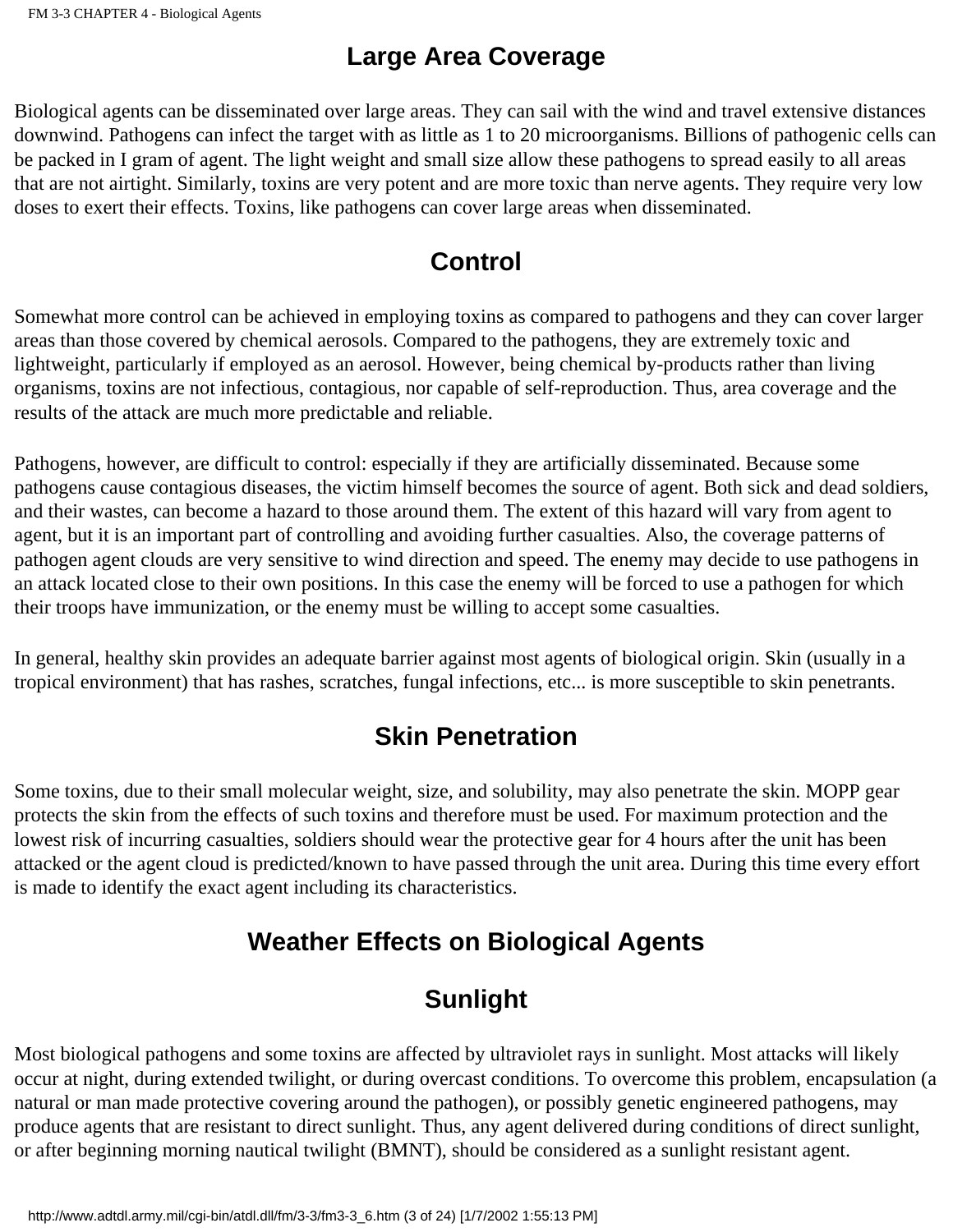# **Humidity**

The relative humidity that is the most favorable for the employment of a biological aerosol attack depends upon whether the agent is disseminated as a wet or dry aerosol. For a wet aerosol, a high relative humidity slows the evaporation of the tiny droplets of agent. This lowers the rate of decay of the wet agent because drying may result in the death of pathogens. On the other band, a low relative humidity favors the employment of dry agents. The extra moisture present in the air when humidity is high may increase the decay rate of pathogens in a dry aerosol. High humidity may also promote a clumping of particles causing them to fall out of the air more rapidly.

### **Wind**

High wind speeds increase the area covered by biological agents, but lower the casualty percentages within an area due to dilution of the agent. Most BW attacks will occur under conditions of moderate windspeed, the most effective windspeeds for target coverage being 12-30 kmph. As the agent cloud travels downwind, it gradually loses its effectiveness due to dilution caused by agent fallout, dispersal, and death of the pathogen agent or neutralization of the toxin. However, because most biological agents are lighter and more potent (weight to effect basis) than chemical agents, the downwind hazard areas of biological weapons will be much larger than those of chemical weapons. If delivered directly on target, as with a bomblet attack, the wind direction and speed will have a more limited effect on coverage, however, downwind effects must sill be considered. If dissemination occurs far upwind from the target area in a more elevated manner, downwind effects can be even more dramatic.

## **Temperature Gradient**

Temperature gradients may exert some effects upon the behavior of a biological aerosol cloud. However, prediction of these effects require specific knowledge of the agent and its potential carriers. The effects of temperature gradient upon biological agents are similar to those upon chemical agents. However, because biological agents are effective in lower concentrations than chemical agents, the effects of temperature gradient are less upon a biological cloud than a chemical agent cloud. A stable atmosphere (inversion) results in the greatest effects. Under unstable (lapse) and neutral conditions, more atmospheric mixing occurs leading to a cloud of lower concentration, but still sufficient to inflict casualties. Temperature gradients for biological agents normally are listed in Pasquill Stability Classes. These classes are listed in [Table 4-1](http://www.adtdl.army.mil/cgi-bin/atdl.dll/fm/3-3/fm330052.gif). As stated previously, stable atmospheric conditions produce the best effects for biological agents. This means Stability Class E or F. The Simplified Biological Downwind Hazard Prediction (SBDWHP) procedures will be used for all temperature gradients.

## **Precipitation and Temperature**

Precipitation will tend to wash biological agents out of the air more rapidly. This will slightly reduce the downwind hazard. Most pathogens are stable at normal temperatures, thus, the effects of temperature are expected to have little or no effect on hazard predictions. With the advent of toxins, bioengineering of pathogens and encapsulation, even arctic or desert conditions are much less restrictive to the user of BW. Most toxins are more stable than pathogens and are less susceptible to the influence of temperature, relative humidity, and radiation. As a general rule cool temperatures favor the employment of wet agents and warm temperatures favor the employment of dry agents.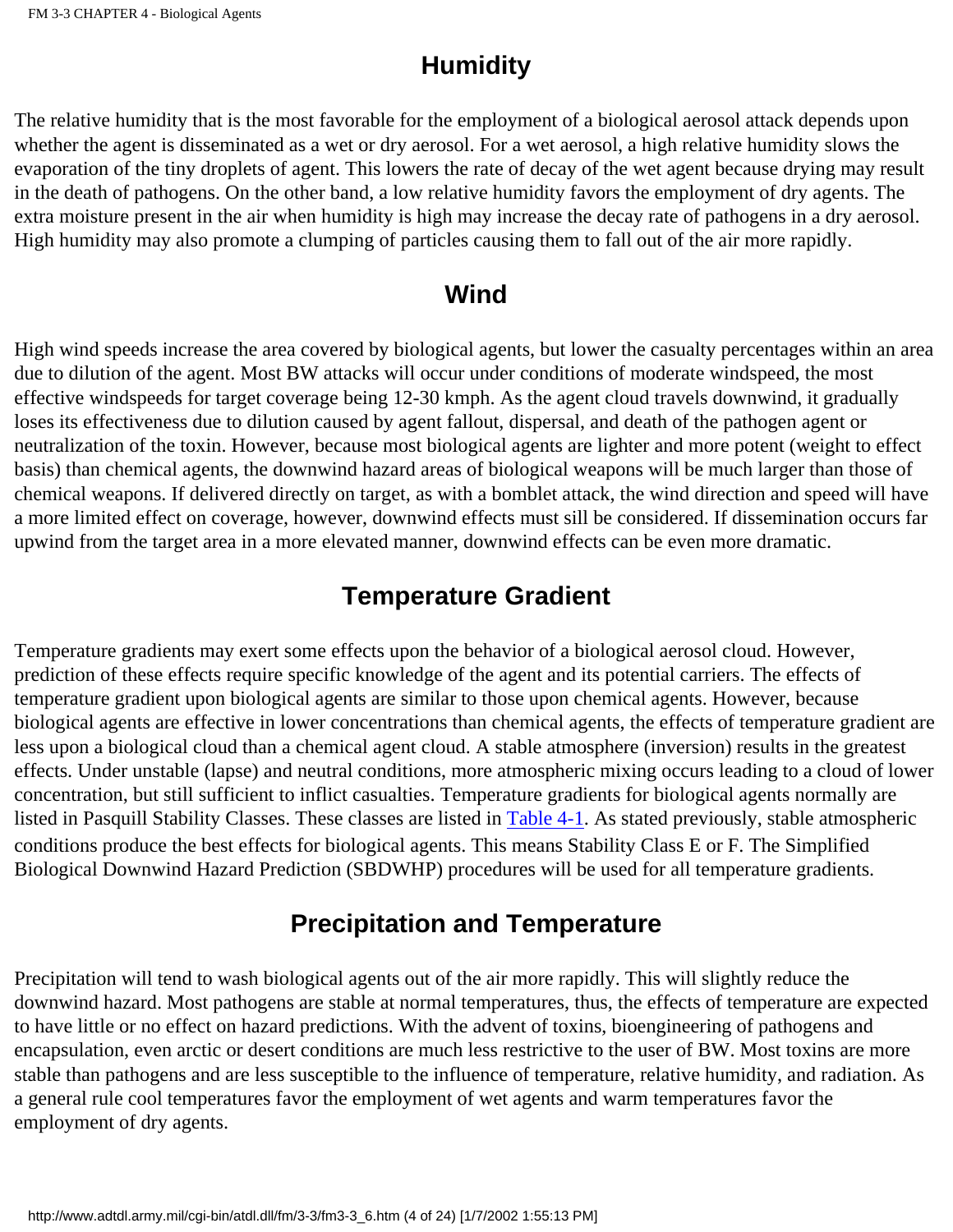[Table 4-1.](http://www.adtdl.army.mil/cgi-bin/atdl.dll/fm/3-3/fm330052.gif) Pasquill Stability Classes

## **Windows of Vulnerability**

Coordinate with higher headquarters, intelligence sources, and medical personnel to determine what biological agent is most likely to be employed by the enemy. Determine, based on agent, the optimum weather conditions and method of dissemination for greatest effect for each agent considered.

Coordinate with the Divisional Staff Weather Officer (SWO) to determine when these optimal weather conditions are projected to exist in the Area of Operation (AO). These projected times that the optimal weather conditions exists is called "the window of vulnerability". This "window" represents the best time, based on weather, for the enemy to employ biological agents. During this "window of vulnerability" if the unit is attacked with something that appears to be a chemical agent; yet no chemical alarm or detector kit responds to the agent, submit a Suspected Biological Report and obtain samples.

## **Persistency of Biological Agents/Hazard**

The persistency of a biological agent refers to the duration of effectiveness of the agent and varies greatly between agents.

The persistency of a biological agent will depend on many factors. Weather, terrain, ultra violet rays, method of dissemination, and type of agent are just a few of the factors that contribute to the persistency of a biological hazard. These factors must be considered when determining or initiating unmasking procedures. The persistence of microbes can be enhanced by encapsulating them with a microscopic protective coat. In addition, some microbes will produce a very resistant form called a spore. This is an essentially dormant state which can reactivate when the proper conditions exist. Spores will survive heat, drying and even some radiation for years. The spore can remain on the ground until conditions become appropriate for the organism to survive. In a process called reaerosolization, the organism will be returned to its aerosol form by some outside means. The most probable scenario is that heavy vehicle traffic or winds will cause many of the organisms to be suspended in the air. This particle suspension will cause a hazard area of military significance. The threat of casualties due to reaerosolization of the biological agent is agent specific, but in most cases it will be below 5 percent.

Due to the sheer magnitude of potential agents, persistency data, or decay rates for biological agents is beyond the scope of this manual. Two biological agents with desirable weaponizing characteristics are Bacillus, Anthracis, and Botulinum Toxin. Decay rate or persistency rate graphs for these two agents are depicted in [Appendix B,](#page-141-0) [Figures B-](http://www.adtdl.army.mil/cgi-bin/atdl.dll/fm/3-3/fm330090.gif)[1,](http://www.adtdl.army.mil/cgi-bin/atdl.dll/fm/3-3/fm330090.gif) [B-2](http://www.adtdl.army.mil/cgi-bin/atdl.dll/fm/3-3/fm330091.gif), [B-3](http://www.adtdl.army.mil/cgi-bin/atdl.dll/fm/3-3/fm330092.gif), and [B-4](http://www.adtdl.army.mil/cgi-bin/atdl.dll/fm/3-3/fm330093.gif).

## **Use of Biological Agents Against US Forces**

It is possible that pathogens and toxins will be used against U.S. forces. The employment of pathogens and toxins throughout the entire battle area cannot be discounted. Possible targets of pathogens include:

• Rear area command centers and key facilities.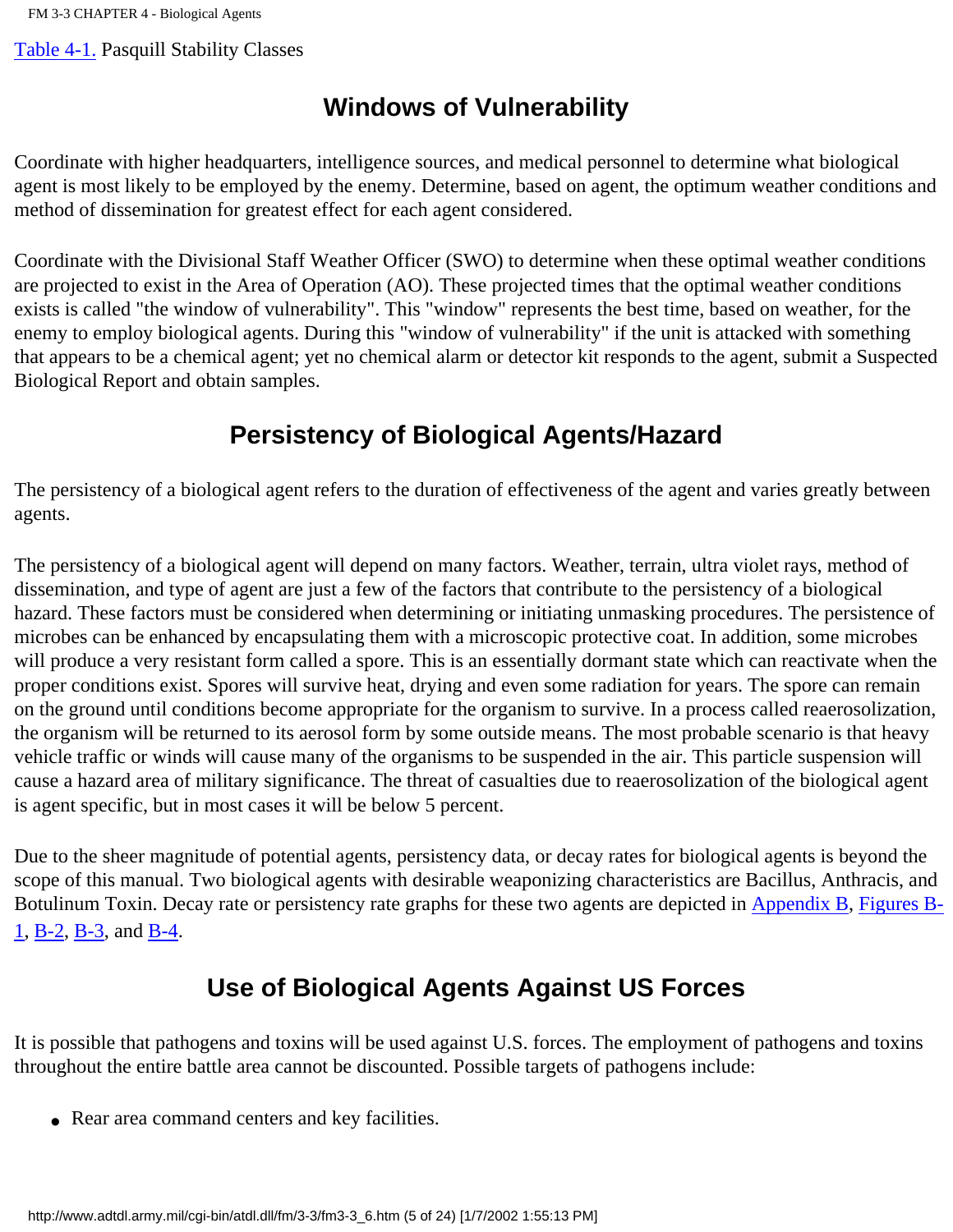- Troop assembly areas.
- Ports of embarkation or supply points, airfields and industrial centers prior to the outbreak of hostilities.

Possible targets of toxins include--

- Forward combat areas and logistical areas.
- Any area that presents a likely target for a terrorist or insurgent group.

The use of biological agents will complement the effects of other weapon systems. For example, threat forces could use pathogens with incubation periods that will cause the outbreak of disease, days or weeks after a nuclear attack. This would maximize the effects radiation has on reducing the body's immune system. They could also use pathogens before a planned offensive maneuver. The maneuver would be timed to coincide with the incubation period of the pathogen. Troops in a weakened state due to the onset of illness will be more susceptible to fatigue, have slower reaction time, and will have their ability to make decisions hampered. This further reduces our capability to wage war. Biological agents can be used singularly or in combination with other biological or chemical agents. This causes confusion in diagnosis, delays and compounds treatment, and magnifies incapacitating or lethal effects.

U.S. forces may also be exposed to immediate and residual biological hazards as a result of direct attack or by crossing biologically contaminated areas. Contamination avoidance is essential to reduce the impact of biological hazards. Our ability to survive, fight, and win on a biologically contaminated battlefield, requires the capability for warning and detecting an attack and identifying the agent. Detecting biological agent attacks are not easy. A detection/warning device for pathogens is under development. An improved version of the M256 Detector Kit will be able to detect T2 mycotoxin. Future developmental items may include the ability to detect biological agents with the on-board mass-spectrometer for the NBC Recon System (FOX). For those agents that cannot be identified, detection is accomplished by--

- Recognizing a pattern of employment to predict an attack.
- Using the IPB process with specific PIRs for advance warning.
- Recognizing the signatory symptoms, signs, and effects of biological agents.
- Sampling with air samplers may provide indication of an attack in progress.

The first two methods of detection are the only methods we have of warning troops of an attack before it occurs. The last method will alert the unit that an attack has occurred, and therefore allow the unit to take necessary protection and decon procedures to minimize the effects. Additionally, this method will help to establish a pattern of employment and, during future attacks, it will give notice (or at least high suspicion) that the enemy is employing biological agents. At this point, it should be added that when a unit is attacked, the unit can only suspect a biological attack. This suspicion is based on dissemination techniques, patterns of employment and the "window of vulnerability". Confirmation of a biological attack occurs only when a sample of the unknown agent is obtained and laboratory analysis confirms that the unknown substance is biological in origin.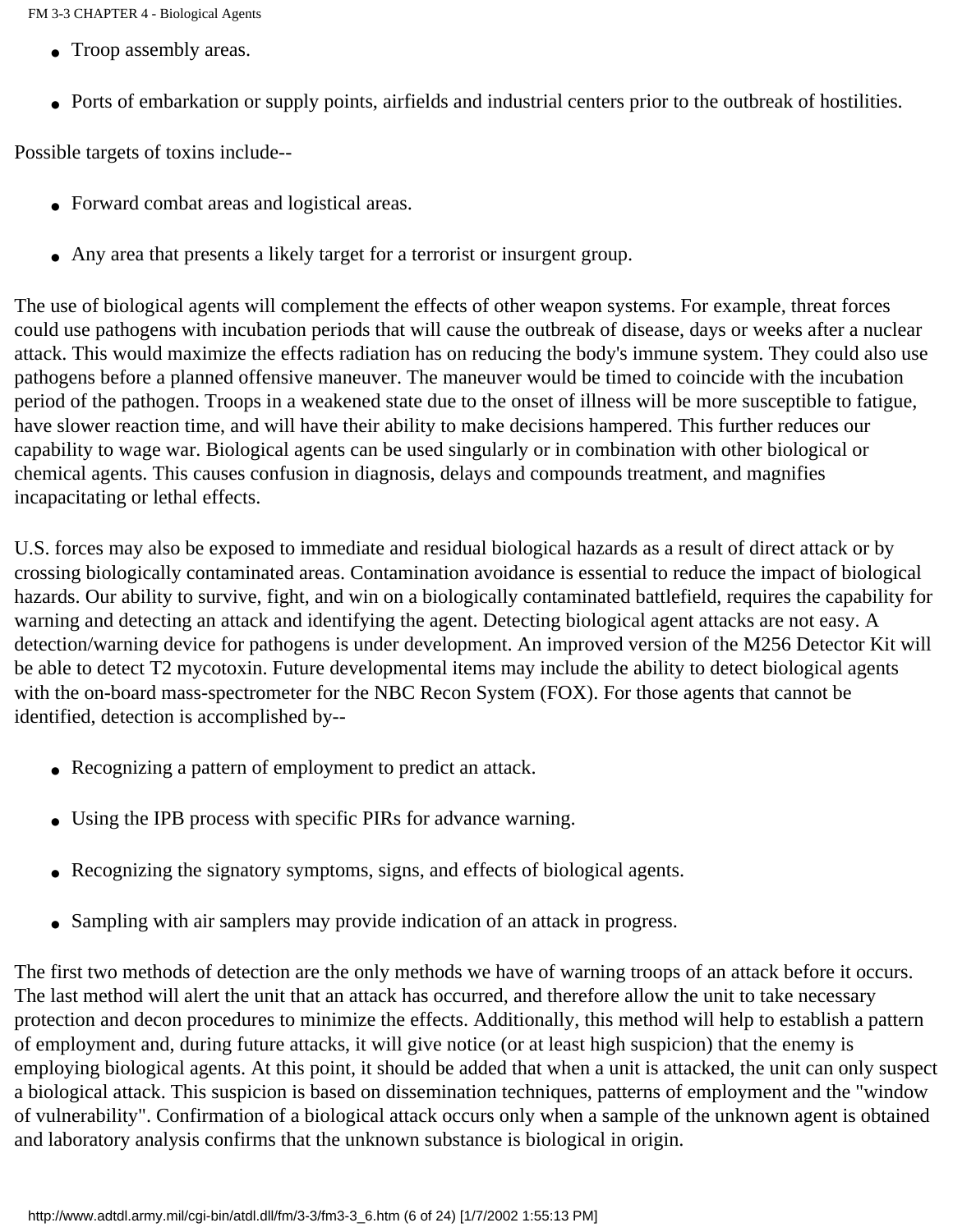Prior to this laboratory confirmation, the unit will not know if the attack was biological or chemical from an unknown source. Mission Oriented Protective Posture (MOPP) will protect the wearer against all known chemical or biological agents. Therefore, the unit must assume MOPP Level 4 (full protection) and apply those tactics, techniques and procedures (TTP) depicted in Appendix A for chemical or biological contamination avoidance.

## **Using Intelligence Sources**

Intelligence can yield useful information for predicting biological attacks. Intelligence also can yield information that drives the scope and intensity of the biological defense program. Combat, technical, medical, and strategic intelligence sources must be used. Strategic intelligence gives the commander an estimate of the threat force's overall capabilities, limitations, and probable intentions for the employment of biological agents. Combat intelligence gives the commander an estimate of the threat force's battlefield readiness to employ biological agents. Technical intelligence enables evaluation of the effectiveness of enemy biological agents, possible dissemination systems and of protective equipment. Medical intelligence provides information about enemy preventive medicine, medical treatment, types of potential pathogens employed and preparations in medically related areas that could indicate a possible biological attack. See FM 8-10-8 for additional information on medical intelligence.

# **Recognizing a Pattern of Employment**

Using the IPB process, windows of vulnerability based on weather, enemy activity, and movement of likely dissemination systems help characterize the patterns of employment. The time of attack, method of dissemination, type of munition used, or the stage of the operation in which the agent is employed may be similar. Similar situations or patterns will not be definite proof that a biological agent attack is imminent but early warning should be given to all units in the potential hazard area.

# **Recognizing Distinguishing Symptoms, Signs, and Effects**

Detecting a biological attack by this method is the least desirable way. But, due to the lack of detection devices, covert dissemination, and delayed effects of biological agents, this may be the first indication of a biological agent attack. With common diseases the number of personnel affected gradually increases. Natural food poisoning can be caused by a bacterial toxin. But in such a case, the casualties would be limited to those personnel that consumed the infected food. This can be verified by a medical analysis. When a biological agent has been used, large numbers of soldiers are exposed at or about the same time. This causes "explosive" epidemic numbers of casualties. Criteria (signs, symptoms, and effects) for suspecting a biological attack include:

- Epidemic number of casualties occurring within hours to three days of each other (most within 24 hours of each other).
- Higher death or infection rates than normally encountered with the disease.
- Diseases or increased outbreaks of a particular disease not normally encountered in a particular region or country (for example, yellow fever in Europe).
- An aerosol dissemination technique is indicated by high numbers of respiratory signs--particularly when in nature the disease affects the body through a different portal of entry (such as pulmonary or lung-infecting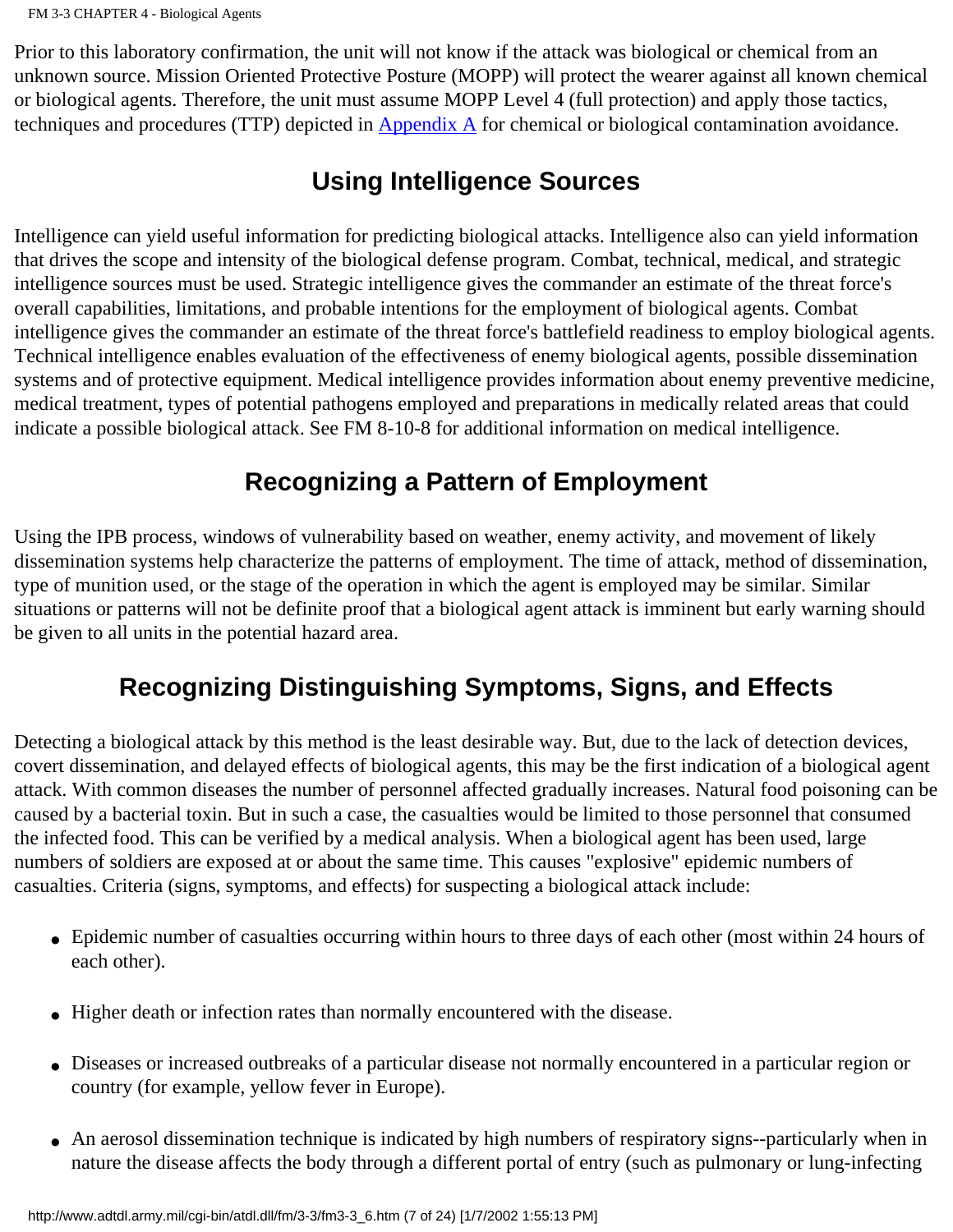anthrax versus the much more common form of skin-infecting anthrax).

- Multiple outbreaks of zoonotic disease(s) (diseases that are communicable from small animals to man).
- Personnel working in a protected environment do not contract the disease (or vice versa could indicate a covert dissemination of a biological agent).
- Casualties occurring downwind, downstream, or within a supply line pattern.
- Large numbers of sick or dead animals are observed, especially if suffering the same symptoms of the disease which is affecting the human population.
- The sudden appearance of large numbers of strange insects or ticks that have not been encountered previously in an area of operations. This information may be obtained through preventive medicine sections.

Once suspected and reported, medical staff personnel can conduct epidemiological studies and determine if there could be other causes for the outbreak and thus prevent the perpetuation of false NBC reports.

# **Dissemination Techniques and Avoidance Procedures**

To avoid a biological agent hazard, first; prevent the attack and second, combat (limit) the effects on personnel and supplies in the event of an attack.

The method of dissemination determines the extent and severity of contamination. However, some agent specific defenses can be administered before the agent is disseminated. These defenses may take the form of immunizations or prophylaxis, (taking medicine orally).

There are three general methods of disseminating biological agents. Each helps the agent to get into the body.

- Aerosol dissemination is used when the respiratory system is targeted.
- Vectors (such as fleas, lice, ticks, and mosquitoes) and some toxins are used to attack through the skin.
- Covert (hidden) methods are employed to attack both the respiratory and digestive systems.

## **Aerosol Dissemination Procedures**

Biological agents may be disseminated by ground or airbursting munitions, aircraft spray tanks, boat or truck mounted aerosol generators. The attack most likely will occur in a covert (or hidden) manner. Tactical level are those directed at specific units or elements on the battlefield. They are likely to occur at altitudes of 1,000 feet or less (100-foot optimum). Estimation of the hazard areas resulting from dissemination at altitudes greater than 1,000 feet above ground level requires extensive meteorological analysis. Toxins can be disseminated as a liquid (such as with "yellow rain"). This makes the toxin highly visible; but the hazard will generally be limited to the immediate area of the attack.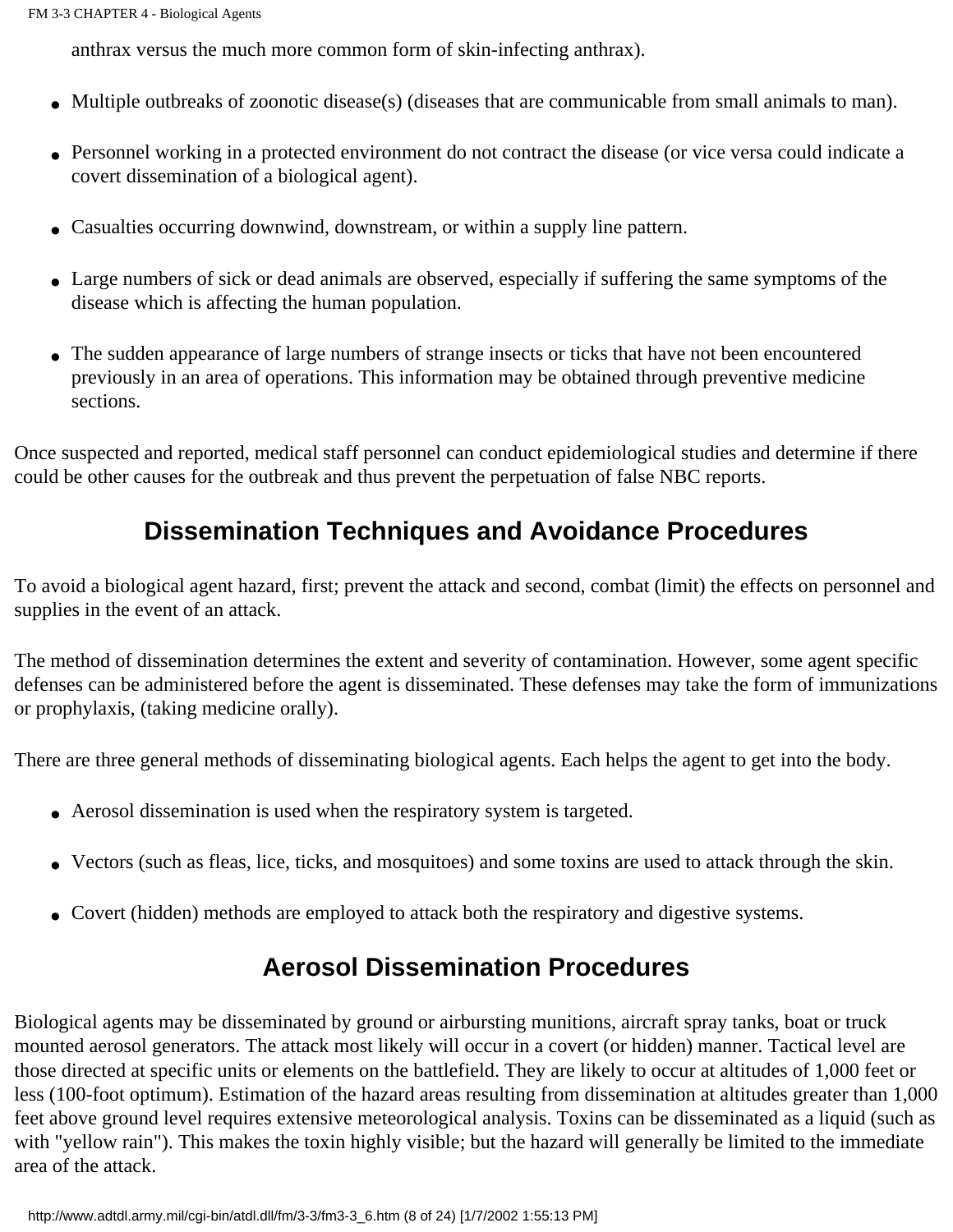In a tactical aerosol attack, the aerosol cloud (after initial formation) will travel downwind at a rate determined by wind speed. The cloud will lengthen and widen as it travels downwind. The length of the agent cloud will equal about one-third of the distance traveled. Units near the release point will encounter a more concentrated agent cloud. However, units located farther downwind (even though exposed to a less concentrated agent cloud) will be exposed for a longer time, so unprotected personnel will inhale a higher total dose. [Figure 4-1](http://www.adtdl.army.mil/cgi-bin/atdl.dll/fm/3-3/fm330053.gif) shows the typical downwind movement and characteristics of a biological agent cloud. The peak danger area will be located in the area where the cloud stays in tact while at the same time is at its maximum width and length. This distance is approximately the maximum downwind hazard prediction for a chemical agent; therefore, it is vital to determine whether or not the attack is biological or chemical. The biological agent cloud can cause both immediate or delayed casualties. This is due to the fact that each individual will receive a different dose and the time until the onset of symptoms will be dependent on the amount of agent and each soldiers physiological makeup. The onset of illness will also be affected by the soldiers reaction time and any other forms of protection (i.e inoculation, masking time) that were available against the agent. Biological agent casualties can occur in an area as much as two times the maximum downwind hazard distance for a chemical agent. Traveling farther downwind, the cloud is exposed to environmental elements. It is subjected to dispersal and settling and impaction on terrain features. The agent cloud will lose much of its concentration and the losses will be such that the majority of unprotected personnel will not receive an infective (pathogen) or effective (toxin) dose. However, dispersal will not be uniform and casualties may occur as far as four to five times the maximum downwind hazard distance of chemical agents. The following two examples illustrate biological aerosol strength:

[Figure 4-1.](http://www.adtdl.army.mil/cgi-bin/atdl.dll/fm/3-3/fm330053.gif) Downwind Movement and Characteristics of a Biological Agent Cloud.

- If the infective dose of a particular agent is one organism and there is a concentration of just one organism per 5 liters of air, the average soldier, breathing at a rate of 15 liters/minute, can breathe in three times the infective dose in one minute.
- It has been calculated that as little as 2 to 3 grams of tularemia bacteria Francisella tularensis (causative agent of rabbit fever) may be sufficient to create a bacterial aerosol 100 meters high and extending over an area 1 square kilometer. This can infect humans, breathing at a normal rate, with 100 minimum infective doses per minute.

Knowing biological cloud behavioral characteristics, units may calculate the approximate cloud arrival time and cloud exposure time. This provides both an estimation of the exposure period as well as the time of exposure if the point of attack has been identified. This information is presented later in this chapter.

There are two primary aerosol dissemination techniques:

- Bursting type munitions.
- Spray tanks/generators.

#### **Bursting type munitions**

When a biological projectile or bomb bursts on the ground or in the air, the filling (either a liquid slurry or dry powder), is initially dispersed in all directions.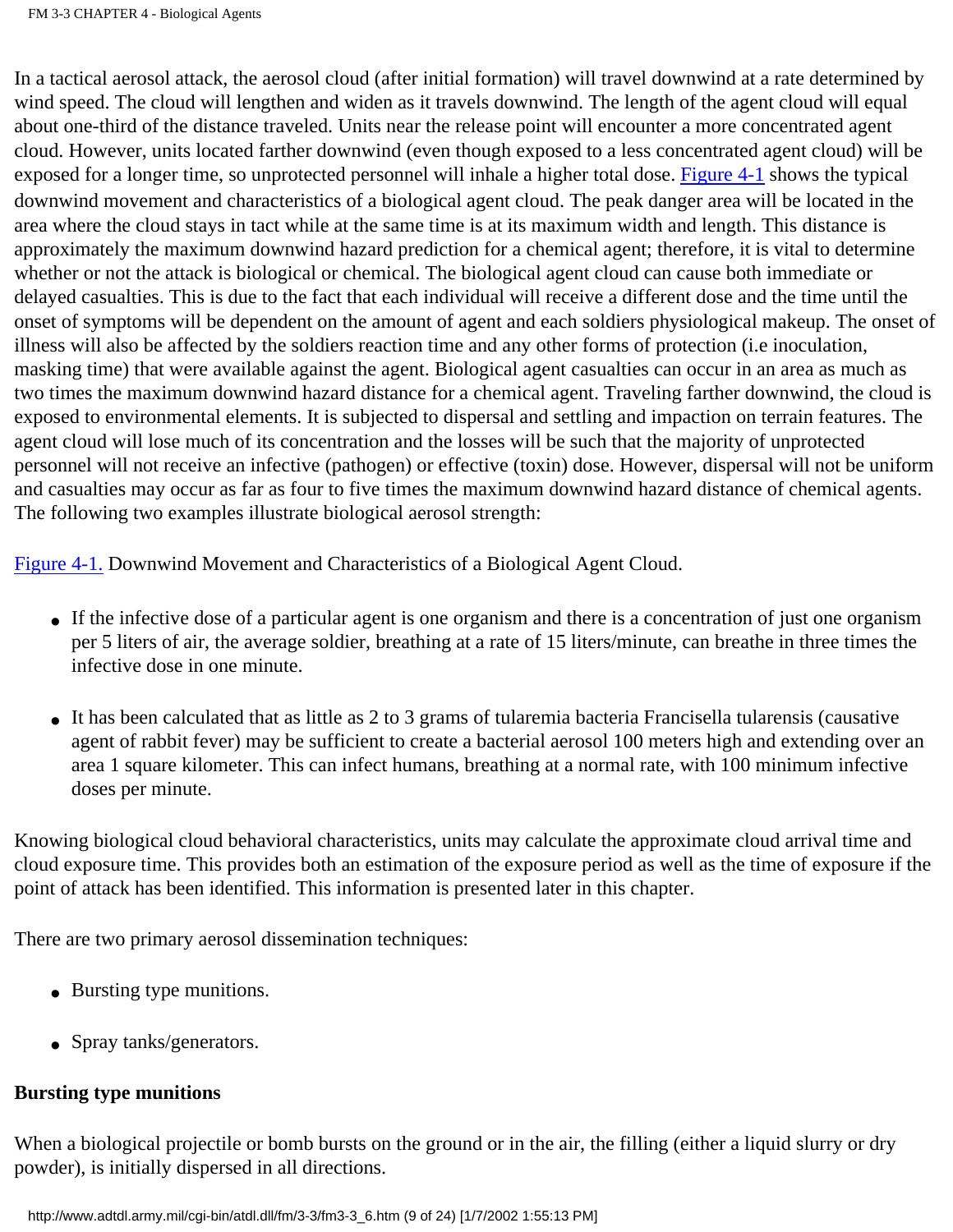An effective ground bursting munition, will project the majority of the filling into the air to form an aerosol cloud. Air bursting munitions may also form an aerosol cloud that will behave in a similar manner to a spray attack. The agent may however, also be designed to fall to the ground as a surface contaminant much like persistent chemical agents.

The dimensions of the aerosol cloud will be influenced by the means of delivery, the weather conditions, and the terrain.

#### **Spray Tanks/Generators**

Aircraft/vehicle spray tanks, or aerosol generators, may also be employed to form an aerosol cloud. This form of attack is likely to take place as covertly as possible. Tactical attacks (those directed at specific units or elements on the battlefield) with biological agents are likely to occur at altitudes of approximately 300 meters or less. Determining the hazard areas resulting from biological agent dissemination at altitudes of greater than 300 meters will require in-depth meteorological analysis and is therefore beyond the capabilities of most units. The simplified biological downwind hazard prediction (SBDWHP) pertains to aerosol disseminations that occur at or below 300 meters above ground level. Biological agents may also be disseminated as a liquid (such as "yellow rain") and the hazard generated by this means of delivery will be limited to the area of attack.

### **Zones of Contamination**

After its initial formation, the aerosol cloud will travel downwind. The agent cloud will lengthen and widen. While it is highly concentrated, it will cause a high number of casualties (immediate or delayed) among unprotected personnel (approaching 100% with some agents). The area in which casualties among unprotected personnel will be high enough to cause significant disruption, disability, or elimination of unit operations or effectiveness is defined as Zone I. Priority medical treatment may be required for individuals exposed to the Zone I hazard. Units in this zone should increase their protective postures during the period of greatest hazard or upon alert if near the attack area. Units should be able to calculate this period using the equations for cloud arrival and cloud exposure times.

After traveling downwind, exposure to the elements will disperse the aerosol cloud to a degree at which the majority of unprotected personnel will not receive an infective (pathogen)/effective (toxin) dose. However, dispersal will not be uniform, and casualties may occur relatively far from the point of attack. This area of reduced, but definable hazard is Zone II. Personnel in this zone may assume a limited protective posture, including the protective mask, wearing work or protective gloves, buttoning up the uniform, rolling down uniform sleeves, and covering or bandaging any exposed cuts or scratches. Monitoring of personnel in Zone II for symptoms/effects of BW agents is required. Zone II includes all areas in which hazards to unprotected personnel are likely to exceed negligible risk levels under an aerosol disseminated attack. This zone may be very large; under some conditions encompassing thousands of square kilometers. Dividing the hazard areas into zones allows commanders to weigh the tactical considerations against performance degradation of MOPP with some knowledge of the relative risks. The end line for Zone I is the 20-30% casualty line and the end line for Zone II is the 1-3% casualty line. [Figure 4-](http://www.adtdl.army.mil/cgi-bin/atdl.dll/fm/3-3/fm330054.gif) [2](http://www.adtdl.army.mil/cgi-bin/atdl.dll/fm/3-3/fm330054.gif) show casualty probability curves for both Zone I and Zone II. It is important to note that the curves will be different for each agent and will depend greatly on the weather conditions that exist at the time of dissemination.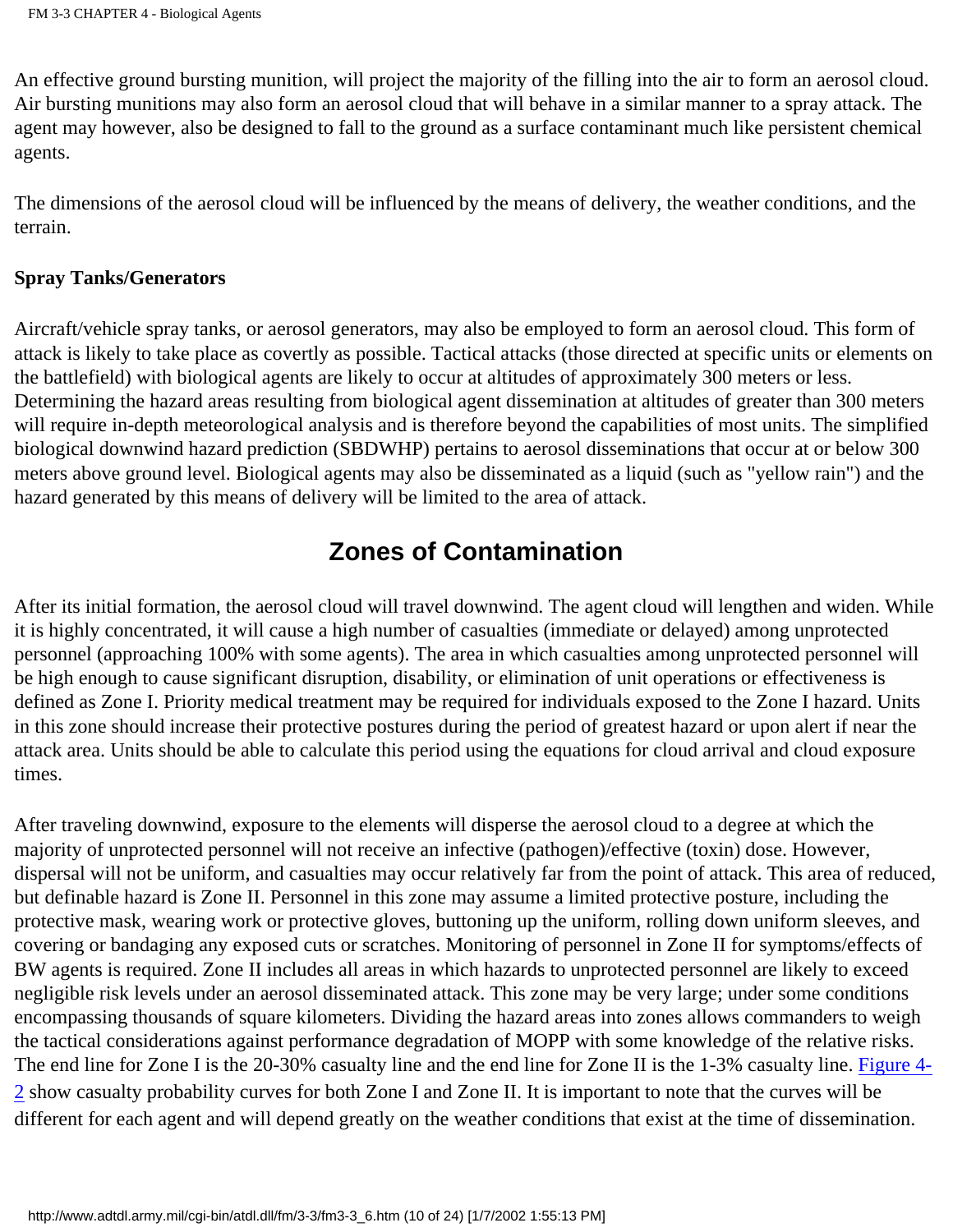## **Aerosol Avoidance Procedures**

#### **Before the attack**

- Establish and enforce preventive medicine programs to include immunizations, area sanitation and personal hygiene standards, and rest and nutritional needs of the troops.
- Gain intelligence on threat capabilities and intentions.
- Seek out, intercept, and destroy enemy weapon systems, production facilities and storage sites.
- Instruct troops on the threat and recognition of the attack and protective measures.
- Train and drill on fitting and putting on protective mask and clothing.
- Set up collective protection systems for personnel, equipment, and supplies.

#### **(NOTE: Field expedient collective protection must be airtight.)**

- Identify backup (alternate) food, water, and supply sources.
- Establish detection and sampling procedures.
- Conduct vulnerability analysis.

[Figure 4-2.](http://www.adtdl.army.mil/cgi-bin/atdl.dll/fm/3-3/fm330054.gif) Biological Casualty Probability Curves for Zone I and II.

#### **During the attack:**

- Recognize the attack.
- Initiate personnel protective measures. Masking is the first priority, but since the attack may be chemical or toxin, MOPP 4 is required initially. For maximum protection and the lowest risk of incurring casualties, soldiers should wear protective clothing and mask for at least 4 hours after the unit has been attacked or the agent cloud is predicted/known to have passed through the unit area. Every effort must be made to identify the exact agent, including its characteristics. If the skin is contaminated, remove contamination immediately with large amounts of warm soapy water (if available) and decontaminate the skin with the M258A1 kit or M291 kit. (FM 3-5, Chapter 2, has detailed instructions on skin decon).
- Repulse or eliminate delivery vehicle or weapons.
- Observe for distinguishing signs between biological and chemical agent attack or a mixture of conventional and biological attack.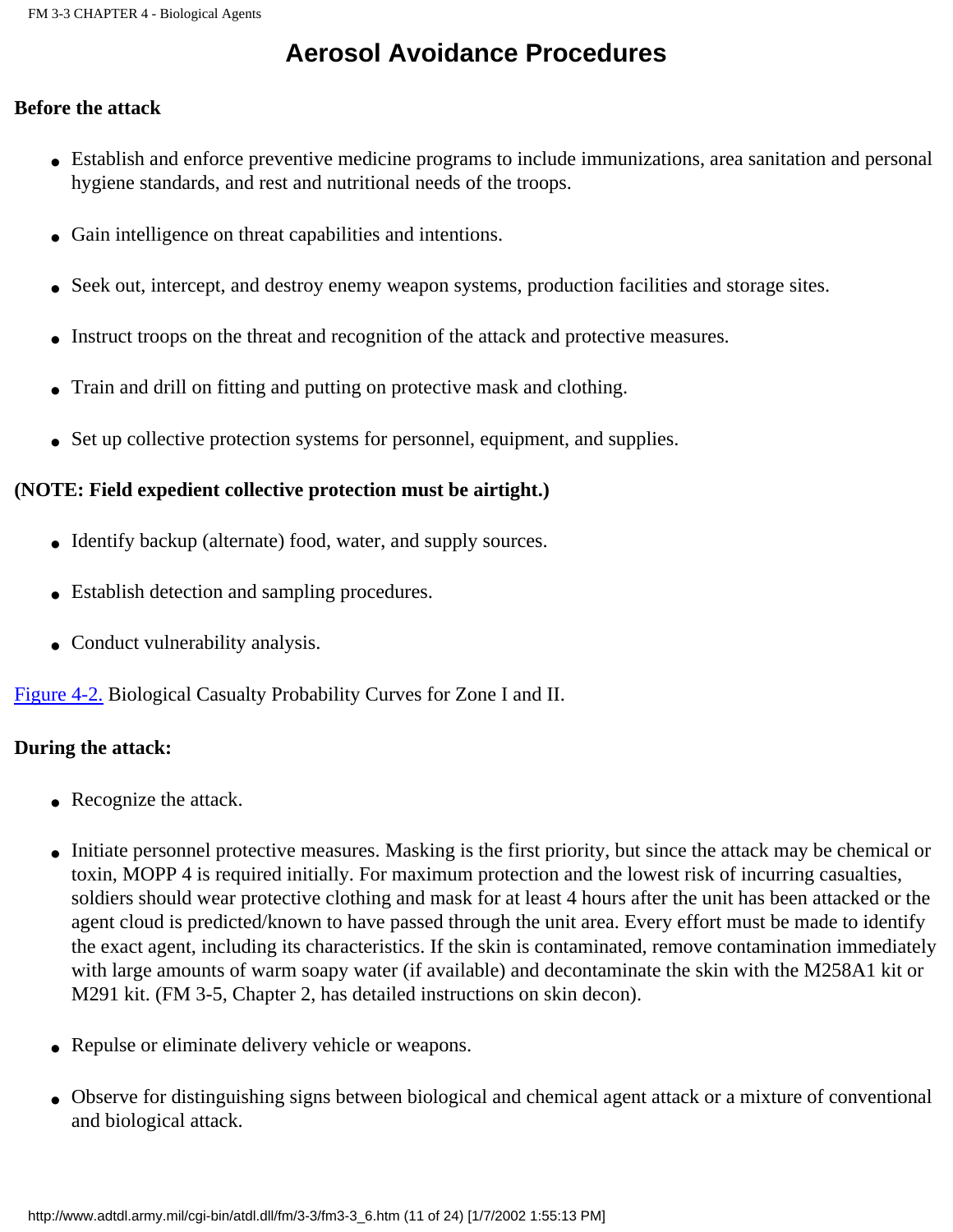• Report the attack utilizing the NBC Warning and Reporting System (NBCWRS). (A biological attack that can not be immediately identified will be reported as an NBC 1, agent unknown or Suspected Biological Report).

#### **After the attack:**

- Estimate the downwind hazard (significant casualties in unprotected personnel can be at least two times the maximum downwind hazard distance for a chemical agent).
- Begin sampling/collection procedures IAW unit SOP.
- Consume only sealed rations and properly contained water (outer container surfaces, if exposed, must be properly decontaminated. See FM 3-5). Call preventive medicine personnel when safety of unit level water supplies are questionable. Ensure veterinary personnel inspect food storage depots and supply points. Replenish water supplies from water purification units.
- Separate biological casualties. Use minimum number of personnel (to limit exposure) to provide supportive medical care until evacuation.

### **Vector Dissemination Procedures**

Some pathogens may be delivered by use of arthropods and other vectors such as fleas, ticks, lice, and mosquitoes. Bulk container aircraft dissemination or small cage vector bomblets can be used. The enemy may use vectors to circumvent the protective mask or MOPP gear. Any experienced field soldier or outdoorsman knows the tick is capable of crawling under even the most constrictive clothing. Some flying insects can travel considerable distances against prevailing winds. This makes dissemination patterns hard to determine. Some pathogens can remain within the infected vector for the life of the vector, so biological hazards can be prolonged (one to two months for some mosquitoes and six to seven months for some fleas). If the enemy decides to use vectors, control is a limiting factor. Of course, frigid temperatures that may kill the vectors, will also have an effect. This dissemination method also limits the enemy because he has no way of controlling the vectors once they have been released. Logistical and production problems can arise in the delivery of a live pathogen inside a living vector in sufficient quantities to be an effective weapon. The prediction of hazard areas caused by vector dissemination is virtually impossible based on the unpredictability of the vectors.

### **Vector Avoidance Procedures**

#### **Before the attack:**

- Apply insect repellent on exposed skin.
- Gain intelligence on threat capabilities and intentions.
- Seek out, intercept, and destroy enemy weapon systems and production and storage sites.
- Instruct troops on the threat, recognition of the attack, and protective measures.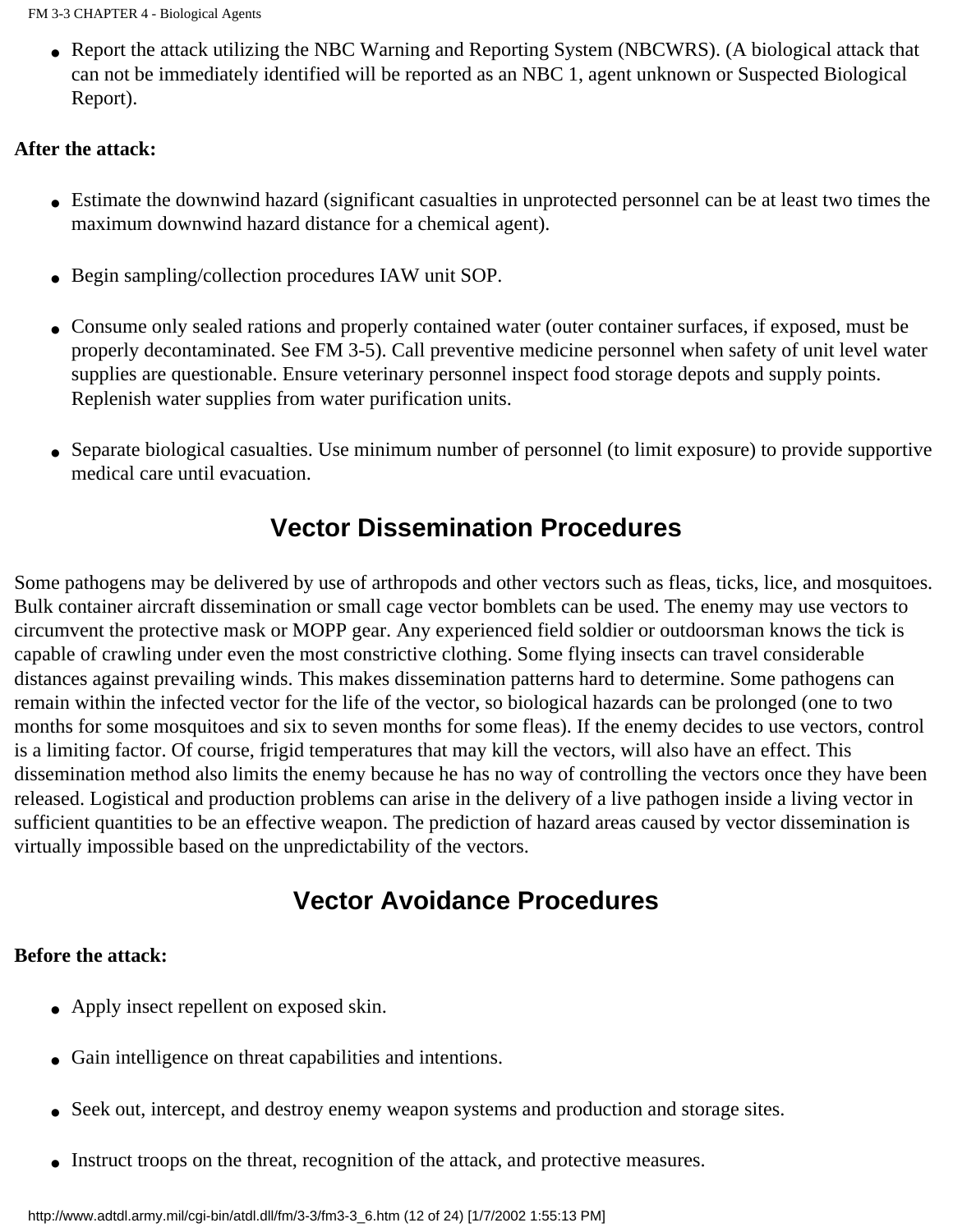• Establish and enforce preventive medicine programs to include immunizations, area sanitation, personal hygiene standards, rest and nutritional needs of the troops.

#### **During the attack:**

- Recognize and report suspicious indications of the vector attack (the sudden appearance of large numbers or strange kinds of insects not previously encountered in an operational area or the finding of vector bomblet cages).
- Cover exposed skin. Balance between protection and degradation of performance. Protective overgarments will not totally exclude the determined tick. Bloused trousers and rolled down and buttoned sleeves with insect repellent properly applied will probably afford as much protection with less degradation.
- Apply insect repellent liberally-especially to neck, face, ankle, and wrist areas.
- Report the attack.

#### **After the attack:**

- The NBCC should coordinate with the supporting medical authority for preventive medicine assistance.
- Begin insecticide and other pest control measures as outlined by preventive medicine personnel. Logistical support for unit-size pest control procedures should be a coordinated effort between the NBCC and the supporting medical authority. Physically remove body lice, ticks, and fleas by self aid and buddy aid as necessary.
- Make hazard estimates. Recon and medical reports may help the NBCC in assessing hazard areas.

## **Convert Dissemination and Avoidance Procedures**

Sabotage and terrorist personnel may possess a variety of aerosol and contamination/poisoning techniques for various targets. Aerosol techniques can be fairly large operations, using aerosol generators (or foggers) that produce large open-air hazard areas. These techniques also can be more limited and selective, targeting the enclosed air space of key command and control facilities, aircraft, ships, troop billets, and other similar type areas. Biological agents in liquid, powders, or spray can be placed directly into food stuffs at harvest, processing, distribution, and preparation points. They can be placed into the water reservoir/distribution chain.

#### **Before the attack:**

- Maintain OPSEC.
- Identify covert/sabotage threat force capabilities and intentions through intelligence.
- Arrange for security measures to be taken based upon threat assessment.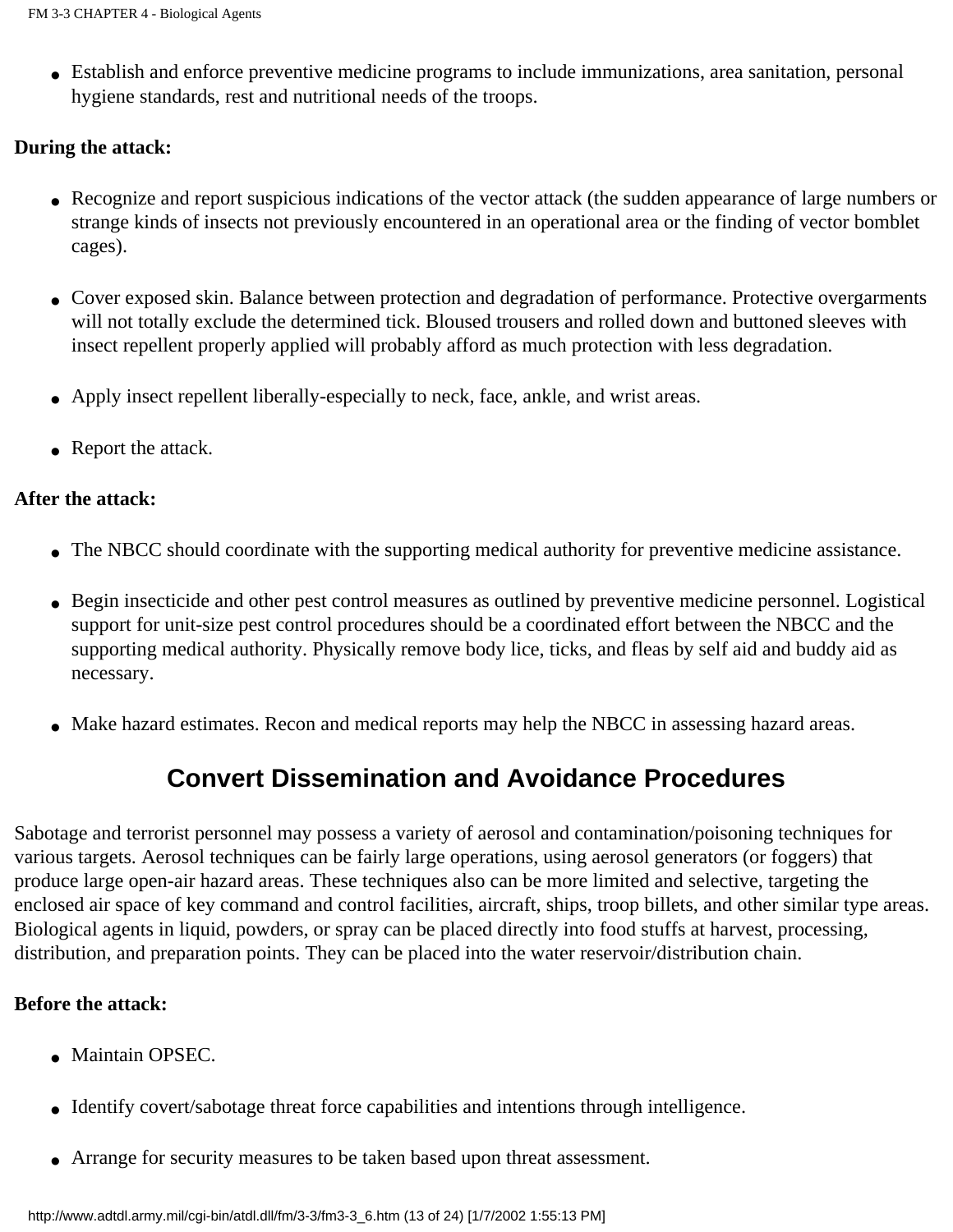- Identify alternate supply sources for those high-risk items.
- Instruct troops to be alert to dissemination devices or signs of covert tampering as intelligence dictates.
- Establish and enforce preventive medicine programs to include immunizations, area sanitation, personal hygiene standards, and rest and nutrition needs of the troops.

#### **(NOTE: Based on intelligence, protection of food and water may prevent successful employment of a specific biological agent.)**

#### **During the attack:**

- Report the observation of an attack, the apprehension of enemy agent(s) engaged in such activity, or the finding of signs and indications of covert attacks.
- Initiate personnel and collective protection. For maximum protection and the lowest risk of incurring casualties, soldiers should maintain this protective posture for at least 4 hours.

#### **After the attack:**

- Warn personnel downstream, downwind, and/or down supply lines. The NBCC will do so based on at-hand medical and intelligence information and analysis of NBC 1 Reports.
- In conjunction with the veterinary and surgeon general initiate disposal and replacement of food, water, and other supplies. The NBCC can coordinate inspections and medically approved replenishment sources. Actions involving disposal of major quantities of food must be coordinated with the supporting veterinary personnel. Actions involving disposal of major quantities of other nonmedical supplies should be coordinated with the NBCC.
- Initiate sampling based on knowledge, consent, and special sampling requirements of the NBCC. If a BW attack is suspected, wash surfaces with at least a 5% solution of bleach. Bleach is a very effective form of decontamination for most BW agents.

## **Warning and Reporting**

Determining that a biological attack has occurred will pose considerable difficulties for soldiers. There are the usual indicators of CB attack, such as low flying aircraft spraying mists or fogs, munitions with little or no explosive effect, or ground generators spraying a fog or mist, all during the "windows of vulnerability". But even if fortunate enough to observe the attack, the field soldier will not be able to distinguish a biological attack from a chemical attack.

The NBCWRS is used to report biological attacks. However, the number of potential agents, the various dissemination methods and techniques, and the lack of automated detection and identification devices have thwarted an all-encompassing simplified biological hazard prediction. So, the use of the NBCWRS will be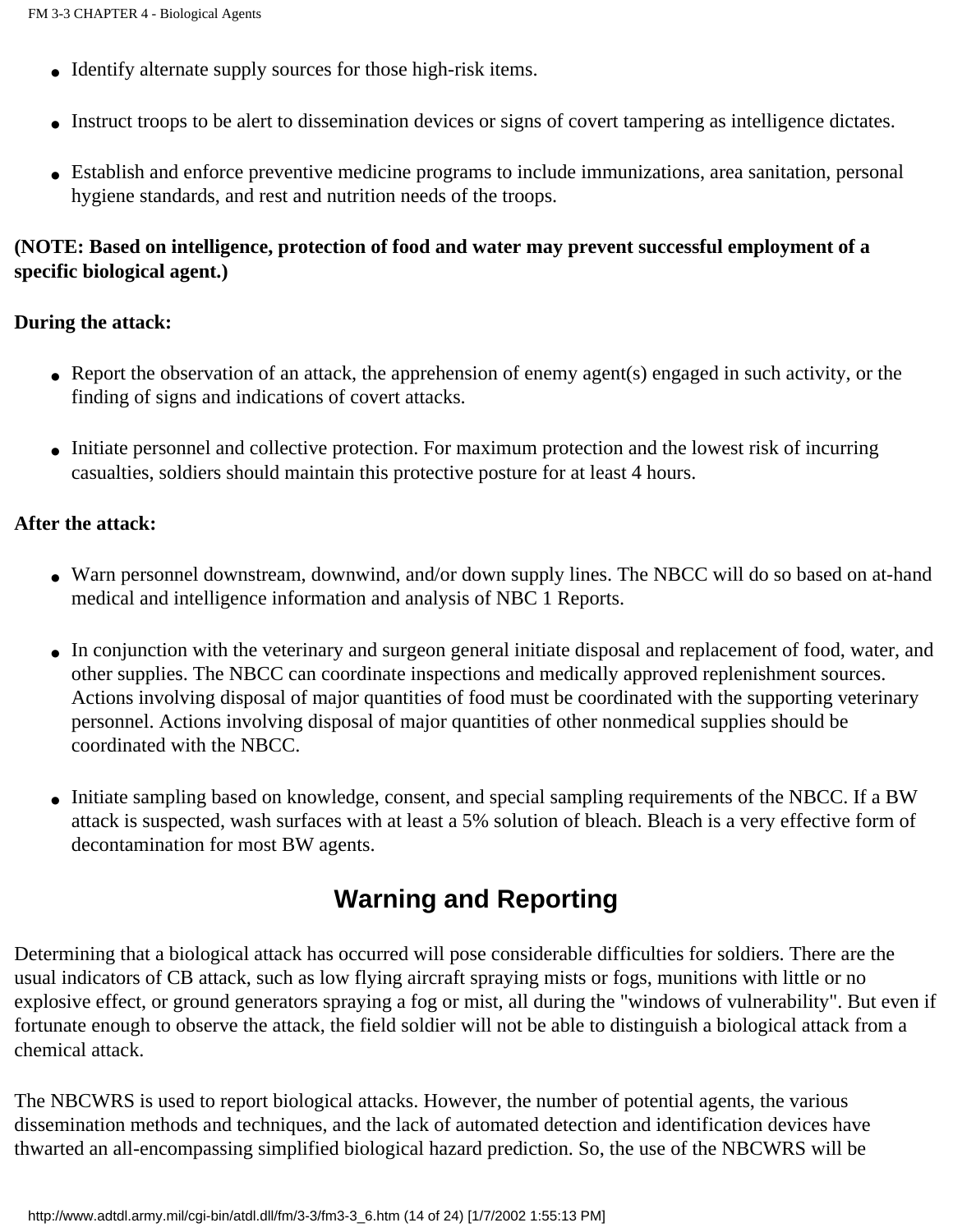extremely limited. Until intelligence and prior experience come into play, it is unlikely that biological reports will go past the NBC 3 Report.

Observed attacks will be transmitted (most likely) by the NBCC as an NBC 1 Chemical Report, agent unknown or NBC 1 Suspected Biological Report. Upon receipt of the initial NBC 1 Report, the NBCC will send an NBC 3 Chemical Report.

Reports from units in the immediate attack area will help determine the nature of the attack. The observation of two events in the attack may indicate a biological rather than a chemical attack. An attack that has no apparent immediate effect on birds, animals, insects, or unprotected personnel could indicate a pathogen attack or delayed action toxin especially if the attack occurs during the "window of vulnerability". Observation of immediate effects coupled with a lack of detection/identification of a chemical agent could indicate a rapid-acting toxin attack. This information should be transmitted on a follow-up NBC 1 Report. The observations should be reported on line Zulu Bravo. The report is then sent to all units in the division/corps operational area as an NBC 3 Suspected Biological Report. In order to send an NBC 3 Suspected Biological Report, the NBCC will have to analyze the nature of the attack as well as other information available. Presume that a biological attack has occurred based on the following factors:

- Analysis of NBC 1 Chemical Follow-up Reports.
- Analysis of intelligence data regarding enemy capabilities, tactics, and activities.
- If attack occurs during the "window of vulnerability".
- Analysis of preliminary laboratory examinations or completed reports from past attacks

#### **(NOTE: Complete agent identification may take days or longer).**

- Recognition of a pattern of established warfare.
- Analysis of samples
- Onset of symptoms related to biological agents

Units use NBC 3 Suspected Biological Reports as battlefield intelligence. With knowledge of the biological agent aerosol cloud characteristics, units can approximate the area in relation to the simplified downwind hazard prediction of a chemical agent. [Figure 4-3](http://www.adtdl.army.mil/cgi-bin/atdl.dll/fm/3-3/fm330055.gif) and [4-3a](http://www.adtdl.army.mil/cgi-bin/atdl.dll/fm/3-3/fm330056.gif) depict a flow chart for the agent identification as it pertains to biological attacks. Figure 4-3 represents the role of field units (Bn and below). The process begins with the observation of a suspicious attack. If the unit is unable to immediately identify the agent they will then generate an NBC 1 Agent Unknown Report (circle A, [Figure 4-3\)](http://www.adtdl.army.mil/cgi-bin/atdl.dll/fm/3-3/fm330055.gif). The NBC 1 Report is forwarded to the NBCC (circle A, [Figure 4-3a\)](http://www.adtdl.army.mil/cgi-bin/atdl.dll/fm/3-3/fm330056.gif) and an NBC 3 is generated assuming an unknown chemical attack. This NBC 3 is transmitted back to the field unit (circle D, Figure  $4-3a$ ). The unit will receive the NBC 3 Report (circle D, Figure  $4-3$ ) and take the appropriate defensive measures. The field unit will continue to attempt to identify the agent and will send an NBC 1 follow up Report based on its findings for either a known or unknown agent (circles B, [Figure 4-3\)](http://www.adtdl.army.mil/cgi-bin/atdl.dll/fm/3-3/fm330055.gif). The NBCC will process the NBC 1 follow up Reports (circle B, [Figure 4-3a\)](http://www.adtdl.army.mil/cgi-bin/atdl.dll/fm/3-3/fm330056.gif) and evaluate the data. If a biological attack is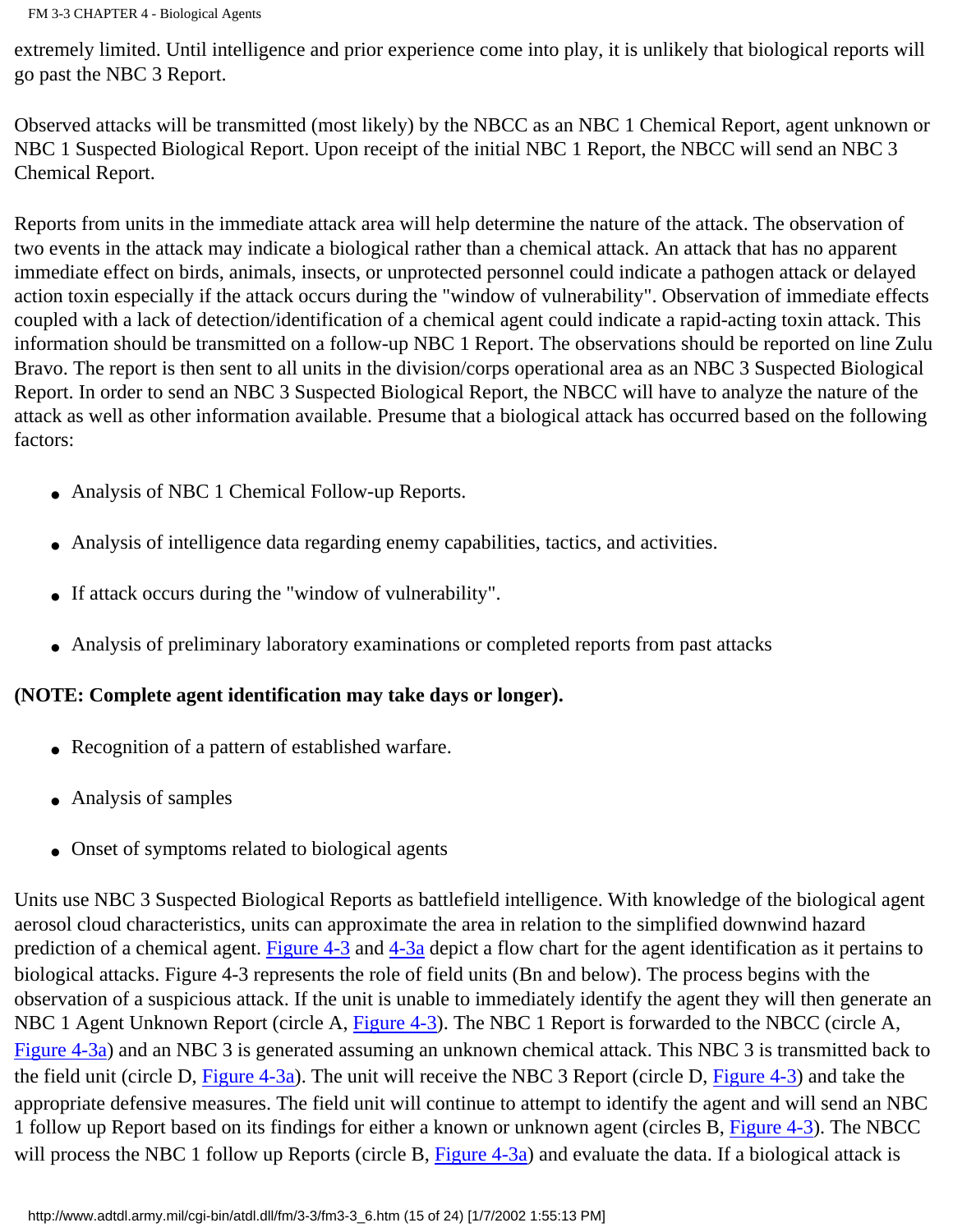FM 3-3 CHAPTER 4 - Biological Agents

suspected the NBCC will issue an NBC 3 Suspected Biological Report (circle D, [Figure 4-3a\)](http://www.adtdl.army.mil/cgi-bin/atdl.dll/fm/3-3/fm330056.gif). The affected unit will take the appropriate defensive measures (circle D,  $Figure 4-3a$ ) and plan and conduct sampling operations IAW unit SOP (circle C, [Figure 4-3\)](http://www.adtdl.army.mil/cgi-bin/atdl.dll/fm/3-3/fm330055.gif). Sampling should be conducted by trained personnel, usually chemical infrastructure personnel trained in sampling techniques.

After a unit (Bn or lower) receives an NBC 3 Suspected Biological Report from higher, they may be directed to perform a sampling operation. The unit will report its data in an NBC 4 format with line Hotel specifying that the agent is unknown. Once the higher headquarters receives confirmation of the samples contents they will transmit an NBC 5 based on the previous data from the submitted NBC 4's. The final NBC report is the NBC 6 Biological Report. It is a narrative description of biological attacks that have occurred in the reporting units' area of operation. It is written at the battalion level or above. The NBC 6 Biological Report contains as much information as possible about the attacks. It is submitted only when requested and is sent hard copy. [Figure 4-4](http://www.adtdl.army.mil/cgi-bin/atdl.dll/fm/3-3/fm330057.gif) shows examples of biological reports.

In some cases the NBCWRS may have to be modified for a biological attack. This will occur when:

- The "windows of vulnerability" are present for the optimum weather conditions.
- Observation of suspicious activity by the enemy (e.g., low flying aircraft or generators emitting a vapor or powder substance).
- Area sampling teams, equipped with air samplers and Elisa tickets as outlined in [Chapter 5](#page-98-0), in pre-planned positions obtain a positive sample or test for a biological agent.
- When the conditions occur, the area sampling team will prepare an NBC 6 Suspected Biological Report and send the report to the NBCC. The sample is evacuated for laboratory analysis. The NBCC will:
- Plot the sampling teams position on the situation map.
- Prepare and disseminate an NBC 3 Suspected Biological Report.
- After laboratory analysis confirms that the sample taken is a biological agent, the NBCC will determine the pattern of deposition and decay rate for the agent. This may be accomplished by receiving other sampling reports within the area, developing a pattern based on information gathered from medical or intelligence sources, or by the simplified techniques for downwind hazard prediction outlined in this chapter. Once this area of deposition is defined by the NBCC, the NBCC will prepare and disseminate an NBC 5 Biological Report.

# **Principles of Hazard Prediction**

When a chemical or biological agent is employed as an aerosol, there will be an initial, lethal concentration of agent in the area employed. The agent will form a cloud that will be carried downwind, spreading at a 30 degree angle to either side of the wind direction. The wind will then carry the agent and dissipate it. The length of the cloud is approximately 1/3 of the total distance traveled. As the cloud increases in width and length, the actual exposure hazard will increase, because although the concentration of the cloud has decreased the exposure time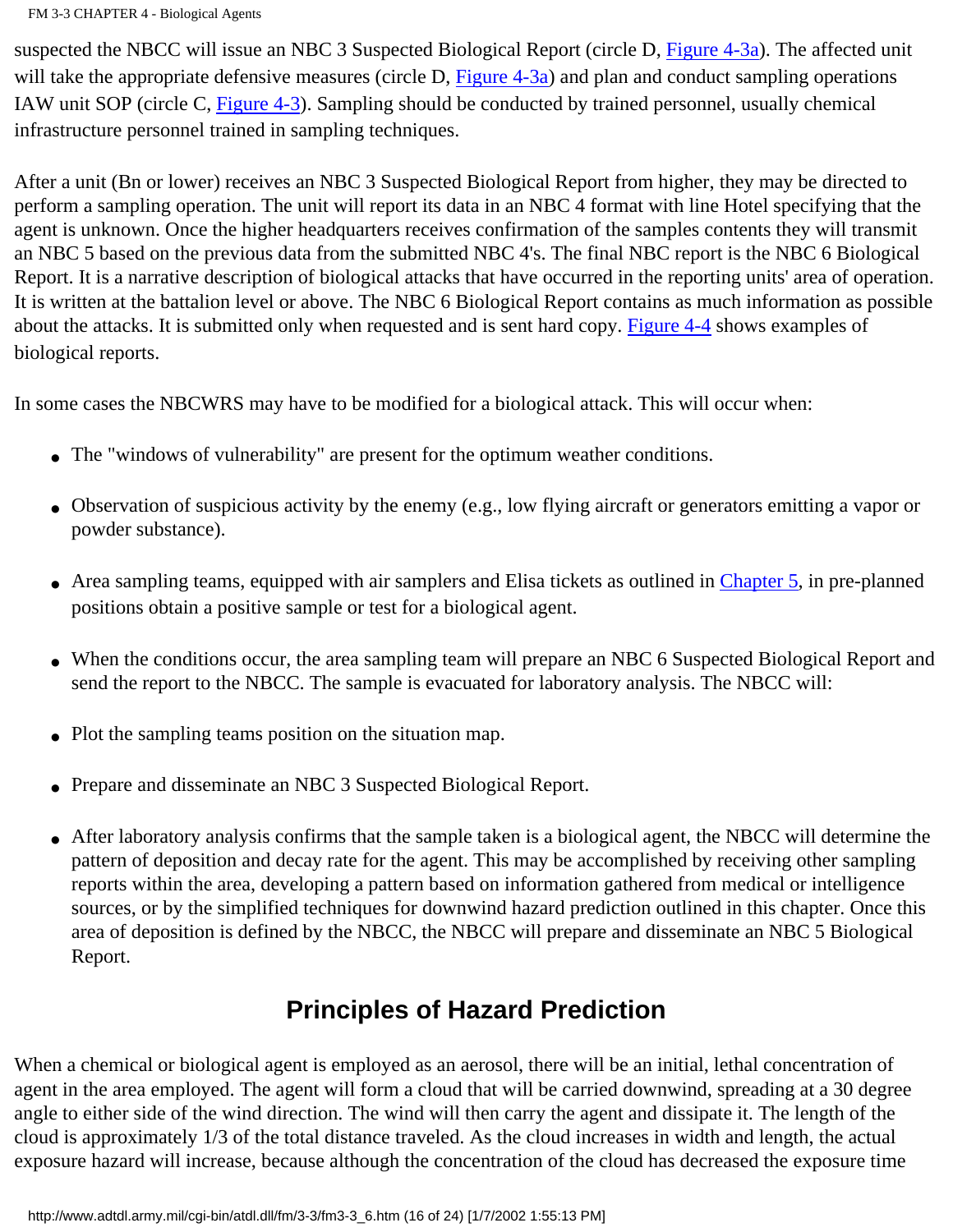FM 3-3 CHAPTER 4 - Biological Agents

will be greater due to the increased size of the cloud. Therefore troops will be exposed to a lower concentration of agent, but for a longer period of time. The cloud is expected to produce at least a 20% casualty rate for exposed, unprotected troops in Zone I. In time, the cloud dissipates (and the agent degrades) to the point at which it can no longer produce casualties. In Zone II, the casualty rate for exposed, unprotected troops is less than 20%, but greater than 1-3%. Beyond Zone II, less than 1-2% of exposed troops are expected to be casualties. There are three questions of tactical importance to both commanders and troops in the field:

[Figure 4-3.](http://www.adtdl.army.mil/cgi-bin/atdl.dll/fm/3-3/fm330055.gif) Flow chart for biological attack identification Part 2. Role of NBC center.

[Figure 4-3a.](http://www.adtdl.army.mil/cgi-bin/atdl.dll/fm/3-3/fm330056.gif) Flow chart for biological attack identification Part 2. Role of NBC center.

[Figure 4-4.](http://www.adtdl.army.mil/cgi-bin/atdl.dll/fm/3-3/fm330057.gif) Examples of biological reports.

1. Will personnel be exposed? A prediction of this is Zone I and II areas defined by the SBDWHP.

2. At what time will troops be first exposed to the agent? This can be found from the cloud arrival time (CAT), the time when the aerosol cloud will first reach a unit. CAT is calculated by:

```
CAT = cloud arrival time
TOA = time of attack
CAT = TOA + Distance (km) from attack area 
             ------------------------------
             windspeed (kmph)]
```
3. How long will troops in the area be exposed? This can be found from the cloud exposure time (CET), the total time that a unit will be within the cloud. CET is calculated by:

CET = cloud exposure time (in hours) CET = distance (km) from attack area ------------------------------ 3 x windspeed (kmph)]

# **Simplified Downwind Hazard Prediction for Biological Agents (SBDWHP)**

Downwind hazard prediction for biological agents is very similar to the procedure for chemical agents. The resulting prediction provides a minimum estimate of the danger zones for biological agents in general. After employment, actual sampling by trained personnel will produce a better indication of the areas affected.

Indications of a biological attack: You should suspect a biological attack when 1) there are indications of a chemical attack, but no effects, and 2) a presumed chemical attack has occurred, but the agent has not been identified. In the first case, soldiers would observe such enemy activities as low flying aircraft or generators spraying mists or fogs, or munitions detonating with little or no explosive effect. There would be no symptoms of a chemical attack, however. In the second situation, there would be the effects of a chemical attack such as casualties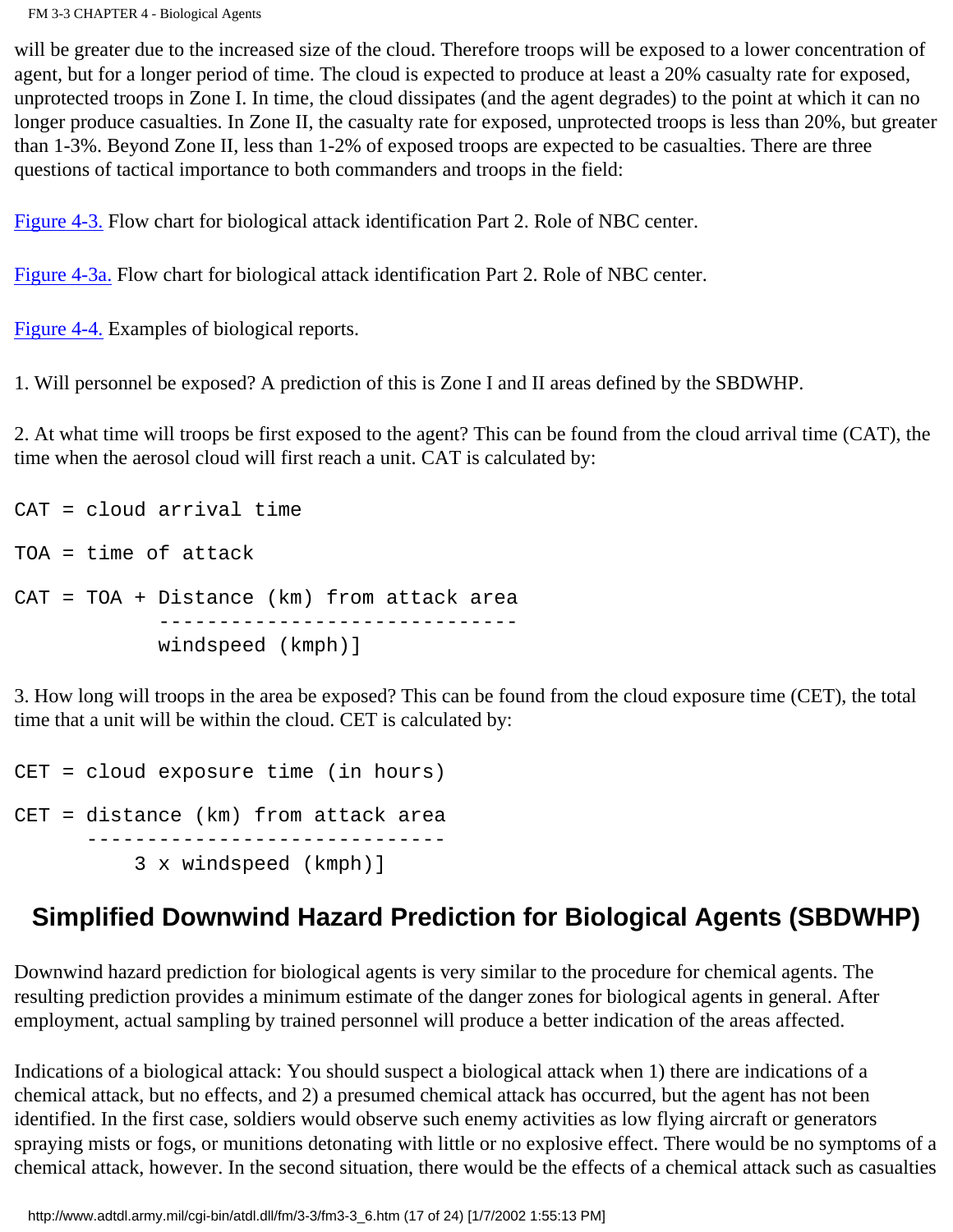among unprotected troops, but the agent cannot be identified with standard detection equipment.

In both cases described the unit observing the attack will submit an NBC 1 Chemical Report, agent unknown, to the NBCC. Soil, liquid, and surface samples should be collected and sent to servicing identification laboratories as quickly as possible, when directed by the NBCC.

Upon receipt of the initial NBC 1 Chemical Reports, the NBCC will issue an NBC 3 Chemical Report to alert units in the immediate downwind hazard area. The NBC 3 Chemical Report equates to approximately 50 % of the Zone I of the Simplified Biological Downwind Hazard Prediction (SBDWHP). This warning will be adequate for the first 1 to 5 hours (dependent on windspeed); the units in the remainder of Zone I and Zone II of the biological hazard will need to receive an NBC 3 Biological Report for adequate warning.

The hazard area prediction will be less reliable as the distance and time from the point of attack increases. (If the wind changes, follow the same procedures for recalculation as for chemical hazard prediction.

Units in the downwind hazard area will not be able to detect arrival of the aerosol cloud. Thus, no NBC 4 Biological Reports will be generated. Downwind units should collect soil, liquid and surface samples at various times following calculated cloud time arrival, as directed by the NBCC. These samples will be handled through the technical intelligence chain. This will allow determination as to where the downwind hazards actually occurred.

Due to the infectious nature of pathogens, close co-operation and coordination between medical and maneuver units will be required to limit and control the effects of biological attacks. Biological agents could be reaerosolized by vehicle traffic, etc., in the downwind hazard area, especially Zone I.

### **Hazard Prediction**

Three kinds of Biological attacks will be discussed.

a. Type A Case a: a point-source attack (ex: aerosol generator, bomb) or an area attack (as in artillery or bomblet attack). This type of attack is also used for toxins.

b. Type A Case b: a spray-line.

c. Type B: A large liquid drop/ground contaminating attack.

The following information is required:

- NBC 1 Chemical (Initial report will indicate unknown chemical)
- Chemical Downwind Message
- Beginning Morning Nautical Twilight (BMNT)

#### **Cloud Duration of the Greatest Effects (Zone 1)**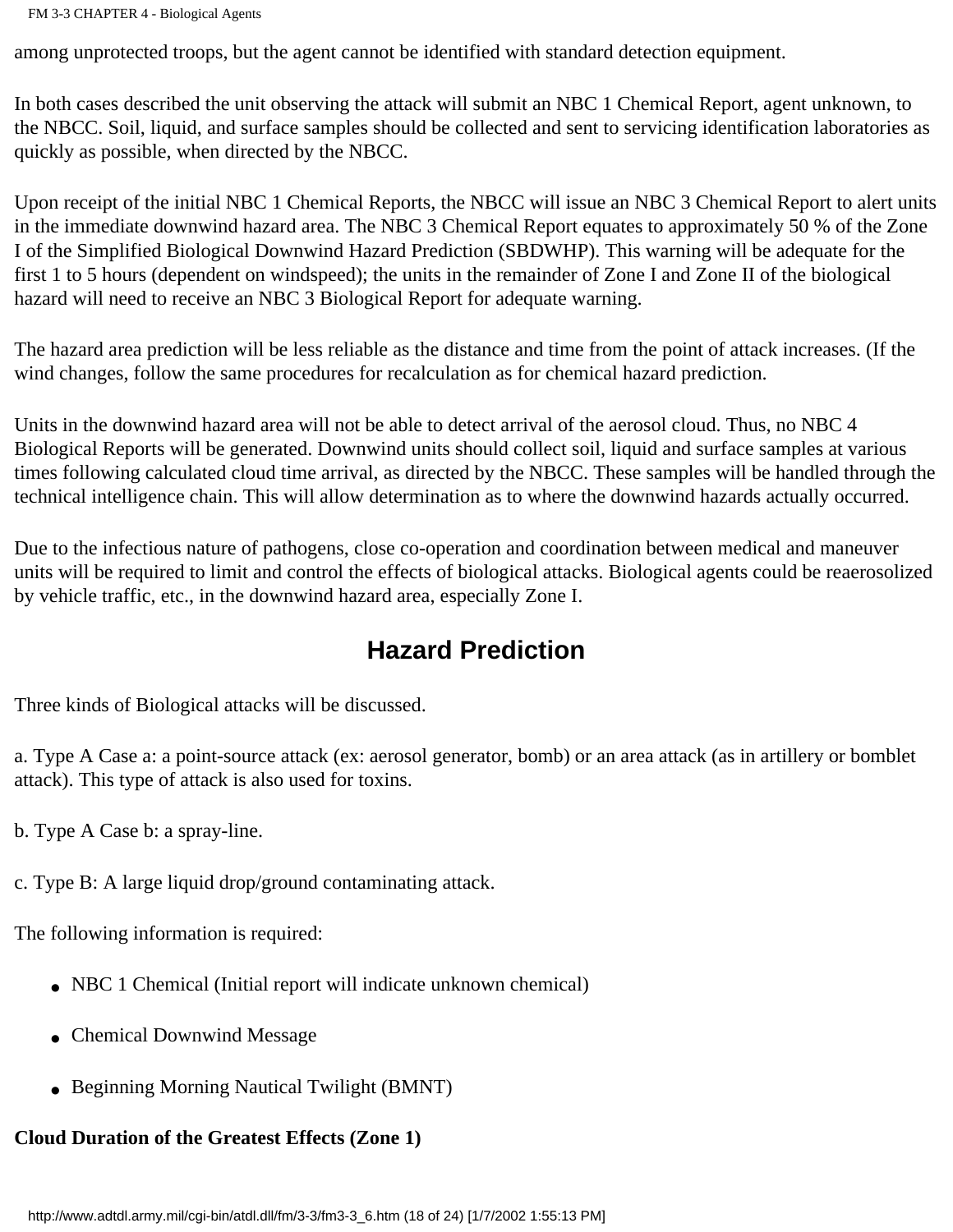FM 3-3 CHAPTER 4 - Biological Agents

**Engineered/Hardened Pathogens 8 hours** Nonhardened Pathogens **# of hours from time of attack to BMNT + 2 hours. MAX 8 hours. Toxins 8 hours**

Type A Case a (Point Source Attack and Toxins)

All attacks that occur during daytime and all toxin attacks will be presumed to have a cloud duration of the greatest effects of 8 hours. Only for night attack is it necessary to compute this duration.

The 8 hour maximum for cloud duration is based upon agent decay by environmental conditions, particle fall and cloud dissipation. The actual effectiveness to minimum hazard levels may extend to as much as 32 hours. [Four times (4X) the cloud duration of greatest effects.]

1. Derive the location of the attack from NBC 1 Chemical Report and plot the location on a map or template.

2. Draw a 1 km circle around the point of attack.

3. Determine the maximum Downwind hazard (MDWHD)

MDWHD = 4 x Windspeed (kmph) X Cloud Duration\* of greatest effects (Zone I)

\* = The cloud duration is a measure of the length of time a biological agent is likely to remain effective and aerosolized in the environment.

4. Draw a line from the point of attack along the representative downwind direction, equal in length to the MDWHD [\(example #4,](http://www.adtdl.army.mil/cgi-bin/atdl.dll/fm/3-3/fm330058.gif) step 4)

5. Draw a line perpendicular to the representative wind direction, intersecting the point of the MDWHD ([example](http://www.adtdl.army.mil/cgi-bin/atdl.dll/fm/3-3/fm330058.gif) [#4](http://www.adtdl.army.mil/cgi-bin/atdl.dll/fm/3-3/fm330058.gif), step 4).

6. Extend the line along the representative wind direction for a distance twice the radius of the circle around the attack area from GZ in the direction behind the attack area [\(example #4,](http://www.adtdl.army.mil/cgi-bin/atdl.dll/fm/3-3/fm330058.gif) step 5).

7. From the rear endpoint of the representative wind direction line, draw two lines that intersect this point, are tangent to the attack area circle, and intersect the line of MDWHD ([example #4](http://www.adtdl.army.mil/cgi-bin/atdl.dll/fm/3-3/fm330059.gif), step 6).

8. Erase the area behind the attack area circle. The remaining area constitutes the Zones I & II hazard area. The points shown on the diagram define the hazard area. Indicate these points on line PA of the NBC 3 Report.

9. Divide the MDWHD by 4. Plot this distance along the representative wind direction line. Draw a line perpendicular to the representative wind direction and which intersects both tangent lines at this point. The area within this smaller plot is the Zone I hazard area [\(example #4](http://www.adtdl.army.mil/cgi-bin/atdl.dll/fm/3-3/fm330058.gif), completed diagram).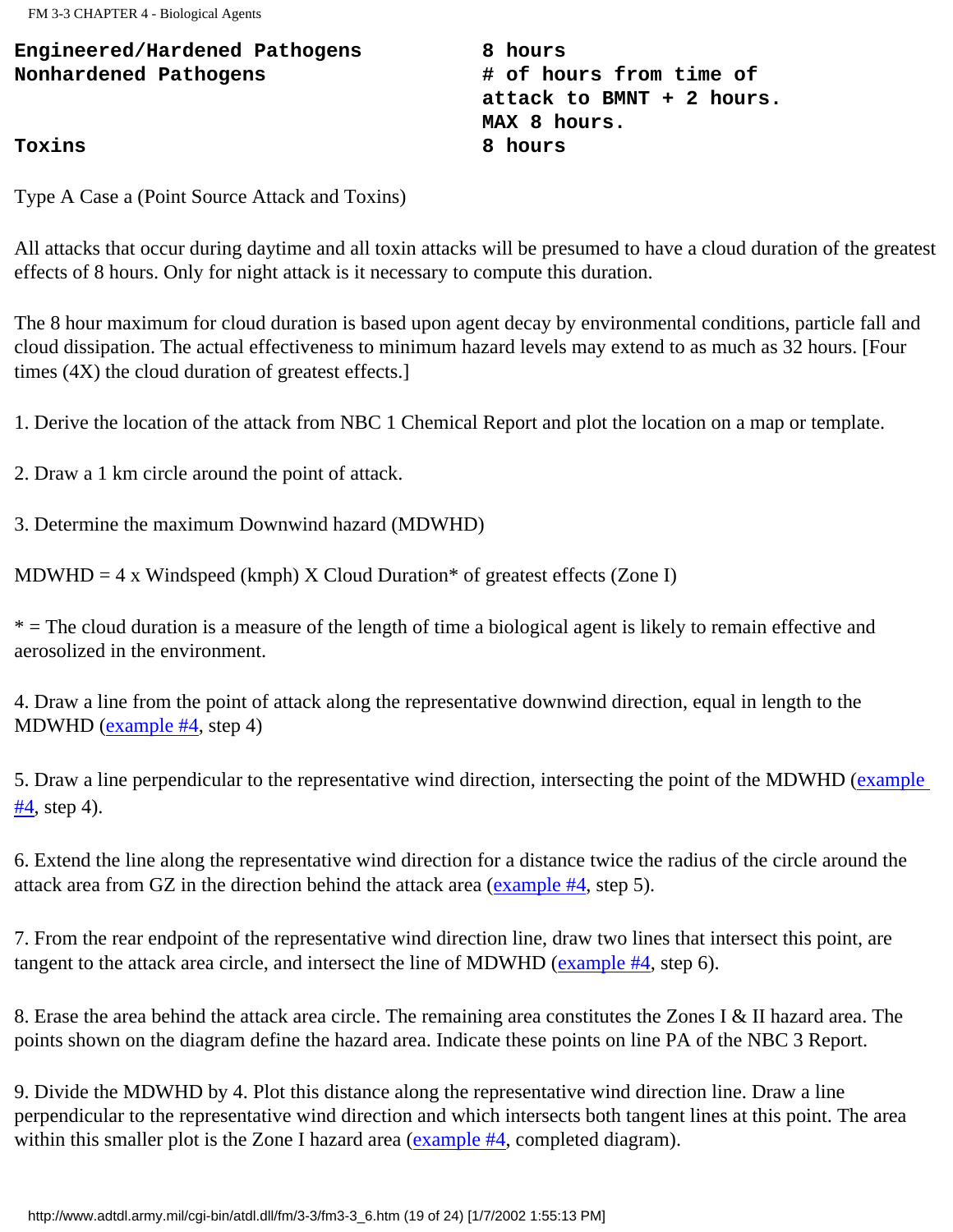```
FM 3-3 CHAPTER 4 - Biological Agents
```
Example of full downwind hazard prediction (see diagrams for step by step solution).

10. Report the two points at which the Zone I hazard line intersects the tangent lines on line ZB of the NBC 3 Biological Report.

Examples of MDWH computations:

```
 Example 1: Time of attack: 0130
             BMNT: 0430
             wind direction: 150 grid
             windspeed: 15 Km/Hr
            cloud duration = 5 hrs MDWHD = 4 \times 15 \times 5 = 300 Km
            (3 hours from time of attack to BMNT + 2 = 5 hours)
 Example 2: Time of attack: 1130
             BMNT: 0600
             wind direction: 75 grid
             windspeed: 10 Kmph
            MDWHD = 4 \times 10 \times 8 = 320 Km
            (6.5 hours from time of attack to BMNT + 2 = 8.5; which
             cannot exceed 8 hours)
 Example 3: Time of attack: 0430 (Toxin presumptive identification)
             BMNT: 0530
             windspeed: 12 Kmph
             wind direction: 60 deg grid
            MDWHD = 4 \times 12 \times 8 = 384 Km
             (All toxin attacks have cloud duration of greatest effect
             of 8 hours)
Example 4: Time of attack: 0330
             BMNT: 0530
             windspeed: 13 Kmph
             wind direction: 90 deg grid
            MDWHD = 4 \times 13 \times 4 = 208 Km
            (2 hours from time of attack to BMNT + 2 hours = 4)
```
#### **Type A Case a (area attack)**

1. Derive the location of the attack from NBC 1 Chemical Report and plot it on the map.

2. Plot a circle with a radius of 1 Km, unless the attack area radius is known to be more than 1 Km. If the attack area is known to be greater than 1 Km, then plot a circle with a radius equal to the radius of the attack area around the center of the attack area. The circle must have a minimum radius of 1 Km.

3. All subsequent procedures are exactly as outlined in Type A Case a point source sample. (See diagrams for step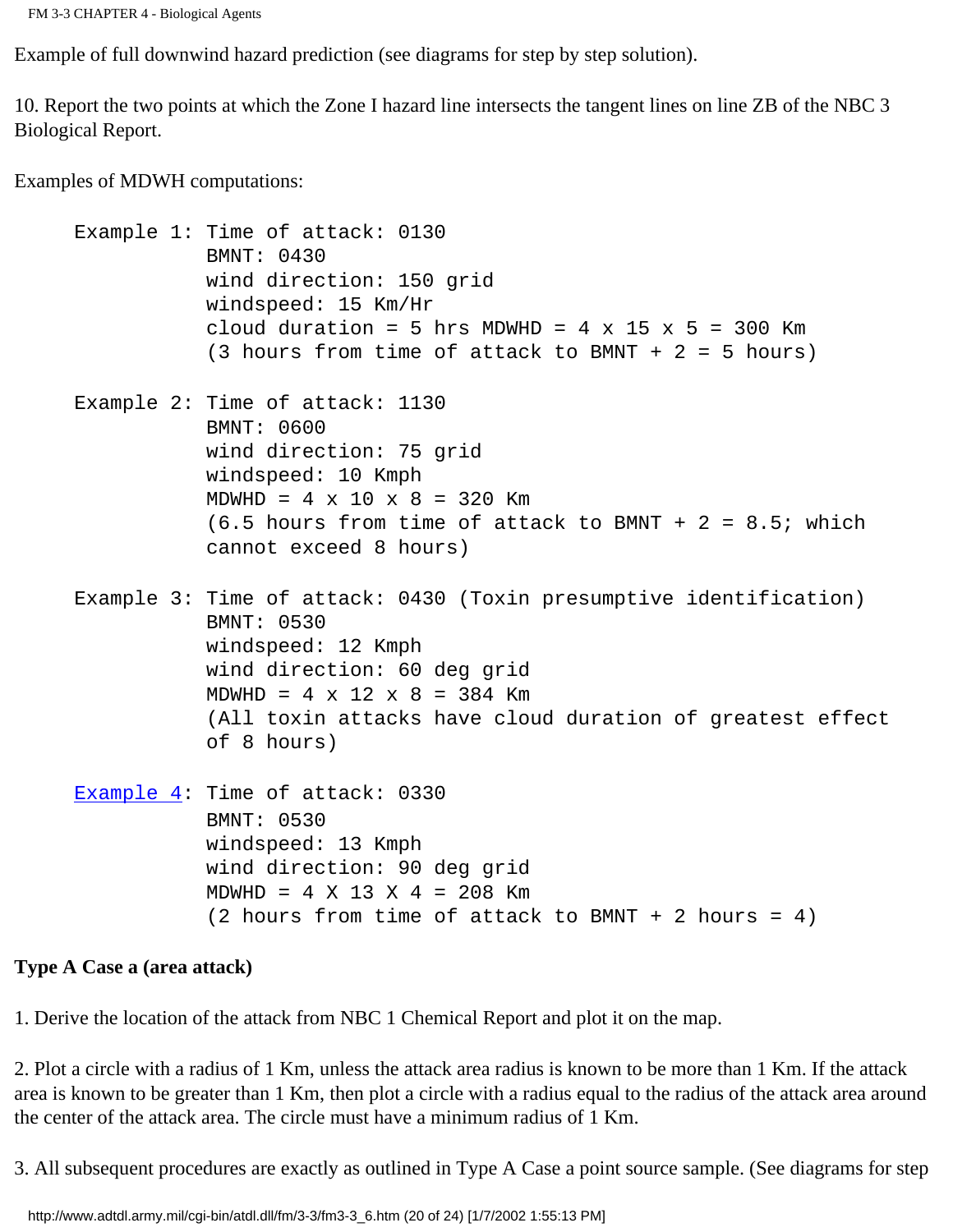FM 3-3 CHAPTER 4 - Biological Agents

by step solution).

```
 Example 5: Time of attack: 2230
             BMNT: 0700
             windspeed: 15 Kmph
             wind direction: 60 deg grid
            MDWHD = 4 \times 15 \times 8 = 480 Km
              (maximum 8 hours BMNT)
```
#### **Type A Case b (linear spray)**

1. Derive the location of the attack area from NBC 1 Chemical Report. (A number of reports may need to be evaluated). Plot the attack area or spray line on the map. Draw a line through the attack area from the start point to the end point (example  $#6$ , step 1).

2. Draw a 1 Km circle around the beginning point and endpoint of the spray line [\(example #6,](http://www.adtdl.army.mil/cgi-bin/atdl.dll/fm/3-3/fm330063.gif) step 2).

3. Determine the MDWHD, as in Case a.

4. From each endpoint of the sprayline, draw a line equal in length to the MDWHD along the representative downwind direction ([example #6](http://www.adtdl.army.mil/cgi-bin/atdl.dll/fm/3-3/fm330064.gif), step 3).

[Figure 4-4a.](http://www.adtdl.army.mil/cgi-bin/atdl.dll/fm/3-3/fm330058.gif) Example 4.

[Figure 4-4b.](http://www.adtdl.army.mil/cgi-bin/atdl.dll/fm/3-3/fm330059.gif) Example 5.

5. Draw a perpendicular line intersecting the MDWHD point on the representative wind direction line drawn from the attack area endpoint furthest downwind. (This is the line of Maximum Downwind Hazard - [example #6,](http://www.adtdl.army.mil/cgi-bin/atdl.dll/fm/3-3/fm330064.gif) step 4).

6. Extend each representative wind direction line 2 km behind each endpoint of the spray line [\(example #6,](http://www.adtdl.army.mil/cgi-bin/atdl.dll/fm/3-3/fm330065.gif) step 5).

7. Draw a line from each point 2 Km behind the endpoints tangent to the outer side of each circle, until it intersects the MDWHD line (example  $#6$ , step 6).

8. Draw a line tangent to the rear of both attack circles. Erase any area behind the attack circles. This figure encompasses the Zone II hazard area. Report the points delineating this area. (See figure on line PA of NBC 3 Reports ([example #6](http://www.adtdl.army.mil/cgi-bin/atdl.dll/fm/3-3/fm330065.gif), step 6).

9. Divide the MDWHD by 4. Plot this distance from the attack area endpoint furthest downwind on the representative wind direction line. Draw a line perpendicular to this point which intersects both tangent lines. This smaller figure is the Zone I hazard area. Report the point of intersection with the tangent lines as Zone I on line ZB of the NBC 3 Biological Reports [\(example #6](http://www.adtdl.army.mil/cgi-bin/atdl.dll/fm/3-3/fm330065.gif), step 6).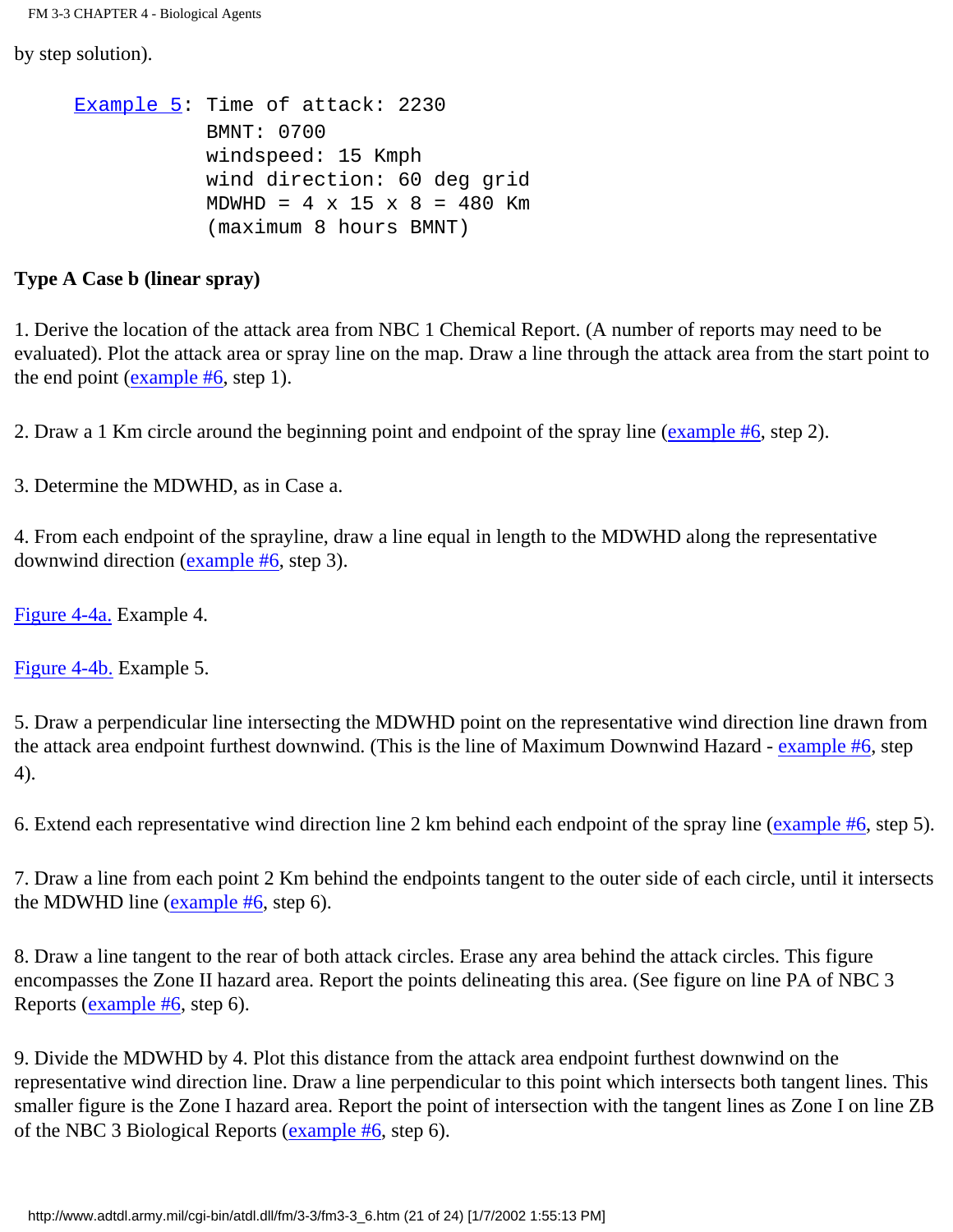```
Example 6: Time of Attack: 0930 (See diagram for step by step solution).
             BMNT: 0700
             wind speed: 12 Kmph
             wind direction: 90 deg grid
             spray length: 10 Km
            MDWHD = 4 \times 12 \times 8 = 384 Km
```
#### **Type B (Large Liquid Drop/Ground Contaminating Attack)**

1. Derive the location of the attack area from NBC 1 Chemical Report and plot it on the map.

2. Draw a circle with a radius equal to the radius of the attack area. This circle should have a minimum radius of 5 Km.

3. Report the hazard area as three digits on line PA of NBC 3 Biological Report.

### **Sampling**

Sampling aids in the identification of an agent and enhances determination of medical treatment required. Obtain a large amount of agent relatively free of interfering materials. Sampling identifies which agents were used in an attack. Identification can aid in--

- Confirming that an attack has taken place.
- Determining the proper therapy for personnel exposed to the agent.
- Estimating the possible number and type of casualties.
- Determining the time-to-casualties if time of the attack is known.
- Evaluating an enemy's biological capability.

Sampling should be conducted by trained personnel. (These are chemical infrastructure and NBC recon personnel specifically; but by prior coordination in SOPs and OPLANs, intelligence or medical technical assistance and/or specific advice could be rendered.) Trained personnel ensure uniformity, viability, safety, and accountability in sampling procedures. Sampling is not done indiscriminately, but only when an attack is indicated. Sampling operations, other than medical pathological sampling will be initiated only upon the knowledge and consent of the NBCC. Sample priorities are bulk agent and delivery systems, first; environmental (contaminated vegetation, soil, water, and clothing), second; and biomedical (patient or autopsy tissue, urine, and sputum) samples, third.

[Figure 4-4c.](http://www.adtdl.army.mil/cgi-bin/atdl.dll/fm/3-3/fm330060.gif) Example 5.

[Figure 4-4d.](http://www.adtdl.army.mil/cgi-bin/atdl.dll/fm/3-3/fm330061.gif) Example 5. (cont)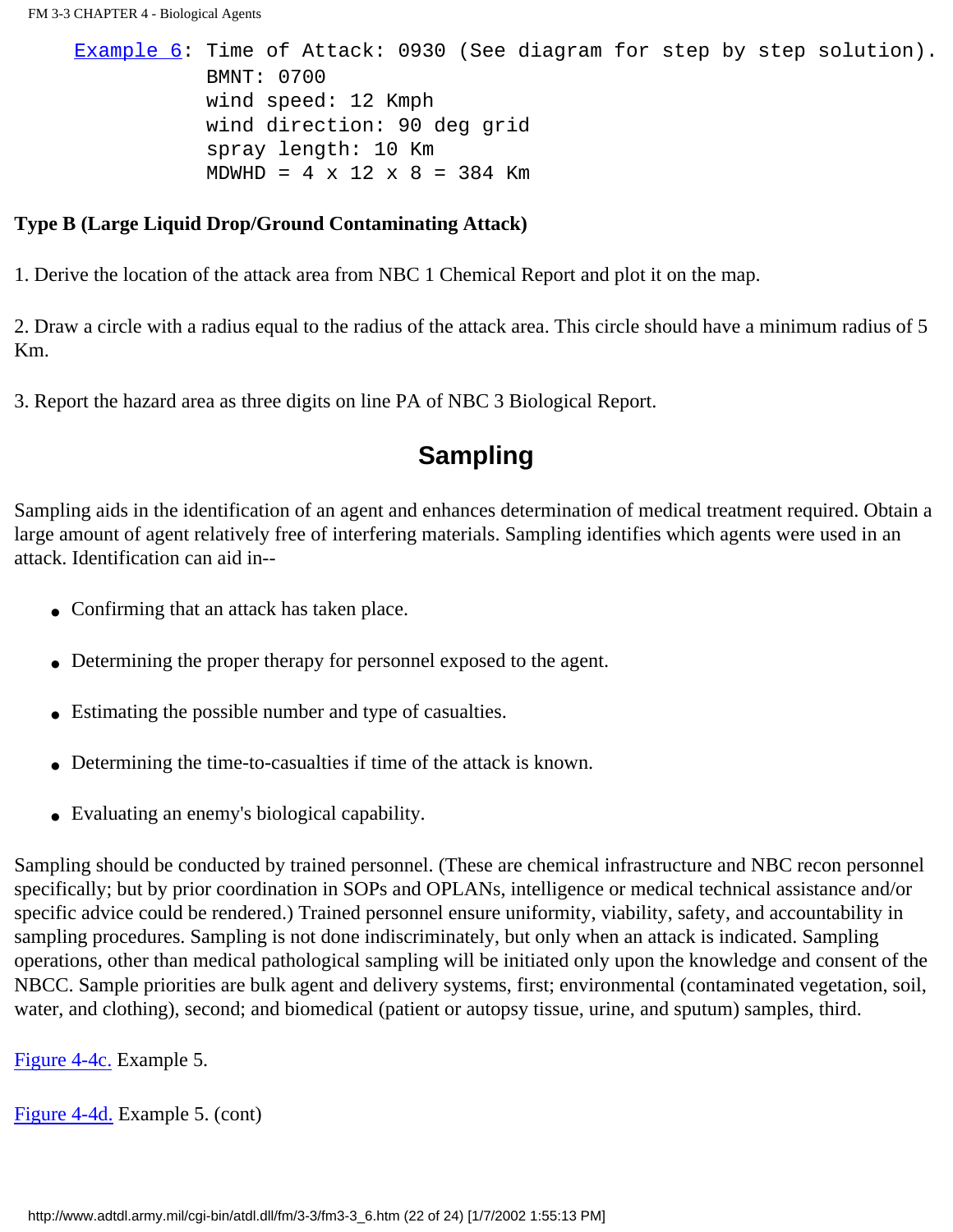FM 3-3 CHAPTER 4 - Biological Agents

[Figure 4-4e.](http://www.adtdl.army.mil/cgi-bin/atdl.dll/fm/3-3/fm330062.gif) Example 5. (cont)

[Figure 4-4f.](http://www.adtdl.army.mil/cgi-bin/atdl.dll/fm/3-3/fm330063.gif) Example 6.

[Figure 4-4g.](http://www.adtdl.army.mil/cgi-bin/atdl.dll/fm/3-3/fm330064.gif) Example 6. (cont)

[Figure 4-4h.](http://www.adtdl.army.mil/cgi-bin/atdl.dll/fm/3-3/fm330065.gif) Example 6. (cont)

The standard sampling kit is the M34 CBR agent sampling kit. This kit contains material necessary to obtain small liquid and solid samples. Directions for its use are contained in TM 3-6665-268-10. Additional sampling operation guidance is as follows:

- If the M34 kit is not available, a field expedient kit can be assembled from like materials with the help of supporting medical units.
- Hand-off points, sample couriers, special packaging and handling procedures, chain of custody, and diagnostic laboratory delivery points should be coordinated and specified in SOPs/OPLANs. Otherwise, the NBCC will have to coordinate and specify requirements between medical, intelligence, recon, and decon units not previously coordinated (along with any special requirements dictated by the situation).
- Commanders will ensure priority sample transport to diagnostic laboratories.
- Trained medics, intelligence, or chemical personnel should be utilized as sample couriers.
- A strict chain of custody must be maintained. This allows samples to be traced to their origin.
- Sample data must accompany the sample.
- All samples will be in double containers to prevent leakage during transport.

Detailed sampling techniques are further described in FM 3-19, NBC Reconnaissance.

# **Evacuation of Biological Samples**

Biological samples must be evacuated to the appropriate laboratory facilities for confirmation of a biological attack. Under normal circumstances labs will be established in the theater of operations to minimize confirmation time. CONUS Labs will also be utilized to verify the results of the theater labs. This information will then be disseminated to subordinate units to ensure that adequate protective measures are implemented for protection of both civilian and military personnel. Confirmation of an enemy biological attack will also be reported to the National Command Authority (NCA) for a decision concerning the appropriate military and diplomatic response. [Figure 4-5](http://www.adtdl.army.mil/cgi-bin/atdl.dll/fm/3-3/fm330066.gif) shows the standard chain of custody for the evacuation of biological samples.

Biological sampling and detecting on board ships follows the same format as described in this chapter except samples will be sent to the Navy Forward Laboratory for the area concerned.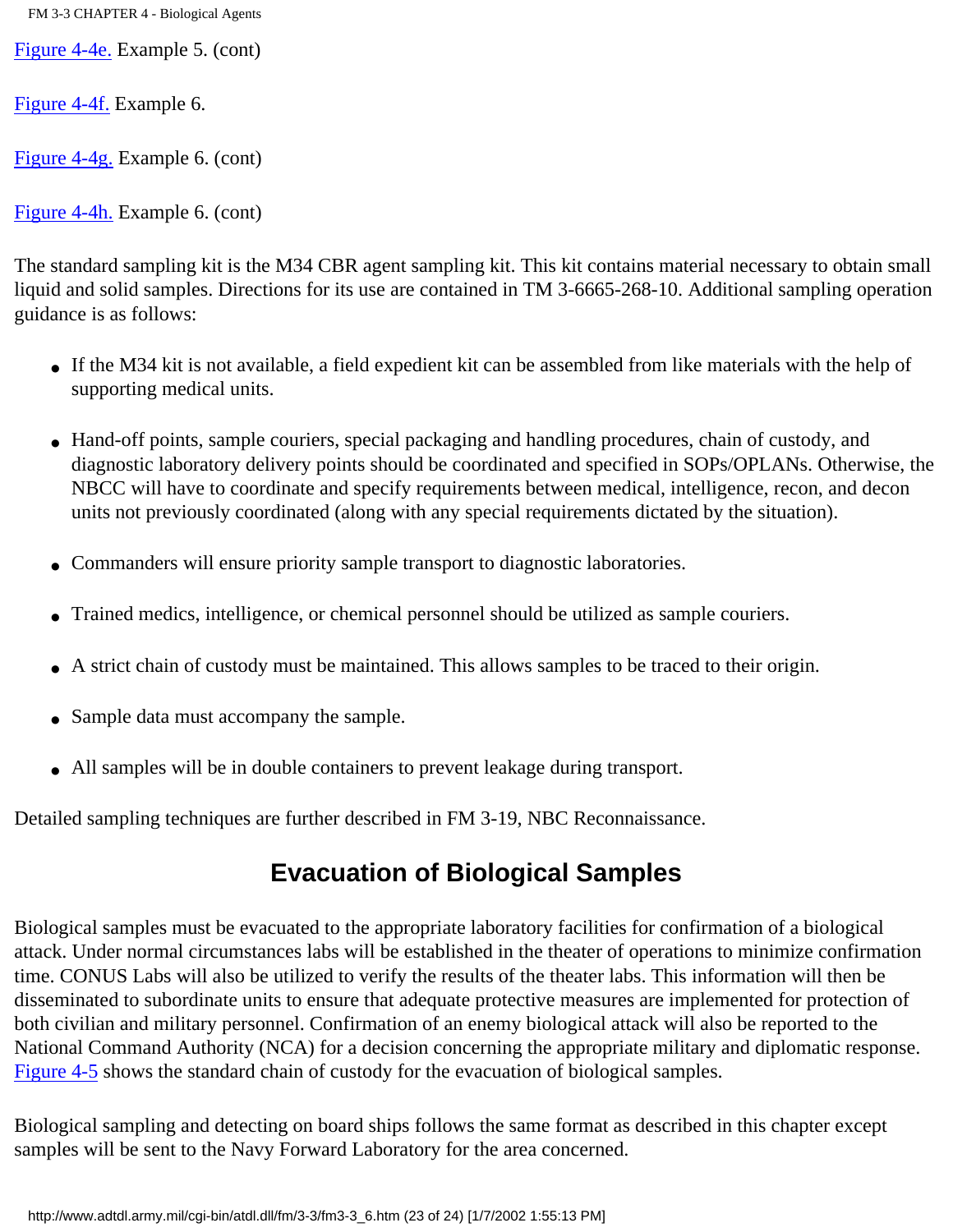[Figure 4-5.](http://www.adtdl.army.mil/cgi-bin/atdl.dll/fm/3-3/fm330066.gif) Standard Chain of Custody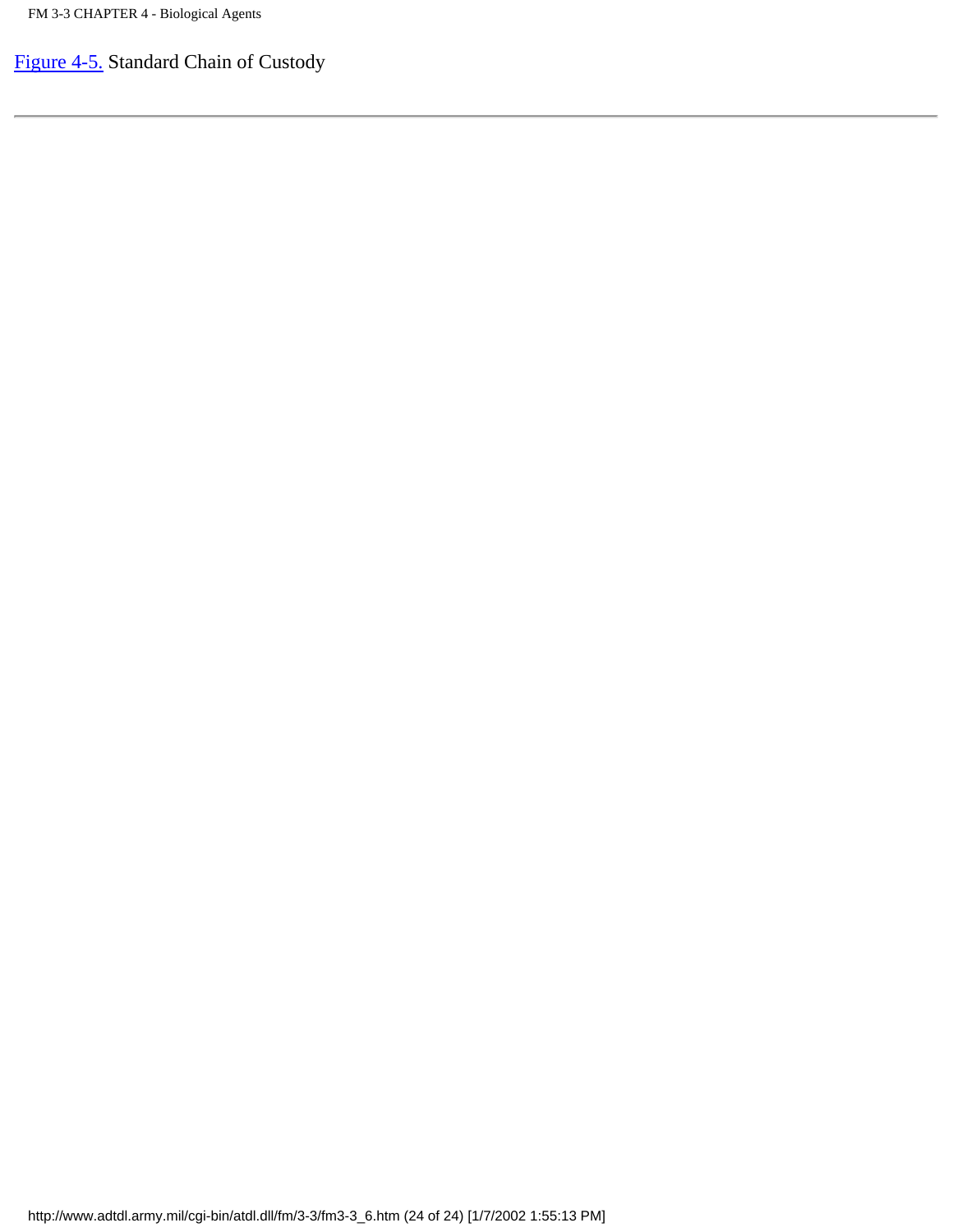

# **Chapter 5**

# <span id="page-98-0"></span>**CB Reconnaissance, Monitoring, and Survey: Planning, Conducting, Recording, and Reporting**

Chemical and Biological (CB) reconnaissance, monitoring, and survey may be divided into two main categories; chemical and biological operations.

# **Location of Chemical Agents**

Chemical downwind hazard prediction in [Chapter 3](#page-42-0) provide a means of locating probable chemical hazards. Before units can avoid chemical agents, they must know what type of agent is present and where it is located. Nonpersistent agents are present as a vapor hazard (except in and around the shell crater). Persistent agents are present as both a liquid and vapor hazard. Liquid agents are usually found in the attack area. Vapor hazards are in both the attack and hazard area.

Vapor hazards are the most difficult to predict. They may arise from an agent delivered as a vapor or from evaporation of a liquid chemical agent. The chemical downwind hazard prediction, described in [Chapter 3](#page-42-0), outlines the largest area vapor could travel. Within that prediction, there are both clean areas and areas where chemical agent vapor still linger. Although computer modeling of the terrain and weather conditions would provide a better picture of where chemical agents may go, it does not preclude sending a soldier to that specific location to verify whether or not the agent in question is there. To accomplish this, units may use the Automatic Chemical Agent Alarm (M8A1), the Chemical Agent Monitor (CAM), and the M256 Samplers/Detectors to locate vapor hazards. FM 3-4 describes in greater detail how weather and terrain affect where chemical agent vapor will exist.

The location of liquid chemical agents is much easier to predict because wind and terrain do not affect their location. It takes significant weather such as a heavy rainfall to move liquid chemical agents. They decompose through weathering; liquid agents usually will evaporate from exposed areas and collect in sheltered areas. Units use ABC M8 or M9 Detector Paper to detect liquid hazards. Recon, monitoring, and survey methods are used to locate liquid and vapor hazards.

## **Reconnaissance**

Recon is searching for chemical hazards in an area before a unit moves into or through the area. All units use reconnaissance to locate chemical hazards. CB recon techniques are similar to conventional recon techniques.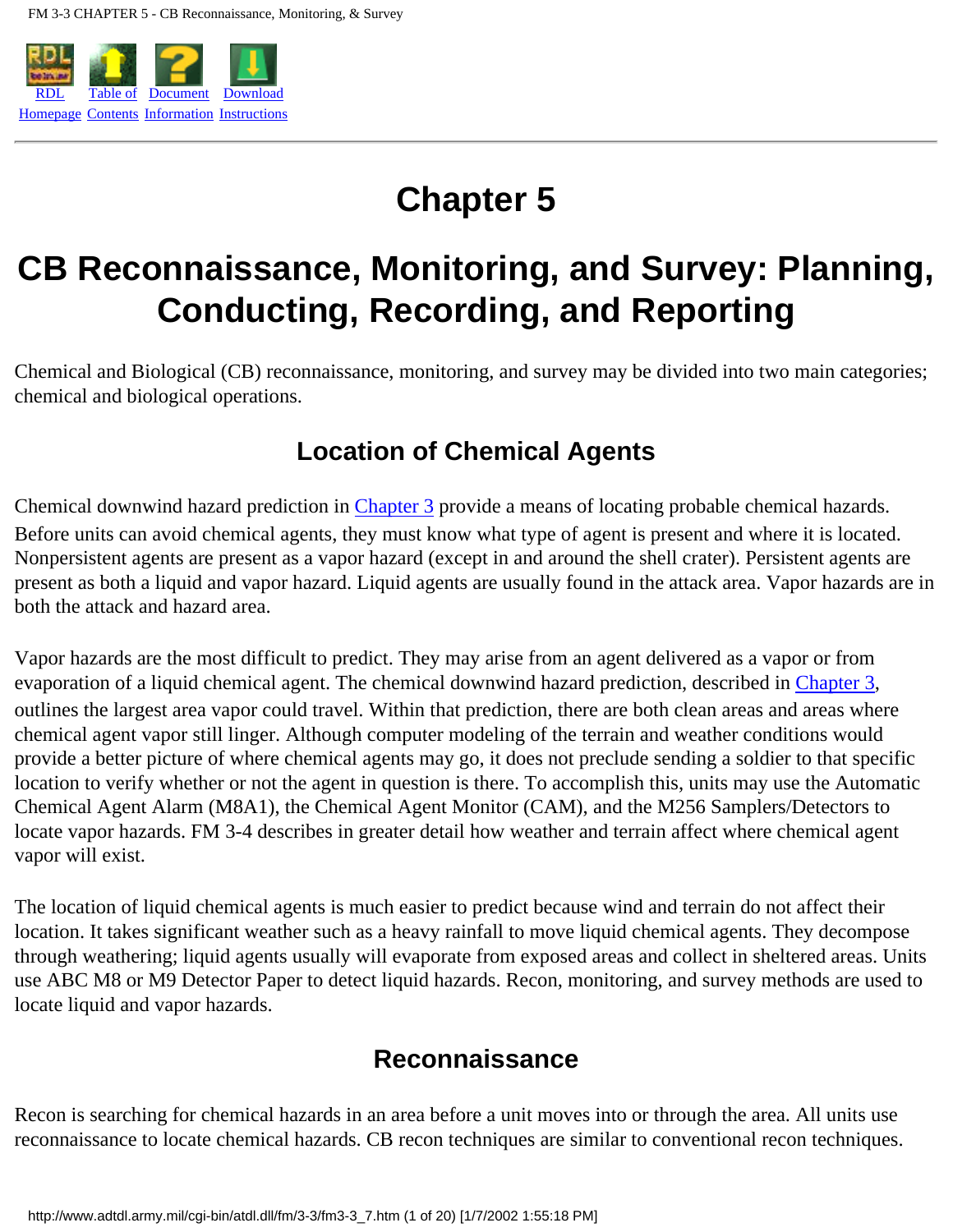Before moving into or occupying an area, units check the area for enemy activity and the presence of chemical hazards. When in a static position, units recon areas around their positions. The recon team or element may have an Automatic Chemical Agent Alarm, CAM, M256 Series Detector Kit, ABC M8 Paper, M9 Paper, M272 Water Test Kit, and M34 Sampling kit. Division recon elements may also be equipped with the M-93 NBC Reconnaissance Vehicle (FOX).

## **Procedures**

Recon procedures are the same regardless of who conducts them. The purpose of CB recon is to find the boundary of contamination and/or routes around or through a contaminated area.

Recon teams determine the following information:

- Are there chemical agents present?
- If an agent is present, what type of agent is it?
- Where and when was the agent first detected?
- What are the boundaries of the contaminated area?
- Is there a clean route through the area?

The unit commander then uses this information to form a picture of what chemical agents are in the area of operation. This is used to plan future operations.

Prior to leaving the unit area to conduct the recon, the recon team prepares its equipment and determines areas of priority. Areas of priority include possible movement routes and possible unit locations. The unit commander designates an area for the recon team to return for decontamination.

The recon method used depends on the tactical situation and the need. The following paragraphs describe recon procedures and what decisions must be made. Units adapt these procedures to fit their own need.

The first step is to plan the recon. The unit commander indicates areas of priority and determines approximate distances between recon checks. The distance depends on the tactical situation, time available, and future use for the area. Distances are less in areas that the unit might move through or occupy. [Figure 5-1](http://www.adtdl.army.mil/cgi-bin/atdl.dll/fm/3-3/fm330067.gif) shows an example of how priority areas are designated.

Initially the recon team conducts checks at 500-meter intervals. They concentrate on areas where chemical agents will collect: low spots, small valleys, and sheltered locations. For more information on where agents may collect, see FM 3-6.

The recon team uses the CAM and the M256A1 Series Chemical Agent Detection Kits to detect vapors and ABC M8 or M9 Detector Paper to check for liquids. When time is critical, use sampler/detectors only when necessary.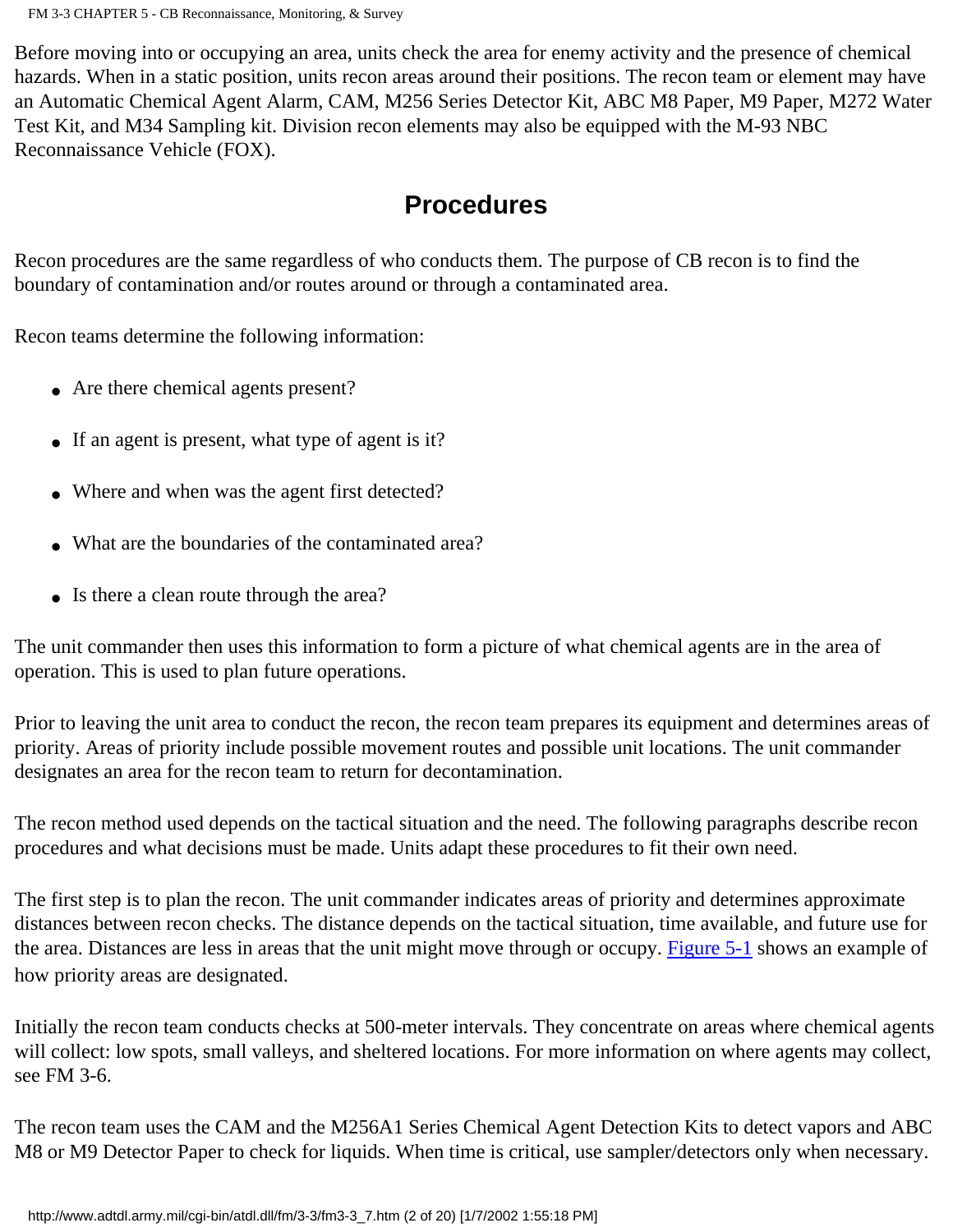If the CAM and M256A1 samplers/detectors are not used, commanders must realize there is a risk of contamination and units must conduct liquid tests as they move through the area.

When the team detects chemical agents, they change procedures. They mark the area (unless ordered otherwise). Then they move back to a clean area.

They then move laterally for a predetermined distance (usually 500 meters), then move forward again. This procedure is followed until they reach the unit boundary or find a clean route through the contamination.

[Figure 5-1.](http://www.adtdl.army.mil/cgi-bin/atdl.dll/fm/3-3/fm330067.gif) Areas of priority for recon operations.

## **Recording and Reporting RECON Information**

The method the recon team uses to report information depends on how urgently the information is needed. If time is critical, the information is passed over the radio using the NBC 4 Chemical Report format:

#### **Standard Format**

 NBC 4 Chemical H Nerve, V Q LB195300, Liquid S 201050Z

If time is not critical, or if radio assets do not permit passing the information over the radio, the information is recorded and carried back to the unit. The chemical data sheet is used to record and transfer recon information. [Figure 5-2](http://www.adtdl.army.mil/cgi-bin/atdl.dll/fm/3-3/fm330068.gif) shows a completed DA Form 1971-2-R (Chemical Data Sheet-Monitoring or Survey).

### **Monitoring**

All units use monitoring to determine if a hazard is still present. Monitoring can be done on personnel, equipment, or terrain. Basically it is a recheck to see if a contamination hazard, identified by a recon team or in detecting an attack, still exists. The purpose of monitoring is to enable the commander to decide the protective posture of the unit. If monitoring reveals no hazard, then the units may lower their MOPP level (depending on the threat workload). The M256A1 Detector Kit is the primary piece of equipment used to monitor for chemical agents. This kit, supplemented by the CAM, M8A1 Alarm, and ABC M8/M9 Detector Paper provide the monitor with the necessary equipment to detect the presence of chemical agents. If monitoring reveals that the chemical agent is still present on equipment, decon operations may be required.

### **Surveys**

Chemical surveys are required when the commander needs detailed information on the size of a contaminated area. Unlike radiological surveys, the intensity of chemical contamination cannot be determined. Learning the extent of contamination within the area of interest and along specific routes is the primary interest.

Recon elements find the contaminated areas. The unit conducting the chemical survey usually knows the general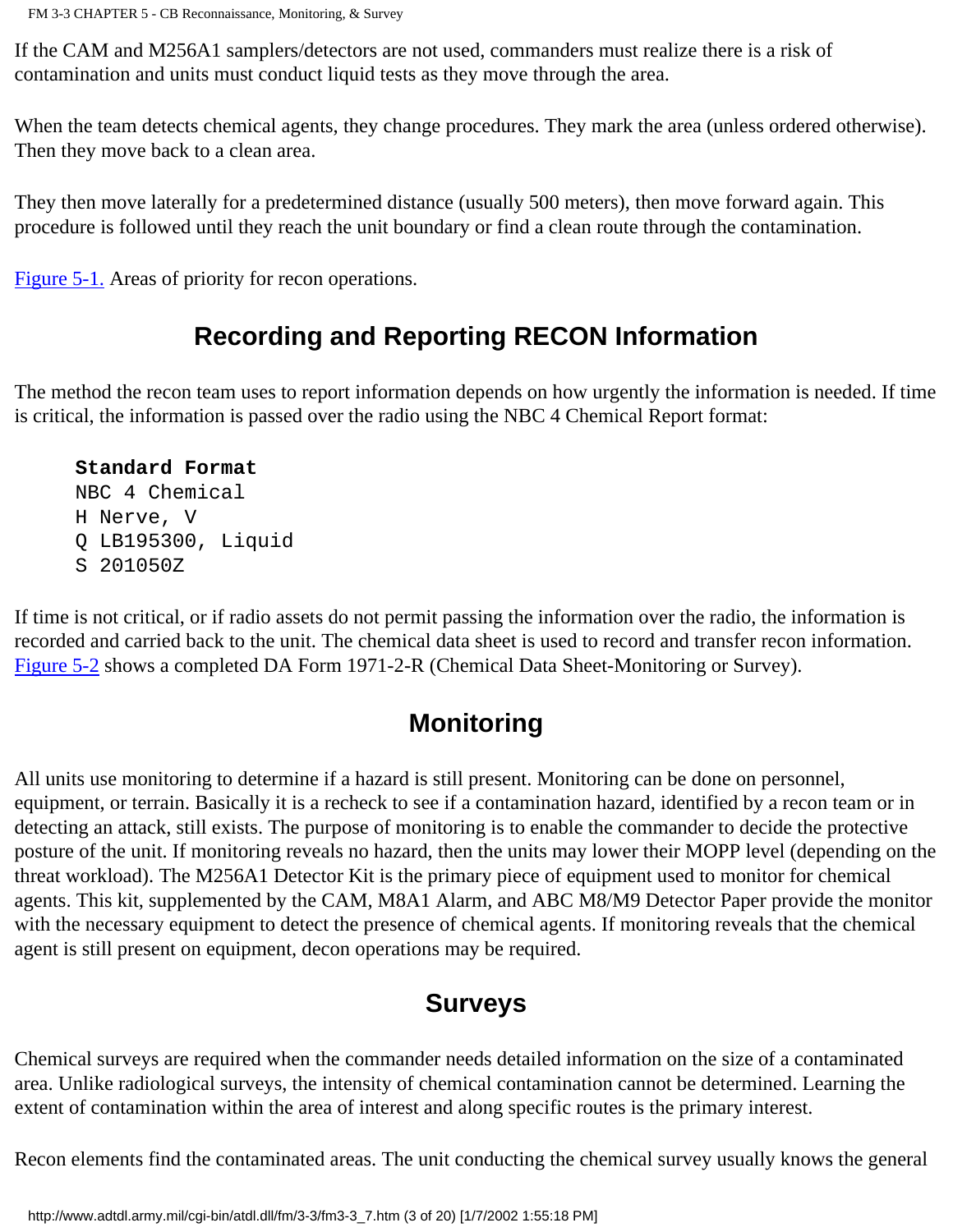location of the contamination and what type agent to expect. It may also know how the agent was delivered. This helps when planning the survey.

For example, an area contaminated by an artillery attack usually is smaller than an area contaminated by a spray attack. This information determines the number of recon teams needed and the amount of time needed to conduct the chemical survey.

Time is a major factor in planning and conducting chemical surveys. Each detection test requires time. The primary concern in surveys is to determine areas contaminated by persistent chemical agents, so the majority of the testing done during a survey is with M8 or M9 Detector Paper. Periodic tests are done with the M256A1 Detection Kit to ensure that only the chemical agent being tested for with the detection paper is present.

[Figure 5-2.](http://www.adtdl.army.mil/cgi-bin/atdl.dll/fm/3-3/fm330068.gif) Completed DA Form 1971-2-R for Monitoring.

When conducting a chemical survey, there are several possibilities that must be considered: what type agent is known to be present, is there a chance for a mixture of agents, and how much time is available to do the survey. The most important aspect is to do a thorough job. If a hazard is missed, the unit could sustain casualties when they occupy the area. [Figure 5-3](http://www.adtdl.army.mil/cgi-bin/atdl.dll/fm/3-3/fm330069.gif) gives an indication of how long surveys take.

The size of a contaminated area is important, in determining the number of teams needed to conduct the survey. Use the following table to estimate the size of the attack area for planning purposes.

[Figure 5-3.](http://www.adtdl.army.mil/cgi-bin/atdl.dll/fm/3-3/fm330069.gif) Time required for 1/4 - kilometer radius chemical survey (four man team).

# **Techniques**

Three techniques are used to conduct chemical surveys. They are route, point and area surveys. Routes and specific points may be surveyed if that information is needed. If conducted, the survey team goes to a specific point or points along a route and test for the presence of liquid contamination with ABC M8 or M9 Detector Paper.

The area survey is used to determine how large an area is contaminated. This information is used to determine whether to bypass or cross through the contaminated area. Area surveys can also be used to find relatively clean areas or clean routes within a contaminated area.

[Figure 5-5](http://www.adtdl.army.mil/cgi-bin/atdl.dll/fm/3-3/fm330071.gif) shows the basic concept used for conducting an area survey. In this illustration, the attack has a 1kilometer target radius. The basic procedure applies to any target radius.

[Figure 5-4.](http://www.adtdl.army.mil/cgi-bin/atdl.dll/fm/3-3/fm330070.gif) Route chemical survey.

If the agent identified by the detector kit is also detectable with ABC M8 or M9 Paper, perform all subsequent tests with detector paper. This will reduce the time required to perform the area survey.

The NBCC provides each survey team with an overlay showing the area to be surveyed. It also shows the initial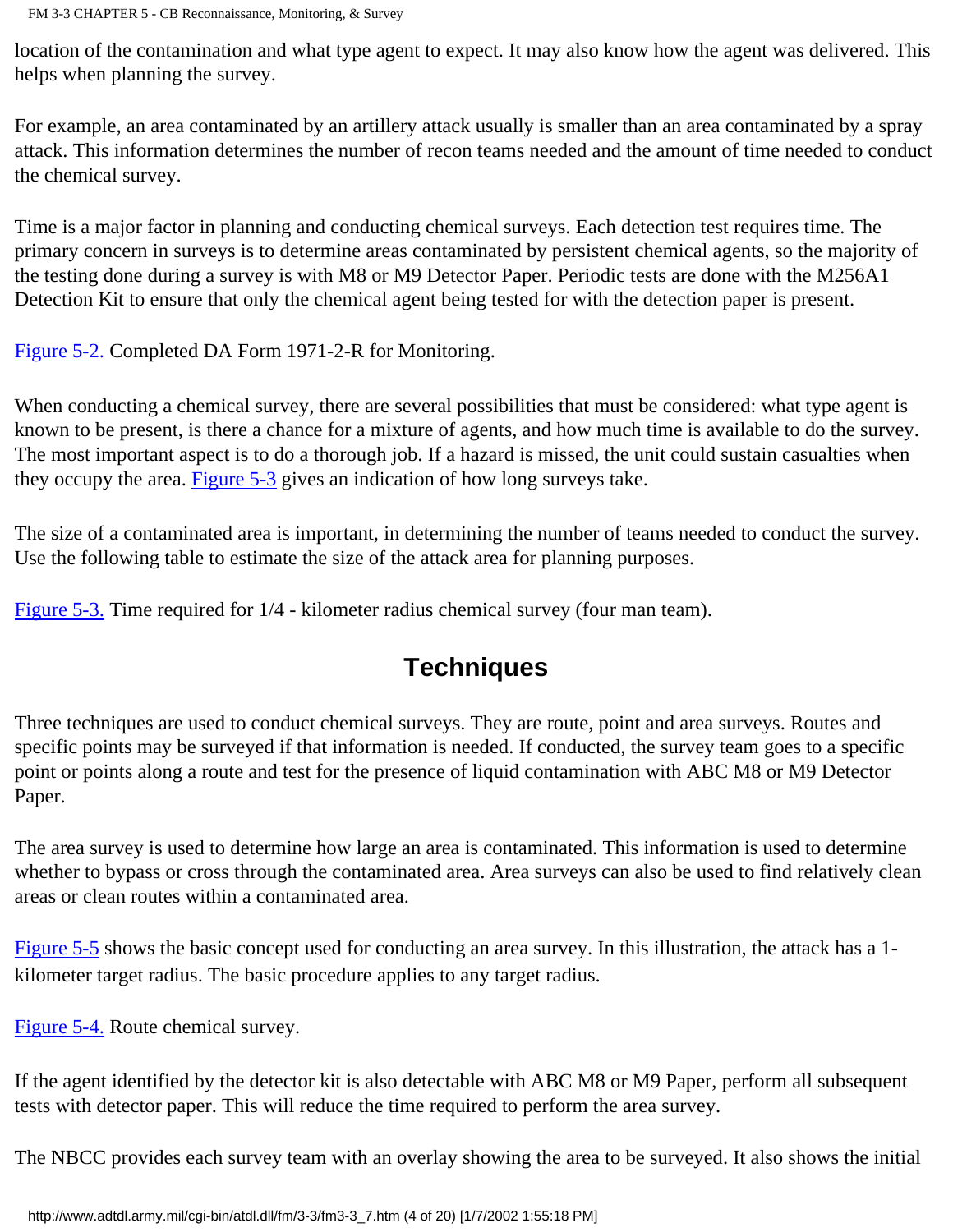test points for each survey team. [Figure 5-5](http://www.adtdl.army.mil/cgi-bin/atdl.dll/fm/3-3/fm330071.gif) shows the initial and subsequent test points for one survey team. The Figure also shows how teams 1 through 4 are equally spread out so that the chemical survey teams cover one forth of the survey area. Each team tests with the detector kit at the initial testing point. Detector paper tests are taken every 200 meters until the agent reacts with the paper or until each team member comes to within 200 meters of the attack center. All team members will exit the area by the route used by the vehicle operator.

If only one survey team is used, the survey team repeats the above procedures for each sector. If more then one team is used, the NBCC identifies each team's starting points (SP).

[Figure 5-5.](http://www.adtdl.army.mil/cgi-bin/atdl.dll/fm/3-3/fm330071.gif) Area chemical survey.

# **Recording and Reporting Procedures**

Record results of a chemical survey on a DA 1971-2-R Chemical Survey Data Form. The important information is the type of agent, the location where it was detected, and the type of test taken. [Figure 5-2](http://www.adtdl.army.mil/cgi-bin/atdl.dll/fm/3-3/fm330068.gif) shows a completed Chemical Survey Form.

The method used to report the chemical survey results depends on the situation. Since chemical survey reports are lengthy, the information usually is not transmitted back to the NBCC. The completed data sheet is carried back and handed to the NBCC. If time is essential, the information can be sent over the radio net. If this is done, the information is transmitted in an NBC 4 Chemical Report format.

# **Operational Aspects**

Recon locates contaminated areas, monitoring finds contamination on personnel and equipment, and surveys confirm and define contaminated areas. These areas must be marked as contaminated. Use the NBC Contamination Marking Set described on page 5-9. Once located, the coordinates of the contamination areas are plotted as an overlay on the situation map. Units use this contamination overlay to plan operations. Commanders determine routes and unit positions, and plan tactical operations based on where the contamination is located. If unable to avoid the area, commanders determine routes of least contamination and determine what protection is required. They also choose locations for individual and unit decon sites on the other side of the contamination area.

Information on where NBC contamination is located is passed from one unit to another using the NBC 5 Chemical Report. It usually is sent as an overlay. [Figure 5-6](http://www.adtdl.army.mil/cgi-bin/atdl.dll/fm/3-3/fm330072.gif) shows an NBC 5 overlay with required marginal information. If time and distance do not permit, it can be sent as a NBC 5 Chemical Report. [Figure 5-7](http://www.adtdl.army.mil/cgi-bin/atdl.dll/fm/3-3/fm330073.gif) is an example of an NBC 5 Chemical Report.

[Figure 5-6.](http://www.adtdl.army.mil/cgi-bin/atdl.dll/fm/3-3/fm330072.gif) NBC 5 Chemical Overlay.

[Figure 5-7.](http://www.adtdl.army.mil/cgi-bin/atdl.dll/fm/3-3/fm330073.gif) Sample NBC 5 Chemical Report.

*Note: The coordinates in line Xray must be sent and plotted sequentially. If line Xray's beginning and ending grid coordinates do not match, this means you have an open area of contamination.*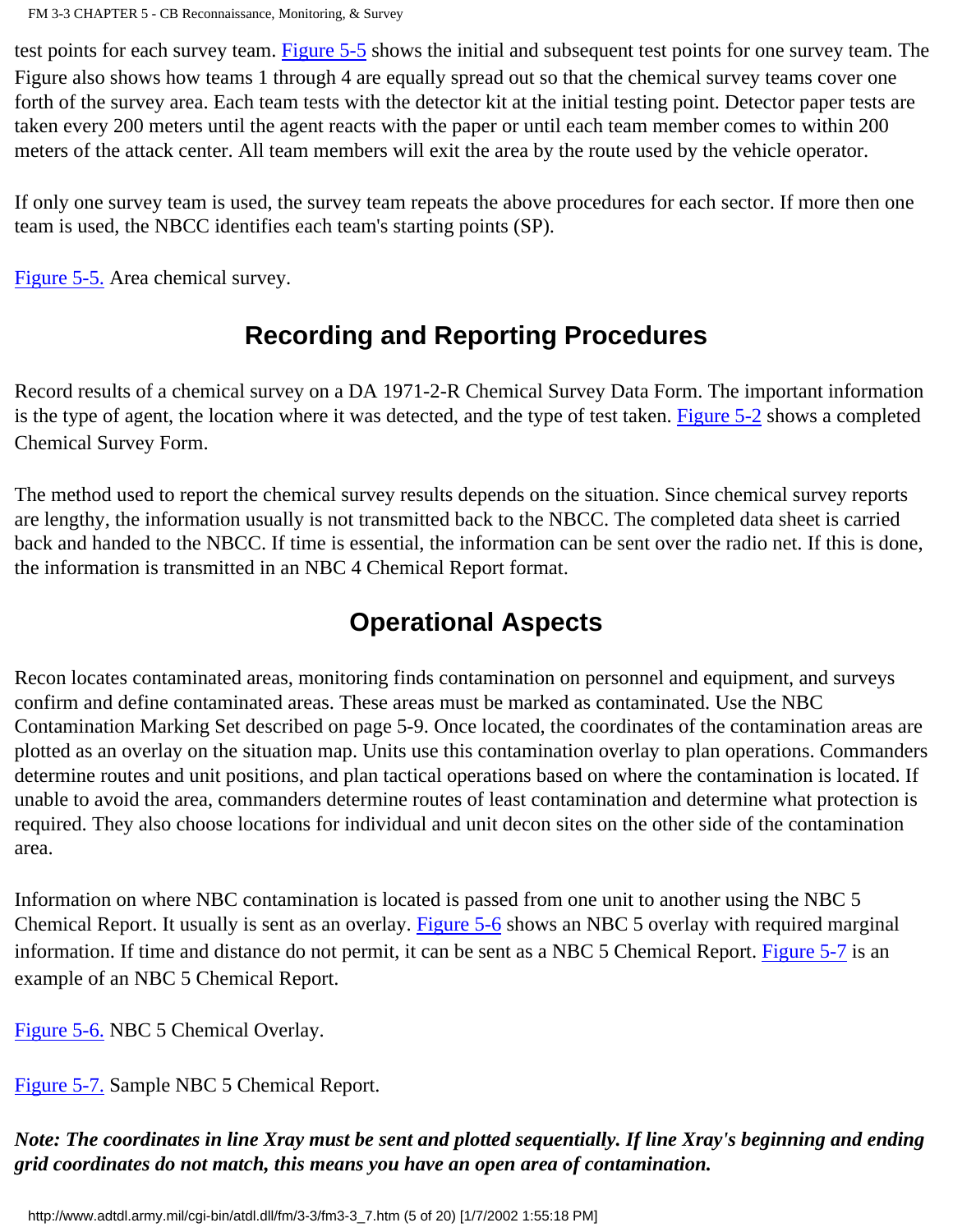Another method used to pass information about a chemical attack is the NBC 6 Chemical Report. It is especially useful for a unit just arriving in an area of operation because it gives a summary of the chemical activity in that area. [Figure 5-8](http://www.adtdl.army.mil/cgi-bin/atdl.dll/fm/3-3/fm330074.gif) is an example of an NBC 6 Chemical Report.

[Figure 5-8.](http://www.adtdl.army.mil/cgi-bin/atdl.dll/fm/3-3/fm330074.gif) Sample NBC 6 Chemical Report

# **Point Surveillance, Area Surveillance, and Reconnaissance**

The following chemical surveillance measures and reconnaissance techniques may be recommended by the staff chemical officer to support the scheme of maneuver:

#### **Point Surveillance**

The point surveillance mission is conducted for a specific period of time, oriented to key terrain. It is typically conducted to ensure that time sensitive or critical operations can be conducted without unwarned encounters with chemical agent clouds or transfer hazards resulting from a munitions event. For example, use an M8A1 alarm or an XM21 on a ridgeline oriented upon a bridge or on a other identifiable choke point up or down a valley. The principle advantage of this employment technique is that it capitalizes upon the strengths and minimizes the weak points of the detector. The XM21 is best used where a heavy agent vapor concentration of short-to-medium size will be seen within the entire field of view of the detector.

#### **Area Surveillance**

The goal of the area surveillance mission is to provide a tailored detection capability in those tactical situations where it is impractical to employ remoted point samplers, such as the M8A1 system. This would be done when the need for operational security, emplacement/recovery time/workload requirements, and some operational risk is acceptable. The mission may be conducted while mounted in the M93 Reconnaissance Vehicle or dismounted (using the XM21 Remote Alarm, M8A1 Alarm, and the M256A1 kit) configuration based upon the situation and the support unit.

#### **Reconnaissance (NBCRS Mounted)**

The reconnaissance mission is conducted to reduce the time required to perform NBCRS primary mission or to increase confidence that an area is uncontaminated. In a typical mission supporting NBC reconnaissance, an additional team may be used to monitor a portion of a route, that has been previously checked and classified as uncontaminated by the NBCRS. While the NBCRS is checking an adjacent route, a task organized team equipped with an M8A1 Alarm, XM21 Alarm, CAM or ICAD may overwatch the area just checked to report if a munitions event occurs following recon and prior to use of the route by the maneuver force.

#### **Division NBC Center**

At the Division, brigade mission support request are received by the NBCC and compared with division requirements to ensure that there is no redundancy. These request for support are weighted against the Division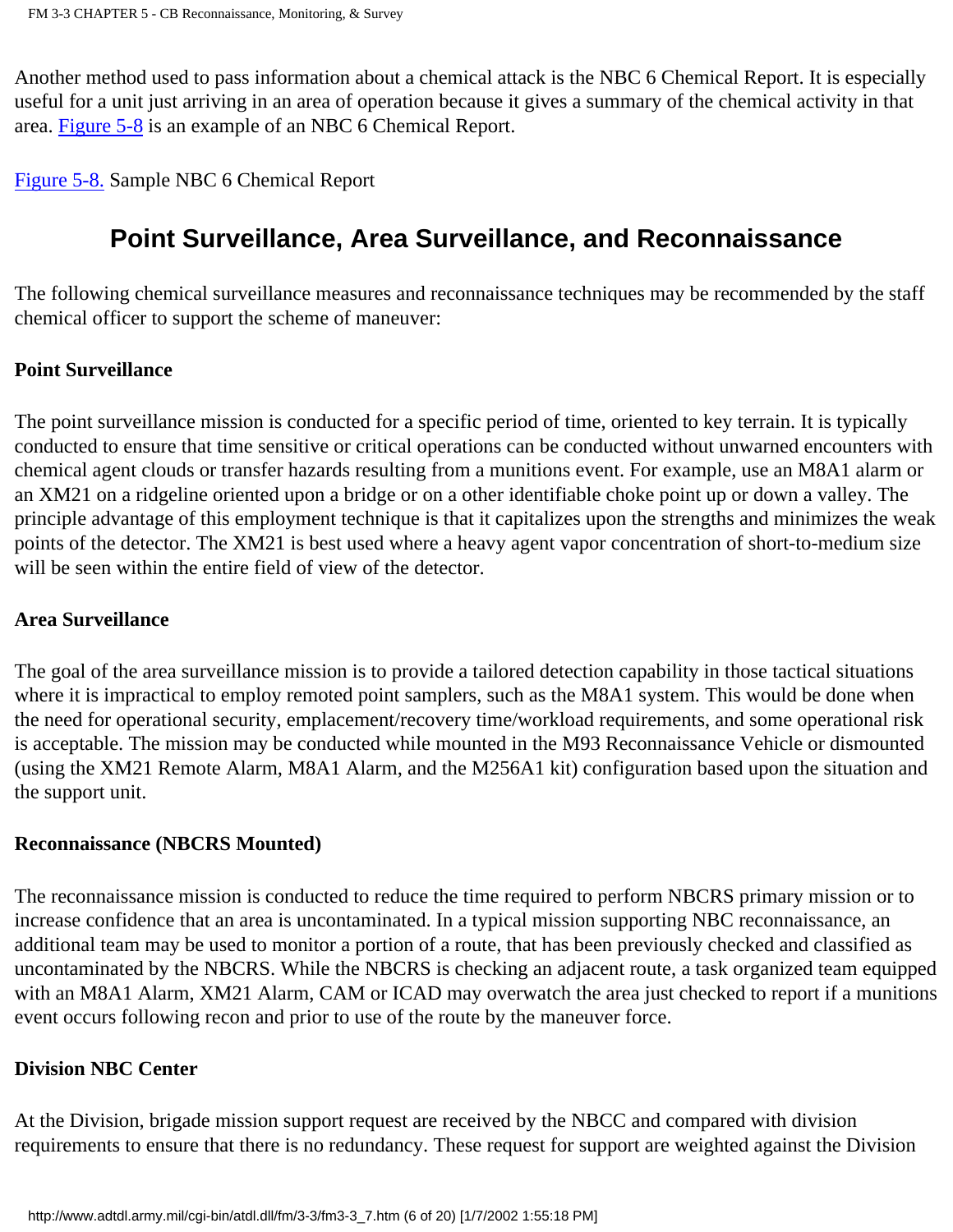Commander's concept of the operation and a priority is assigned. The Division Chemical Officer then provides a proposed course of action to the G3 designed to accomplish hazard avoidance for the division.

#### **Mission Management**

Mission management is the direction and control of hazard avoidance operations. It involves identifying and planning necessary actions for satisfying each identified requirement. Mission management at the division level is accomplished by the NBCC. This section prepares the division hazard avoidance plan and coordinates it with the division reconnaissance and surveillance plan that is developed by the G2.

## **Contamination Marking**

Once contamination is found, mark the area and report to higher headquarters. Marking contaminated areas and equipment warns friendly units and helps them avoid the contamination. Marking a contaminated area merely indicates the presence of a hazard. The extent of a hazard is determined by a detailed survey.

# **Standard Signs**

Signs used for marking contaminated areas are standard throughout NATO in color and size. This permits easy identification. The color of the sign indicates the type of contamination. The primary or background color indicates the general type of hazard. The secondary color gives specifics as to what the hazard is. [Figure 5-9](http://www.adtdl.army.mil/cgi-bin/atdl.dll/fm/3-3/fm330075.gif) (page 5-8) describes the various signs, their colors, and required data.

In addition to color, signs are also a standard size and shape. The sign is a right-angled isosceles triangle. The base is approximately 28 centimeters (11-1/2 inches) and the sides are approximately 20 centimeters (8 inches). The signs can be made of wood, plastic, metal, or any other available material. Place the signs with the point of the triangle facing down.

For biological contamination and for persistent or semipersistent chemical agents, you need the type of agent (if known), date and time of detection.

The United States marks contaminated areas with the NBC Contamination Marking Set. It contains everything needed to mark a contaminated area flags, ribbon, crayons, mounting stakes, and a carrying container. TM 3- 9905-001-10 describes the kit and its use. [Figure 5-10](http://www.adtdl.army.mil/cgi-bin/atdl.dll/fm/3-3/fm330076.gif) (page 5-9) shows the kit and its major components.

If units do not have this kit available, they can make the signs out of available metal, plastic, or wood. These field expedient signs must be of standard shapes, sizes, and colors.

#### **Marking Procedures**

Marking warns friendly troops of contamination. Therefore, the signs are placed where they most likely will be encountered by friendly units. In rear areas the entire circumference of the hazard area may need to be marked. Individuals who find the contamination place the signs. They are placed where the contamination is detected. Adjacent signs should be within sight of each other (25 to 100 meters apart depending on terrain). This prevents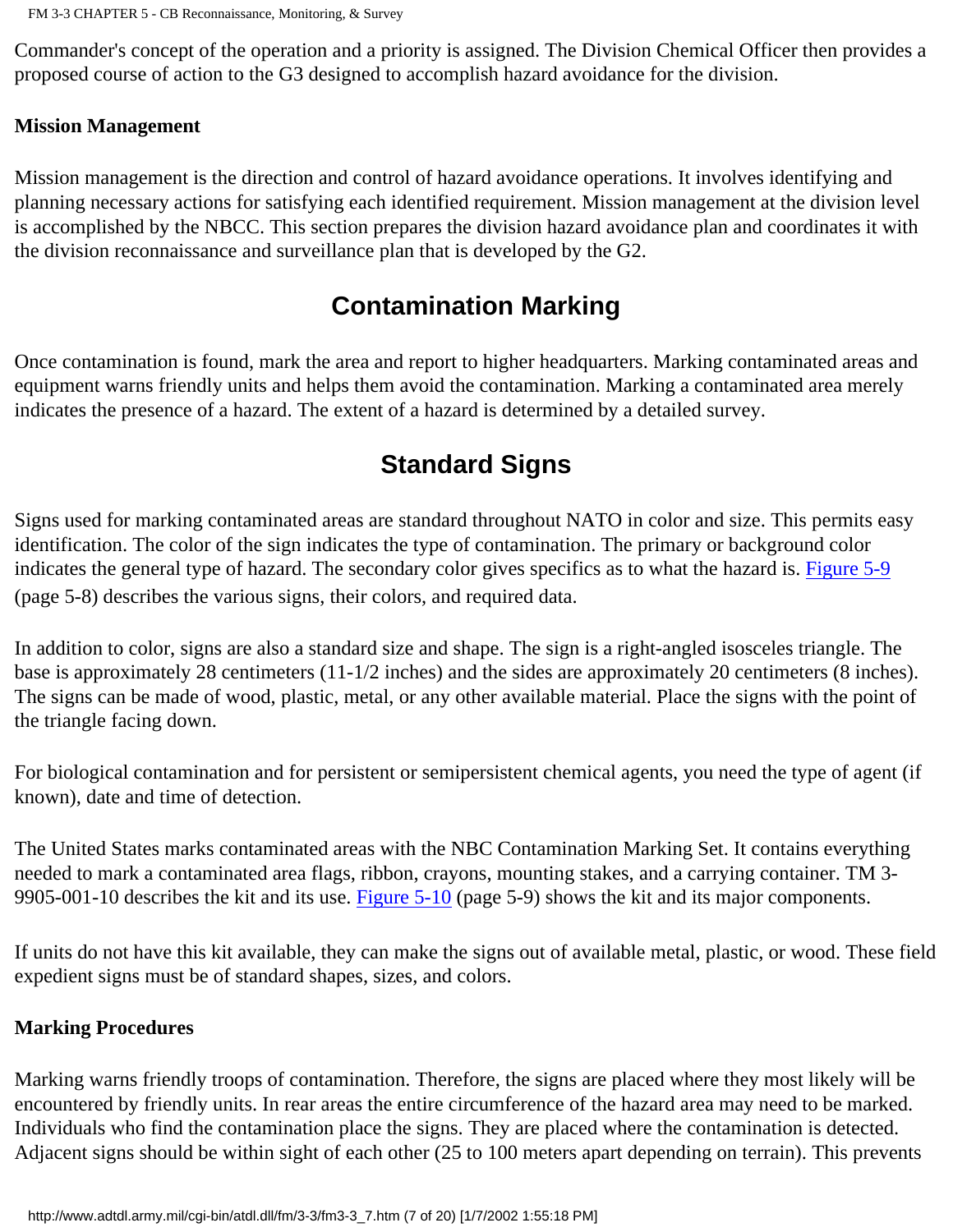FM 3-3 CHAPTER 5 - CB Reconnaissance, Monitoring, & Survey

units from missing the signs and entering a contaminated area. Recon elements mark the area at the point of entry. Unit survey teams are then responsible for determining and marking the extent of the contamination.

Some areas may contain more than one type of contamination or hazard. Mark these areas with the appropriate signs placed near each other. For example, if an area is both chemically and biologically contaminated, both signs are used and placed near each other.

For rear areas, in, around, and behind the Division Support Area (DSA), and while in open terrain (i.e., desert, plains, rolling hills ... etc) it is possible to raise these contamination markers on poles. These poles may be camouflage support poles, extra tent poles or any other such material. The intent is to raise the contamination marker up high enough so that it can be seen for at least 200 meters. This is done so that follow-on forces and support troops can be aware of the hazard.

In these rear areas, "clear areas" or "lanes" may also be marked for easy identification. One method of marking this lane is using the CB Contamination Bypass Marker depicted in [Figure 5-11](http://www.adtdl.army.mil/cgi-bin/atdl.dll/fm/3-3/fm330077.gif) and [5-12](http://www.adtdl.army.mil/cgi-bin/atdl.dll/fm/3-3/fm330078.gif) (page 5-10).

*NOTE: Placing markers on poles, or using the bypass marker in forward areas is considered tactically unsound and should be avoided. It would only provide a roadmap for the enemy.*

# **Marking Contaminated Materiel**

Special procedures are used when marking and handling contaminated materiel. Materiel is marked to keep personnel from accidentally becoming contaminated. This means that markers placed on materiel have to be visible from any angle. The disposition of the materiel depends on the situation. If it can be left in place to weather, that might be the best solution. If contaminated materiel is collected in a holding area, then the area has to be marked and monitored for residual hazards. Since vapor hazards are additive, several pieces of like contaminated equipment together could create a serious vapor hazard when located near each other. This could be a problem in areas such as maintenance holding areas.

Since residual hazards can collect in inaccessible places, contaminated vehicles and equipment must be marked or identified. Otherwise, maintenance personnel could be injured by hidden contamination. One way of doing this is to attach a marker to the outside of the vehicle.

# **Biological Sampling**

Since the type and amount of a Biological Warfare (BW) agent cannot be determined in the field, properly collected samples, along with accurate background information, is critical for the evaluation of a suspected use of BW agents. A properly collected sample can aid in:

- identifying the agent/confirming that an attack has occurred
- determining the proper therapy for exposed personnel
- estimating the possible number and type of casualties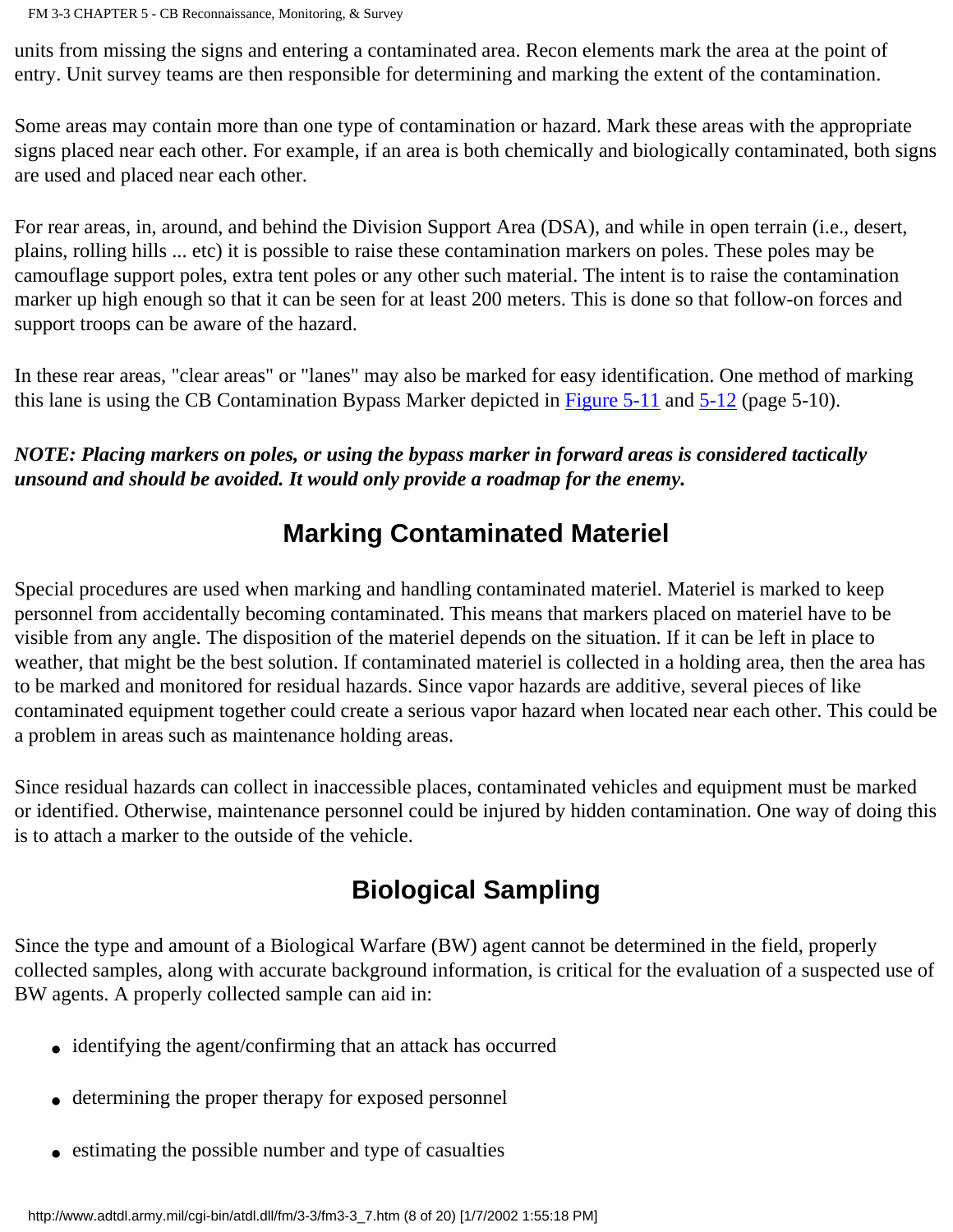- determining the time-to-casualties if time of the attack is known
- evaluating an enemy's BW capability

[Figure 5-9.](http://www.adtdl.army.mil/cgi-bin/atdl.dll/fm/3-3/fm330075.gif) NBC Contamination Marking Signs.

[Figure 5-10.](http://www.adtdl.army.mil/cgi-bin/atdl.dll/fm/3-3/fm330076.gif) NBC Contamination Marking Set.

[Figure 5-11.](http://www.adtdl.army.mil/cgi-bin/atdl.dll/fm/3-3/fm330077.gif) Contamination Bypass Marker.

[Figure 5-12.](http://www.adtdl.army.mil/cgi-bin/atdl.dll/fm/3-3/fm330078.gif) Contamination Bypass Marker.

The reliability of evidence that BW agent(s) have been used is extremely important. Therefore, the collection of samples and background information must be as detailed and comprehensive as possible. Information presented by witnesses must be screened to ensure that hearsay is not substituted for accurate reporting.

Sampling is done by trained personnel. These are usually chemical and/or NBC recon personnel. They may be assisted/advised by intelligence or medical personnel; such assistance should be incorporated into SOPs and OPLANs. Trained personnel ensure uniformity, viability, safety, and accountability in sampling procedures. Sampling is not done indiscriminately, but only when an attack has occurred. Sampling operations will be initiated only upon the knowledge and consent of the NBCC. Sample priorities are bulk agent and delivery systems, first; environmental (contaminated vegetation, soil, water, and clothing), second; and biomedical (patient or autopsy tissue, urine, and sputum) samples, third. Biomedical samples should be taken only by trained medical personnel. If trained medical personnel are not available it may be necessary to retrieve the entire remains for evaluation.

The standard sampling kit is the M34 CBR Agent Sampling Kit or the Chemical-Biological Agent Sampling Kit (CBASK). These kits contain material necessary to obtain small liquid and solid samples. Directions for use are contained in TM 3-6665-268-10.

Additional sampling operation guidance is as follows:

- If the M34 kit is not available, a field expedient kit can be assembled from like materials with the help of supporting medical units. A list of suggested materials is presented in [Table 5-1](http://www.adtdl.army.mil/cgi-bin/atdl.dll/fm/3-3/fm330079.gif) (page 5-12).
- Hand-off points (most appropriately the decon point for the recon mission team), sample couriers, special packaging and handling procedures, chain of custody, and diagnostic laboratory delivery points should be coordinated and specified in SOPs/OPLANs. Otherwise, the NBCC will have to coordinate and specify requirements between medical, intelligence, recon, and decon units not previously coordinated (along with any special requirements dictated by the situation).
- Commanders will ensure priority sample transport to diagnostic laboratories.
- Trained medics, intelligence, or chemical personnel should be utilized as sample couriers.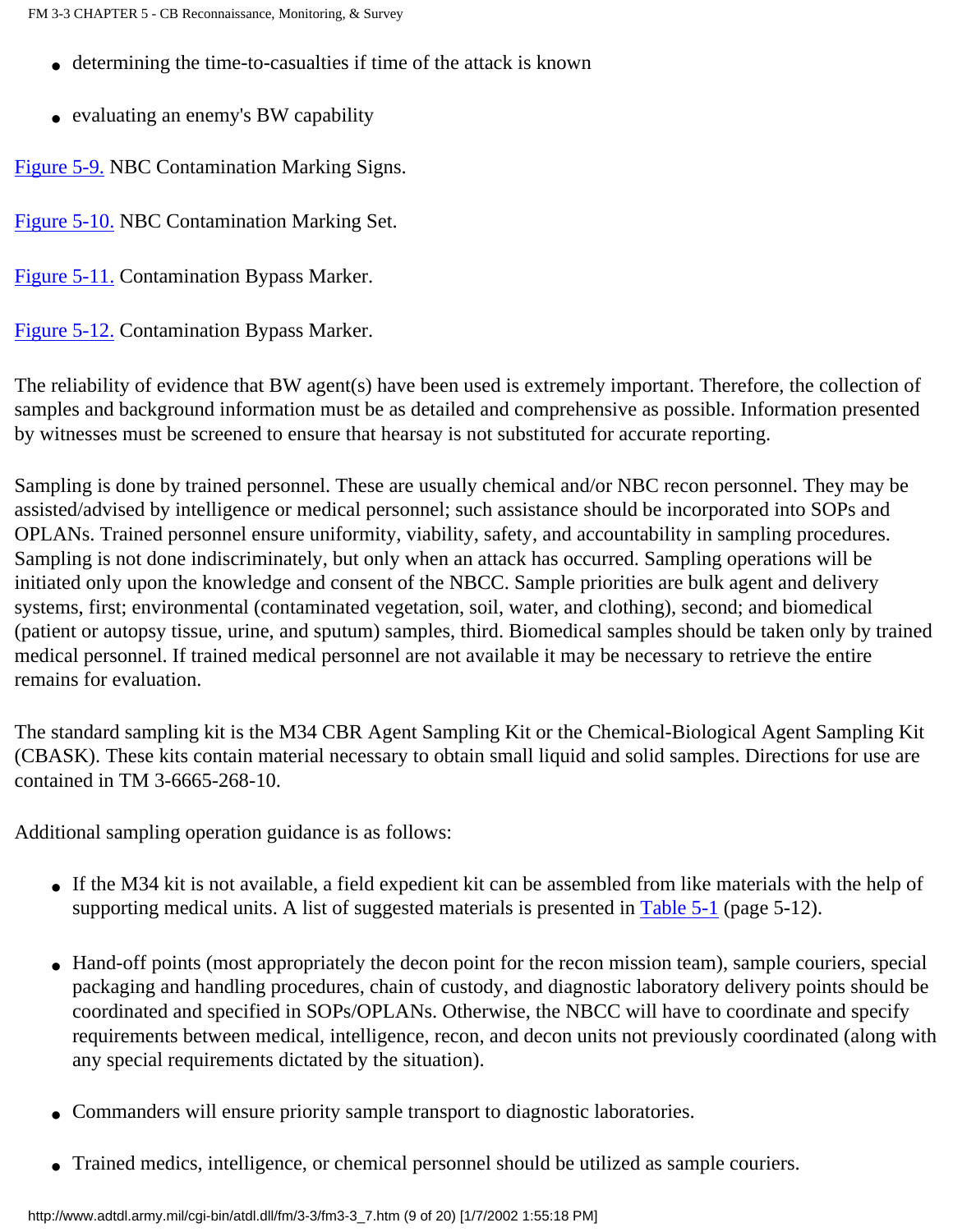- A strict chain of custody must be maintained. This allows samples to be traced to their origin.
- Sample data must accompany the sample.
- All samples will be in double containers to prevent leakage during transport.

Detailed sampling techniques are further described in FM 3-19 NBC Reconnaissance.

The following provides general guidance for BW sampling.

# **Types of Samples**

# **Liquids**

Droplets on vegetation.

Dark stained spots on ground.

Preferred sample - e.g., container of liquid (from storage).

Stagnant pools - oily globules/suspended solids.

Streams where dead animals/fish are seen.

Pools of water, ponds, streams, or reservoirs, can be an important source of samples. These samples should be kept in a cold state to enhance preservation of the suspect agent contamination.

# **Vegetation**

Discolored

Withered

Oily droplets

Other unnatural palticulates

Vegetation, whether grass, bushes, grain or other growth is a definite medium for sample absorption/adsorption. Quantities of the order of a kilogram or more should be collected in bags made of polyethylene or other relatively impermeable material.

## **Soil**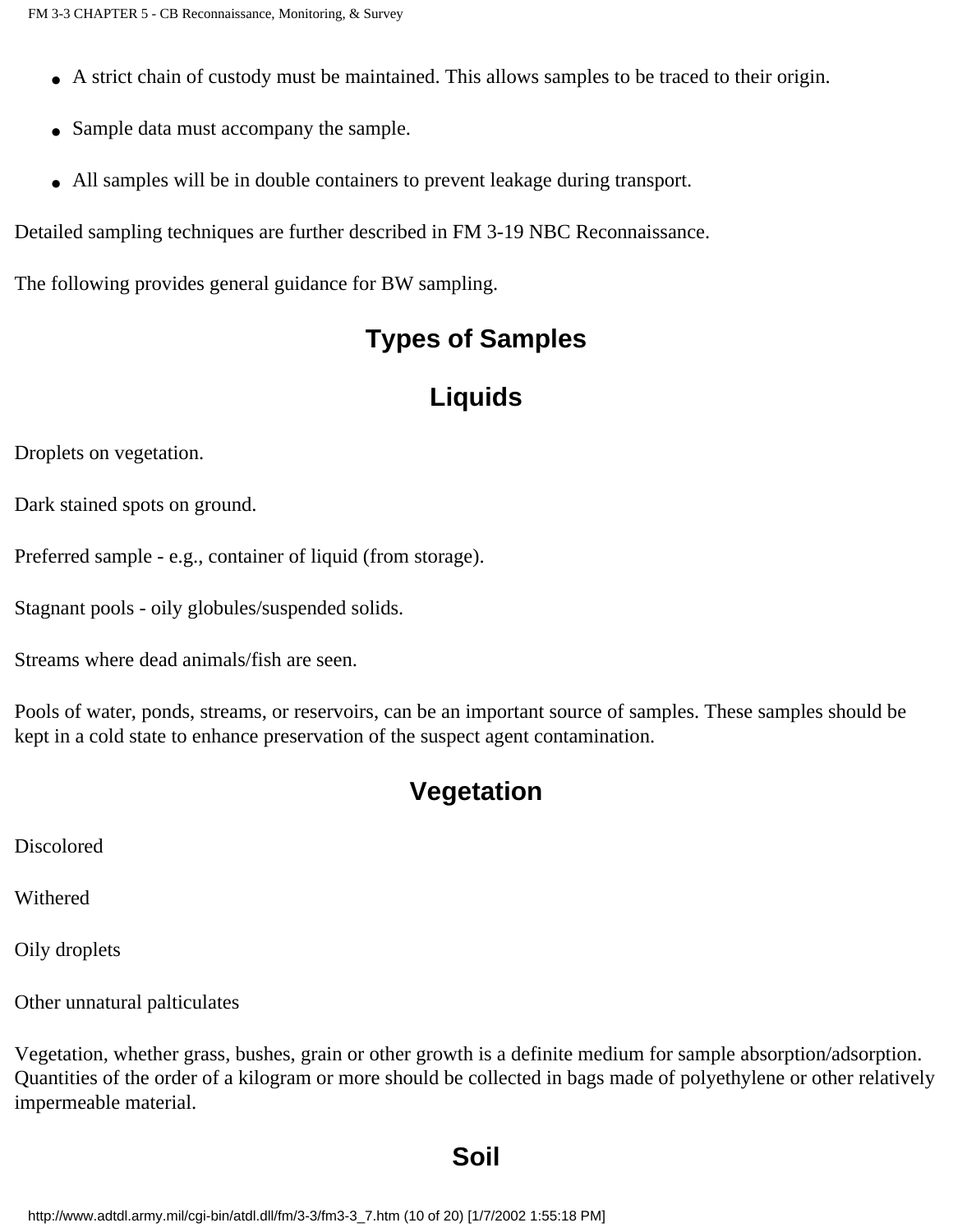FM 3-3 CHAPTER 5 - CB Reconnaissance, Monitoring, & Survey

**Discolored** 

Oily looking spots

Soil, sand or rock in the direct vicinity of dissemination or at least downwind or the event is an important source of agent sample. The sand or soil sample need not be taken beyond 1 cm in depth but preferably more than 100 cm in an area. Include plants, seeds, and debris when present. Even larger samples should be taken if logistically feasible. Glass bottles or jars where feasible, should be used to hold the sample rather than plastic bags, to preclude the possible contamination of the soil sample by the plasticizers from the bag. Samples should then be marked for identification and returned to the laboratory.

# **Ordnance**

Munitions or fragments, whether originally from shell, bomb, rocket, grenade, spent aircraft spray tanks or other field dispersal system can be highly definitive sources of samples. Whole munitions or "duds" are a highly desirable source of sample, but should be handled (disarmed) only by explosive ordinance specialist. Small contaminated objects should be placed in bottles, sealed and forwarded to the laboratory for analysis.

Small animals either dead or dying, especially where a toxic event is indicated, should be collected as a possible source of sample.

Permanent structures such as buildings, walls, paved surfaces or field vehicles are sources of impacted adsorbed/absorbed sample. These can be sampled by scraping, swabbing or even washing (with collection of the wash) and transported in bottles or tubes Precautions should be taken to avoid unnecessary debris in the extraction fluid.

# **Priorities**

#### **Sampling Priorities.**

Samples should be collected that provide objective indications of a biological attack. Sample collection should be planned and executed in accordance with the following general scale of relevance:

- **First priority.** Biological agents or munitions (including residues or fragments, NBC protective equipment, in particular used respirator canisters and clothing.
- **Second priority.** Typical samples from the environmental (vegetation, earth, stones. water, etc.) in the vicinity of the alleged attack or incident.
- **Third priority.** (Collected by medical personnel only). Biomedical samples, either from presumed casualties (samples of blood, urine, etc.) or from human and/or animal corpses.

#### **General Precautions.**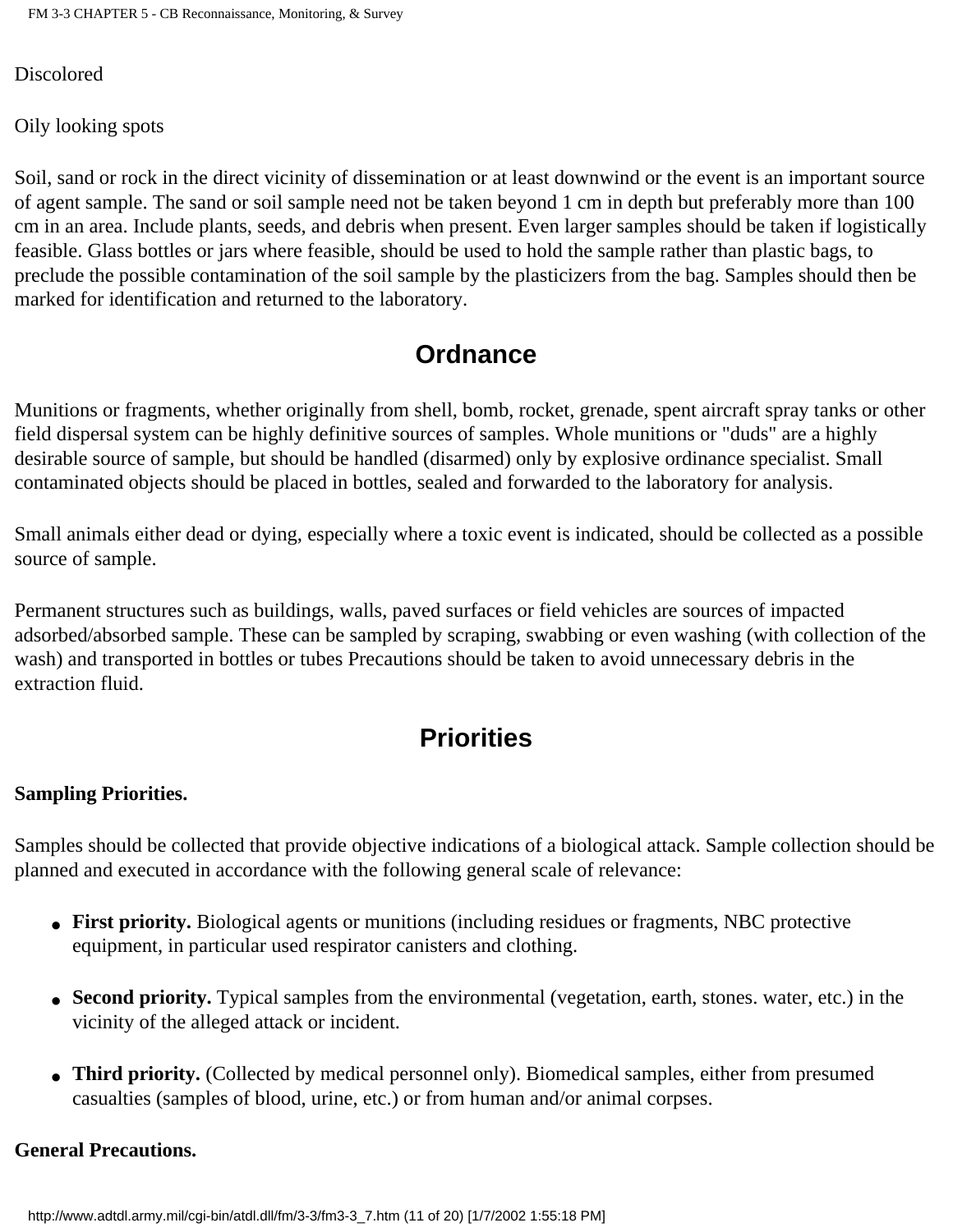Many samples as well as the sampling site may be inherently dangerous. Appropriate individual protection measures must be taken and specific precautions observed in collecting, handling, storing and transporting samples. This is not only to safeguard those individuals handling the samples, but also to preserve the sample itself.

Technical advice and assistance. If munitions are to be handled or are in the area of the sampling site, specific assistance and technical and ordnance advice should be obtained. On-site medical assistance should also be obtained.

# **Quantities**

Liquids: 1 teflon bottle 180 ML or 6 oz desired.

Vegetation: up to a kilogram or more of vegetation should be collected when possible.

Soil: 10 cm x 10 cm and a depth not to exceed 4 cm include plant, seeds and debris when present.

Ordnance: Whole munition intact, no leaks if possible, commonly referred to as duds. Call ordnance disposal units before moving.

Used personal protective and CB warfare equipment. Package each item separately.

Biomedical: Samples from dead animals. If the organism is small, collect and ship the entire carcass. Efforts should be made to collect the most common species in the area for example, rats from local dwellings, fish or common small birds.

Non-Transportable Items: Samples should then be taken by scraping or rubbing the contaminated surface with dry cotton wool or cotton wool soaked in distilled water. The scrapings and the cotton wool pads shall be carefully preserved in airtight Teflon containers.

# **Sampling Equipment**

Various methods may be used to collect suspected biological samples. For air samples, the XM2 Biological Sampler provides an effective means of identifying biological agents. Commercial air samplers can also be used to concentrate air samples for later identification. However, the most common sampling tool is the modular Chemical and Biological Agent Sampling Kit (CBASK). If this kit is not available, a number of items available through supply channels or commercial sources can be used. A listing of common materials available is presented in [Table 5-1.](http://www.adtdl.army.mil/cgi-bin/atdl.dll/fm/3-3/fm330079.gif)

The XM2 Biological Agent Sampler is a manually operated device that is capable of providing identification of specific biological agents after an attack, when used in conjunction with an enzyme-linked immunosorbent assay (ELISA) test kit. The ELISA tests are agent specific and consist of a cotton swab and a test ticket. Once the air sample is obtained, the cotton swab is placed in the collection vial to absorb a small amount of substance. The swab is then placed in a test ticket for a reading (see [Figure 5-13](http://www.adtdl.army.mil/cgi-bin/atdl.dll/fm/3-3/fm330080.gif)). Depending upon the urgency and the degree of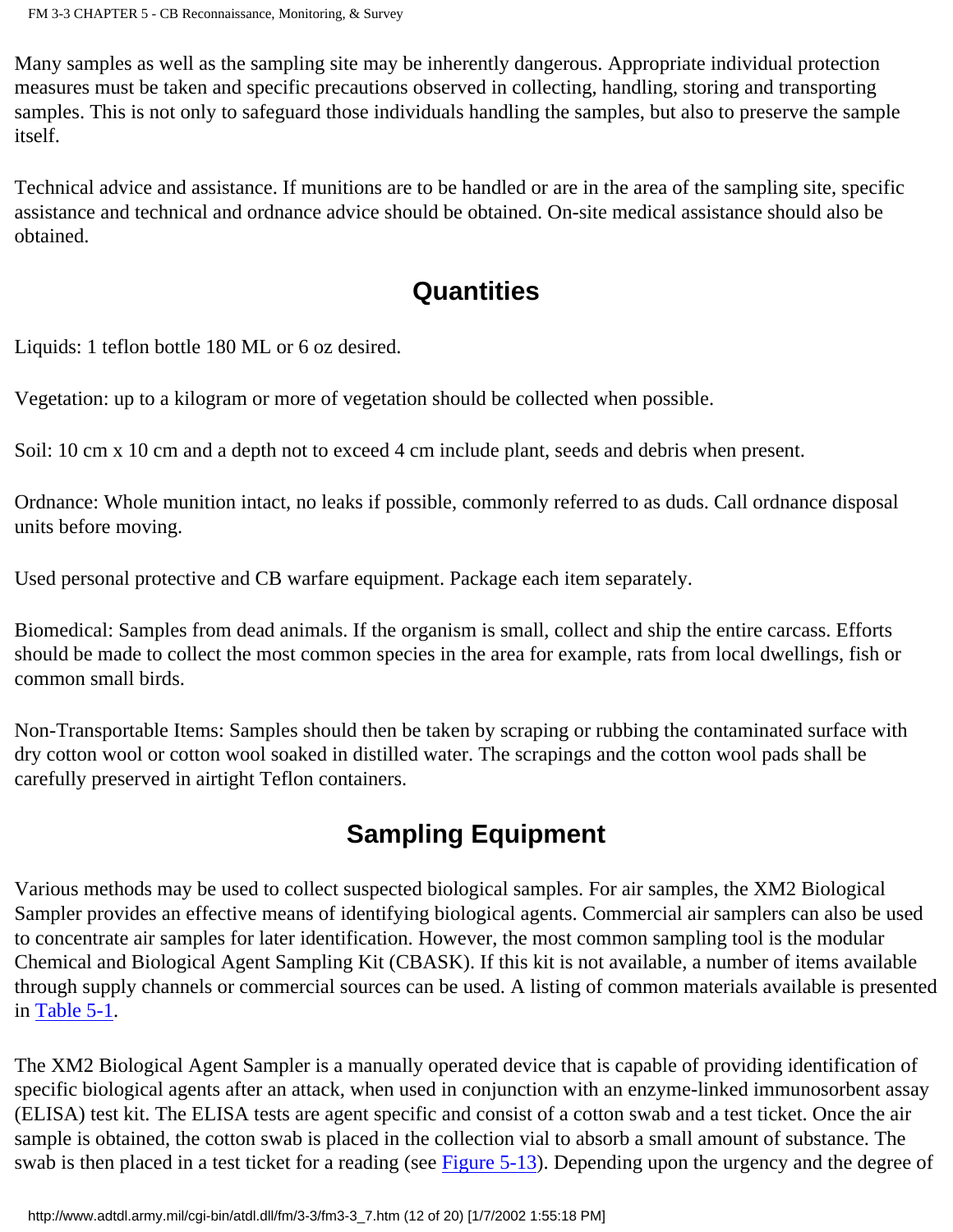FM 3-3 CHAPTER 5 - CB Reconnaissance, Monitoring, & Survey

validity required for the identification, the operator will draw one or two samples. Each sample will take approximately 45 minutes for testing with the ELISA test. The sampler, itself is powered by a 120V AC  $\pm$  10 percent 60 Hz, 300 watt power source (see [Figure 5-14\)](http://www.adtdl.army.mil/cgi-bin/atdl.dll/fm/3-3/fm330081.gif).

The sampler draws 1000 liters of air per minute and separates the particles from the air, 2 to 10 microns in diameter. It then condenses these particulants into a 15 liter per minute stream of air directed into the wet collector, where the particles become suspended in liquid.

The remaining 985 liters is transferred to the cooling drawer and control module. Due to the large volume of air drawn in, additional filters may be necessary to filter out dust, sand and dirt particles **(NOTE: silt sand average particle size is approximately 62 microns in diameter).** This sampler, when in the transit case weighs 240 pounds. (Therefore, because of it size and power requirements, the XM2 cannot be used for reconnaissance purposes). Although, with some difficulty, a vehicle could move the XM2 from one pre-planned sampling point to another.

[Table 5-1.](http://www.adtdl.army.mil/cgi-bin/atdl.dll/fm/3-3/fm330079.gif) Current Sampling/Packaging Equipment

# **Commercial Air Samplers**

Many different styles and types of commercial samplers exist. These samplers are used by industry to monitor for air pollution and airborne hazards compounds. Each sampler has its own unique characteristics and should be employed in the same manner as the XM2.

When handling the sample respiratory protection desired. DO NOT handle the sample. If the sample has to be handled neoprene gloves should be used.

[Figure 5-13.](http://www.adtdl.army.mil/cgi-bin/atdl.dll/fm/3-3/fm330080.gif) Elisa Test Spots

[Figure 5-14.](http://www.adtdl.army.mil/cgi-bin/atdl.dll/fm/3-3/fm330081.gif) XM2 Sampler

Have the individual who has control of the sample, place the sample in mylar bag or substitute (i.e., tin foil, saran wrap.)

*\* NOTE: If sample is in a glass container with a lid seal lid with pressure sensitive tape and triple wrap the container first with tinfoil then saran wrap.*

# **Employment**

Employment considerations are more dependent on the cloud parameters, climate and method of dissemination than anything else, until agent specific cloud parameters are made available. The XM2 will be employed at preplanned point sampling sites within theater or area of operations. These sites will be designated by the theater or operational commander and are to be associated with high probability targets. These targets may be large urban areas, politically sensitive areas, logistical centers, port facilities, airfields, large command and control centers... etc. Due to the characteristics of BW agents, until a sample is obtained, the collector operators do not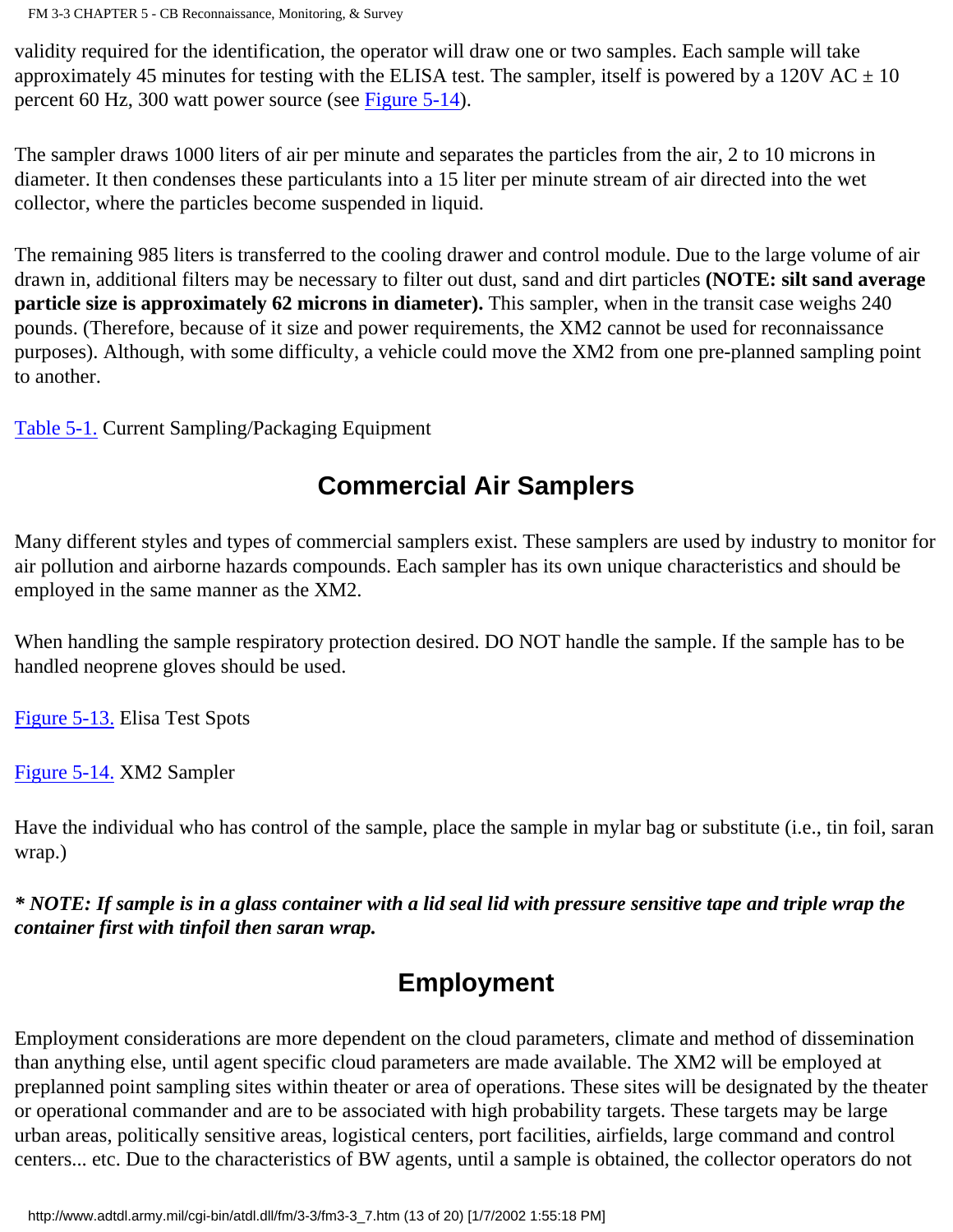know if the agent is chemical or biological in origin. The correct placement of an air sampler is depicted in [Figure 5-15a](http://www.adtdl.army.mil/cgi-bin/atdl.dll/fm/3-3/fm330082.gif).

# **Modular Chemical and Biological Agent Sampling Kit (CBASK).**

The equipment in this kit can be used to bring back samples of solids, liquids, and gases. Three colors are used to tell you which piece of equipment can best be used for sampling solids, liquids, or gases. These are:

**GASES.** Use equipment such as the air pump and adsorption tubes. (YELLOW)

**LIQUIDS.** Water cartridges, pipettes, and syringes will be used to take samples from water or directly from chemical liquids. (RED)

**SOLIDS.** Scoops, spatulas, knives, and bags will be used to take solid samples such as dirt or chemical powders. (BLUE)

The kit contains four packs, three of which are in nylon bags. Use these packs for solid and liquid sampling. The other pack cannot be removed from the kit. This pack contains equipment for taking gas samples. It also contains a small cooling box to hold things which might rot or disintegrate. Colored circles on certain equipment will help you identify its use. For instance, yellow is for gas sampling.

#### **Safety**

Each kit comes with two pairs of butyl rubber gloves. These gloves should be used at all times when you are sampling for possible agents. Further, wear the protective mask when safety conditions are unknown (which is most of the time).

# **Where to Take Samples**

The officer or NCO in charge will tell you where to take samples and the types needed. Generally, you will take solid samples in an area where agent drops are suspected. You also need to take solid samples a short distance away from the actual suspected area. These are for comparison. LABEL everything with a number and write down the coordinates of the area from which you took the sample. Otherwise, write down a description of the area so it can be located on a map. You have labels and marking pens for this very important part of sampling.

[Figure 5-15a.](http://www.adtdl.army.mil/cgi-bin/atdl.dll/fm/3-3/fm330082.gif) Correct Placement of Sampler.

[Figure 5-15b.](http://www.adtdl.army.mil/cgi-bin/atdl.dll/fm/3-3/fm330083.gif) Incorrect Placement of Sampler.

[Figure 5-15c.](http://www.adtdl.army.mil/cgi-bin/atdl.dll/fm/3-3/fm330084.gif) Correct Placement of Sampler With A Generator Power Source.

# **How to Sample**

http://www.adtdl.army.mil/cgi-bin/atdl.dll/fm/3-3/fm3-3\_7.htm (14 of 20) [1/7/2002 1:55:18 PM]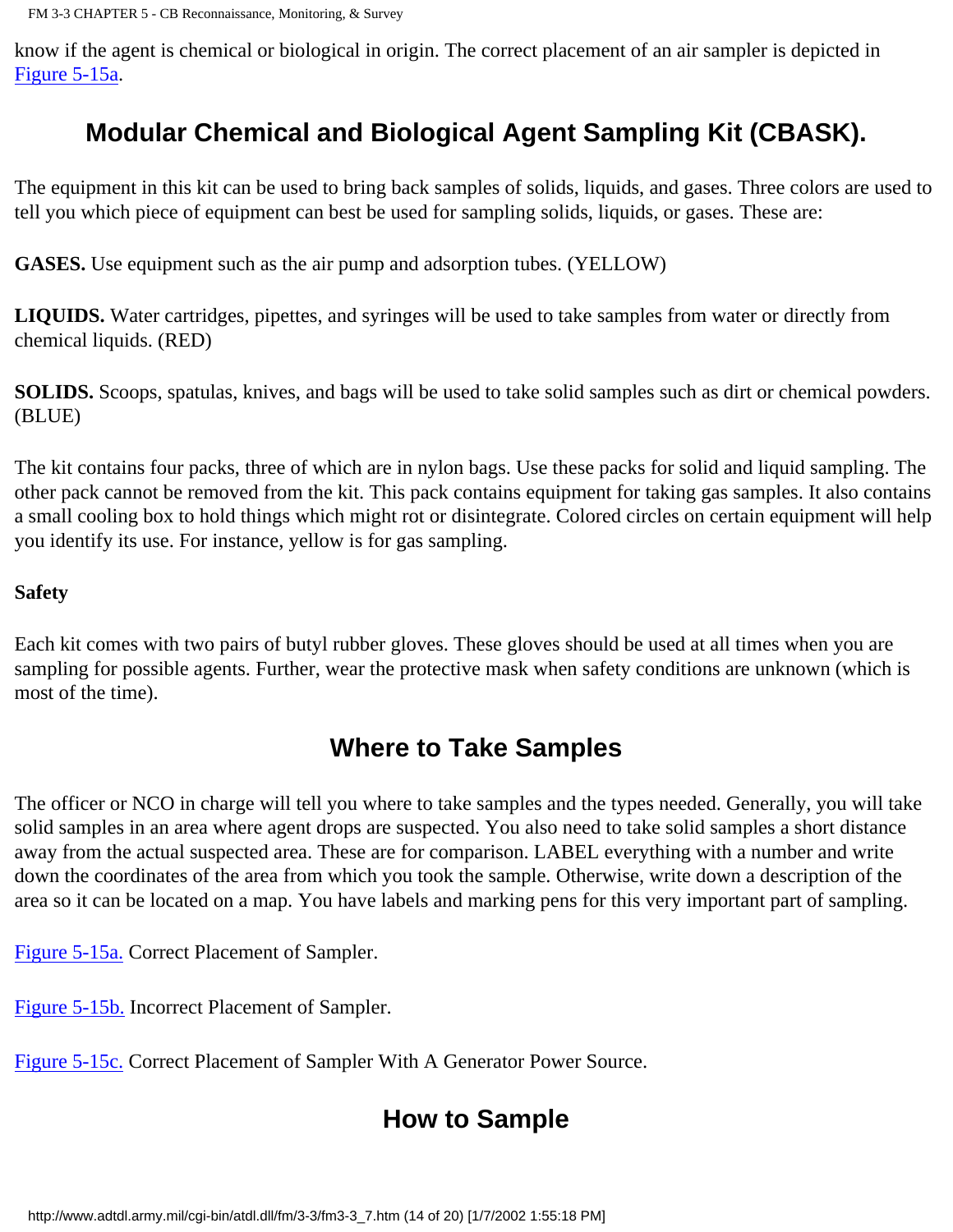# **GASES - Unbagged Pack**

Remove the equipment marked with YELLOW circles for gas sampling. The battery powered air pump is connected to the clear tubing. This, in turn, is connected to one of the adsorption tubes (either end), which is stored in the glass tube. The pump is turned on (small switch on front). If you have trouble turning on the switch with gloves on, use the small screwdriver to push the switch on and off. It is already set for large volume flow. Place the pump and tube in the area to be sampled. About 20 minutes is enough. After this time, disconnect the tube and place it in the steel tube holder. A small piece of Teflon tape can be placed over the end of the tube before you screw the cap on. Tighten the fitting (nut) with the pliers. Place a label with an ID number on the tube. The sample is now ready to bring back.

This kit also contains the cooling box. If you collect leaves or samples which might rot (or obvious agent powders), place them in the box. You are given two cold bags to cool the samples down. Squeeze them and place them in the box with the samples. Put the box lid securely on. Connect the batteries to the cooling unit. Place labels on the box lid with ID numbers on the samples, or on containers, if you used them to contain the samples. The samples are ready to bring back.

# **LIQUIDS - Unmarked Packs**

All equipment to be used for liquid sampling is marked with small red labels. **To sample water** which may contain agent, you need three items: The plastic 60 mL syringe, a three-way valve, and a Sep-Pak cartridge. Remove the tip protector from the syringe. Also remove the three protectors from the three-way valve. Connect the three-way valve and the syringe so that the green cap of the valve is pointing away from the syringe. The small handle on the valve lets you pull water up into the syringe and send it off in a second direction. Now, connect the Sep-Pak (short end) to the green tip end of the three-way valve. You need to prewash the Sep-Pak before sampling. Do this by setting the valve handle 90 degrees to the aligned syringe, valve, Sep-Pak system. Place the tip of the open end of the Sep-Pak into the bottle containing **methanol.** Draw the contents of the bottle into the syringe. Now, place the valve handle in line with syringe, valve, Sep-Pak system, and eject the methanol out the side opening of the valve. Do the same thing with the bottle containing **water.** You are ready to sample. Do this by pulling the sample up through the Sep-Pak (valve 90 degrees to system). Eject the used sample by changing the valve setting (valve in line with the system). Label the Sep-Pak with ID number on either white tape or label, along with the pH number (see below). Place the Sep-Pak in one of the small plastic bags.

**Check the pH** of the water from which you took samples before you leave the sampling area. Do this by placing the tip of one of the pH indicator strips into the water. Compare the color of the strip with that on the box. Write the pH number on the label of the Sep-Pak sample.

**To sample possible liquid agents** or other liquids, you are supplied with small plastic pipettes. Draw the liquid into the pipette then expel (squeeze the bulb) the liquid into one of the small plastic, white bottles. Screw the cap shut and place this bottle into the next largest sized plastic bottle. A piece of Teflon tape can be placed over the grooves of the bottle before you screw the cap shut. This gives a better seal to the cap. If there are any spills on the outside of the bottle, wipe them with the gauze pads and discard the gauze. Label this bottle with an ID number. This bottle and others can now be placed in the large plastic bottle for safe transport. If you don't find any liquid agents, these plastic bottles can be used for solid samples.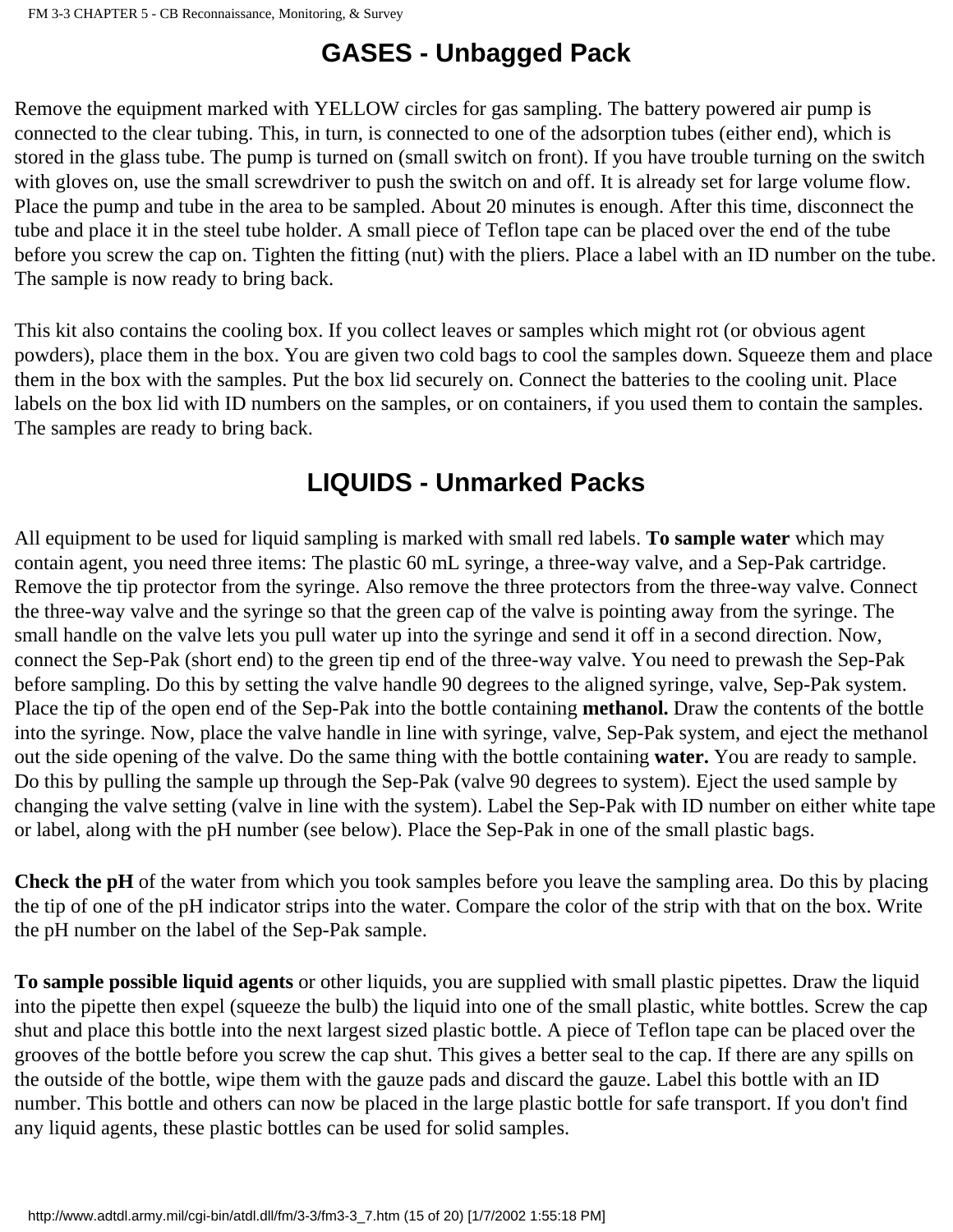# **Solid - Unmarked Packs**

To sample solids, including contaminated dirt, you can use the plastic scoop, tongs, or the plastic spatula. A pair of scissors and a knife are also available for cutting samples. Place the solid samples in plastic bags and label each of the bags with an ID number or other information. If you have empty plastic bottles, these can be used for solid samples.

# **General Packaging Procedures**

Packing of environmental samples. Samples should be double wrapped or bagged.

Place the Mylar bag or glass container containing the sample into a comer of a second mylar bag. Remove excess air and twist the neck of the bag until it forms a tight coil with the bag snug around the sample bag or container. There should be no air pockets. Make a gooseneck in the bag by folding the coiled neck in half and wrapping it tightly with tape. Mark bag with identification numbers of samples within.

Collectors should be encouraged to collect the samples in quantities that do not exceed 10 cm in diameter and 14 cm in length to facilitate subsequent handling and storage in the laboratory. In addition, excess bagging by collectors should also be discouraged. However, DO NOT break down and repackage samples to meet the above requirements.

Place any breakable containers in more rigid containers, with protective absorbent material (vermiculite, styrofoam, excelsior or charcoal-impregnated wadding) to protect them from puncture or breakage.

#### **Preservations and packing for transport.**

In general terms, the lower the temperature, the longer the life of chemical or biological warfare agent samples. Samples must therefore be at least refrigerated, whatever their nature.

If all the samples cannot be chilled, priority should be given to cooling samples of vegetable and biological materials.

In the field, insulated boxes having a polystyrene interior with compartments to hold flasks may be used, with bags being loosely laid in them.

A sufficient quantity of pre-chilled refrigerating packs (camping-type bags containing polyethylene glycol) can also be placed in the box. Empty spaces should be filled with vermiculote, styrofoam, excelsior or charcoal impregnated wadding.

#### **Labeling.**

Tags or adhesive labels should be affixed to each sample container. On each should appear a code number which clearly refers to the accompanying sample data sheet that documents the nature and circumstances of collection.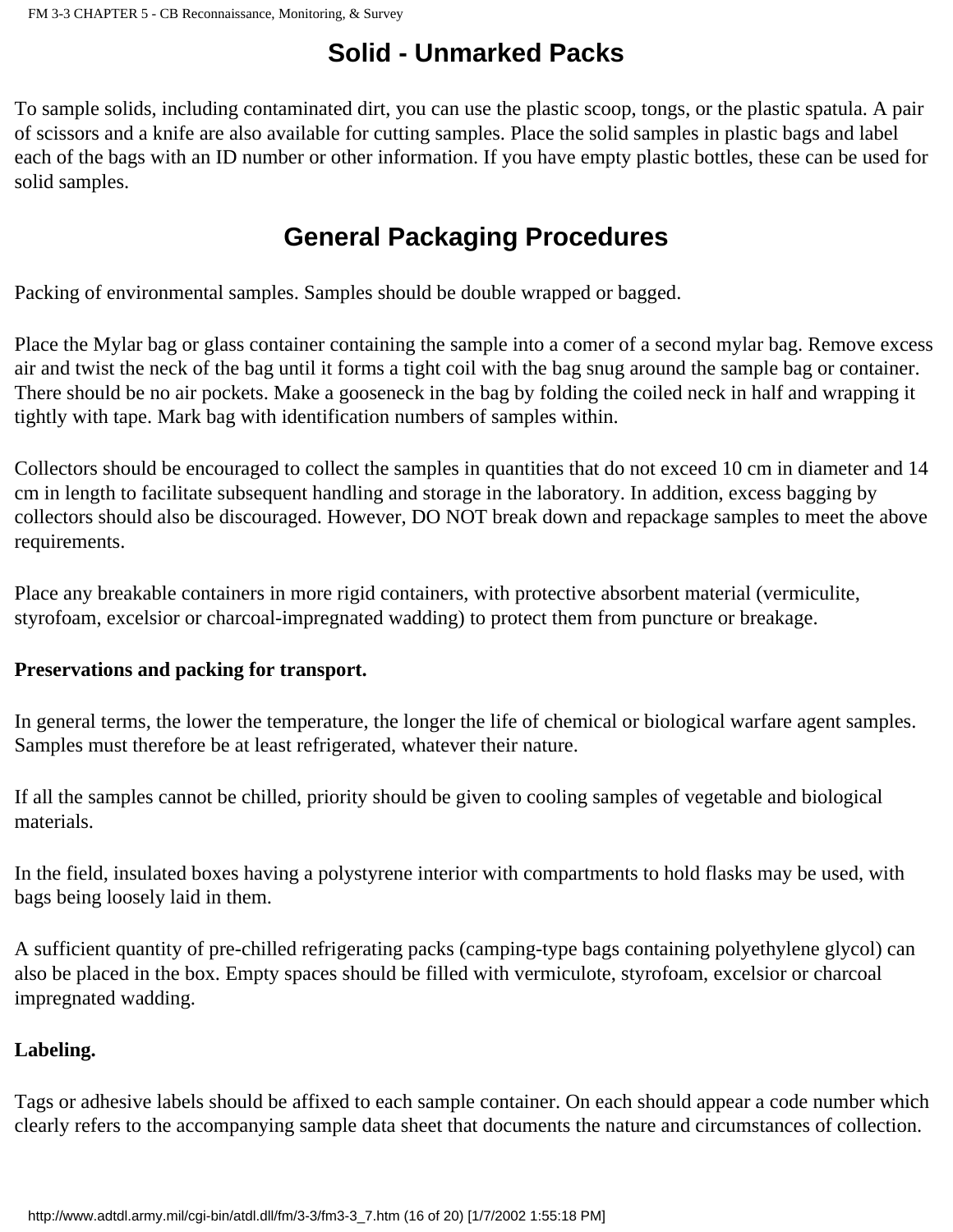$LA* = 850115-002-JD$ LA = Sample was acquired by collector in Laos 850115 = Sample obtained on 15 January 1985 002 = This is the second sample obtained on 15 January 1985 by the collector JD = The sample was collected by John Doe \* See Annex B for country codes

**Sampling**

Place the sample in a zip-lock bag if available.

Place sample in a metal can. Line inside with absorbent packing material. The can helps absorb shock from rough handling during shipment.

#### **Ice Chest.**

Standard polyethylene or metal ice chests are the most easily procured items which can be used for trans-world shipment of BW samples. The most easily used size is about 24 inches long by 18 inches high by 15 inches deep. This size permits the sender to ship two or three sizes of pound metal cans in each chest with sufficient coolant to maintain freezing temperatures for about four days. Additionally, each chest remains at a weight which can be handled by a single individual.

#### **Coolants.**

The best coolant available in most areas is dry ice. It maintains low temperatures for several days and can be handled easily. Blue ice, a plastic-containerized refrigerant, can be used if available but will not maintain freezing temperatures for as long as dry ice. Standard ice should only be used as a last resort because of its rapid melting rate and the possibility that melted ice may contaminate samples.

#### **Internal Insulation.**

Even though a commercial ice chest provides good insulation of both the samples and the coolant, extra insulation and cushioning should be placed around the metal cans inside the chest. Newspapers, plastic bubble wrap and foam rubber may all be used with almost equally good results.

Label Ice Chest:

 Commander Chemical Research Development and Engineering Center ATTN: SMCCR-OPF Aberdeen Proving Ground, Maryland 21010

The Commander, CRDEC will notify the Commander of the Technical Escort Unit. This unit controls transportation of the samples to their final destination. They will intercept the samples upon arrival at a CONUS Airport.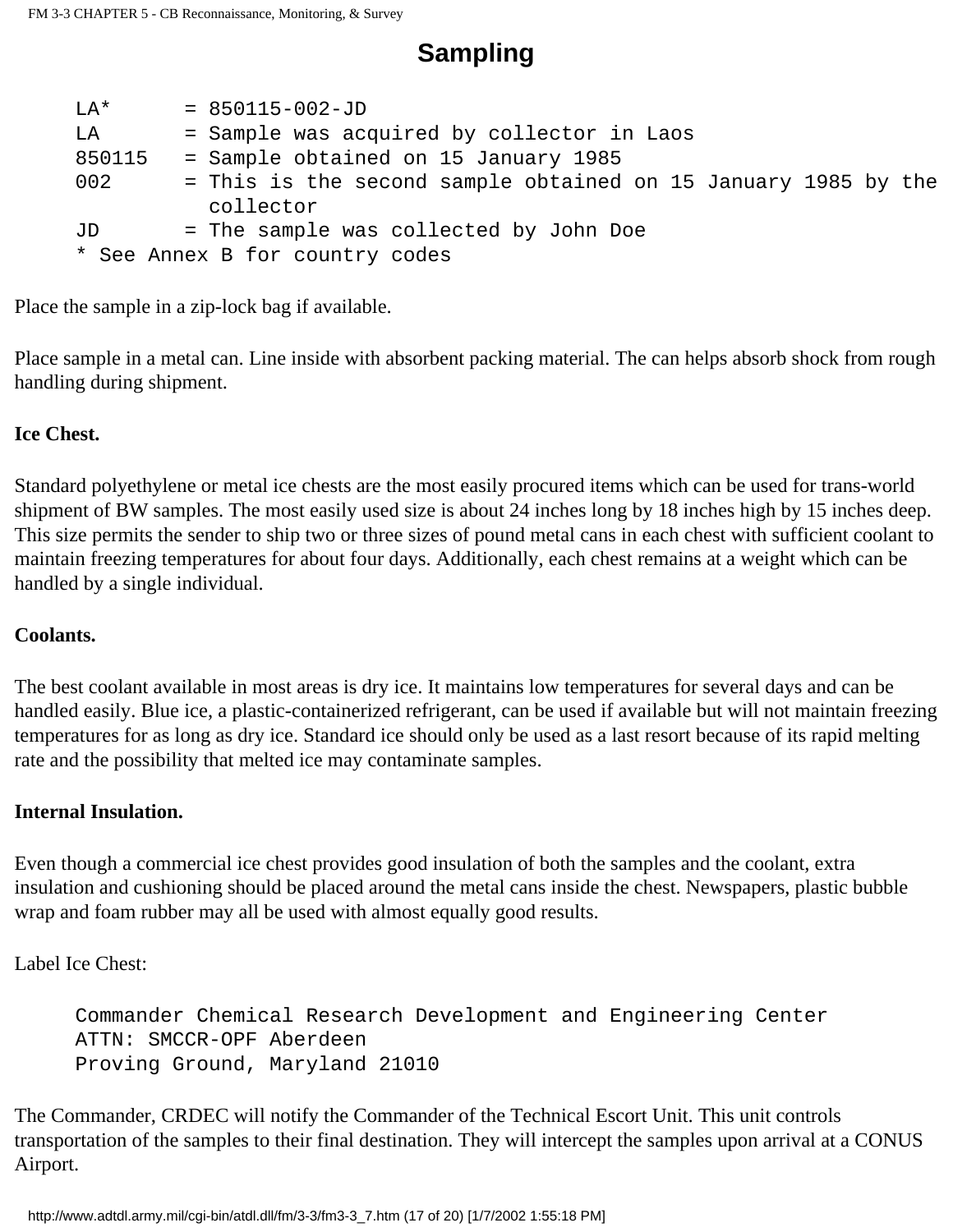**WARNING Under no circumstances should suspected toxic samples or munition systems be shipped to CONUS technical centers or intelligence agencies without prior approval by the recipient. \* NOTE: OCONUS pick-up by technical escort personnel may be possible.**

# **Witness Interview**

The witness interview may play the most important role in sample acquisition. Information received can aid in the identification of the sample. Interviewers should insure that testimony accurately describes scientific reality and not a social or political "truth". Interviewers should also avoid yes or no questions. Below is a list of questions that could be asked during an interview:

```
 Name:
 Where can you be located in the future?
 How was the sample obtained?
 Where was the sample obtained?
 Were you present during the attack?
 Explain what happened if yes.
 Describe your symptoms during the attack (durations,
   how severe, other people affected?)
 Any problems with your - head?, eyes?, breathing?, skin?
```
These questions are designed to allow an interviewer to note MOST relevant details of testimony given by personnel associated with alleged use of chemical or biological warfare agents. Do Not consider the questions to be all inclusive.

# **Acquisition Reporting**

An electronic report should be forwarded by the collection team upon acquisition and shipment of samples to report information that has been obtained. Information should be forwarded through the nearest diplomatic or consular post, intelligence agency, or if neither are available, through the nearest U.S. military unit having secure radioteletype communications.

The team should insure that the acquisition message has been properly classified.

The acquisition report should include the following addressees at the minimum:

```
SECSTATE WASHDC
SECDEF WASHDC//OSD-ISA//
JCS WASHDC//J-3/J-S
CIA WASHDC//OSWR-STD-LSB//
DA WASHDC//DASG-PSP, CDR, USAMRDC FT
DETRICK MMD//
DIA WASHDC//DT-3B/DT-5A//
DIR AFMIC FT DETRICK
```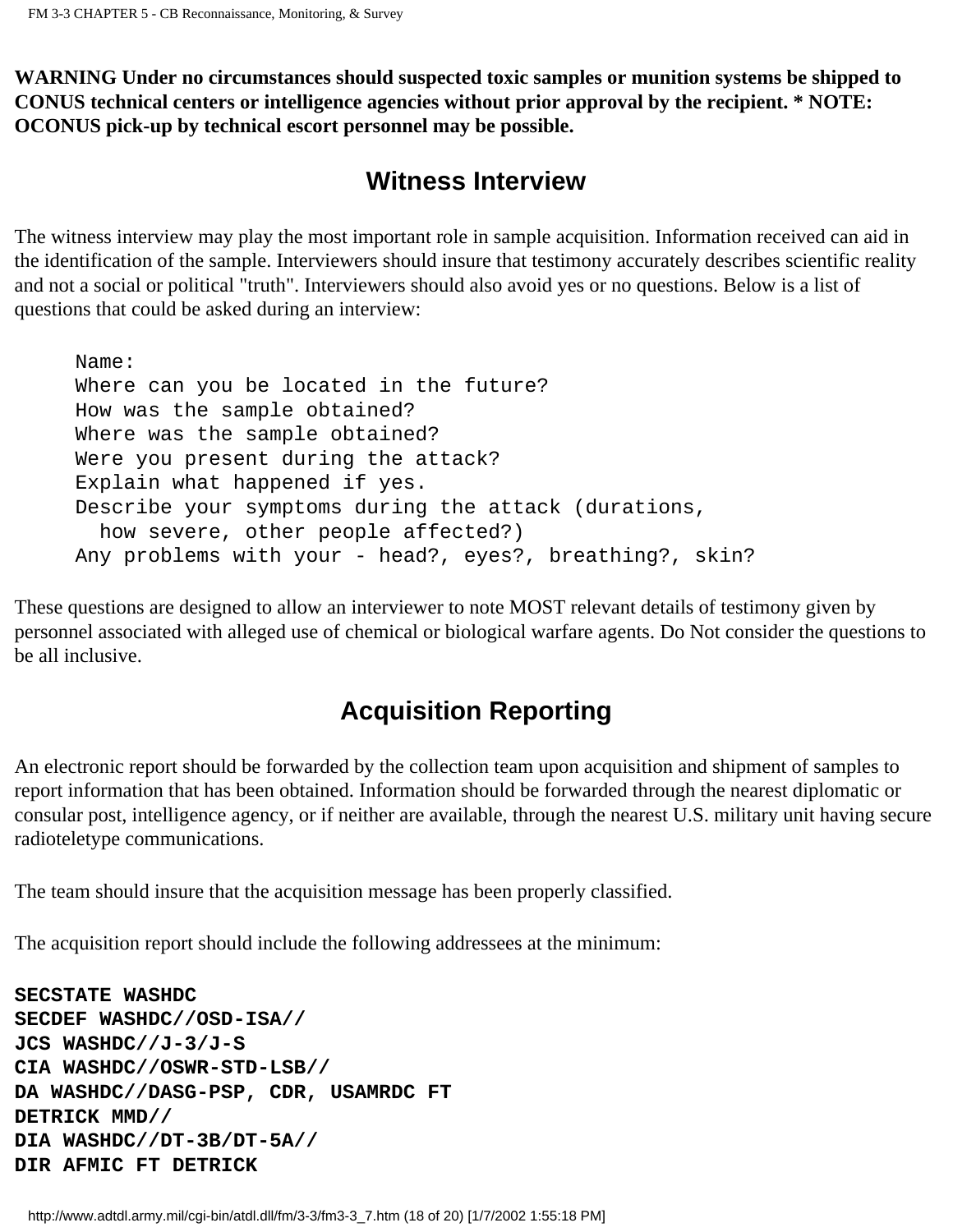FM 3-3 CHAPTER 5 - CB Reconnaissance, Monitoring, & Survey

**MD//AFMIC-CR/AFMIC-SA// DA WASHDC//DAMI-FIT/DAMO-NCC/SAUS-C// CMDT USACMLS FTMCCLELLAN AL//ATZN -CM-CC// CDR CRDECAPG MD//SMCCR-OPF// CDR FSTC CHARLOTTESVILLE VA//AIAST-FM/AIAST-CW//**

The action addressee is:

#### **Cdr, CRDEC, APG MD//CBATEB//**

An acquisition message will contain the following information:

The sample identification number will be a part of the subject line if only a single sample is referred to in the text. Otherwise, the sample number will be referred to within the message body with its background information.

The date the sample is to be shipped, the mode of transportation, courier identification, air bill of lading number, flight number, destination and estimated time of arrival will be included if the sample is to be shipped immediately.

Background information surrounding the sample.

If the circumstances surrounding acquisition of a sample were questionable, appropriate information must be included

If a portion of the sample or information concerning the sample has been shared with a nation or an agency not shown on the message address, or if another country or agency has acquired a sample from the same event or area, this should be indicated in the acquisition report.

A recommended priority and rationale for analysis should be included in order to guide the analysis center as to the team's assessment of the potential value of the sample.

All details which relate to the acquisition of the sample should be included regardless of how insignificant they may seem to the collector.

Disposition of samples should be made according to their physical category.

# **Evacuation of Samples**

Biological samples must be evacuated to the appropriate laboratory facilities for confirmation of a biological attack. Under normal circumstances labs will be established in the theater of operations to minimize confirmation time. CONUS labs will also be utilized to verify the results of the theater labs This information will then be disseminated to subordinate units to insure that adequate protective measures are implemented for protection of both civilian and military personnel. Confirmation of an enemy biological attack will also be reported to the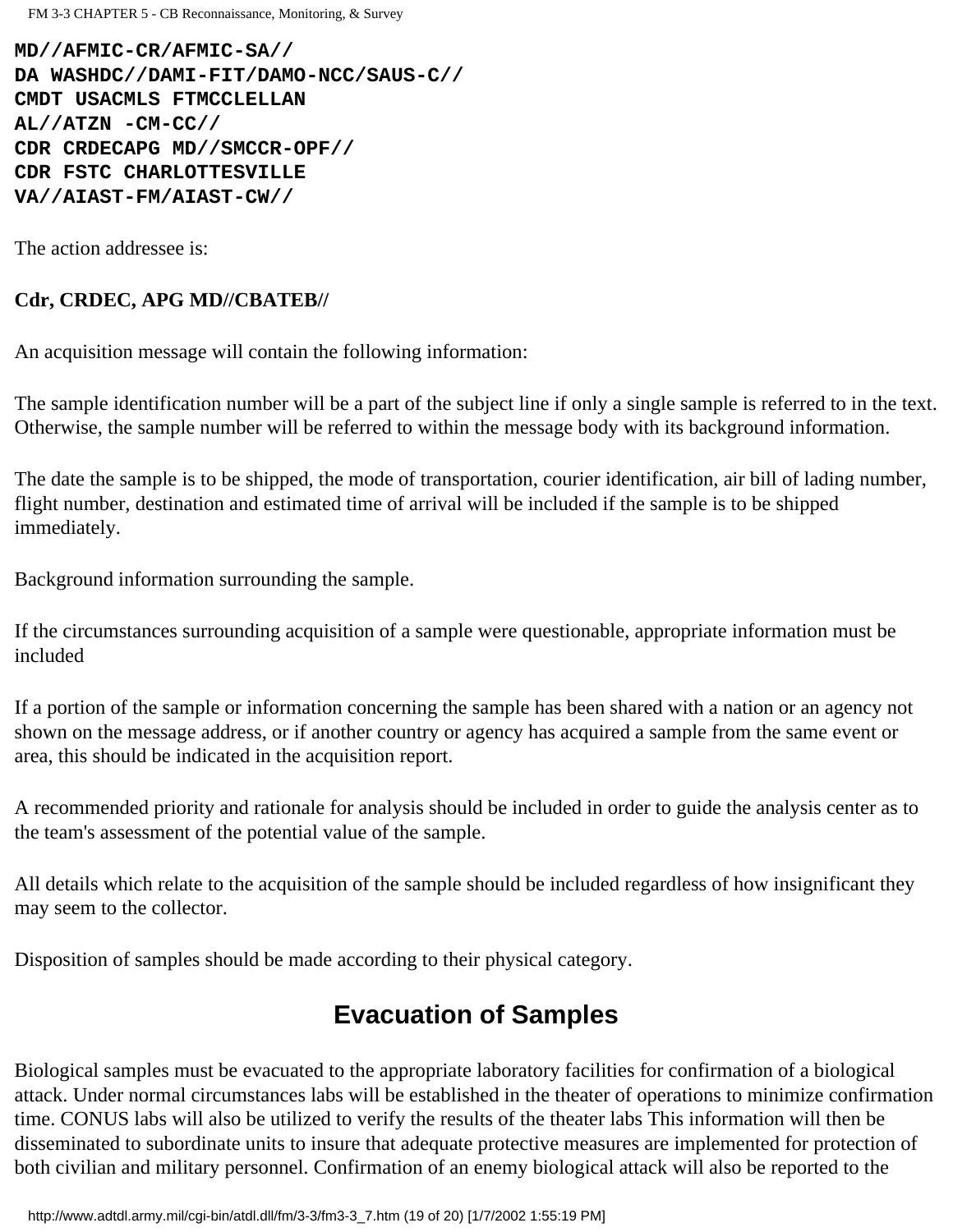National Command Authority (NCA) for a decision concerning the appropriate military and diplomatic response. [Figure 5-16](http://www.adtdl.army.mil/cgi-bin/atdl.dll/fm/3-3/fm330085.gif) shows the standard chain of custody for the evacuation of biological samples.

```
 Suspected
 Biological
 Attack
 Bio-Medical
 Environmental Sample
 Unit S-2
 Technical Intelligence Foreign Materiel Intelligence Unit
 Tech Escort
 In-Theater Labs
 CONUS Labs
```
[Figure 5-16.](http://www.adtdl.army.mil/cgi-bin/atdl.dll/fm/3-3/fm330085.gif) Standard Chain of Custody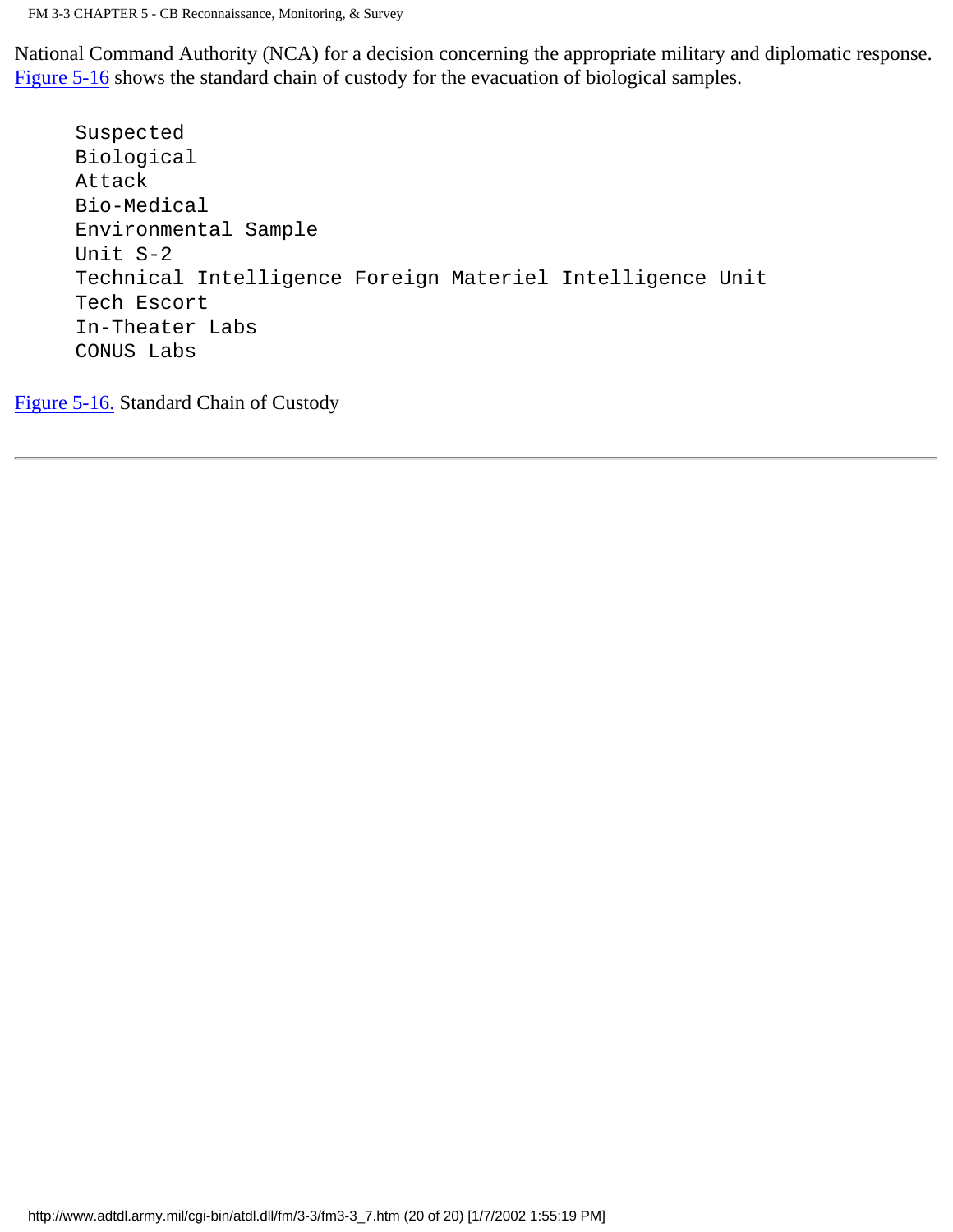

# **Chapter 6**

# **Civilian Chemical Hazards**

Every nation in the world has some form of hazardous chemical production or storage facility. Most of these chemicals are used for peaceful purposes and are considered to be in one of the following categories:

- Agricultural includes insecticides, herbicides, fertilizers ... etc.
- Industrial chemicals used in manufacturing processes or for cleaning.
- Production and Research chemicals (as well as biological agents) used in research or are produced in a facility.

Damage or destruction of a facility or storage site; or any act that creates the unexpected release of civilian chemical products into the environment will present unique challenges to U.S. and allied Armed Forces, as well as the citizens of the Host Nation (HN). Once released, these hazards may cause immediate or delayed incapacitation or death. To safeguard friendly forces and civilians from the potential hazards, peacetime and tactical chemical contamination avoidance principles must be carefully blended.

Civilian chemical compounds may not be detectable by the standard chemical detection devises of tactical units (see [Chapter 3](#page-42-0) description of these devises). Civilian compounds may not be detectable with the human senses and may cause symptoms that are different than those symptoms from war chemicals.

To minimize the effects or hazards resulting from the damage or destruction of a chemical or biological facility, prior planning must occur. When friendly units are required to operate in an area where such a facility exists, the chemical staff must:

• Coordinate, through G5/S5, with the HN emergency response teams. These teams may be from the HN government, armed forces or from the facility itself.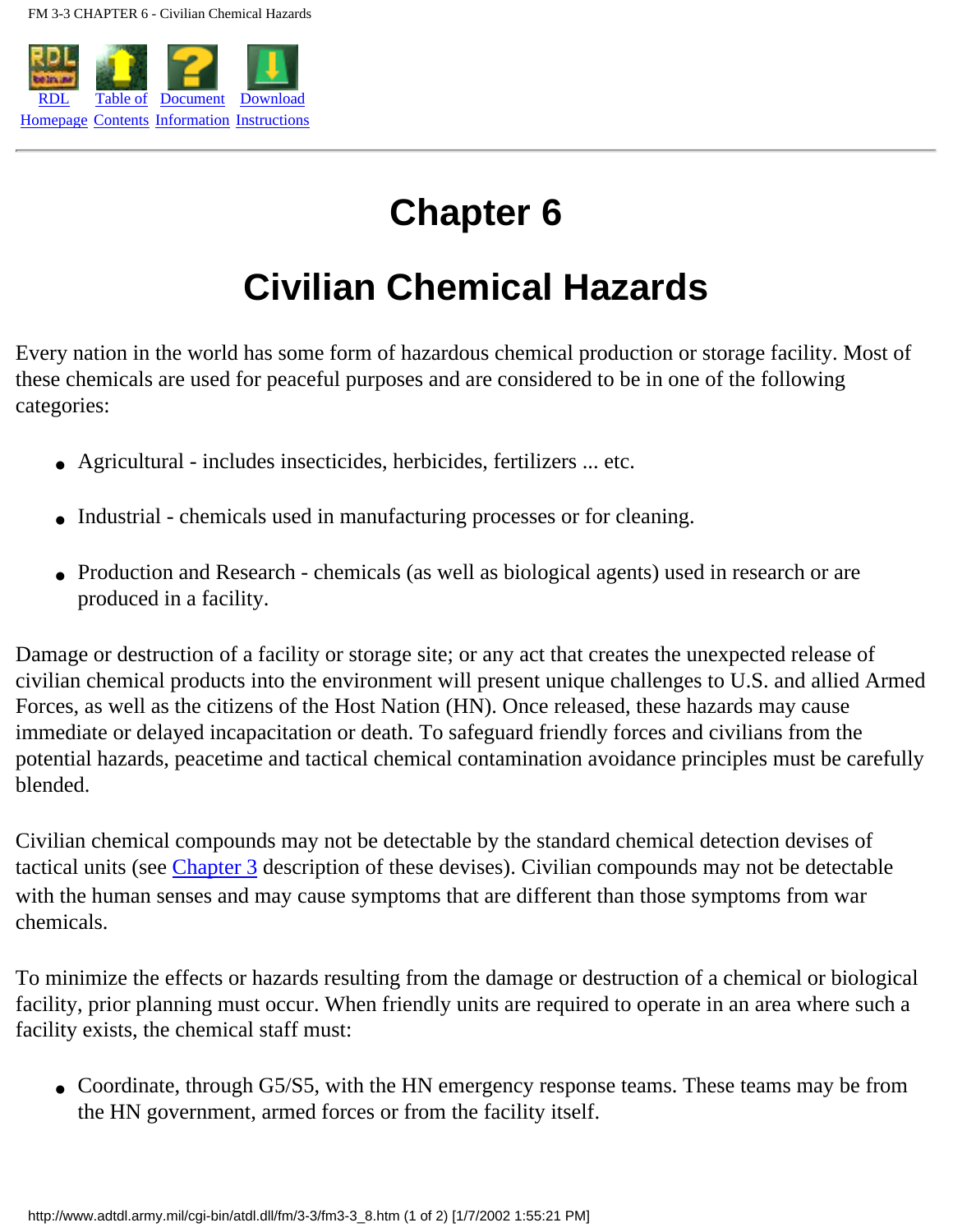- Identify what chemical or biological material is present, what type of contamination hazard is present, and how far will the contamination hazard extend.
- Determine whether standard Chemical Defense Equipment (e.g., protective mask, boots, suit, gloves) will protect against the potential harmful effects of released compounds.
- Coordinate with Divisional Chemical for technical assistance.
- Coordinate with higher headquarters and HN to identify the availability of CAIRA (Chemical Accident/Incident Response and Assistance) teams Technical Escort units or similar civilian agencies available to assist if required.
- Establish evacuation procedures for noncombatants.

Identify a chain-of-command for supervision and coordination of the clean-up effort.

In the event civilian chemical compounds are released the following steps should be taken immediately by the tactical units within the area:

- Notify higher, lower, and adjacent units.
- Start continuous monitoring with available detection equipment. Assume MOPP 4.
- Secure the area around the facility. Establish a security perimeter of 620 meter radius around the sight. From this perimeter, draw a 10 km radius to indicate the potential downwind hazard zone (refer to [Figure 6-1\)](http://www.adtdl.army.mil/cgi-bin/atdl.dll/fm/3-3/fm330086.gif).
- Evaluate all personnel from within the 620 meter security zone. All personnel within the 10 km hazard zone should assume full chemical protection (MOPP4) or be evacuated from the area. Maintain this posture until relieved by appropriate response team or Military Police.
- The perimeters of the security or hazard zone may increase or decrease after the response team(s) arrive on scene depending upon agent involved, extent of damage and weather conditions.

[Figure 6-1.](http://www.adtdl.army.mil/cgi-bin/atdl.dll/fm/3-3/fm330086.gif) Security and Hazard Zones.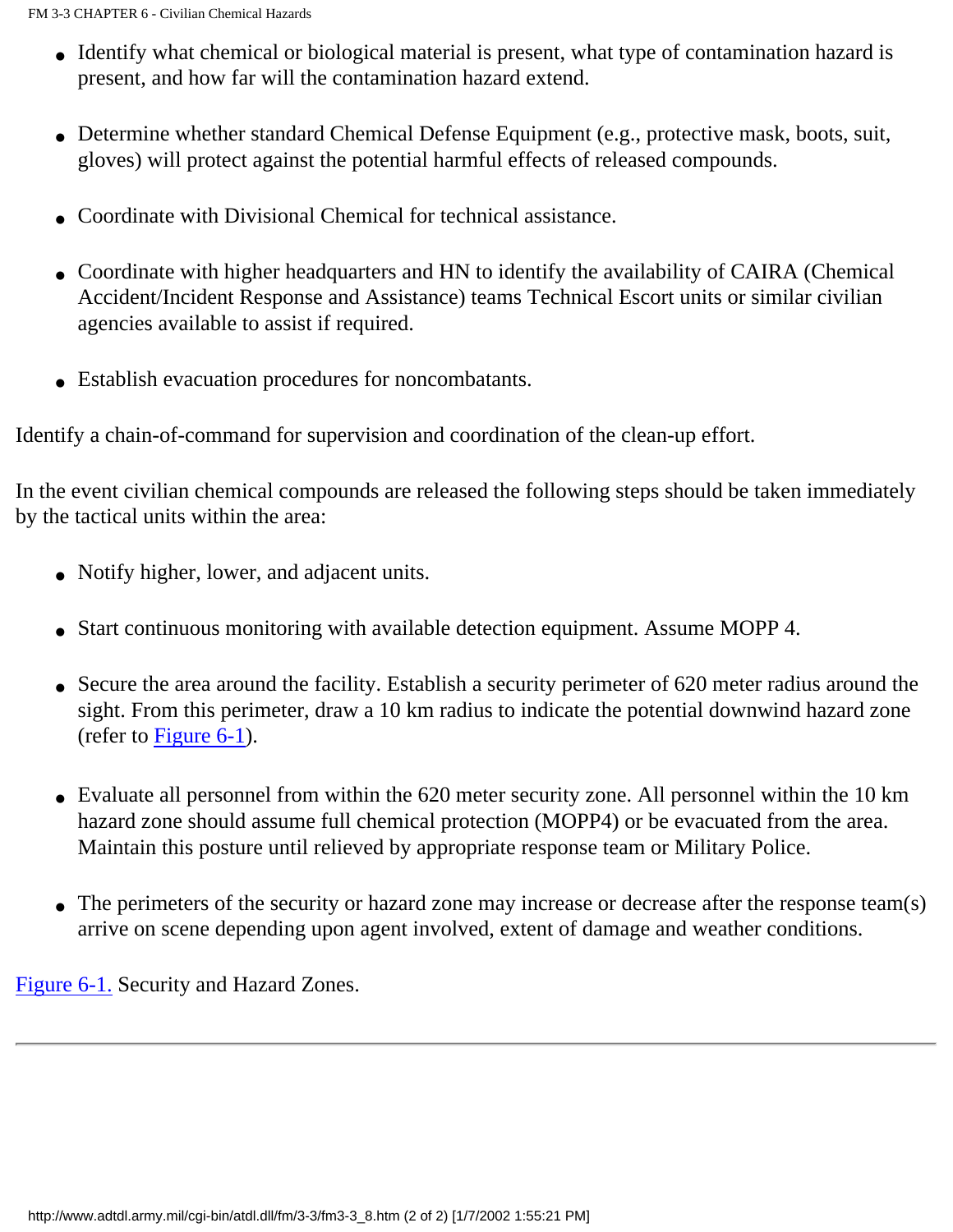

# **Appendix A**

# **CB Operational Situation Contamination Avoidance**

This appendix provides a series of operational situations that outline how contamination avoidance tactics, techniques, and procedures (TTP) can be applied. The various situations are designed to assist commanders and chemical staff personnel in tactical operations. The TTP included are not designed to replace Army Training and Evaluation Plan (ARTEP) standards, nor any other listing of collective tasks, but is intended to be an operational contamination avoidance checklist. These checklists are not all inclusive and may be adapted or modified for local use.

## **Platoon Through Brigade Task Force Chemical and Biological Operations Checklist**

Situation: Commander directs units to prepare for operations in a chemical or biological environment. The following specifics apply--

- a. Enemy is capable of offensive chemical or biological weapons employment.
- b. Unit is provided intelligence on enemy NBC capabilities and likely courses of action.
- c. NBC threat status (chemical or biological) is Serial 2 or higher.

#### **Platoon/Company Actions**

1. Authorized unit detection and individual protective equipment is on hand, operational and issued per unit SOP.

- 2. Commanders perform MOPP analysis based on METT-T and higher headquarter's guidance.
- 3. Immunizations are updated and field sanitation measures are enforced.
- 4. Nerve Agent Pretreatment (NAP) and ciprofloxin tablets are provided to soldiers.
- 5. OPSEC, dispersion, cover and concealment are practiced.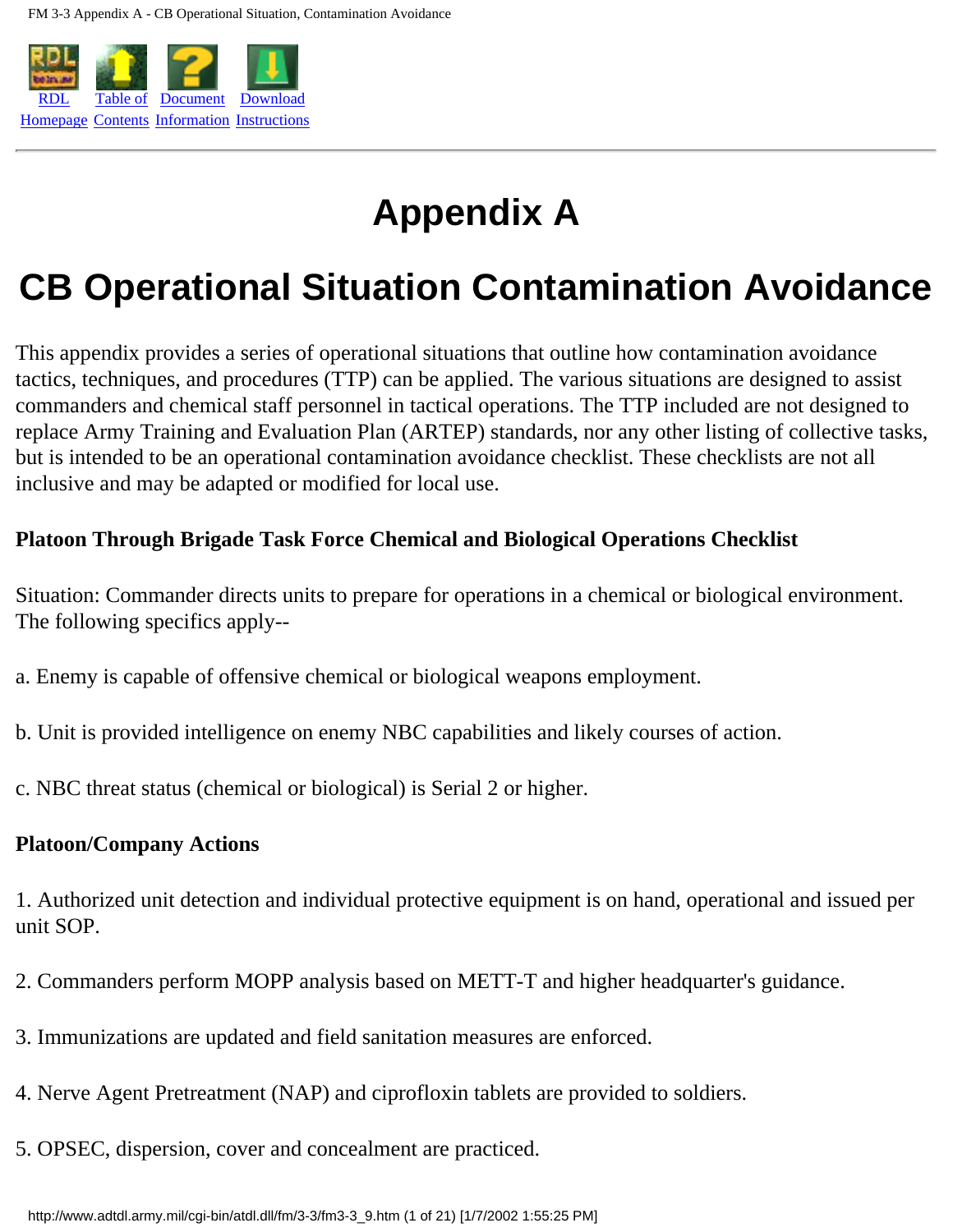6. Unit receives and correctly interprets periodic Chemical Downwind Message (CDM).

7. Unit adopts NBC contamination avoidance measures such as covering supplies and equipment with NBC Protective Covers (PC).

#### **Battalion/Task Force Actions**

- 1. Oversee subordinate unit actions.
- 2. Prepare CDM report and send to subordinate units.
- 3. Ensure contamination avoidance measures are initiated around the headquarters complex IAW SOP.

4. Ensure chemical defense equipment (CDE) shortages are placed on order and contingency stocks are serviceable and deployed IAW SOP.

## **Platoon Through Brigade Task Force Chemical or Biological Checklist**

Situation: Commander directs unit to prepare for a chemical or biological (toxin) attack. The following specifics apply:

- a. The enemy has or is likely to employ chemical or biological (toxin) weapons.
- b. Chemical/biological weapons employment is considered to be a likely course of enemy action.

#### **Platoon/Company Actions**

1. Subordinate units are alerted.

2. Commander(s) specify appropriate MOPP levels; establish automatic masking criteria; and, if MOPP 0 is assumed, determines the location for chemical protective clothing based on METT-T.

- 3. Unit continues the mission while implementing actions to minimize casualties and damage.
- a. Personnel, equipment, munitions POL, food, and water are protected from contamination.
- b. Detection paper is placed to provide visibility and maximum exposure to liquid agents.
- \*c. OPSEC, dispersion, cover and concealment are practiced so the unit may avoid being targeted.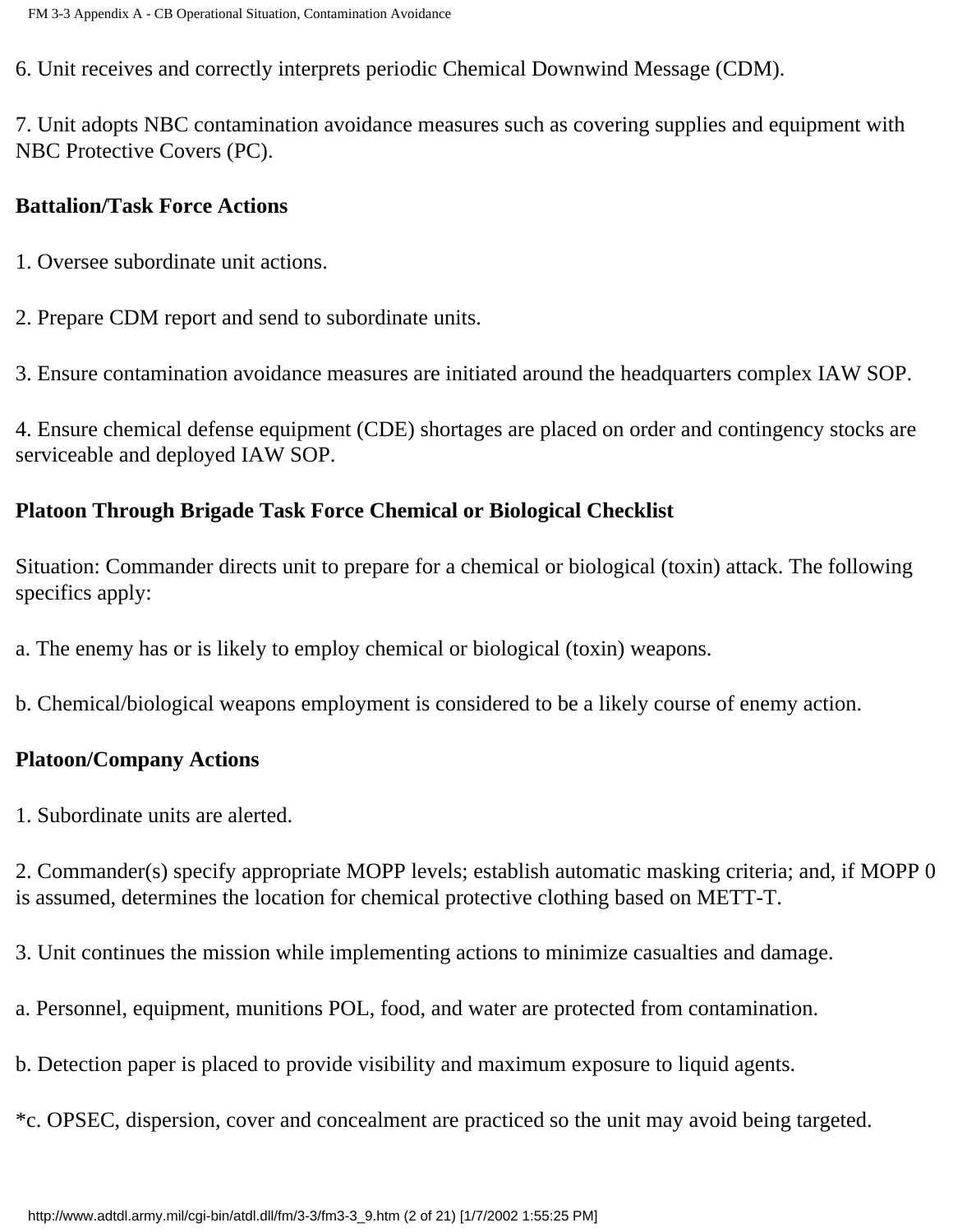d. Chemical/biological detectors, samplers, and alarms are checked and prepared for use.

\*e. Ensure unit has update CDM on hand.

f. Chemical Agent Alarms, biological samplers, LP/OP, and air guards are employed as required and/or the tactical situation permits.

**\*** Company Only

## **Battalion/Task Force Actions**

- 1. Alert subordinate units and elements of the Task Force.
- 2. Monitor the unit's MOPP status.
- 3. Ensure subordinate units have taken measures out lined by unit SOP.
- 4. Ensure subordinate units have received the most current CDM.

5. Plan for possible decon support, establish decon priorities, locate hasty and possible detailed decon sites, and coordinate with the BDE HQ.

6. Ensure biological agent samplers are prepared for operation.

# **Platoon Through Brigade Task Force Chemical or Biological Checklist**

Situation: The commander directs the unit to respond to a chemical/ biological agent (toxin) attack. The following specifics apply:

Subordinate unit or units or the battalion/task force is (are) subjected to a chemical or biological agent (or toxin) attack.

# **Platoon/Company Actions**

1. All personnel automatically mask, sound alarm, decontaminate themselves as required, assume MOPP 4, and administer self-aid and buddy-aid.

2. If the unit has access to a Biological Agent Sampler, (an XM2 or Commercial Sampler) activate sampler.

3. The Chain of Command and communications are restored, and the unit continues with the mission.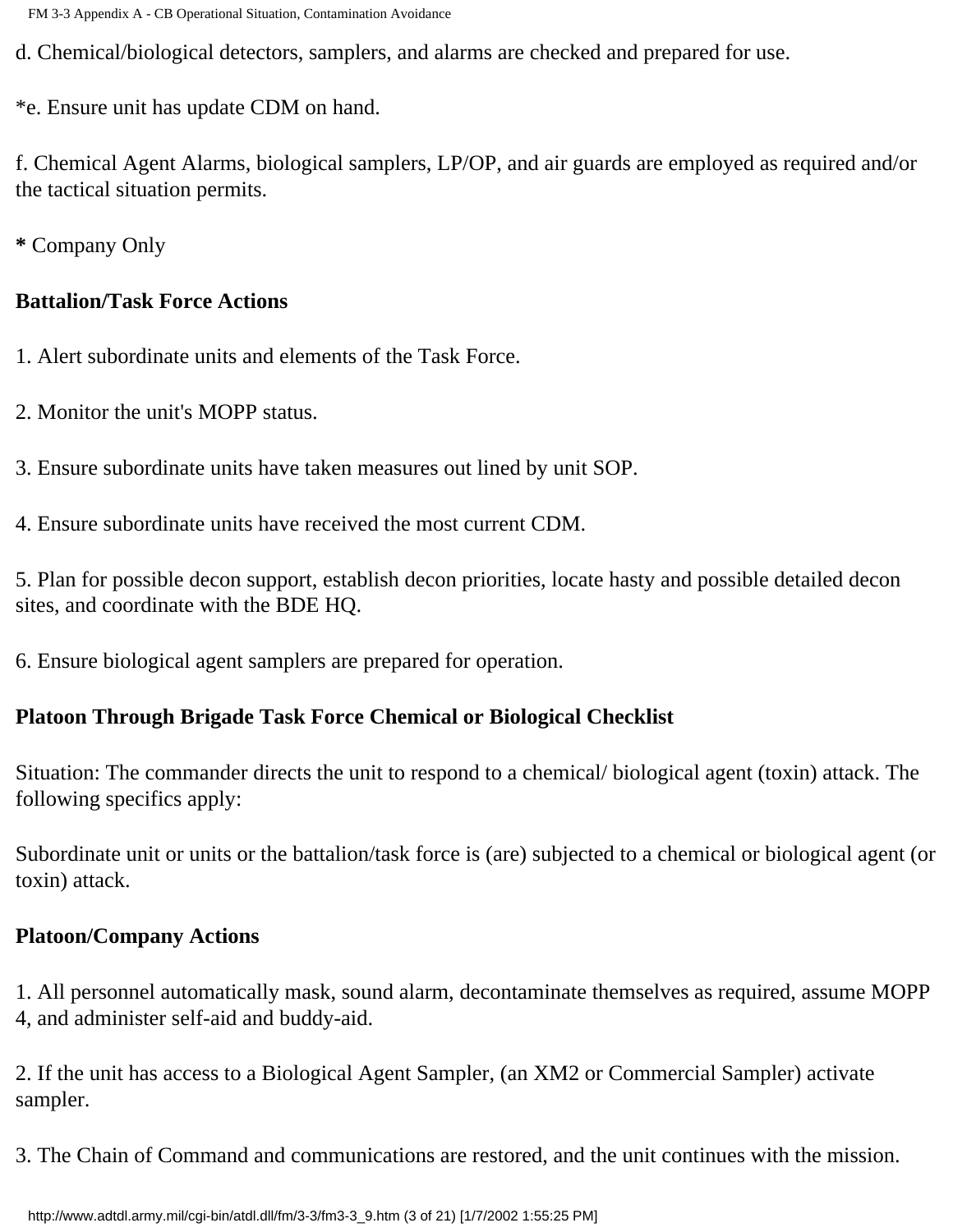4. In the event of a biological attack and the unit does not possess a sampler, unit should collect samples with either the M34 Biological Agent Sampling Kit or CBASK.

5. Adjacent units are warned immediately of the potential downwind vapor hazards.

6. Unit identifies type of agent and submits an NBC 1 Chemical or Suspected Biological Report as the mission permits.

7. For attacks that leave liquid or solid contamination on equipment, personal, or terrain, perform the following:

a. Conduct personal wipedown and operators spraydown.

b. Warn MEDEVAC of contamination casualties. KIAs are wrapped and marked.

c. Mark contaminated area and relocate to a clean area if the mission allows.

d. Determine where and when further decon can be accomplished if necessary.

e. Coordinate for decon and resupply of protective clothing and decontaminates.

f. Ensures contaminated BDOs are exchanged within 24 hours after being contaminated.

g. Replace contaminated NBC-PCs within 24 hours.

8. For nonpersistent agents, the unit:

a. Conducts unmasking procedures.

b. Treats casualties and prepare for evacuation as the mission permits.

c. Service detection systems to ensure operational status.

d. Service XM2 or commercial samplers to ensure operational readiness.

\*9. Receive NBC 2 Report, plot potential hazard area and inform the commander.

**\*** Company Only

# **Battalion/Task Force Actions**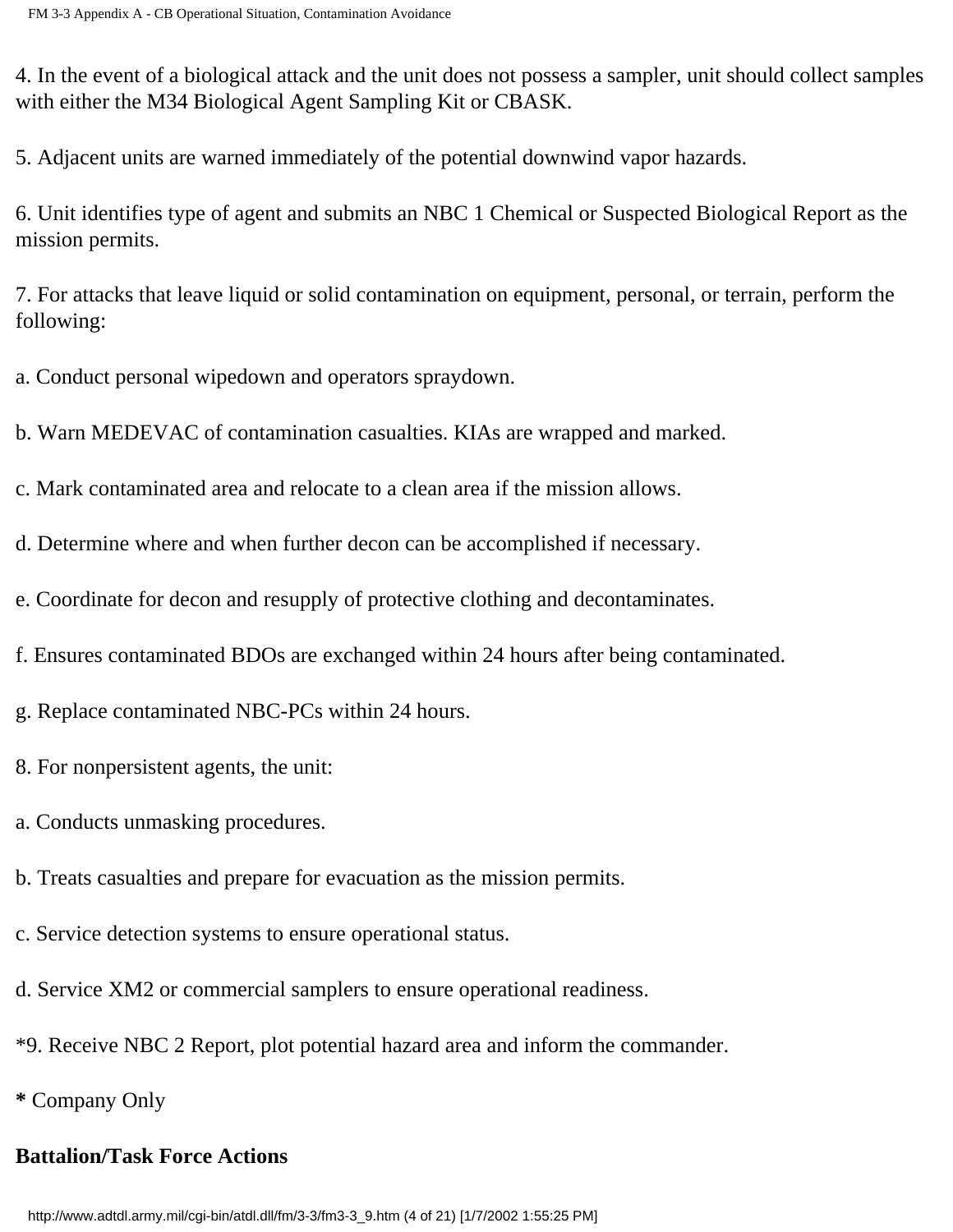1. NBC 1 Reports are received and passed to subordinate, adjacent, and higher units.

2. NBC 1 Reports are consolidated to form an NBC 2 Report. The NBC 2 Report is posted to the situation map as an overlay. The report is passed to subordinate, adjacent, and higher-units.

3. NBC 1 (Follow-up) Report is requested to identify the toxic agent. The hazard area is predicted and disseminated to subordinate/ slice units via NBC 3 Report.

4. XM2 or commercial biological samples obtain sample and forward to area lab for analysis.

5. Subordinate unit damage assessment is evaluated. If required, assistance is provided to the unit for reestablishing command and control. This report is passed to the battalion S1 and S4 for action and/or information.

6. If attack is determined to be a biological attack:

a. If agent is determined to be anthrax, soldiers must complete immunization program and start taking ciprofloxin antibiotic tablets.

b. If agent is unknown, all attempts must be made to assist in the identification of the agent.

7. Decontamination requirements are determined based on METT-T, extent of contamination and the availability of assets.

8. If decontamination is required and METT-T conditions permit, a decontamination request is prepared IAW SOP and sent to the supporting chemical unit provided it is part of the Battalion's Task Force. If the chemical unit is not available, the request is forwarded to higher headquarters. Decontamination priorities are determined and followed in either case.

9. Contingency stocks are reordered to replace used items.

# **Platoon Through Brigade Task Force Chemical or Biological Checklist**

Situation: The commander directs the unit to conduct post attack operations. The following specifics apply:

Unit or elements of the task force have been subjected to a chemical or biological attack.

## **Platoon/Company Actions**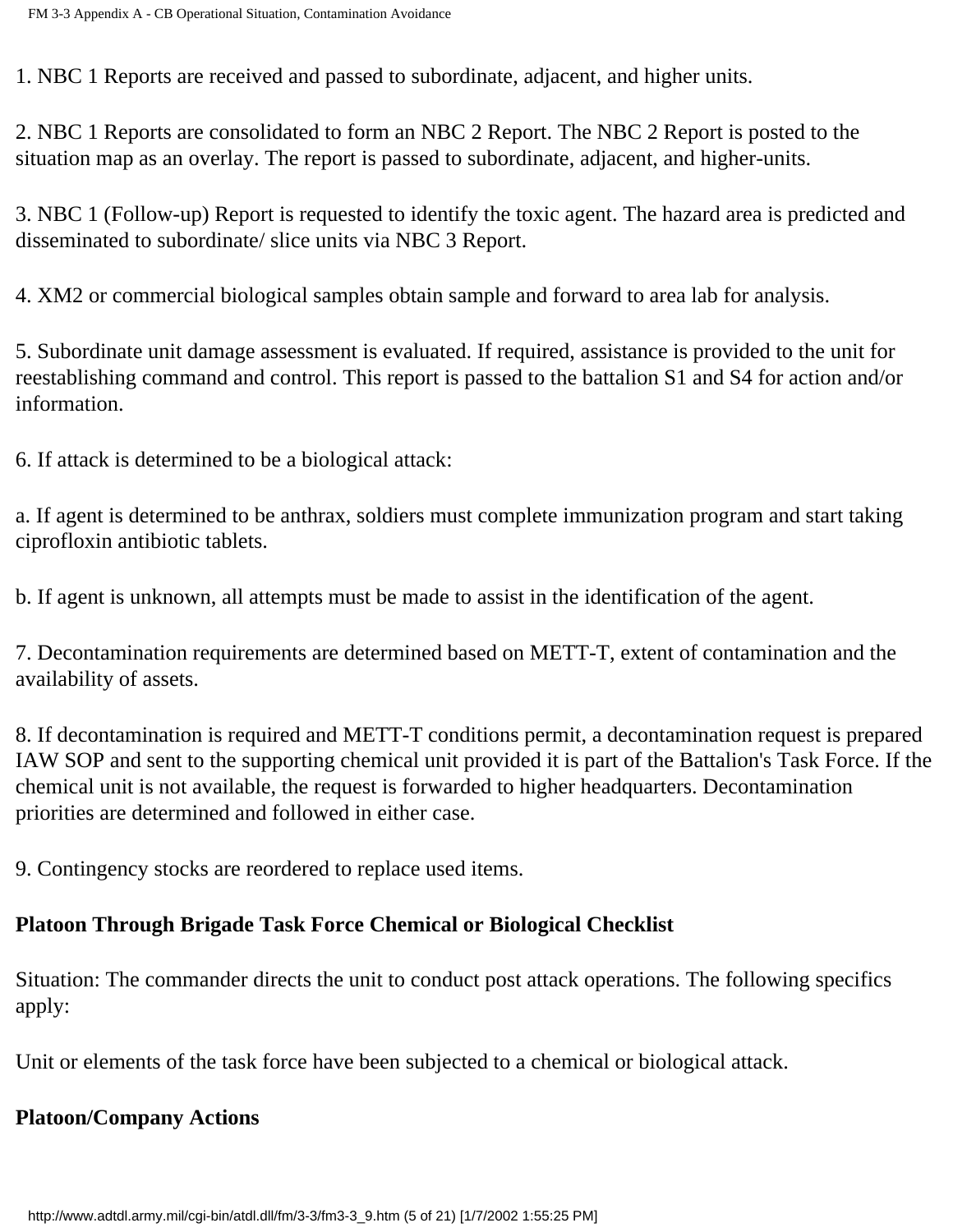1. Unit has undergone decontamination operations and casualties have been evacuated.

2. Unit reorders CDE equipment (i.e., MOPP suits, filters, NBC PCs, M258A1 refill kits ... etc).

3. If unit has not yet determined whether or not the attack was biological/ chemical, efforts continue to make this analysis. Efforts continue to identify what agent was used. This will be done by:

a. M256A2 kit.

- b. Chemical Agent Monitor (CAM).
- c. Sampling with XM2 biological agent sampler or commercial samplers.

d. Obtain samples with either M34 kit or CBASK. Samples forwarded to area lab for analysis.

4. If the units must continue to operate in or occupy the contaminated area, the unit should:

a. Continue efforts to refine the contamination hazard area and extent by continued sampling/detection.

- b. Adjust or improve MOPP as required.
- c. Mark contaminated areas and identify "hot spots".

d. Monitor contamination decay or covering to determine when natural decay may render the area safe.

e. Be alert for "transient contamination", the spreading or movement of contamination by natural sources (i.e., wind, rain, runoff, rivers ... etc) or by human sources, (i.e., vehicle traffic, rotorwash ... etc).

5. In the event of biological contamination:

a. If the biological agent is reported to be Botulinum toxin, affected personnel must begin antibody treatment.

b. If the biological agent is reported to be Anthrax, soldiers must complete immunization program and begin taking the ciprofloxacin antibiotic tablets.

c. If the biological agent is unknown, all efforts must be made to assist medical personnel in the identification process.

## **Battalion/Task Force Actions**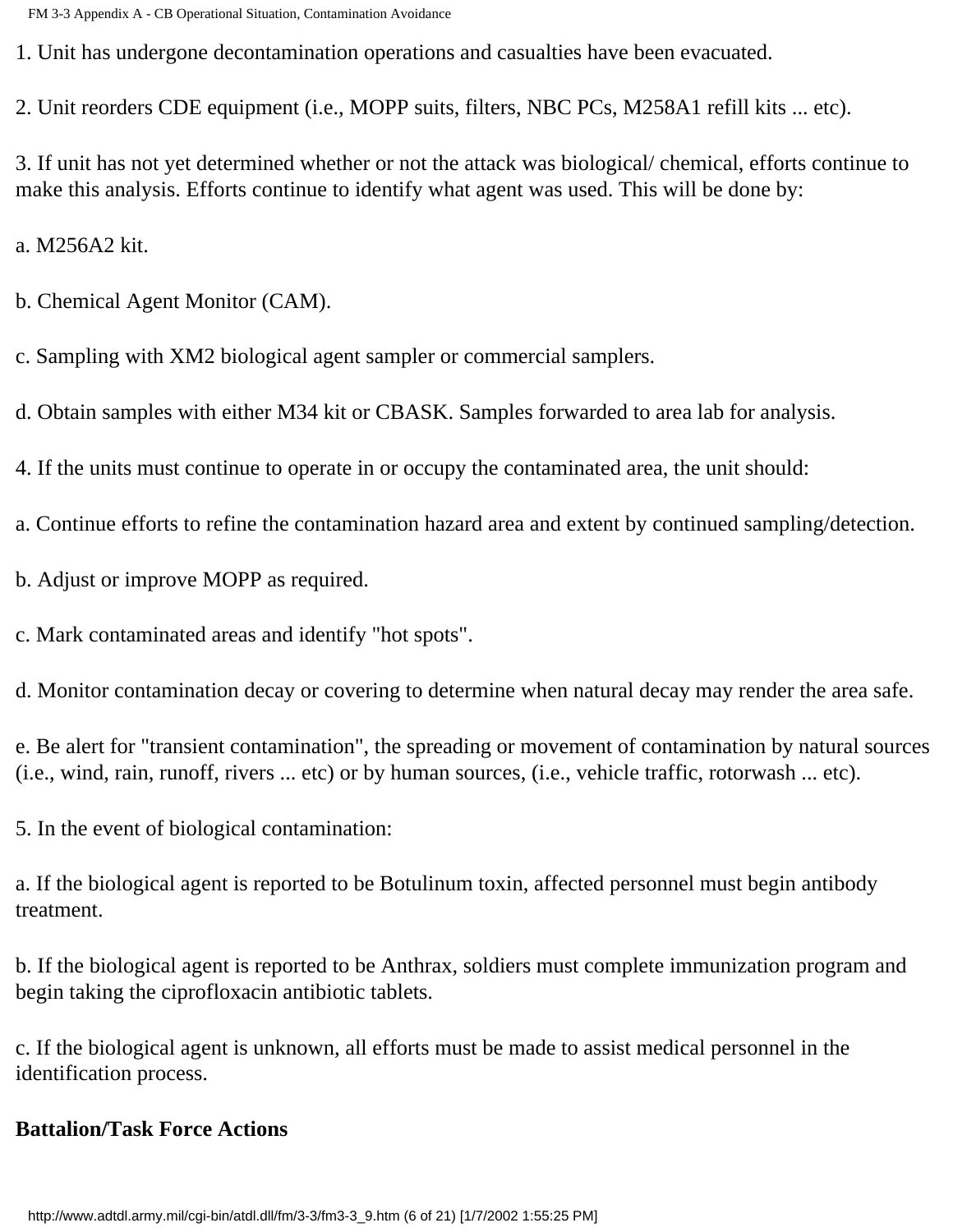1. Ensure attacked unit has completed necessary decon measures and evacuates casualties.

2. Receives report from area lab on agent analysis. Inform higher headquarters of results.

3. Ensure attacked unit and medical unit in support re-orders CDE used.

4. If attack was of biological origin:

a. Inform supporting chemical unit for decon operations.

b. Ensure that the personnel attacked take appropriate antibiotic or antitoxin, if available.

c. Inform medical personnel to be alert to potential infected casualties.

5. Continue to refine the limits and extent of the contaminated area and inform the commander on the effects of contamination on future operations.

6. Monitor natural decay of agent. Be alert to conditions which may cover or move contamination to previously clean areas. This may occur through natural sources (i.e., wind, water ... etc) or man-made sources (rotorwash, vehicle traffic ... etc).

a. Take periodic soil samples and air samples with XM2 or commercial samplers and forward to the area lab for analysis.

b. Monitor terrain with M8/M9 paper, CAM or M256A2 kit for chemical contamination.

c. Be prepared to advise commander on when the agent is expected to decay to a safe level.

## **Platoon Through Brigade Task Force Chemical or Biological Checklist**

Situation: The commander directs the unit to operate in a chemical/ biological agent (toxin) contaminated area. The following specifics apply:

Unit must remain in a contaminated area.

## **Platoon/Company Actions**

1. Unit continues the mission.

\*2. Using an NBC 1 or 2 Report from higher HQ or an adjacent HQ, the unit prepares a downwind vapor hazard prediction. The commander is advised of estimated cloud arrival time, and subordinate units are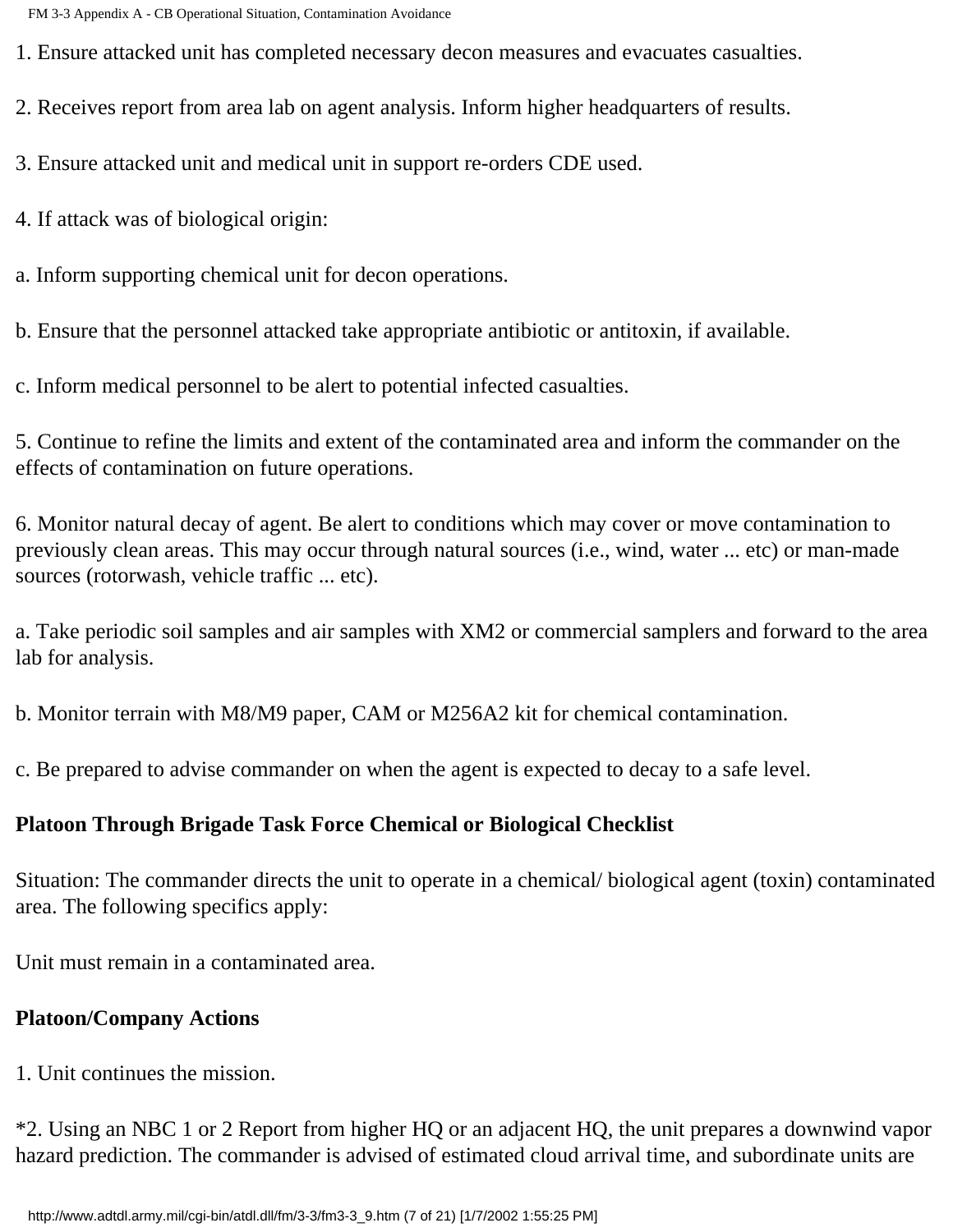notified.

3. Chemical agent alarms are employed per unit SOP if the situation permits, it or an LP/OP is used. In the event of a biological attack, and an XM2 or commercial sampler is available; activate sampler.

4. When an NBC Report is received, plot it to update previous estimates.

5. Commanders perform a MOPP analysis to determine level of protection.

6. Unit reacts to the arrival of the downwind vapor hazard and at a minimum assumes a "Mask Only" posture.

7. Commander conducts unmasking procedures if appropriate, and adjusts protection as appropriate by using MOPP analysis.

**\***Company Only

## **Battalion/Task Force Actions**

1. Units receive warning from higher or adjacent units in the form of an NBC 2 or NBC 3 Report or an NBC 1 Report from subordinate or adjacent units.

2. Prepare a downwind vapor hazard prediction and determine the effects. The units within or close to the predicted area are alerted to the possible downwind hazard.

3. Units continue the mission. If and when the unit is within the downwind hazard, follow steps for responding to a chemical/biological attack (page A-3).

4. Battalion/Task Force Commander is advised of the estimated cloud arrival time, chemical agent, extent of downwind vapor hazard, and an estimation of the duration of the contamination.

5. The commander determines the course of action and MOPP level based on METT-T, guidance from higher HQ, and the advise from the battalion/Task Force Chemical Staff.

6. The commander's guidance is sent to the subordinate units.

7. The subordinate units emplace alarms, biological samplers and other detection IAW SOP.

8. Ensure subordinate units are complying with the commander's guidance and report the arrival of the agent cloud.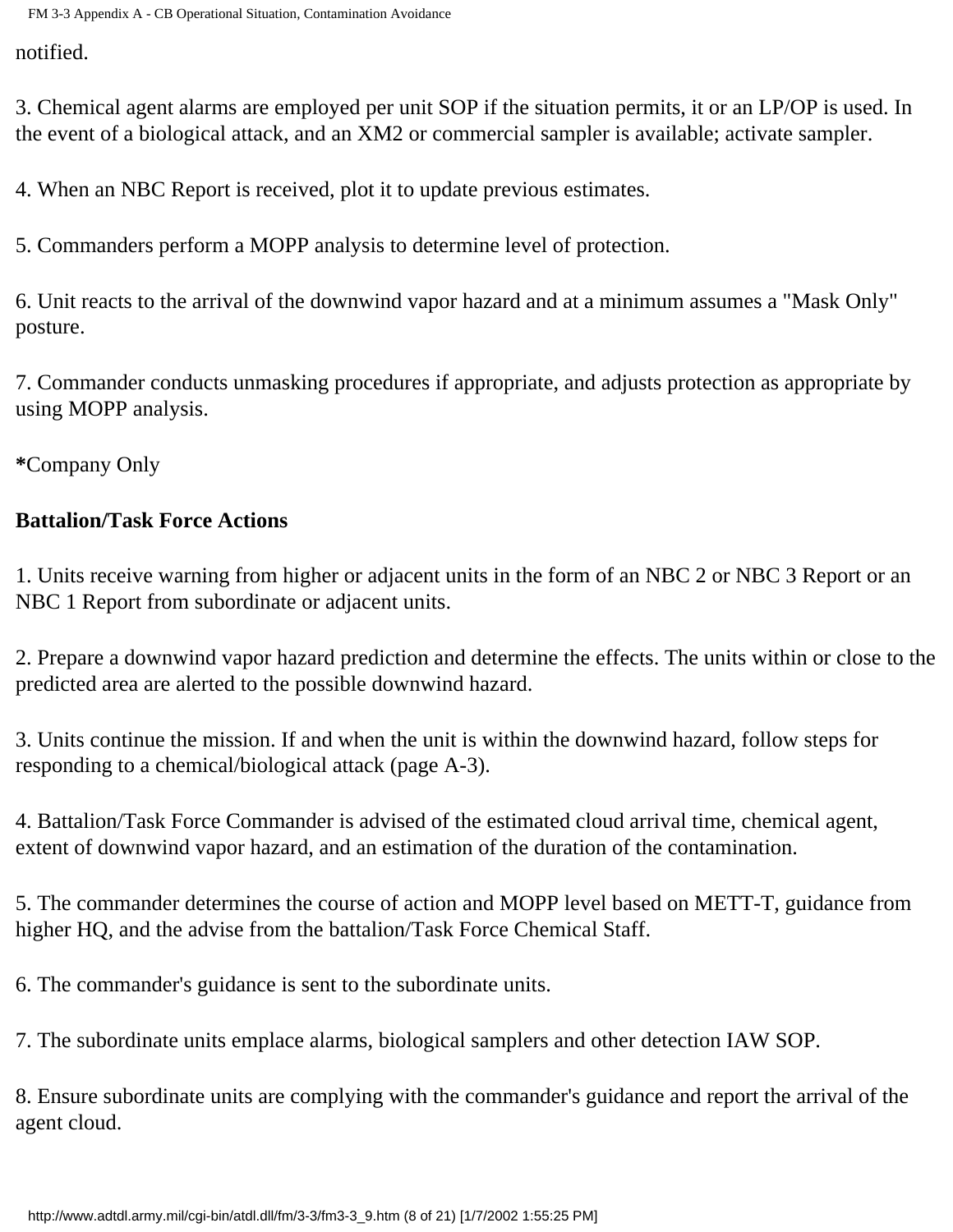## **Platoon Through Brigade Task Force Chemical or Biological Checklist**

Situation: The commander directs the unit to respond to a chemical/ biological agent (toxin) contaminated area. The following specifics apply:

Unit must remain in a contaminated area.

### **Platoon/Company Actions**

1. Unit continues the mission.

\*2. Commander specifies MOPP level needed to provide required protection and adjusts work rates and activity to prevent MOPP heat stress.

## **NOTE: Until positive identification is made to determine whether the attack was a chemical or biological agent, unit should remain in MOPP 4 for a minimum of 4 hours.**

3. Commander estimates the duration of contamination and the time of shy within the contaminated area and, as required, initiates actions to maintain unit effectiveness.

a. Buddy system is employed to watch for symptoms of chemical (toxin) agents, stress from heat and encapsulation, and administer immediate first aid.

b. Water consumption is supervised to ensure every soldier consumes 1 quart every 3 hours (every 2 hours if the temperature is above 80 degrees F).

c. Clean areas are located where soldiers can be rotated to eat and rest.

\*d. Arrangements are made for MOPP gear exchange if contaminated soldiers must stay in MOPP for over 24 hours.

4. Contamination avoidance and hasty decon techniques are used to minimize the spread of contamination.

**\*** Company Only

## **Battalion/Task Force Actions**

- 1. Unit continues the mission.
- 2. Ensure subordinate units continue to monitor area for hazard duration and/or clean areas.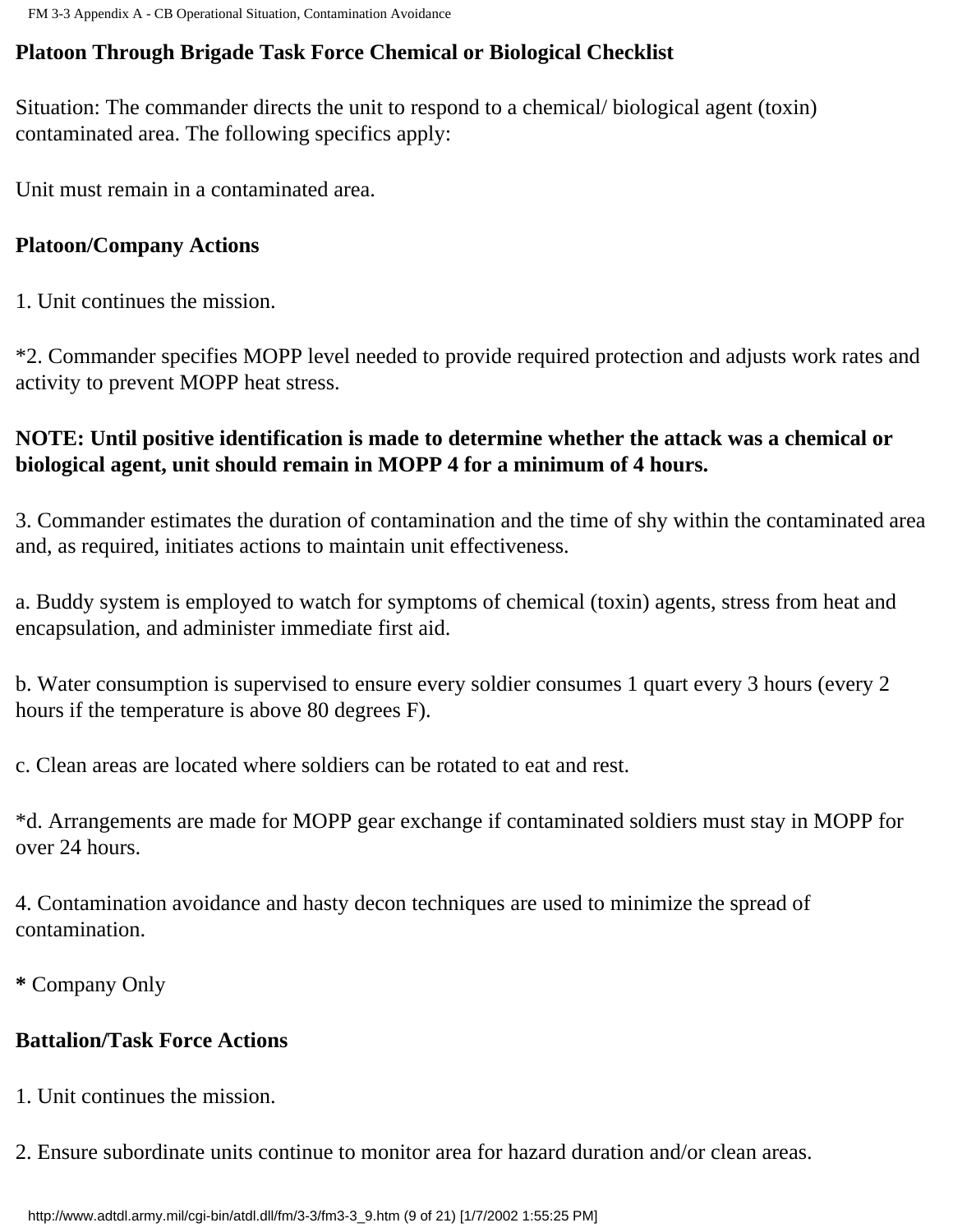3. Ensure subordinate units continue to practice contamination avoidance procedures IAW SOP.

- 4. Ensure CDE is reordered when required.
- 5. Coordinate with higher headquarters for decontamination support.

## **Platoon Through Brigade Task Force Chemical or Biological Checklist**

Situation: The commander directs the unit to cross a chemically or biologically contaminated area. The following specifics apply:

a. Subordinate units or the Battalion/Task Force must cross an area contaminated with persistent chemical or biological agents.

b. The unit is moving and the reconnaissance teams discover that the area in which the unit must cross is contaminated.

#### **Platoon/Company Actions**

1. NBC Report and/or contamination overlay is posted to the situation map. Unit conducts or requests surveys of different routes if time permits.

2. Commander uses available information to determine the best route based on contamination avoidance principles and mission requirements.

\*3. Advance party/advance guard/point has chemical detection supplies and equipment to test for contamination and downwind vapor hazards along the route. They report contaminated areas unless otherwise directed by the commander.

## **NOTE: If the unit possess or has access to an NBC Recon System (NBCRS), this vehicle should be used with the advance party.**

- 4. Personnel and equipment are prepared for crossing by:
- a. Increasing MOPP as required.
- b. Ensuring M8/M9 Paper is placed on clothing and equipment.
- c. Ensuring chemical alarms are serviced and mounted on vehicles or carried by personnel IAW SOP.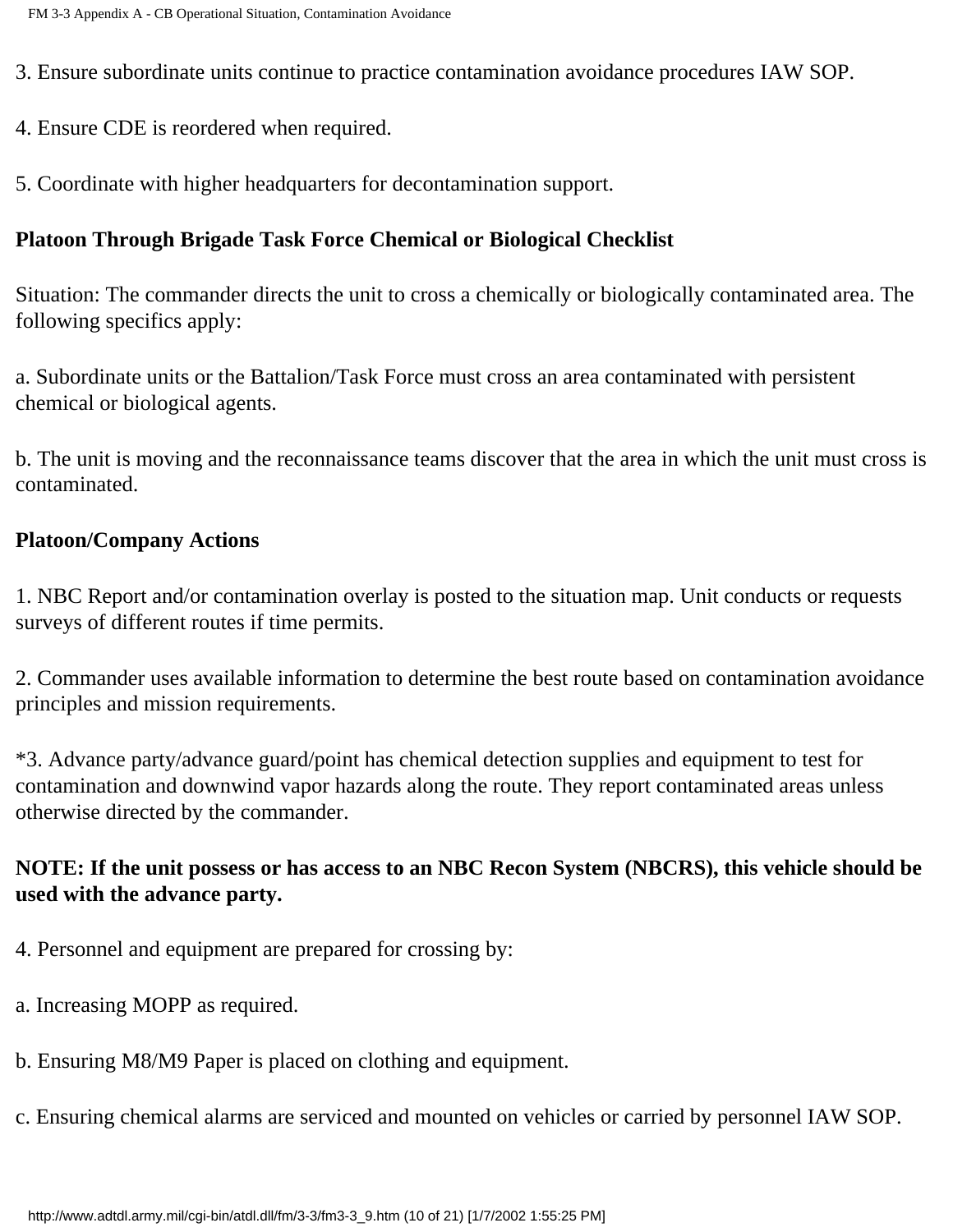d. Ensuring M11 decon apparatus and/or M13 DAPs are serviced, filled and mounted on vehicles.

e. Ensuring M256A1 detector kits are issued to operators.

f. XM2's or commercial samplers cannot be operated on the move. Units, however, should obtain samples of suspected contamination with either the M34 or CBASK if time and mission permit.

5. Unit crosses the contaminated area using contamination avoidance techniques.

6. After exiting the area, hasty decon should be performed provided the mission is not jeopardized (commander's decision).

**\*** Company Only

#### **Battalion/Task Force Actions**

1. The unit has or obtains current SITREPS on the contaminated areas. Ensures this information is passed to all effected units.

2. NBC 5 Report and/or overlay is posted to the situation map to aid the commander in selecting the appropriate route.

3. The crossing subordinate unit must receive the most current NBC 5 Report to be used in determining an appropriate route.

4. Route clearance is requested (if required).

5. Notify the crossing unit(s) of decontamination assets available and hasty or detailed decontamination site(s) to be utilized after crossing.

6. If internal decontamination support is not available additional decontamination support will be required, notify the BDE/MUC.

7. Crossing unit receives contingency stocks of CDE, and the unit is prepared to cross the area IAW SOP.

8. Crossing unit executes contamination avoidance techniques IAW SOP.

9. After crossing the area, ensure crossing unit(s) determines their decontamination requirements and request decon support IAW SOP.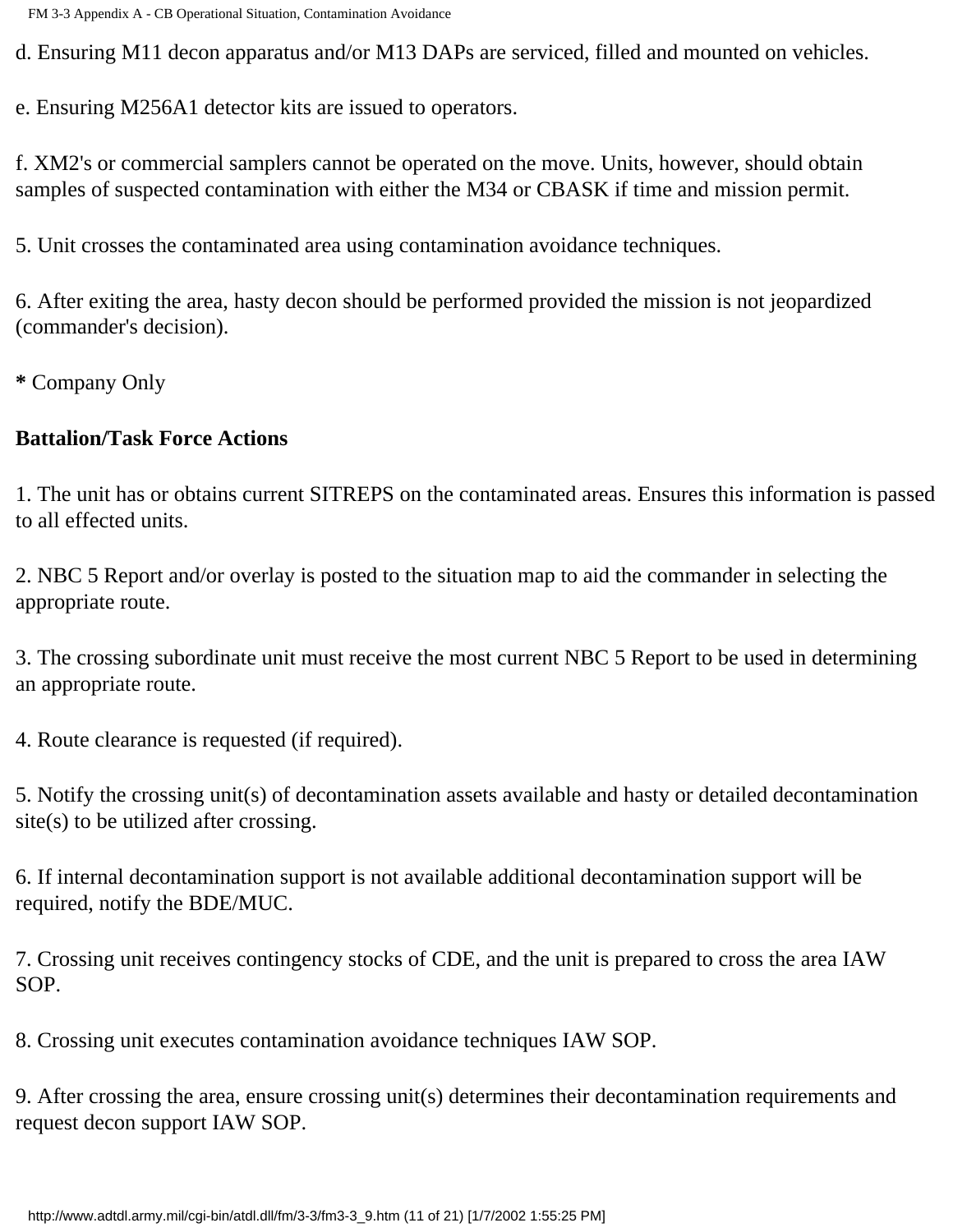10. Notify higher HQs that the crossing is completed, the number of casualties sustained (if any), and the decontamination support requirements and/or decon operations scheduled.

11. Ensure that the subordinate unit reorders contingency stocks of CDE as required.

12. Ensure that the subordinate unit reports the completion of decontamination operations to higher HQs.

#### **Platoon Through Brigade Task Force Chemical or Biological Checklist**

Situation: The commander directs the unit to conduct a chemical or biological survey. The following specifics apply:

a. A downwind hazard prediction indicates chemical or biological agents may affect the units' operational area.

b. Areas of interest within the units' operational area may be contaminated with a chemical or biological agent.

c. Higher headquarters directs unit to conduct a chemical/biological survey in the unit's area of operation.

d. The tactical situation requires the unit to conduct a chemical/biological survey.

#### **Platoon/Company Actions**

1. Unit initiates or is given an area to be surveyed, plans the survey, and organizes the party. The briefing includes but is not limited to the following:

a. Type of recon and/or technique to be employed.

- b. Reporting requirements.
- c. Marking requirements.
- d. Special preparation of vehicle to enhance contamination avoidance.
- 2. Survey team(s) execute(s) mission as directed.
- \*3. NBC Defense Team submits evaluated data to higher headquarters.
- 4. Unit decontaminates as required.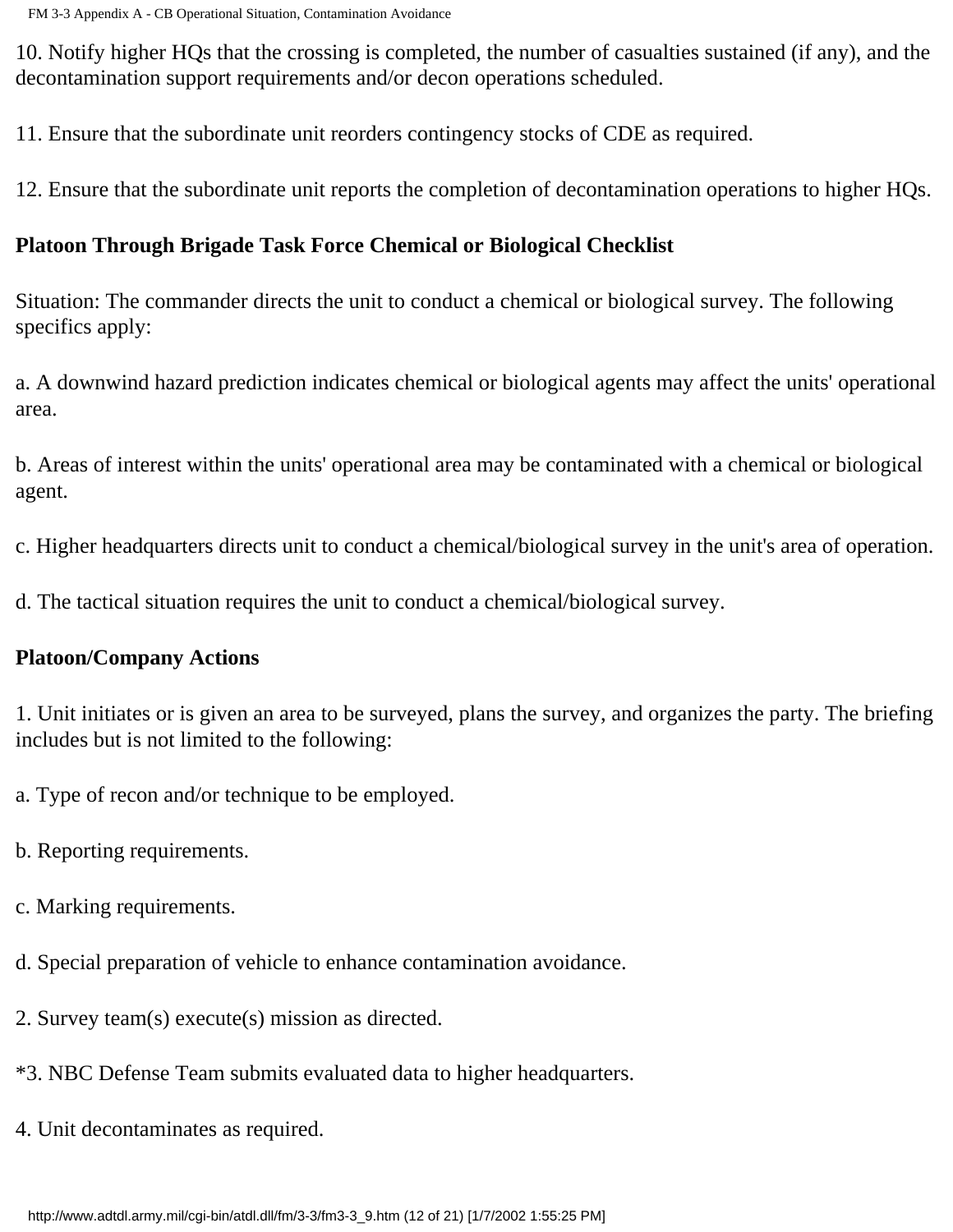FM 3-3 Appendix A - CB Operational Situation, Contamination Avoidance

**\*** Company Only

## **Battalion/Task Force Actions**

1. Unit receives the mission request and/or determines the area to be surveyed. Request support from an NBC reconnaissance vehicle, if possible.

2. Ensure subordinate unit initiates, conducts, and reports survey data IAW the guidance from the requesting headquarters SOP.

3. Alert the supporting chemical unit to the potential need for decontamination of survey party. If the battalion does not have an organic supporting chemical unit, the battalion notifies the MUC.

4. Identify potential decontamination sites (if required).

5. Ensure subordinate unit reports the start time of the survey, significant finds, and completion time of the survey.

6. Ensure subordinate unit submits the NBC 4 Report as required by the SOP. The report is received, logged in, checked for accuracy, and forwarded to higher headquarters. The battalion keeps a copy of this report.

7. Survey findings are posted or annotated on the situation overlay IAW SOP.

# **Platoon Through Brigade Task Force Chemical or Biological Checklist**

Situation: The commander directs the unit to conduct decontamination operations (hasty or detailed). The following specifics apply:

a. Subordinate unit(s) report contamination from a persistent chemical or biological agent.

b. Personal wipe down has been completed but personnel are still contaminated.

## **Platoon/Company Actions**

1. Unit determines the extent and numbers of contaminated personnel and equipment.

\*2. Unit requests decon support and coordinates for chemical protective clothing and decontaminates for detailed troop decon.

3. Unit designates decon team, moves to the assembly area which is downwind from the decon site, links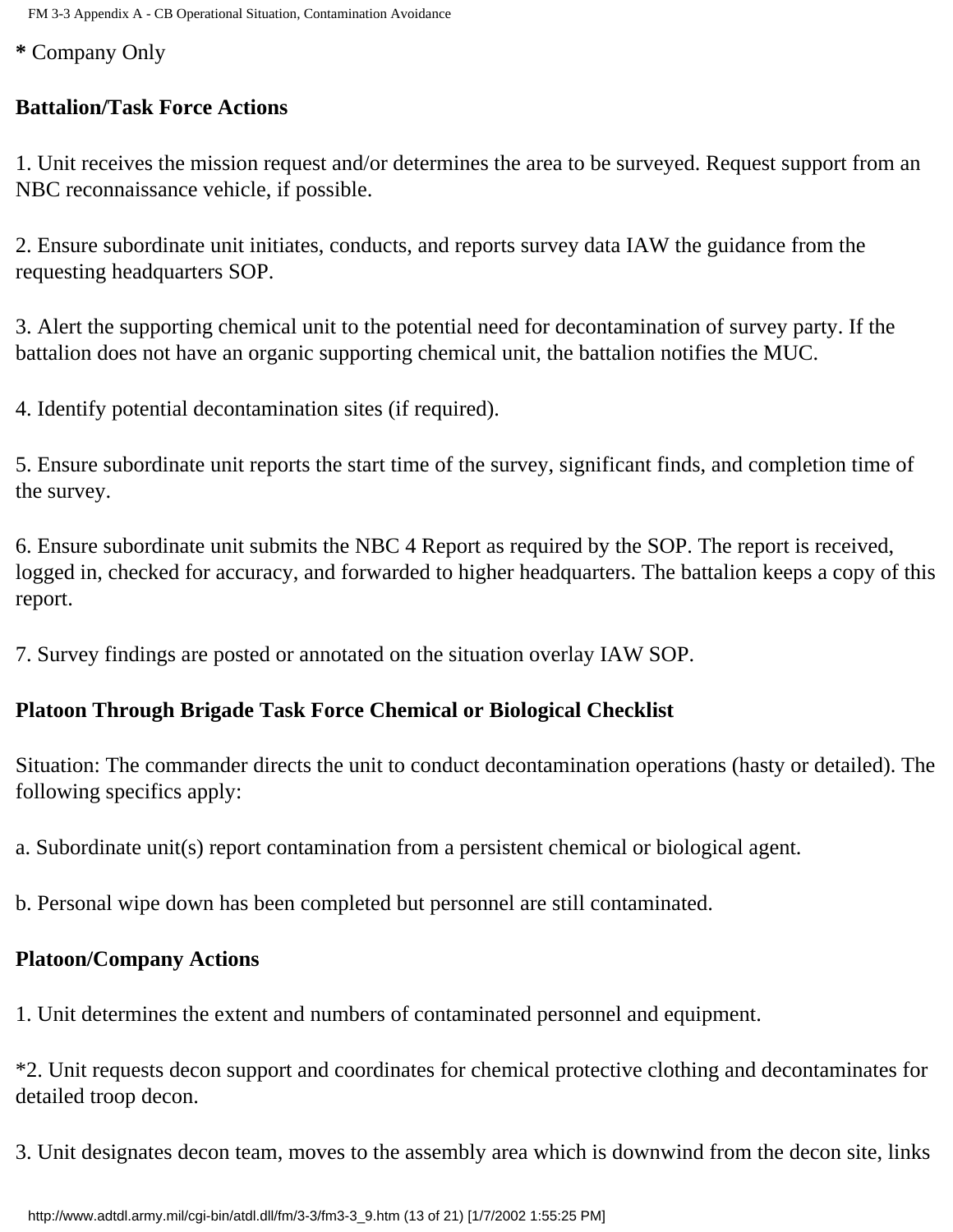up with chemical company's decon unit, and receives a briefing on the decon site operation.

4. Unit conducts detailed troop decon and sends equipment to the detailed equipment decon site as instructed by the chemical company decon unit's OIC or NCOIC.

\*5. Unit conducts detailed troop decon for the chemical unit after it completes its mission and it closes the troop decon site.

6. Unit completes reconstitution and resumes or awaits the next mission.

**\*** Company Only

## **Battalion/Task Force Actions**

1. Subordinate unit requests decontamination IAW SOP.

2. The commander is briefed on the type and extent of contamination, how long the contaminated unit can stay in the current posture without further decontamination, the availability of a chemical unit support, and a recommendation on which decon should be done.

3. The commander decides if the unit will initiate decontamination operation, and if so, whether the decontamination will be hasty or detailed. The decision is based on METT-T and the advice from the Battalion/ Task Force Chemical Staff.

4. The commander's decision is transmitted back to the requesting unit as follows:

a. If the decision is not to decontaminate, the subordinate unit is provided guidance on protective measures to take.

b. If the decision is to decontaminate utilizing hasty decontamination procedures then:

(1) The battalion requests decontamination support from the chemical unit if decon assets are not organic to the battalion.

(2) The subordinate unit is (are) notified of the decision and location of the linkup point of the decontamination site.

(3) The battalion notifies the contaminated unit and ensures that their unit deploys the decon team to prepare the site. The unit decontamination team will operate the decon site. The battalion decon team or chemical platoon will do the vehicle washdown for the decon team. If this support is not available, the unit's decon team will operate the site utilizing organic decontamination assets, e.g., M13 DAP and/or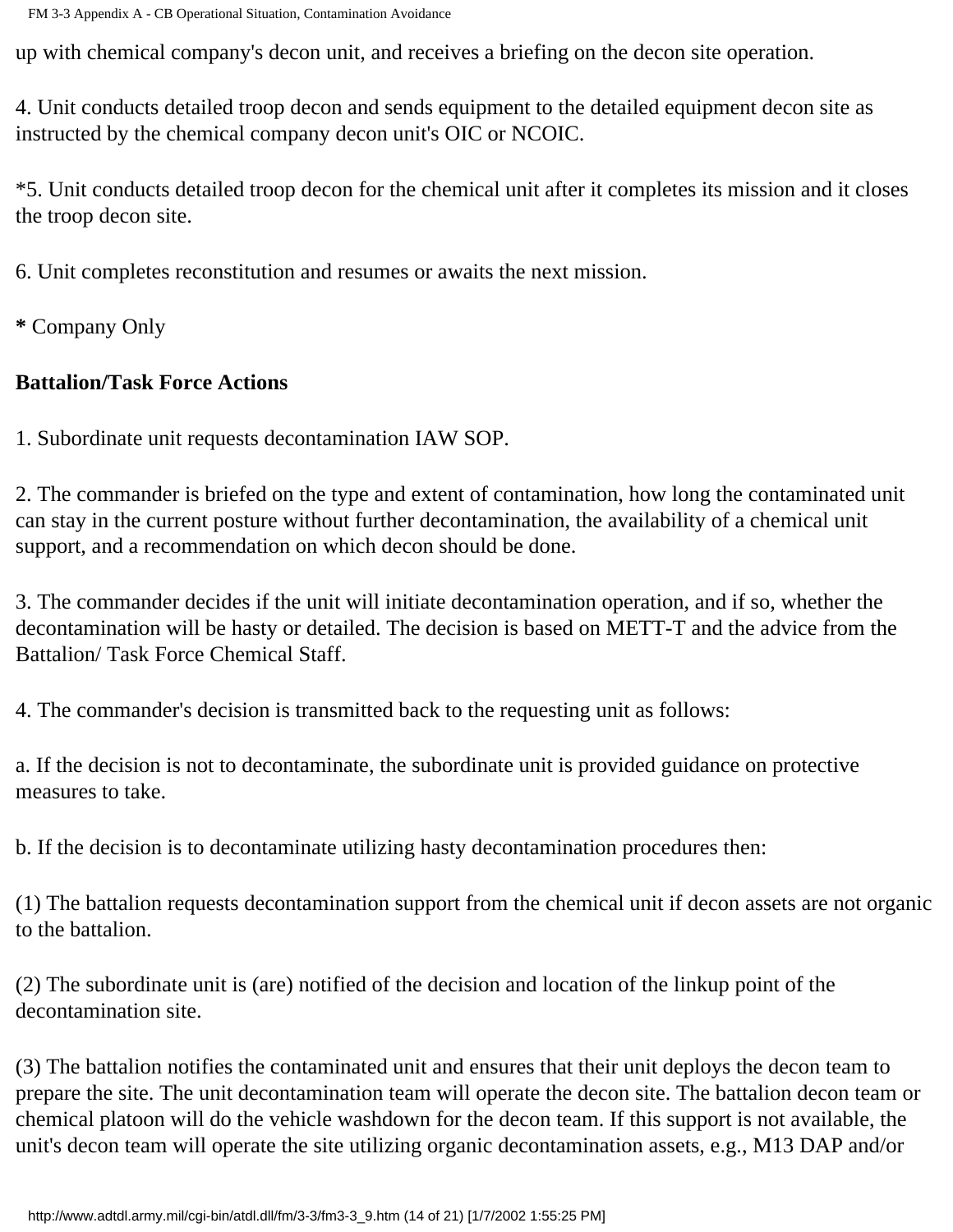M11. The unit decon team establishes entry and exit traffic control.

c. If the decision is to decontaminate utilizing detailed decontamination procedures, then the following occurs:

(1) The battalion requests detailed decon support from the supporting chemical unit.

(2) Subordinate unit is notified about the decision, location of the decontamination site, amount of time the unit has to complete decontamination operations and which unit if any will relieve the contaminated unit in place or assume the contaminated unit's mission during decontamination.

5. Subordinate unit will be given the time for reporting to the decon site, moving into the predecon staging area, rendezvous, point of contact at the site, route and type of march to and from the site, etc.

6. Battalion will ensure contaminated units decon team operates the decon site IAW SOP. If more than two (2) companies require decontamination, the battalion will coordinate with the MUC for additional decon assets.

7. The contaminated unit reports arrival at the decon site, completion of 50% of the unit, and completion of decon operations to the BN HQs.

8. Battalion reports completion of the decon operations and site closure to the MUC.

9. Subordinate unit reorders contingency stocks of CDE that were expended during decontamination.

## **Platoon Through Brigade Task Force Chemical or Biological Checklist**

Situation: The commander directs the unit to evacuate chemically or biologically contaminated casualties. The following specifics apply:

Unit has sustained casualties that are chemically or biologically contaminated.

## **Platoon/Company Actions**

1. Unit requests medical evacuation based on normal considerations of medical care required, urgency, and the tactical situation. Evacuation requests will be made IAW SOP.

2. Unit informs higher HQs on how many casualties were sustained, type of contamination and mode of evacuation.

3. Casualties are brought to MEDEVAC aircraft or vehicle. Unit will take measures to limit the spread of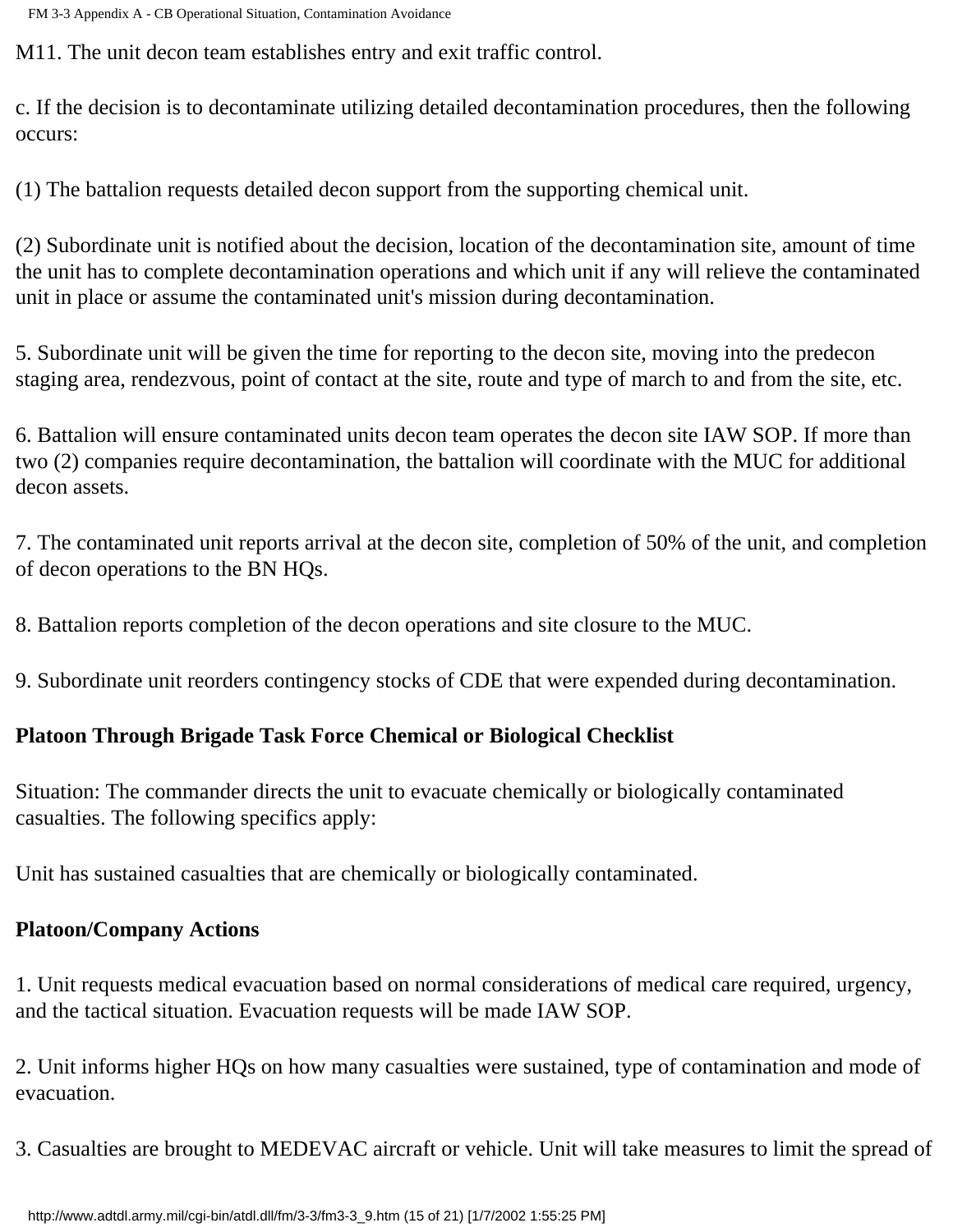contamination.

4. Casualty is marked, identify type of contamination and first aid received.

## **Battalion/Task Force Actions**

1. Subordinate unit informs HQ on the number of casualties, type and time of contamination and method of evacuation desired.

2. Notify the subordinate unit that has been designated to provide a ten (10) man detail for patient decon support. Ensure subordinate unit is provided with the time for the detail to report, location of Battalion Aid Station (BAS), and POC at the BAS.

3. Battalion Aid Station (BAS) is notified of incoming casualties. BAS has a ten (10) man detail on hand to assist in decontamination.

4. Notify higher HQs on the number of casualties, type of contamination, and estimated time of arrival (ETA) to the BAS.

5. Notify the supporting chemical unit or higher HQs about the possibility for decontamination support either for the MEDEVAC helicopter or ground ambulance.

6. Ensure that a responsible individual who is knowledgeable in NBC defense is at the BAS to assist in casualty decontamination. This individual must ensure that aircraft or ambulance personnel off load casualty into a designated area which is downwind from the BAS and will assist or ensure the crew of the vehicle or aircraft monitors for contamination.

7. Ensure that the BAS coordinates with the battalion for decontamination (if required).

8. Inform the BAS when to have the ambulance or helicopter report to the decontamination site, from what direction to approach the decon site, and point of contact at the site.

9. Ensure that the ambulance or MEDEVAC helicopter is decontaminated IAW SOP. Decon site will be operated by the detail unit who provides a casualty decon team to the BAS.

# **Platoon Through Brigade Task Force Chemical or Biological Checklist**

Situation: The commander directs the unit to prepare for a friendly chemical strike (CHEMWARN). The following specifics apply:

a. The unit is notified by higher HQ that a friendly chemical strike will occur in the unit area of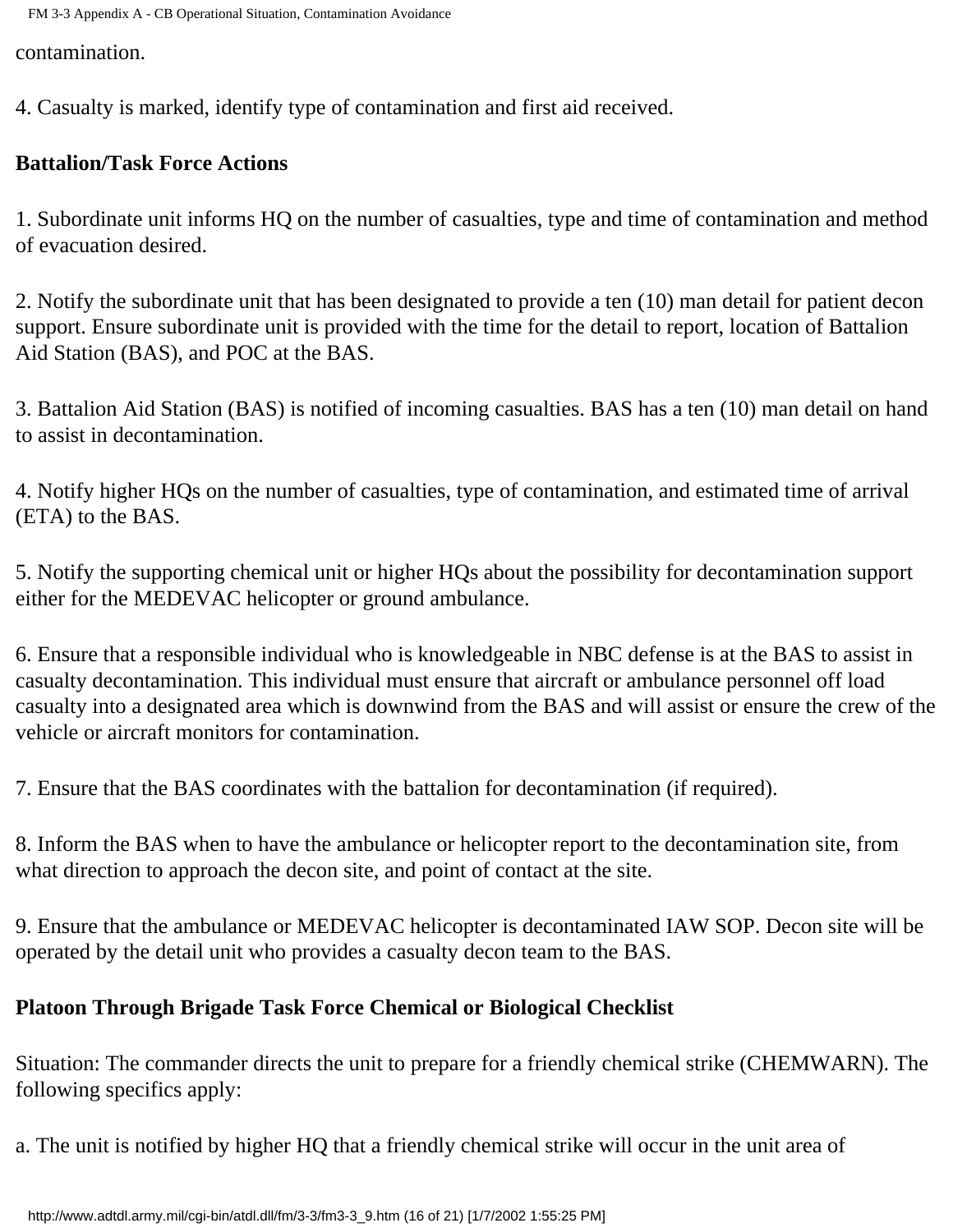operations (AO).

b. The unit receives CHEMWARN message.

#### **Platoon/Company Actions**

- 1. Unit requires authentication if unsecure net is used.
- 2. Unit acknowledges warning receipt.
- 3. Unit relocates if required.

4. Unit implements protective measures prior to strike IAW SOP and maintains protective measures until strike is executed or cancelled.

#### **Battalion/Task Force Actions**

1. The unit locates ground zero (GZ) or target area on the map and plots the hazard area.

2. The unit determines which subordinate unit(s) must protective measures or relocate.

3. The commander is briefed on the impending strike and post detonation effects.

4. The unit directs subordinate unit(s) which will be affected to relocate or implement protection measures IAW SOP.

5. The unit notifies MUC when all company and separate platoon-size units in battalion area of operations have been notified.

6. Ensure affected unit(s) take appropriate protection IAW SOP.

#### **Platoon Through Brigade Task Force Chemical or Biological Checklist**

Situation: The commander directs the unit to respond to an unexpected contaminated area. The following specifics apply:

a. Advance party or reconnaissance team did not detect contaminated area.

- b. Templating (NBC S Report) did not accurately depict the boundaries of the contaminated area.
- c. Enemy forces executed attack after reconnaissance was completed.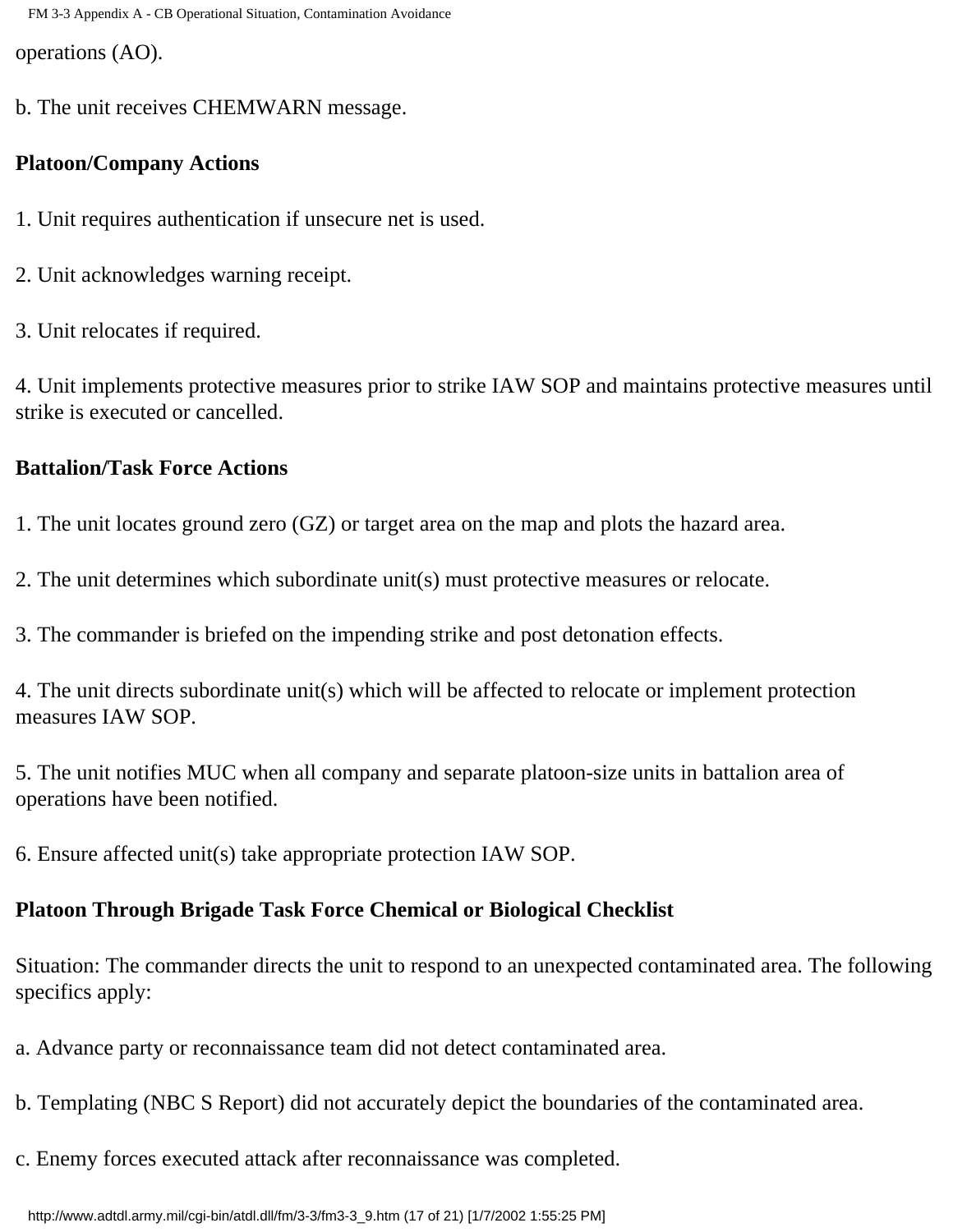d. Maneuver element or unit enters contaminated area unexpectedly.

### **Platoon/Company Actions**

- 1. After recognizing the unit is in a contaminated area:
- a. Elements halt.
- b. Don protective equipment (MOPP suit, mask ... etc).
- c. Each soldier performs personal wipedown, if required.
- d. Chemical casualties are identified and treated.
- e. Alert other maneuver elements and higher that contamination has been found.

f. If element is in direct-fire contact, continue mission and fight dirty. If not, proceed with remaining steps.

g. Using the M256 Kit or other detection devises, check immediate area for type and amount of contamination.

## **NOTE: First "clean " element has found the initial near side of the contamination.**

2. Element in contaminated area will continue forward checking area every 500 meters.

3. Based on METT-T, the maneuver element commander determines which direction the element should move to exit and bypass contaminated area.

4. The first "clean" element, based on the commanders assessment, will move 500 meters to the rear to establish the initial rear side line. Then the element will:

a. Turn 90 degrees (left or right) and move 500 meters.

b. Halt, and check for contamination.

c. If contaminated, turn 90 degrees and move 500 meters to the rear.

d. Check for contamination. If no contamination is found, turn 90 degrees in the original direction of travel and move 500 meters. Check area again for contamination.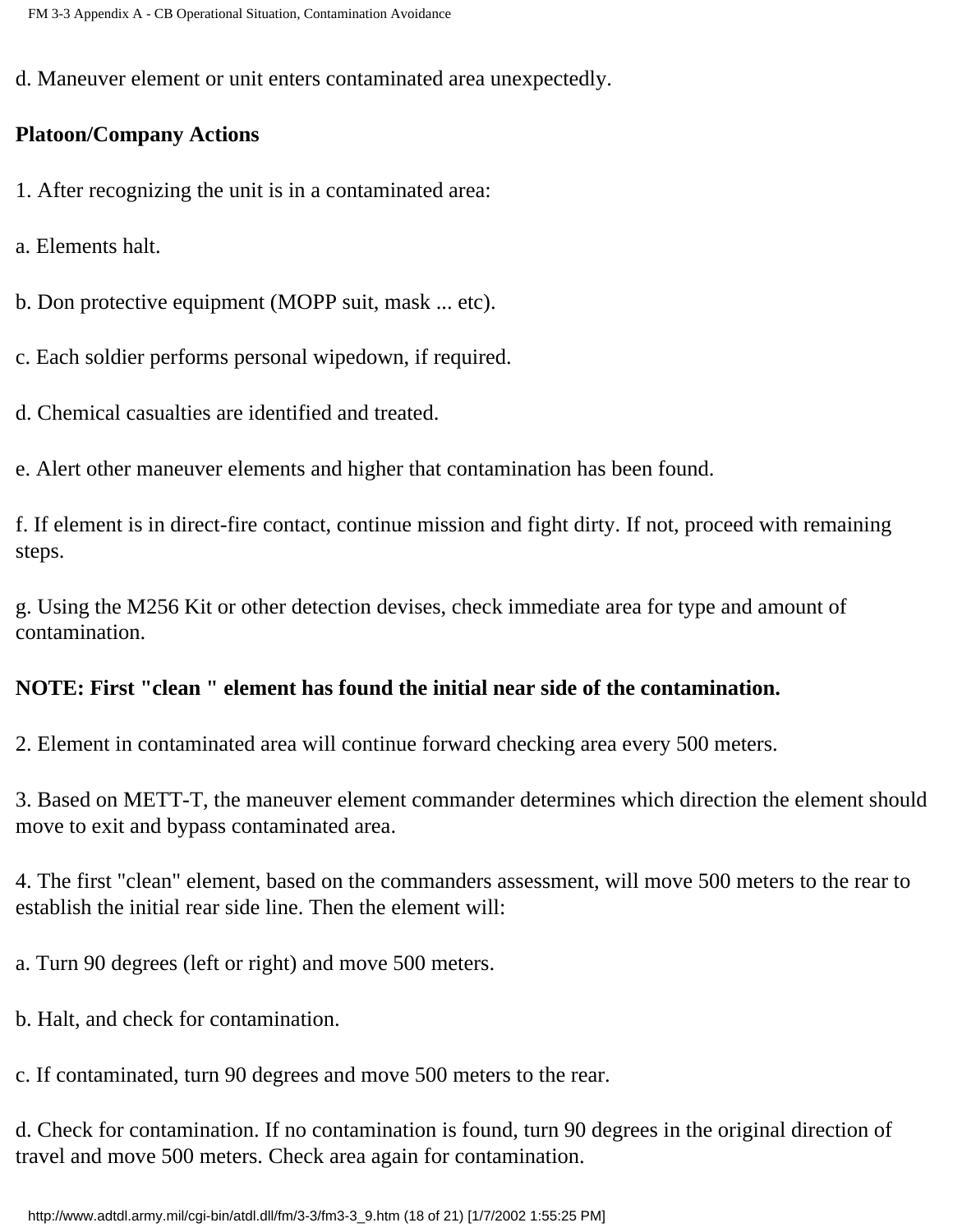e. Continue process in 4a - d until initial far side line of contamination is crossed.

5. Element finding the initial far side line, or bypass route, should clearly mark the route using either:

a. VS-17 panels.

b. Colored Smoke.

c. Guides.

6. Once maneuver unit has safely transversed contaminated area:

a. Report coordinates of bypass route to higher and adjacent units.

b. Report casualties and request for medical extraction, if required.

c. If mission permits, conduct vehicle spraydown and MOPP gear exchange or unmasking procedures (which ever is most appropriate, depending on extent of contamination).

d. Request decontamination support from higher HQ at earliest possible time.

e. Continue mission.

#### **Battalion/Task Force Actions**

- 1. Receive initial report from the maneuver element and:
- a. Plot coordinates on situation map.
- b. Prepare NBC 4 Contact Report and sent to higher and adjacent units.
- c. Provide any guidance and/or assistance as possible to maneuver element.
- d. Inform commander and/or S3 of situation.
- e. Monitor progress of maneuver element until element has safely transversed area.
- 2. Report coordinates of bypass route to higher.
- 3. Inform commander and/or S3 of the bypass route, and status of maneuver element.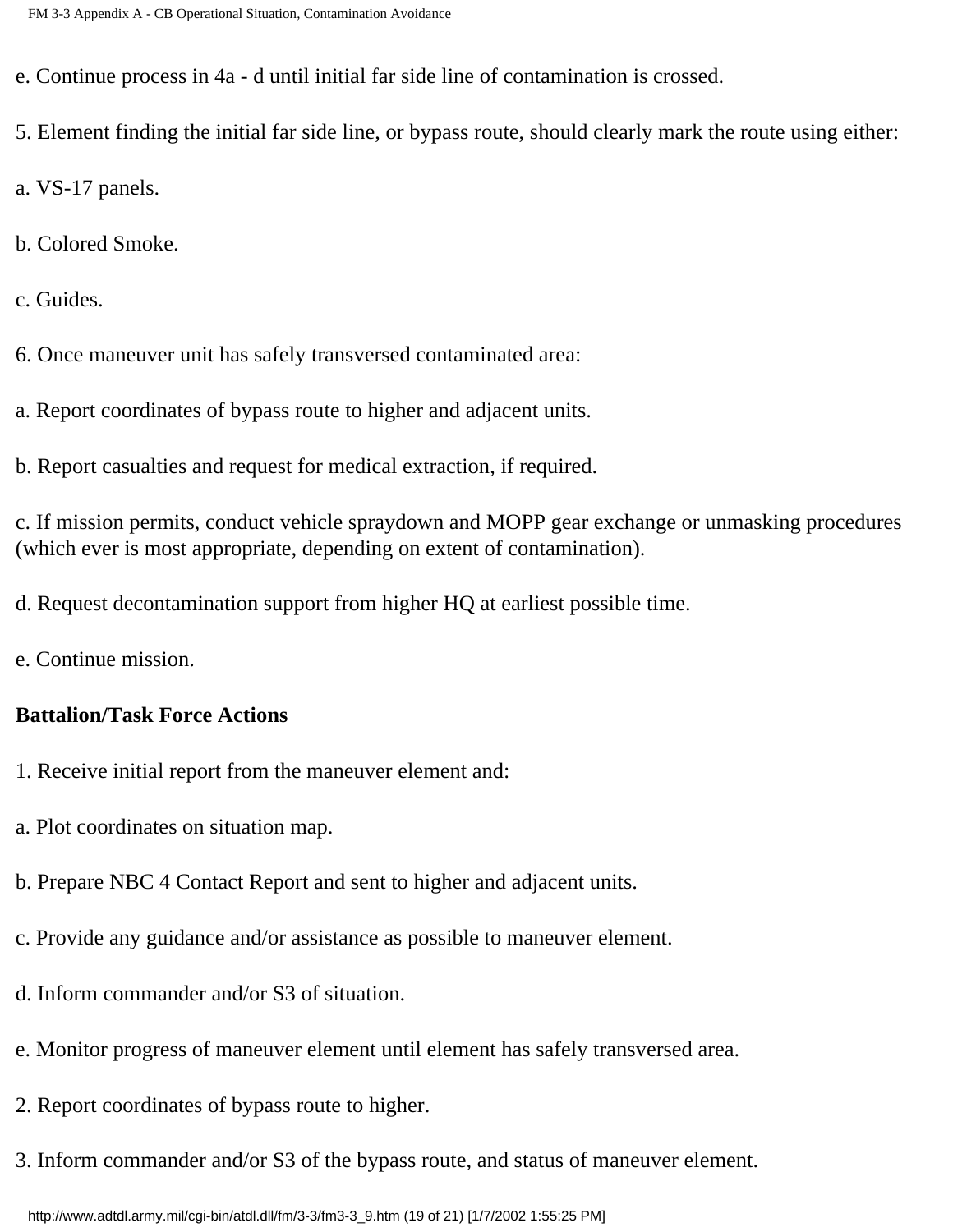4. Coordinate for:

- a. Medical evacuation, if required.
- b. Decontamination support, at earliest possible time.
- c. Replishment of chemical defense equipment (CDE) for maneuver element.
- d. Further reconnaissance of contaminated area.

#### **Platoon Through Brigade Task Force Chemical or Biological Checklist**

Situation: The commander directs the unit to respond to a civilian chemical accident or incident. The following specifics apply:

a. Enemy operatives, agents or an attack has created damage to civilian chemical or biological facilities or production plant(s).

b. Tactical operations has caused the unexpected or unintentional release of chemical or biological material (solid, liquid, or gas) into the environment.

#### **Platoon/Company Actions**

- 1. Alert higher, adjacent and lower units.
- 2. Immediately secure the area and:

a. Start continuous monitoring, with the M256 Kit or detection devise. Ensure results are reported using NBC 4 Chemical Report format.

b. Assume MOPP 4.

c. Establish security zone around the area of no less than 620 meters radius. This area may be enlarged depending on chemical agent involved.

d. Evacuate casualties from security zone. Casualties should be considered as contaminated and should be contained in one central location. Initiate emergency decon of personnel.

e. Identify witnesses for questioning.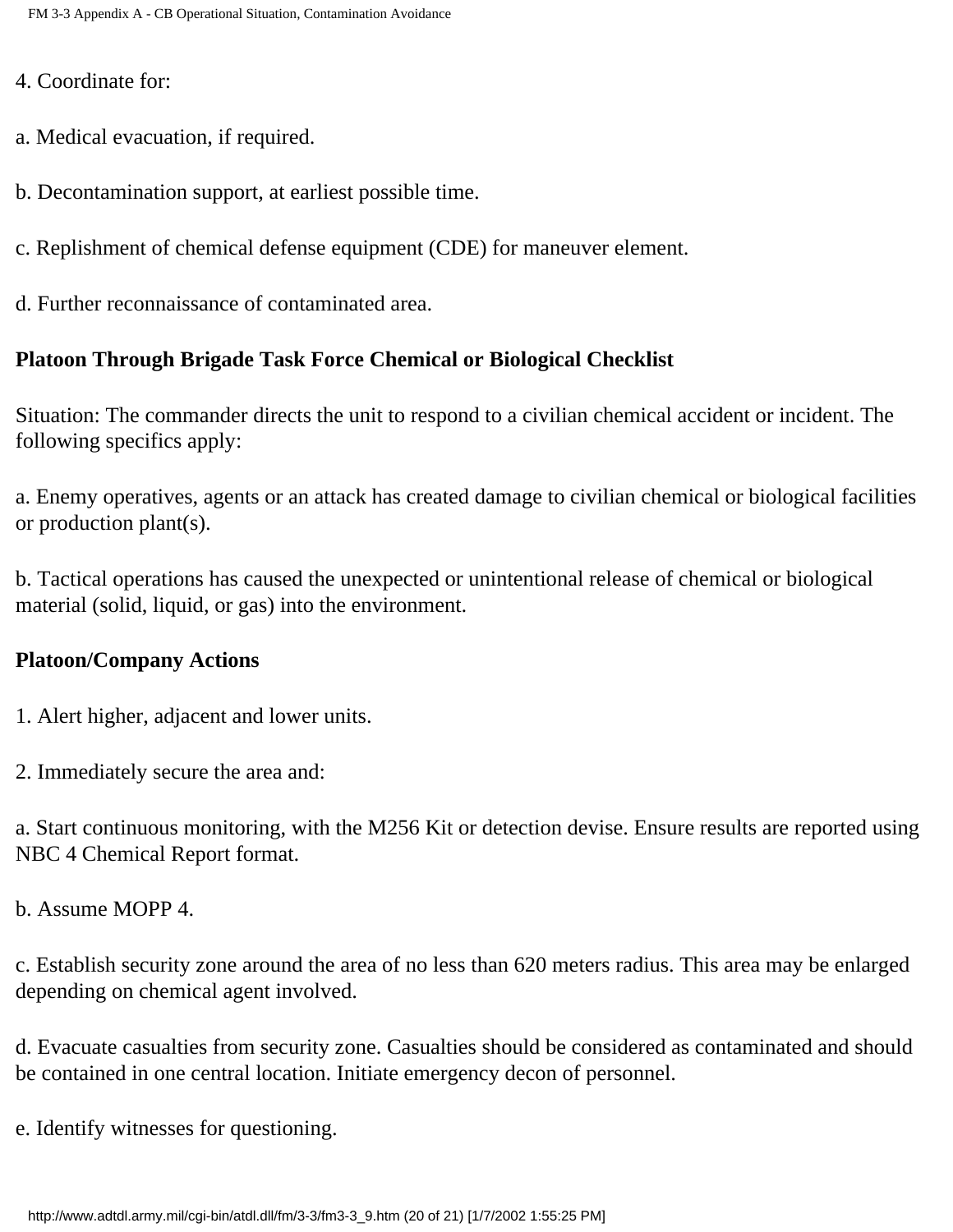f. Establish a 10 km downwind hazard zone from the perimeter of the security zone. All personnel within this zone must don MOPP4 or evacuate the area until further notice.

3. Maintain security until released by higher.

## **Battalion/Task Force Actions**

- 1. Alert higher, adjacent and lower units.
- 2. Ensure security and downwind hazard zones are established and:
- a. Casualties are evacuated.
- b. Request assistance from:
- (1) Military Police.
- (2) Medical personnel.
- (3) EOD teams (if required).
- (4) Division Chemical section.
- (5) Host Nation support
- (6) DOD response teams.

3. If hazard is in vapor form plot a Type A Case b for plotting purposes. Ensure friendly units and civilians in the predicted downwind hazard area are warned. If the hazard is in a liquid form, with no evaporation hazard present, the 620 meter security zone should be adequate.

4. Maintain security of area.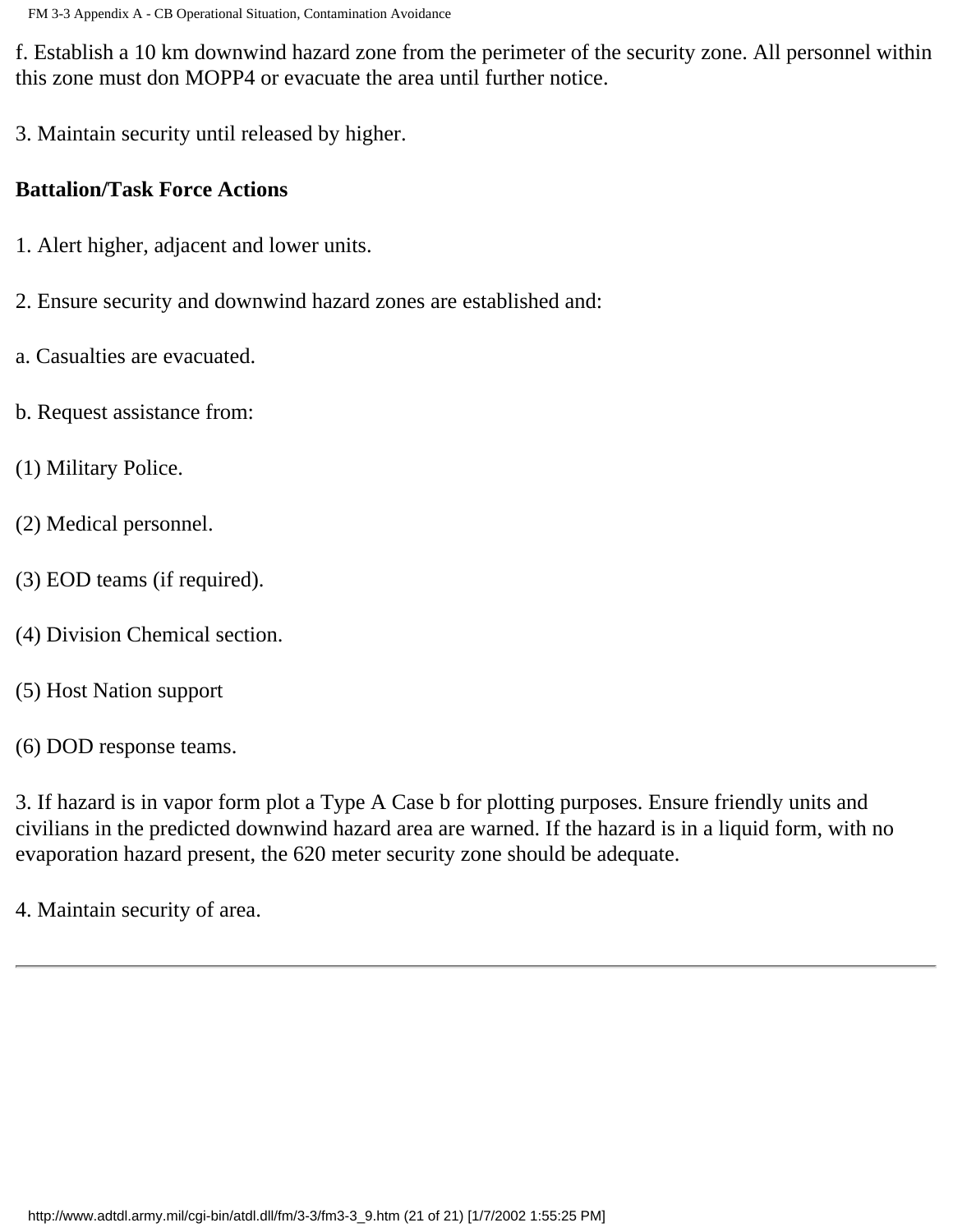

# **Appendix B**

# **Biological Agents**

Potential biological warfare agents and their effects are depicted in [Table B-1](http://www.adtdl.army.mil/cgi-bin/atdl.dll/fm/3-3/fm330087.gif) below.

[Table B-1.](http://www.adtdl.army.mil/cgi-bin/atdl.dll/fm/3-3/fm330087.gif) Potential Biological Warfare Agents.

[Table B-1.](http://www.adtdl.army.mil/cgi-bin/atdl.dll/fm/3-3/fm330088.gif) Potential Biological Warfare Agents (Continued).

[Table B-2.](http://www.adtdl.army.mil/cgi-bin/atdl.dll/fm/3-3/fm330089.gif) Lethality and Rate of Action of Selected Toxins.

[Figure B-1.](http://www.adtdl.army.mil/cgi-bin/atdl.dll/fm/3-3/fm330090.gif) Decay Rate, Anthrax, Relative Humidity < 50%.

[Figure B-2.](http://www.adtdl.army.mil/cgi-bin/atdl.dll/fm/3-3/fm330091.gif) Decay Rate, Anthrax, Relative Humidity  $>$  50%.

[Figure B-3.](http://www.adtdl.army.mil/cgi-bin/atdl.dll/fm/3-3/fm330092.gif) Decay Rate, Botulinum Toxin, Relative Humidity  $<$  50%.

[Figure B-4.](http://www.adtdl.army.mil/cgi-bin/atdl.dll/fm/3-3/fm330093.gif) Decay Rate, Botulinum Toxin, Relative Humidity  $>$  50%.

# **Country Codes for Sample Reports**

This section defines current country codes. Geographical areas are listed in alphabetical order. These codes are used inconjunction with the biological sampling form depicted in Appendix C.

| <b>COUNTRY</b> | <b>COUNTRY</b> |
|----------------|----------------|
|                | <b>CODE</b>    |
|                |                |
|                |                |
| Afghanistan    | AF             |
| Albania        | AL             |
| Algeria        | AG             |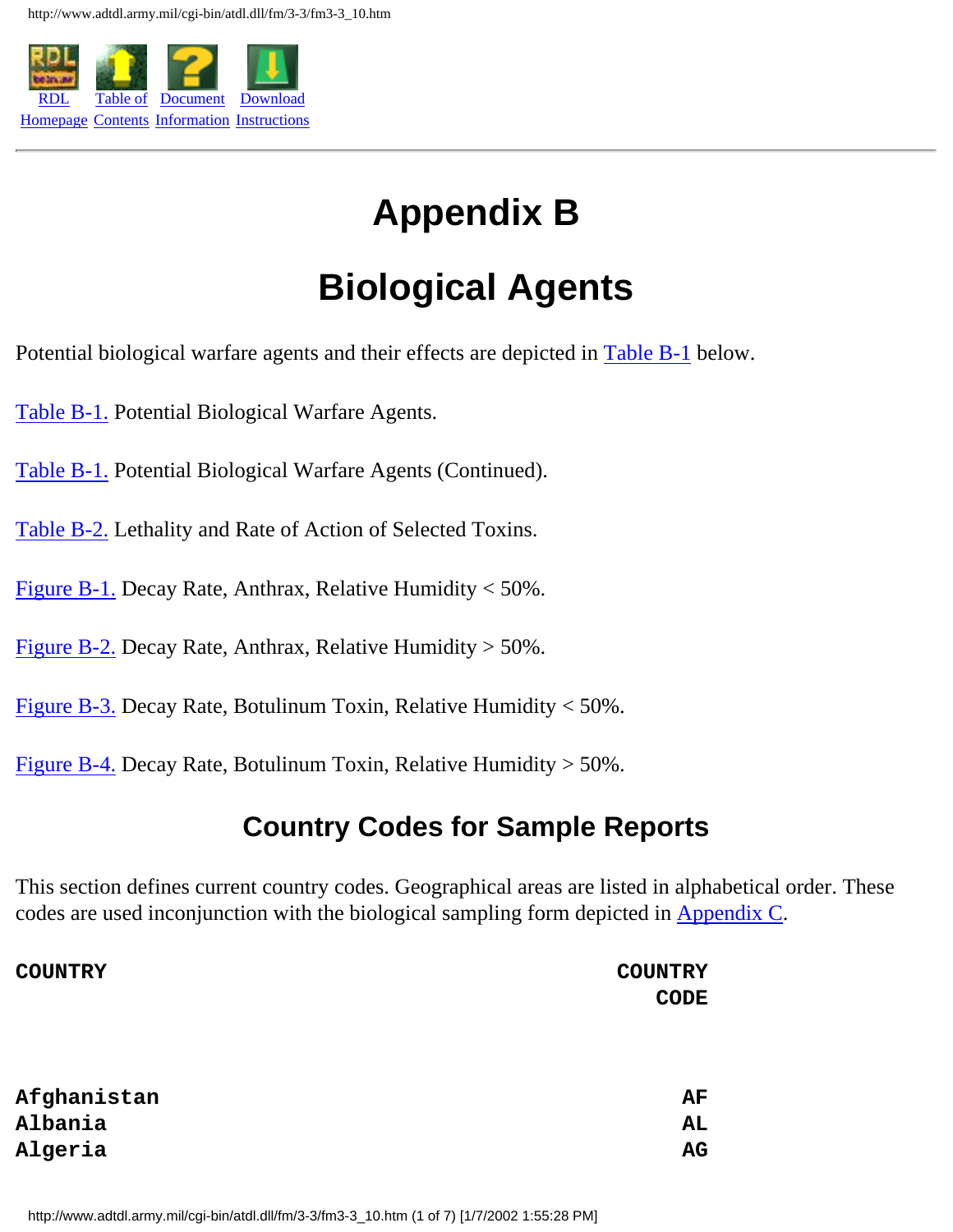| American Samoa                                  | AQ        |
|-------------------------------------------------|-----------|
| Andorra                                         | AN        |
| Angola                                          | <b>AO</b> |
| Anguilla                                        | AV        |
| Antarctica                                      | AY        |
| Antigua                                         | AC        |
| Argentina                                       | AR        |
| Australia (Including Ashmore, Cartier and Coral |           |
| Sea Islands Territory)                          | AS        |
| Austria                                         | AU        |
| Bahamas, The                                    | <b>BF</b> |
| Bahrain                                         | <b>BA</b> |
| Bangladesh                                      | <b>BG</b> |
| <b>Barbados</b>                                 | <b>BB</b> |
| Belgium                                         | <b>BE</b> |
| Belize                                          | <b>BH</b> |
| Benin (Formerly Dahomey)                        | DM        |
| Berlin                                          | <b>WB</b> |
| Bermuda                                         | <b>BD</b> |
| Bhutan                                          | <b>BT</b> |
| Bolivia                                         | <b>BL</b> |
| <b>Botswana</b>                                 | <b>BC</b> |
| Bouvet Island                                   | <b>BV</b> |
| <b>Brazil</b>                                   | <b>BR</b> |
| British Indian Ocean Territory                  | <b>IO</b> |
| British Solomon Island                          | <b>BP</b> |
| British Virgin Islands                          | VI        |
| Brunei                                          | <b>BX</b> |
| Bulgaria                                        | BU        |
| <b>Burma</b>                                    | BM        |
| Burundi                                         | BY        |
| Cameroon                                        | CM        |
| Canada                                          | XA        |
| Cape Verde                                      | CV        |
| Cayman Islands                                  | CJ        |
| Central African Republic                        | CT        |
| Chad                                            | CD        |
| Chile                                           | CL        |
| China                                           | CH        |
| Christmas Island                                | КT        |
| Cocos (Keeling Islands)                         | <b>CK</b> |
| Columbia                                        | CO        |
| Comoro Islands (Including Mayotte)              | CN        |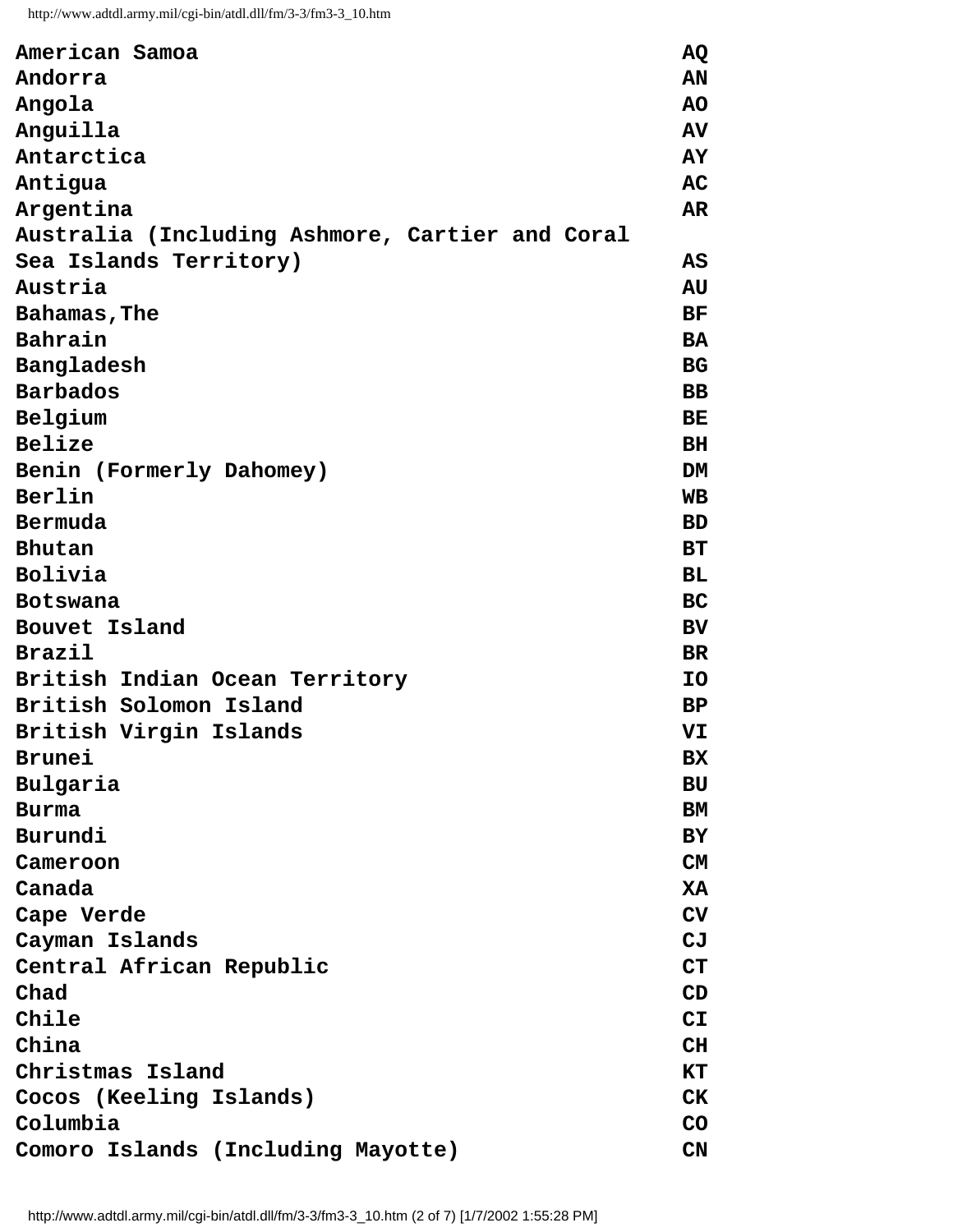| Congo                                         | CF        |
|-----------------------------------------------|-----------|
| Cook Islands (Including Society Islands)      | CW        |
| Costa Rica                                    | CS        |
| Cuba                                          | <b>CU</b> |
| Cyprus                                        | <b>CY</b> |
| Czechoslovakia                                | CZ        |
| Denmark                                       | DA        |
| Djibouti                                      | DJ        |
| Dominica                                      | <b>DO</b> |
| Dominican Republic                            | <b>DR</b> |
| Equador                                       | <b>EC</b> |
| Egypt                                         | EG        |
| El Salvador                                   | ES        |
| Equatorial Guinea                             | EK        |
| Ethiopia                                      | <b>ET</b> |
| Faeroe Islands                                | <b>FO</b> |
| Falkland Islands (Islands Malvinas)           | <b>FA</b> |
| Fiji                                          | FJ        |
| Finland                                       | FL        |
| France (Including Corsica)                    | <b>FR</b> |
| French Guiana                                 | FG        |
| French Polynesia                              | <b>FP</b> |
| French So. and Antarctic Islands              | FS        |
| Gabon                                         | <b>GB</b> |
| Gambia                                        | <b>GA</b> |
| Germany, Federal Republic IFRG)               | <b>GE</b> |
| Ghana                                         | <b>GH</b> |
| Gibraltar                                     | GI        |
| Gilbert and Ellis Islands (Including Phoenix, |           |
| Central and Southern Line Islands)            | GS        |
| Greece                                        | <b>GR</b> |
| Greenland                                     | <b>GL</b> |
| Grenada                                       | GJ        |
| Guadeloupe                                    | <b>GP</b> |
| Guam                                          | GQ        |
| Guatemala                                     | <b>GT</b> |
| Guinea                                        | GV        |
| Guinea-Bissau                                 | PU        |
| Guyana                                        | GY        |
| Haiti                                         | HA        |
| Heard Island and McDonald Islands (Including  |           |
| Kerguelen, Prince Edward and Croizet Islands) | HМ        |
| Honduras                                      | HQ        |
|                                               |           |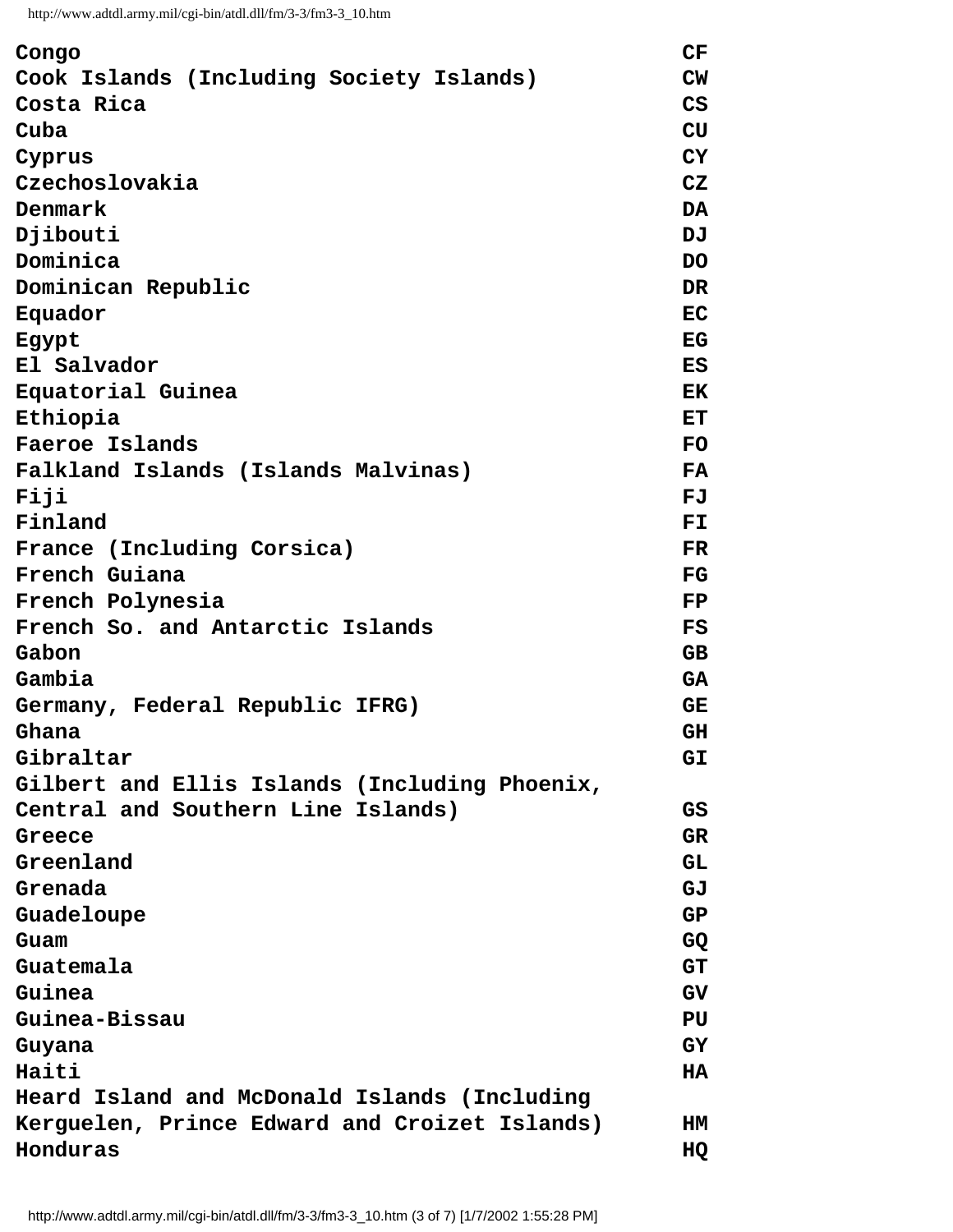```
http://www.adtdl.army.mil/cgi-bin/atdl.dll/fm/3-3/fm3-3_10.htm
```

| Hong Kong                                        | <b>HK</b>      |
|--------------------------------------------------|----------------|
| Hungary                                          | HU             |
| Iceland                                          | ${\tt IC}$     |
| India (Including Sikkim, Laccidive, Andam and    |                |
| Nicobar Islands)                                 | ΙN             |
| Indonesia                                        | ID             |
| Iran                                             | IR             |
| Iraq                                             | <b>IZ</b>      |
| Iraq-Saudi Arabia Neutral Zone                   | IY             |
| Ireland                                          | <b>EI</b>      |
| Israel                                           | IS             |
| Italy                                            | IT             |
| Ivory Coast                                      | IV             |
| Jamaica (Including Morant Island and Pedro Cayo  |                |
| Island)                                          | JМ             |
| Japan                                            | JA             |
| Johnston Atoll                                   | JQ             |
| Jordan                                           | JO             |
| Kampuchea (Formerly Cambodia)                    | <b>CBW</b>     |
| Kenya                                            | ΚE             |
| Korea, Democratic People's Republic              | <b>KN</b>      |
| Korea, Republic of                               | KS             |
| Kuwait                                           | KU             |
| Laos                                             | LA             |
| Lebanon                                          | LE             |
| Lesotho                                          | LT             |
| Liberia                                          | LI             |
| Libya                                            | LY             |
| Liechtenstein                                    | LS             |
| Luxembourg                                       | LU             |
| Macao                                            | <b>MC</b>      |
| Madagascar (Malagasy Republic)                   | <b>MA</b>      |
| Malawi                                           | M <sub>I</sub> |
| Malaysia                                         | MY             |
| Maldive Islands                                  | <b>MV</b>      |
| Mali                                             | ML             |
| Malta                                            | МT             |
| Martinique                                       | MВ             |
| Mauritania                                       | MR             |
| Mauritius (Including Chagos Island and Rodriguez |                |
| Island)                                          | MP             |
| Mexico                                           | MX             |
| Midway Islands                                   | МQ             |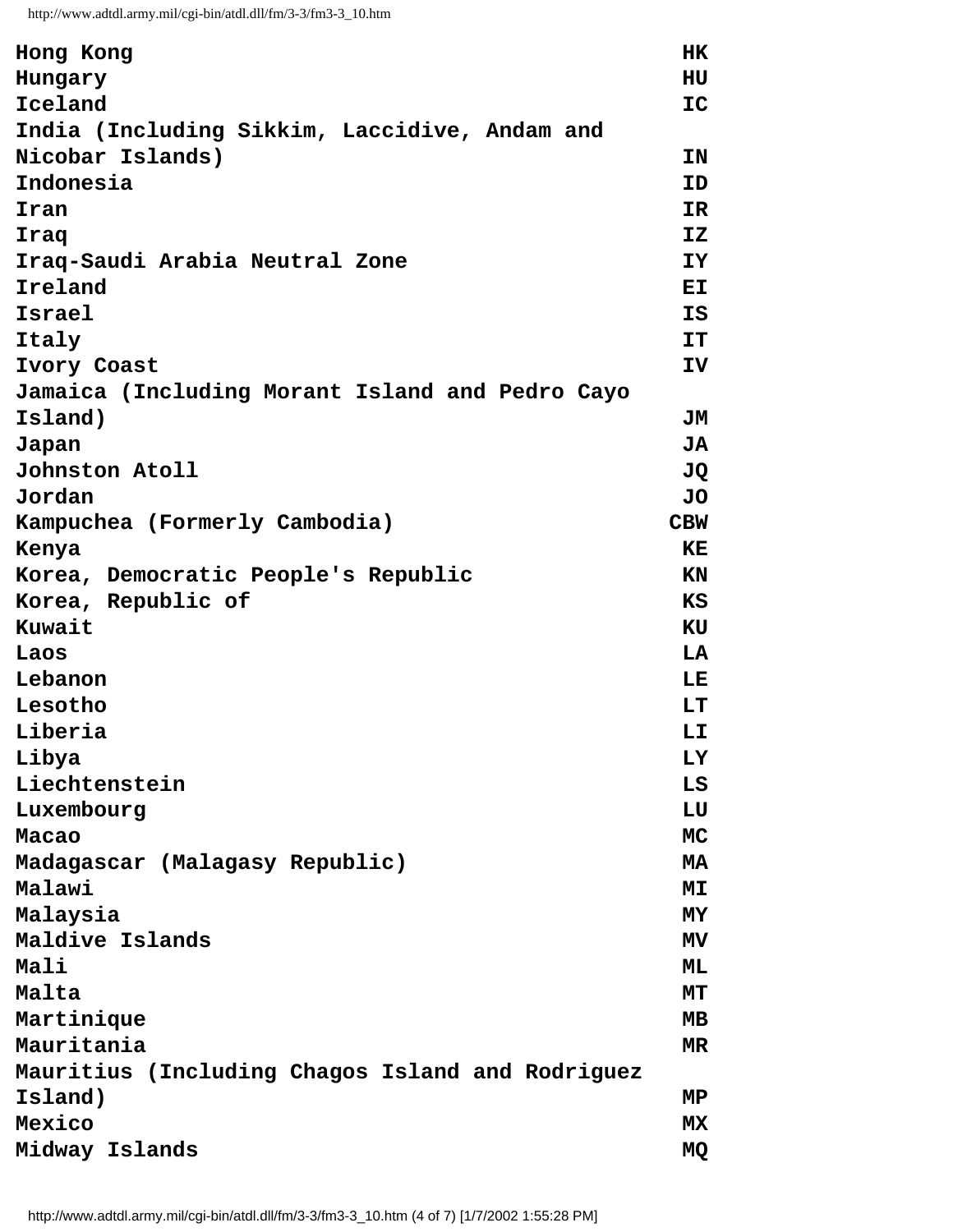| Monaco                                         | MΝ                      |
|------------------------------------------------|-------------------------|
| Mongolia                                       | MG                      |
| Montserrat                                     | MH                      |
| Morocco                                        | <b>MO</b>               |
| Mozambique                                     | <b>MZ</b>               |
| Namibia                                        | <b>WA</b>               |
| Nauru                                          | <b>NR</b>               |
| Navassa Island                                 | <b>BQ</b>               |
| Nepal                                          | NP                      |
| Netherlands                                    | NL                      |
| Netherlands Antilles Islands                   | <b>NA</b>               |
| New Caledonia                                  | <b>NC</b>               |
| New Herbrides                                  | <b>NH</b>               |
| New Zealand                                    | NZ                      |
| Nicaragua                                      | NU                      |
| Niger                                          | <b>NG</b>               |
| Nigeria                                        | N <sub>T</sub>          |
| Niue                                           | NE                      |
| Norfolk Island                                 | NF                      |
| Norway                                         | <b>NO</b>               |
| Oman (Including Kuria Mauria Island)           | MU                      |
| Pakistan (Including Jammu and Kashmir)         | <b>PK</b>               |
| Panama                                         | PM                      |
| Papua New Guidea                               | $\mathbf{P} \mathbf{P}$ |
| Paracel Islands                                | PF                      |
| Paraguay                                       | <b>PA</b>               |
| Peru                                           | PE                      |
| Philippines                                    | RP                      |
| Pitcairn Islands                               | PC                      |
| Poland                                         | PL.                     |
| Portugal (Including Azores Islands and Madeira |                         |
| Islands)                                       | PO.                     |
| Puerto Rico                                    | <b>RQ</b>               |
| Qatar                                          | QA                      |
| Reunion                                        | <b>RE</b>               |
| Romania                                        | <b>RO</b>               |
| Rwanda                                         | <b>RW</b>               |
| St. Christopher-Nevis                          | SC                      |
| St. Helena (Including Ascension and Tristan da |                         |
| Cunha Islands)                                 | SH                      |
| St. Lucia                                      | <b>ST</b>               |
| St. Pierre and Miquelon                        | SB                      |
| St. Vincent                                    | VC                      |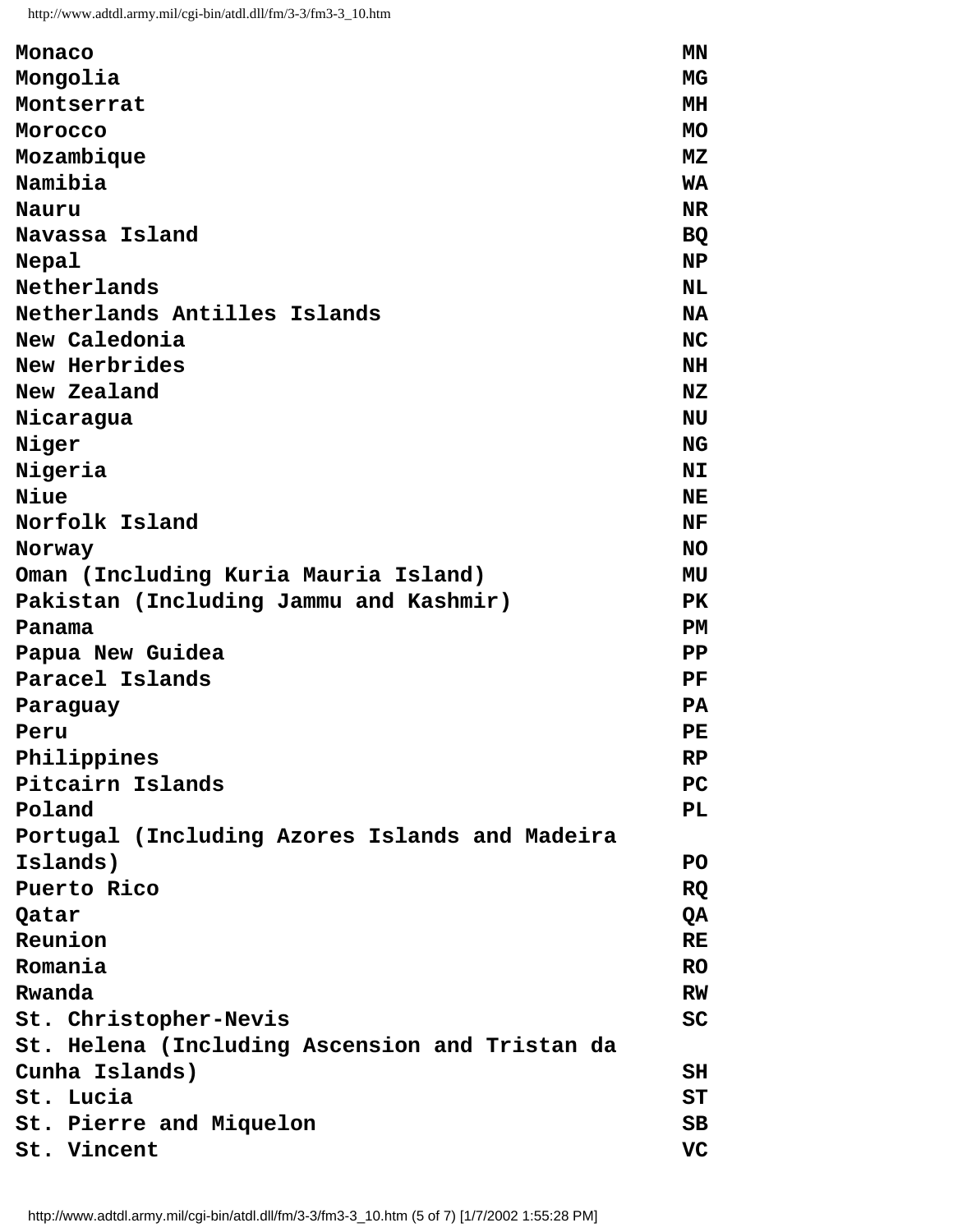```
http://www.adtdl.army.mil/cgi-bin/atdl.dll/fm/3-3/fm3-3_10.htm
```

| San Marino                                         | SM          |
|----------------------------------------------------|-------------|
| Sao Tome and Principe                              | TP          |
| Saudi Arabia                                       | <b>SA</b>   |
| Senegal                                            | SG          |
| Seychelles (Admiralty, Aldabra and                 |             |
| Assumption)                                        | <b>SE</b>   |
| Sierra Leone                                       | <b>SL</b>   |
| Singapore                                          | SN          |
| Somalia                                            | <b>SO</b>   |
| South Africa                                       | SF          |
| Spain (Including Balearic Islands, Canary Islands, |             |
| Spanish North Africa, and Ifni)                    | SP          |
| Spratly Islands                                    | $_{\rm PG}$ |
| Sri Lanka                                          | CE          |
| Sudan                                              | SU          |
| Surinam                                            | <b>NS</b>   |
| Svalbard and Jan Mayen Islands                     | JS          |
| Swaziland                                          | <b>WZ</b>   |
| Sweden                                             | SW          |
| Switzerland                                        | SZ          |
| Syria                                              | SY          |
| Taiwan (Including Pescadores Islands)              | ΤW          |
| Tanzania (Including Zanzibar and Pemba             |             |
| <b>Islands)</b>                                    | TZ          |
| Thailand                                           | TH          |
| Togo                                               | TO          |
| Tokelau Islands                                    | TL          |
| Tonga                                              | TN          |
| Trinidad and Tobago                                | TD          |
| Trust Territory of the Pacific (U.S. including     |             |
| Caroline Islands)                                  | TQ          |
| Tunisia                                            | TS          |
| Turkey                                             | TU          |
| Turks and Caicos Islands                           | ТK          |
| Tuvalu                                             | TV          |
| Uganda                                             | UG          |
| United Artab Emitrates                             | <b>TC</b>   |
| United Kingdom                                     | UK          |
| USSR (East of 100 degrees)                         | UR          |
| USSR (West of 100 degrees)                         | UW          |
| U.S. Miscellaneous Pacific Islands)                | IQ          |
| Upper Volta                                        | UV          |
| Uruguay                                            | UY          |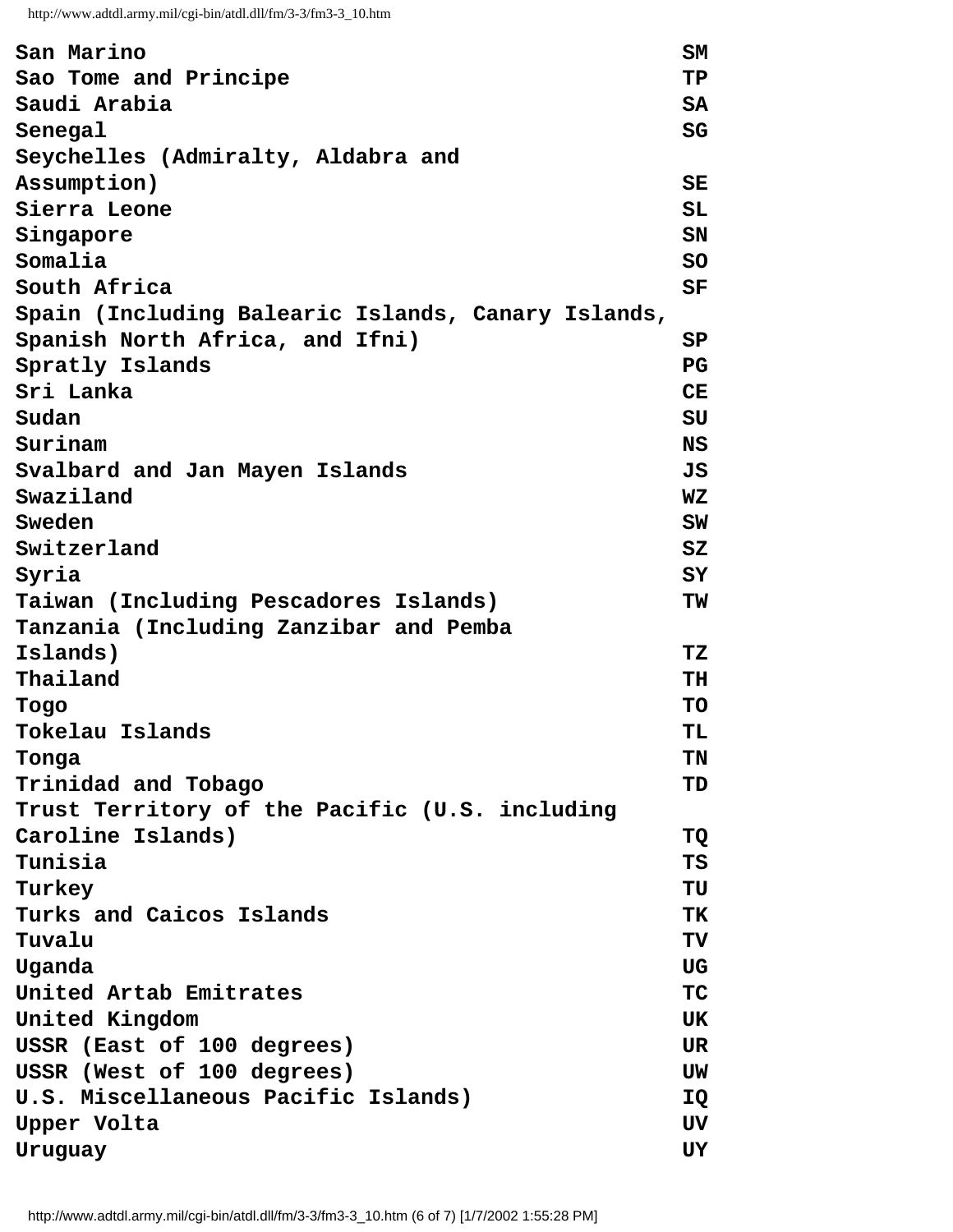| Vatican City             | VT        |
|--------------------------|-----------|
| Venezuela                | VE        |
| Vietnam                  | VM        |
| Virgin Islands (U.S.)    | <b>VQ</b> |
| Wake Island              | <b>WQ</b> |
| Wallisand Futuna Islands | WF        |
| Western Sahara           | WH        |
| Western Samoa            | WS        |
| Yemen, North IYAR)       | YE        |
| Yemen, South IPDRY)      | YS        |
| Yugoslavia               | YO        |
| Zaire                    | <b>CG</b> |
| Zambia                   | ZA        |
| Zimbabwe                 | ZI        |
|                          |           |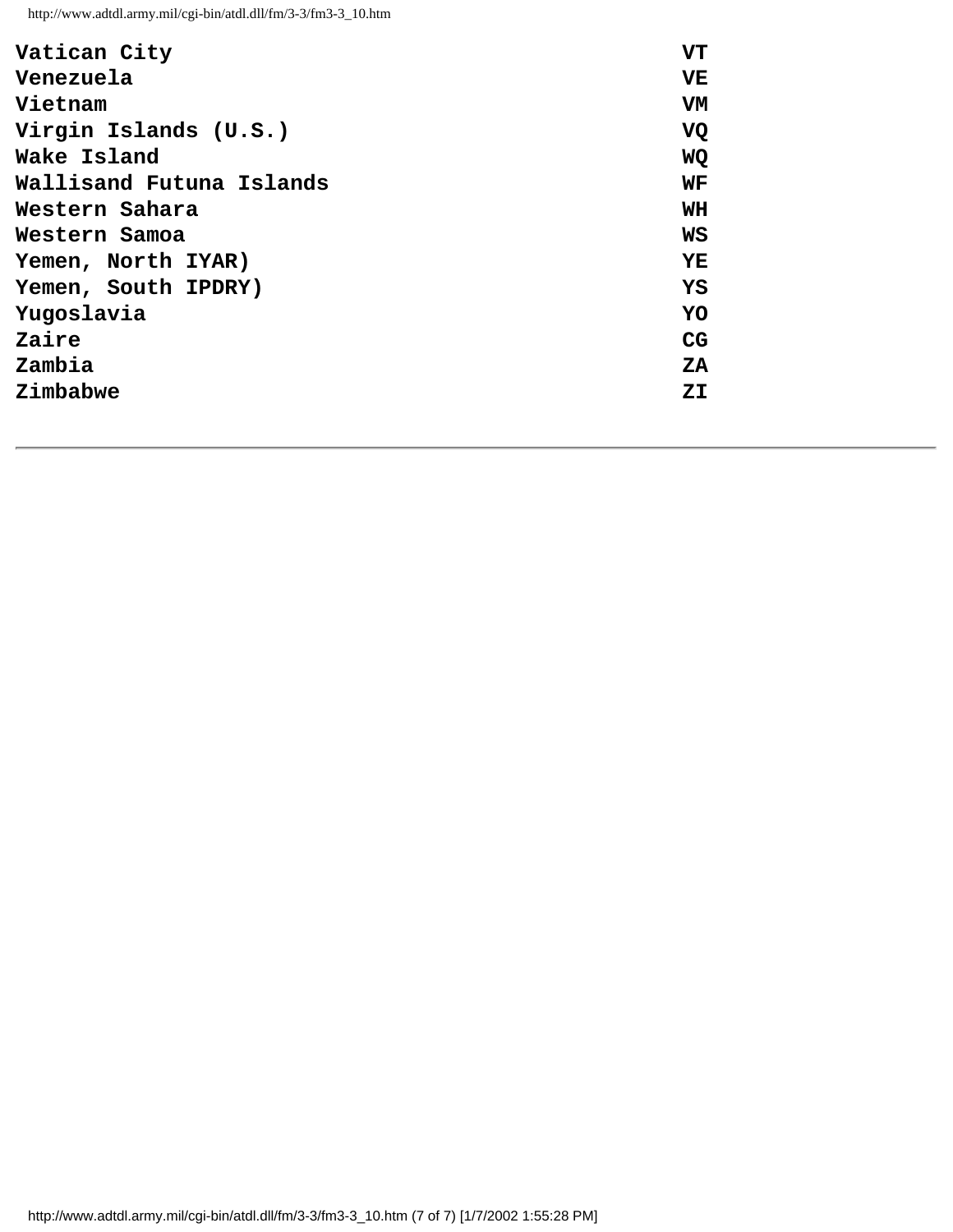

# **Appendix C**

## **Reproducible Forms**

- [Figure C-1.](http://www.adtdl.army.mil/cgi-bin/atdl.dll/fm/3-3/fm330094.gif) Chemical Data Sheet Monitoring or Survey
- [Figure C-2a.](http://www.adtdl.army.mil/cgi-bin/atdl.dll/fm/3-3/fm330095.gif) Chemical/Biological Sample Documentation
- [Figure C-2b.](http://www.adtdl.army.mil/cgi-bin/atdl.dll/fm/3-3/fm330096.gif) Chemical/Biological Sample Documentation (Cont)
- [Figure C-3a.](http://www.adtdl.army.mil/cgi-bin/atdl.dll/fm/3-3/fm330097.gif) NBC 1 Observer's Initial or Follow-Up Report
- [Figure C-3b.](http://www.adtdl.army.mil/cgi-bin/atdl.dll/fm/3-3/fm330098.gif) NBC 1 Observer's Initial or Follow-Up Report (Cont)
- [Figure C-4a.](http://www.adtdl.army.mil/cgi-bin/atdl.dll/fm/3-3/fm330099.gif) NBC 2 Evaluated Data Report
- [Figure C-4b.](http://www.adtdl.army.mil/cgi-bin/atdl.dll/fm/3-3/fm330100.gif) NBC 2 Evaluated Data Report (Cont)
- [Figure C-5a.](http://www.adtdl.army.mil/cgi-bin/atdl.dll/fm/3-3/fm330101.gif) NBC 3 Immediate Warning of Predicted Contamination and Hazard Areas
- [Figure C-5b.](http://www.adtdl.army.mil/cgi-bin/atdl.dll/fm/3-3/fm330102.gif) NBC 3 Immediate Warning of Predicted Contamination and Hazard Areas (Cont)
- [Figure C-6a.](http://www.adtdl.army.mil/cgi-bin/atdl.dll/fm/3-3/fm330103.gif) NBC 4 Radiation Dose Rate Measurements or Chemical/ Biological Areas of Contamination
- [Figure C-6b.](http://www.adtdl.army.mil/cgi-bin/atdl.dll/fm/3-3/fm330104.gif) NBC 4 Radiation Dose Rate Measurements or Chemical/ Biological Areas of Contamination
- [Figure C-7a.](http://www.adtdl.army.mil/cgi-bin/atdl.dll/fm/3-3/fm330105.gif) NBC 5 Contamination Area Report
- [Figure C-7b.](http://www.adtdl.army.mil/cgi-bin/atdl.dll/fm/3-3/fm330106.gif) NBC 5 Contamination Area Report (Cont)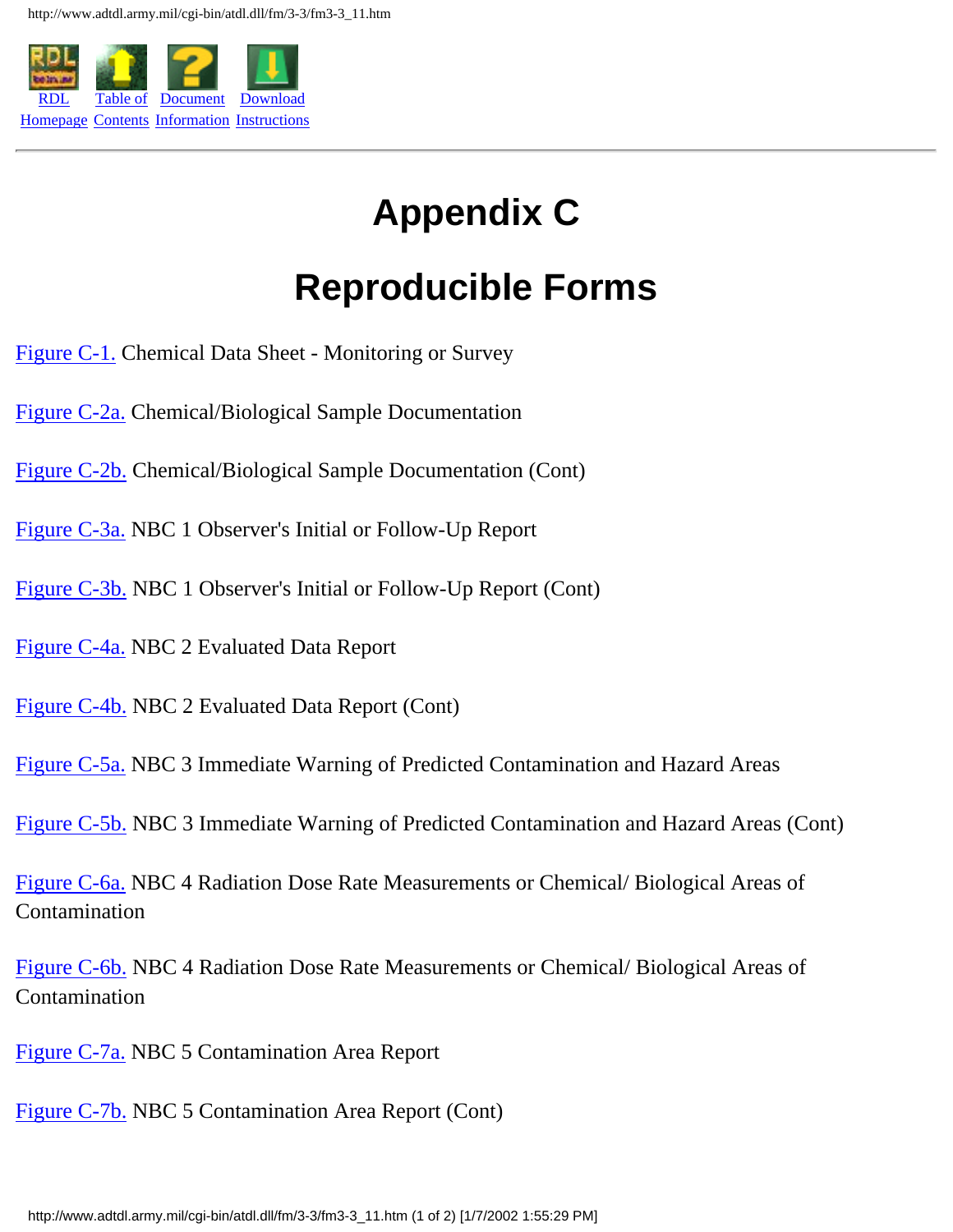http://www.adtdl.army.mil/cgi-bin/atdl.dll/fm/3-3/fm3-3\_11.htm

[Figure C-8a.](http://www.adtdl.army.mil/cgi-bin/atdl.dll/fm/3-3/fm330107.gif) NBC 6 Detailed Information of Chemical or Biological Attack(s)

[Figure C-8b.](http://www.adtdl.army.mil/cgi-bin/atdl.dll/fm/3-3/fm330108.gif) NBC 6 Detailed Information of Chemical or Biological Attack(s) (Cont)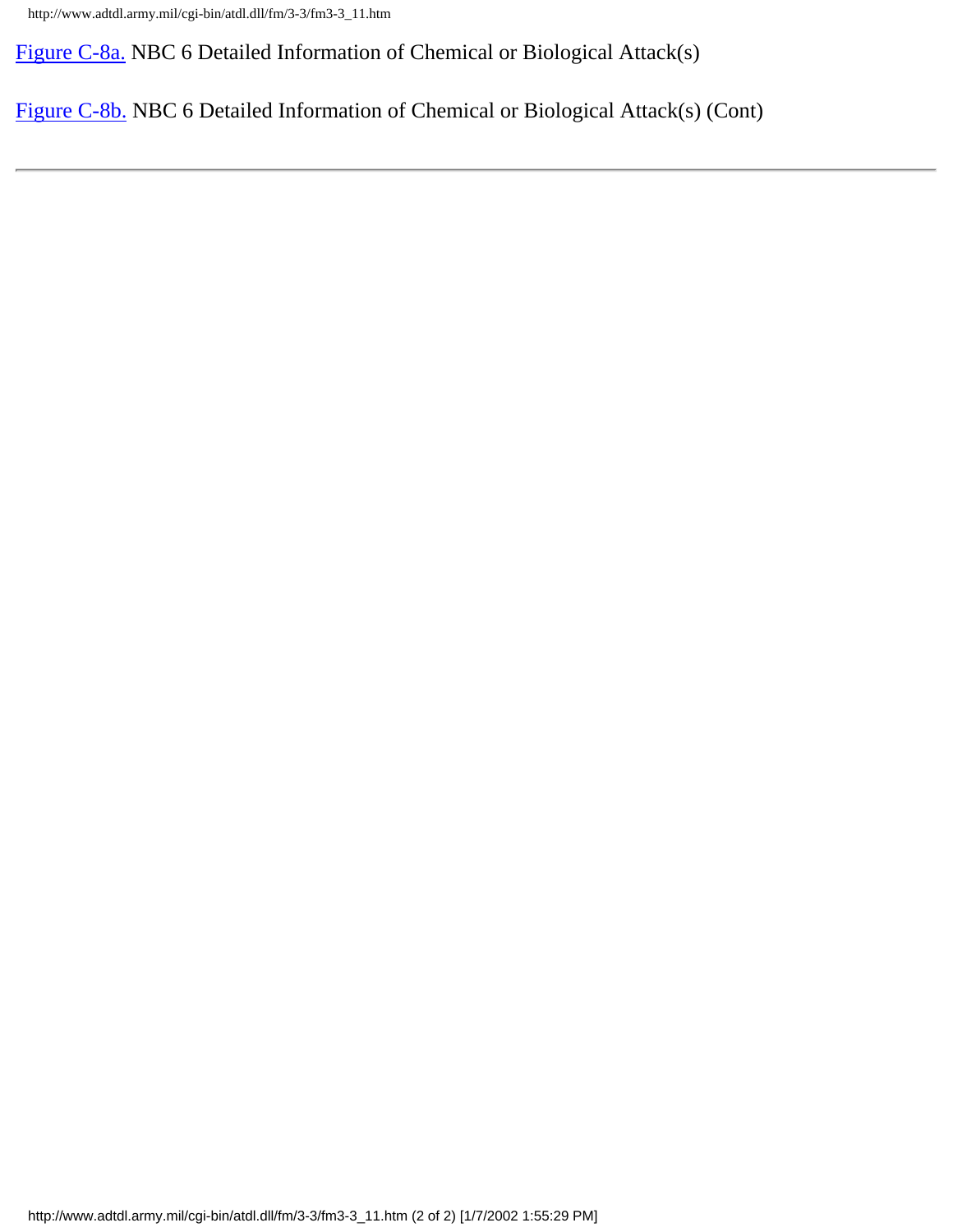

# **Glossary**

### **A**

**ABCA allies** - American, British, Canadian, and Australian allies

**Active defense measures** - Measures taken to find and destroy either the munitions or the delivery systems of an NBC attack.

**ADA** - Air defense artillery

**APC** - Armored personnel carriers

**Arthropods** - Group of invertebrate animals that have a jointed body and legs such as insects, arachnids, and crustaceans.

**AWS** - Air weather service

### **C**

- **CAT** Cloud arrival time. Used for biological agent calculations.
- **CB** Chemical/biological
- **CDM** Chemical downwind message
- **CET** Cloud exposure time. Used for biological agent calculations.
- **CFA** Covering force area
- **CHEMWARN** Friendly chemical attack warning
- **COMMZ** Communications zone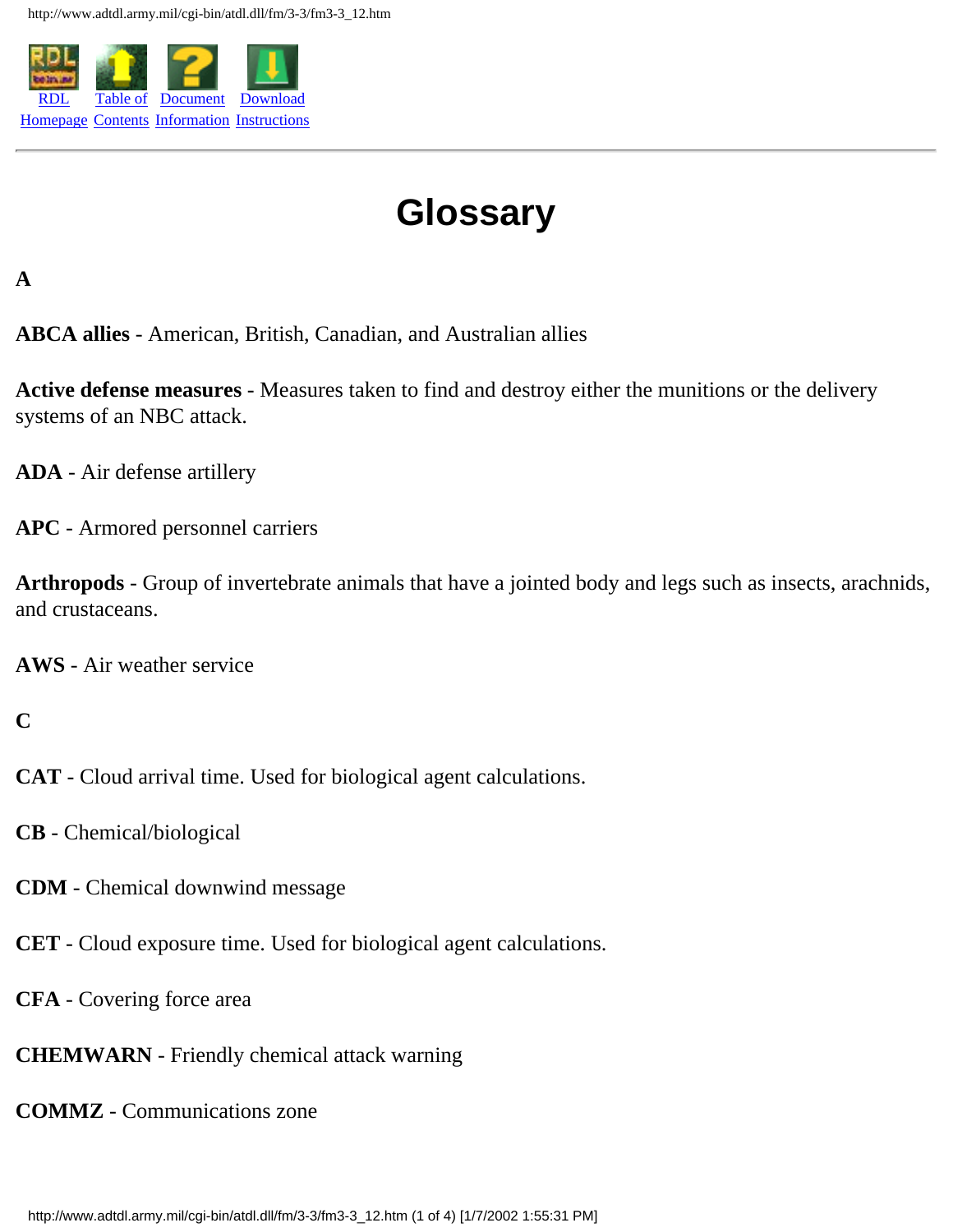**E**

- **ECM** Electronic countermeasures
- **ECCM** Electronic counter-countermeasures
- **EW** Electronic warfare

**F**

- **FDC** Fire direction centers
- **FEBA** Forward edge of the battle area
- **FLOT** Forward line of troops
- **FSE** Fire support element
- **FSOP** Field standing operating procedures
- **G**
- **GN** Grid north.
- **GMT** Greenwich Mean Time
- **GZ** Ground zero

## **K**

**km** - Kilometer

**M**

**METT-T** - mission, enemy, terrain, troops, and time available

**Minimum safe distance** - Distance corresponding to a degree of protection needed to remain in the area.

**MOPP gear** - Protective clothing and equipment worn appropriate to the threat, work rate imposed by the mission, temperature, and humidity.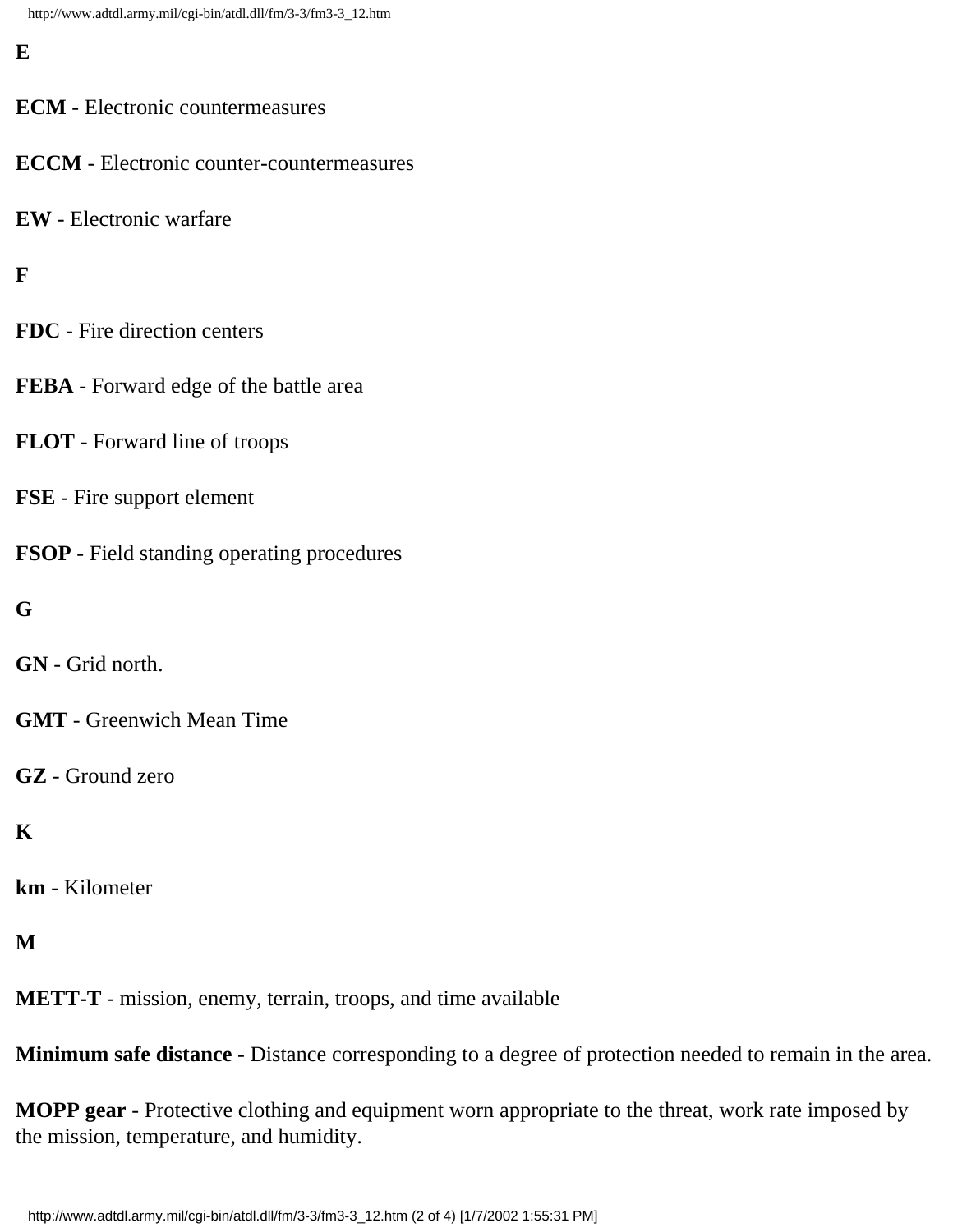http://www.adtdl.army.mil/cgi-bin/atdl.dll/fm/3-3/fm3-3\_12.htm

**MSD** - Minimum safe distance

### **N**

- **NATO** North Atlantic Treaty Organization
- **NAV CDM** U.S. Naval Chemical Downwind Message
- **NBC** Nuclear, biological, and chemical

### **NBCC** - NBC center

**NBCWRS** - NBC warning and reporting system

### **O**

- **OPSEC** Operational security
- **OPORD** Operational order
- **OPLAN** Operations plan
- **OPCON** Operational control

## **P**

**Passive defense measures** - Measures taken to reduce possibilities of (or effects of) NBC attack.

**Pathogens** - living microorganisms that cause disease in man, animals, or plants.

**POW** - prisoner of war

## **S**

- **SIGSEC** Signal security
- **SOP** Standing operating procedures

### **T**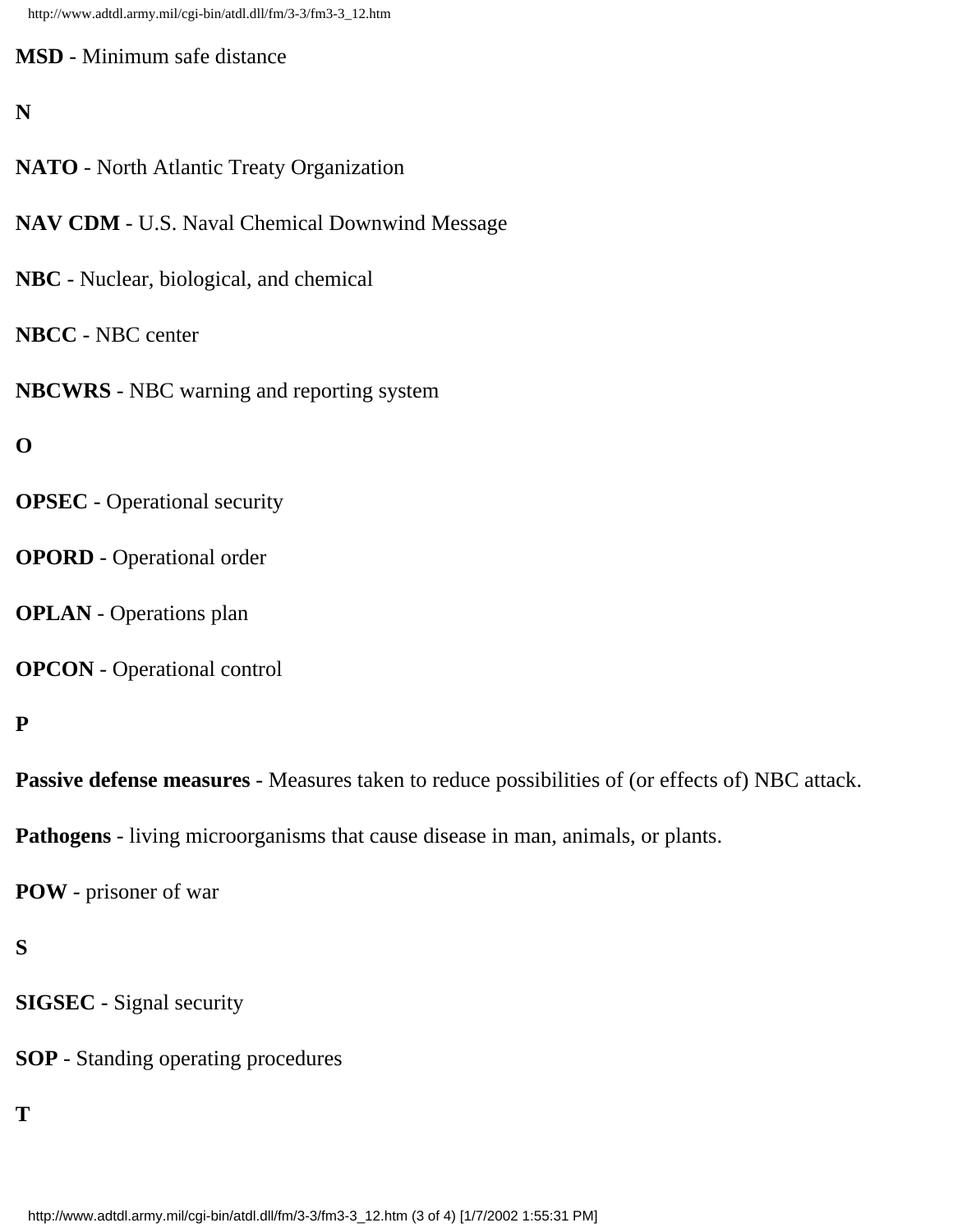### **TARR** - Time of arrival

**Toxins** - Poisonous substances produced as by-products of microorganisms (the pathogens), plants, and animals.

**U**

**Universal transverse mercator** - Meridians and parallels of latitudes appearing lines crossing at right angles.

**USMC** - United States Marine Corps

**USMTF** - United States Message Text Format

**UTM** - Universal transverse mercator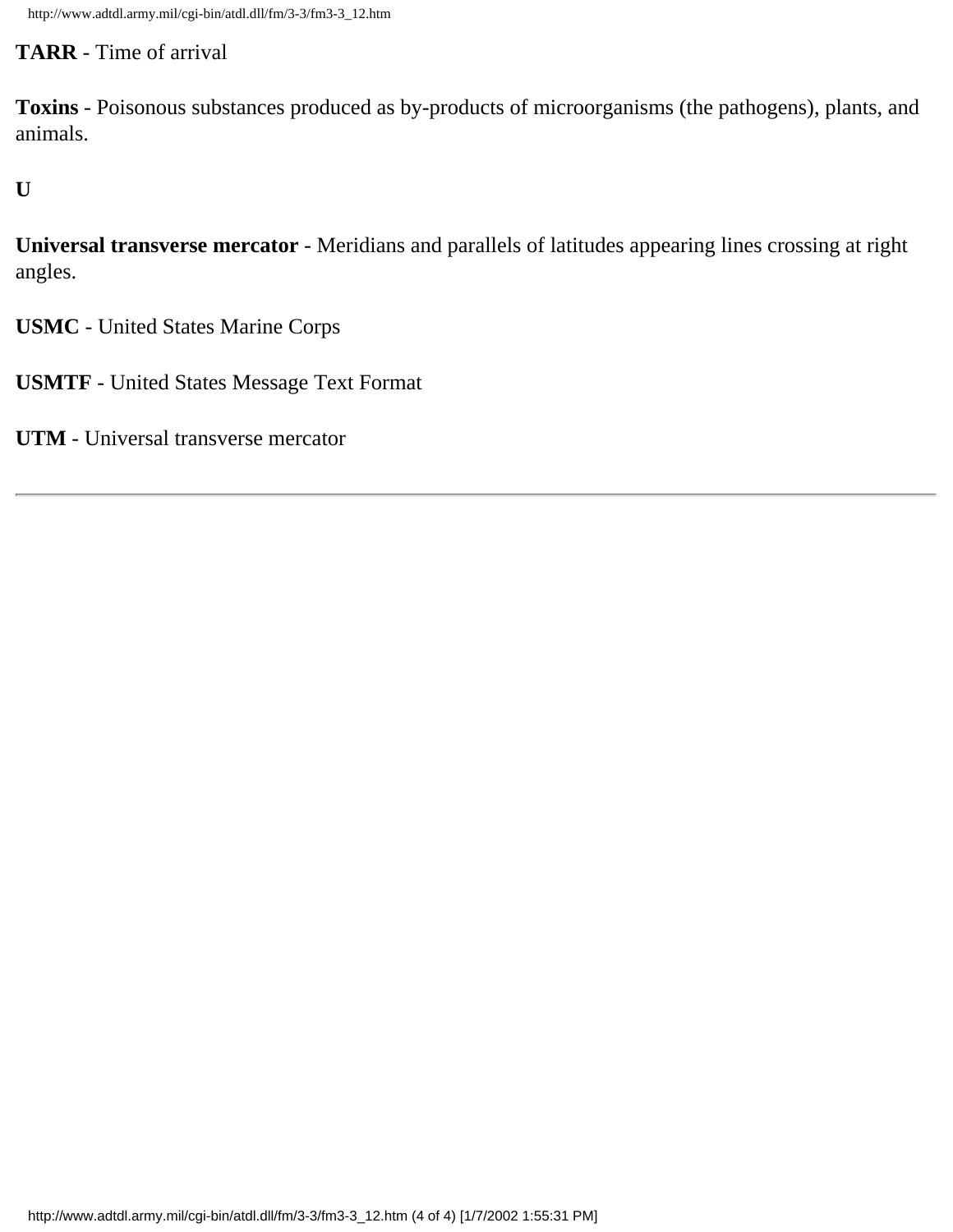

## **References**

#### **Related Publications**

Related publications are sources of additional information. Users do not have to read them to understand FM 3-3, JCS Publication 25, United States Message Text Format (USMTF) Program.

### **Army Regulations (AR)**

- AR 310-25, Dictionary of US Army Terms
- AR 310-50, Catalog of Abbreviations and Brevity Codes
- AR 350-41, Nuclear, Biological and Chemical Defense and Chemical Warfare

#### **Field manuals**

- FM 3-3-1, Nuclear Contamination Avoidance
- [FM 3-4](http://www.adtdl.army.mil/cgi-bin/atdl.dll/fm/3-4/toc.htm), NBC Protection
- [FM 3-5](http://www.adtdl.army.mil/cgi-bin/atdl.dll/fm/3-5/fm3-5.htm), NBC Decontamination
- [FM 3-6](http://www.adtdl.army.mil/cgi-bin/atdl.dll/fm/3-6/toc.htm), Field Behavior of Chemical Agents
- [FM 3-7](http://www.adtdl.army.mil/cgi-bin/atdl.dll/fm/3-7/toc.htm), NBC Handbook
- [FM 3-9](https://hosta.atsc.eustis.army.mil/cgi-bin/atdl.dll/fm/3-9/toc.htm), Military Chemistry and Chemical Compounds (AFR 355-7)
- [FM 3-19](http://www.adtdl.army.mil/cgi-bin/atdl.dll/fm/3-19/toc.htm), NBC Reconnaissance
- [FM 3-50](http://www.adtdl.army.mil/cgi-bin/atdl.dll/fm/3-50/toc.htm), Deliberate Smoke Operations

## [FM 3-100](http://www.adtdl.army.mil/cgi-bin/atdl.dll/fm/3-100/toc.htm), NBC Operations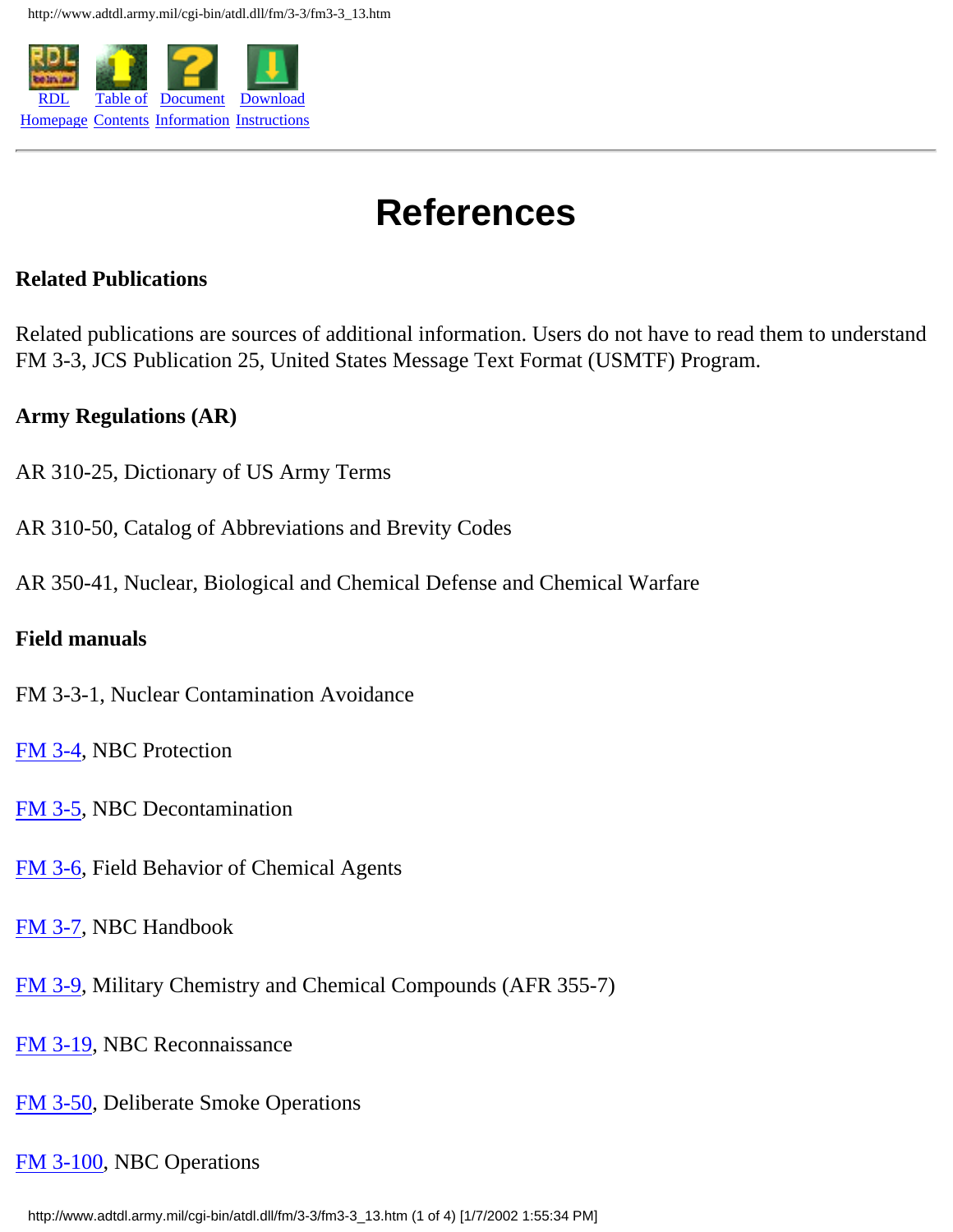FM 6-15, Field Artillery Meteorology

[FM 7-7](http://www.adtdl.army.mil/cgi-bin/atdl.dll/fm/7-7/toc.htm), The Mechanized Infantry Platoon and Squad (APC)

[FM 8-9](https://hosta.atsc.eustis.army.mil/cgi-bin/atdl.dll/fm/8-9/toc.htm), NATO Handbook on the Medical Aspects of NBC Defensive Operations (AMED P-6; NAVMED P-5059; AFP 161-3)

FM 8-33, Control of Communicable Diseases in Man

[FM 8-285](https://hosta.atsc.eustis.army.mil/cgi-bin/atdl.dll/fm/8-285/toc.htm), Treatment of Chemical Agent Casualties and Conventional Military Chemical Injuries

[FM 11-50](http://www.adtdl.army.mil/cgi-bin/atdl.dll/fm/11-50/fm1150.htm), Combat Communications Within the Division (How to Fight)

[FM 17-95](http://www.adtdl.army.mil/cgi-bin/atdl.dll/fm/17-95/cont.htm), Cavalry (How to Fight)

FM 20-33, Combat Flame Operations

[FM 21-60](http://www.adtdl.army.mil/cgi-bin/atdl.dll/fm/21-60/toc.htm), Visual Signals

[FM 21-305](http://www.adtdl.army.mil/cgi-bin/atdl.dll/fm/21-305/toc.htm), Manual for Wheeled Vehicle Driver

[FM 22-100](http://www.adtdl.army.mil/cgi-bin/atdl.dll/fm/22-100/toc.htm), Military Leadership

[FM 23-9](https://hosta.atsc.eustis.army.mil/cgi-bin/atdl.dll/fm/23-9/toc.htm), M16A1 Rifle and Rifle Marksmanship

[FM 23-31](http://www.adtdl.army.mil/cgi-bin/atdl.dll/fm/23-31/f2331.htm), 40mm Grenade Launchers M203 and M79

FM 23-67, Machinegun, 7.62 mm, M60

FM 24-1, Combat Communications

[FM 24-18](http://www.adtdl.army.mil/cgi-bin/atdl.dll/fm/24-18/fm24-18.htm), Tactical Single-Channel Radio Communications Techniques

[FM 27-10](http://www.adtdl.army.mil/cgi-bin/atdl.dll/fm/27-10/toc.htm), The Law of Land Warfare

FM 30-16, Technical Intelligence

[FM 34-1](http://www.adtdl.army.mil/cgi-bin/atdl.dll/fm/34-1/toc.htm), Intelligence and Electronic Warfare Operations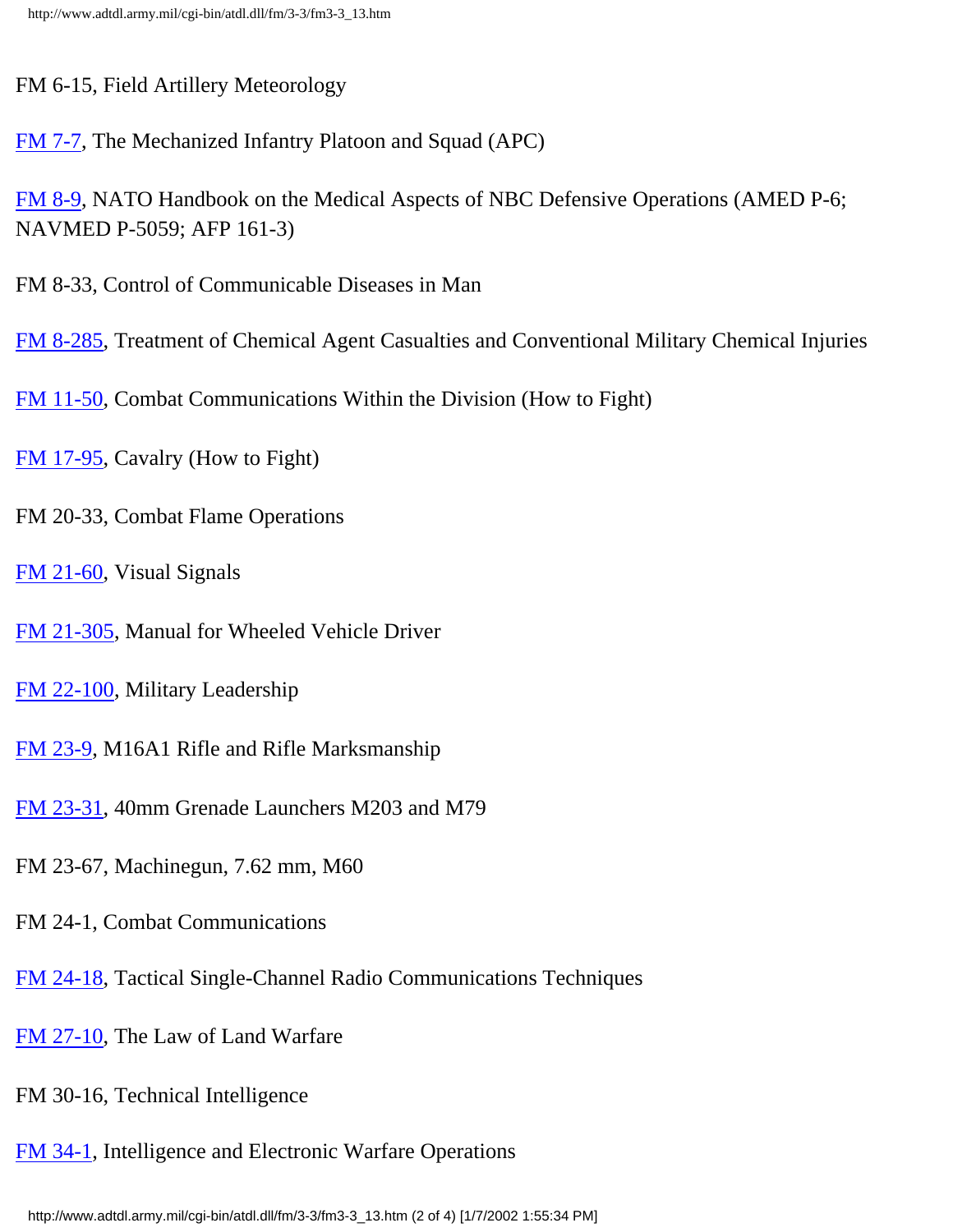FM 34-3, Intelligence Analysis

- [FM 71-1](http://www.adtdl.army.mil/cgi-bin/atdl.dll/fm/71-1/711frntf.htm), Tank and Mechanized Infantry Company Team (How to Fight)
- FM 90-2, Tactical Deception (How to Fight)
- [FM 90-3](http://www.adtdl.army.mil/cgi-bin/atdl.dll/fm/90-3/toc.htm), Desert Operations (How to Fight)
- [FM 90-5](http://www.adtdl.army.mil/cgi-bin/atdl.dll/fm/90-5/toc.htm), Jungle Operations (How to Fight)
- [FM 90-6](http://www.adtdl.army.mil/cgi-bin/atdl.dll/fm/3-97.6/toc.htm), Mountain Operations (How to Fight)
- [FM 90-10](http://www.adtdl.army.mil/cgi-bin/atdl.dll/fm/90-10/toc.htm), Military Operations on Urbanized Terrain (MOUT) (How to Fight)
- [FM 100-5](http://www.adtdl.army.mil/cgi-bin/atdl.dll/fm/3-0/toc.htm), Operations (How to Fight)
- [FM 101-5](http://www.adtdl.army.mil/cgi-bin/atdl.dll/fm/101-5/default.htm), Staff Organization and Procedures

## **Soldier Training Publications (STP)**

- STP 3-54B-TG, Trainer's Guide for MOS54B, NBC Specialist
- [STP 3-54B1-SM,](https://hosta.atsc.eustis.army.mil/cgi-bin/atdl.dll/stp/stp+3-54b1-sm/toc.htm) Soldier's Manual for MOS 54B, NBC Specialist (Skill Level 1)
- [STP 3-54B2-SM,](https://hosta.atsc.eustis.army.mil/cgi-bin/atdl.dll/stp/stp+3-54b2-sm/toc.htm) Soldier's Manual for MOS 54B, NBC Specialist (Skill Level 2)
- [STP 3-54B34-SM-TG,](https://hosta.atsc.eustis.army.mil/cgi-bin/atdl.dll/stp/stp+3-54b34-sm-tg/toc.htm) Soldier's Manual and Trainer's Guide for MOS 54B, NBC Specialist (Skills Levels 3 and 4)
- [STP 21-1-SMCT](https://hosta.atsc.eustis.army.mil/cgi-bin/atdl.dll/stp/stp+21-1-smct/toc.htm), Soldiers Manual of Common Task (Skill Level 1)
- STP 21-2-SMCT, Soldiers Manual of Common Task (Skill Levels 2 3, and 4)

## **Department of the Army Forms (DA Forms)**

DA Form 1971-2-R, Chemical Data Sheet - Monitoring or Survey

## **Miscellaneous Publications**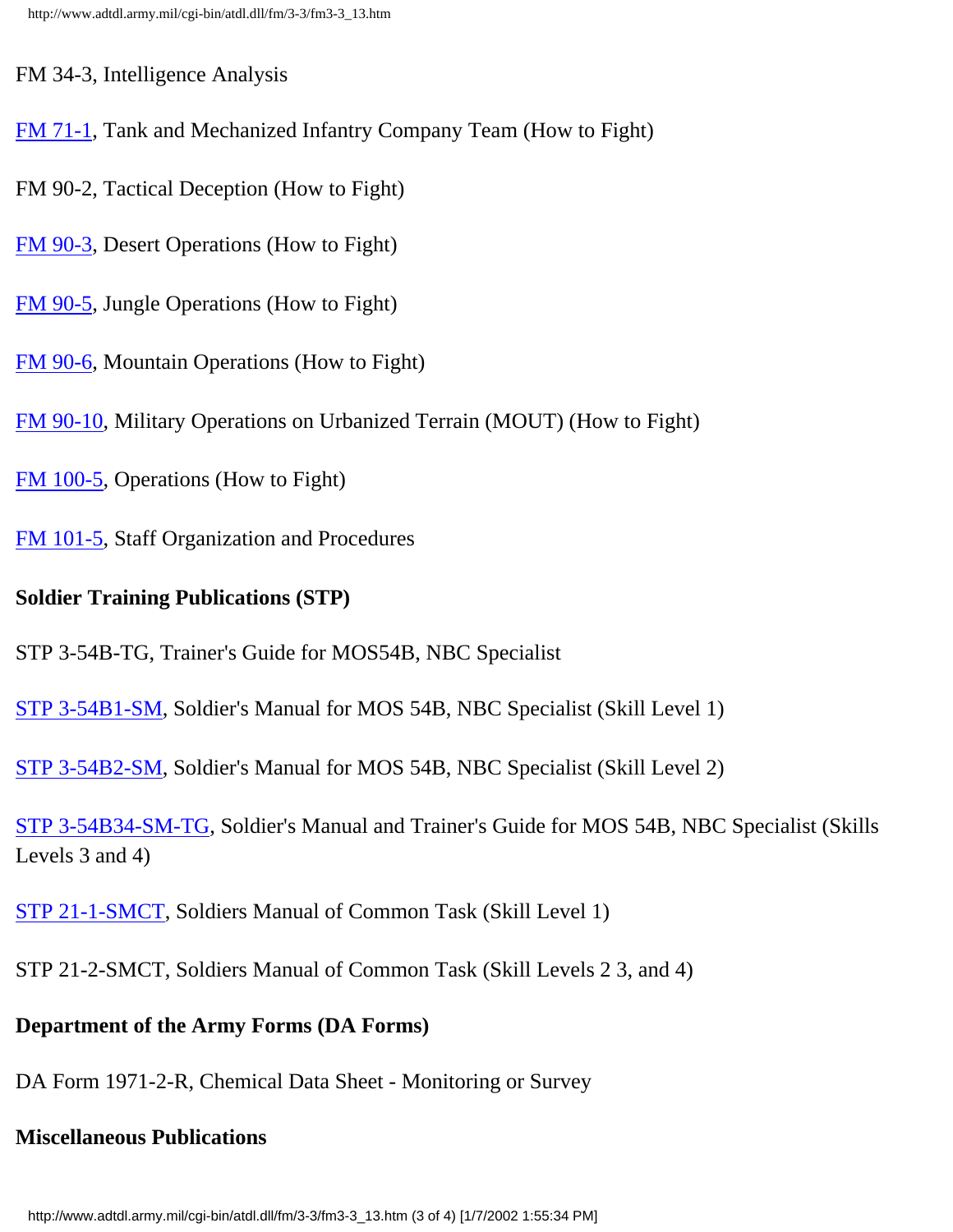http://www.adtdl.army.mil/cgi-bin/atdl.dll/fm/3-3/fm3-3\_13.htm

ATP 45, Volume Il

## TM 3-216, Technical Aspects of Biological Defense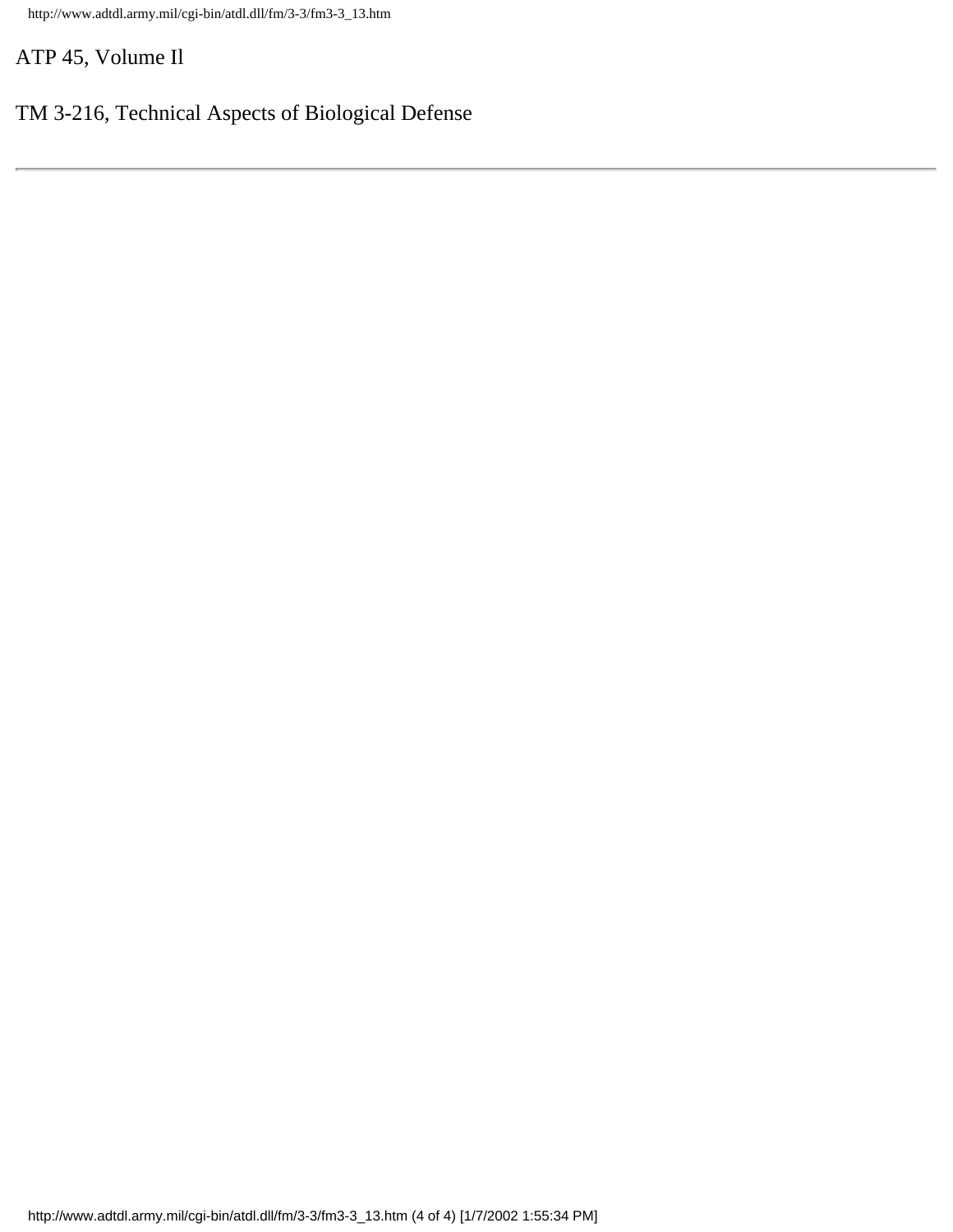http://www.adtdl.army.mil/cgi-bin/atdl.dll/fm/3-3/auth.htm



### **FM 3-3 FM/FM 11-17 16 NOVEMBER 1992**

By Order of the Secretary of the Army:

GORDON R. SULLIVAN *General, United States Army Chief of Staff*

Official:

Witter of damelton

MILTON H. HAMILTON *Administrative Assistant to* 

*the Secretary of the Army* 03147